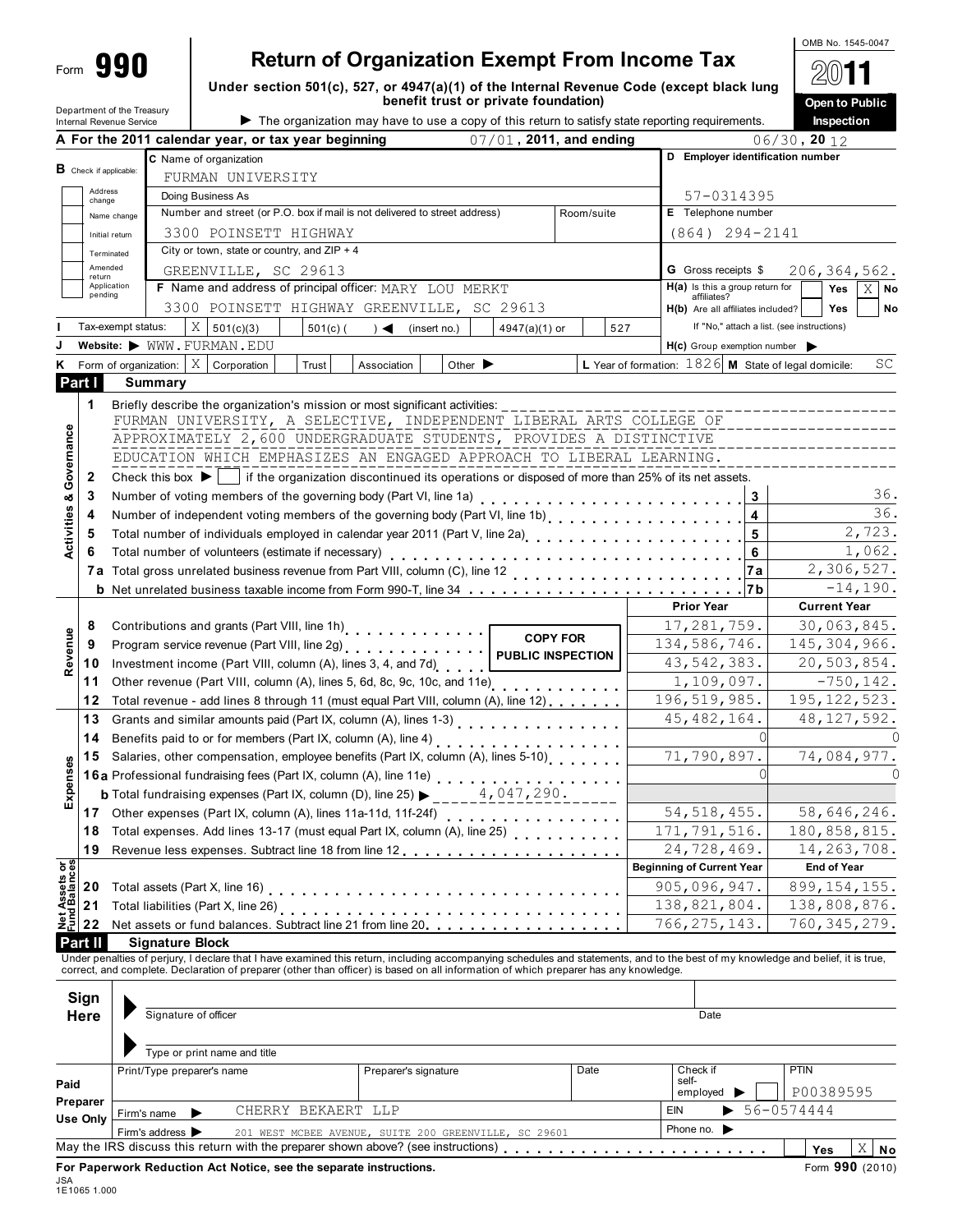|                                                                                                                                                                                                       |                                                                                                                                                                                                                                                                                    | 57-0314395                                                                                                                                                                                                                                                                                                                                                                                                                                                                                                                                                                                                                                                                                                                                                                                                                                                                                                                                                                                                                                                                                                                                                                |
|-------------------------------------------------------------------------------------------------------------------------------------------------------------------------------------------------------|------------------------------------------------------------------------------------------------------------------------------------------------------------------------------------------------------------------------------------------------------------------------------------|---------------------------------------------------------------------------------------------------------------------------------------------------------------------------------------------------------------------------------------------------------------------------------------------------------------------------------------------------------------------------------------------------------------------------------------------------------------------------------------------------------------------------------------------------------------------------------------------------------------------------------------------------------------------------------------------------------------------------------------------------------------------------------------------------------------------------------------------------------------------------------------------------------------------------------------------------------------------------------------------------------------------------------------------------------------------------------------------------------------------------------------------------------------------------|
|                                                                                                                                                                                                       |                                                                                                                                                                                                                                                                                    | Page 2                                                                                                                                                                                                                                                                                                                                                                                                                                                                                                                                                                                                                                                                                                                                                                                                                                                                                                                                                                                                                                                                                                                                                                    |
|                                                                                                                                                                                                       |                                                                                                                                                                                                                                                                                    |                                                                                                                                                                                                                                                                                                                                                                                                                                                                                                                                                                                                                                                                                                                                                                                                                                                                                                                                                                                                                                                                                                                                                                           |
|                                                                                                                                                                                                       |                                                                                                                                                                                                                                                                                    |                                                                                                                                                                                                                                                                                                                                                                                                                                                                                                                                                                                                                                                                                                                                                                                                                                                                                                                                                                                                                                                                                                                                                                           |
|                                                                                                                                                                                                       |                                                                                                                                                                                                                                                                                    |                                                                                                                                                                                                                                                                                                                                                                                                                                                                                                                                                                                                                                                                                                                                                                                                                                                                                                                                                                                                                                                                                                                                                                           |
|                                                                                                                                                                                                       |                                                                                                                                                                                                                                                                                    |                                                                                                                                                                                                                                                                                                                                                                                                                                                                                                                                                                                                                                                                                                                                                                                                                                                                                                                                                                                                                                                                                                                                                                           |
|                                                                                                                                                                                                       |                                                                                                                                                                                                                                                                                    |                                                                                                                                                                                                                                                                                                                                                                                                                                                                                                                                                                                                                                                                                                                                                                                                                                                                                                                                                                                                                                                                                                                                                                           |
|                                                                                                                                                                                                       |                                                                                                                                                                                                                                                                                    | $ X $ No<br>Yes                                                                                                                                                                                                                                                                                                                                                                                                                                                                                                                                                                                                                                                                                                                                                                                                                                                                                                                                                                                                                                                                                                                                                           |
|                                                                                                                                                                                                       |                                                                                                                                                                                                                                                                                    |                                                                                                                                                                                                                                                                                                                                                                                                                                                                                                                                                                                                                                                                                                                                                                                                                                                                                                                                                                                                                                                                                                                                                                           |
|                                                                                                                                                                                                       |                                                                                                                                                                                                                                                                                    | $ X $ No<br><b>Yes</b>                                                                                                                                                                                                                                                                                                                                                                                                                                                                                                                                                                                                                                                                                                                                                                                                                                                                                                                                                                                                                                                                                                                                                    |
|                                                                                                                                                                                                       |                                                                                                                                                                                                                                                                                    |                                                                                                                                                                                                                                                                                                                                                                                                                                                                                                                                                                                                                                                                                                                                                                                                                                                                                                                                                                                                                                                                                                                                                                           |
|                                                                                                                                                                                                       |                                                                                                                                                                                                                                                                                    |                                                                                                                                                                                                                                                                                                                                                                                                                                                                                                                                                                                                                                                                                                                                                                                                                                                                                                                                                                                                                                                                                                                                                                           |
|                                                                                                                                                                                                       |                                                                                                                                                                                                                                                                                    |                                                                                                                                                                                                                                                                                                                                                                                                                                                                                                                                                                                                                                                                                                                                                                                                                                                                                                                                                                                                                                                                                                                                                                           |
|                                                                                                                                                                                                       |                                                                                                                                                                                                                                                                                    |                                                                                                                                                                                                                                                                                                                                                                                                                                                                                                                                                                                                                                                                                                                                                                                                                                                                                                                                                                                                                                                                                                                                                                           |
|                                                                                                                                                                                                       |                                                                                                                                                                                                                                                                                    |                                                                                                                                                                                                                                                                                                                                                                                                                                                                                                                                                                                                                                                                                                                                                                                                                                                                                                                                                                                                                                                                                                                                                                           |
|                                                                                                                                                                                                       |                                                                                                                                                                                                                                                                                    |                                                                                                                                                                                                                                                                                                                                                                                                                                                                                                                                                                                                                                                                                                                                                                                                                                                                                                                                                                                                                                                                                                                                                                           |
|                                                                                                                                                                                                       |                                                                                                                                                                                                                                                                                    |                                                                                                                                                                                                                                                                                                                                                                                                                                                                                                                                                                                                                                                                                                                                                                                                                                                                                                                                                                                                                                                                                                                                                                           |
|                                                                                                                                                                                                       |                                                                                                                                                                                                                                                                                    |                                                                                                                                                                                                                                                                                                                                                                                                                                                                                                                                                                                                                                                                                                                                                                                                                                                                                                                                                                                                                                                                                                                                                                           |
|                                                                                                                                                                                                       |                                                                                                                                                                                                                                                                                    |                                                                                                                                                                                                                                                                                                                                                                                                                                                                                                                                                                                                                                                                                                                                                                                                                                                                                                                                                                                                                                                                                                                                                                           |
|                                                                                                                                                                                                       |                                                                                                                                                                                                                                                                                    |                                                                                                                                                                                                                                                                                                                                                                                                                                                                                                                                                                                                                                                                                                                                                                                                                                                                                                                                                                                                                                                                                                                                                                           |
|                                                                                                                                                                                                       |                                                                                                                                                                                                                                                                                    |                                                                                                                                                                                                                                                                                                                                                                                                                                                                                                                                                                                                                                                                                                                                                                                                                                                                                                                                                                                                                                                                                                                                                                           |
|                                                                                                                                                                                                       |                                                                                                                                                                                                                                                                                    |                                                                                                                                                                                                                                                                                                                                                                                                                                                                                                                                                                                                                                                                                                                                                                                                                                                                                                                                                                                                                                                                                                                                                                           |
|                                                                                                                                                                                                       |                                                                                                                                                                                                                                                                                    |                                                                                                                                                                                                                                                                                                                                                                                                                                                                                                                                                                                                                                                                                                                                                                                                                                                                                                                                                                                                                                                                                                                                                                           |
|                                                                                                                                                                                                       |                                                                                                                                                                                                                                                                                    |                                                                                                                                                                                                                                                                                                                                                                                                                                                                                                                                                                                                                                                                                                                                                                                                                                                                                                                                                                                                                                                                                                                                                                           |
|                                                                                                                                                                                                       |                                                                                                                                                                                                                                                                                    |                                                                                                                                                                                                                                                                                                                                                                                                                                                                                                                                                                                                                                                                                                                                                                                                                                                                                                                                                                                                                                                                                                                                                                           |
|                                                                                                                                                                                                       |                                                                                                                                                                                                                                                                                    |                                                                                                                                                                                                                                                                                                                                                                                                                                                                                                                                                                                                                                                                                                                                                                                                                                                                                                                                                                                                                                                                                                                                                                           |
|                                                                                                                                                                                                       |                                                                                                                                                                                                                                                                                    |                                                                                                                                                                                                                                                                                                                                                                                                                                                                                                                                                                                                                                                                                                                                                                                                                                                                                                                                                                                                                                                                                                                                                                           |
|                                                                                                                                                                                                       |                                                                                                                                                                                                                                                                                    |                                                                                                                                                                                                                                                                                                                                                                                                                                                                                                                                                                                                                                                                                                                                                                                                                                                                                                                                                                                                                                                                                                                                                                           |
|                                                                                                                                                                                                       |                                                                                                                                                                                                                                                                                    |                                                                                                                                                                                                                                                                                                                                                                                                                                                                                                                                                                                                                                                                                                                                                                                                                                                                                                                                                                                                                                                                                                                                                                           |
|                                                                                                                                                                                                       |                                                                                                                                                                                                                                                                                    |                                                                                                                                                                                                                                                                                                                                                                                                                                                                                                                                                                                                                                                                                                                                                                                                                                                                                                                                                                                                                                                                                                                                                                           |
|                                                                                                                                                                                                       |                                                                                                                                                                                                                                                                                    |                                                                                                                                                                                                                                                                                                                                                                                                                                                                                                                                                                                                                                                                                                                                                                                                                                                                                                                                                                                                                                                                                                                                                                           |
|                                                                                                                                                                                                       |                                                                                                                                                                                                                                                                                    |                                                                                                                                                                                                                                                                                                                                                                                                                                                                                                                                                                                                                                                                                                                                                                                                                                                                                                                                                                                                                                                                                                                                                                           |
|                                                                                                                                                                                                       |                                                                                                                                                                                                                                                                                    |                                                                                                                                                                                                                                                                                                                                                                                                                                                                                                                                                                                                                                                                                                                                                                                                                                                                                                                                                                                                                                                                                                                                                                           |
|                                                                                                                                                                                                       |                                                                                                                                                                                                                                                                                    |                                                                                                                                                                                                                                                                                                                                                                                                                                                                                                                                                                                                                                                                                                                                                                                                                                                                                                                                                                                                                                                                                                                                                                           |
|                                                                                                                                                                                                       |                                                                                                                                                                                                                                                                                    |                                                                                                                                                                                                                                                                                                                                                                                                                                                                                                                                                                                                                                                                                                                                                                                                                                                                                                                                                                                                                                                                                                                                                                           |
|                                                                                                                                                                                                       |                                                                                                                                                                                                                                                                                    |                                                                                                                                                                                                                                                                                                                                                                                                                                                                                                                                                                                                                                                                                                                                                                                                                                                                                                                                                                                                                                                                                                                                                                           |
|                                                                                                                                                                                                       | THESE                                                                                                                                                                                                                                                                              |                                                                                                                                                                                                                                                                                                                                                                                                                                                                                                                                                                                                                                                                                                                                                                                                                                                                                                                                                                                                                                                                                                                                                                           |
|                                                                                                                                                                                                       |                                                                                                                                                                                                                                                                                    |                                                                                                                                                                                                                                                                                                                                                                                                                                                                                                                                                                                                                                                                                                                                                                                                                                                                                                                                                                                                                                                                                                                                                                           |
|                                                                                                                                                                                                       |                                                                                                                                                                                                                                                                                    |                                                                                                                                                                                                                                                                                                                                                                                                                                                                                                                                                                                                                                                                                                                                                                                                                                                                                                                                                                                                                                                                                                                                                                           |
|                                                                                                                                                                                                       |                                                                                                                                                                                                                                                                                    |                                                                                                                                                                                                                                                                                                                                                                                                                                                                                                                                                                                                                                                                                                                                                                                                                                                                                                                                                                                                                                                                                                                                                                           |
|                                                                                                                                                                                                       |                                                                                                                                                                                                                                                                                    |                                                                                                                                                                                                                                                                                                                                                                                                                                                                                                                                                                                                                                                                                                                                                                                                                                                                                                                                                                                                                                                                                                                                                                           |
|                                                                                                                                                                                                       |                                                                                                                                                                                                                                                                                    |                                                                                                                                                                                                                                                                                                                                                                                                                                                                                                                                                                                                                                                                                                                                                                                                                                                                                                                                                                                                                                                                                                                                                                           |
|                                                                                                                                                                                                       |                                                                                                                                                                                                                                                                                    |                                                                                                                                                                                                                                                                                                                                                                                                                                                                                                                                                                                                                                                                                                                                                                                                                                                                                                                                                                                                                                                                                                                                                                           |
|                                                                                                                                                                                                       |                                                                                                                                                                                                                                                                                    |                                                                                                                                                                                                                                                                                                                                                                                                                                                                                                                                                                                                                                                                                                                                                                                                                                                                                                                                                                                                                                                                                                                                                                           |
|                                                                                                                                                                                                       |                                                                                                                                                                                                                                                                                    |                                                                                                                                                                                                                                                                                                                                                                                                                                                                                                                                                                                                                                                                                                                                                                                                                                                                                                                                                                                                                                                                                                                                                                           |
|                                                                                                                                                                                                       |                                                                                                                                                                                                                                                                                    |                                                                                                                                                                                                                                                                                                                                                                                                                                                                                                                                                                                                                                                                                                                                                                                                                                                                                                                                                                                                                                                                                                                                                                           |
|                                                                                                                                                                                                       |                                                                                                                                                                                                                                                                                    |                                                                                                                                                                                                                                                                                                                                                                                                                                                                                                                                                                                                                                                                                                                                                                                                                                                                                                                                                                                                                                                                                                                                                                           |
|                                                                                                                                                                                                       |                                                                                                                                                                                                                                                                                    | Form 990 (2011)                                                                                                                                                                                                                                                                                                                                                                                                                                                                                                                                                                                                                                                                                                                                                                                                                                                                                                                                                                                                                                                                                                                                                           |
| Form 990 (2011)<br>Briefly describe the organization's mission:<br>ATTACHMENT 1<br>services?<br>ATTACHMENT <sub>2</sub><br>4b (Code:<br>ATTACHMENT 3<br>ARENA, AND CONFERENCE CENTER.<br>(Expenses \$ | FURMAN UNIVERSITY<br><b>Statement of Program Service Accomplishments</b><br>If "Yes," describe these new services on Schedule O.<br>If "Yes," describe these changes on Schedule O.<br>$_{2,382,130}$ including grants of \$<br>4e Total program service expenses > 161, 402, 527. | 2 Did the organization undertake any significant program services during the year which were not listed on the<br>Did the organization cease conducting, or make significant changes in how it conducts, any program<br>4 Describe the organization's program service accomplishments for each of its three largest program services, as measured by<br>expenses. Section $501(c)(3)$ and $501(c)(4)$ organizations and section $4947(a)(1)$ trusts are required to report the amount of<br>grants and allocations to others, the total expenses, and revenue, if any, for each program service reported.<br>(Expenses \$ $\frac{22,085,726}{22,085,726}$ including grants of \$ $\frac{1}{2}$ (Revenue \$ $\frac{3,583,239}{2,583,239}$ )<br>4c (Code: $(2, 3, 3, 4, 9, 8, 2)$ ) (Expenses \$ $(1, 7, 9, 3, 1, 1, 8, 7)$ . including grants of \$ $(3, 6, 4, 9, 8, 2)$<br>THE UNIVERSITY CONDUCTED AUXILIARY ENTERPRISES FOR THE CONVENIENCE<br>OF STUDENTS, FACULTY, STAFF, AND THE AT-LARGE COMMUNITY.<br>AUXILIARY ENTERPRISES CONSIST OF STUDENT HOUSING, GOLF COURSE,<br>4d Other program services (Describe in Schedule O.) ATTACHMENT 4<br>360,085. ) (Revenue \$ |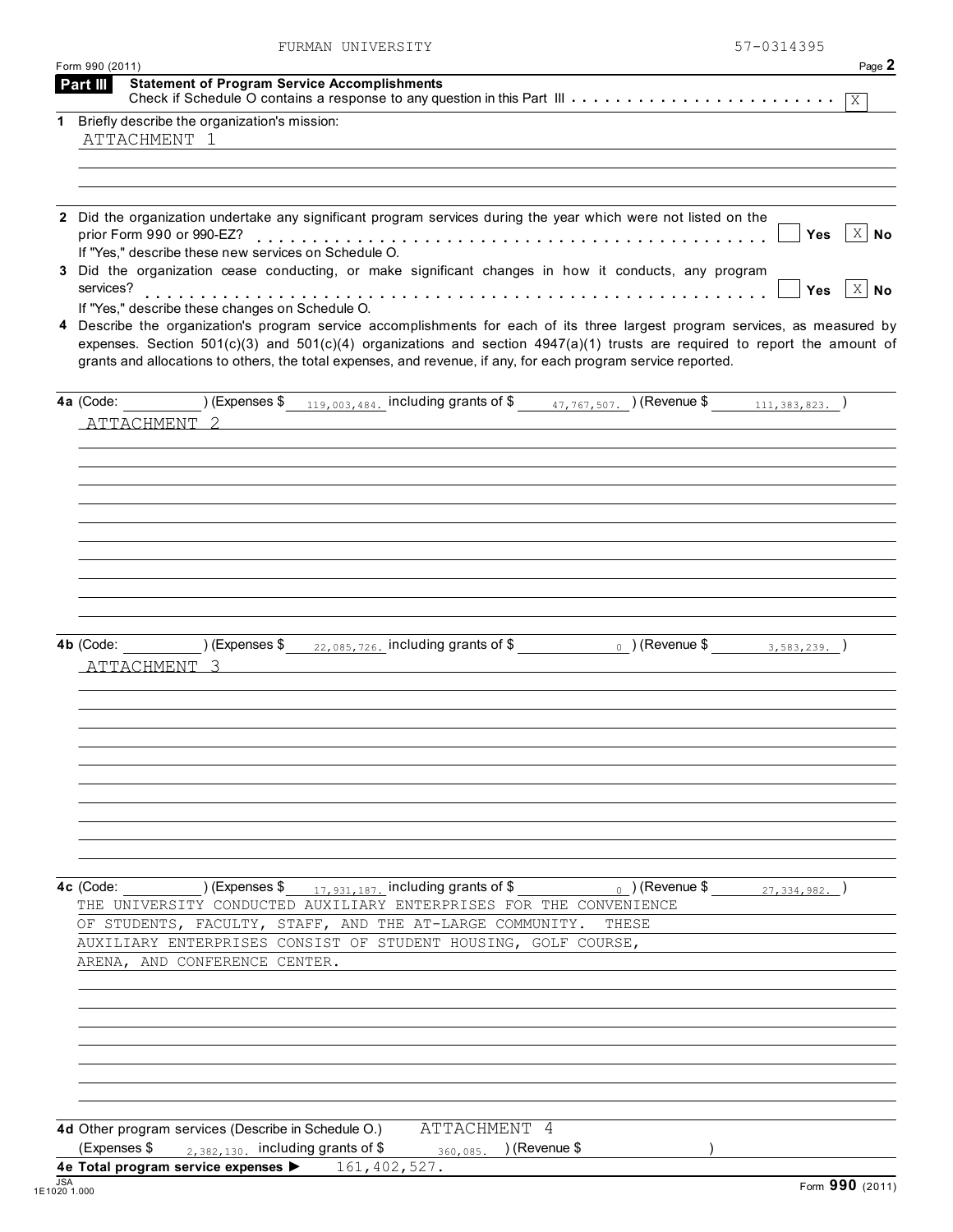FURMAN UNIVERSITY 57-0314395

| <b>Part IV</b> | <b>Checklist of Required Schedules</b>                                                                                                                                                                  |                 |     |    |
|----------------|---------------------------------------------------------------------------------------------------------------------------------------------------------------------------------------------------------|-----------------|-----|----|
|                |                                                                                                                                                                                                         |                 | Yes | No |
| 1              | Is the organization described in section $501(c)(3)$ or $4947(a)(1)$ (other than a private foundation)? If "Yes,"                                                                                       |                 |     |    |
|                |                                                                                                                                                                                                         | 1               | Χ   |    |
| $\mathbf{2}$   | Is the organization required to complete Schedule B, Schedule of Contributors (see instructions)?                                                                                                       | $\overline{2}$  | X   |    |
| 3              | Did the organization engage in direct or indirect political campaign activities on behalf of or in opposition to                                                                                        |                 |     |    |
|                | candidates for public office? If "Yes," complete Schedule C, Part I                                                                                                                                     | 3               |     | X  |
| 4              | Section 501(c)(3) organizations. Did the organization engage in lobbying activities, or have a section 501(h)                                                                                           |                 |     |    |
|                |                                                                                                                                                                                                         | 4               |     | X  |
| 5              | Is the organization a section $501(c)(4)$ , $501(c)(5)$ , or $501(c)(6)$ organization that receives membership dues,                                                                                    |                 |     |    |
|                | assessments, or similar amounts as defined in Revenue Procedure 98-19? If "Yes," complete Schedule C,                                                                                                   |                 |     |    |
|                |                                                                                                                                                                                                         | 5               |     |    |
| 6              | Did the organization maintain any donor advised funds or any similar funds or accounts for which donors                                                                                                 |                 |     |    |
|                | have the right to provide advice on the distribution or investment of amounts in such funds or accounts? If                                                                                             |                 |     |    |
|                |                                                                                                                                                                                                         | 6               | Χ   |    |
| 7              | Did the organization receive or hold a conservation easement, including easements to preserve open space,                                                                                               |                 |     |    |
|                | the environment, historic land areas, or historic structures? If "Yes," complete Schedule D, Part II                                                                                                    | $\overline{7}$  |     | X  |
| 8              | Did the organization maintain collections of works of art, historical treasures, or other similar assets? If "Yes,"                                                                                     |                 |     |    |
|                |                                                                                                                                                                                                         | 8               | Χ   |    |
| 9              | Did the organization report an amount in Part X, line 21; serve as a custodian for amounts not listed in Part                                                                                           |                 |     |    |
|                | X; or provide credit counseling, debt management, credit repair, or debt negotiation services? If "Yes,"                                                                                                |                 |     |    |
|                |                                                                                                                                                                                                         | 9               |     | X  |
| 10             | Did the organization, directly or through a related organization, hold assets in temporarily restricted<br>endowments, permanent endowments, or quasi-endowments? If "Yes," complete Schedule D, Part V | 10              | Χ   |    |
|                |                                                                                                                                                                                                         |                 |     |    |
| 11             | If the organization's answer to any of the following questions is "Yes," then complete Schedule D, Parts VI,                                                                                            |                 |     |    |
|                | VII, VIII, IX, or X as applicable.<br>a Did the organization report an amount for land, buildings, and equipment in Part X, line 10? If "Yes," complete                                                 |                 |     |    |
|                |                                                                                                                                                                                                         | 11a             | Χ   |    |
|                | <b>b</b> Did the organization report an amount for investments—other securities in Part X, line 12 that is 5% or more                                                                                   |                 |     |    |
|                |                                                                                                                                                                                                         | 11 <sub>b</sub> | Χ   |    |
|                | c Did the organization report an amount for investments-program related in Part X, line 13 that is 5% or more                                                                                           |                 |     |    |
|                |                                                                                                                                                                                                         | 11c             |     | Χ  |
|                | d Did the organization report an amount for other assets in Part X, line 15 that is 5% or more of its total assets                                                                                      |                 |     |    |
|                | reported in Part X, line 16? If "Yes," complete Schedule D, Part IX                                                                                                                                     | 11d             |     | X  |
|                | e Did the organization report an amount for other liabilities in Part X, line 25? If "Yes," complete Schedule D, Part X                                                                                 | 11e             | Χ   |    |
|                | f Did the organization's separate or consolidated financial statements for the tax year include a footnote that addresses                                                                               |                 |     |    |
|                | the organization's liability for uncertain tax positions under FIN 48 (ASC 740)? If "Yes," complete Schedule D, Part X                                                                                  | 11f             | Χ   |    |
|                | 12a Did the organization obtain separate, independent audited financial statements for the tax year? If "Yes,"                                                                                          |                 |     |    |
|                |                                                                                                                                                                                                         | 12a             |     | X  |
|                | b Was the organization included in consolidated, independent audited financial statements for the tax year? If "Yes," and if                                                                            |                 |     |    |
|                | the organization answered "No" to line 12a, then completing Schedule D, Parts XI, XII, and XIII is optional                                                                                             | 12 <sub>b</sub> | Χ   |    |
| 13             | Is the organization a school described in section $170(b)(1)(A)(ii)?$ If "Yes," complete Schedule E                                                                                                     | 13              | Χ   |    |
|                | 14a Did the organization maintain an office, employees, or agents outside of the United States?                                                                                                         | 14a             |     | X  |
|                | <b>b</b> Did the organization have aggregate revenues or expenses of more than \$10,000 from grantmaking,                                                                                               |                 |     |    |
|                | fundraising, business, investment, and program service activities outside the United States, or aggregate                                                                                               |                 |     |    |
|                | foreign investments valued at \$100,000 or more? If "Yes," complete Schedule F, Parts I and IV                                                                                                          | 14 <sub>b</sub> | Χ   |    |
| 15             | Did the organization report on Part IX, column (A), line 3, more than \$5,000 of grants or assistance to any                                                                                            |                 |     |    |
|                | organization or entity located outside the United States? If "Yes," complete Schedule F, Parts II and IV                                                                                                | 15              |     | X  |
| 16             | Did the organization report on Part IX, column (A), line 3, more than \$5,000 of aggregate grants or assistance                                                                                         |                 |     |    |
|                | to individuals located outside the United States? If "Yes," complete Schedule F, Parts III and IV                                                                                                       | 16              | Χ   |    |
| 17             | Did the organization report a total of more than \$15,000 of expenses for professional fundraising services                                                                                             |                 |     |    |
|                | on Part IX, column (A), lines 6 and 11e? If "Yes," complete Schedule G, Part I (see instructions)                                                                                                       | 17              |     | X  |
| 18             | Did the organization report more than \$15,000 total of fundraising event gross income and contributions on                                                                                             |                 |     |    |
|                |                                                                                                                                                                                                         | 18              | Χ   |    |
| 19             | Did the organization report more than \$15,000 of gross income from gaming activities on Part VIII, line 9a?                                                                                            |                 |     |    |
|                |                                                                                                                                                                                                         | 19              |     | X  |
|                | 20a Did the organization operate one or more hospital facilities? If "Yes," complete Schedule H                                                                                                         | 20a             |     | Χ  |
|                | <b>b</b> If "Yes" to line 20a, did the organization attach a copy of its audited financial statements to this return?                                                                                   | 20 <sub>b</sub> |     |    |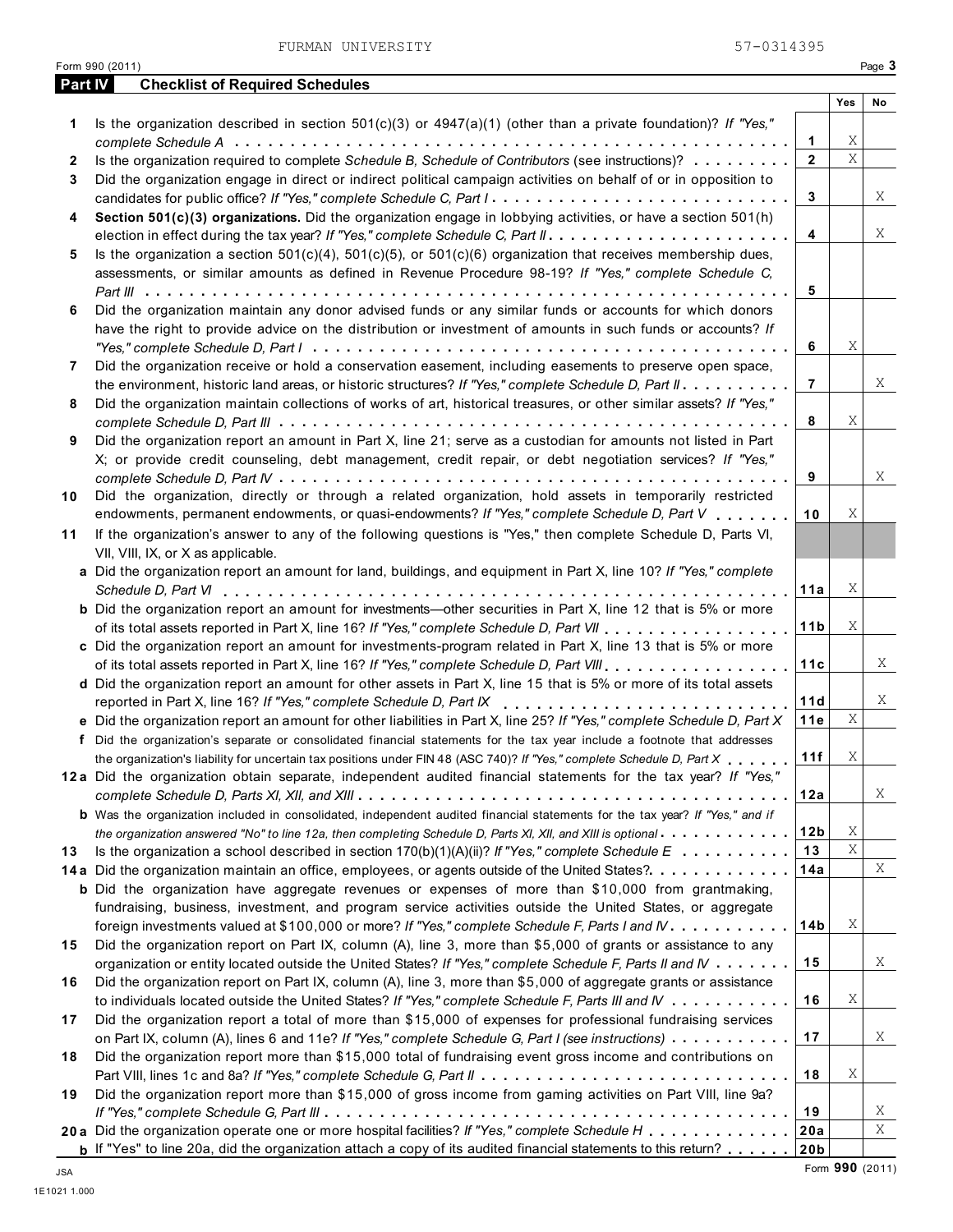FURMAN UNIVERSITY 57-0314395

|         | Form 990 (2011)                                                                                                             |                 |     | Page 4 |
|---------|-----------------------------------------------------------------------------------------------------------------------------|-----------------|-----|--------|
| Part IV | <b>Checklist of Required Schedules (continued)</b>                                                                          |                 |     |        |
|         |                                                                                                                             |                 | Yes | No     |
| 21      | Did the organization report more than \$5,000 of grants and other assistance to any government or organization              |                 |     |        |
|         | in the United States on Part IX, column (A), line 1? If "Yes," complete Schedule I, Parts I and II                          | 21              | Χ   |        |
| 22      | Did the organization report more than \$5,000 of grants and other assistance to individuals in the United States            |                 |     |        |
|         |                                                                                                                             | 22              | Χ   |        |
| 23      | Did the organization answer "Yes" to Part VII, Section A, line 3, 4, or 5 about compensation of the                         |                 |     |        |
|         | organization's current and former officers, directors, trustees, key employees, and highest compensated                     |                 |     |        |
|         |                                                                                                                             | 23              | Χ   |        |
| 24 a    | Did the organization have a tax-exempt bond issue with an outstanding principal amount of more than                         |                 |     |        |
|         | \$100,000 as of the last day of the year, that was issued after December 31, 2002? If "Yes," answer lines 24b               |                 |     |        |
|         |                                                                                                                             | 24a             | Χ   |        |
| b       | Did the organization invest any proceeds of tax-exempt bonds beyond a temporary period exception?                           | 24 <sub>b</sub> |     | Χ      |
| c       | Did the organization maintain an escrow account other than a refunding escrow at any time during the year                   |                 |     |        |
|         |                                                                                                                             | 24c             |     | X      |
|         | Did the organization act as an "on behalf of" issuer for bonds outstanding at any time during the year?                     | 24d             |     | X      |
| d       |                                                                                                                             |                 |     |        |
|         | 25a Section 501(c)(3) and 501(c)(4) organizations. Did the organization engage in an excess benefit transaction             |                 |     | Χ      |
|         |                                                                                                                             | 25a             |     |        |
| b       | Is the organization aware that it engaged in an excess benefit transaction with a disqualified person in a prior            |                 |     |        |
|         | year, and that the transaction has not been reported on any of the organization's prior Forms 990 or 990-EZ?                |                 |     |        |
|         |                                                                                                                             | 25 <sub>b</sub> |     | Χ      |
| 26      | Was a loan to or by a current or former officer, director, trustee, key employee, highly compensated employee, or           |                 |     |        |
|         | disqualified person outstanding as of the end of the organization's tax year? If "Yes," complete Schedule L, Part II        | 26              | Χ   |        |
| 27      | Did the organization provide a grant or other assistance to an officer, director, trustee, key employee,                    |                 |     |        |
|         | substantial contributor or employee thereof, a grant selection committee member, or to a 35% controlled                     |                 |     |        |
|         | entity or family member of any of these persons? If "Yes," complete Schedule L, Part III                                    | 27              | Χ   |        |
| 28      | Was the organization a party to a business transaction with one of the following parties (see Schedule L,                   |                 |     |        |
|         | Part IV instructions for applicable filing thresholds, conditions, and exceptions):                                         |                 |     |        |
| а       | A current or former officer, director, trustee, or key employee? If "Yes," complete Schedule L, Part IV                     | 28a             | Χ   |        |
| b       | A family member of a current or former officer, director, trustee, or key employee? If "Yes," complete                      |                 |     |        |
|         |                                                                                                                             | 28b             |     | Χ      |
| c       | An entity of which a current or former officer, director, trustee, or key employee (or a family member thereof)             |                 |     |        |
|         | was an officer, director, trustee, or direct or indirect owner? If "Yes," complete Schedule L, Part IV                      | 28c             |     | Χ      |
| 29      | Did the organization receive more than \$25,000 in non-cash contributions? If "Yes," complete Schedule M                    | 29              | X   |        |
| 30      | Did the organization receive contributions of art, historical treasures, or other similar assets, or qualified              |                 |     |        |
|         | conservation contributions? If "Yes," complete Schedule M                                                                   | 30              | Χ   |        |
| 31      | Did the organization liquidate, terminate, or dissolve and cease operations? If "Yes," complete Schedule N,                 |                 |     |        |
|         |                                                                                                                             | 31              |     | X      |
| 32      | Did the organization sell, exchange, dispose of, or transfer more than 25% of its net assets? If "Yes,"                     |                 |     |        |
|         |                                                                                                                             | 32              |     | X      |
| 33      | Did the organization own 100% of an entity disregarded as separate from the organization under Regulations                  |                 |     |        |
|         | sections 301.7701-2 and 301.7701-3? If "Yes," complete Schedule R, Part $1, \ldots, \ldots, \ldots, \ldots, \ldots, \ldots$ | 33              |     | X      |
| 34      | Was the organization related to any tax-exempt or taxable entity? If "Yes," complete Schedule R, Parts II, III,             |                 |     |        |
|         |                                                                                                                             | 34              | Χ   |        |
| 35 a    | Did the organization have a controlled entity within the meaning of section 512(b)(13)?                                     | 35a             |     | Χ      |
| b       | Did the organization receive any payment from or engage in any transaction with a controlled entity within the              |                 |     |        |
|         |                                                                                                                             | 35 <sub>b</sub> |     | X      |
|         |                                                                                                                             |                 |     |        |
| 36      | Section 501(c)(3) organizations. Did the organization make any transfers to an exempt non-charitable                        | 36              |     | X      |
|         | related organization? If "Yes," complete Schedule R, Part V, line 2                                                         |                 |     |        |
| 37      | Did the organization conduct more than 5% of its activities through an entity that is not a related organization            |                 |     |        |
|         | and that is treated as a partnership for federal income tax purposes? If "Yes," complete Schedule $R$ ,                     |                 |     |        |
|         |                                                                                                                             | 37              |     | X      |
| 38      | Did the organization complete Schedule O and provide explanations in Schedule O for Part VI, lines 11 and                   |                 |     |        |
|         |                                                                                                                             | 38              | Χ   |        |

Form **990** (2011)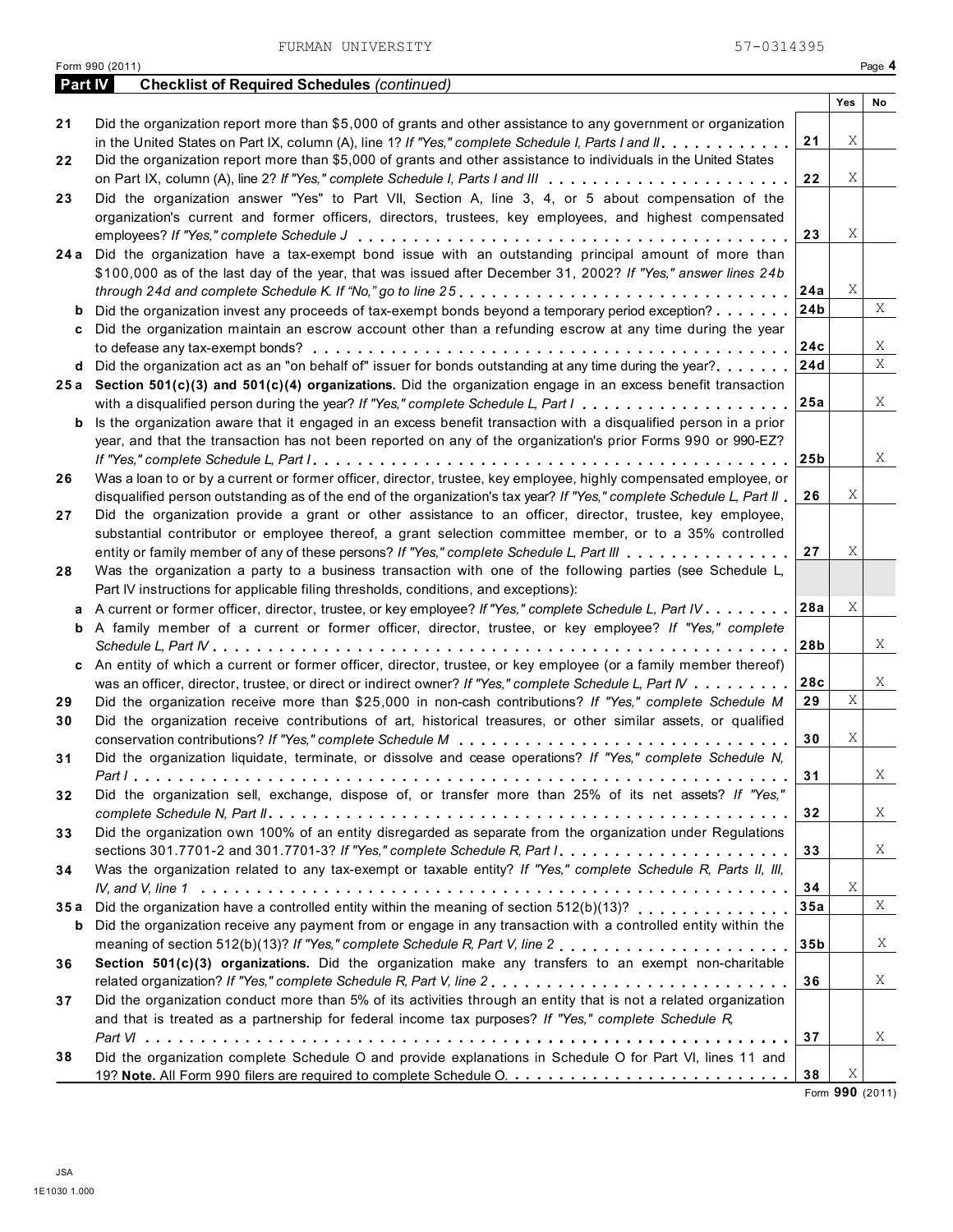| <b>Part V</b> | <b>Statements Regarding Other IRS Filings and Tax Compliance</b><br>Check if Schedule O contains a response to any question in this Part V.                                                                                       |          |            |    |
|---------------|-----------------------------------------------------------------------------------------------------------------------------------------------------------------------------------------------------------------------------------|----------|------------|----|
|               |                                                                                                                                                                                                                                   |          | <b>Yes</b> | No |
|               | 3,950<br>1a  <br>1a Enter the number reported in Box 3 of Form 1096. Enter -0- if not applicable                                                                                                                                  |          |            |    |
|               | $\cap$<br>1 <sub>b</sub><br><b>b</b> Enter the number of Forms W-2G included in line 1a. Enter -0- if not applicable                                                                                                              |          |            |    |
|               | c Did the organization comply with backup withholding rules for reportable payments to vendors and                                                                                                                                |          |            |    |
|               |                                                                                                                                                                                                                                   | 1 C      | Χ          |    |
|               | 2a Enter the number of employees reported on Form W-3, Transmittal of Wage and Tax                                                                                                                                                |          |            |    |
|               | 2,723<br>Statements, filed for the calendar year ending with or within the year covered by this return<br>2a                                                                                                                      |          |            |    |
|               | <b>b</b> If at least one is reported on line 2a, did the organization file all required federal employment tax returns?                                                                                                           | 2b       | Χ          |    |
|               | Note. If the sum of lines 1a and 2a is greater than 250, you may be required to e-file (see instructions)                                                                                                                         |          | Χ          |    |
|               | 3a Did the organization have unrelated business gross income of \$1,000 or more during the year?                                                                                                                                  | 3a<br>3b | X          |    |
|               | <b>b</b> If "Yes," has it filed a Form 990-T for this year? If "No," provide an explanation in Schedule O<br>4a At any time during the calendar year, did the organization have an interest in, or a signature or other authority |          |            |    |
|               | over, a financial account in a foreign country (such as a bank account, securities account, or other financial                                                                                                                    |          |            |    |
|               |                                                                                                                                                                                                                                   | 4a       | Χ          |    |
|               | <b>b</b> If "Yes," enter the name of the foreign country: $\triangleright$ UNITED KINGDOM                                                                                                                                         |          |            |    |
|               | See instructions for filing requirements for Form TD F 90-22.1, Report of Foreign Bank and Financial Accounts.                                                                                                                    |          |            |    |
|               | 5a Was the organization a party to a prohibited tax shelter transaction at any time during the tax year?                                                                                                                          | 5а       |            | X  |
|               | <b>b</b> Did any taxable party notify the organization that it was or is a party to a prohibited tax shelter transaction?                                                                                                         | 5b       |            | X  |
|               |                                                                                                                                                                                                                                   | 5c       |            |    |
|               | 6a Does the organization have annual gross receipts that are normally greater than \$100,000, and did the                                                                                                                         |          |            |    |
|               |                                                                                                                                                                                                                                   | 6а       |            | Χ  |
|               | <b>b</b> If "Yes," did the organization include with every solicitation an express statement that such contributions or                                                                                                           |          |            |    |
|               |                                                                                                                                                                                                                                   | 6b       |            |    |
| 7             | Organizations that may receive deductible contributions under section 170(c).                                                                                                                                                     |          |            |    |
|               | a Did the organization receive a payment in excess of \$75 made partly as a contribution and partly for goods                                                                                                                     |          |            |    |
|               |                                                                                                                                                                                                                                   | 7а<br>7b | Χ<br>Χ     |    |
|               | <b>b</b> If "Yes," did the organization notify the donor of the value of the goods or services provided?<br>c Did the organization sell, exchange, or otherwise dispose of tangible personal property for which it was            |          |            |    |
|               |                                                                                                                                                                                                                                   | 7с       |            | Χ  |
|               | 7 d<br>d If "Yes," indicate the number of Forms 8282 filed during the year                                                                                                                                                        |          |            |    |
|               | e Did the organization receive any funds, directly or indirectly, to pay premiums on a personal benefit contract?                                                                                                                 | 7е       |            | X  |
|               | f Did the organization, during the year, pay premiums, directly or indirectly, on a personal benefit contract?                                                                                                                    | 7f       |            | X  |
|               | g If the organization received a contribution of qualified intellectual property, did the organization file Form 8899 as required?                                                                                                | 7g       |            |    |
|               | h If the organization received a contribution of cars, boats, airplanes, or other vehicles, did the organization file a Form 1098-C?                                                                                              | 7 h      | Χ          |    |
| 8             | Sponsoring organizations maintaining donor advised funds and section 509(a)(3) supporting                                                                                                                                         |          |            |    |
|               | organizations. Did the supporting organization, or a donor advised fund maintained by a sponsoring                                                                                                                                |          |            |    |
|               | organization, have excess business holdings at any time during the year?                                                                                                                                                          | 8        |            |    |
| 9             | Sponsoring organizations maintaining donor advised funds.                                                                                                                                                                         |          |            |    |
|               |                                                                                                                                                                                                                                   | 9а<br>9b |            |    |
| 10.           | <b>b</b> Did the organization make a distribution to a donor, donor advisor, or related person?                                                                                                                                   |          |            |    |
|               | Section 501(c)(7) organizations. Enter:<br>10a<br>a Initiation fees and capital contributions included on Part VIII, line 12                                                                                                      |          |            |    |
|               | <b>b</b> Gross receipts, included on Form 990, Part VIII, line 12, for public use of club facilities<br>10b                                                                                                                       |          |            |    |
| 11            | Section 501(c)(12) organizations. Enter:                                                                                                                                                                                          |          |            |    |
|               | 11a<br>a Gross income from members or shareholders                                                                                                                                                                                |          |            |    |
|               | <b>b</b> Gross income from other sources (Do not net amounts due or paid to other sources                                                                                                                                         |          |            |    |
|               | 11 <sub>b</sub>                                                                                                                                                                                                                   |          |            |    |
|               | 12a Section 4947(a)(1) non-exempt charitable trusts. Is the organization filing Form 990 in lieu of Form 1041?                                                                                                                    | 12a      |            |    |
|               | <b>b</b> If "Yes," enter the amount of tax-exempt interest received or accrued during the year<br>12b                                                                                                                             |          |            |    |
| 13            | Section 501(c)(29) qualified nonprofit health insurance issuers.                                                                                                                                                                  |          |            |    |
|               | a Is the organization licensed to issue qualified health plans in more than one state?                                                                                                                                            | 13a      |            |    |
|               | Note. See the instructions for additional information the organization must report on Schedule O.                                                                                                                                 |          |            |    |
|               | <b>b</b> Enter the amount of reserves the organization is required to maintain by the states in which                                                                                                                             |          |            |    |
|               | 13 <sub>b</sub><br>the organization is licensed to issue qualified health plans <b>the container and the organization</b> is licensed to<br>13c                                                                                   |          |            |    |
|               | 14a Did the organization receive any payments for indoor tanning services during the tax year?                                                                                                                                    | 14a      |            | Χ  |
|               | <b>b</b> If "Yes," has it filed a Form 720 to report these payments? If "No," provide an explanation in Schedule O $\dots$                                                                                                        | 14b      |            |    |
|               |                                                                                                                                                                                                                                   |          |            |    |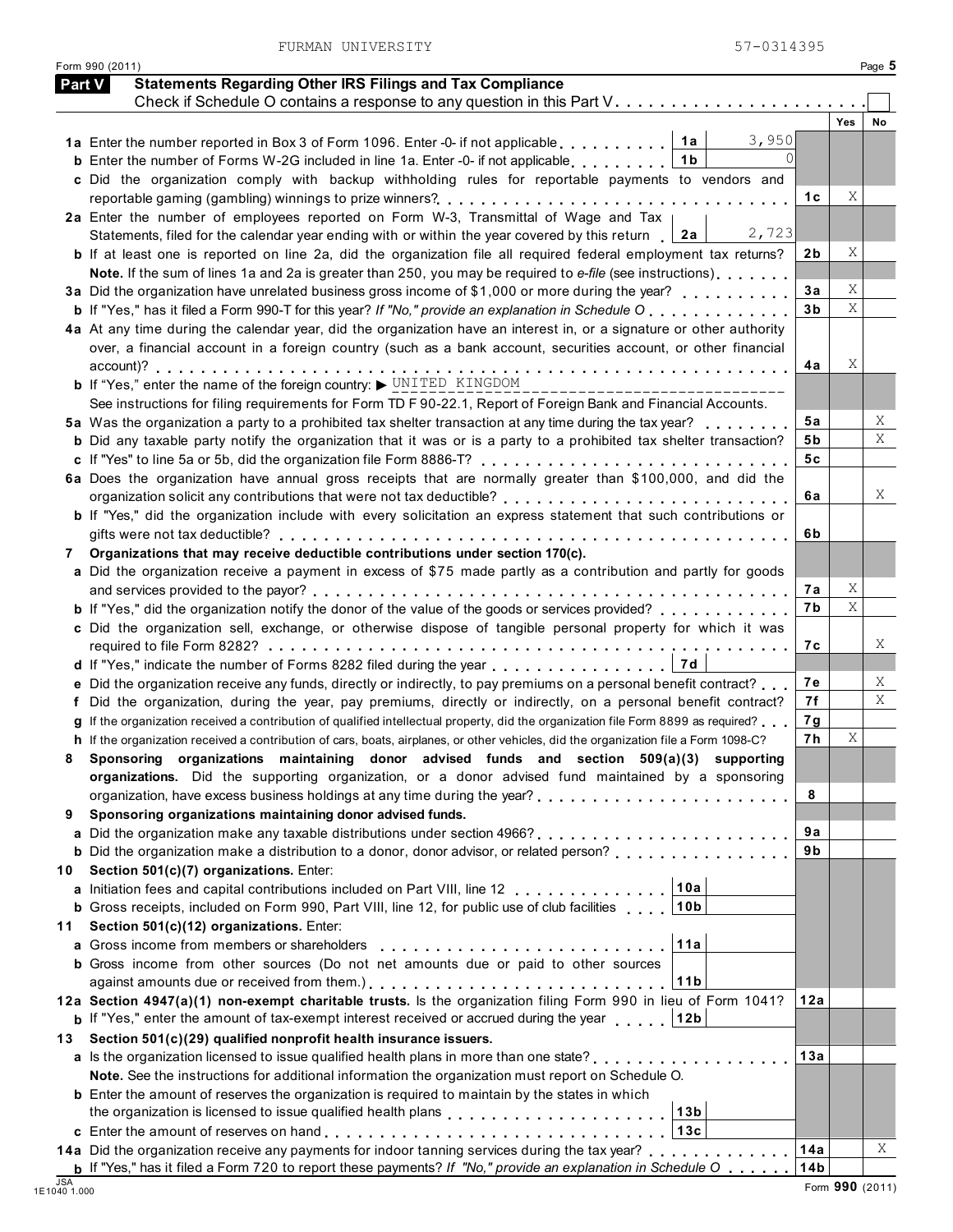|     | 57-0314395<br>FURMAN UNIVERSITY<br>Form 990 (2011)                                                                                                                                                                                                 |                 |        | Page 6 |
|-----|----------------------------------------------------------------------------------------------------------------------------------------------------------------------------------------------------------------------------------------------------|-----------------|--------|--------|
|     | Part VI Governance, Management, and Disclosure For each "Yes" response to lines 2 through 7b below, and for a<br>"No" response to line 8a, 8b, or 10b below, describe the circumstances, processes, or changes in Schedule<br>O. See instructions. |                 |        |        |
|     |                                                                                                                                                                                                                                                    |                 |        | X      |
|     | <b>Section A. Governing Body and Management</b>                                                                                                                                                                                                    |                 |        |        |
|     |                                                                                                                                                                                                                                                    |                 | Yes    | No.    |
|     | 36<br>1a<br>1a Enter the number of voting members of the governing body at the end of the tax year. If there are                                                                                                                                   |                 |        |        |
|     | material differences in voting rights among members of the governing body, or if the governing body                                                                                                                                                |                 |        |        |
|     | delegated broad authority to an executive committee or similar committee, explain in Schedule O.                                                                                                                                                   |                 |        |        |
|     | 36<br>1b<br>Enter the number of voting members included in line 1a, above, who are independent                                                                                                                                                     |                 |        |        |
| 2   | Did any officer, director, trustee, or key employee have a family relationship or a business relationship with                                                                                                                                     |                 |        |        |
|     | any other officer, director, trustee, or key employee? $\ldots \ldots \ldots \ldots \ldots \ldots \ldots \ldots \ldots$                                                                                                                            | 2               |        | Χ      |
| 3   | Did the organization delegate control over management duties customarily performed by or under the direct                                                                                                                                          |                 |        |        |
|     | supervision of officers, directors, or trustees, or key employees to a management company or other person?                                                                                                                                         | 3               |        | Χ      |
| 4   | Did the organization make any significant changes to its governing documents since the prior Form 990 was filed?.                                                                                                                                  | 4               |        | Χ      |
| 5   | Did the organization become aware during the year of a significant diversion of the organization's assets?                                                                                                                                         | 5               |        | Χ<br>X |
| 6   |                                                                                                                                                                                                                                                    | 6               |        |        |
| 7a  | Did the organization have members, stockholders, or other persons who had the power to elect or appoint                                                                                                                                            |                 |        |        |
|     | one or more members of the governing body? $\dots \dots \dots \dots \dots \dots \dots \dots \dots \dots \dots \dots \dots \dots$                                                                                                                   | 7а              |        | Χ      |
| b   | Are any governance decisions of the organization reserved to (or subject to approval by) members,                                                                                                                                                  |                 |        |        |
|     |                                                                                                                                                                                                                                                    | 7b              |        | Χ      |
| 8   | Did the organization contemporaneously document the meetings held or written actions undertaken during                                                                                                                                             |                 |        |        |
|     | the year by the following:                                                                                                                                                                                                                         |                 | Χ      |        |
| а   |                                                                                                                                                                                                                                                    | 8a              | Χ      |        |
| b   |                                                                                                                                                                                                                                                    | 8b              |        |        |
| 9   | Is there any officer, director, trustee, or key employee listed in Part VII, Section A, who cannot be reached at<br>the organization's mailing address? If "Yes," provide the names and addresses in Schedule O                                    | 9               |        | Χ      |
|     | Section B. Policies (This Section B requests information about policies not required by the Internal Revenue Code.                                                                                                                                 |                 |        |        |
|     |                                                                                                                                                                                                                                                    |                 | Yes    | No     |
|     | 10a Did the organization have local chapters, branches, or affiliates?                                                                                                                                                                             | 10a             |        | Χ      |
|     | <b>b</b> If "Yes," did the organization have written policies and procedures governing the activities of such chapters,                                                                                                                            |                 |        |        |
|     | affiliates, and branches to ensure their operations are consistent with the organization's exempt purposes?                                                                                                                                        | 10 <sub>b</sub> |        |        |
|     | 11a Has the organization provided a complete copy of this Form 990 to all members of its governing body before filing the form?                                                                                                                    | 11a             | X      |        |
| b   | Describe in Schedule O the process, if any, used by the organization to review this Form 990.                                                                                                                                                      |                 |        |        |
| 12a | Did the organization have a written conflict of interest policy? If "No," go to line 13                                                                                                                                                            | 12a             | X      |        |
|     | <b>b</b> Were officers, directors, or trustees, and key employees required to disclose annually interests that could give                                                                                                                          |                 |        |        |
|     |                                                                                                                                                                                                                                                    | 12b             | X      |        |
| c   | Did the organization regularly and consistently monitor and enforce compliance with the policy? If "Yes,"                                                                                                                                          |                 |        |        |
|     |                                                                                                                                                                                                                                                    | 12c             | X      |        |
| 13  |                                                                                                                                                                                                                                                    | 13              | Χ<br>Χ |        |
| 14  | Did the organization have a written document retention and destruction policy?                                                                                                                                                                     | 14              |        |        |
| 15  | Did the process for determining compensation of the following persons include a review and approval by                                                                                                                                             |                 |        |        |
|     | independent persons, comparability data, and contemporaneous substantiation of the deliberation and decision?                                                                                                                                      |                 | X      |        |
|     | The organization's CEO, Executive Director, or top management official                                                                                                                                                                             | 15a             | X      |        |
| b   |                                                                                                                                                                                                                                                    | 15 <sub>b</sub> |        |        |
|     | If "Yes" to line 15a or 15b, describe the process in Schedule O (see instructions.)                                                                                                                                                                |                 |        |        |
| 16a | Did the organization invest in, contribute assets to, or participate in a joint venture or similar arrangement                                                                                                                                     |                 |        | Χ      |
|     | If "Yes," did the organization follow a written policy or procedure requiring the organization to evaluate its                                                                                                                                     | 16a             |        |        |
| b   |                                                                                                                                                                                                                                                    |                 |        |        |
|     | participation in joint venture arrangements under applicable federal tax law, and take steps to safeguard the                                                                                                                                      |                 |        |        |
|     | <b>Section C. Disclosure</b>                                                                                                                                                                                                                       |                 |        |        |
| 17  | List the states with which a copy of this Form 990 is required to be filed $\blacktriangleright$ _ $\frac{SC_{L}}{2}$                                                                                                                              |                 |        |        |
| 18  | __________________________<br>Section 6104 requires an organization to make its Forms 1023 (or 1024 if applicable), 990, and 990-T (Section 501(c)(3)s only)                                                                                       |                 |        |        |
|     | available for public inspection. Indicate how you made these available. Check all that apply.                                                                                                                                                      |                 |        |        |

- $\mathbf{X} \,|\,$  Own website  $||\,$   $||$  Another's website  $||\,\mathbf{X}\,|\,$  Upon request
- **19** Describe in Schedule O whether (and if so, how), the organization made its governing documents, conflict of interest policy, and financial statements available to the public during the tax year.
- **20** State the name, physical address, and telephone number of the person who possesses the books and records of the<br>organization:  $\blacktriangleright$ <sub>LINDA</sub> SARRATT 3300 POINSETT HIGHWAY GREENVILLE, SC 29613 664-294-2141 Form **990** (2011) Organization: LINDA SARRATT 3300 POINSETT HIGHWAY GREENVILLE, SC 29613 864-294-2141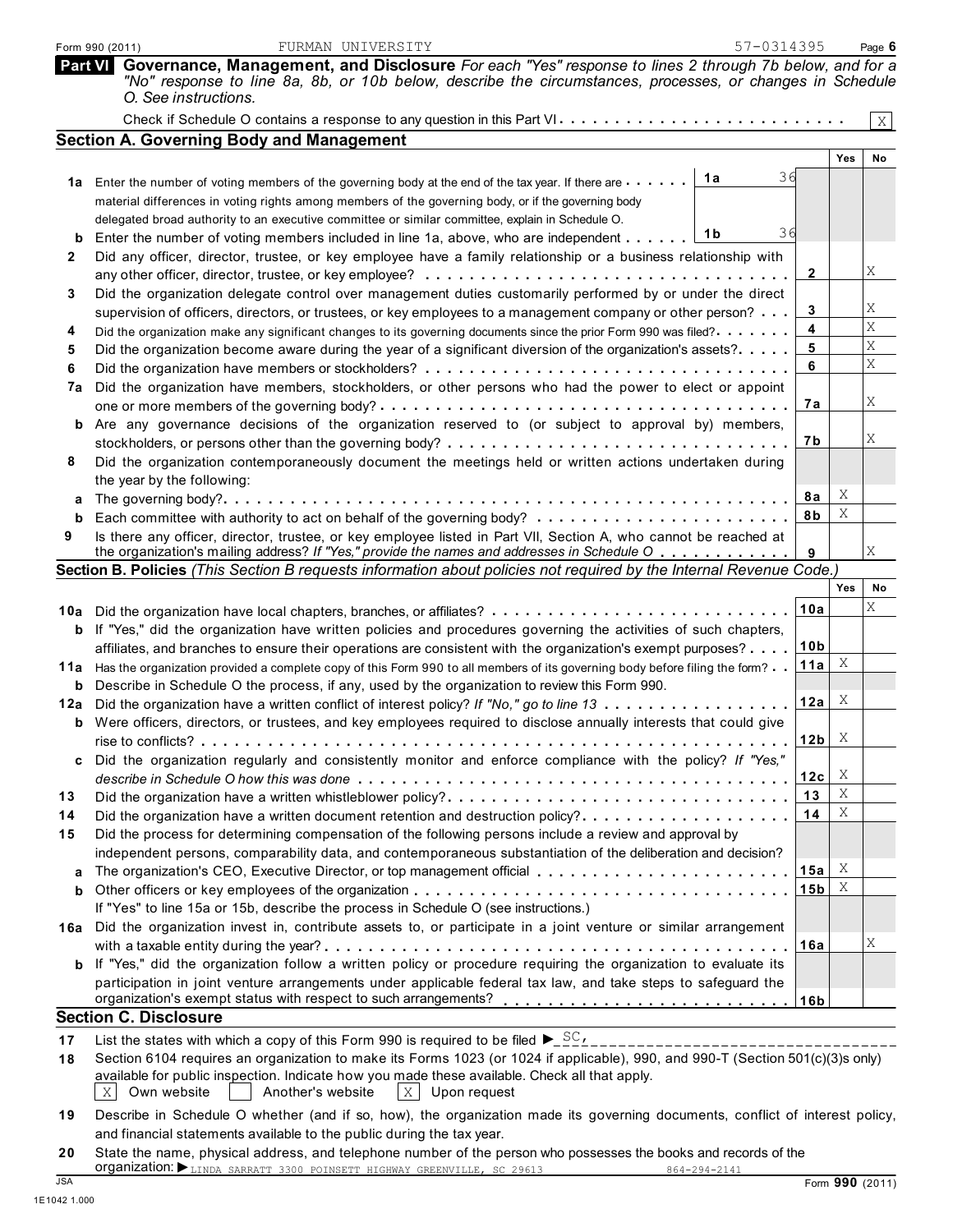| <b>Part VII</b> | Compensation of Officers, Directors, Trustees, Key Employees, Highest Compensated Employees, and |
|-----------------|--------------------------------------------------------------------------------------------------|
|                 | <b>Independent Contractors</b>                                                                   |
|                 | Check if Schedule O contains a response to any question in this Part VII                         |

**Section A. Officers, Directors, Trustees, Key Employees, and Highest Compensated Employees**

**1a** Complete this table for all persons required to be listed. Report compensation for the calendar year ending with or within the organization's tax year.

organization. Stax year.<br>• List all of the organization's current officers, directors, trustees (whe<br>of compensation. Enter -0- in columns (D), (E), and (F) if no compensation was paid. List all of the organization's **current** officers, directors, trustees (whether individuals or organizations), regardless of amount

ompensation. Enter -u- in columns (D), (E), and (F) if no compensation was paid.<br>• List all of the organization's **current** key employees, if any. See instructions for definition of "key employee."

**List all of the organization's current** key employees, if any. See instructions for definition of "key employee."<br> **List the organization's five current** highest compensated employees (other than an officer, director, tru who received reportable compensation (Box 5 of Form W-2 and/or Box 7 of Form 1099-MISC) of more than \$100,000 from the organization and any related organizations.

anization and any related organizations.<br>• List all of the organization's **former** officers, key employees, and highest compensated employees who received more than \$100,000 of reportable compensation from the organization and any related organizations.

0,000 of reportable compensation from the organization and any related organizations.<br>• List all of the organization's **former directors or trustees** that received, in the capacity as a former director or trustee of the organization, more than \$10,000 of reportable compensation from the organization and any related organizations.

List persons in the following order: individual trustees or directors; institutional trustees; officers; key employees; highest compensated employees; and former such persons.

Check this box if neither the organization nor any related organization compensated any current officer, director, or trustee.

| (A)<br>Name and Title                                                                                                                                                       | (B)<br>Average<br>hours per<br>week<br>(describe<br>hours for |                                   |                       |         | (C)<br>Position | (do not check more than one<br>box, unless person is both an<br>officer and a director/trustee) |        | (D)<br>Reportable<br>compensation<br>from<br>the<br>organization | (E)<br>Reportable<br>compensation from<br>related<br>organizations<br>(W-2/1099-MISC) | (F)<br>Estimated<br>amount of<br>other<br>compensation<br>from the |           |
|-----------------------------------------------------------------------------------------------------------------------------------------------------------------------------|---------------------------------------------------------------|-----------------------------------|-----------------------|---------|-----------------|-------------------------------------------------------------------------------------------------|--------|------------------------------------------------------------------|---------------------------------------------------------------------------------------|--------------------------------------------------------------------|-----------|
| TRUSTEE<br>TRUSTEE<br>TRUSTEE<br>TRUSTEE<br>(5) RICHARD CULLEN<br>TRUSTEE<br>(6) W. RANDY EADDY<br>TRUSTEE<br>(7) DAVID G. ELLISON<br>TRUSTEE<br>(8) ANGELA WALKER FRANKLIN | related<br>organizations<br>in Schedule<br>O)                 | Individual trustee<br>or director | Institutional trustee | Officer | Key employee    | Highest compensated<br>employee                                                                 | Former | (W-2/1099-MISC)                                                  |                                                                                       | organization<br>and related<br>organizations                       |           |
| (1) ROBERT H. BUCKMAN                                                                                                                                                       | 2.00                                                          | X                                 |                       |         |                 |                                                                                                 |        | $\bigcap$                                                        | $\mathbf{0}$                                                                          |                                                                    | $\Omega$  |
| (2) JOLLEY BRUCE CHRISTMAN                                                                                                                                                  | 2.00                                                          | Χ                                 |                       |         |                 |                                                                                                 |        | $\bigcap$                                                        | $\overline{0}$                                                                        |                                                                    | $\Omega$  |
| (3) C. JORDAN CLARK                                                                                                                                                         | 2.00                                                          | Χ                                 |                       |         |                 |                                                                                                 |        | C                                                                | $\circ$                                                                               |                                                                    | $\Omega$  |
| (4) MERL F. CODE                                                                                                                                                            | 2.00                                                          | Χ                                 |                       |         |                 |                                                                                                 |        | $\sqrt{ }$                                                       | $\mathbf 0$                                                                           |                                                                    | $\Omega$  |
|                                                                                                                                                                             | 2.00                                                          | X                                 |                       |         |                 |                                                                                                 |        | $\Omega$                                                         | 0                                                                                     |                                                                    | $\Omega$  |
|                                                                                                                                                                             | 2.00                                                          | Χ                                 |                       |         |                 |                                                                                                 |        | ſ                                                                | 0                                                                                     |                                                                    | $\Omega$  |
|                                                                                                                                                                             | 2.00                                                          | Χ                                 |                       |         |                 |                                                                                                 |        | C                                                                | 0                                                                                     |                                                                    | $\Omega$  |
| TRUSTEE                                                                                                                                                                     | 2.00                                                          | X                                 |                       |         |                 |                                                                                                 |        | C                                                                | $\mathbf{0}$                                                                          |                                                                    |           |
| (9) DOUGLAS K. FREEMAN<br>TRUSTEE                                                                                                                                           | 2.00                                                          | Χ                                 |                       |         |                 |                                                                                                 |        |                                                                  | 0                                                                                     |                                                                    |           |
| $(10)$ $\text{P}$ . edwin good<br>TRUSTEE                                                                                                                                   | 2.00                                                          | Χ                                 |                       |         |                 |                                                                                                 |        | $\Omega$                                                         | $\overline{0}$                                                                        |                                                                    | $\bigcap$ |
| (11) SEAN P. HARTNESS<br>TRUSTEE                                                                                                                                            | 2.00                                                          | X                                 |                       |         |                 |                                                                                                 |        | $\bigcap$                                                        | $\Omega$                                                                              |                                                                    | $\bigcap$ |
| (12) DAVID L. HAUSER<br>TRUSTEE                                                                                                                                             | 2.00                                                          | Χ                                 |                       |         |                 |                                                                                                 |        | $\Omega$                                                         | 0                                                                                     |                                                                    | $\cap$    |
| (13) FRANCIE M. HELLER<br>TRUSTEE                                                                                                                                           | 2.00                                                          | Χ                                 |                       |         |                 |                                                                                                 |        | $\Omega$                                                         | 0                                                                                     |                                                                    | $\Omega$  |
| 14) GORDON R. HERRING<br>TRUSTEE                                                                                                                                            | 2.00                                                          | X                                 |                       |         |                 |                                                                                                 |        | $\Omega$                                                         | $\Omega$                                                                              |                                                                    | $\Omega$  |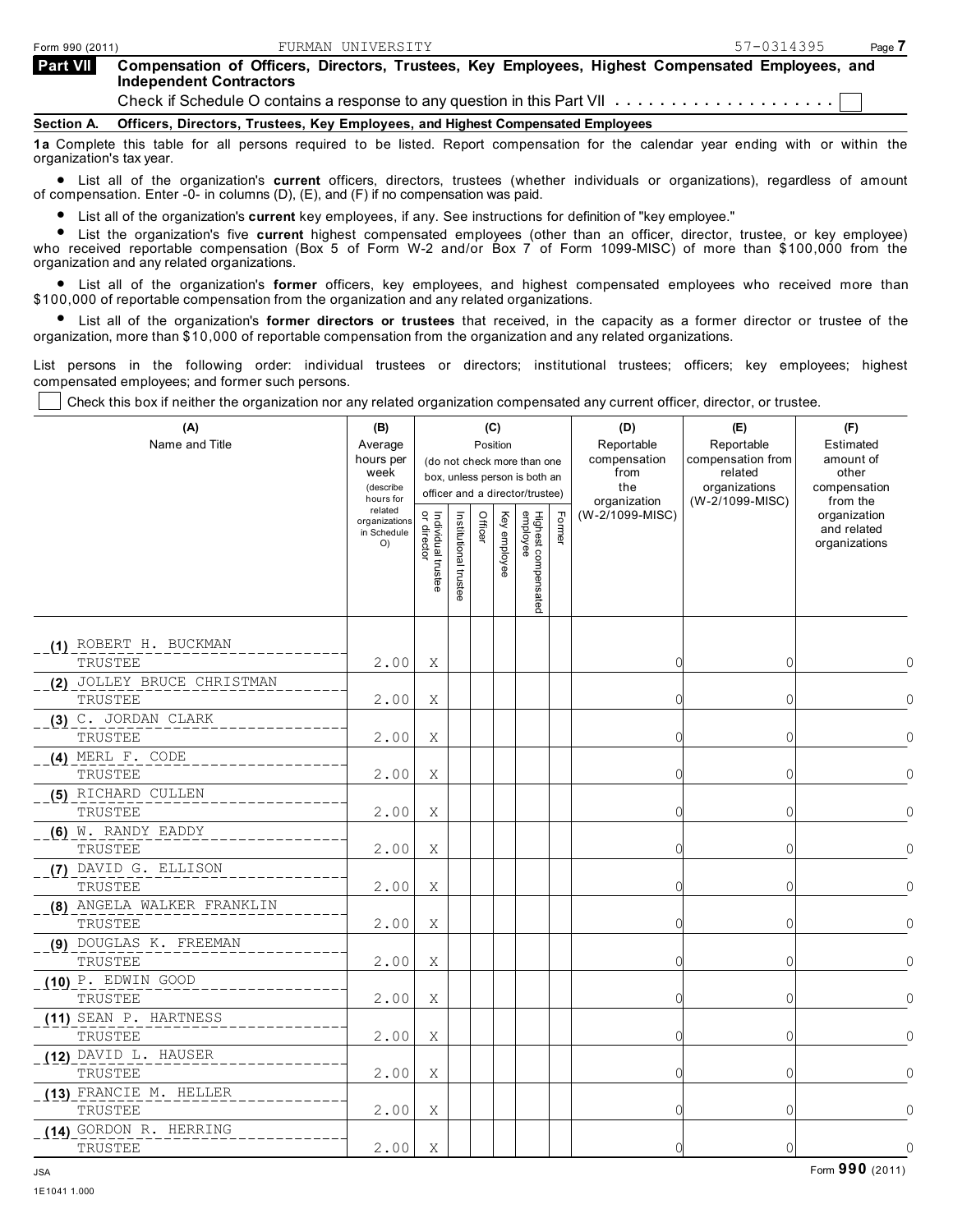| Form 990 (2011)<br>Part VII<br>Section A. Officers, Directors, Trustees, Key Employees, and Highest Compensated Employees (continued)                                                                                                                       |                                                        |                                   |                       |         |              |                                                                                                 |        |                                           |                                                             |   |                                                             | Page 8       |
|-------------------------------------------------------------------------------------------------------------------------------------------------------------------------------------------------------------------------------------------------------------|--------------------------------------------------------|-----------------------------------|-----------------------|---------|--------------|-------------------------------------------------------------------------------------------------|--------|-------------------------------------------|-------------------------------------------------------------|---|-------------------------------------------------------------|--------------|
| (A)                                                                                                                                                                                                                                                         | (B)                                                    |                                   |                       |         | (C)          |                                                                                                 |        | (D)                                       | (E)                                                         |   | (F)                                                         |              |
| Name and title                                                                                                                                                                                                                                              | Average<br>hours per<br>week<br>(describe<br>hours for |                                   |                       |         | Position     | (do not check more than one<br>box, unless person is both an<br>officer and a director/trustee) |        | Reportable<br>compensation<br>from<br>the | Reportable<br>compensation from<br>related<br>organizations |   | Estimated<br>amount of<br>other<br>compensation<br>from the |              |
|                                                                                                                                                                                                                                                             | related<br>organizations<br>in Schedule<br>O           | Individual trustee<br>or director | Institutional trustee | Officer | Key employee | Highest compensated<br>employee                                                                 | Former | organization<br>(W-2/1099-MISC)           | (W-2/1099-MISC)                                             |   | organization<br>and related<br>organizations                |              |
| (15) ROBERT E. HILL                                                                                                                                                                                                                                         |                                                        |                                   |                       |         |              |                                                                                                 |        |                                           |                                                             |   |                                                             |              |
| TRUSTEE                                                                                                                                                                                                                                                     | 2.00                                                   | Χ                                 |                       |         |              |                                                                                                 |        | C                                         |                                                             |   |                                                             | 0            |
| (16) STANFORD J. JENNINGS<br>TRUSTEE                                                                                                                                                                                                                        | 2.00                                                   | Χ                                 |                       |         |              |                                                                                                 |        |                                           |                                                             |   |                                                             | $\mathbf{0}$ |
| (17) JUAN D. JOHNSON                                                                                                                                                                                                                                        |                                                        |                                   |                       |         |              |                                                                                                 |        |                                           |                                                             |   |                                                             |              |
| TRUSTEE<br>(18) CARL F. KOHRT                                                                                                                                                                                                                               | 2.00                                                   | Χ                                 |                       |         |              |                                                                                                 |        | C                                         |                                                             |   |                                                             | $\mathbf{0}$ |
| TRUSTEE                                                                                                                                                                                                                                                     | 2.00                                                   | Χ                                 |                       |         |              |                                                                                                 |        | C                                         |                                                             |   |                                                             | $\mathbf{0}$ |
| (19) JAMES C. MABRY, IV                                                                                                                                                                                                                                     |                                                        |                                   |                       |         |              |                                                                                                 |        |                                           |                                                             |   |                                                             |              |
| TRUESTEE                                                                                                                                                                                                                                                    | 2.00                                                   | Χ                                 |                       |         |              |                                                                                                 |        | C                                         |                                                             |   |                                                             | $\mathbf{0}$ |
| (20) E. EDWIN MADDREY, II                                                                                                                                                                                                                                   |                                                        |                                   |                       |         |              |                                                                                                 |        |                                           |                                                             |   |                                                             |              |
| TRUSTEE                                                                                                                                                                                                                                                     | 2.00                                                   | Χ                                 |                       |         |              |                                                                                                 |        | C                                         |                                                             |   |                                                             | $\mathbf{0}$ |
| (21) RONALD A. MALONE                                                                                                                                                                                                                                       |                                                        |                                   |                       |         |              |                                                                                                 |        |                                           |                                                             |   |                                                             |              |
| TRUSTEE                                                                                                                                                                                                                                                     | 2.00                                                   | Χ                                 |                       |         |              |                                                                                                 |        | C                                         |                                                             |   |                                                             | $\mathbf{0}$ |
| (22) KATHLEEN C. MCKINNEY<br>TRUSTEE                                                                                                                                                                                                                        | 2.00                                                   | Χ                                 |                       |         |              |                                                                                                 |        |                                           |                                                             |   |                                                             | $\mathbf{0}$ |
| (23) JAMES M. NEY<br>TRUSTEE                                                                                                                                                                                                                                | 2.00                                                   | Χ                                 |                       |         |              |                                                                                                 |        |                                           |                                                             |   |                                                             | $\mathbf{0}$ |
| (24) CELESTE H. PATRICK<br>TRUSTEE                                                                                                                                                                                                                          | 2.00                                                   | Χ                                 |                       |         |              |                                                                                                 |        |                                           |                                                             |   |                                                             | $\mathbf{0}$ |
| (25) LINTON B. PUCKETT                                                                                                                                                                                                                                      |                                                        |                                   |                       |         |              |                                                                                                 |        |                                           |                                                             |   |                                                             |              |
| TRUSTEE                                                                                                                                                                                                                                                     | 2.00                                                   | X                                 |                       |         |              |                                                                                                 |        |                                           |                                                             |   |                                                             | $\mathbb O$  |
| 1b Sub-total                                                                                                                                                                                                                                                |                                                        |                                   |                       |         |              |                                                                                                 |        |                                           |                                                             |   |                                                             | $\Omega$     |
| c Total from continuation sheets to Part VII, Section A                                                                                                                                                                                                     |                                                        |                                   |                       |         |              |                                                                                                 |        | 3,031,367.                                |                                                             |   | 571, 534.                                                   |              |
| d Total (add lines 1b and 1c)                                                                                                                                                                                                                               |                                                        |                                   |                       |         |              |                                                                                                 | ▶      | 3,031,367.                                |                                                             |   | 571, 534.                                                   |              |
| 2 Total number of individuals (including but not limited to those listed above) who received more than \$100,000 of<br>reportable compensation from the organization ▶                                                                                      |                                                        | 69                                |                       |         |              |                                                                                                 |        |                                           |                                                             |   |                                                             |              |
|                                                                                                                                                                                                                                                             |                                                        |                                   |                       |         |              |                                                                                                 |        |                                           |                                                             |   | Yes                                                         | No           |
| Did the organization list any former officer, director, or trustee, key employee, or highest compensated<br>3<br>employee on line 1a? If "Yes," complete Schedule J for such individual                                                                     |                                                        |                                   |                       |         |              |                                                                                                 |        |                                           |                                                             | 3 | Χ                                                           |              |
| 4 For any individual listed on line 1a, is the sum of reportable compensation and other compensation from the<br>organization and related organizations greater than \$150,000? If "Yes," complete Schedule J for such                                      |                                                        |                                   |                       |         |              |                                                                                                 |        |                                           |                                                             | 4 | Χ                                                           |              |
| Did any person listed on line 1a receive or accrue compensation from any unrelated organization or individual<br>5<br>for services rendered to the organization? If "Yes," complete Schedule J for such person                                              |                                                        |                                   |                       |         |              |                                                                                                 |        |                                           |                                                             | 5 |                                                             | X            |
| <b>Section B. Independent Contractors</b>                                                                                                                                                                                                                   |                                                        |                                   |                       |         |              |                                                                                                 |        |                                           |                                                             |   |                                                             |              |
| 1 Complete this table for your five highest compensated independent contractors that received more than \$100,000 of<br>compensation from the organization. Report compensation for the calendar year ending with or within the organization's tax<br>year. |                                                        |                                   |                       |         |              |                                                                                                 |        |                                           |                                                             |   |                                                             |              |

| (A)<br>Name and business address                                                                                                                                                                               | (B)<br>Description of services | (C)<br>Compensation |
|----------------------------------------------------------------------------------------------------------------------------------------------------------------------------------------------------------------|--------------------------------|---------------------|
| ATTACHMENT 5                                                                                                                                                                                                   |                                |                     |
|                                                                                                                                                                                                                |                                |                     |
|                                                                                                                                                                                                                |                                |                     |
|                                                                                                                                                                                                                |                                |                     |
|                                                                                                                                                                                                                |                                |                     |
| Total number of independent contractors (including but not limited to those listed above) who received<br>$2^{\circ}$<br>more than \$100,000 in compensation from the organization $\blacktriangleright$<br>37 |                                |                     |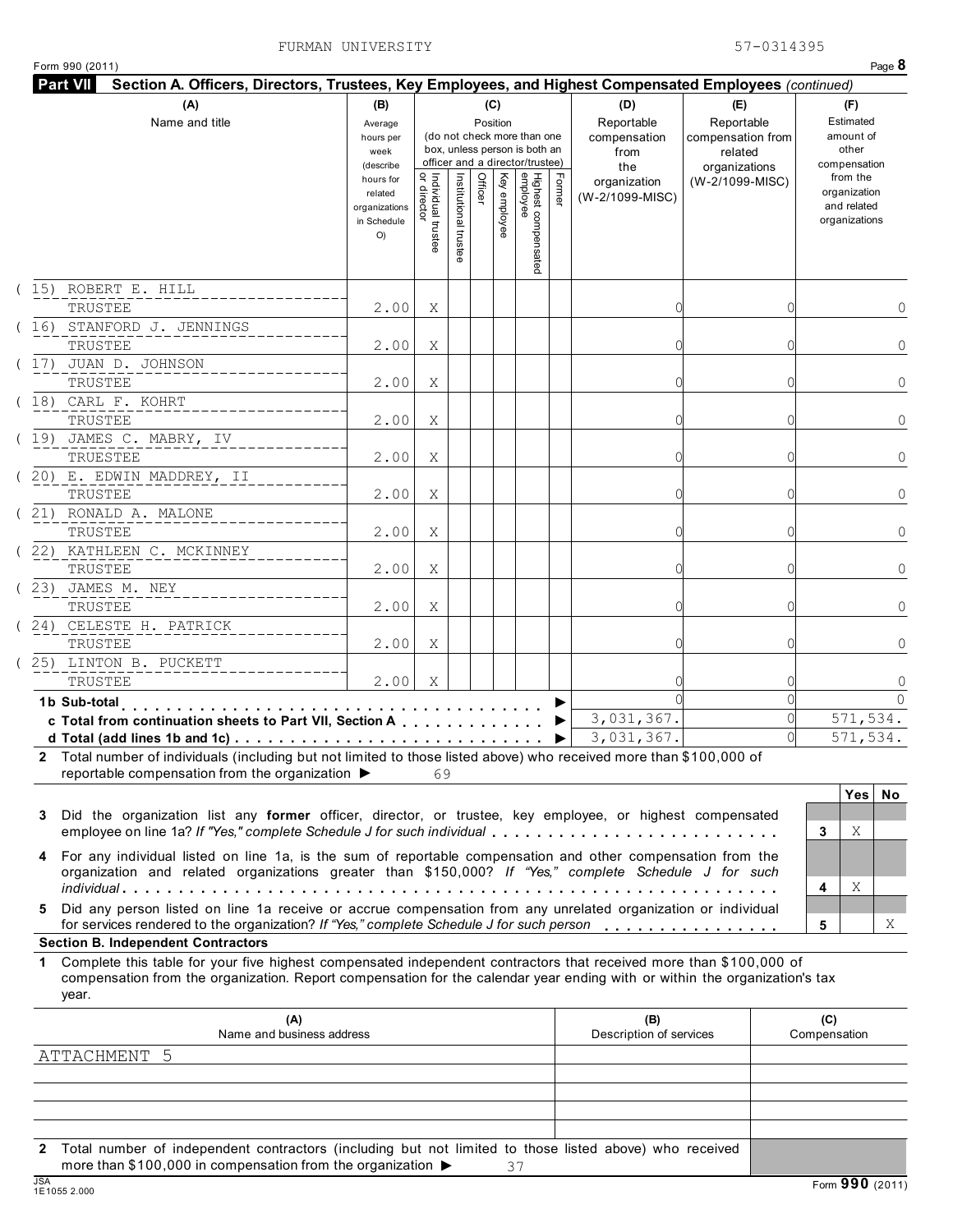| Form 990 (2011)                                                                                                                                                                                                                                                |                                                                                                                 |                                     |                      |         |                                 |                                                                                                                                    |        |                                                                                     |                                                                                       | Page 8                                                                                                             |
|----------------------------------------------------------------------------------------------------------------------------------------------------------------------------------------------------------------------------------------------------------------|-----------------------------------------------------------------------------------------------------------------|-------------------------------------|----------------------|---------|---------------------------------|------------------------------------------------------------------------------------------------------------------------------------|--------|-------------------------------------------------------------------------------------|---------------------------------------------------------------------------------------|--------------------------------------------------------------------------------------------------------------------|
| <b>Part VII</b><br>Section A. Officers, Directors, Trustees, Key Employees, and Highest Compensated Employees (continued)                                                                                                                                      |                                                                                                                 |                                     |                      |         |                                 |                                                                                                                                    |        |                                                                                     |                                                                                       |                                                                                                                    |
| (A)<br>Name and title                                                                                                                                                                                                                                          | (B)<br>Average<br>hours per<br>week<br>(describe<br>hours for<br>related<br>organizations<br>in Schedule<br>O() | Individual trustee<br>  or director | Institutional truste | Officer | (C)<br>Position<br>Key employee | (do not check more than one<br>box, unless person is both an<br>officer and a director/trustee)<br>Highest compensated<br>employee | Former | (D)<br>Reportable<br>compensation<br>from<br>the<br>organization<br>(W-2/1099-MISC) | (E)<br>Reportable<br>compensation from<br>related<br>organizations<br>(W-2/1099-MISC) | (F)<br>Estimated<br>amount of<br>other<br>compensation<br>from the<br>organization<br>and related<br>organizations |
| 26) RICHARD W. RILEY                                                                                                                                                                                                                                           |                                                                                                                 |                                     |                      |         |                                 |                                                                                                                                    |        |                                                                                     |                                                                                       |                                                                                                                    |
| TRUSTEE                                                                                                                                                                                                                                                        | 2.00                                                                                                            | Χ                                   |                      |         |                                 |                                                                                                                                    |        |                                                                                     |                                                                                       | 0                                                                                                                  |
| (27) PAUL L. ROBERTSON                                                                                                                                                                                                                                         |                                                                                                                 |                                     |                      |         |                                 |                                                                                                                                    |        |                                                                                     |                                                                                       |                                                                                                                    |
| TRUSTEE                                                                                                                                                                                                                                                        | 2.00                                                                                                            | Χ                                   |                      |         |                                 |                                                                                                                                    |        | ſ                                                                                   |                                                                                       | $\mathbf 0$                                                                                                        |
| (28) R. TODD RUPPERT                                                                                                                                                                                                                                           |                                                                                                                 |                                     |                      |         |                                 |                                                                                                                                    |        |                                                                                     |                                                                                       |                                                                                                                    |
| TRUSTEE                                                                                                                                                                                                                                                        | 2.00                                                                                                            | Χ                                   |                      |         |                                 |                                                                                                                                    |        | ſ                                                                                   |                                                                                       | $\mathbf 0$                                                                                                        |
| (29) DANIEL S. SANDERS                                                                                                                                                                                                                                         |                                                                                                                 |                                     |                      |         |                                 |                                                                                                                                    |        |                                                                                     |                                                                                       |                                                                                                                    |
| TRUSTEE                                                                                                                                                                                                                                                        | 2.00                                                                                                            | Χ                                   |                      |         |                                 |                                                                                                                                    |        | ſ                                                                                   |                                                                                       | $\mathbf 0$                                                                                                        |
| (30) L. STEWART SPINKS                                                                                                                                                                                                                                         |                                                                                                                 |                                     |                      |         |                                 |                                                                                                                                    |        |                                                                                     |                                                                                       |                                                                                                                    |
| TRUSTEE                                                                                                                                                                                                                                                        | 2.00                                                                                                            | Χ                                   |                      |         |                                 |                                                                                                                                    |        | ſ                                                                                   |                                                                                       | $\mathbf 0$                                                                                                        |
| ( 31) PEACE STERLING SULLIVAN                                                                                                                                                                                                                                  |                                                                                                                 |                                     |                      |         |                                 |                                                                                                                                    |        |                                                                                     |                                                                                       |                                                                                                                    |
| TRUSTEE                                                                                                                                                                                                                                                        | 2.00                                                                                                            | Χ                                   |                      |         |                                 |                                                                                                                                    |        | ſ                                                                                   |                                                                                       | $\mathbf 0$                                                                                                        |
| (32) LIZANNE THOMAS                                                                                                                                                                                                                                            |                                                                                                                 |                                     |                      |         |                                 |                                                                                                                                    |        |                                                                                     |                                                                                       |                                                                                                                    |
| TRUSTEE                                                                                                                                                                                                                                                        | 2.00                                                                                                            | Χ                                   |                      |         |                                 |                                                                                                                                    |        |                                                                                     |                                                                                       | $\mathbf 0$                                                                                                        |
| (33) WILLIAM R. TIMMONS III<br>TRUSTEE                                                                                                                                                                                                                         | 2.00                                                                                                            | Χ                                   |                      |         |                                 |                                                                                                                                    |        |                                                                                     |                                                                                       | $\mathbf 0$                                                                                                        |
| (34) DAVID TRONE<br>TRUSTEE                                                                                                                                                                                                                                    | 2.00                                                                                                            | Χ                                   |                      |         |                                 |                                                                                                                                    |        |                                                                                     |                                                                                       | $\mathbf 0$                                                                                                        |
| (35) BAXTER M. WYNN<br>TRUSTEE                                                                                                                                                                                                                                 | 2.00                                                                                                            | Χ                                   |                      |         |                                 |                                                                                                                                    |        |                                                                                     |                                                                                       | $\mathbf 0$                                                                                                        |
| (36) JOHN C. YATES<br>TRUSTTE                                                                                                                                                                                                                                  | 2.00                                                                                                            | X                                   |                      |         |                                 |                                                                                                                                    |        |                                                                                     |                                                                                       | $\mathbf{0}$                                                                                                       |
| 1b Sub-total                                                                                                                                                                                                                                                   |                                                                                                                 |                                     |                      |         |                                 |                                                                                                                                    |        |                                                                                     |                                                                                       |                                                                                                                    |
| c Total from continuation sheets to Part VII, Section A<br>d Total (add lines 1b and 1c) $\cdots$ $\cdots$ $\cdots$ $\cdots$ $\cdots$ $\cdots$ $\cdots$ $\cdots$ $\cdots$ $\cdots$ $\cdots$                                                                    |                                                                                                                 |                                     |                      |         |                                 |                                                                                                                                    |        |                                                                                     |                                                                                       |                                                                                                                    |
| 2 Total number of individuals (including but not limited to those listed above) who received more than \$100,000 of                                                                                                                                            |                                                                                                                 |                                     |                      |         |                                 |                                                                                                                                    |        |                                                                                     |                                                                                       |                                                                                                                    |
| reportable compensation from the organization ▶                                                                                                                                                                                                                |                                                                                                                 | 69                                  |                      |         |                                 |                                                                                                                                    |        |                                                                                     |                                                                                       |                                                                                                                    |
|                                                                                                                                                                                                                                                                |                                                                                                                 |                                     |                      |         |                                 |                                                                                                                                    |        |                                                                                     |                                                                                       | Yes <br>No                                                                                                         |
| Did the organization list any former officer, director, or trustee, key employee, or highest compensated<br>3<br>employee on line 1a? If "Yes," complete Schedule J for such individual                                                                        |                                                                                                                 |                                     |                      |         |                                 |                                                                                                                                    |        |                                                                                     |                                                                                       | Χ<br>3                                                                                                             |
| 4 For any individual listed on line 1a, is the sum of reportable compensation and other compensation from the<br>organization and related organizations greater than \$150,000? If "Yes," complete Schedule J for such                                         |                                                                                                                 |                                     |                      |         |                                 |                                                                                                                                    |        |                                                                                     |                                                                                       | Χ<br>4                                                                                                             |
| Did any person listed on line 1a receive or accrue compensation from any unrelated organization or individual<br>5.<br>for services rendered to the organization? If "Yes," complete Schedule J for such person                                                |                                                                                                                 |                                     |                      |         |                                 |                                                                                                                                    |        |                                                                                     |                                                                                       | 5<br>Χ                                                                                                             |
| <b>Section B. Independent Contractors</b>                                                                                                                                                                                                                      |                                                                                                                 |                                     |                      |         |                                 |                                                                                                                                    |        |                                                                                     |                                                                                       |                                                                                                                    |
| Complete this table for your five highest compensated independent contractors that received more than \$100,000 of<br>1<br>compensation from the organization. Report compensation for the calendar year ending with or within the organization's tax<br>year. |                                                                                                                 |                                     |                      |         |                                 |                                                                                                                                    |        |                                                                                     |                                                                                       |                                                                                                                    |

|            | (A)<br>Name and business address                                                                                                                                                            | (B)<br>Description of services | (C)<br>Compensation |
|------------|---------------------------------------------------------------------------------------------------------------------------------------------------------------------------------------------|--------------------------------|---------------------|
|            |                                                                                                                                                                                             |                                |                     |
|            |                                                                                                                                                                                             |                                |                     |
|            |                                                                                                                                                                                             |                                |                     |
|            |                                                                                                                                                                                             |                                |                     |
|            |                                                                                                                                                                                             |                                |                     |
|            | 2 Total number of independent contractors (including but not limited to those listed above) who received<br>more than \$100,000 in compensation from the organization $\blacktriangleright$ |                                |                     |
| <b>JSA</b> | 1E1055 2.000                                                                                                                                                                                |                                | Form 990 (2011)     |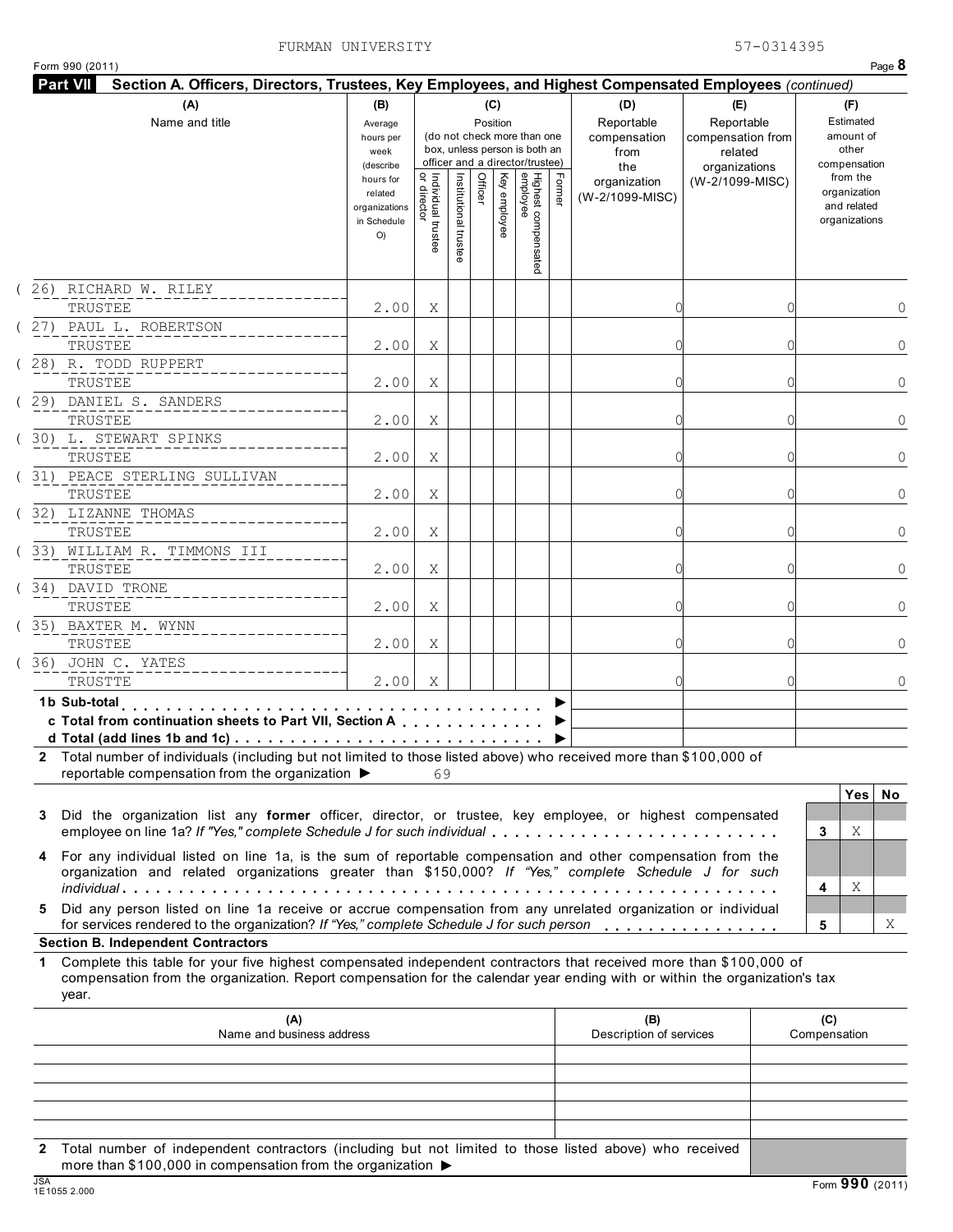| Form 990 (2011)                                                                                                                                                                                                                                                 |                                                           |                                   |                       |         |                 |                                                                                                 |       |                                                  |                                                                    |   | Page 8                                                   |
|-----------------------------------------------------------------------------------------------------------------------------------------------------------------------------------------------------------------------------------------------------------------|-----------------------------------------------------------|-----------------------------------|-----------------------|---------|-----------------|-------------------------------------------------------------------------------------------------|-------|--------------------------------------------------|--------------------------------------------------------------------|---|----------------------------------------------------------|
| Section A. Officers, Directors, Trustees, Key Employees, and Highest Compensated Employees (continued)<br><b>Part VII</b>                                                                                                                                       |                                                           |                                   |                       |         |                 |                                                                                                 |       |                                                  |                                                                    |   |                                                          |
| (A)<br>Name and title                                                                                                                                                                                                                                           | (B)<br>Average<br>hours per<br>week<br>(describe          |                                   |                       |         | (C)<br>Position | (do not check more than one<br>box, unless person is both an<br>officer and a director/trustee) |       | (D)<br>Reportable<br>compensation<br>from<br>the | (E)<br>Reportable<br>compensation from<br>related<br>organizations |   | (F)<br>Estimated<br>amount of<br>other<br>compensation   |
|                                                                                                                                                                                                                                                                 | hours for<br>related<br>organizations<br>in Schedule<br>O | Individual trustee<br>or director | Institutional trustee | Officer | Key employee    | Highest compensated<br>employee                                                                 | Forme | organization<br>(W-2/1099-MISC)                  | (W-2/1099-MISC)                                                    |   | from the<br>organization<br>and related<br>organizations |
| (37) RODNEY SMOLLA<br>PRESIDENT                                                                                                                                                                                                                                 | 40.00                                                     |                                   |                       | Χ       |                 |                                                                                                 |       | 427,392.                                         |                                                                    | C | 82,057.                                                  |
| (38) MARY LOU MERKT<br>VP FOR FINANCE & ADMINISTRATIO                                                                                                                                                                                                           | 40.00                                                     |                                   |                       | Χ       |                 |                                                                                                 |       | 208,045.                                         |                                                                    | C | 44,813.                                                  |
| (39) JOHN BECKFORD<br>VP OF ACADEMIC AFFAIRS & DEAN                                                                                                                                                                                                             | 40.00                                                     |                                   |                       | Χ       |                 |                                                                                                 |       | 167,442.                                         |                                                                    | C | 37,945.                                                  |
| (40) GARY E. CLARK<br>VP OF INTERCOLLEGIATE ATHLETIC                                                                                                                                                                                                            | 40.00                                                     |                                   |                       | Χ       |                 |                                                                                                 |       | 159,399.                                         |                                                                    | C | 34,206.                                                  |
| (41) MICHAEL GATCHELL<br>VICE PRESIDENT OF DEVELOPMENT                                                                                                                                                                                                          | 40.00                                                     |                                   |                       | Χ       |                 |                                                                                                 |       | 153,592.                                         |                                                                    | C | 38,164.                                                  |
| (42) CONNIE L. CARSON<br>VICE PRESIDENT OF STUDENT LIFE                                                                                                                                                                                                         | 40.00                                                     |                                   |                       | Χ       |                 |                                                                                                 |       | 149,361.                                         |                                                                    | C | 25,695.                                                  |
| (43) MARK KELLY<br>VP OF MARKETING & PR<br>(44) BRUCE FOWLER                                                                                                                                                                                                    | 40.00                                                     |                                   |                       | Χ       |                 |                                                                                                 |       | 154,085.                                         |                                                                    | C | 34,358.                                                  |
| HEAD FOOTBALL COACH<br>(45) KRISTOPHER N. KAPOOR                                                                                                                                                                                                                | 40.00                                                     |                                   |                       |         | Χ               |                                                                                                 |       | 247,082.                                         |                                                                    | C | 44,216.                                                  |
| CHIEF INVESTMENT OFFICER<br>(46) KENNETH C. ABERNATHY                                                                                                                                                                                                           | 40.00                                                     |                                   |                       |         | Χ               |                                                                                                 |       | 182,393.                                         |                                                                    | C | 29,379.                                                  |
| PROFESSOR<br>(47) LON B. KNIGHT                                                                                                                                                                                                                                 | 40.00                                                     |                                   |                       |         |                 | Χ                                                                                               |       | 191,752.                                         |                                                                    | C | 31,655.                                                  |
| PROFESSOR                                                                                                                                                                                                                                                       | 40.00                                                     |                                   |                       |         |                 | Χ                                                                                               |       | 189,714.                                         |                                                                    |   | 37,002.                                                  |
| 1b Sub-total<br>c Total from continuation sheets to Part VII, Section A<br>d Total (add lines 1b and 1c) $\ldots \ldots \ldots \ldots \ldots \ldots \ldots \ldots \ldots \ldots$                                                                                |                                                           |                                   |                       |         |                 |                                                                                                 |       |                                                  |                                                                    |   |                                                          |
| Total number of individuals (including but not limited to those listed above) who received more than \$100,000 of<br>2<br>reportable compensation from the organization $\blacktriangleright$                                                                   |                                                           | 69                                |                       |         |                 |                                                                                                 |       |                                                  |                                                                    |   |                                                          |
| Did the organization list any former officer, director, or trustee, key employee, or highest compensated<br>3<br>employee on line 1a? If "Yes," complete Schedule J for such individual                                                                         |                                                           |                                   |                       |         |                 |                                                                                                 |       |                                                  |                                                                    |   | <b>Yes</b><br>No<br>Χ<br>3                               |
| 4 For any individual listed on line 1a, is the sum of reportable compensation and other compensation from the<br>organization and related organizations greater than \$150,000? If "Yes," complete Schedule J for such                                          |                                                           |                                   |                       |         |                 |                                                                                                 |       |                                                  |                                                                    |   | Χ<br>4                                                   |
| Did any person listed on line 1a receive or accrue compensation from any unrelated organization or individual<br>5.<br>for services rendered to the organization? If "Yes," complete Schedule J for such person                                                 |                                                           |                                   |                       |         |                 |                                                                                                 |       |                                                  |                                                                    |   | 5<br>X                                                   |
| <b>Section B. Independent Contractors</b>                                                                                                                                                                                                                       |                                                           |                                   |                       |         |                 |                                                                                                 |       |                                                  |                                                                    |   |                                                          |
| Complete this table for your five highest compensated independent contractors that received more than \$100,000 of<br>1.<br>compensation from the organization. Report compensation for the calendar year ending with or within the organization's tax<br>year. |                                                           |                                   |                       |         |                 |                                                                                                 |       |                                                  |                                                                    |   |                                                          |
| (A)<br>Name and business address                                                                                                                                                                                                                                |                                                           |                                   |                       |         |                 |                                                                                                 |       | (B)<br>Description of services                   |                                                                    |   | (C)<br>Compensation                                      |
|                                                                                                                                                                                                                                                                 |                                                           |                                   |                       |         |                 |                                                                                                 |       |                                                  |                                                                    |   |                                                          |

**2** Total number of independent contractors (including but not limited to those listed above) who received more than \$100,000 in compensation from the organization ▶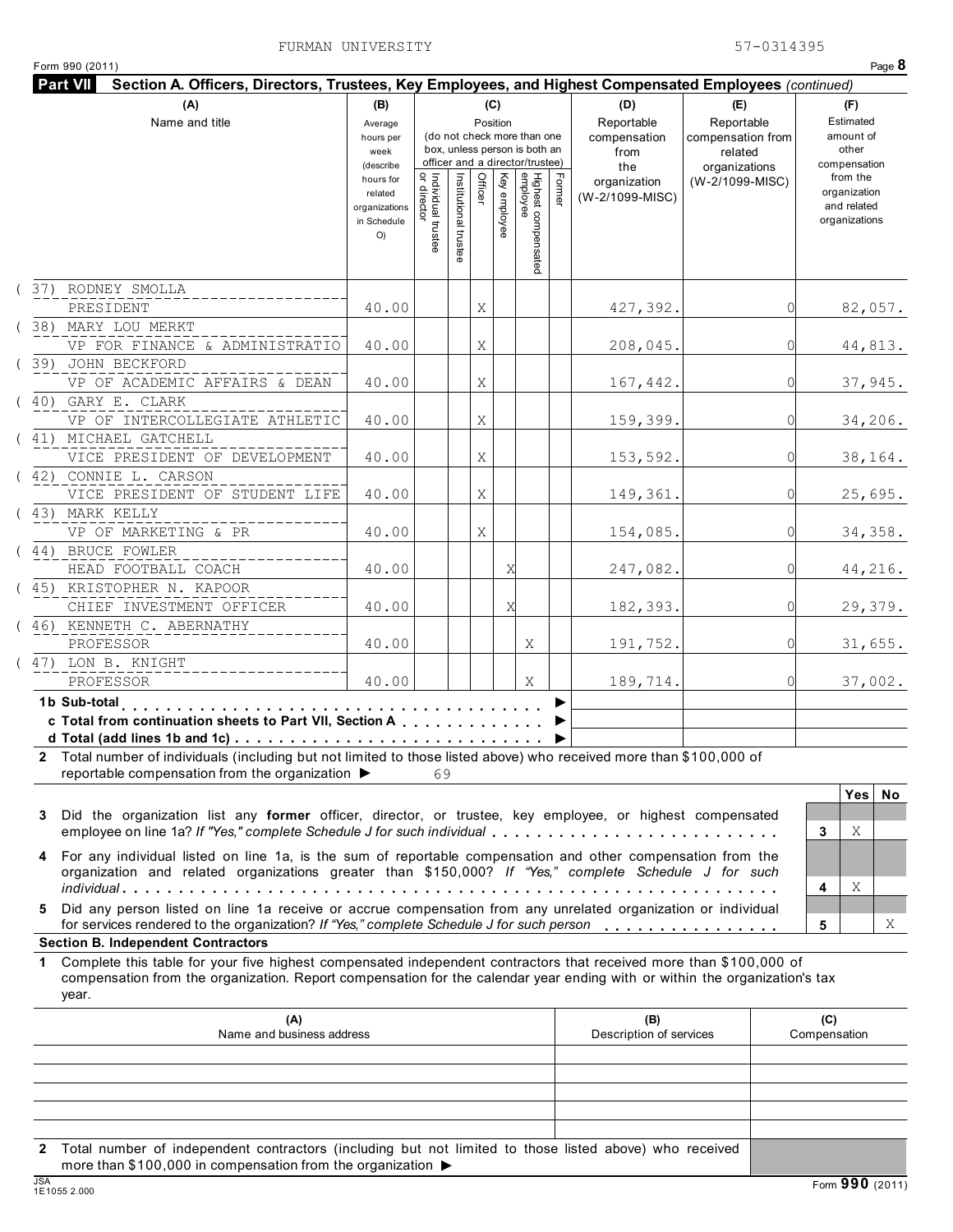|  | Form 990 (2011) |  |
|--|-----------------|--|
|  |                 |  |

|     | (A)<br>Name and title                                                                                                                                                                                                                                                                         | (B)<br>Average<br>hours per<br>week<br>(describe           |                                   |                       |         | (C)<br>Position | (do not check more than one<br>box, unless person is both an<br>officer and a director/trustee) |        | (D)<br>Reportable<br>compensation<br>from<br>the | (E)<br>Reportable<br>compensation from<br>related<br>organizations |          |                     | (F)<br>Estimated<br>amount of<br>other<br>compensation   |    |
|-----|-----------------------------------------------------------------------------------------------------------------------------------------------------------------------------------------------------------------------------------------------------------------------------------------------|------------------------------------------------------------|-----------------------------------|-----------------------|---------|-----------------|-------------------------------------------------------------------------------------------------|--------|--------------------------------------------------|--------------------------------------------------------------------|----------|---------------------|----------------------------------------------------------|----|
|     |                                                                                                                                                                                                                                                                                               | hours for<br>related<br>organizations<br>in Schedule<br>O) | Individual trustee<br>or director | Institutional trustee | Officer | Key employee    | Highest compensated<br>employee                                                                 | Former | organization<br>(W-2/1099-MISC)                  | (W-2/1099-MISC)                                                    |          |                     | from the<br>organization<br>and related<br>organizations |    |
| 48) | CHARLES L. BREWER<br>PROFESSOR                                                                                                                                                                                                                                                                | 40.00                                                      |                                   |                       |         |                 | Χ                                                                                               |        | 160,731.                                         |                                                                    | 0        |                     | 32, 253.                                                 |    |
|     | (49) WILLIAM J. PIERCE<br>PROFESSOR                                                                                                                                                                                                                                                           | 40.00                                                      |                                   |                       |         |                 | Χ                                                                                               |        | 157,613.                                         |                                                                    | 0        |                     | 25,867.                                                  |    |
|     | (50) HAYDEN S. PORTER<br>PROFESSOR                                                                                                                                                                                                                                                            | 40.00                                                      |                                   |                       |         |                 |                                                                                                 |        |                                                  |                                                                    | 0        |                     |                                                          |    |
|     | (51) DAVID E. SHI                                                                                                                                                                                                                                                                             |                                                            |                                   |                       |         |                 | Χ                                                                                               |        | 150,620.                                         |                                                                    |          |                     | 34,459.                                                  |    |
|     | PRESIDENT EMERITUS                                                                                                                                                                                                                                                                            | 0                                                          |                                   |                       |         |                 |                                                                                                 | Χ      | 332,146.                                         |                                                                    | $\Omega$ |                     | 39,465.                                                  |    |
|     |                                                                                                                                                                                                                                                                                               |                                                            |                                   |                       |         |                 |                                                                                                 |        |                                                  |                                                                    |          |                     |                                                          |    |
|     |                                                                                                                                                                                                                                                                                               |                                                            |                                   |                       |         |                 |                                                                                                 |        |                                                  |                                                                    |          |                     |                                                          |    |
|     |                                                                                                                                                                                                                                                                                               |                                                            |                                   |                       |         |                 |                                                                                                 |        |                                                  |                                                                    |          |                     |                                                          |    |
|     |                                                                                                                                                                                                                                                                                               |                                                            |                                   |                       |         |                 |                                                                                                 |        |                                                  |                                                                    |          |                     |                                                          |    |
|     |                                                                                                                                                                                                                                                                                               |                                                            |                                   |                       |         |                 |                                                                                                 |        |                                                  |                                                                    |          |                     |                                                          |    |
|     | 1b Sub-total<br>c Total from continuation sheets to Part VII, Section A                                                                                                                                                                                                                       |                                                            |                                   |                       |         |                 |                                                                                                 |        |                                                  |                                                                    |          |                     |                                                          |    |
|     | 2 Total number of individuals (including but not limited to those listed above) who received more than \$100,000 of<br>reportable compensation from the organization ▶                                                                                                                        |                                                            | 69                                |                       |         |                 |                                                                                                 |        |                                                  |                                                                    |          |                     |                                                          |    |
| 3   | Did the organization list any former officer, director, or trustee, key employee, or highest compensated<br>employee on line 1a? If "Yes," complete Schedule J for such individual                                                                                                            |                                                            |                                   |                       |         |                 |                                                                                                 |        |                                                  |                                                                    |          | 3                   | <b>Yes</b><br>Χ                                          | No |
| 4   | For any individual listed on line 1a, is the sum of reportable compensation and other compensation from the<br>organization and related organizations greater than \$150,000? If "Yes," complete Schedule J for such                                                                          |                                                            |                                   |                       |         |                 |                                                                                                 |        |                                                  |                                                                    |          | 4                   | Χ                                                        |    |
| 5   | Did any person listed on line 1a receive or accrue compensation from any unrelated organization or individual<br>for services rendered to the organization? If "Yes," complete Schedule J for such person                                                                                     |                                                            |                                   |                       |         |                 |                                                                                                 |        |                                                  |                                                                    |          | 5                   |                                                          |    |
| 1.  | <b>Section B. Independent Contractors</b><br>Complete this table for your five highest compensated independent contractors that received more than \$100,000 of<br>compensation from the organization. Report compensation for the calendar year ending with or within the organization's tax |                                                            |                                   |                       |         |                 |                                                                                                 |        |                                                  |                                                                    |          |                     |                                                          |    |
|     | year.<br>(A)<br>Name and business address                                                                                                                                                                                                                                                     |                                                            |                                   |                       |         |                 |                                                                                                 |        | (B)<br>Description of services                   |                                                                    |          | (C)<br>Compensation |                                                          |    |
|     |                                                                                                                                                                                                                                                                                               |                                                            |                                   |                       |         |                 |                                                                                                 |        |                                                  |                                                                    |          |                     |                                                          |    |

**2** Total number of independent contractors (including but not limited to those listed above) who received more than \$100,000 in compensation from the organization ▶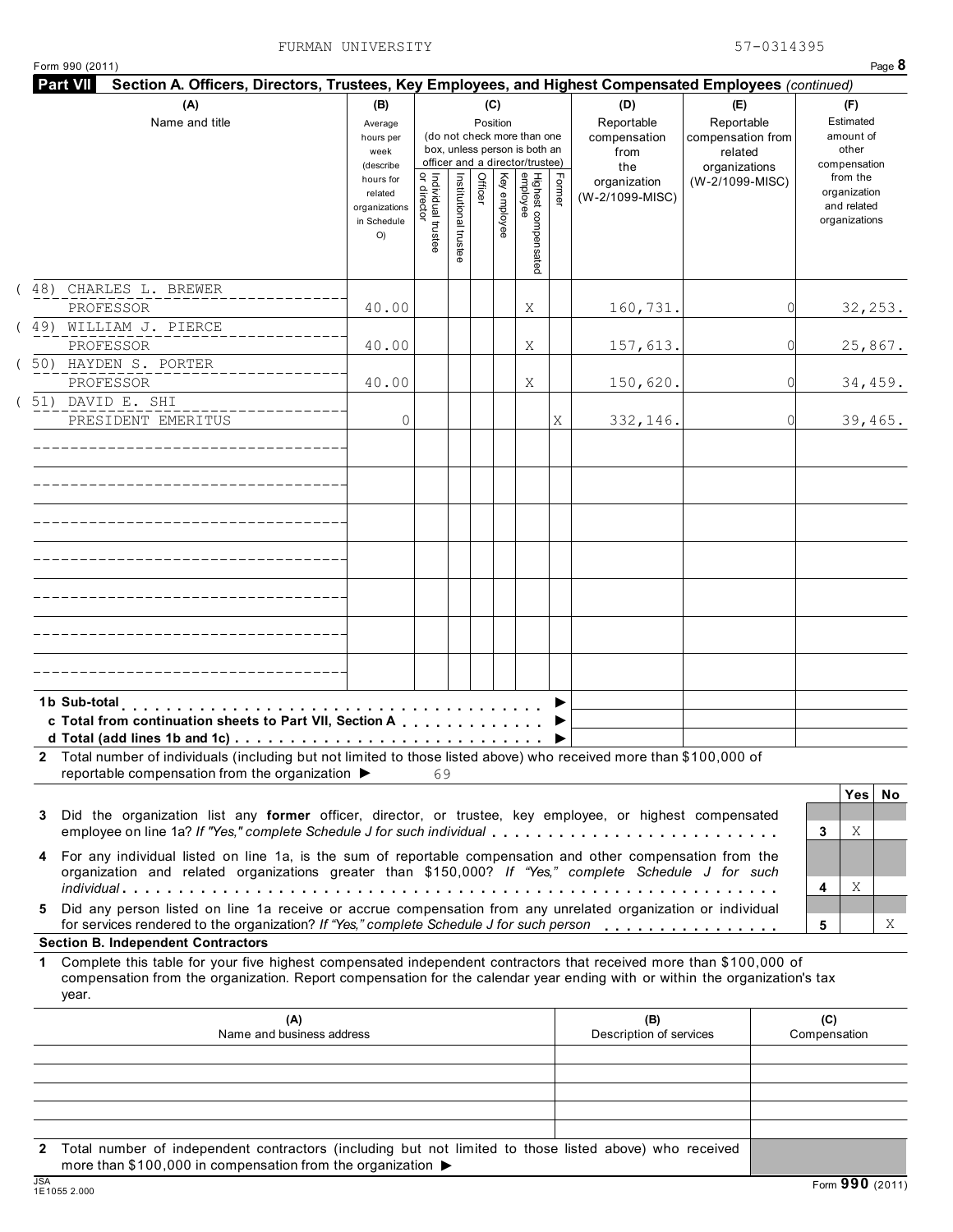|                                                                  | <b>Part VIII</b> | <b>Statement of Revenue</b>                                                                                                                                                                                                          |                     |                      |                      |                                                    |                                         |                                                                           |
|------------------------------------------------------------------|------------------|--------------------------------------------------------------------------------------------------------------------------------------------------------------------------------------------------------------------------------------|---------------------|----------------------|----------------------|----------------------------------------------------|-----------------------------------------|---------------------------------------------------------------------------|
|                                                                  |                  |                                                                                                                                                                                                                                      |                     |                      | (A)<br>Total revenue | (B)<br>Related or<br>exempt<br>function<br>revenue | (C)<br>Unrelated<br>business<br>revenue | (D)<br>Revenue<br>excluded from tax<br>under sections<br>512, 513, or 514 |
|                                                                  | 1a               | Federated campaigns <b>Example 2014</b>                                                                                                                                                                                              | 1а                  |                      |                      |                                                    |                                         |                                                                           |
| <b>Contributions, Gifts, Grants</b><br>and Other Similar Amounts | b                | Membership dues                                                                                                                                                                                                                      | 1 <sub>b</sub><br>. |                      |                      |                                                    |                                         |                                                                           |
|                                                                  | c                | Fundraising events <b>Fundraising</b>                                                                                                                                                                                                | 1c                  | 42, 115.             |                      |                                                    |                                         |                                                                           |
|                                                                  |                  |                                                                                                                                                                                                                                      | 1 <sub>d</sub>      |                      |                      |                                                    |                                         |                                                                           |
|                                                                  | d                | Related organizations <b>and the set of the set of the set of the set of the set of the set of the set of the set of the set of the set of the set of the set of the set of the set of the set of the set of the set of the set </b> | 1e                  | 3,842,077.           |                      |                                                    |                                         |                                                                           |
|                                                                  | е                | Government grants (contributions)                                                                                                                                                                                                    |                     |                      |                      |                                                    |                                         |                                                                           |
|                                                                  | f                | All other contributions, gifts, grants,                                                                                                                                                                                              |                     |                      |                      |                                                    |                                         |                                                                           |
|                                                                  |                  | and similar amounts not included above                                                                                                                                                                                               | 1f                  | 26, 179, 653.        |                      |                                                    |                                         |                                                                           |
|                                                                  | g                | Noncash contributions included in lines 1a-1f: \$                                                                                                                                                                                    |                     | 1,202,011.           |                      |                                                    |                                         |                                                                           |
|                                                                  | h                |                                                                                                                                                                                                                                      |                     |                      | 30,063,845           |                                                    |                                         |                                                                           |
| Program Service Revenue                                          |                  |                                                                                                                                                                                                                                      |                     | <b>Business Code</b> |                      |                                                    |                                         |                                                                           |
|                                                                  | 2a               | TUITION AND FEES                                                                                                                                                                                                                     |                     | 900099               | 111, 383, 823.       | 111, 383, 823                                      |                                         |                                                                           |
|                                                                  | b                | <b>AUXILIARY SALES</b>                                                                                                                                                                                                               |                     | 713990               | 27, 334, 982.        |                                                    | 1, 271, 157.                            | 26,063,825.                                                               |
|                                                                  | c                | INTERCOLLEGIATE ATHLETICS                                                                                                                                                                                                            |                     | 900099               | 3,583,239.           | 3,583,239.                                         |                                         |                                                                           |
|                                                                  | d                | OTHER INCOME                                                                                                                                                                                                                         |                     | 621300               | 2,782,922.           |                                                    | 652,670.                                | 2,130,252.                                                                |
|                                                                  | е                | COMMISSION INCOME                                                                                                                                                                                                                    |                     | 561499               | 220,000.             |                                                    | 220,000.                                |                                                                           |
|                                                                  | f                | All other program service revenue                                                                                                                                                                                                    |                     |                      |                      |                                                    |                                         |                                                                           |
|                                                                  | g                |                                                                                                                                                                                                                                      |                     |                      | 145, 304, 966        |                                                    |                                         |                                                                           |
|                                                                  | 3                | Investment income (including dividends, interest, and<br>other similar amounts). ATTACHMENT 6                                                                                                                                        |                     |                      | 9,300,083.           |                                                    | $-83,925.$                              | 9,384,008.                                                                |
|                                                                  | 4                | Income from investment of tax-exempt bond proceeds                                                                                                                                                                                   |                     |                      | 3.                   |                                                    |                                         | 3.                                                                        |
|                                                                  | 5                |                                                                                                                                                                                                                                      |                     |                      | 23,228.              |                                                    | 23,228.                                 |                                                                           |
|                                                                  |                  |                                                                                                                                                                                                                                      | (i) Real            | (ii) Personal        |                      |                                                    |                                         |                                                                           |
|                                                                  | 6а               | Gross rents                                                                                                                                                                                                                          | 1,255,061.          |                      |                      |                                                    |                                         |                                                                           |
|                                                                  | b                | Less: rental expenses                                                                                                                                                                                                                | 1,073,671.          |                      |                      |                                                    |                                         |                                                                           |
|                                                                  | c                | Rental income or (loss)                                                                                                                                                                                                              | 181,390.            |                      |                      |                                                    |                                         |                                                                           |
|                                                                  | d                | Net rental income or (loss)                                                                                                                                                                                                          |                     | <u>.</u>             | 181,390.             |                                                    | 181,390.                                |                                                                           |
|                                                                  |                  |                                                                                                                                                                                                                                      | (i) Securities      | (ii) Other           |                      |                                                    |                                         |                                                                           |
|                                                                  | 7a               | Gross amount from sales of<br>assets other than inventory                                                                                                                                                                            | 21, 141, 031.       | 40,885.              |                      |                                                    |                                         |                                                                           |
|                                                                  |                  |                                                                                                                                                                                                                                      |                     |                      |                      |                                                    |                                         |                                                                           |
|                                                                  | b                | Less: cost or other basis                                                                                                                                                                                                            |                     |                      |                      |                                                    |                                         |                                                                           |
|                                                                  |                  | and sales expenses <b>and</b>                                                                                                                                                                                                        | 9,587,465.          | 390,683.             |                      |                                                    |                                         |                                                                           |
|                                                                  | c                | Gain or (loss)                                                                                                                                                                                                                       | 11,553,566.         | $-349,798.$          |                      |                                                    |                                         |                                                                           |
|                                                                  | d                | Net gain or (loss) $\cdots$ $\cdots$ $\cdots$ $\cdots$ $\cdots$ $\cdots$ $\cdots$                                                                                                                                                    |                     |                      | 11,203,768           |                                                    |                                         | 11,203,768.                                                               |
|                                                                  | 8a               | Gross income from fundraising                                                                                                                                                                                                        |                     |                      |                      |                                                    |                                         |                                                                           |
|                                                                  |                  | events (not including \$                                                                                                                                                                                                             |                     |                      |                      |                                                    |                                         |                                                                           |
|                                                                  |                  | of contributions reported on line 1c).                                                                                                                                                                                               |                     |                      |                      |                                                    |                                         |                                                                           |
|                                                                  |                  | See Part IV, line 18                                                                                                                                                                                                                 | а                   | 188,562.             |                      |                                                    |                                         |                                                                           |
| Other Revenue                                                    | b                | Less: direct expenses                                                                                                                                                                                                                | b                   | 118,816.             |                      |                                                    |                                         |                                                                           |
|                                                                  | c                | Net income or (loss) from fundraising events $ATCH$ 7                                                                                                                                                                                |                     |                      | 69,746.              |                                                    |                                         | 69,746.                                                                   |
|                                                                  |                  | 9a Gross income from gaming activities.                                                                                                                                                                                              |                     |                      |                      |                                                    |                                         |                                                                           |
|                                                                  |                  | See Part IV, line 19 and the set of the set of the set of the set of the set of the set of the set of the set of the set of the set of the set of the set of the set of the set of the set of the set of the set of the set of       |                     |                      |                      |                                                    |                                         |                                                                           |
|                                                                  | b                | Less: direct expenses                                                                                                                                                                                                                | b                   |                      |                      |                                                    |                                         |                                                                           |
|                                                                  | c                | Net income or (loss) from gaming activities <b>interesting to a</b>                                                                                                                                                                  |                     |                      | $\circ$              |                                                    |                                         |                                                                           |
|                                                                  | 10a              | of inventory,<br>Gross<br>sales                                                                                                                                                                                                      | less                |                      |                      |                                                    |                                         |                                                                           |
|                                                                  |                  | returns and allowances and allowances                                                                                                                                                                                                |                     | 114,179.             |                      |                                                    |                                         |                                                                           |
|                                                                  | b<br>c           | Less: cost of goods sold<br>Net income or (loss) from sales of inventory $ATCH.8$                                                                                                                                                    | b                   | 71,404.              |                      |                                                    |                                         |                                                                           |
|                                                                  |                  | Miscellaneous Revenue                                                                                                                                                                                                                |                     | <b>Business Code</b> | 42,775.              |                                                    | 42,007.                                 | 768.                                                                      |
|                                                                  |                  |                                                                                                                                                                                                                                      |                     |                      |                      |                                                    |                                         |                                                                           |
|                                                                  | 11a              | LOSS ON INTEREST RATE SWAP                                                                                                                                                                                                           |                     |                      | $-1,067,281.$        |                                                    |                                         | $-1,067,281.$                                                             |
|                                                                  | b                | the control of the control of the control of the control of the control of the control of                                                                                                                                            |                     |                      |                      |                                                    |                                         |                                                                           |
|                                                                  | c                |                                                                                                                                                                                                                                      |                     |                      |                      |                                                    |                                         |                                                                           |
|                                                                  | d                | All other revenue example and a series are a series and a series of the series of the series of the series of                                                                                                                        |                     |                      |                      |                                                    |                                         |                                                                           |
|                                                                  | е                | Total, Add lines 11a-11d <b>Contract Contract Property</b>                                                                                                                                                                           |                     |                      | $-1,067,281.$        |                                                    |                                         |                                                                           |
|                                                                  | 12               |                                                                                                                                                                                                                                      |                     |                      | 195, 122, 523.       | 114,967,062.                                       | 2,306,527.                              | 47,785,089.                                                               |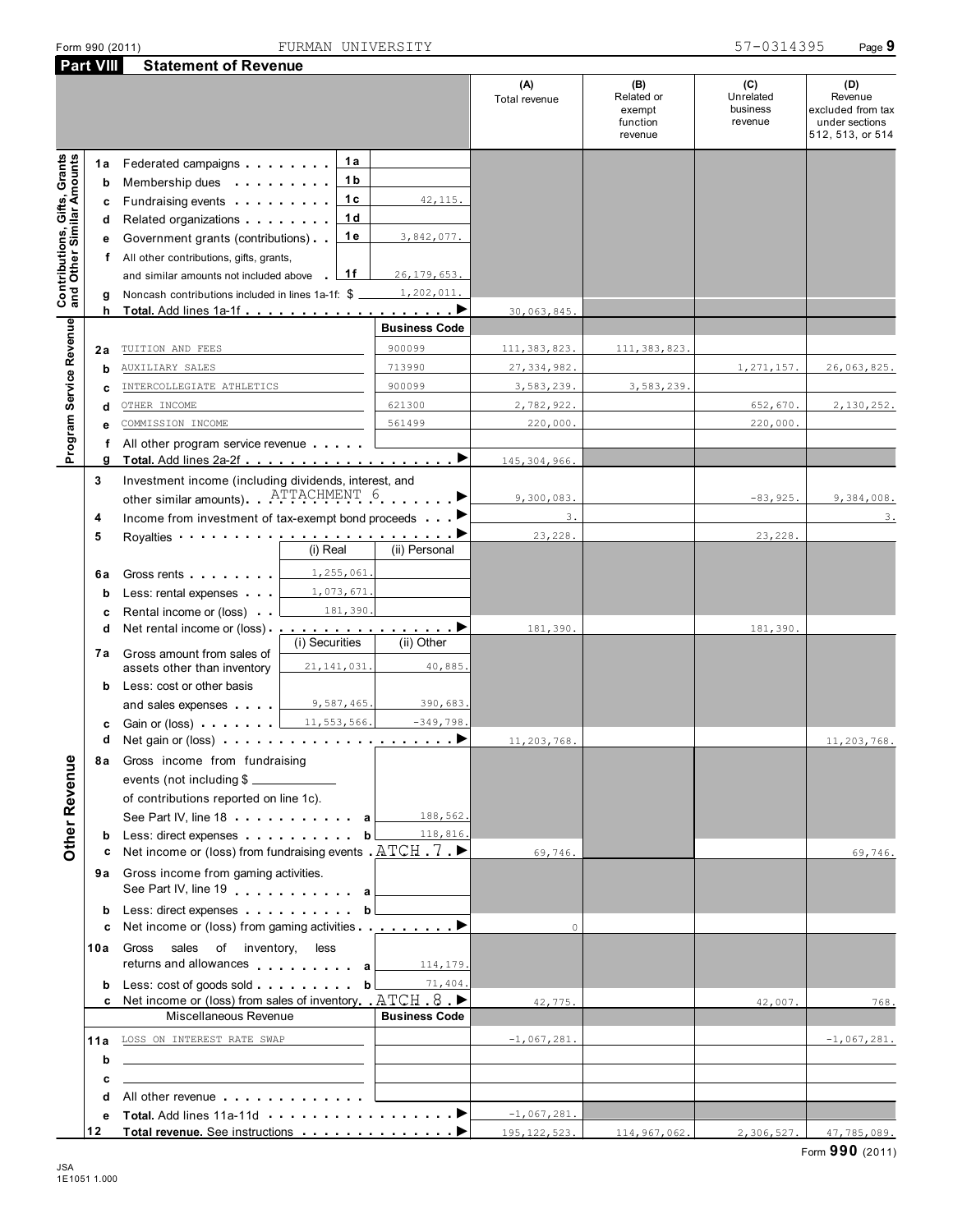┱

**Part IX Statement of Functional Expenses**

*Section 501(c)(3) and 501(c)(4) organizations must complete all columns. All other organizations must complete column (A) but are not required to complete columns (B), (C), and (D).* Check if Schedule O contains a response to any question in this Part IX

|              | CrictA in Ocheudie O Contains a response to any question in this rail in the case of<br>Do not include amounts reported on lines 6b,<br>7b, 8b, 9b, and 10b of Part VIII.                                                                                    | (A)<br>Total expenses | (B)<br>Program service | (C)<br>Management and | (D)<br>Fundraising |
|--------------|--------------------------------------------------------------------------------------------------------------------------------------------------------------------------------------------------------------------------------------------------------------|-----------------------|------------------------|-----------------------|--------------------|
|              |                                                                                                                                                                                                                                                              |                       | expenses               | general expenses      | expenses           |
| 1            | Grants and other assistance to governments and                                                                                                                                                                                                               | 117,500.              | 117,500.               |                       |                    |
|              | organizations in the United States. See Part IV, line 21                                                                                                                                                                                                     |                       |                        |                       |                    |
| $\mathbf{2}$ | Grants and other assistance to individuals in                                                                                                                                                                                                                | 46,631,222.           | 46,631,222.            |                       |                    |
|              | the United States. See Part IV, line 22                                                                                                                                                                                                                      |                       |                        |                       |                    |
| 3            | Grants and other assistance to governments,                                                                                                                                                                                                                  |                       |                        |                       |                    |
|              | organizations, and individuals outside the<br>United States. See Part IV, lines 15 and 16                                                                                                                                                                    |                       | 1,378,870.             |                       |                    |
|              |                                                                                                                                                                                                                                                              | 1,378,870.            |                        |                       |                    |
| 4            | Benefits paid to or for members                                                                                                                                                                                                                              |                       |                        |                       |                    |
| 5            | Compensation of current officers, directors,                                                                                                                                                                                                                 | 2,347,396.            | 1,054,722.             | 1,096,149.            | 196,525.           |
|              | trustees, and key employees                                                                                                                                                                                                                                  |                       |                        |                       |                    |
| 6            | Compensation not included above, to disqualified                                                                                                                                                                                                             |                       |                        |                       |                    |
|              | persons (as defined under section 4958(f)(1)) and                                                                                                                                                                                                            |                       |                        |                       |                    |
|              | persons described in section 4958(c)(3)(B)                                                                                                                                                                                                                   |                       |                        |                       |                    |
| 7            | Other salaries and wages                                                                                                                                                                                                                                     | 51,891,130.           | 46, 387, 502.          | 3,423,808.            | 2,079,820.         |
| 8            | Pension plan accruals and contributions (include section                                                                                                                                                                                                     |                       |                        |                       |                    |
|              | 401(k) and 403(b) employer contributions)                                                                                                                                                                                                                    | 5,023,747.            | 4,358,415.             | 446,725.              | 218,607.           |
| 9            | Other employee benefits                                                                                                                                                                                                                                      | 11,094,094.           | 9,423,880.             | 1, 114, 434.          | 555,780.           |
| 10           |                                                                                                                                                                                                                                                              | 3,728,610.            | 3, 281, 662.           | 289,783.              | 157,165.           |
| 11           | Fees for services (non-employees):                                                                                                                                                                                                                           |                       |                        |                       |                    |
|              | a Management experience and a management                                                                                                                                                                                                                     | 3,868,946.            | 3, 151, 234.           | 681,453.              | 36,259.            |
|              |                                                                                                                                                                                                                                                              | 148,852.              | 9,675.                 | 139, 177.             |                    |
|              | c Accounting $\ldots$ ,                                                                                                                                                                                                                                      | 97,483.               |                        | 97,483.               |                    |
|              |                                                                                                                                                                                                                                                              | $\Omega$              |                        |                       |                    |
|              | e Professional fundraising services. See Part IV, line 17                                                                                                                                                                                                    |                       |                        |                       |                    |
|              | f Investment management fees                                                                                                                                                                                                                                 | 2,338,877.            |                        | 2,338,877.            |                    |
|              | g Other $\ldots$ , $\ldots$ , $\ldots$ , $\ldots$ , $\ldots$ , $\ldots$ , $\ldots$                                                                                                                                                                           |                       |                        |                       |                    |
| 12           | Advertising and promotion entitled and the set of the set of the set of the set of the set of the set of the set of the set of the set of the set of the set of the set of the set of the set of the set of the set of the set                               | 230,748.              | 210,880.               | 19,518.               | 350.               |
| 13           | Office expenses extensive and the set of the set of the set of the set of the set of the set of the set of the                                                                                                                                               | 3,235,946.            | 2,925,693.             | 249,708.              | 60,545.            |
| 14           | Information technology                                                                                                                                                                                                                                       | 2,321,181.            | 2,166,999.             | 129,944.              | 24,238.            |
| 15           |                                                                                                                                                                                                                                                              | ΩI                    |                        |                       |                    |
| 16           | Occupancy                                                                                                                                                                                                                                                    | 3, 331, 411.          | 3, 331, 411.           |                       |                    |
| 17           |                                                                                                                                                                                                                                                              | 7,390,591.            | 7, 112, 138.           | 145,609.              | 132,844.           |
| 18           | Payments of travel or entertainment expenses                                                                                                                                                                                                                 |                       |                        |                       |                    |
|              | for any federal, state, or local public officials                                                                                                                                                                                                            |                       |                        |                       |                    |
| 19           | Conferences, conventions, and meetings                                                                                                                                                                                                                       | 1,947,527.            | 1,663,369.             | 152,681.              | 131, 477.          |
| 20           | Interest $\cdots$ $\cdots$ $\cdots$ $\cdots$ $\cdots$ $\cdots$ $\cdots$ $\cdots$                                                                                                                                                                             | 3,713,692.            | 2,636,623.             | 1,077,069.            |                    |
| 21           | Payments to affiliates <b>container and the set of the set of the set of the set of the set of the set of the set of the set of the set of the set of the set of the set of the set of the set of the set of the set of the set </b>                         |                       |                        |                       |                    |
| 22           | Depreciation, depletion, and amortization                                                                                                                                                                                                                    | 11,776,279.           | 10,266,246.            | 1,510,033.            |                    |
| 23           |                                                                                                                                                                                                                                                              | 673,952.              | 672,195.               | 1,757.                |                    |
| 24           | Other expenses. Itemize expenses not covered                                                                                                                                                                                                                 |                       |                        |                       |                    |
|              | above (List miscellaneous expenses in line 24e. If                                                                                                                                                                                                           |                       |                        |                       |                    |
|              | line 24e amount exceeds 10% of line 25, column                                                                                                                                                                                                               |                       |                        |                       |                    |
|              | (A) amount, list line 24e expenses on Schedule O.)                                                                                                                                                                                                           |                       |                        |                       |                    |
|              | a STUDENT MEAL PLAN COSTS                                                                                                                                                                                                                                    | 6,432,752.            | 6, 432, 752.           |                       |                    |
|              | <b>b</b> POSTAGE                                                                                                                                                                                                                                             | 544, 312.             | 391,662.               | 103,587.              | 49,063.            |
|              | C EQUIPMENT RENTAL & MAINTENAN                                                                                                                                                                                                                               | 1,779,666.            | 1,604,529.             | 161,649.              | 13,488.            |
|              | d MEMBERSHIPS<br>_______________                                                                                                                                                                                                                             | 279,605.              | 174,757.               | 97,676.               | 7,172.             |
|              | e All other expenses $\frac{1}{1}$                                                                                                                                                                                                                           | 8,534,426.            | 6,018,591.             | 2, 131, 878.          | 383,957.           |
| 25           | Total functional expenses. Add lines 1 through 24e                                                                                                                                                                                                           | 180,858,815.          | 161, 402, 527.         | 15,408,998.           | 4,047,290.         |
| 26           | Joint costs. Complete this line only if the<br>organization reported in column (B) joint costs<br>from a combined educational campaign and<br>fundraising solicitation. Check here $\blacktriangleright$<br>following SOP 98-2 (ASC 958-720) $\qquad \qquad$ | 0                     |                        |                       |                    |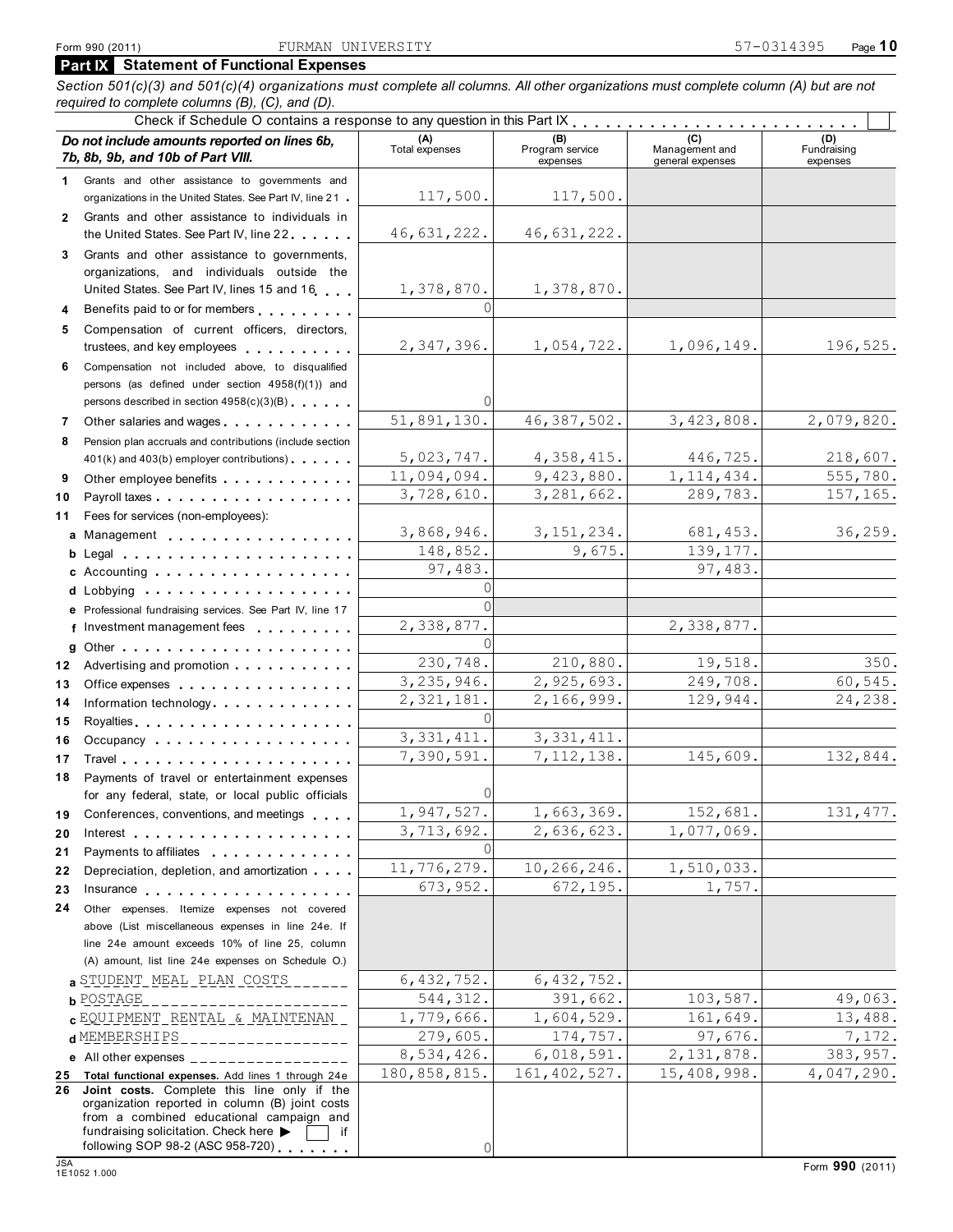| and the state of the state of the state of the state of the state of the state of the state of the state of th<br>۰ |  |
|---------------------------------------------------------------------------------------------------------------------|--|
|                                                                                                                     |  |

| Part X<br>(A)<br>(B)<br>Beginning of year<br>End of year<br>1,648,339.<br>1<br>12, 323, 331.<br>Savings and temporary cash investments<br>$\mathbf{2}$<br>$\overline{2}$<br>10,952,173.<br>$\mathbf{3}$<br>3<br>812,700.<br>$\overline{\mathbf{4}}$<br>4<br>Receivables from current and former officers, directors, trustees, key<br>5<br>employees, and highest compensated employees. Complete Part II of<br>52,288.<br>Schedule L<br>5<br>Receivables from other disqualified persons (as defined under section<br>6<br>$4958(f)(1)$ , persons described in section $4958(c)(3)(B)$ , and contributing<br>employers and sponsoring organizations of section $501(c)(9)$ voluntary<br>0l<br>6<br>employees' beneficiary organizations (see instructions)<br>ssets<br>5,273,800.<br>Notes and loans receivable, net  ATCH 9<br>$\overline{7}$<br>-7<br>271, 104.<br>Inventories for sale or use enterprise or a set of the set of the set of the set of the set of the set of the<br>8<br>8<br>1,070,658.<br>9<br>9<br>10a Land, buildings, and equipment: cost or<br>other basis. Complete Part VI of Schedule D $\boxed{10a}$ 380, 850, 610.<br><b>b</b> Less: accumulated depreciation $10b$ $127,572,338$ .<br>$253, 190, 765.$ 10c<br>Investments - publicly traded securities ATCH 10.<br>68,770,653. 11<br>11<br>$546, 760, 241.$ 12<br>525,400,638.<br>12<br>Investments - other securities. See Part IV, line 11<br>0I<br>13<br>Investments - program-related. See Part IV, line 11<br>13<br>14<br>14<br>Intangible assets enterpreteration of the contract of the contract of the contract of the contract of the contract of the contract of the contract of the contract of the contract of the contract of the contract of the cont<br>3,970,895.<br>5, 348, 713.<br>15<br>15<br>$905,096,947.$ 16<br>899, 154, 155.<br>16<br>Total assets. Add lines 1 through 15 (must equal line 34)<br>6,441,482.<br>8, 267, 344.<br>17<br>Accounts payable and accrued expenses<br>17<br>0I<br>18<br>18<br>7,987,920.<br>7,774,964.<br>∣ 19<br>19<br>100, 570, 000.<br>102, 430, 000.<br>20<br>20<br>Escrow or custodial account liability. Complete Part IV of Schedule D<br>0l<br>21<br>21<br>Liabilities<br>22<br>Payables to current and former officers, directors, trustees, key<br>employees, highest compensated employees, and disqualified persons.<br>22<br>6,400,000.<br>6,794,450.<br>Secured mortgages and notes payable to unrelated third parties ATCH 11<br>23<br>23<br>0l<br>24<br>Unsecured notes and loans payable to unrelated third parties<br>24<br>Other liabilities (including federal income tax, payables to related third<br>25<br>parties, and other liabilities not included on lines 17-24). Complete Part X<br>$15, 562, 402$ . 25<br>15,402,118.<br>of Schedule D<br>138,821,804.<br>138,808,876.<br>26<br>26<br>Organizations that follow SFAS 117, check here $\blacktriangleright \boxed{\times}$ and complete<br><b>Fund Balances</b><br>lines 27 through 29, and lines 33 and 34.<br>27<br>Unrestricted net assets<br>278, 318, 212.<br>278,903,705.<br>27<br>344,960,140.<br>28<br>335,719,308.<br>28<br>Permanently restricted net assets<br>142,996,791.<br>29<br>145,722,266.<br>29<br>Organizations that do not follow SFAS 117, check here ▶  <br>and<br>Net Assets or<br>complete lines 30 through 34.<br>30<br>Capital stock or trust principal, or current funds<br>30<br>.<br>31<br>Paid-in or capital surplus, or land, building, or equipment fund<br><br>31<br>Retained earnings, endowment, accumulated income, or other funds<br>32<br>32<br>766, 275, 143.<br>33<br>33<br>Total liabilities and net assets/fund balances<br>905,096,947.<br>34<br>34 | Form 990 (2011) |                      |  | Page 11        |
|----------------------------------------------------------------------------------------------------------------------------------------------------------------------------------------------------------------------------------------------------------------------------------------------------------------------------------------------------------------------------------------------------------------------------------------------------------------------------------------------------------------------------------------------------------------------------------------------------------------------------------------------------------------------------------------------------------------------------------------------------------------------------------------------------------------------------------------------------------------------------------------------------------------------------------------------------------------------------------------------------------------------------------------------------------------------------------------------------------------------------------------------------------------------------------------------------------------------------------------------------------------------------------------------------------------------------------------------------------------------------------------------------------------------------------------------------------------------------------------------------------------------------------------------------------------------------------------------------------------------------------------------------------------------------------------------------------------------------------------------------------------------------------------------------------------------------------------------------------------------------------------------------------------------------------------------------------------------------------------------------------------------------------------------------------------------------------------------------------------------------------------------------------------------------------------------------------------------------------------------------------------------------------------------------------------------------------------------------------------------------------------------------------------------------------------------------------------------------------------------------------------------------------------------------------------------------------------------------------------------------------------------------------------------------------------------------------------------------------------------------------------------------------------------------------------------------------------------------------------------------------------------------------------------------------------------------------------------------------------------------------------------------------------------------------------------------------------------------------------------------------------------------------------------------------------------------------------------------------------------------------------------------------------------------------------------------------------------------------------------------------------------------------------------------------------------------------------------------------------------------------------------------------------------------------------------------------------------------------------------------------------------------------------------------------------------------------------|-----------------|----------------------|--|----------------|
|                                                                                                                                                                                                                                                                                                                                                                                                                                                                                                                                                                                                                                                                                                                                                                                                                                                                                                                                                                                                                                                                                                                                                                                                                                                                                                                                                                                                                                                                                                                                                                                                                                                                                                                                                                                                                                                                                                                                                                                                                                                                                                                                                                                                                                                                                                                                                                                                                                                                                                                                                                                                                                                                                                                                                                                                                                                                                                                                                                                                                                                                                                                                                                                                                                                                                                                                                                                                                                                                                                                                                                                                                                                                                                                |                 | <b>Balance Sheet</b> |  |                |
|                                                                                                                                                                                                                                                                                                                                                                                                                                                                                                                                                                                                                                                                                                                                                                                                                                                                                                                                                                                                                                                                                                                                                                                                                                                                                                                                                                                                                                                                                                                                                                                                                                                                                                                                                                                                                                                                                                                                                                                                                                                                                                                                                                                                                                                                                                                                                                                                                                                                                                                                                                                                                                                                                                                                                                                                                                                                                                                                                                                                                                                                                                                                                                                                                                                                                                                                                                                                                                                                                                                                                                                                                                                                                                                |                 |                      |  |                |
|                                                                                                                                                                                                                                                                                                                                                                                                                                                                                                                                                                                                                                                                                                                                                                                                                                                                                                                                                                                                                                                                                                                                                                                                                                                                                                                                                                                                                                                                                                                                                                                                                                                                                                                                                                                                                                                                                                                                                                                                                                                                                                                                                                                                                                                                                                                                                                                                                                                                                                                                                                                                                                                                                                                                                                                                                                                                                                                                                                                                                                                                                                                                                                                                                                                                                                                                                                                                                                                                                                                                                                                                                                                                                                                |                 |                      |  | 2,299,806.     |
|                                                                                                                                                                                                                                                                                                                                                                                                                                                                                                                                                                                                                                                                                                                                                                                                                                                                                                                                                                                                                                                                                                                                                                                                                                                                                                                                                                                                                                                                                                                                                                                                                                                                                                                                                                                                                                                                                                                                                                                                                                                                                                                                                                                                                                                                                                                                                                                                                                                                                                                                                                                                                                                                                                                                                                                                                                                                                                                                                                                                                                                                                                                                                                                                                                                                                                                                                                                                                                                                                                                                                                                                                                                                                                                |                 |                      |  | 17,960,222.    |
|                                                                                                                                                                                                                                                                                                                                                                                                                                                                                                                                                                                                                                                                                                                                                                                                                                                                                                                                                                                                                                                                                                                                                                                                                                                                                                                                                                                                                                                                                                                                                                                                                                                                                                                                                                                                                                                                                                                                                                                                                                                                                                                                                                                                                                                                                                                                                                                                                                                                                                                                                                                                                                                                                                                                                                                                                                                                                                                                                                                                                                                                                                                                                                                                                                                                                                                                                                                                                                                                                                                                                                                                                                                                                                                |                 |                      |  | 20, 279, 463.  |
|                                                                                                                                                                                                                                                                                                                                                                                                                                                                                                                                                                                                                                                                                                                                                                                                                                                                                                                                                                                                                                                                                                                                                                                                                                                                                                                                                                                                                                                                                                                                                                                                                                                                                                                                                                                                                                                                                                                                                                                                                                                                                                                                                                                                                                                                                                                                                                                                                                                                                                                                                                                                                                                                                                                                                                                                                                                                                                                                                                                                                                                                                                                                                                                                                                                                                                                                                                                                                                                                                                                                                                                                                                                                                                                |                 |                      |  | 943,609.       |
|                                                                                                                                                                                                                                                                                                                                                                                                                                                                                                                                                                                                                                                                                                                                                                                                                                                                                                                                                                                                                                                                                                                                                                                                                                                                                                                                                                                                                                                                                                                                                                                                                                                                                                                                                                                                                                                                                                                                                                                                                                                                                                                                                                                                                                                                                                                                                                                                                                                                                                                                                                                                                                                                                                                                                                                                                                                                                                                                                                                                                                                                                                                                                                                                                                                                                                                                                                                                                                                                                                                                                                                                                                                                                                                |                 |                      |  |                |
|                                                                                                                                                                                                                                                                                                                                                                                                                                                                                                                                                                                                                                                                                                                                                                                                                                                                                                                                                                                                                                                                                                                                                                                                                                                                                                                                                                                                                                                                                                                                                                                                                                                                                                                                                                                                                                                                                                                                                                                                                                                                                                                                                                                                                                                                                                                                                                                                                                                                                                                                                                                                                                                                                                                                                                                                                                                                                                                                                                                                                                                                                                                                                                                                                                                                                                                                                                                                                                                                                                                                                                                                                                                                                                                |                 |                      |  |                |
|                                                                                                                                                                                                                                                                                                                                                                                                                                                                                                                                                                                                                                                                                                                                                                                                                                                                                                                                                                                                                                                                                                                                                                                                                                                                                                                                                                                                                                                                                                                                                                                                                                                                                                                                                                                                                                                                                                                                                                                                                                                                                                                                                                                                                                                                                                                                                                                                                                                                                                                                                                                                                                                                                                                                                                                                                                                                                                                                                                                                                                                                                                                                                                                                                                                                                                                                                                                                                                                                                                                                                                                                                                                                                                                |                 |                      |  | 26,796.        |
|                                                                                                                                                                                                                                                                                                                                                                                                                                                                                                                                                                                                                                                                                                                                                                                                                                                                                                                                                                                                                                                                                                                                                                                                                                                                                                                                                                                                                                                                                                                                                                                                                                                                                                                                                                                                                                                                                                                                                                                                                                                                                                                                                                                                                                                                                                                                                                                                                                                                                                                                                                                                                                                                                                                                                                                                                                                                                                                                                                                                                                                                                                                                                                                                                                                                                                                                                                                                                                                                                                                                                                                                                                                                                                                |                 |                      |  | 4,940,768.     |
|                                                                                                                                                                                                                                                                                                                                                                                                                                                                                                                                                                                                                                                                                                                                                                                                                                                                                                                                                                                                                                                                                                                                                                                                                                                                                                                                                                                                                                                                                                                                                                                                                                                                                                                                                                                                                                                                                                                                                                                                                                                                                                                                                                                                                                                                                                                                                                                                                                                                                                                                                                                                                                                                                                                                                                                                                                                                                                                                                                                                                                                                                                                                                                                                                                                                                                                                                                                                                                                                                                                                                                                                                                                                                                                |                 |                      |  | 274,132.       |
|                                                                                                                                                                                                                                                                                                                                                                                                                                                                                                                                                                                                                                                                                                                                                                                                                                                                                                                                                                                                                                                                                                                                                                                                                                                                                                                                                                                                                                                                                                                                                                                                                                                                                                                                                                                                                                                                                                                                                                                                                                                                                                                                                                                                                                                                                                                                                                                                                                                                                                                                                                                                                                                                                                                                                                                                                                                                                                                                                                                                                                                                                                                                                                                                                                                                                                                                                                                                                                                                                                                                                                                                                                                                                                                |                 |                      |  | 1,586,065.     |
|                                                                                                                                                                                                                                                                                                                                                                                                                                                                                                                                                                                                                                                                                                                                                                                                                                                                                                                                                                                                                                                                                                                                                                                                                                                                                                                                                                                                                                                                                                                                                                                                                                                                                                                                                                                                                                                                                                                                                                                                                                                                                                                                                                                                                                                                                                                                                                                                                                                                                                                                                                                                                                                                                                                                                                                                                                                                                                                                                                                                                                                                                                                                                                                                                                                                                                                                                                                                                                                                                                                                                                                                                                                                                                                |                 |                      |  |                |
|                                                                                                                                                                                                                                                                                                                                                                                                                                                                                                                                                                                                                                                                                                                                                                                                                                                                                                                                                                                                                                                                                                                                                                                                                                                                                                                                                                                                                                                                                                                                                                                                                                                                                                                                                                                                                                                                                                                                                                                                                                                                                                                                                                                                                                                                                                                                                                                                                                                                                                                                                                                                                                                                                                                                                                                                                                                                                                                                                                                                                                                                                                                                                                                                                                                                                                                                                                                                                                                                                                                                                                                                                                                                                                                |                 |                      |  |                |
|                                                                                                                                                                                                                                                                                                                                                                                                                                                                                                                                                                                                                                                                                                                                                                                                                                                                                                                                                                                                                                                                                                                                                                                                                                                                                                                                                                                                                                                                                                                                                                                                                                                                                                                                                                                                                                                                                                                                                                                                                                                                                                                                                                                                                                                                                                                                                                                                                                                                                                                                                                                                                                                                                                                                                                                                                                                                                                                                                                                                                                                                                                                                                                                                                                                                                                                                                                                                                                                                                                                                                                                                                                                                                                                |                 |                      |  | 253, 278, 272. |
|                                                                                                                                                                                                                                                                                                                                                                                                                                                                                                                                                                                                                                                                                                                                                                                                                                                                                                                                                                                                                                                                                                                                                                                                                                                                                                                                                                                                                                                                                                                                                                                                                                                                                                                                                                                                                                                                                                                                                                                                                                                                                                                                                                                                                                                                                                                                                                                                                                                                                                                                                                                                                                                                                                                                                                                                                                                                                                                                                                                                                                                                                                                                                                                                                                                                                                                                                                                                                                                                                                                                                                                                                                                                                                                |                 |                      |  | 66,815,671.    |
|                                                                                                                                                                                                                                                                                                                                                                                                                                                                                                                                                                                                                                                                                                                                                                                                                                                                                                                                                                                                                                                                                                                                                                                                                                                                                                                                                                                                                                                                                                                                                                                                                                                                                                                                                                                                                                                                                                                                                                                                                                                                                                                                                                                                                                                                                                                                                                                                                                                                                                                                                                                                                                                                                                                                                                                                                                                                                                                                                                                                                                                                                                                                                                                                                                                                                                                                                                                                                                                                                                                                                                                                                                                                                                                |                 |                      |  |                |
|                                                                                                                                                                                                                                                                                                                                                                                                                                                                                                                                                                                                                                                                                                                                                                                                                                                                                                                                                                                                                                                                                                                                                                                                                                                                                                                                                                                                                                                                                                                                                                                                                                                                                                                                                                                                                                                                                                                                                                                                                                                                                                                                                                                                                                                                                                                                                                                                                                                                                                                                                                                                                                                                                                                                                                                                                                                                                                                                                                                                                                                                                                                                                                                                                                                                                                                                                                                                                                                                                                                                                                                                                                                                                                                |                 |                      |  |                |
|                                                                                                                                                                                                                                                                                                                                                                                                                                                                                                                                                                                                                                                                                                                                                                                                                                                                                                                                                                                                                                                                                                                                                                                                                                                                                                                                                                                                                                                                                                                                                                                                                                                                                                                                                                                                                                                                                                                                                                                                                                                                                                                                                                                                                                                                                                                                                                                                                                                                                                                                                                                                                                                                                                                                                                                                                                                                                                                                                                                                                                                                                                                                                                                                                                                                                                                                                                                                                                                                                                                                                                                                                                                                                                                |                 |                      |  | $\cap$         |
|                                                                                                                                                                                                                                                                                                                                                                                                                                                                                                                                                                                                                                                                                                                                                                                                                                                                                                                                                                                                                                                                                                                                                                                                                                                                                                                                                                                                                                                                                                                                                                                                                                                                                                                                                                                                                                                                                                                                                                                                                                                                                                                                                                                                                                                                                                                                                                                                                                                                                                                                                                                                                                                                                                                                                                                                                                                                                                                                                                                                                                                                                                                                                                                                                                                                                                                                                                                                                                                                                                                                                                                                                                                                                                                |                 |                      |  |                |
|                                                                                                                                                                                                                                                                                                                                                                                                                                                                                                                                                                                                                                                                                                                                                                                                                                                                                                                                                                                                                                                                                                                                                                                                                                                                                                                                                                                                                                                                                                                                                                                                                                                                                                                                                                                                                                                                                                                                                                                                                                                                                                                                                                                                                                                                                                                                                                                                                                                                                                                                                                                                                                                                                                                                                                                                                                                                                                                                                                                                                                                                                                                                                                                                                                                                                                                                                                                                                                                                                                                                                                                                                                                                                                                |                 |                      |  |                |
|                                                                                                                                                                                                                                                                                                                                                                                                                                                                                                                                                                                                                                                                                                                                                                                                                                                                                                                                                                                                                                                                                                                                                                                                                                                                                                                                                                                                                                                                                                                                                                                                                                                                                                                                                                                                                                                                                                                                                                                                                                                                                                                                                                                                                                                                                                                                                                                                                                                                                                                                                                                                                                                                                                                                                                                                                                                                                                                                                                                                                                                                                                                                                                                                                                                                                                                                                                                                                                                                                                                                                                                                                                                                                                                |                 |                      |  |                |
|                                                                                                                                                                                                                                                                                                                                                                                                                                                                                                                                                                                                                                                                                                                                                                                                                                                                                                                                                                                                                                                                                                                                                                                                                                                                                                                                                                                                                                                                                                                                                                                                                                                                                                                                                                                                                                                                                                                                                                                                                                                                                                                                                                                                                                                                                                                                                                                                                                                                                                                                                                                                                                                                                                                                                                                                                                                                                                                                                                                                                                                                                                                                                                                                                                                                                                                                                                                                                                                                                                                                                                                                                                                                                                                |                 |                      |  |                |
|                                                                                                                                                                                                                                                                                                                                                                                                                                                                                                                                                                                                                                                                                                                                                                                                                                                                                                                                                                                                                                                                                                                                                                                                                                                                                                                                                                                                                                                                                                                                                                                                                                                                                                                                                                                                                                                                                                                                                                                                                                                                                                                                                                                                                                                                                                                                                                                                                                                                                                                                                                                                                                                                                                                                                                                                                                                                                                                                                                                                                                                                                                                                                                                                                                                                                                                                                                                                                                                                                                                                                                                                                                                                                                                |                 |                      |  |                |
|                                                                                                                                                                                                                                                                                                                                                                                                                                                                                                                                                                                                                                                                                                                                                                                                                                                                                                                                                                                                                                                                                                                                                                                                                                                                                                                                                                                                                                                                                                                                                                                                                                                                                                                                                                                                                                                                                                                                                                                                                                                                                                                                                                                                                                                                                                                                                                                                                                                                                                                                                                                                                                                                                                                                                                                                                                                                                                                                                                                                                                                                                                                                                                                                                                                                                                                                                                                                                                                                                                                                                                                                                                                                                                                |                 |                      |  |                |
|                                                                                                                                                                                                                                                                                                                                                                                                                                                                                                                                                                                                                                                                                                                                                                                                                                                                                                                                                                                                                                                                                                                                                                                                                                                                                                                                                                                                                                                                                                                                                                                                                                                                                                                                                                                                                                                                                                                                                                                                                                                                                                                                                                                                                                                                                                                                                                                                                                                                                                                                                                                                                                                                                                                                                                                                                                                                                                                                                                                                                                                                                                                                                                                                                                                                                                                                                                                                                                                                                                                                                                                                                                                                                                                |                 |                      |  |                |
|                                                                                                                                                                                                                                                                                                                                                                                                                                                                                                                                                                                                                                                                                                                                                                                                                                                                                                                                                                                                                                                                                                                                                                                                                                                                                                                                                                                                                                                                                                                                                                                                                                                                                                                                                                                                                                                                                                                                                                                                                                                                                                                                                                                                                                                                                                                                                                                                                                                                                                                                                                                                                                                                                                                                                                                                                                                                                                                                                                                                                                                                                                                                                                                                                                                                                                                                                                                                                                                                                                                                                                                                                                                                                                                |                 |                      |  |                |
|                                                                                                                                                                                                                                                                                                                                                                                                                                                                                                                                                                                                                                                                                                                                                                                                                                                                                                                                                                                                                                                                                                                                                                                                                                                                                                                                                                                                                                                                                                                                                                                                                                                                                                                                                                                                                                                                                                                                                                                                                                                                                                                                                                                                                                                                                                                                                                                                                                                                                                                                                                                                                                                                                                                                                                                                                                                                                                                                                                                                                                                                                                                                                                                                                                                                                                                                                                                                                                                                                                                                                                                                                                                                                                                |                 |                      |  |                |
|                                                                                                                                                                                                                                                                                                                                                                                                                                                                                                                                                                                                                                                                                                                                                                                                                                                                                                                                                                                                                                                                                                                                                                                                                                                                                                                                                                                                                                                                                                                                                                                                                                                                                                                                                                                                                                                                                                                                                                                                                                                                                                                                                                                                                                                                                                                                                                                                                                                                                                                                                                                                                                                                                                                                                                                                                                                                                                                                                                                                                                                                                                                                                                                                                                                                                                                                                                                                                                                                                                                                                                                                                                                                                                                |                 |                      |  |                |
|                                                                                                                                                                                                                                                                                                                                                                                                                                                                                                                                                                                                                                                                                                                                                                                                                                                                                                                                                                                                                                                                                                                                                                                                                                                                                                                                                                                                                                                                                                                                                                                                                                                                                                                                                                                                                                                                                                                                                                                                                                                                                                                                                                                                                                                                                                                                                                                                                                                                                                                                                                                                                                                                                                                                                                                                                                                                                                                                                                                                                                                                                                                                                                                                                                                                                                                                                                                                                                                                                                                                                                                                                                                                                                                |                 |                      |  |                |
|                                                                                                                                                                                                                                                                                                                                                                                                                                                                                                                                                                                                                                                                                                                                                                                                                                                                                                                                                                                                                                                                                                                                                                                                                                                                                                                                                                                                                                                                                                                                                                                                                                                                                                                                                                                                                                                                                                                                                                                                                                                                                                                                                                                                                                                                                                                                                                                                                                                                                                                                                                                                                                                                                                                                                                                                                                                                                                                                                                                                                                                                                                                                                                                                                                                                                                                                                                                                                                                                                                                                                                                                                                                                                                                |                 |                      |  |                |
|                                                                                                                                                                                                                                                                                                                                                                                                                                                                                                                                                                                                                                                                                                                                                                                                                                                                                                                                                                                                                                                                                                                                                                                                                                                                                                                                                                                                                                                                                                                                                                                                                                                                                                                                                                                                                                                                                                                                                                                                                                                                                                                                                                                                                                                                                                                                                                                                                                                                                                                                                                                                                                                                                                                                                                                                                                                                                                                                                                                                                                                                                                                                                                                                                                                                                                                                                                                                                                                                                                                                                                                                                                                                                                                |                 |                      |  |                |
|                                                                                                                                                                                                                                                                                                                                                                                                                                                                                                                                                                                                                                                                                                                                                                                                                                                                                                                                                                                                                                                                                                                                                                                                                                                                                                                                                                                                                                                                                                                                                                                                                                                                                                                                                                                                                                                                                                                                                                                                                                                                                                                                                                                                                                                                                                                                                                                                                                                                                                                                                                                                                                                                                                                                                                                                                                                                                                                                                                                                                                                                                                                                                                                                                                                                                                                                                                                                                                                                                                                                                                                                                                                                                                                |                 |                      |  |                |
|                                                                                                                                                                                                                                                                                                                                                                                                                                                                                                                                                                                                                                                                                                                                                                                                                                                                                                                                                                                                                                                                                                                                                                                                                                                                                                                                                                                                                                                                                                                                                                                                                                                                                                                                                                                                                                                                                                                                                                                                                                                                                                                                                                                                                                                                                                                                                                                                                                                                                                                                                                                                                                                                                                                                                                                                                                                                                                                                                                                                                                                                                                                                                                                                                                                                                                                                                                                                                                                                                                                                                                                                                                                                                                                |                 |                      |  |                |
|                                                                                                                                                                                                                                                                                                                                                                                                                                                                                                                                                                                                                                                                                                                                                                                                                                                                                                                                                                                                                                                                                                                                                                                                                                                                                                                                                                                                                                                                                                                                                                                                                                                                                                                                                                                                                                                                                                                                                                                                                                                                                                                                                                                                                                                                                                                                                                                                                                                                                                                                                                                                                                                                                                                                                                                                                                                                                                                                                                                                                                                                                                                                                                                                                                                                                                                                                                                                                                                                                                                                                                                                                                                                                                                |                 |                      |  |                |
|                                                                                                                                                                                                                                                                                                                                                                                                                                                                                                                                                                                                                                                                                                                                                                                                                                                                                                                                                                                                                                                                                                                                                                                                                                                                                                                                                                                                                                                                                                                                                                                                                                                                                                                                                                                                                                                                                                                                                                                                                                                                                                                                                                                                                                                                                                                                                                                                                                                                                                                                                                                                                                                                                                                                                                                                                                                                                                                                                                                                                                                                                                                                                                                                                                                                                                                                                                                                                                                                                                                                                                                                                                                                                                                |                 |                      |  |                |
|                                                                                                                                                                                                                                                                                                                                                                                                                                                                                                                                                                                                                                                                                                                                                                                                                                                                                                                                                                                                                                                                                                                                                                                                                                                                                                                                                                                                                                                                                                                                                                                                                                                                                                                                                                                                                                                                                                                                                                                                                                                                                                                                                                                                                                                                                                                                                                                                                                                                                                                                                                                                                                                                                                                                                                                                                                                                                                                                                                                                                                                                                                                                                                                                                                                                                                                                                                                                                                                                                                                                                                                                                                                                                                                |                 |                      |  |                |
|                                                                                                                                                                                                                                                                                                                                                                                                                                                                                                                                                                                                                                                                                                                                                                                                                                                                                                                                                                                                                                                                                                                                                                                                                                                                                                                                                                                                                                                                                                                                                                                                                                                                                                                                                                                                                                                                                                                                                                                                                                                                                                                                                                                                                                                                                                                                                                                                                                                                                                                                                                                                                                                                                                                                                                                                                                                                                                                                                                                                                                                                                                                                                                                                                                                                                                                                                                                                                                                                                                                                                                                                                                                                                                                |                 |                      |  |                |
|                                                                                                                                                                                                                                                                                                                                                                                                                                                                                                                                                                                                                                                                                                                                                                                                                                                                                                                                                                                                                                                                                                                                                                                                                                                                                                                                                                                                                                                                                                                                                                                                                                                                                                                                                                                                                                                                                                                                                                                                                                                                                                                                                                                                                                                                                                                                                                                                                                                                                                                                                                                                                                                                                                                                                                                                                                                                                                                                                                                                                                                                                                                                                                                                                                                                                                                                                                                                                                                                                                                                                                                                                                                                                                                |                 |                      |  |                |
|                                                                                                                                                                                                                                                                                                                                                                                                                                                                                                                                                                                                                                                                                                                                                                                                                                                                                                                                                                                                                                                                                                                                                                                                                                                                                                                                                                                                                                                                                                                                                                                                                                                                                                                                                                                                                                                                                                                                                                                                                                                                                                                                                                                                                                                                                                                                                                                                                                                                                                                                                                                                                                                                                                                                                                                                                                                                                                                                                                                                                                                                                                                                                                                                                                                                                                                                                                                                                                                                                                                                                                                                                                                                                                                |                 |                      |  |                |
|                                                                                                                                                                                                                                                                                                                                                                                                                                                                                                                                                                                                                                                                                                                                                                                                                                                                                                                                                                                                                                                                                                                                                                                                                                                                                                                                                                                                                                                                                                                                                                                                                                                                                                                                                                                                                                                                                                                                                                                                                                                                                                                                                                                                                                                                                                                                                                                                                                                                                                                                                                                                                                                                                                                                                                                                                                                                                                                                                                                                                                                                                                                                                                                                                                                                                                                                                                                                                                                                                                                                                                                                                                                                                                                |                 |                      |  |                |
|                                                                                                                                                                                                                                                                                                                                                                                                                                                                                                                                                                                                                                                                                                                                                                                                                                                                                                                                                                                                                                                                                                                                                                                                                                                                                                                                                                                                                                                                                                                                                                                                                                                                                                                                                                                                                                                                                                                                                                                                                                                                                                                                                                                                                                                                                                                                                                                                                                                                                                                                                                                                                                                                                                                                                                                                                                                                                                                                                                                                                                                                                                                                                                                                                                                                                                                                                                                                                                                                                                                                                                                                                                                                                                                |                 |                      |  |                |
|                                                                                                                                                                                                                                                                                                                                                                                                                                                                                                                                                                                                                                                                                                                                                                                                                                                                                                                                                                                                                                                                                                                                                                                                                                                                                                                                                                                                                                                                                                                                                                                                                                                                                                                                                                                                                                                                                                                                                                                                                                                                                                                                                                                                                                                                                                                                                                                                                                                                                                                                                                                                                                                                                                                                                                                                                                                                                                                                                                                                                                                                                                                                                                                                                                                                                                                                                                                                                                                                                                                                                                                                                                                                                                                |                 |                      |  |                |
|                                                                                                                                                                                                                                                                                                                                                                                                                                                                                                                                                                                                                                                                                                                                                                                                                                                                                                                                                                                                                                                                                                                                                                                                                                                                                                                                                                                                                                                                                                                                                                                                                                                                                                                                                                                                                                                                                                                                                                                                                                                                                                                                                                                                                                                                                                                                                                                                                                                                                                                                                                                                                                                                                                                                                                                                                                                                                                                                                                                                                                                                                                                                                                                                                                                                                                                                                                                                                                                                                                                                                                                                                                                                                                                |                 |                      |  | 760, 345, 279. |
|                                                                                                                                                                                                                                                                                                                                                                                                                                                                                                                                                                                                                                                                                                                                                                                                                                                                                                                                                                                                                                                                                                                                                                                                                                                                                                                                                                                                                                                                                                                                                                                                                                                                                                                                                                                                                                                                                                                                                                                                                                                                                                                                                                                                                                                                                                                                                                                                                                                                                                                                                                                                                                                                                                                                                                                                                                                                                                                                                                                                                                                                                                                                                                                                                                                                                                                                                                                                                                                                                                                                                                                                                                                                                                                |                 |                      |  | 899, 154, 155. |

Form **990** (2011)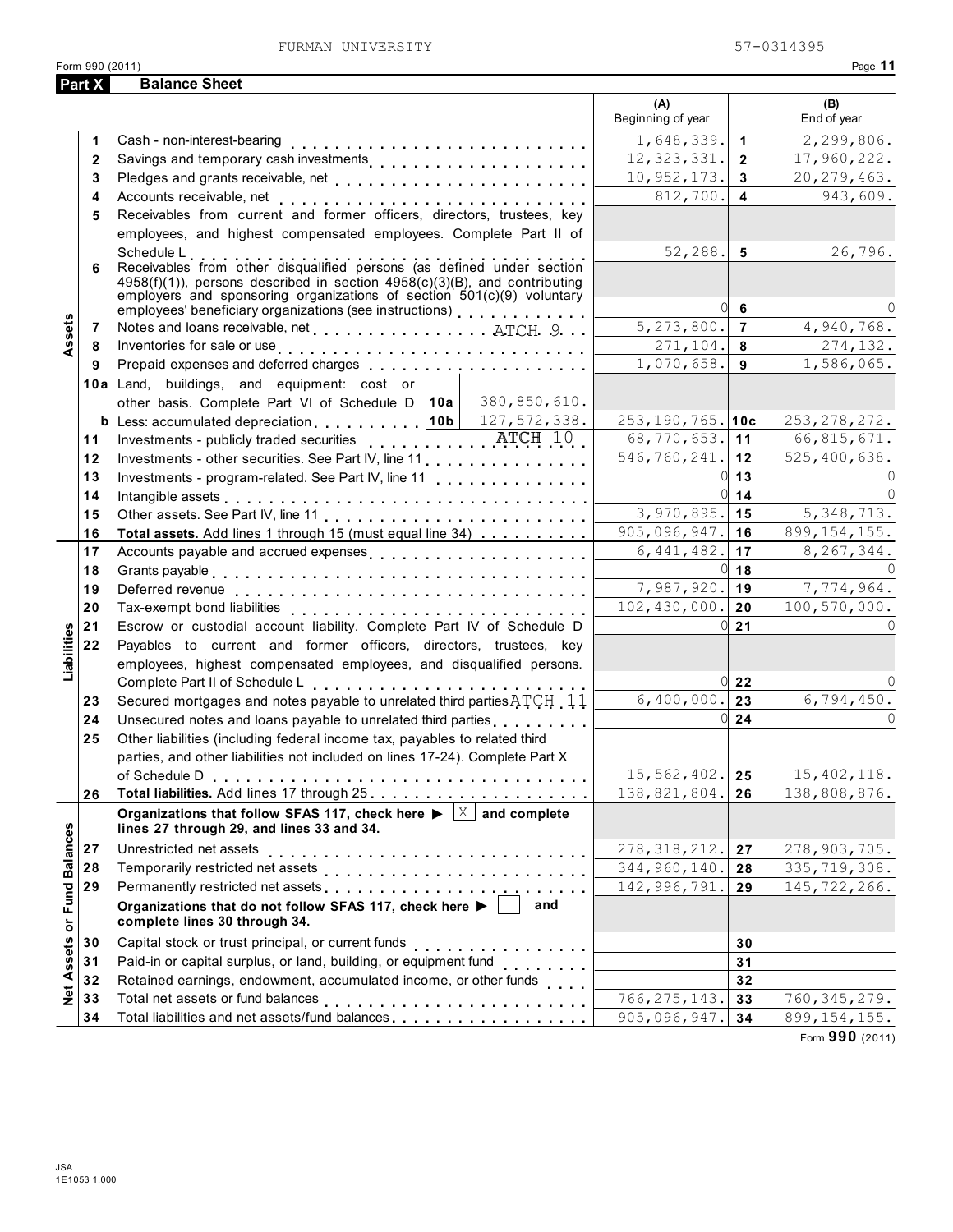FURMAN UNIVERSITY 57-0314395

|    | Form 990 (2011)                                                                                                                  |                         |                  |              | Page 12        |
|----|----------------------------------------------------------------------------------------------------------------------------------|-------------------------|------------------|--------------|----------------|
|    | <b>Reconciliation of Net Assets</b><br><b>Part XI</b><br>Check if Schedule O contains a response to any question in this Part XI |                         |                  | X            |                |
| 1  | Total revenue (must equal Part VIII, column (A), line 12) $\ldots \ldots \ldots \ldots \ldots \ldots \ldots \ldots \ldots$       | $\mathbf{1}$            |                  |              | 195, 122, 523. |
| 2  |                                                                                                                                  | $\overline{2}$          | 180,858,815.     |              |                |
| 3  |                                                                                                                                  | 3                       |                  |              | 14, 263, 708.  |
| 4  | Net assets or fund balances at beginning of year (must equal Part X, line 33, column $(A)$ )                                     | $\overline{\mathbf{4}}$ | 766, 275, 143.   |              |                |
| 5  |                                                                                                                                  | 5                       | $-20, 193, 572.$ |              |                |
| 6  | Net assets or fund balances at end of year. Combine lines 3, 4, and 5 (must equal Part X, line 33,                               |                         |                  |              |                |
|    |                                                                                                                                  | 6                       | 760, 345, 279.   |              |                |
|    | <b>Financial Statements and Reporting</b><br>Part XII                                                                            |                         |                  |              |                |
|    | Check if Schedule O contains a response to any question in this Part XII $\ldots \ldots \ldots \ldots \ldots \ldots$             |                         |                  |              |                |
| 1. | $X$ Accrual<br>Accounting method used to prepare the Form 990:<br>Cash<br>Other                                                  |                         |                  | <b>Yes</b>   | N <sub>o</sub> |
|    | If the organization changed its method of accounting from a prior year or checked "Other," explain in                            |                         |                  |              |                |
|    | Schedule O.                                                                                                                      |                         |                  |              |                |
| 2a | Were the organization's financial statements compiled or reviewed by an independent accountant?                                  |                         | 2a               |              | X              |
| b  | Were the organization's financial statements audited by an independent accountant?                                               |                         | 2 <sub>b</sub>   | $\mathbf{X}$ |                |
| c  | If "Yes" to line 2a or 2b, does the organization have a committee that assumes responsibility for oversight                      |                         |                  |              |                |
|    | of the audit, review, or compilation of its financial statements and selection of an independent accountant?                     |                         | 2c               | X            |                |
|    | If the organization changed either its oversight process or selection process during the tax year, explain in                    |                         |                  |              |                |
|    | Schedule O.                                                                                                                      |                         |                  |              |                |
| d  | If "Yes" to line 2a or 2b, check a box below to indicate whether the financial statements for the year were                      |                         |                  |              |                |
|    | issued on a separate basis, consolidated basis, or both:                                                                         |                         |                  |              |                |
|    | Both consolidated and separate basis<br>$ X $ Consolidated basis<br>Separate basis                                               |                         |                  |              |                |
|    | 3a As a result of a federal award, was the organization required to undergo an audit or audits as set forth in                   |                         |                  |              |                |
|    | the Single Audit Act and OMB Circular A-133?                                                                                     |                         | 3a               | X            |                |
|    | b If "Yes," did the organization undergo the required audit or audits? If the organization did not undergo the                   |                         |                  |              |                |
|    | required audit or audits, explain why in Schedule O and describe any steps taken to undergo such audits                          |                         | 3b               | X            |                |

Form **990** (2011)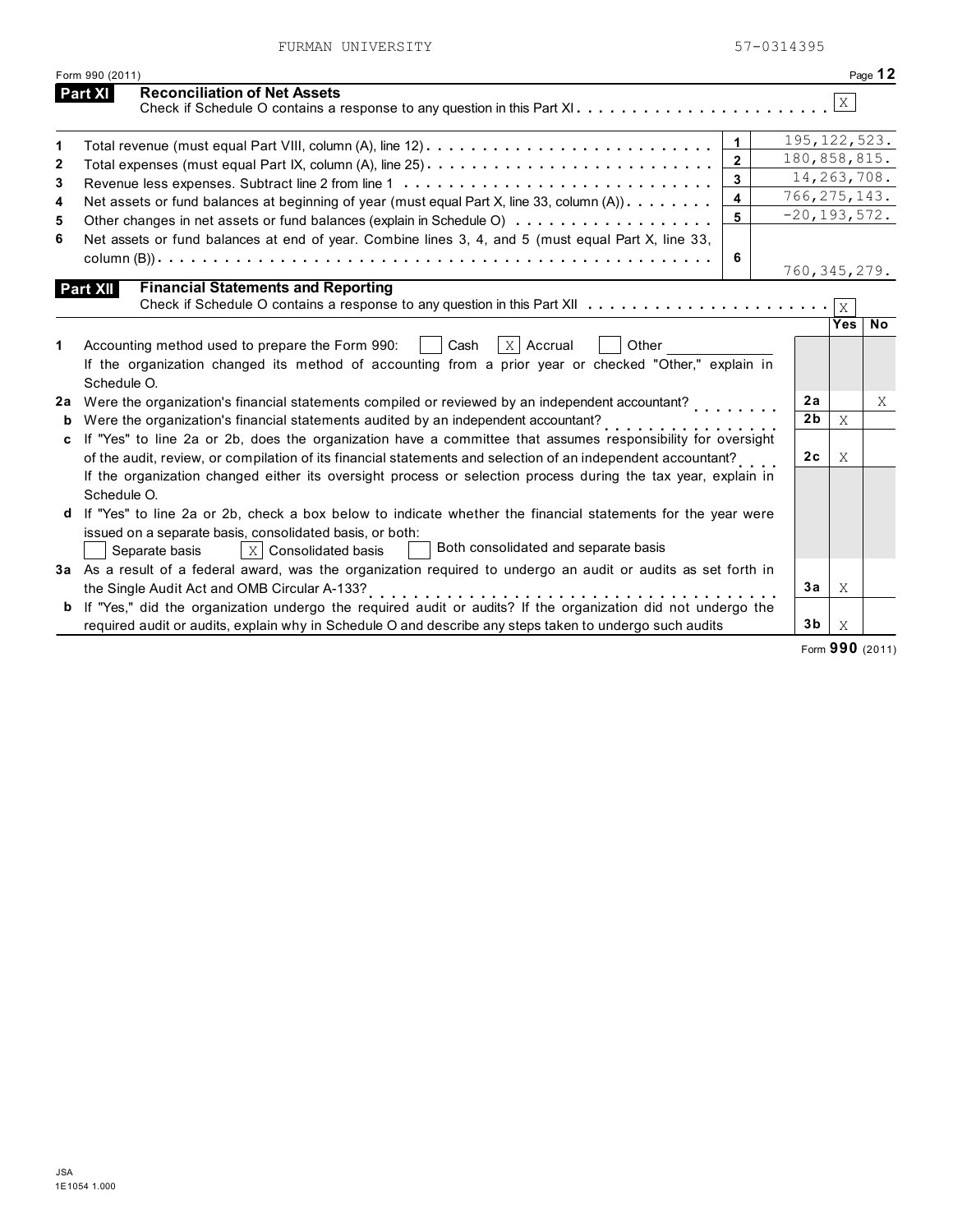# **SCHEDULE A Public Charity Status and Public Support (Form 990 or 990-EZ)**

**Complete if the organization is a section 501(c)(3) organization or a section 4947(a)(1) nonexempt charitable trust.**

Δ

Department of the Treasury **Open to Public** Internal Revenue Service **Attach to Form 990 or Form 990-EZ. See separate instructions. Inspection**

|              | Name of the organization                                   |              |                                                                                                                              |            |                                       |     |                                 |     | <b>Employer identification number</b> |            |                  |            |    |
|--------------|------------------------------------------------------------|--------------|------------------------------------------------------------------------------------------------------------------------------|------------|---------------------------------------|-----|---------------------------------|-----|---------------------------------------|------------|------------------|------------|----|
|              | FURMAN UNIVERSITY                                          |              |                                                                                                                              |            |                                       |     |                                 |     |                                       | 57-0314395 |                  |            |    |
| Part I       |                                                            |              | Reason for Public Charity Status (All organizations must complete this part.) See instructions.                              |            |                                       |     |                                 |     |                                       |            |                  |            |    |
|              |                                                            |              | The organization is not a private foundation because it is: (For lines 1 through 11, check only one box.)                    |            |                                       |     |                                 |     |                                       |            |                  |            |    |
| 1            |                                                            |              | A church, convention of churches, or association of churches described in section 170(b)(1)(A)(i).                           |            |                                       |     |                                 |     |                                       |            |                  |            |    |
| Χ<br>2       |                                                            |              | A school described in section 170(b)(1)(A)(ii). (Attach Schedule E.)                                                         |            |                                       |     |                                 |     |                                       |            |                  |            |    |
| 3            |                                                            |              | A hospital or a cooperative hospital service organization described in section 170(b)(1)(A)(iii).                            |            |                                       |     |                                 |     |                                       |            |                  |            |    |
| 4            |                                                            |              | A medical research organization operated in conjunction with a hospital described in section 170(b)(1)(A)(iii). Enter the    |            |                                       |     |                                 |     |                                       |            |                  |            |    |
|              | hospital's name, city, and state:                          |              |                                                                                                                              |            |                                       |     |                                 |     |                                       |            |                  |            |    |
| 5            |                                                            |              | An organization operated for the benefit of a college or university owned or operated by a governmental unit described in    |            |                                       |     |                                 |     |                                       |            |                  |            |    |
|              | section 170(b)(1)(A)(iv). (Complete Part II.)              |              |                                                                                                                              |            |                                       |     |                                 |     |                                       |            |                  |            |    |
| 6            |                                                            |              | A federal, state, or local government or governmental unit described in section 170(b)(1)(A)(v).                             |            |                                       |     |                                 |     |                                       |            |                  |            |    |
| 7            |                                                            |              | An organization that normally receives a substantial part of its support from a governmental unit or from the general public |            |                                       |     |                                 |     |                                       |            |                  |            |    |
|              | described in section 170(b)(1)(A)(vi). (Complete Part II.) |              |                                                                                                                              |            |                                       |     |                                 |     |                                       |            |                  |            |    |
| 8            |                                                            |              | A community trust described in section 170(b)(1)(A)(vi). (Complete Part II.)                                                 |            |                                       |     |                                 |     |                                       |            |                  |            |    |
| 9            |                                                            |              | An organization that normally receives: (1) more than 331/3% of its support from contributions, membership fees, and gross   |            |                                       |     |                                 |     |                                       |            |                  |            |    |
|              |                                                            |              | receipts from activities related to its exempt functions - subject to certain exceptions, and (2) no more than 331/3% of its |            |                                       |     |                                 |     |                                       |            |                  |            |    |
|              |                                                            |              | support from gross investment income and unrelated business taxable income (less section 511 tax) from businesses            |            |                                       |     |                                 |     |                                       |            |                  |            |    |
|              |                                                            |              | acquired by the organization after June 30, 1975. See section 509(a)(2). (Complete Part III.)                                |            |                                       |     |                                 |     |                                       |            |                  |            |    |
| 10           |                                                            |              | An organization organized and operated exclusively to test for public safety. See section 509(a)(4).                         |            |                                       |     |                                 |     |                                       |            |                  |            |    |
| 11           |                                                            |              | An organization organized and operated exclusively for the benefit of, to perform the functions of, or to carry out the      |            |                                       |     |                                 |     |                                       |            |                  |            |    |
|              |                                                            |              | purposes of one or more publicly supported organizations described in section 509(a)(1) or section 509(a)(2). See section    |            |                                       |     |                                 |     |                                       |            |                  |            |    |
|              |                                                            |              | 509(a)(3). Check the box that describes the type of supporting organization and complete lines 11e through 11h.              |            |                                       |     |                                 |     |                                       |            |                  |            |    |
|              | Type I<br>a                                                | b<br>Type II | Type III - Functionally integrated<br>C                                                                                      |            |                                       |     |                                 |     | d                                     |            | Type III - Other |            |    |
| e l          |                                                            |              | By checking this box, I certify that the organization is not controlled directly or indirectly by one or more disqualified   |            |                                       |     |                                 |     |                                       |            |                  |            |    |
|              |                                                            |              | persons other than foundation managers and other than one or more publicly supported organizations described in section      |            |                                       |     |                                 |     |                                       |            |                  |            |    |
|              | $509(a)(1)$ or section $509(a)(2)$ .                       |              |                                                                                                                              |            |                                       |     |                                 |     |                                       |            |                  |            |    |
| f            |                                                            |              | If the organization received a written determination from the IRS that it is a Type I, Type II, or Type III supporting       |            |                                       |     |                                 |     |                                       |            |                  |            |    |
|              | organization, check this box                               |              |                                                                                                                              |            |                                       |     |                                 |     |                                       |            |                  |            |    |
| g            |                                                            |              | Since August 17, 2006, has the organization accepted any gift or contribution from any of the                                |            |                                       |     |                                 |     |                                       |            |                  |            |    |
|              | following persons?                                         |              |                                                                                                                              |            |                                       |     |                                 |     |                                       |            |                  |            |    |
|              |                                                            |              | (i) A person who directly or indirectly controls, either alone or together with persons described in (ii)                    |            |                                       |     |                                 |     |                                       |            |                  | <b>Yes</b> | No |
|              |                                                            |              | and (iii) below, the governing body of the supported organization?                                                           |            |                                       |     |                                 |     |                                       |            | 11g(i)           |            |    |
|              | (ii) A family member of a person described in (i) above?   |              |                                                                                                                              |            |                                       |     |                                 |     |                                       |            | 11g(ii)          |            |    |
|              |                                                            |              | (iii) A 35% controlled entity of a person described in (i) or (ii) above?                                                    |            |                                       |     |                                 |     |                                       |            | 11g(iii)         |            |    |
| h            |                                                            |              | Provide the following information about the supported organization(s).                                                       |            |                                       |     |                                 |     |                                       |            |                  |            |    |
|              | (i) Name of supported                                      | (ii) EIN     | (iii) Type of organization                                                                                                   |            | $(iv)$ is the                         |     | (v) Did you notify              |     | (vi) Is the                           |            | (vii) Amount of  |            |    |
|              | organization                                               |              | (described on lines 1-9<br>above or IRC section                                                                              |            | organization in<br>col. (i) listed in |     | the organization                |     | organization in                       |            | support          |            |    |
|              |                                                            |              | (see instructions))                                                                                                          |            | your governing<br>document?           |     | in col. (i) of<br>your support? |     | col. (i) organized<br>in the U.S.?    |            |                  |            |    |
|              |                                                            |              |                                                                                                                              | <b>Yes</b> | No                                    | Yes | No                              | Yes | No                                    |            |                  |            |    |
|              |                                                            |              |                                                                                                                              |            |                                       |     |                                 |     |                                       |            |                  |            |    |
| (A)          |                                                            |              |                                                                                                                              |            |                                       |     |                                 |     |                                       |            |                  |            |    |
|              |                                                            |              |                                                                                                                              |            |                                       |     |                                 |     |                                       |            |                  |            |    |
| (B)          |                                                            |              |                                                                                                                              |            |                                       |     |                                 |     |                                       |            |                  |            |    |
|              |                                                            |              |                                                                                                                              |            |                                       |     |                                 |     |                                       |            |                  |            |    |
| (C)          |                                                            |              |                                                                                                                              |            |                                       |     |                                 |     |                                       |            |                  |            |    |
| (D)          |                                                            |              |                                                                                                                              |            |                                       |     |                                 |     |                                       |            |                  |            |    |
|              |                                                            |              |                                                                                                                              |            |                                       |     |                                 |     |                                       |            |                  |            |    |
| (E)          |                                                            |              |                                                                                                                              |            |                                       |     |                                 |     |                                       |            |                  |            |    |
|              |                                                            |              |                                                                                                                              |            |                                       |     |                                 |     |                                       |            |                  |            |    |
|              |                                                            |              |                                                                                                                              |            |                                       |     |                                 |     |                                       |            |                  |            |    |
| <b>Total</b> |                                                            |              |                                                                                                                              |            |                                       |     |                                 |     |                                       |            |                  |            |    |

**Schedule A (Form 990 or 990-EZ) 2011**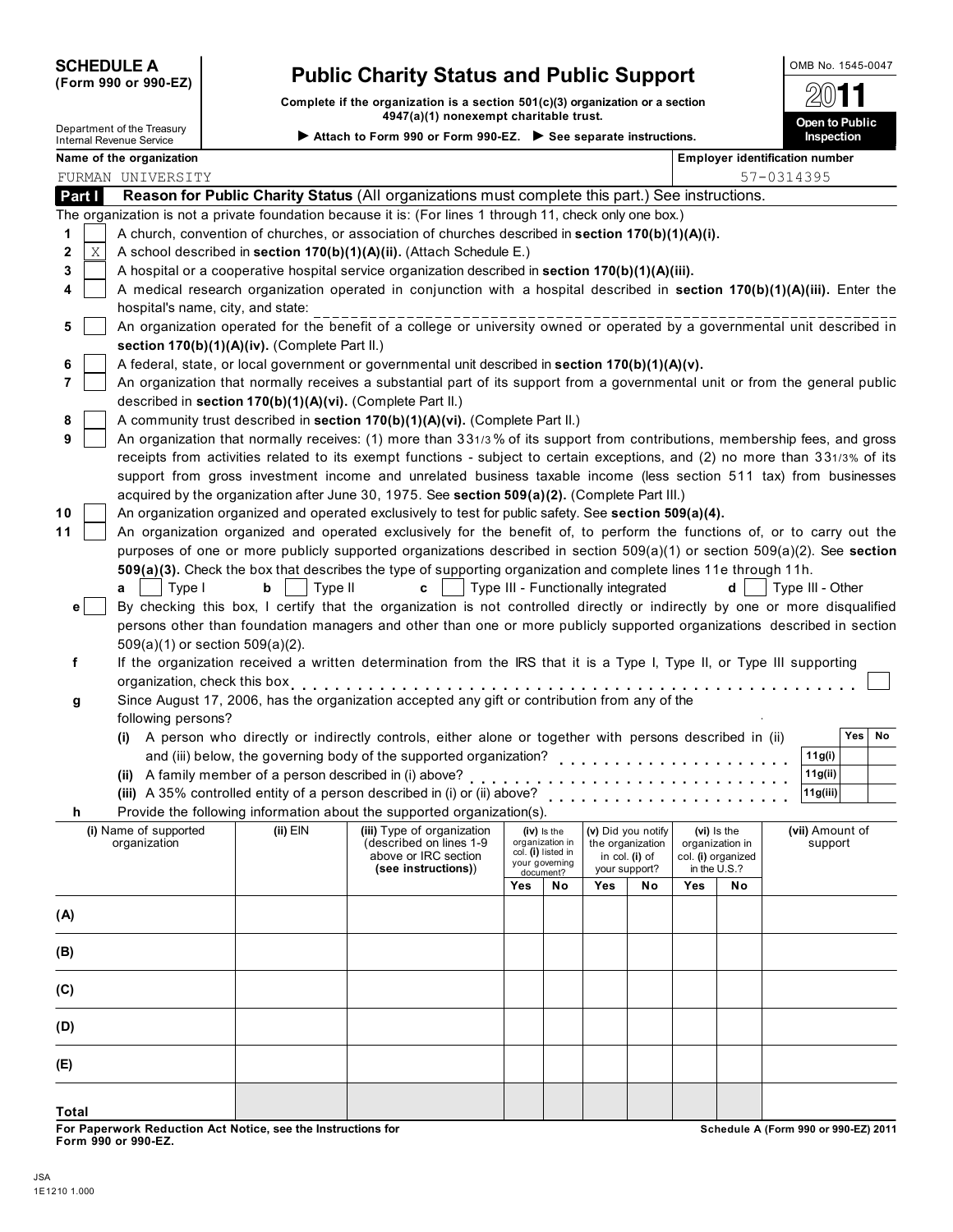**Support Schedule for Organizations Described in Sections 170(b)(1)(A)(iv) and 170(b)(1)(A)(vi)** (Complete only if you checked the box on line 5, 7, or 8 of Part I or if the organization failed to qualify under Part III. If the organization fails to qualify under the tests listed below, please complete Part III.) **Part II**

|              | <b>Section A. Public Support</b>                                                                                                                                                                                                                                             |          |          |          |            |          |           |
|--------------|------------------------------------------------------------------------------------------------------------------------------------------------------------------------------------------------------------------------------------------------------------------------------|----------|----------|----------|------------|----------|-----------|
|              | Calendar year (or fiscal year beginning in)<br>▶                                                                                                                                                                                                                             | (a) 2007 | (b) 2008 | (c) 2009 | (d) $2010$ | (e) 2011 | (f) Total |
| 1            | Gifts,<br>grants,<br>contributions,<br>and<br>membership fees received. (Do not<br>include any "unusual grants.")                                                                                                                                                            |          |          |          |            |          |           |
| $\mathbf{2}$ | Tax<br>revenues<br>levied<br>for<br>the<br>organization's benefit and either paid<br>to or expended on its behalf                                                                                                                                                            |          |          |          |            |          |           |
| 3            | The value of services or facilities<br>furnished by a governmental unit to the<br>organization without charge                                                                                                                                                                |          |          |          |            |          |           |
| 4            | Total. Add lines 1 through 3                                                                                                                                                                                                                                                 |          |          |          |            |          |           |
| 5            | The portion of total contributions by<br>(other<br>each<br>person<br>than<br>а<br>governmental<br>unit<br>or<br>publicly<br>supported organization) included on<br>line 1 that exceeds 2% of the amount<br>shown on line 11, column (f)                                      |          |          |          |            |          |           |
| 6            | Public support. Subtract line 5 from line 4.                                                                                                                                                                                                                                 |          |          |          |            |          |           |
|              | <b>Section B. Total Support</b>                                                                                                                                                                                                                                              |          |          |          |            |          |           |
|              | Calendar year (or fiscal year beginning in)<br>▶                                                                                                                                                                                                                             | (a) 2007 | (b) 2008 | (c) 2009 | (d) $2010$ | (e) 2011 | (f) Total |
| 7            | Amounts from line 4                                                                                                                                                                                                                                                          |          |          |          |            |          |           |
| 8            | Gross income from interest, dividends,<br>payments received on securities loans,<br>rents, royalties and income from similar<br>sources                                                                                                                                      |          |          |          |            |          |           |
| 9            | Net income from unrelated business<br>activities, whether or not the business<br>is regularly carried on each property of the set of the set of the set of the set of the set of the set of the                                                                              |          |          |          |            |          |           |
| 10           | Other income. Do not include gain or<br>loss from the sale of capital assets<br>(Explain in Part IV.)                                                                                                                                                                        |          |          |          |            |          |           |
| 11           | <b>Total support.</b> Add lines 7 through 10                                                                                                                                                                                                                                 |          |          |          |            |          |           |
| 12           |                                                                                                                                                                                                                                                                              |          |          |          |            | 12       |           |
| 13           | First five years. If the Form 990 is for the organization's first, second, third, fourth, or fifth tax year as a section 501(c)(3)<br>organization, check this box and stop here enterpretation of the state of the state of the state of the state of $\blacktriangleright$ |          |          |          |            |          |           |
|              | <b>Section C. Computation of Public Support Percentage</b>                                                                                                                                                                                                                   |          |          |          |            |          |           |
| 14           | Public support percentage for 2011 (line 6, column (f) divided by line 11, column (f) $\ldots$ ,,,,,,                                                                                                                                                                        |          |          |          |            | 14       | %         |
| 15           |                                                                                                                                                                                                                                                                              |          |          |          |            | 15       | $\%$      |
|              | 16a 331/3% support test - 2011. If the organization did not check the box on line 13, and line 14 is 331/3% or more, check                                                                                                                                                   |          |          |          |            |          |           |
|              | this box and stop here. The organization qualifies as a publicly supported organization                                                                                                                                                                                      |          |          |          |            |          |           |
|              | b 331/3% support test - 2010. If the organization did not check a box on line 13 or 16a, and line 15 is 331/3% or more,                                                                                                                                                      |          |          |          |            |          |           |
|              |                                                                                                                                                                                                                                                                              |          |          |          |            |          |           |
|              | 17a 10%-facts-and-circumstances test - 2011. If the organization did not check a box on line 13, 16a, or 16b, and line 14 is                                                                                                                                                 |          |          |          |            |          |           |
|              | 10% or more, and if the organization meets the "facts-and-circumstances" test, check this box and stop here. Explain in                                                                                                                                                      |          |          |          |            |          |           |
|              | Part IV how the organization meets the "facts-and-circumstances" test. The organization qualifies as a publicly supported                                                                                                                                                    |          |          |          |            |          |           |
|              |                                                                                                                                                                                                                                                                              |          |          |          |            |          |           |
|              | b 10%-facts-and-circumstances test - 2010. If the organization did not check a box on line 13, 16a, 16b, or 17a, and line<br>15 is 10% or more, and if the organization meets the "facts-and-circumstances" test, check this box and stop here.                              |          |          |          |            |          |           |
|              | Explain in Part IV how the organzation meets the "facts-and-circumstances" test. The organization qualifies as a publicly                                                                                                                                                    |          |          |          |            |          |           |
| 18           | Private foundation. If the organization did not check a box on line 13, 16a, 16b, 17a, or 17b, check this box and see                                                                                                                                                        |          |          |          |            |          |           |
|              |                                                                                                                                                                                                                                                                              |          |          |          |            |          |           |
|              |                                                                                                                                                                                                                                                                              |          |          |          |            |          |           |

**Schedule A (Form 990 or 990-EZ) 2011**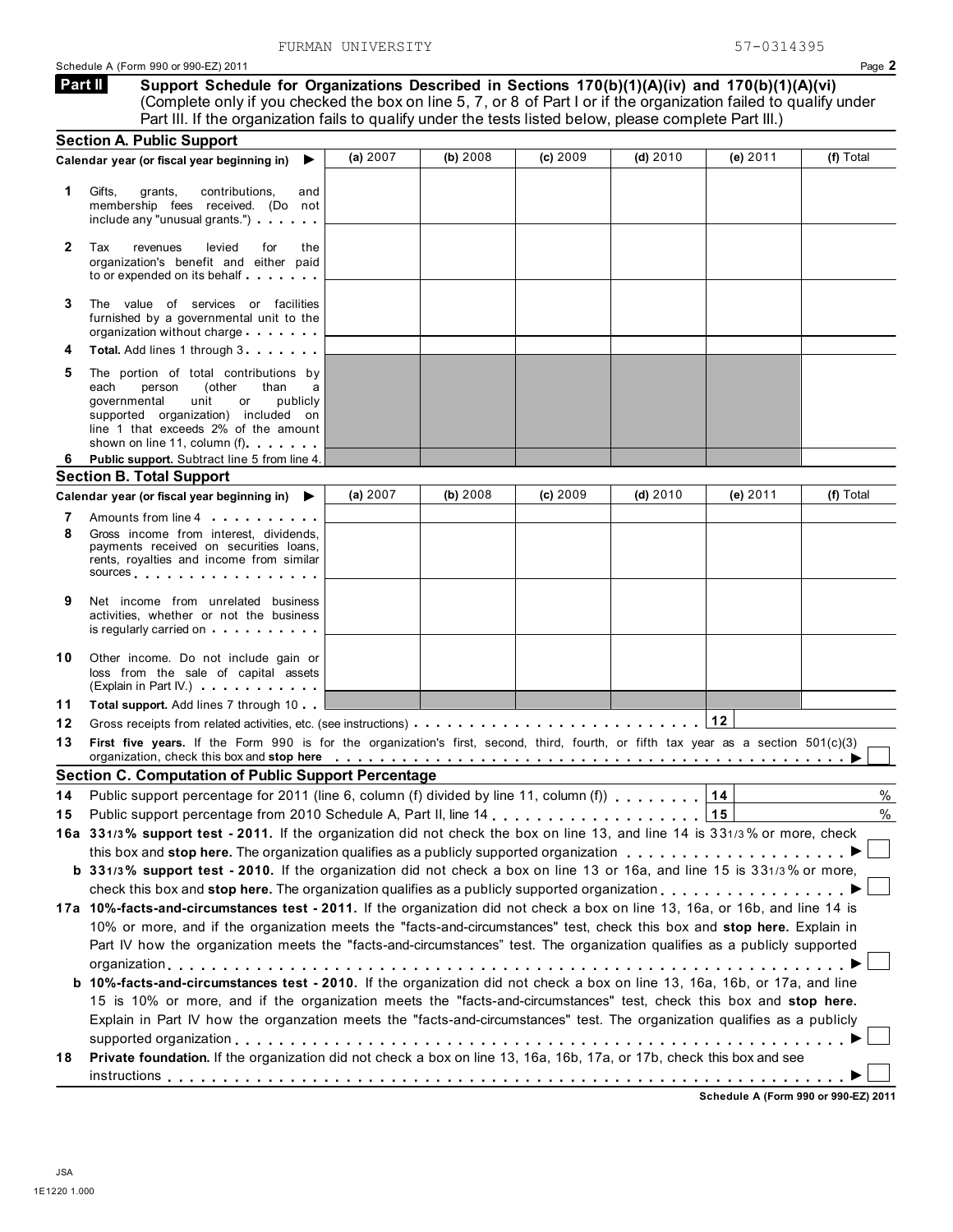# Schedule A (Form 990 or 990-EZ) 2011 Page 3

### **Support Schedule for Organizations Described in Section 509(a)(2) Part III**

(Complete only if you checked the box on line 9 of Part I or if the organization failed to qualify under Part II. If the organization fails to qualify under the tests listed below, please complete Part II.)

|    | <b>Section A. Public Support</b>                                                                                                                                                                                                                                        |            |            |          |            |          |           |
|----|-------------------------------------------------------------------------------------------------------------------------------------------------------------------------------------------------------------------------------------------------------------------------|------------|------------|----------|------------|----------|-----------|
|    | Calendar year (or fiscal year beginning in) ▶                                                                                                                                                                                                                           | (a) $2007$ | (b) $2008$ | (c) 2009 | (d) $2010$ | (e) 2011 | (f) Total |
| 1. | Gifts, grants, contributions, and membership fees                                                                                                                                                                                                                       |            |            |          |            |          |           |
|    | received. (Do not include any "unusual grants.")                                                                                                                                                                                                                        |            |            |          |            |          |           |
| 2  | Gross receipts from admissions, merchandise                                                                                                                                                                                                                             |            |            |          |            |          |           |
|    | sold or services performed, or facilities                                                                                                                                                                                                                               |            |            |          |            |          |           |
|    | furnished in any activity that is related to the                                                                                                                                                                                                                        |            |            |          |            |          |           |
|    | organization's tax-exempt purpose                                                                                                                                                                                                                                       |            |            |          |            |          |           |
| 3  | Gross receipts from activities that are not an                                                                                                                                                                                                                          |            |            |          |            |          |           |
|    | unrelated trade or business under section 513                                                                                                                                                                                                                           |            |            |          |            |          |           |
|    | Tax<br>revenues<br>levied<br>for<br>the                                                                                                                                                                                                                                 |            |            |          |            |          |           |
|    | organization's benefit and either paid                                                                                                                                                                                                                                  |            |            |          |            |          |           |
|    | to or expended on its behalf                                                                                                                                                                                                                                            |            |            |          |            |          |           |
| 5  | The value of services or facilities                                                                                                                                                                                                                                     |            |            |          |            |          |           |
|    | furnished by a governmental unit to the                                                                                                                                                                                                                                 |            |            |          |            |          |           |
|    | organization without charge                                                                                                                                                                                                                                             |            |            |          |            |          |           |
| 6  | Total. Add lines 1 through 5                                                                                                                                                                                                                                            |            |            |          |            |          |           |
|    | <b>7a</b> Amounts included on lines 1, 2, and 3                                                                                                                                                                                                                         |            |            |          |            |          |           |
|    | received from disqualified persons                                                                                                                                                                                                                                      |            |            |          |            |          |           |
|    | <b>b</b> Amounts included on lines 2 and 3                                                                                                                                                                                                                              |            |            |          |            |          |           |
|    | received<br>from other than disqualified                                                                                                                                                                                                                                |            |            |          |            |          |           |
|    | persons that exceed the greater of \$5,000                                                                                                                                                                                                                              |            |            |          |            |          |           |
|    | or 1% of the amount on line 13 for the year                                                                                                                                                                                                                             |            |            |          |            |          |           |
| 8  | c Add lines 7a and 7b entitled and the same in the same of the same of the same of the same of the same of the same of the same of the same of the same of the same of the same of the same of the same of the same of the sam<br>Public support (Subtract line 7c from |            |            |          |            |          |           |
|    | $line 6.)$ $\ldots$ $\ldots$ $\ldots$ $\ldots$ $\ldots$ $\ldots$                                                                                                                                                                                                        |            |            |          |            |          |           |
|    | <b>Section B. Total Support</b>                                                                                                                                                                                                                                         |            |            |          |            |          |           |
|    | Calendar year (or fiscal year beginning in)                                                                                                                                                                                                                             | (a) $2007$ | (b) $2008$ | (c) 2009 | (d) $2010$ | (e) 2011 | (f) Total |
| 9  | Amounts from line 6                                                                                                                                                                                                                                                     |            |            |          |            |          |           |
|    | 10a Gross income from interest, dividends,                                                                                                                                                                                                                              |            |            |          |            |          |           |
|    | payments received on securities loans,                                                                                                                                                                                                                                  |            |            |          |            |          |           |
|    | rents, royalties and income from similar<br>sources and the set of the set of the set of the set of the set of the set of the set of the set of the set of                                                                                                              |            |            |          |            |          |           |
|    | <b>b</b> Unrelated business taxable income (less                                                                                                                                                                                                                        |            |            |          |            |          |           |
|    | section 511 taxes) from businesses                                                                                                                                                                                                                                      |            |            |          |            |          |           |
|    | acquired after June 30, 1975                                                                                                                                                                                                                                            |            |            |          |            |          |           |
|    | c Add lines 10a and 10b                                                                                                                                                                                                                                                 |            |            |          |            |          |           |
| 11 | Net income from unrelated business                                                                                                                                                                                                                                      |            |            |          |            |          |           |
|    | activities not included in line 10b,                                                                                                                                                                                                                                    |            |            |          |            |          |           |
|    | whether or not the business is regularly                                                                                                                                                                                                                                |            |            |          |            |          |           |
|    | carried on with the state of the state of the state of the state of the state of the state of the state of the                                                                                                                                                          |            |            |          |            |          |           |
| 12 | Other income. Do not include gain or<br>loss from the sale of capital assets                                                                                                                                                                                            |            |            |          |            |          |           |
|    | (Explain in Part IV.)                                                                                                                                                                                                                                                   |            |            |          |            |          |           |
| 13 | Total support. (Add lines 9, 10c, 11,                                                                                                                                                                                                                                   |            |            |          |            |          |           |
|    | and 12.) $\ldots$ $\ldots$ $\ldots$ $\ldots$ $\ldots$                                                                                                                                                                                                                   |            |            |          |            |          |           |
| 14 | First five years. If the Form 990 is for the organization's first, second, third, fourth, or fifth tax year as a section 501(c)(3)                                                                                                                                      |            |            |          |            |          |           |
|    |                                                                                                                                                                                                                                                                         |            |            |          |            |          |           |
|    | Section C. Computation of Public Support Percentage                                                                                                                                                                                                                     |            |            |          |            |          |           |
| 15 | Public support percentage for 2011 (line 8, column (f) divided by line 13, column (f))<br>[1] Public support percentage for 2011 (line 8, column (f) divided by line 13, column (f))                                                                                    |            |            |          |            | 15       | %         |
| 16 | Public support percentage from 2010 Schedule A, Part III, line 15.                                                                                                                                                                                                      |            |            |          |            | 16       | $\%$      |
|    | Section D. Computation of Investment Income Percentage                                                                                                                                                                                                                  |            |            |          |            |          |           |
| 17 | Investment income percentage for 2011 (line 10c, column (f) divided by line 13, column (f)                                                                                                                                                                              |            |            |          |            | 17       | %         |
| 18 | Investment income percentage from 2010 Schedule A, Part III, line 17                                                                                                                                                                                                    |            |            |          |            | 18       | %         |
|    | 19a 331/3% support tests - 2011. If the organization did not check the box on line 14, and line 15 is more than 331/3%, and line                                                                                                                                        |            |            |          |            |          |           |
|    | 17 is not more than 331/3%, check this box and stop here. The organization qualifies as a publicly supported organization                                                                                                                                               |            |            |          |            |          |           |
|    | b 331/3% support tests - 2010. If the organization did not check a box on line 14 or line 19a, and line 16 is more than 331/3%, and                                                                                                                                     |            |            |          |            |          |           |
|    | line 18 is not more than 331/3%, check this box and stop here. The organization qualifies as a publicly supported organization                                                                                                                                          |            |            |          |            |          |           |
| 20 | Private foundation. If the organization did not check a box on line 14, 19a, or 19b, check this box and see instructions ▶                                                                                                                                              |            |            |          |            |          |           |
|    |                                                                                                                                                                                                                                                                         |            |            |          |            |          |           |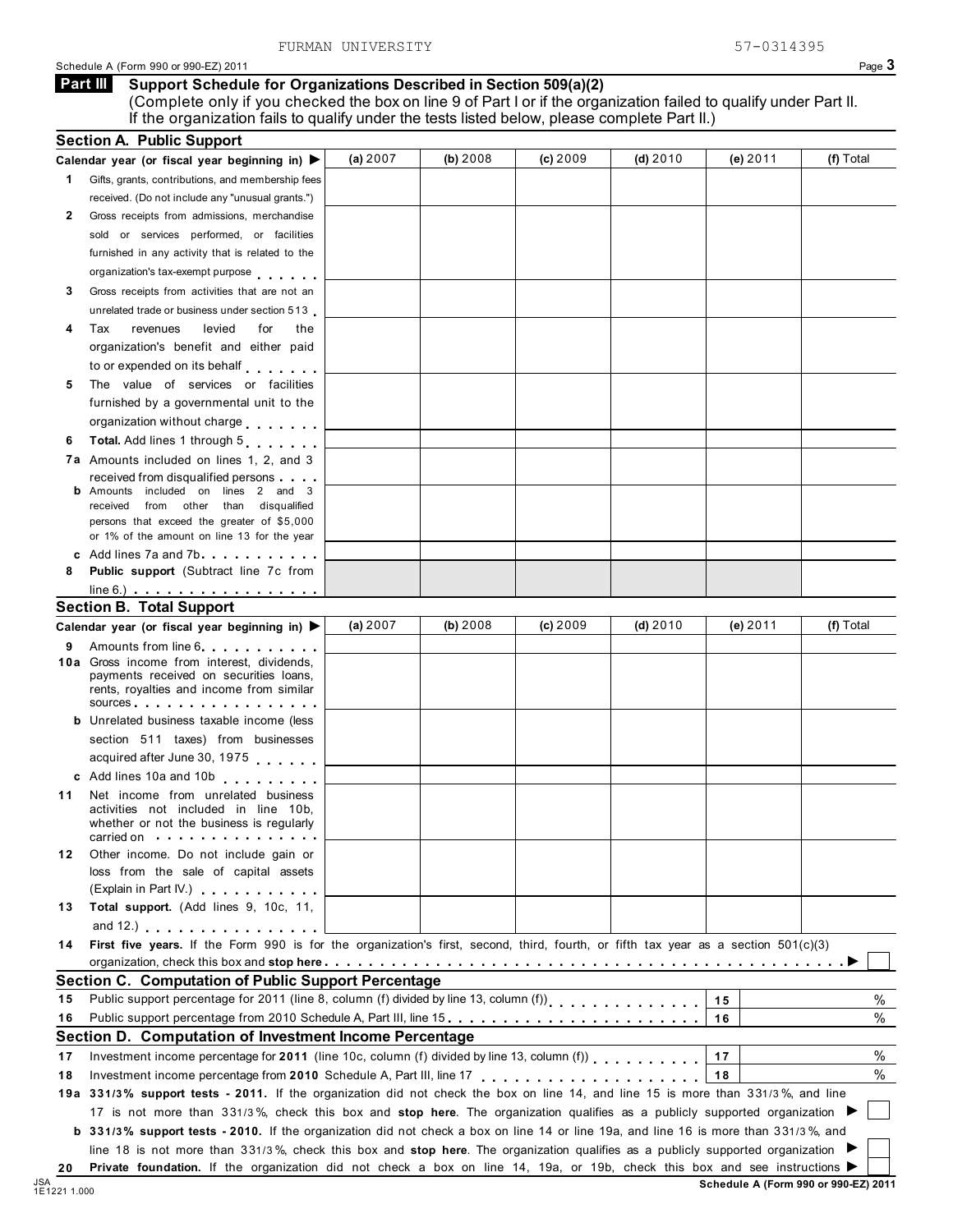**Part IV** Supplemental Information. Complete this part to provide the explanations required by Part II, line 10; Part II, line 17a or 17b; and Part III, line 12. Also complete this part for any additional information. (See instructions).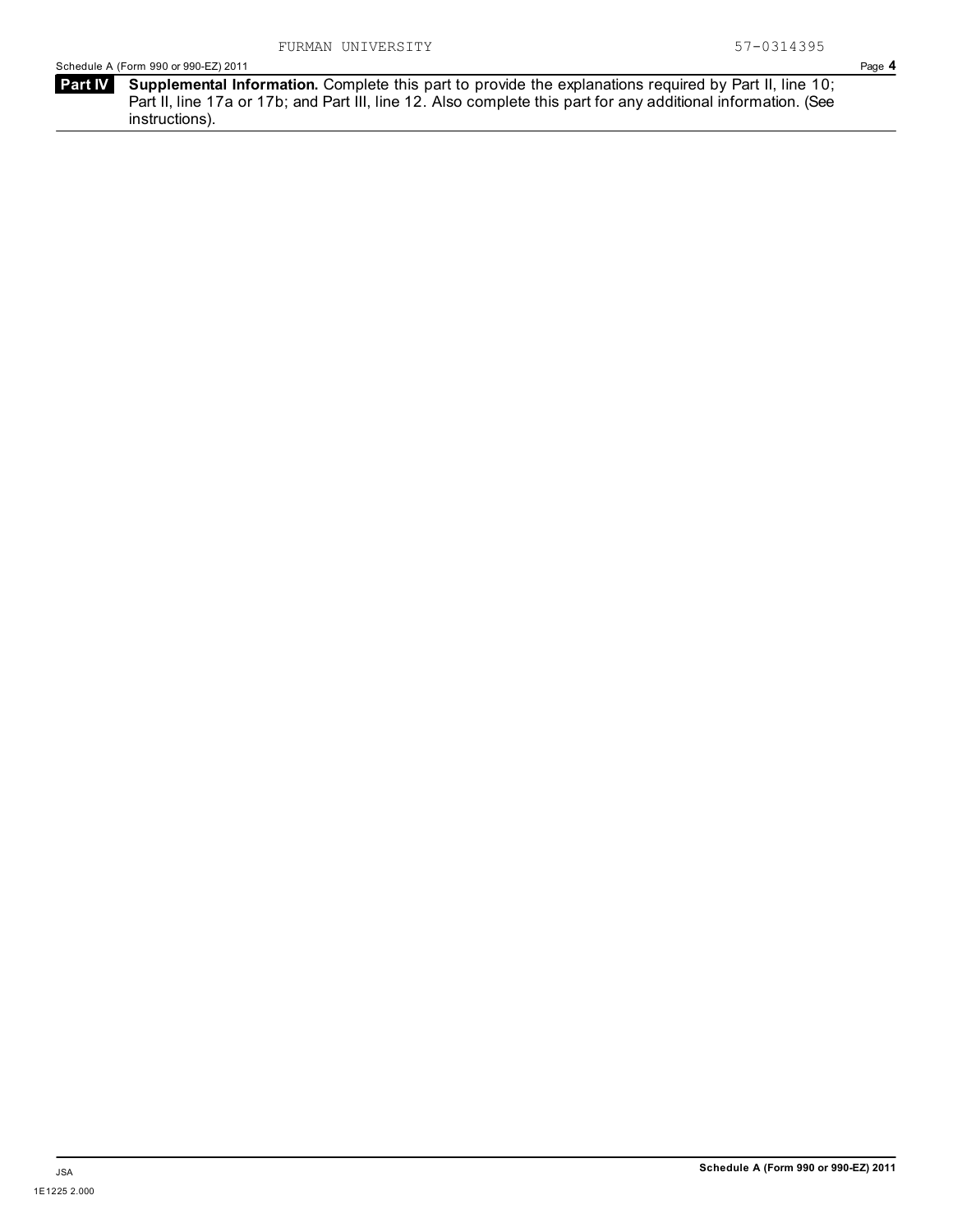| (Form 990, 990-EZ,         |  |
|----------------------------|--|
| or 990-PF)                 |  |
| Department of the Treasury |  |
| Internal Revenue Service   |  |

# **Schedule B**  $\parallel$  **Schedule of Contributors**  $\parallel$  <sup>OMB No. 1545-0047</sup>

**Attach to Form 990, Form 990-EZ, or Form 990-PF.**

 $2011$ **Name of the organization Employer identification number Employer identification number** 

| ----------- |  |  |  |  |
|-------------|--|--|--|--|

FURMAN UNIVERSITY

## **Organization type** (check one):

| 57-0314395 |  |
|------------|--|

| Filers of:         | Section:                                                                    |
|--------------------|-----------------------------------------------------------------------------|
| Form 990 or 990-EZ | X<br>$501(c)(3)$ (enter number) organization                                |
|                    | $4947(a)(1)$ nonexempt charitable trust not treated as a private foundation |
|                    | 527 political organization                                                  |
| Form 990-PF        | $501(c)(3)$ exempt private foundation                                       |
|                    | $4947(a)(1)$ nonexempt charitable trust treated as a private foundation     |
|                    | 501(c)(3) taxable private foundation                                        |

Check if your organization is covered by the **General Rule** or a **Special Rule. Note.** Only a section 501(c)(7), (8), or (10) organization can check boxes for both the General Rule and a Special Rule. See instructions.

### **General Rule**

 $\overline{X}$  For an organization filing Form 990, 990-EZ, or 990-PF that received, during the year, \$5,000 or more (in money or property) from any one contributor. Complete Parts I and II.

### **Special Rules**

For a section  $501(c)(3)$  organization filing Form 990 or 990-EZ that met the 33 1/3 % support test of the regulations under sections 509(a)(1) and 170(b)(1)(A)(vi) and received from any one contributor, during the year, a contribution of the greater of **(1)** \$5,000 or **(2)** 2% of the amount on (i) Form 990, Part VIII, line 1h, or (ii) Form 990-EZ, line 1. Complete Parts I and II.

For a section 501(c)(7), (8), or (10) organization filing Form 990 or 990-EZ that received from any one contributor, during the year, total contributions of more than \$1,000 for use *exclusively* for religious, charitable, scientific, literary, or educational purposes, or the prevention of cruelty to children or animals. Complete Parts I, II, and III.

For a section 501(c)(7), (8), or (10) organization filing Form 990 or 990-EZ that received from any one contributor, during the year, contributions for use *exclusively* for religious, charitable, etc., purposes, but these contributions did not total to more than \$1,000. If this box is checked, enter here the total contributions that were received during the year for an *exclusively* religious, charitable, etc., purpose. Do not complete any of the parts unless the **General Rule** applies to this organization because it received nonexclusively religious, charitable, etc., contributions of \$5,000 or applies to this organization because it received nonexclusively religious, charitable, etc., contributions  $\blacktriangleright$  \$

**Caution.** An organization that is not covered by the General Rule and/or the Special Rules does not file Schedule B (Form 990, 990-EZ, or 990-PF), but it **must** answer "No" on Part IV, line 2, of its Form 990; or check the box on line H of its Form 990-EZ or on Part I, line 2, of its Form 990-PF, to certify that it does not meet the filing requirements of Schedule B (Form 990, 990-EZ, or 990-PF).

**For Paperwork Reduction Act Notice, see the Instructions for Form 990, 990-EZ, or 990-PF. Schedule B (Form 990, 990-EZ, or 990-PF) (2011)**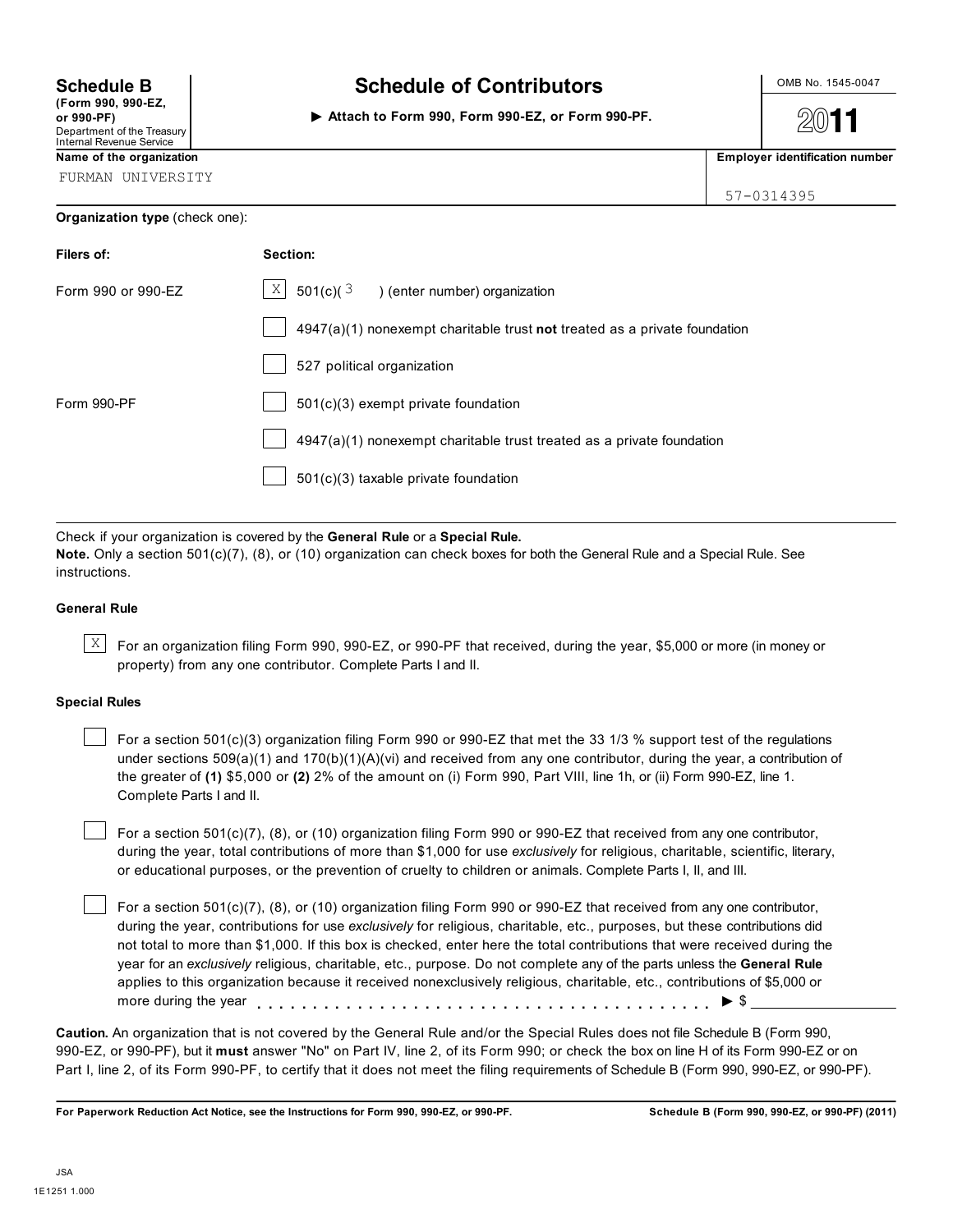| (a)          | (b)                          | (c)                        | (d)                                                                                  |
|--------------|------------------------------|----------------------------|--------------------------------------------------------------------------------------|
| No.          | Name, address, and ZIP + 4   | <b>Total contributions</b> | Type of contril                                                                      |
| 1            | ____________________________ | 20,580.<br>\$              | Χ<br>Person<br>Payroll<br><b>Noncash</b><br>(Complete Part II i<br>a noncash contrib |
| (a)          | (b)                          | (c)                        | (d)                                                                                  |
| No.          | Name, address, and ZIP + 4   | <b>Total contributions</b> | Type of contril                                                                      |
| $\mathbf{2}$ |                              | 5,000.<br>\$               | Χ<br>Person<br>Payroll<br><b>Noncash</b><br>(Complete Part II i<br>a noncash contrib |
| (a)          | (b)                          | (c)                        | (d)                                                                                  |
| No.          | Name, address, and ZIP + 4   | <b>Total contributions</b> | Type of contril                                                                      |
| 3            |                              | 50 000<br>œ                | X<br>Person<br>Payroll                                                               |

# Schedule B (Form 990, 990-EZ, or 990-PF) (2011) Page **2**

**Name of organization Employer identification number** FURMAN UNIVERSITY

|               | Employer identification number<br>57-0314395 |
|---------------|----------------------------------------------|
| ce is needed. |                                              |
|               |                                              |

**Type of contribution**

(Complete Part II if there is a noncash contribution.)

> **(d) Type of contribution**

(Complete Part II if there is a noncash contribution.)

| (a)<br>No.     | (b)<br>Name, address, and ZIP + 4                                 | (c)<br><b>Total contributions</b> | (d)<br>Type of contribution                                                                           |
|----------------|-------------------------------------------------------------------|-----------------------------------|-------------------------------------------------------------------------------------------------------|
| $\overline{3}$ | ________________________                                          | 50,000.<br>$\frac{1}{2}$          | X<br>Person<br>Payroll<br>Noncash<br>(Complete Part II if there is<br>a noncash contribution.)        |
| (a)            | (b)                                                               | (c)                               | (d)                                                                                                   |
| No.            | Name, address, and ZIP + 4                                        | <b>Total contributions</b>        | Type of contribution                                                                                  |
| 4              | ___________________________<br>---------------------------------- | 800,000.<br>$\mathsf{s}_-$        | Χ<br>Person<br>Payroll<br><b>Noncash</b><br>(Complete Part II if there is<br>a noncash contribution.) |
| (a)<br>No.     | (b)<br>Name, address, and ZIP + 4                                 | (c)<br><b>Total contributions</b> | (d)<br>Type of contribution                                                                           |
| 5              | -----------------------<br>_______________________________        | 14,200.<br>\$                     | Χ<br>Person<br>Payroll<br><b>Noncash</b><br>(Complete Part II if there is<br>a noncash contribution.) |
| (a)            | (b)                                                               | (c)                               | (d)                                                                                                   |
| No.            | Name, address, and ZIP + 4                                        | <b>Total contributions</b>        | Type of contribution                                                                                  |
| 6              | _____________________________                                     | 19,300.<br>\$                     | Χ<br>Person<br>Payroll<br><b>Noncash</b><br>(Complete Part II if there is                             |
| <b>JSA</b>     |                                                                   |                                   | a noncash contribution.)<br>Schedule B (Form 990, 990-EZ, or 990-PF) (2011)                           |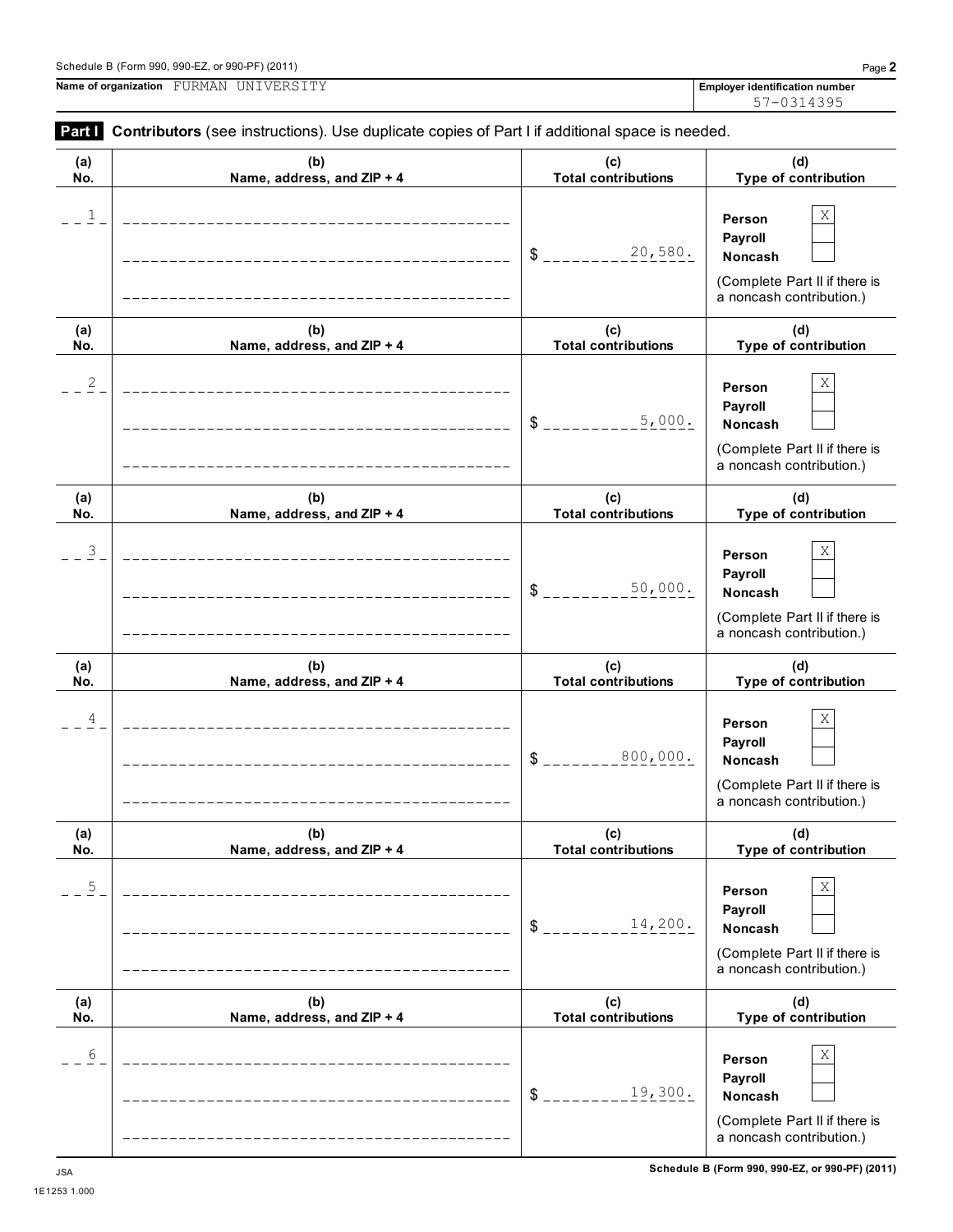**Person Payroll**

**(c) Total contributions**

\$ \_\_\_\_\_\_\_\_\_15,792**.** Noncash

**(a) No.**

|            | Schedule B (Form 990, 990-EZ, or 990-PF) (2011)                                                       |                                   | Page 2                                                                                                |
|------------|-------------------------------------------------------------------------------------------------------|-----------------------------------|-------------------------------------------------------------------------------------------------------|
|            | Name of organization FURMAN UNIVERSITY                                                                |                                   | <b>Employer identification number</b><br>57-0314395                                                   |
|            | Part I Contributors (see instructions). Use duplicate copies of Part I if additional space is needed. |                                   |                                                                                                       |
| (a)<br>No. | (b)<br>Name, address, and ZIP + 4                                                                     | (c)<br><b>Total contributions</b> | (d)<br>Type of contribution                                                                           |
| 7          |                                                                                                       | 52,939.<br>$\frac{1}{2}$          | Χ<br>Person<br>Payroll<br>Noncash<br>(Complete Part II if there is<br>a noncash contribution.)        |
| (a)<br>No. | (b)<br>Name, address, and ZIP + 4                                                                     | (c)<br><b>Total contributions</b> | (d)<br>Type of contribution                                                                           |
| 8          |                                                                                                       | 50,000.<br>\$                     | Χ<br>Person<br>Payroll<br>Noncash<br>(Complete Part II if there is<br>a noncash contribution.)        |
| (a)<br>No. | (b)<br>Name, address, and ZIP + 4                                                                     | (c)<br><b>Total contributions</b> | (d)<br>Type of contribution                                                                           |
| 9          |                                                                                                       | 165,000.<br>\$                    | Χ<br>Person<br>Payroll<br>Noncash<br>(Complete Part II if there is<br>a noncash contribution.)        |
| (a)<br>No. | (b)<br>Name, address, and ZIP + 4                                                                     | (c)<br><b>Total contributions</b> | (d)<br>Type of contribution                                                                           |
| 10         |                                                                                                       | 21,500.<br>¢                      | Χ<br>Person<br>Payroll<br><b>Noncash</b><br>(Complete Part II if there is<br>a noncash contribution.) |
| (a)<br>No. | (b)<br>Name, address, and ZIP + 4                                                                     | (c)<br><b>Total contributions</b> | (d)<br>Type of contribution                                                                           |
| 11         |                                                                                                       | 25,000.                           | $\rm X$<br>Person<br>Payroll<br>Noncash                                                               |

**(b) Name, address, and ZIP + 4**

 $12$  **Person** X

(Complete Part II if there is a noncash contribution.)

> **(d) Type of contribution**

(Complete Part II if there is a noncash contribution.)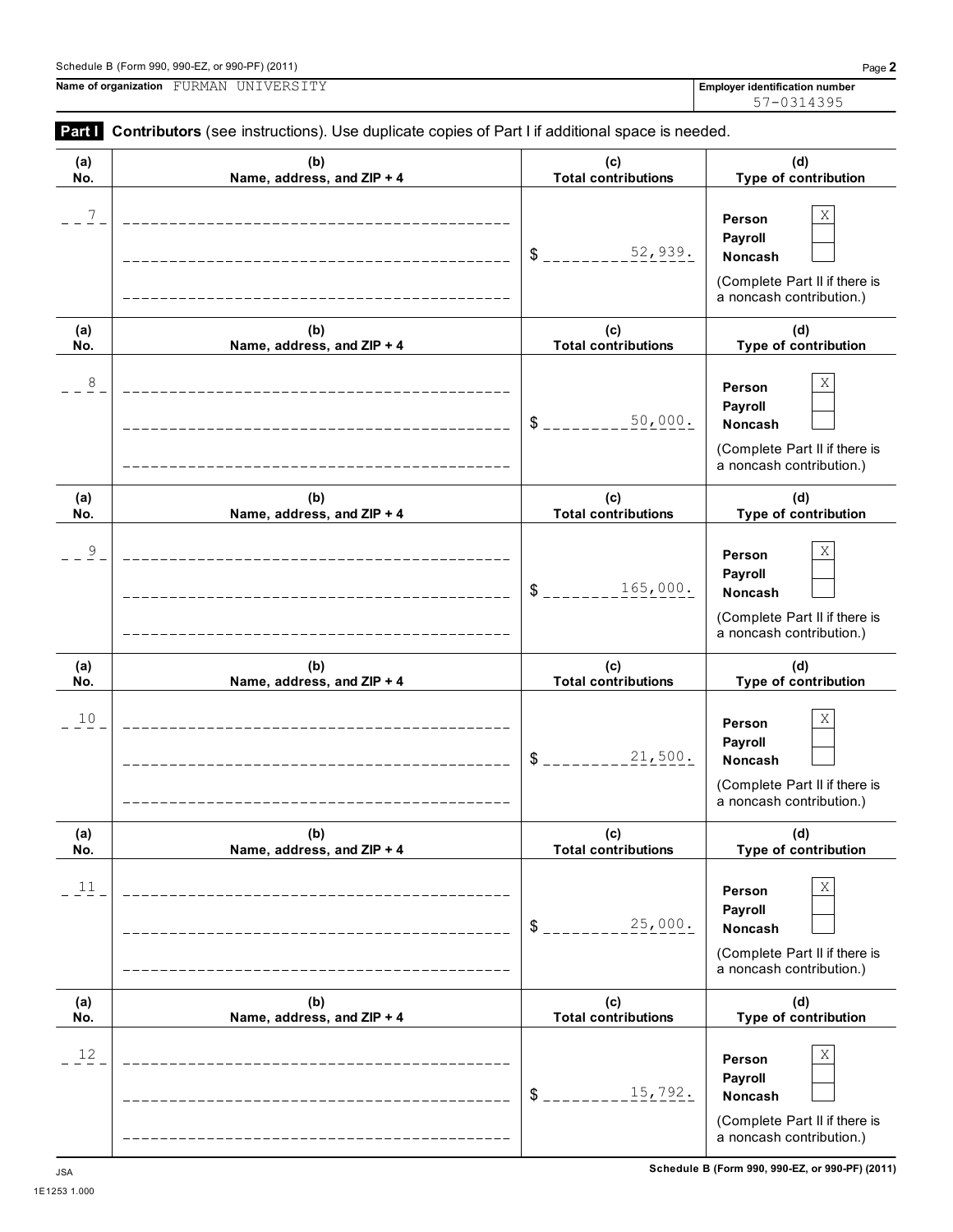1E1253 1.000

**Name of organization Employer identification number** FURMAN UNIVERSITY

| (a)<br>No. | (b)<br>Name, address, and ZIP + 4                              | (c)<br><b>Total contributions</b> | (d)<br>Type of contribution                                                                    |
|------------|----------------------------------------------------------------|-----------------------------------|------------------------------------------------------------------------------------------------|
| $13 -$     | ______________________________<br>____________________________ | 10,000.<br>$S_{--}$               | Χ<br>Person<br>Payroll<br>Noncash<br>(Complete Part II if there is<br>a noncash contribution.) |
| (a)<br>No. | (b)<br>Name, address, and ZIP + 4                              | (c)<br><b>Total contributions</b> | (d)<br>Type of contribution                                                                    |
| 14         | _____________________________                                  | 5,000.<br>$S_{---}$               | Χ<br>Person<br>Payroll<br>Noncash<br>(Complete Part II if there is<br>a noncash contribution.) |
| (a)<br>No. | (b)<br>Name, address, and ZIP + 4                              | (c)<br><b>Total contributions</b> | (d)<br>Type of contribution                                                                    |
| $15 -$     | ____________________________<br>___________________            | 7,000.<br>$S_{--}$                | Χ<br>Person<br>Payroll<br>Noncash<br>(Complete Part II if there is<br>a noncash contribution.) |
| (a)<br>No. | (b)<br>Name, address, and ZIP + 4                              | (c)<br><b>Total contributions</b> | (d)<br>Type of contribution                                                                    |
| 16         |                                                                | 13,460.<br>$S_{---}$              | Χ<br>Person<br>Payroll<br>Noncash<br>(Complete Part II if there is<br>a noncash contribution.) |
| (a)<br>No. | (b)<br>Name, address, and ZIP + 4                              | (c)<br><b>Total contributions</b> | (d)<br>Type of contribution                                                                    |
| 17         | -----------------------------------                            | 85,000.<br>$S_{---}$              | Χ<br>Person<br>Payroll<br>Noncash<br>(Complete Part II if there is<br>a noncash contribution.) |
| (a)<br>No. | (b)<br>Name, address, and ZIP + 4                              | (c)<br><b>Total contributions</b> | (d)<br>Type of contribution                                                                    |
| 18         | ---------------------------------                              | 73,000.<br>$S_{---}$              | Χ<br>Person<br>Payroll<br>Noncash                                                              |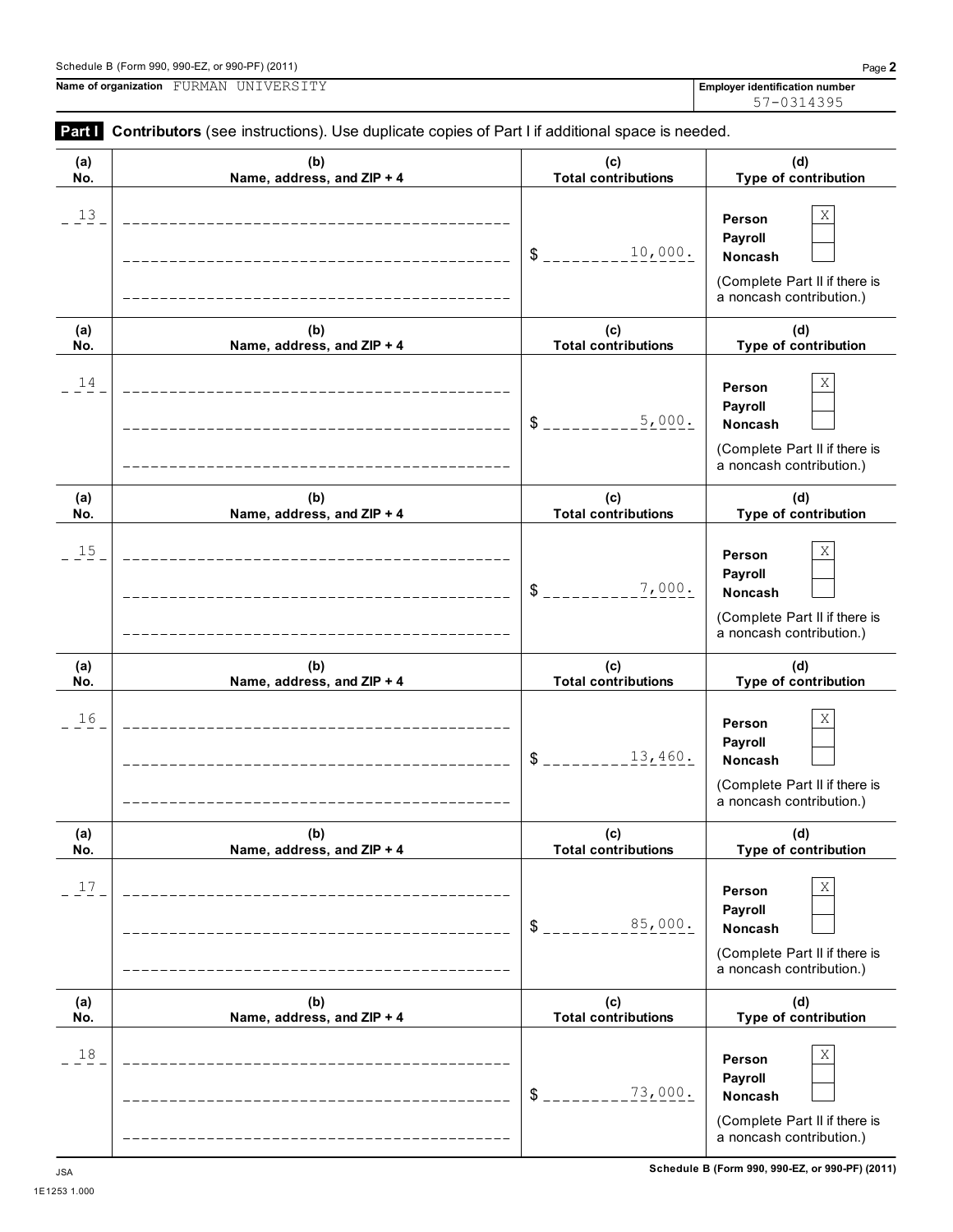1E1253 1.000

**Name of organization Employer identification number** FURMAN UNIVERSITY

| (a)     | (b)                        | (c)                        | (d)                                                                                            |
|---------|----------------------------|----------------------------|------------------------------------------------------------------------------------------------|
| No.     | Name, address, and ZIP + 4 | <b>Total contributions</b> | Type of contribution                                                                           |
| $19 -$  |                            | 35,000.<br>\$.             | Χ<br>Person<br>Payroll<br>Noncash<br>(Complete Part II if there is<br>a noncash contribution.) |
| (a)     | (b)                        | (c)                        | (d)                                                                                            |
| No.     | Name, address, and ZIP + 4 | <b>Total contributions</b> | Type of contribution                                                                           |
| 20      |                            | 50,000.<br>\$              | Χ<br>Person<br>Payroll<br>Noncash<br>(Complete Part II if there is<br>a noncash contribution.) |
| (a)     | (b)                        | (c)                        | (d)                                                                                            |
| No.     | Name, address, and ZIP + 4 | <b>Total contributions</b> | Type of contribution                                                                           |
| $^{21}$ |                            | 30,000.<br>$\frac{1}{2}$   | Χ<br>Person<br>Payroll<br>Noncash<br>(Complete Part II if there is<br>a noncash contribution.) |
| (a)     | (b)                        | (c)                        | (d)                                                                                            |
| No.     | Name, address, and ZIP + 4 | <b>Total contributions</b> | Type of contribution                                                                           |
| 22      |                            | 30,000.<br>\$              | Χ<br>Person<br>Payroll<br>Noncash<br>(Complete Part II if there is<br>a noncash contribution.) |
| (a)     | (b)                        | (c)                        | (d)                                                                                            |
| No.     | Name, address, and ZIP + 4 | <b>Total contributions</b> | Type of contribution                                                                           |
| 23      |                            | 23,960.<br>$\frac{1}{2}$   | Χ<br>Person<br>Payroll<br>Noncash<br>(Complete Part II if there is<br>a noncash contribution.) |
| (a)     | (b)                        | (c)                        | (d)                                                                                            |
| No.     | Name, address, and ZIP + 4 | <b>Total contributions</b> | Type of contribution                                                                           |
| 24      |                            | 8,000.<br>\$               | Χ<br>Person<br>Payroll<br>Noncash                                                              |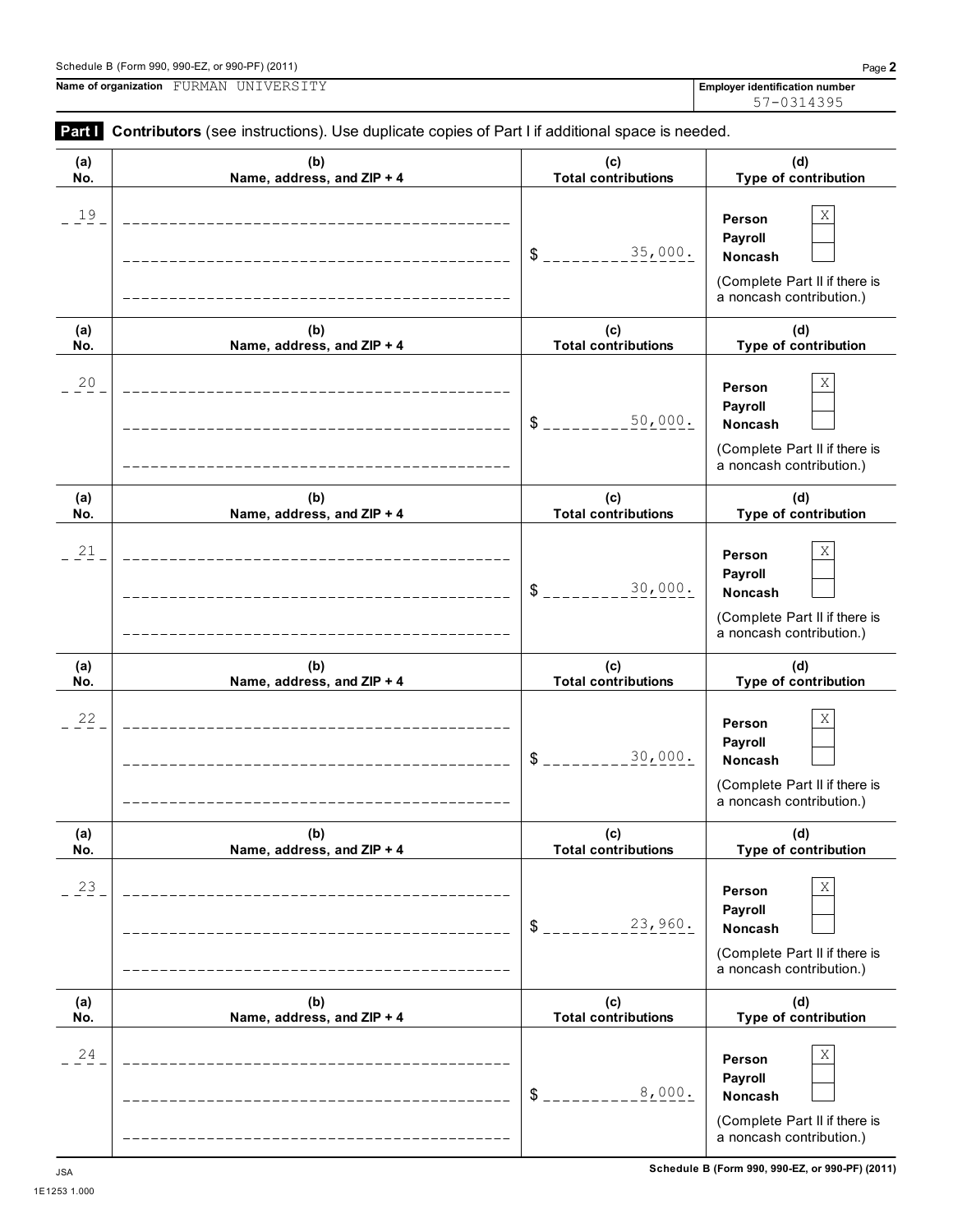**Name of organization Employer identification number** FURMAN UNIVERSITY

|            | Part Contributors (see instructions). Use duplicate copies of Part I if additional space is needed. |                                   |                                                                                                |
|------------|-----------------------------------------------------------------------------------------------------|-----------------------------------|------------------------------------------------------------------------------------------------|
| (a)<br>No. | (b)<br>Name, address, and ZIP + 4                                                                   | (c)<br><b>Total contributions</b> | (d)<br>Type of contribution                                                                    |
| 25         |                                                                                                     | 29,250.<br>\$                     | Χ<br>Person<br>Payroll<br>Noncash<br>(Complete Part II if there is<br>a noncash contribution.) |
| (a)<br>No. | (b)<br>Name, address, and ZIP + 4                                                                   | (c)<br><b>Total contributions</b> | (d)<br>Type of contribution                                                                    |
| 26         |                                                                                                     | 35,500.<br>\$                     | Χ<br>Person<br>Payroll<br>Noncash<br>(Complete Part II if there is<br>a noncash contribution.) |
| (a)<br>No. | (b)<br>Name, address, and ZIP + 4                                                                   | (c)<br><b>Total contributions</b> | (d)<br>Type of contribution                                                                    |
| 27         |                                                                                                     | 5,000.<br>\$                      | Χ<br>Person<br>Payroll<br>Noncash<br>(Complete Part II if there is<br>a noncash contribution.) |
| (a)<br>No. | (b)<br>Name, address, and ZIP + 4                                                                   | (c)<br><b>Total contributions</b> | (d)<br>Type of contribution                                                                    |
| 28         | ---------------------------                                                                         | 6,000.<br>\$                      | Χ<br>Person<br>Payroll<br>Noncash<br>(Complete Part II if there is<br>a noncash contribution.) |
| (a)<br>No. | (b)<br>Name, address, and ZIP + 4                                                                   | (c)<br><b>Total contributions</b> | (d)<br>Type of contribution                                                                    |
| 29         | ____________________                                                                                | 20,000.<br>$S_{-}$                | Χ<br>Person<br>Payroll<br>Noncash<br>(Complete Part II if there is<br>a noncash contribution.) |
| (a)<br>No. | (b)<br>Name, address, and ZIP + 4                                                                   | (c)<br><b>Total contributions</b> | (d)<br>Type of contribution                                                                    |
| 30         | -----------------                                                                                   | 33,320.<br>\$                     | Χ<br>Person<br>Payroll<br>Noncash<br>(Complete Part II if there is<br>a noncash contribution.) |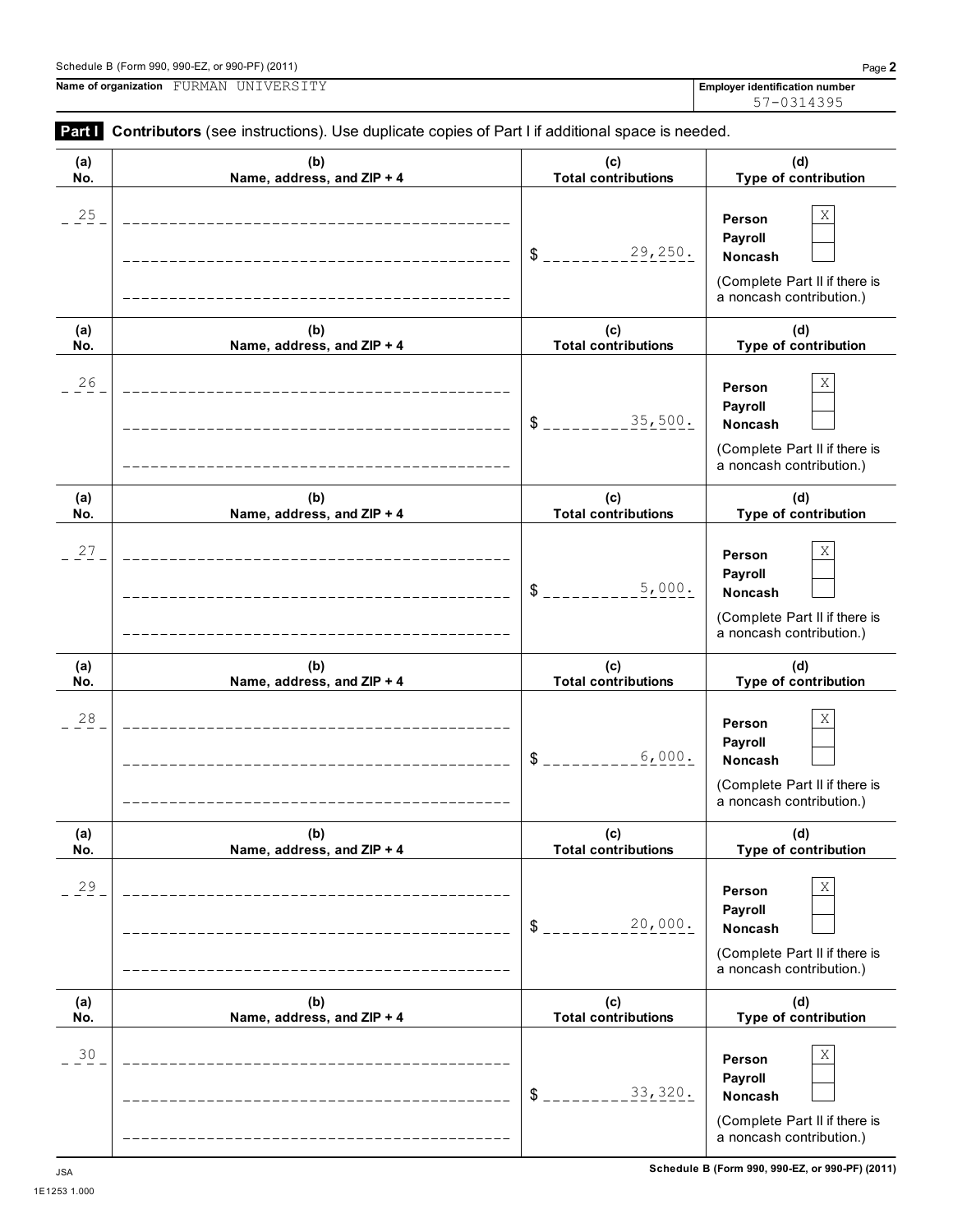| Name of organization FURMAN UNIVERSITY |  |
|----------------------------------------|--|

|  | <b>Part   Contributors</b> (see instructions). Use duplicate copies of Part I if additional space is needed. |  |  |  |  |  |  |  |  |  |
|--|--------------------------------------------------------------------------------------------------------------|--|--|--|--|--|--|--|--|--|
|--|--------------------------------------------------------------------------------------------------------------|--|--|--|--|--|--|--|--|--|

| (a)    | (b)                             | (c)                          | (d)                                                                                                      |
|--------|---------------------------------|------------------------------|----------------------------------------------------------------------------------------------------------|
| No.    | Name, address, and ZIP + 4      | <b>Total contributions</b>   | Type of contribution                                                                                     |
| $31\,$ |                                 | 10,725.<br>$\delta$          | Χ<br>Person<br>Payroll<br>Noncash<br>(Complete Part II if there is<br>a noncash contribution.)           |
| (a)    | (b)                             | (c)                          | (d)                                                                                                      |
| No.    | Name, address, and ZIP + 4      | <b>Total contributions</b>   | Type of contribution                                                                                     |
| 32     |                                 | 10,000.<br>$\frac{1}{2}$     | Χ<br>Person<br>Payroll<br>Noncash<br>(Complete Part II if there is<br>a noncash contribution.)           |
| (a)    | (b)                             | (c)                          | (d)                                                                                                      |
| No.    | Name, address, and ZIP + 4      | <b>Total contributions</b>   | Type of contribution                                                                                     |
| 33     |                                 | 10,000.<br>\$                | Χ<br>Person<br>Payroll<br>Noncash<br>(Complete Part II if there is<br>a noncash contribution.)           |
| (a)    | (b)                             | (c)                          | (d)                                                                                                      |
| No.    | Name, address, and ZIP + 4      | <b>Total contributions</b>   | Type of contribution                                                                                     |
| 34     |                                 | 284,100.<br>$\frac{1}{2}$    | Χ<br>Person<br>Payroll<br>Noncash<br>(Complete Part II if there is<br>a noncash contribution.)           |
| (a)    | (b)                             | (c)                          | (d)                                                                                                      |
| No.    | Name, address, and ZIP + 4      | <b>Total contributions</b>   | Type of contribution                                                                                     |
| 35     | _______________________________ | 45,000.<br>$\delta$ $_{---}$ | $\mathbf X$<br>Person<br>Payroll<br>Noncash<br>(Complete Part II if there is<br>a noncash contribution.) |
| (a)    | (b)                             | (c)                          | (d)                                                                                                      |
| No.    | Name, address, and ZIP + 4      | <b>Total contributions</b>   | Type of contribution                                                                                     |
| 36     |                                 | 60,000.<br>$S_{-}$           | Χ<br>Person<br>Payroll<br>Noncash<br>(Complete Part II if there is<br>a noncash contribution.)           |

**Employer identification number**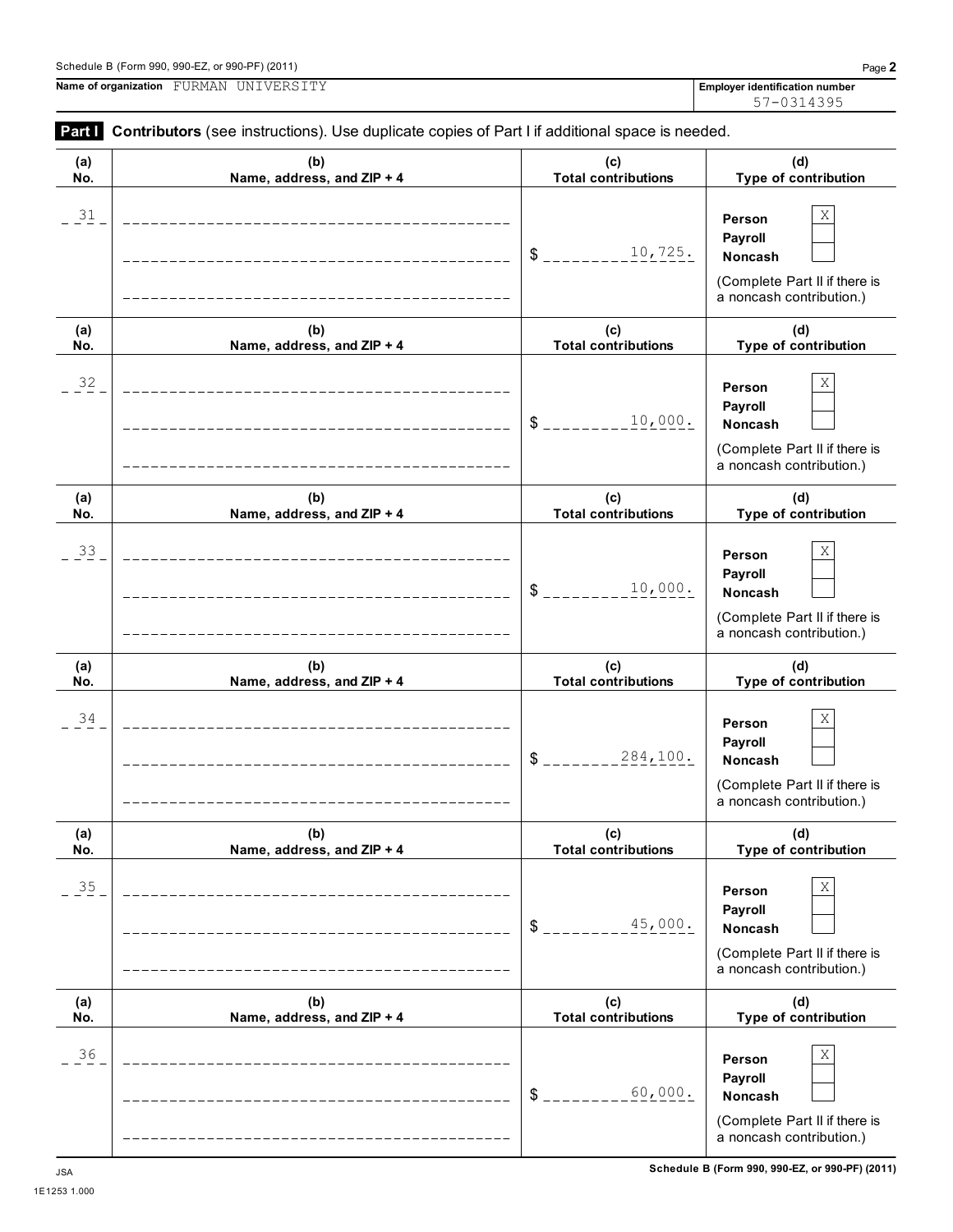**Name of organization Employer identification number** FURMAN UNIVERSITY

**Part I Contributors** (see instructions). Use duplicate copies of Part I if additional space is needed.

| (a)        | (b)                                                      | (c)                               | (d)                                                                                            |
|------------|----------------------------------------------------------|-----------------------------------|------------------------------------------------------------------------------------------------|
| No.        | Name, address, and ZIP + 4                               | <b>Total contributions</b>        | Type of contribution                                                                           |
| 37         |                                                          | 10,000.<br>$\frac{1}{2}$          | Χ<br>Person<br>Payroll<br>Noncash<br>(Complete Part II if there is<br>a noncash contribution.) |
| (a)<br>No. | (b)<br>Name, address, and ZIP + 4                        | (c)<br><b>Total contributions</b> | (d)<br>Type of contribution                                                                    |
| $38$       |                                                          | 23,046.<br>$\frac{1}{2}$          | Χ<br>Person<br>Payroll<br>Noncash<br>(Complete Part II if there is<br>a noncash contribution.) |
| (a)<br>No. | (b)<br>Name, address, and ZIP + 4                        | (c)<br><b>Total contributions</b> | (d)<br>Type of contribution                                                                    |
| 39         |                                                          | 155,000.<br>$\frac{2}{3}$         | Χ<br>Person<br>Payroll<br>Noncash<br>(Complete Part II if there is<br>a noncash contribution.) |
| (a)<br>No. | (b)<br>Name, address, and ZIP + 4                        | (c)<br><b>Total contributions</b> | (d)<br>Type of contribution                                                                    |
| 40         |                                                          | 595,418.<br>\$                    | Χ<br>Person<br>Payroll<br>Noncash<br>(Complete Part II if there is<br>a noncash contribution.) |
| (a)<br>No. | (b)<br>Name, address, and ZIP + 4                        | (c)<br><b>Total contributions</b> | (d)<br>Type of contribution                                                                    |
| 41         | ____________________<br>________________________________ | 310,000.<br>$S_{--}$              | Χ<br>Person<br>Payroll<br>Noncash<br>(Complete Part II if there is<br>a noncash contribution.) |
| (a)<br>No. | (b)<br>Name, address, and ZIP + 4                        | (c)<br><b>Total contributions</b> | (d)<br>Type of contribution                                                                    |
| 42         | --------------------------                               | 10,000.<br>$\frac{1}{2}$          | Χ<br>Person<br>Payroll<br>Noncash<br>(Complete Part II if there is<br>a noncash contribution.) |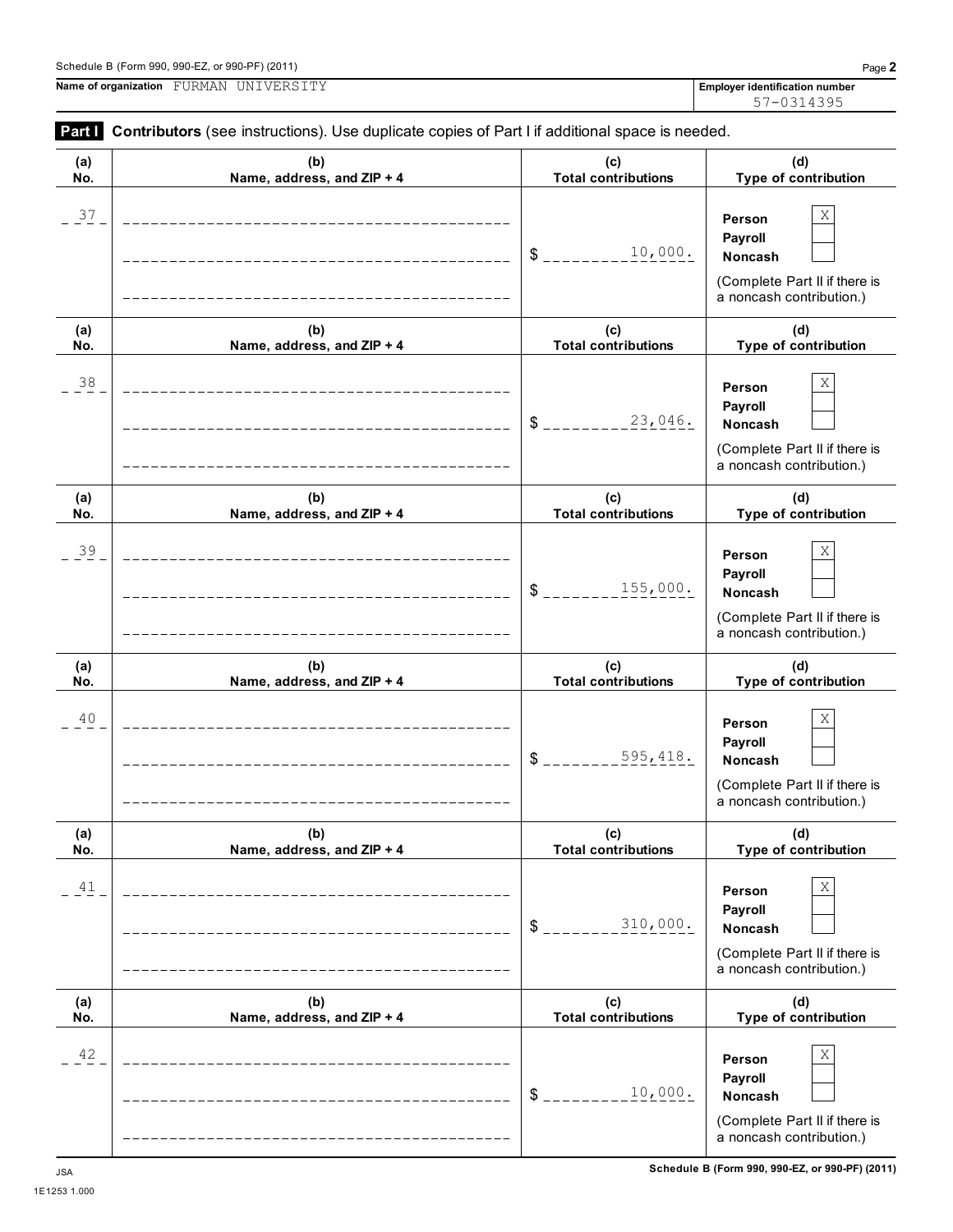1E1253 1.000

 $\overline{\phantom{0}}$ 

**Name of organization Employer identification number** FURMAN UNIVERSITY

| (a)<br>No. | (b)<br>Name, address, and ZIP + 4 | (c)<br><b>Total contributions</b> | (d)<br>Type of contribution                                                                              |
|------------|-----------------------------------|-----------------------------------|----------------------------------------------------------------------------------------------------------|
| 43         |                                   | 6,000.<br>$S$ <sub>----</sub>     | Χ<br>Person<br>Payroll<br><b>Noncash</b><br>(Complete Part II if there is<br>a noncash contribution.)    |
| (a)<br>No. | (b)<br>Name, address, and ZIP + 4 | (c)<br><b>Total contributions</b> | (d)<br>Type of contribution                                                                              |
| 44         | _________________________         | 50,000.<br>\$                     | Χ<br>Person<br>Payroll<br><b>Noncash</b><br>(Complete Part II if there is<br>a noncash contribution.)    |
| (a)<br>No. | (b)<br>Name, address, and ZIP + 4 | (c)<br><b>Total contributions</b> | (d)<br>Type of contribution                                                                              |
| 45         |                                   | 11,000.<br>$S_{---}$              | Χ<br>Person<br>Payroll<br><b>Noncash</b><br>(Complete Part II if there is<br>a noncash contribution.)    |
| (a)<br>No. | (b)<br>Name, address, and ZIP + 4 | (c)<br><b>Total contributions</b> | (d)<br>Type of contribution                                                                              |
| 46         |                                   | 1,000,000.<br>$S_{---}$           | Χ<br>Person<br>Payroll<br><b>Noncash</b><br>(Complete Part II if there is<br>a noncash contribution.)    |
| (a)<br>No. | (b)<br>Name, address, and ZIP + 4 | (c)<br><b>Total contributions</b> | (d)<br>Type of contribution                                                                              |
| 47         |                                   | 9,480.<br>\$                      | $\mathbf X$<br>Person<br>Payroll<br>Noncash<br>(Complete Part II if there is<br>a noncash contribution.) |
| (a)<br>No. | (b)<br>Name, address, and ZIP + 4 | (c)<br><b>Total contributions</b> | (d)<br>Type of contribution                                                                              |
| 48         |                                   | 5,000.<br>\$                      | Χ<br>Person<br>Payroll<br>Noncash<br>(Complete Part II if there is<br>a noncash contribution.)           |

# **Part I** Contributors (see instructions). Use duplicate copies of Part I if additional space is needed.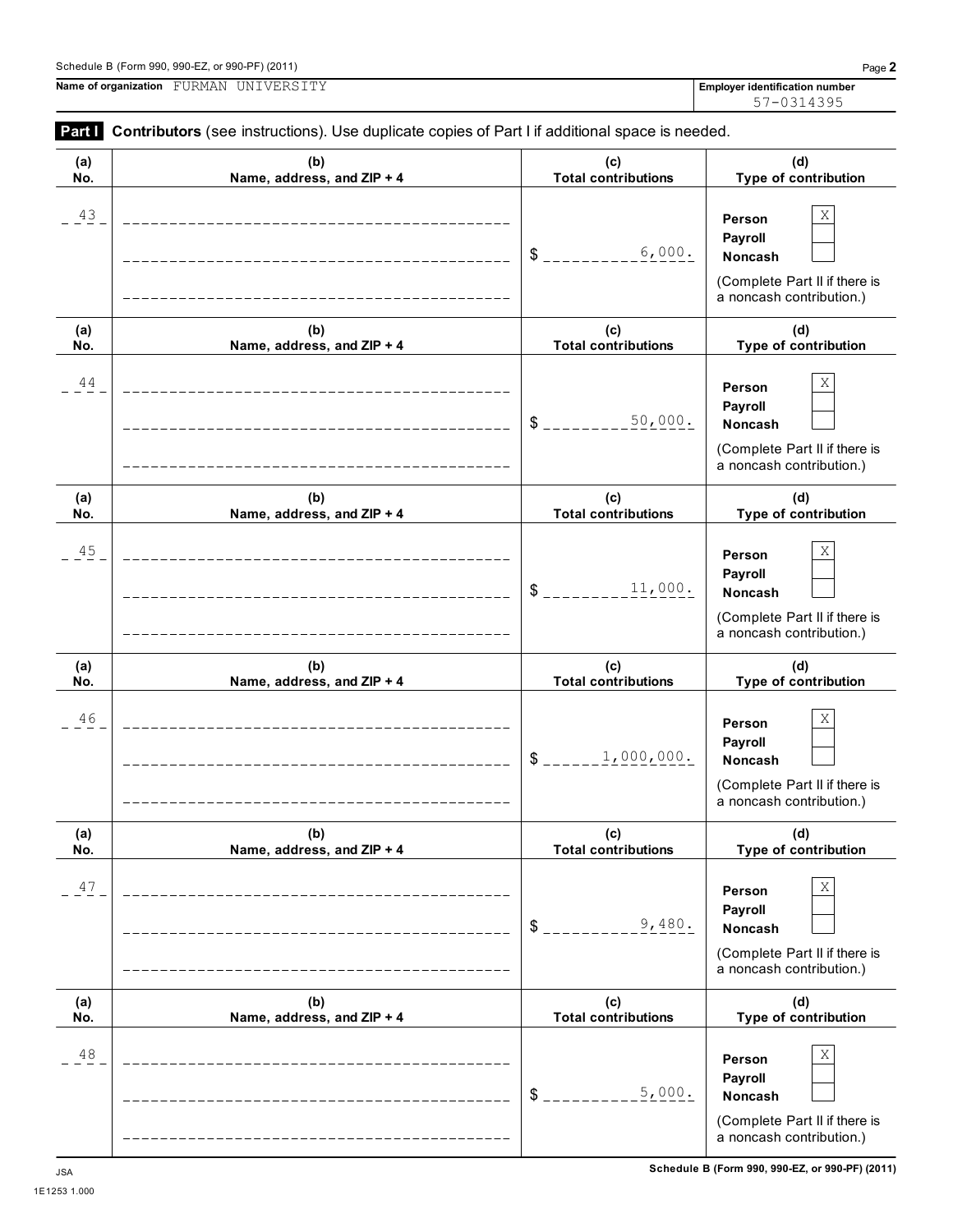1E1253 1.000

**Part I Contributors** (see instructions). Use duplicate copies of Part I if additional space is needed.

| .          | <b>Philiphere</b> (000 lifed deducito). Ouo daphodio oopioo of Fart Fill dadidonal opaco lo hoodod. |                                   |                                                                                                |
|------------|-----------------------------------------------------------------------------------------------------|-----------------------------------|------------------------------------------------------------------------------------------------|
| (a)<br>No. | (b)<br>Name, address, and ZIP + 4                                                                   | (c)<br><b>Total contributions</b> | (d)<br>Type of contribution                                                                    |
| 49         |                                                                                                     | 25,000.<br>\$                     | Χ<br>Person<br>Payroll<br>Noncash<br>(Complete Part II if there is<br>a noncash contribution.) |
| (a)<br>No. | (b)<br>Name, address, and ZIP + 4                                                                   | (c)<br><b>Total contributions</b> | (d)<br>Type of contribution                                                                    |
| $50$       |                                                                                                     | 21,250.<br>\$                     | Χ<br>Person<br>Payroll<br>Noncash<br>(Complete Part II if there is<br>a noncash contribution.) |
| (a)<br>No. | (b)<br>Name, address, and ZIP + 4                                                                   | (c)<br><b>Total contributions</b> | (d)<br>Type of contribution                                                                    |
| 51         |                                                                                                     | 5,000.<br>\$                      | Χ<br>Person<br>Payroll<br>Noncash<br>(Complete Part II if there is<br>a noncash contribution.) |
| (a)<br>No. | (b)<br>Name, address, and ZIP + 4                                                                   | (c)<br><b>Total contributions</b> | (d)<br>Type of contribution                                                                    |
| 52         |                                                                                                     | 39,800.<br>\$                     | Χ<br>Person<br>Payroll<br>Noncash<br>(Complete Part II if there is<br>a noncash contribution.) |
| (a)<br>No. | (b)<br>Name, address, and ZIP + 4                                                                   | (c)<br><b>Total contributions</b> | (d)<br>Type of contribution                                                                    |
| 53         | <u> 2000 - Franco Alexandro III (m. 1918)</u>                                                       | 10,000.<br>\$                     | Χ<br>Person<br>Payroll<br>Noncash<br>(Complete Part II if there is<br>a noncash contribution.) |
| (a)<br>No. | (b)<br>Name, address, and ZIP + 4                                                                   | (c)<br><b>Total contributions</b> | (d)<br>Type of contribution                                                                    |
| 54         |                                                                                                     | 5,000.<br>\$                      | Χ<br>Person<br>Payroll<br>Noncash<br>(Complete Part II if there is<br>a noncash contribution.) |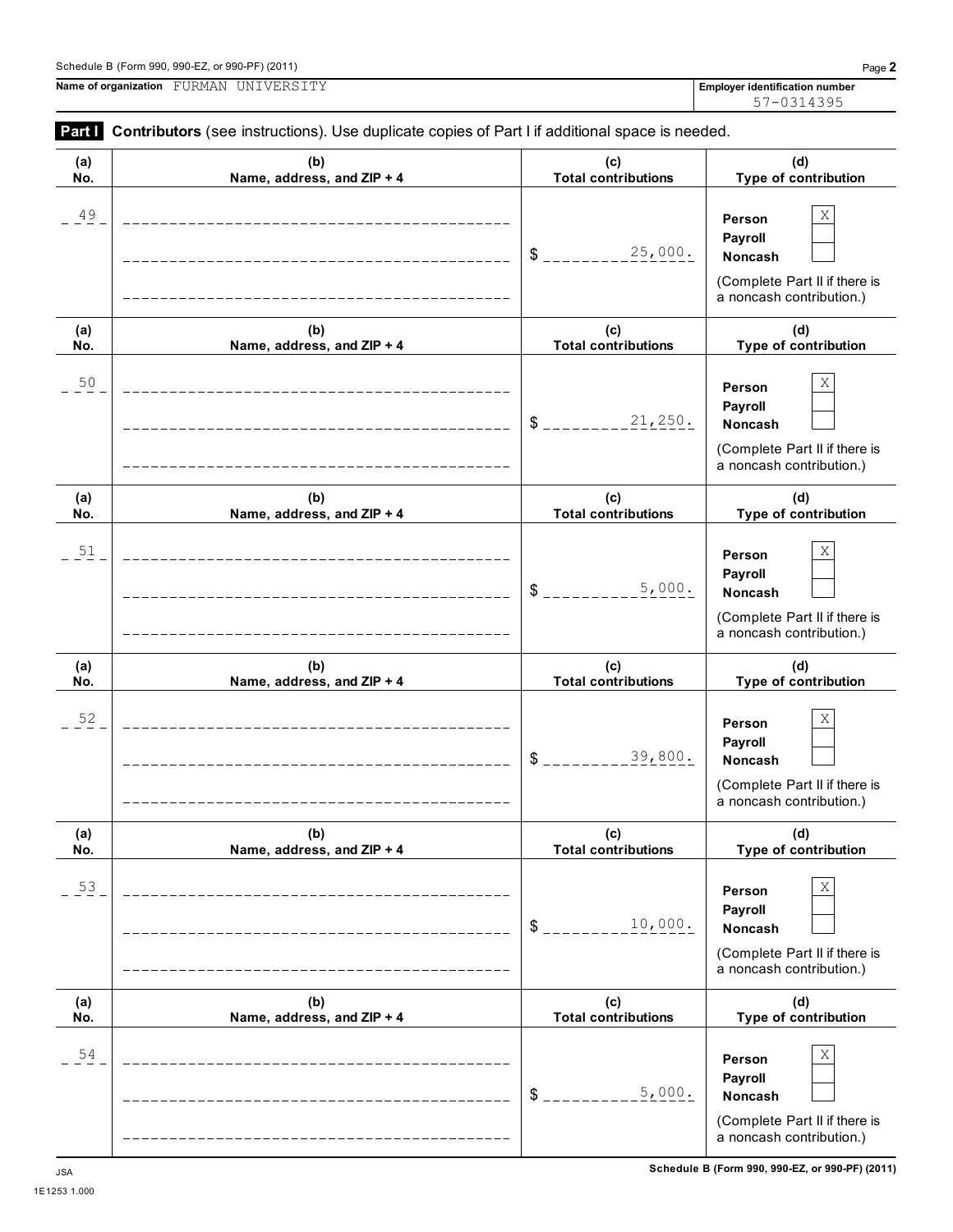(Complete Part II if there is a noncash contribution.)

 $$$ <sub>-------------</sub>  $6,000$ . Noncash

 $6.000.$ 

| Part I         |                                                                                                                                     |                                   | 57-0314395                                                                                     |
|----------------|-------------------------------------------------------------------------------------------------------------------------------------|-----------------------------------|------------------------------------------------------------------------------------------------|
| (a)<br>No.     | Contributors (see instructions). Use duplicate copies of Part I if additional space is needed.<br>(b)<br>Name, address, and ZIP + 4 | (c)<br><b>Total contributions</b> | (d)<br>Type of contribution                                                                    |
| $\frac{55}{1}$ |                                                                                                                                     | 5,000.<br>$S_{--}$                | Χ<br>Person<br>Payroll<br>Noncash<br>(Complete Part II if there is<br>a noncash contribution.) |
| (a)<br>No.     | (b)<br>Name, address, and ZIP + 4                                                                                                   | (c)<br><b>Total contributions</b> | (d)<br>Type of contribution                                                                    |
| $\frac{56}{1}$ |                                                                                                                                     | 10,000.<br>$S_{-}$                | Χ<br>Person<br>Payroll<br>Noncash<br>(Complete Part II if there is<br>a noncash contribution.) |
| (a)<br>No.     | (b)<br>Name, address, and ZIP + 4                                                                                                   | (c)<br><b>Total contributions</b> | (d)<br>Type of contribution                                                                    |
| 57             |                                                                                                                                     | 20,000.<br>$S_{--}$               | Χ<br>Person<br>Payroll<br>Noncash<br>(Complete Part II if there is<br>a noncash contribution.) |
| (a)<br>No.     | (b)<br>Name, address, and ZIP + 4                                                                                                   | (c)<br><b>Total contributions</b> | (d)<br>Type of contribution                                                                    |
| 58             |                                                                                                                                     | 35,000.<br>$\frac{1}{2}$          | Χ<br>Person<br>Payroll<br>Noncash<br>(Complete Part II if there is<br>a noncash contribution.) |
| (a)<br>No.     | (b)<br>Name, address, and ZIP + 4                                                                                                   | (c)<br><b>Total contributions</b> | (d)<br>Type of contribution                                                                    |
| 59             |                                                                                                                                     | 5,000.<br>$S_{-}$                 | Χ<br>Person<br>Payroll<br>Noncash<br>(Complete Part II if there is<br>a noncash contribution.) |
| (a)<br>No.     | (b)<br>Name, address, and ZIP + 4                                                                                                   | (c)<br><b>Total contributions</b> | (d)<br>Type of contribution                                                                    |
| 60             |                                                                                                                                     |                                   | Χ<br>Person<br>Payroll                                                                         |

**Name of organization Employer identification number** FURMAN UNIVERSITY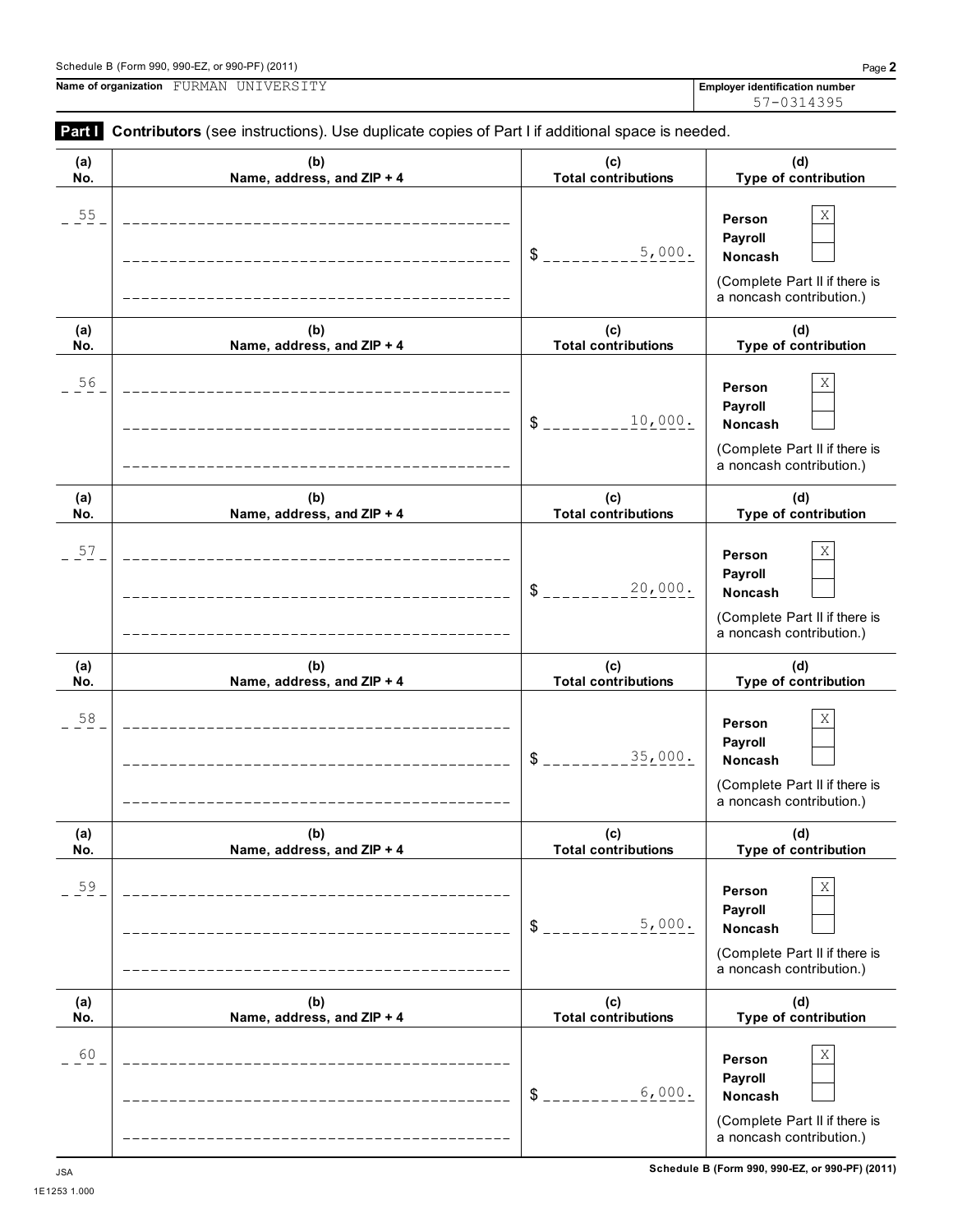**Name of organization Employer identification number** FURMAN UNIVERSITY

L,

**Part I** Contributors (see instructions). Use duplicate copies of Part I if additional space is needed.

| (a)<br>No. | (b)<br>Name, address, and ZIP + 4 | (c)<br><b>Total contributions</b> | (d)<br>Type of contribution                                                                    |
|------------|-----------------------------------|-----------------------------------|------------------------------------------------------------------------------------------------|
| 61         |                                   | 37,611.<br>$\delta$ $=$           | Χ<br>Person<br>Payroll<br>Noncash<br>(Complete Part II if there is<br>a noncash contribution.) |
| (a)<br>No. | (b)<br>Name, address, and ZIP + 4 | (c)<br><b>Total contributions</b> | (d)<br>Type of contribution                                                                    |
| 62         |                                   | 90,000.<br>$\delta$ .             | Χ<br>Person<br>Payroll<br>Noncash<br>(Complete Part II if there is<br>a noncash contribution.) |
| (a)<br>No. | (b)<br>Name, address, and ZIP + 4 | (c)<br><b>Total contributions</b> | (d)<br>Type of contribution                                                                    |
| 63         |                                   | 5,000.<br>$\frac{1}{2}$           | Χ<br>Person<br>Payroll<br>Noncash<br>(Complete Part II if there is<br>a noncash contribution.) |
| (a)<br>No. | (b)<br>Name, address, and ZIP + 4 | (c)<br><b>Total contributions</b> | (d)<br>Type of contribution                                                                    |
| 64         |                                   | 15,607.<br>$\frac{1}{2}$          | Χ<br>Person<br>Payroll<br>Noncash<br>(Complete Part II if there is<br>a noncash contribution.) |
| (a)<br>No. | (b)<br>Name, address, and ZIP + 4 | (c)<br><b>Total contributions</b> | (d)<br>Type of contribution                                                                    |
| 65         |                                   | 11,000.<br>$S_{---}$              | Χ<br>Person<br>Payroll<br>Noncash<br>(Complete Part II if there is<br>a noncash contribution.) |
| (a)<br>No. | (b)<br>Name, address, and ZIP + 4 | (c)<br><b>Total contributions</b> | (d)<br>Type of contribution                                                                    |
| 66         |                                   | 25,000.<br>$S_{-}$                | Χ<br>Person<br>Payroll<br>Noncash<br>(Complete Part II if there is<br>a noncash contribution.) |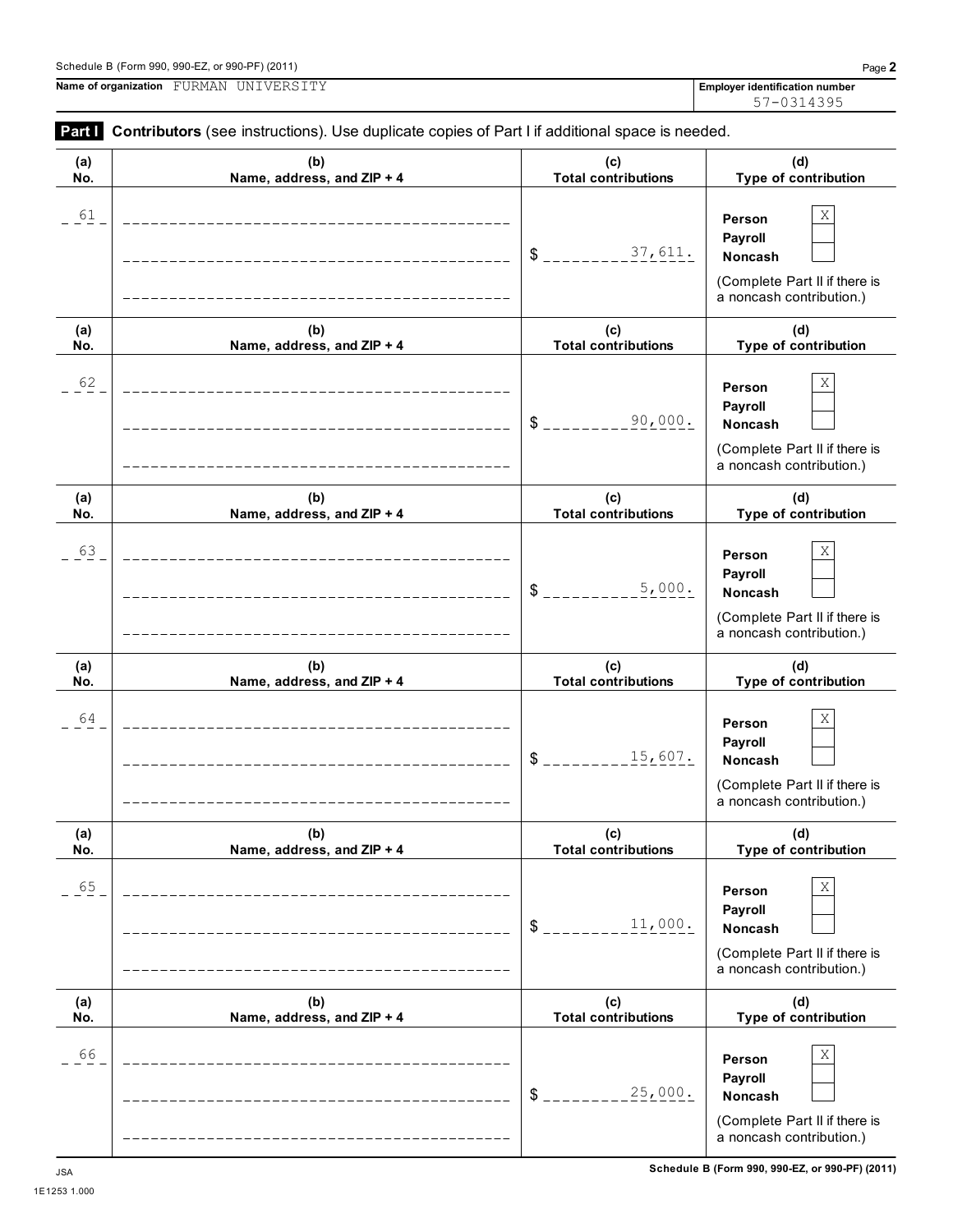$\equiv$ 

 $\overline{\phantom{0}}$ 

|     | <b>Name of organization E</b> URPEN UNIVERSIII                                                             |     | Ellipio) |
|-----|------------------------------------------------------------------------------------------------------------|-----|----------|
|     | <b>Part Contributors</b> (see instructions). Use duplicate copies of Part I if additional space is needed. |     |          |
| (a) | (b)                                                                                                        | (C) |          |

| (a)<br>No. | (b)<br>Name, address, and ZIP + 4 | (c)<br><b>Total contributions</b>           | (d)<br>Type of contribution                                                                                            |
|------------|-----------------------------------|---------------------------------------------|------------------------------------------------------------------------------------------------------------------------|
| 67         |                                   | 5,000.<br>$\frac{1}{2}$                     | Χ<br>Person<br>Payroll<br><b>Noncash</b><br>(Complete Part II if there is<br>a noncash contribution.)                  |
| (a)<br>No. | (b)<br>Name, address, and ZIP + 4 | (c)<br><b>Total contributions</b>           | (d)<br>Type of contribution                                                                                            |
| 68         |                                   | 37,500.<br>$\frac{1}{2}$                    | Χ<br>Person<br>Payroll<br><b>Noncash</b><br>(Complete Part II if there is<br>a noncash contribution.)                  |
| (a)<br>No. | (b)<br>Name, address, and ZIP + 4 | (c)<br><b>Total contributions</b>           | (d)<br>Type of contribution                                                                                            |
| 69         |                                   | 28,000.<br>$\frac{1}{2}$                    | Χ<br>Person<br>Payroll<br><b>Noncash</b><br>(Complete Part II if there is<br>a noncash contribution.)                  |
|            |                                   |                                             |                                                                                                                        |
| (a)        | (b)                               | (c)                                         | (d)                                                                                                                    |
| No.<br>70  | Name, address, and ZIP + 4        | <b>Total contributions</b><br>24,810.<br>\$ | Type of contribution<br>Χ<br>Person<br>Payroll<br>Noncash<br>(Complete Part II if there is<br>a noncash contribution.) |
| (a)<br>No. | (b)<br>Name, address, and ZIP + 4 | (c)<br><b>Total contributions</b>           | (d)<br>Type of contribution                                                                                            |
| 71         |                                   | 551,805.<br>$\mathsf S$ .                   | Χ<br>Person<br>Payroll<br>Noncash<br>(Complete Part II if there is<br>a noncash contribution.)                         |
| (a)<br>No. | (b)<br>Name, address, and ZIP + 4 | (c)<br><b>Total contributions</b>           | (d)<br>Type of contribution                                                                                            |

 $\overline{\phantom{0}}$ 

**Name of organization Employer identification number** FURMAN UNIVERSITY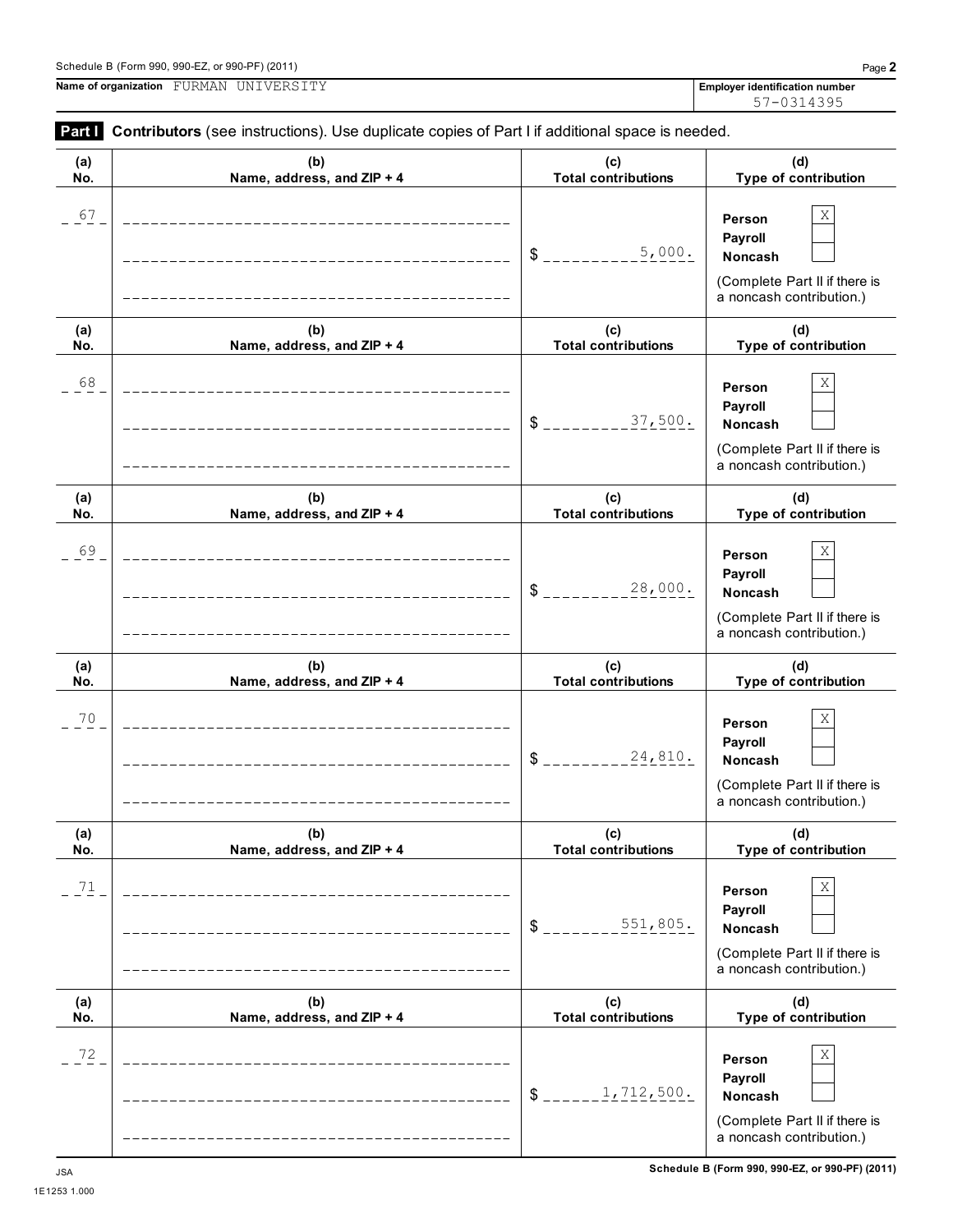$\overline{\phantom{0}}$ 

**Name of organization Employer identification number** FURMAN UNIVERSITY

| (a) | (b)                                                                      | (c)                            | (d)                                                                                                   |
|-----|--------------------------------------------------------------------------|--------------------------------|-------------------------------------------------------------------------------------------------------|
| No. | Name, address, and ZIP + 4                                               | <b>Total contributions</b>     | Type of contribution                                                                                  |
| 73  |                                                                          | 24,486.<br>$S$ <sub>----</sub> | Χ<br>Person<br>Payroll<br><b>Noncash</b><br>(Complete Part II if there is<br>a noncash contribution.) |
| (a) | (b)                                                                      | (c)                            | (d)                                                                                                   |
| No. | Name, address, and ZIP + 4                                               | <b>Total contributions</b>     | Type of contribution                                                                                  |
| 74  | __________________________________<br>__________________________________ | 13,500.<br>$\mathbb{S}$        | Χ<br>Person<br>Payroll<br><b>Noncash</b><br>(Complete Part II if there is<br>a noncash contribution.) |
| (a) | (b)                                                                      | (c)                            | (d)                                                                                                   |
| No. | Name, address, and ZIP + 4                                               | <b>Total contributions</b>     | Type of contribution                                                                                  |
| 75  | _________________________________<br>_________________________________   | 15,000.<br>\$                  | Χ<br>Person<br>Payroll<br><b>Noncash</b><br>(Complete Part II if there is<br>a noncash contribution.) |
| (a) | (b)                                                                      | (c)                            | (d)                                                                                                   |
| No. | Name, address, and ZIP + 4                                               | <b>Total contributions</b>     | Type of contribution                                                                                  |
| 76  | _______________________________<br>__________________________________    | 76,750.<br>\$                  | Χ<br>Person<br>Payroll<br><b>Noncash</b><br>(Complete Part II if there is<br>a noncash contribution.) |
| (a) | (b)                                                                      | (c)                            | (d)                                                                                                   |
| No. | Name, address, and ZIP + 4                                               | <b>Total contributions</b>     | Type of contribution                                                                                  |
| 77  | <u>______________</u>                                                    | 194,400.<br>\$                 | Χ<br>Person<br>Payroll<br>Noncash<br>(Complete Part II if there is<br>a noncash contribution.)        |
| (a) | (b)                                                                      | (c)                            | (d)                                                                                                   |
| No. | Name, address, and ZIP + 4                                               | <b>Total contributions</b>     | Type of contribution                                                                                  |
| 78  |                                                                          | 76,000.<br>\$                  | Χ<br>Person<br>Payroll<br>Noncash<br>(Complete Part II if there is<br>a noncash contribution.)        |

**Part I** Contributors (see instructions). Use duplicate copies of Part I if additional space is needed.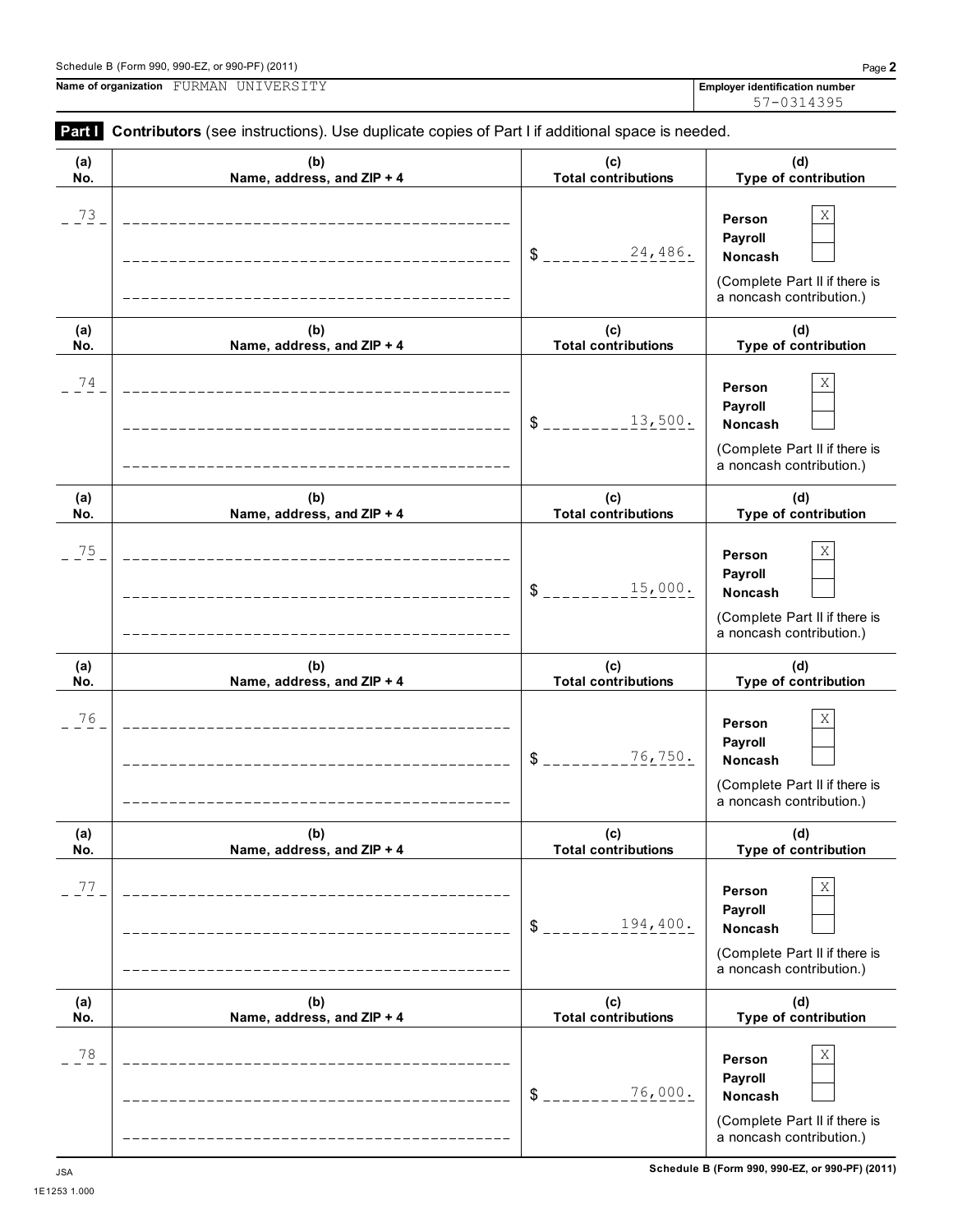**(a) No.**

|            | Name of organization FURMAN UNIVERSITY                                                         |                                   | <b>Employer identification number</b><br>57-0314395                                                             |
|------------|------------------------------------------------------------------------------------------------|-----------------------------------|-----------------------------------------------------------------------------------------------------------------|
| Part I     | Contributors (see instructions). Use duplicate copies of Part I if additional space is needed. |                                   |                                                                                                                 |
| (a)<br>No. | (b)<br>Name, address, and ZIP + 4                                                              | (c)<br><b>Total contributions</b> | (d)<br>Type of contribution                                                                                     |
| $^{79}$    |                                                                                                | 25,000.<br>\$                     | $\mathbf X$<br>Person<br>Payroll<br><b>Noncash</b><br>(Complete Part II if there is<br>a noncash contribution.) |
| (a)<br>No. | (b)<br>Name, address, and ZIP + 4                                                              | (c)<br><b>Total contributions</b> | (d)<br>Type of contribution                                                                                     |
| 80         |                                                                                                | 25,000.<br>\$                     | Χ<br>Person<br>Payroll<br>Noncash<br>(Complete Part II if there is<br>a noncash contribution.)                  |
| (a)<br>No. | (b)<br>Name, address, and ZIP + 4                                                              | (c)<br><b>Total contributions</b> | (d)<br>Type of contribution                                                                                     |
| 81         |                                                                                                | 12,000.<br>\$                     | Χ<br>Person<br>Payroll<br>Noncash<br>(Complete Part II if there is<br>a noncash contribution.)                  |
| (a)<br>No. | (b)<br>Name, address, and ZIP + 4                                                              | (c)<br><b>Total contributions</b> | (d)<br>Type of contribution                                                                                     |
| 82         |                                                                                                | 5,000.<br>\$                      | X<br>Person<br><b>Payroll</b><br><b>Noncash</b><br>(Complete Part II if there is<br>a noncash contribution.)    |
| (a)<br>No. | (b)<br>Name, address, and ZIP + 4                                                              | (c)<br><b>Total contributions</b> | (d)<br>Type of contribution                                                                                     |

83  $\vert$  **Person**  $\vert$  X

 $84$  **Person** X

**(b) Name, address, and ZIP + 4**

(Complete Part II if there is a noncash contribution.)

> **(d) Type of contribution**

(Complete Part II if there is a noncash contribution.)

**Person Payroll**

**Person Payroll**

\$ \_\_\_\_\_\_\_\_<u>194,690.</u> Noncash

 $$$ <sub>---------------</sub> $5,000$ . Noncash

 $5,000.$ 

**(c) Total contributions**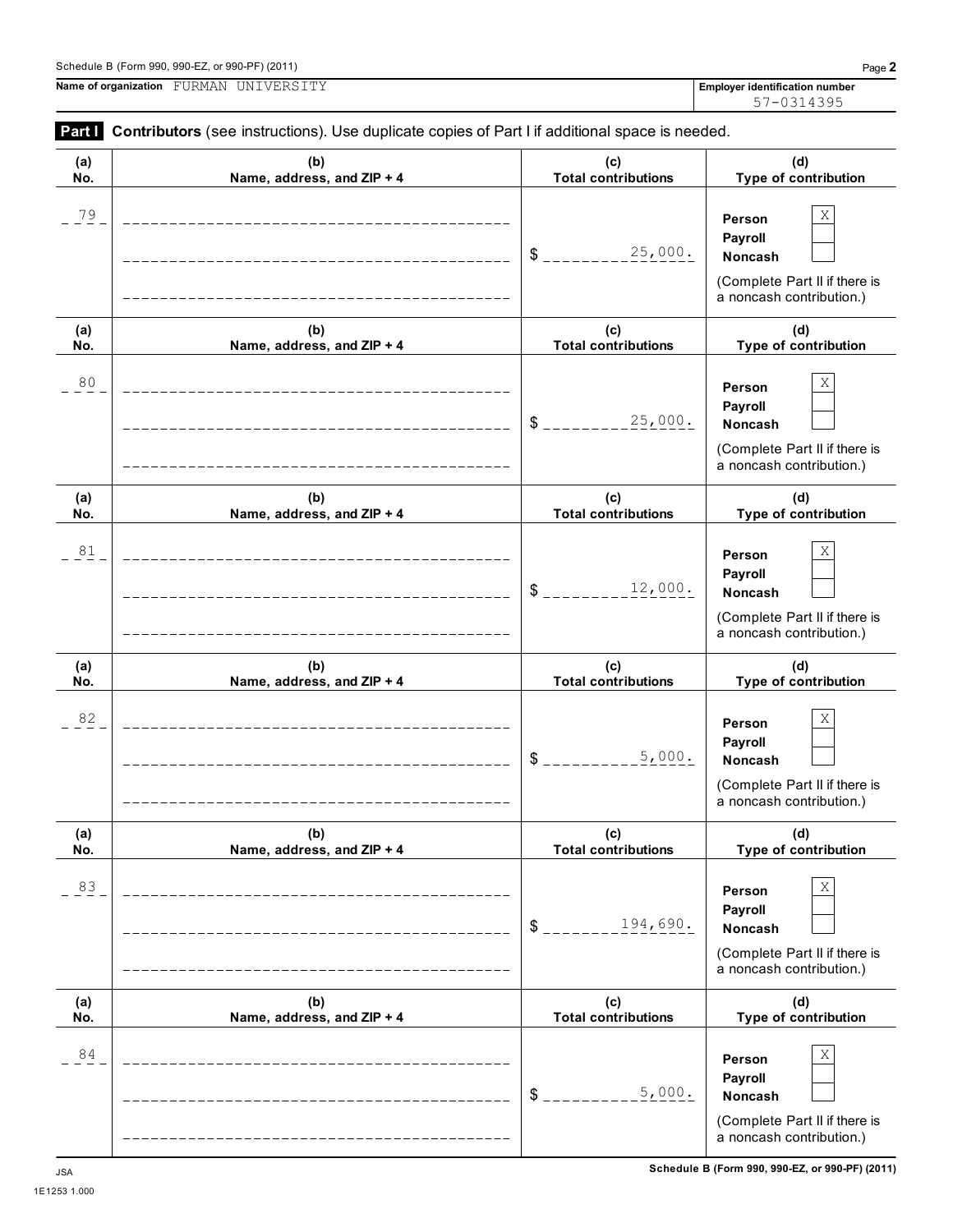$\begin{array}{|c|c|c|c|c|}\n 5.019. & \textbf{Noncash} & \overline{X}\n\end{array}$ 

(Complete Part II if there is a noncash contribution.)

 $$$ <sub>---------------</sub> $5,019$ . Noncash

|            |                                                                                                |                                   | 57-0314395                                                                                     |
|------------|------------------------------------------------------------------------------------------------|-----------------------------------|------------------------------------------------------------------------------------------------|
| Part I     | Contributors (see instructions). Use duplicate copies of Part I if additional space is needed. |                                   |                                                                                                |
| (a)<br>No. | (b)<br>Name, address, and ZIP + 4                                                              | (c)<br><b>Total contributions</b> | (d)<br>Type of contribution                                                                    |
| $85 -$     |                                                                                                | 26,000.<br>$S_{--}$               | Χ<br>Person<br>Payroll<br>Noncash<br>(Complete Part II if there is<br>a noncash contribution.) |
| (a)<br>No. | (b)<br>Name, address, and ZIP + 4                                                              | (c)<br><b>Total contributions</b> | (d)<br>Type of contribution                                                                    |
| 86         |                                                                                                | 33,950.<br>$S_{-}$                | Χ<br>Person<br>Payroll<br>Noncash<br>(Complete Part II if there is<br>a noncash contribution.) |
| (a)<br>No. | (b)<br>Name, address, and ZIP + 4                                                              | (c)<br><b>Total contributions</b> | (d)<br>Type of contribution                                                                    |
| 87         |                                                                                                | 10,000.<br>$S_{--}$               | Χ<br>Person<br>Payroll<br>Noncash<br>(Complete Part II if there is<br>a noncash contribution.) |
| (a)<br>No. | (b)<br>Name, address, and ZIP + 4                                                              | (c)<br><b>Total contributions</b> | (d)<br>Type of contribution                                                                    |
| $8\,8$     |                                                                                                | 7,647.<br>\$                      | Χ<br>Person<br>Payroll<br>Noncash<br>(Complete Part II if there is<br>a noncash contribution.) |
| (a)<br>No. | (b)<br>Name, address, and ZIP + 4                                                              | (c)<br><b>Total contributions</b> | (d)<br>Type of contribution                                                                    |
| 89         |                                                                                                | 5,000.<br>$\mathbb{S}^-$          | Χ<br>Person<br>Payroll<br>Noncash<br>(Complete Part II if there is<br>a noncash contribution.) |
| (a)<br>No. | (b)<br>Name, address, and ZIP + 4                                                              | (c)<br><b>Total contributions</b> | (d)<br>Type of contribution                                                                    |
| 90         |                                                                                                |                                   | Χ<br>Person<br>Payroll                                                                         |

**Name of organization Employer identification number** FURMAN UNIVERSITY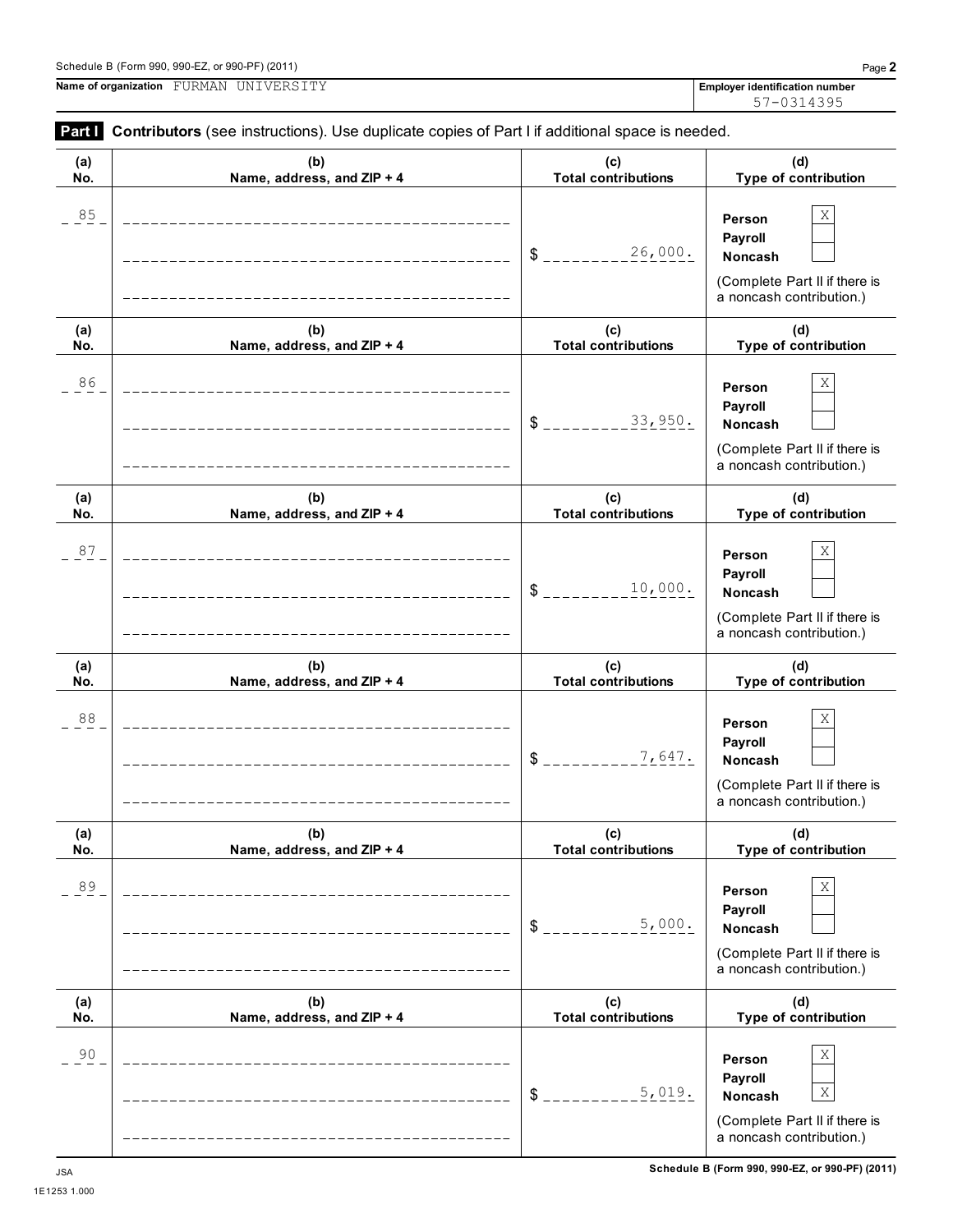1E1253 1.000

**Name of organization Employer identification number** FURMAN UNIVERSITY

**Part I** Contributors (see instructions). Use duplicate copies of Part I if additional space is needed.

| (a)    | (b)                                                                       | (c)                        | (d)                                                                                            |
|--------|---------------------------------------------------------------------------|----------------------------|------------------------------------------------------------------------------------------------|
| No.    | Name, address, and ZIP + 4                                                | <b>Total contributions</b> | Type of contribution                                                                           |
| 91     |                                                                           | 5,000.<br>$\delta$         | Χ<br>Person<br>Payroll<br>Noncash<br>(Complete Part II if there is<br>a noncash contribution.) |
| (a)    | (b)                                                                       | (c)                        | (d)                                                                                            |
| No.    | Name, address, and ZIP + 4                                                | <b>Total contributions</b> | Type of contribution                                                                           |
| 92     |                                                                           | 10,000.<br>\$              | Χ<br>Person<br>Payroll<br>Noncash<br>(Complete Part II if there is<br>a noncash contribution.) |
| (a)    | (b)                                                                       | (c)                        | (d)                                                                                            |
| No.    | Name, address, and ZIP + 4                                                | <b>Total contributions</b> | Type of contribution                                                                           |
| 93     |                                                                           | 5,000.<br>$\mathsf{S}$     | Χ<br>Person<br>Payroll<br>Noncash<br>(Complete Part II if there is<br>a noncash contribution.) |
| (a)    | (b)                                                                       | (c)                        | (d)                                                                                            |
| No.    | Name, address, and ZIP + 4                                                | <b>Total contributions</b> | Type of contribution                                                                           |
| 94     |                                                                           | 50,050.<br>$\frac{3}{2}$   | Χ<br>Person<br>Payroll<br>Noncash<br>(Complete Part II if there is<br>a noncash contribution.) |
| (a)    | (b)                                                                       | (c)                        | (d)                                                                                            |
| No.    | Name, address, and ZIP + 4                                                | <b>Total contributions</b> | Type of contribution                                                                           |
| $95\,$ | __________________________________<br>----------------------------------- | 62,500.<br>$S_{---}$       | Χ<br>Person<br>Payroll<br>Noncash<br>(Complete Part II if there is<br>a noncash contribution.) |
| (a)    | (b)                                                                       | (c)                        | (d)                                                                                            |
| No.    | Name, address, and ZIP + 4                                                | <b>Total contributions</b> | Type of contribution                                                                           |
| 96     | _______________________________<br>----------------------------------     | 10,800.<br>$S_{-}$         | Χ<br>Person<br>Payroll<br>Noncash<br>(Complete Part II if there is                             |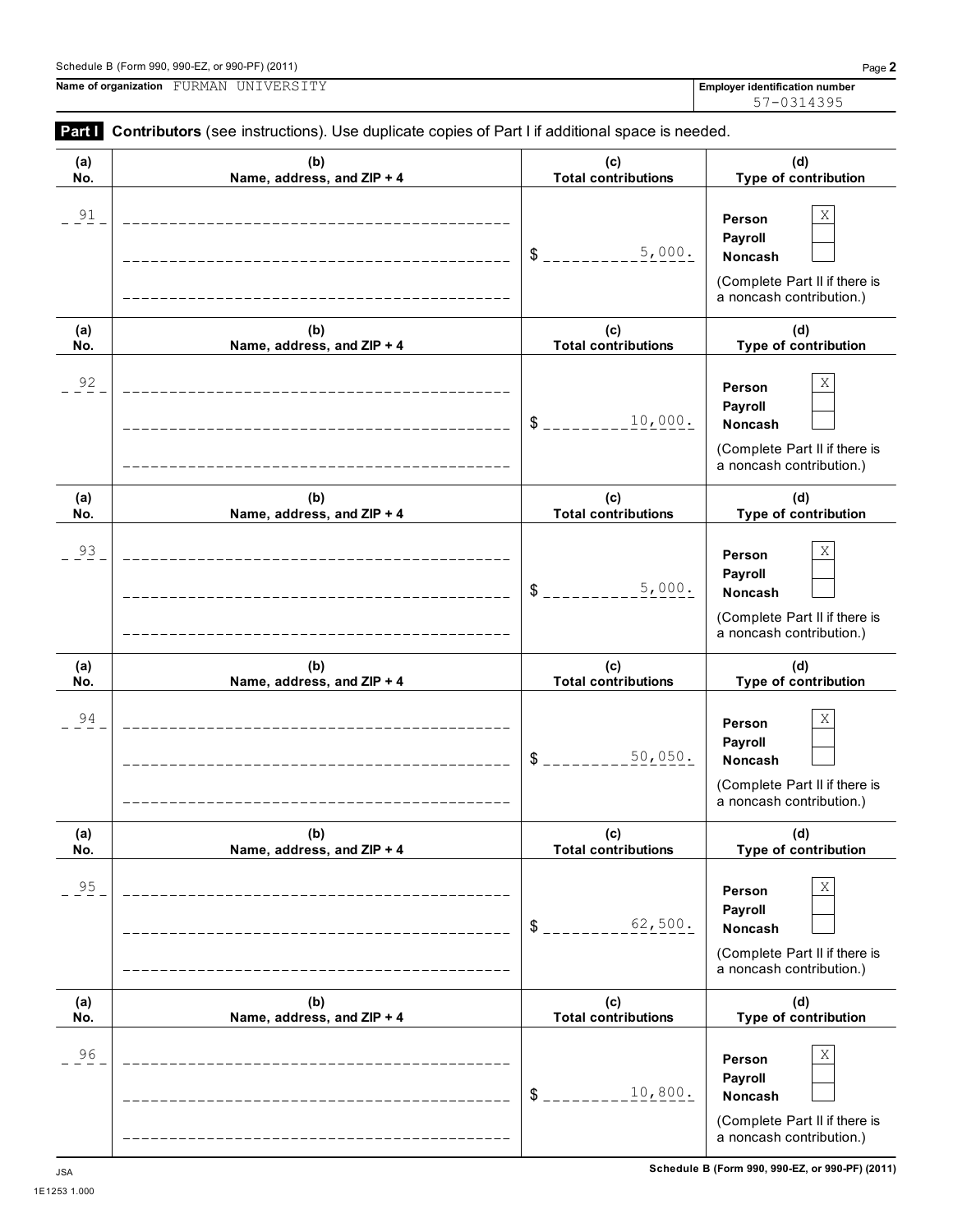**Name of organization Employer identification number** FURMAN UNIVERSITY

| (a)<br>No. | (b)<br>Name, address, and ZIP + 4 | (c)<br><b>Total contributions</b> | (d)<br>Type of contribution                                                                                                    |
|------------|-----------------------------------|-----------------------------------|--------------------------------------------------------------------------------------------------------------------------------|
| 97         |                                   |                                   | $\mathbf X$<br>Person<br>Payroll<br>Noncash<br>(Complete Part II if there is<br>a noncash contribution.)                       |
| (a)<br>No. | (b)<br>Name, address, and ZIP + 4 | (c)<br><b>Total contributions</b> | (d)<br>Type of contribution                                                                                                    |
| 98         |                                   |                                   | $\mathbf X$<br>Person<br>Payroll<br>$\mathbf X$<br>Noncash<br>(Complete Part II if there is<br>a noncash contribution.)        |
| (a)<br>No. | (b)<br>Name, address, and ZIP + 4 | (c)<br><b>Total contributions</b> | (d)<br>Type of contribution                                                                                                    |
| 99         |                                   | 9,100.<br>$S$ <sub>----</sub>     | $\mathbf X$<br>Person<br>Payroll<br>$\mathbf X$<br><b>Noncash</b><br>(Complete Part II if there is<br>a noncash contribution.) |
| (a)<br>No. | (b)<br>Name, address, and ZIP + 4 | (c)<br><b>Total contributions</b> | (d)<br>Type of contribution                                                                                                    |
| 100        |                                   | 5,000.<br>$S_{--}$                | $\mathbf X$<br>Person<br>Payroll<br>Noncash<br>(Complete Part II if there is<br>a noncash contribution.)                       |
| (a)<br>No. | (b)<br>Name, address, and ZIP + 4 | (c)<br><b>Total contributions</b> | (d)<br><b>Type of contribution</b>                                                                                             |
| 101        |                                   | 20,000.<br>\$                     | $\mathbf X$<br>Person<br>Payroll<br>Noncash<br>(Complete Part II if there is<br>a noncash contribution.)                       |
| (a)<br>No. | (b)<br>Name, address, and ZIP + 4 | (c)<br><b>Total contributions</b> | (d)<br>Type of contribution                                                                                                    |
| 102        |                                   | 5,000.<br>$$\mathbb{S}$ .         | $\mathbf X$<br>Person<br>Payroll<br>Noncash<br>(Complete Part II if there is<br>a noncash contribution.)                       |

# **Part I** Contributors (see instructions). Use duplicate copies of Part I if additional space is needed.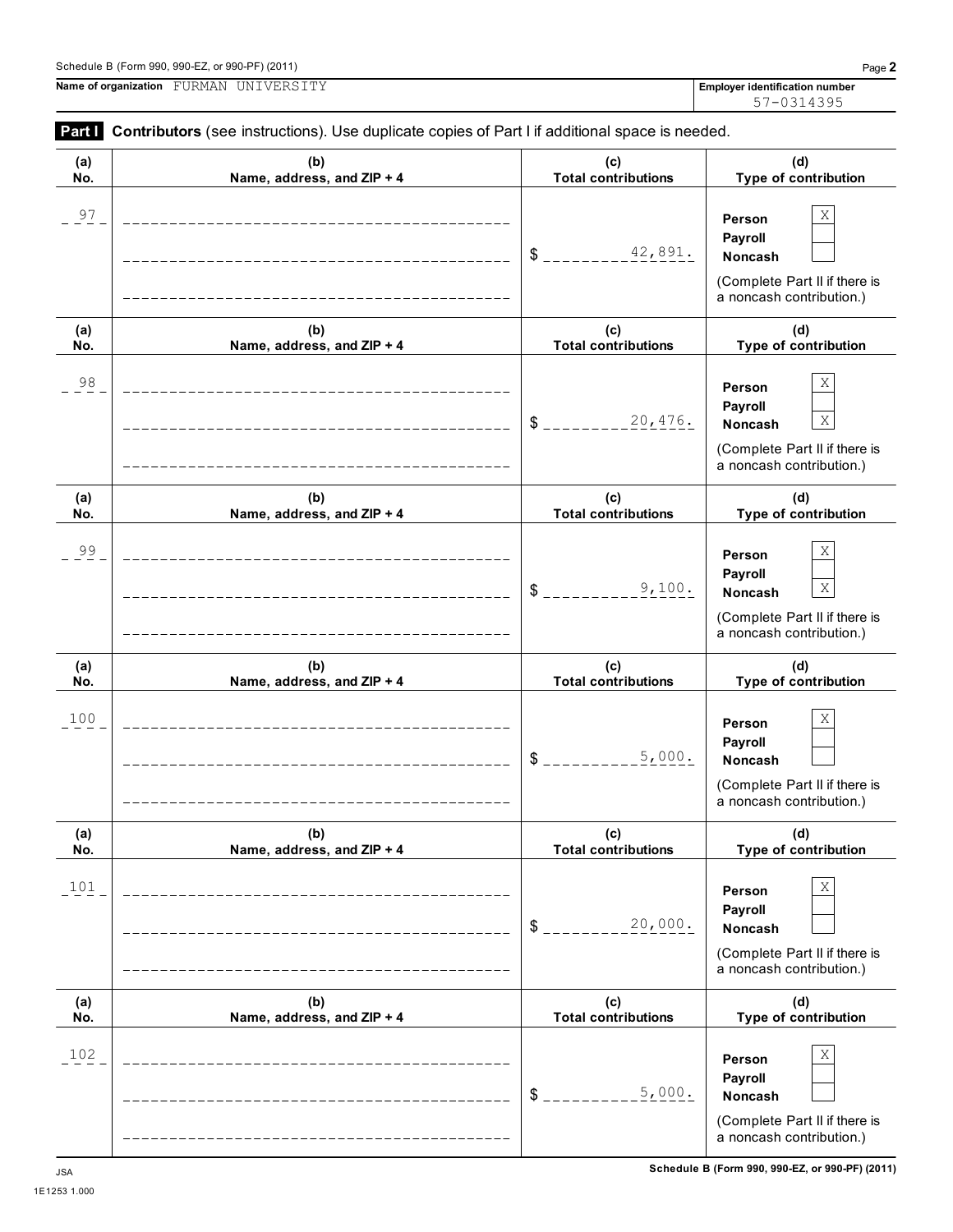1E1253 1.000

**Name of organization Employer identification number** FURMAN UNIVERSITY

| (a)        | <b>Faith</b> Continuutors (See instructions). Ose duplicate copies of Faith in additional space is needed.<br>(b) | (c)                               | (d)                                                                                                           |
|------------|-------------------------------------------------------------------------------------------------------------------|-----------------------------------|---------------------------------------------------------------------------------------------------------------|
| No.        | Name, address, and ZIP + 4                                                                                        | <b>Total contributions</b>        | Type of contribution                                                                                          |
| 103        |                                                                                                                   | 10,000.<br>$S_{-}$                | Χ<br>Person<br>Payroll<br>Noncash<br>(Complete Part II if there is<br>a noncash contribution.)                |
| (a)<br>No. | (b)<br>Name, address, and ZIP + 4                                                                                 | (c)<br><b>Total contributions</b> | (d)<br>Type of contribution                                                                                   |
| 104        |                                                                                                                   | 14,000.<br>\$                     | Χ<br>Person<br>Payroll<br><b>Noncash</b><br>(Complete Part II if there is<br>a noncash contribution.)         |
| (a)<br>No. | (b)<br>Name, address, and ZIP + 4                                                                                 | (c)<br><b>Total contributions</b> | (d)<br>Type of contribution                                                                                   |
| 105        |                                                                                                                   | 5,000.<br>\$                      | Χ<br>Person<br>Payroll<br><b>Noncash</b><br>(Complete Part II if there is<br>a noncash contribution.)         |
| (a)<br>No. | (b)<br>Name, address, and ZIP + 4                                                                                 | (c)<br><b>Total contributions</b> | (d)<br>Type of contribution                                                                                   |
| 106        |                                                                                                                   | 5,250.<br>\$                      | Χ<br>Person<br>Payroll<br><b>Noncash</b><br>(Complete Part II if there is<br>a noncash contribution.)         |
| (a)<br>No. | (b)<br>Name, address, and ZIP + 4                                                                                 | (c)<br><b>Total contributions</b> | (d)<br>Type of contribution                                                                                   |
| 107        |                                                                                                                   | 10,000.<br>\$                     | X<br>Person<br>Payroll<br>Noncash<br>(Complete Part II if there is<br>a noncash contribution.)                |
| (a)<br>No. | (b)<br>Name, address, and ZIP + 4                                                                                 | (c)<br><b>Total contributions</b> | (d)<br>Type of contribution                                                                                   |
| 108        |                                                                                                                   | 45,100.<br>\$                     | X<br>Person<br>Payroll<br>$\mathbf X$<br>Noncash<br>(Complete Part II if there is<br>a noncash contribution.) |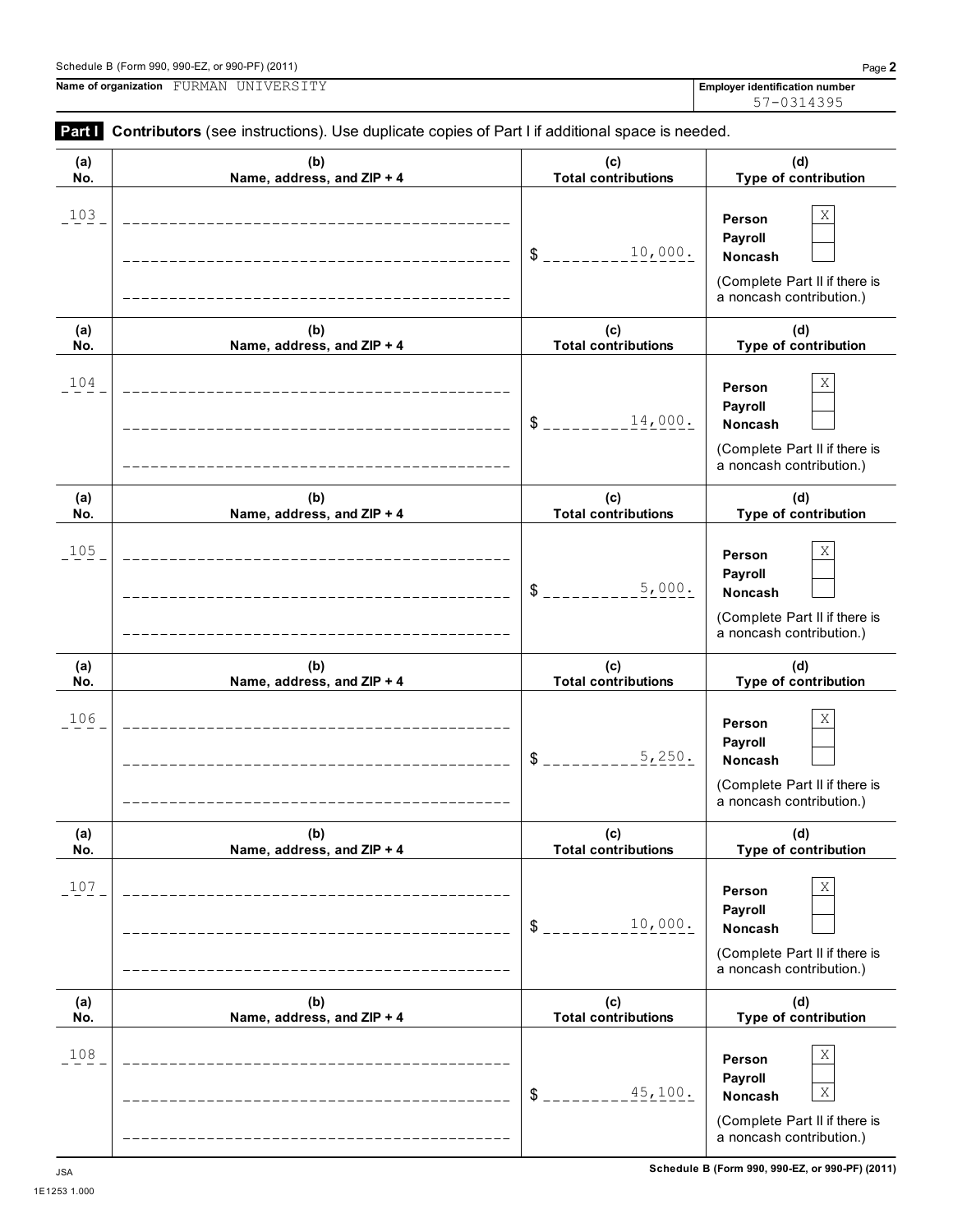1E1253 1.000



**Name of organization Employer identification number** FURMAN UNIVERSITY

**(d) Type of contribution**

**(c) Total contributions**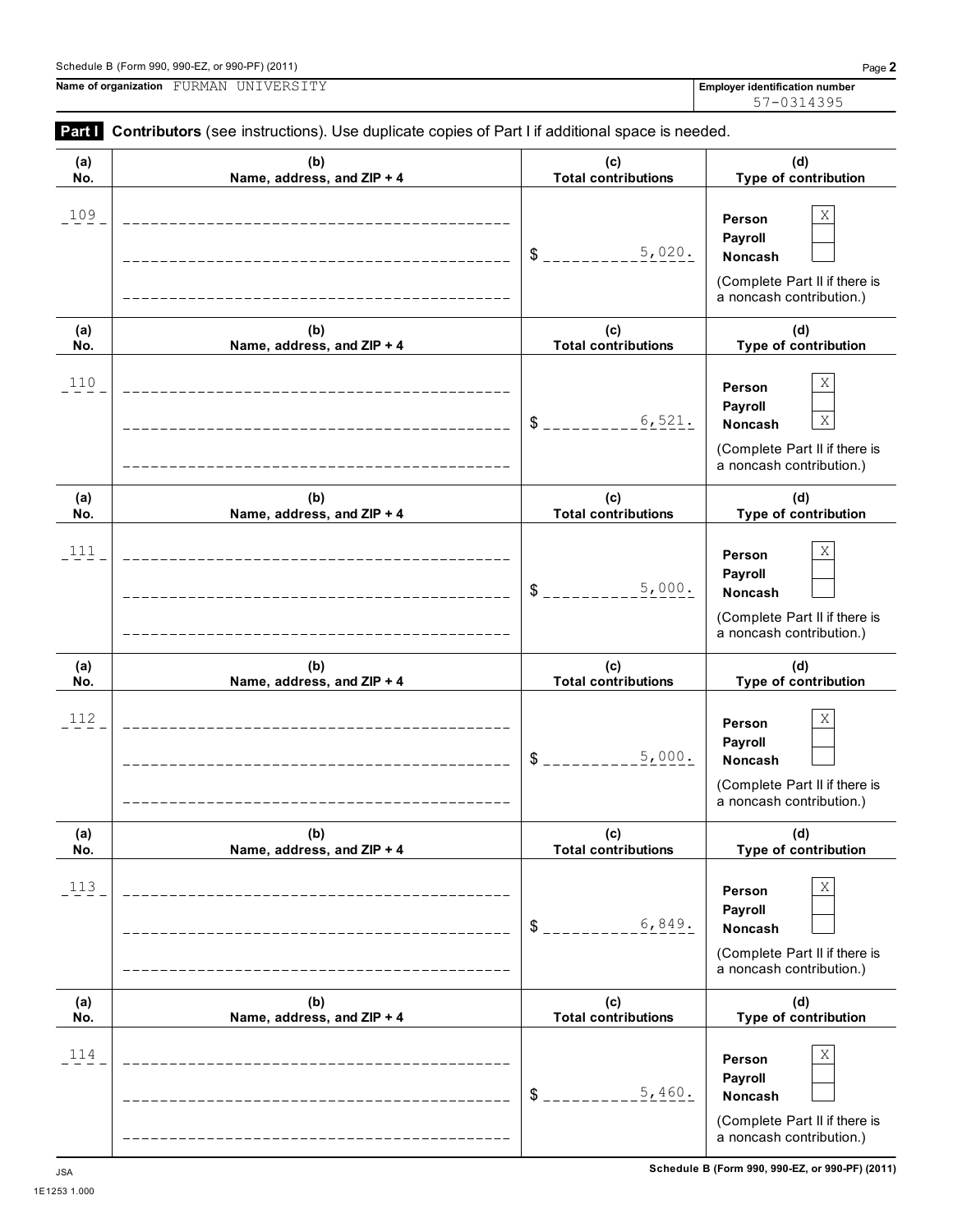| (a) | (b)                                                                    | (c)                             | (d)                                                                                                           |
|-----|------------------------------------------------------------------------|---------------------------------|---------------------------------------------------------------------------------------------------------------|
| No. | Name, address, and ZIP + 4                                             | <b>Total contributions</b>      | Type of contribution                                                                                          |
| 115 |                                                                        | 5,000.<br>$S$ <sub>----</sub>   | Χ<br>Person<br>Payroll<br>Noncash<br>(Complete Part II if there is<br>a noncash contribution.)                |
| (a) | (b)                                                                    | (c)                             | (d)                                                                                                           |
| No. | Name, address, and ZIP + 4                                             | <b>Total contributions</b>      | Type of contribution                                                                                          |
| 116 |                                                                        | 10,000.<br>$S_{---}$            | Χ<br>Person<br>Payroll<br>Noncash<br>(Complete Part II if there is<br>a noncash contribution.)                |
| (a) | (b)                                                                    | (c)                             | (d)                                                                                                           |
| No. | Name, address, and ZIP + 4                                             | <b>Total contributions</b>      | Type of contribution                                                                                          |
| 117 | _____________________________<br>_____________________________________ | 113,539.<br>$S$ <sub>----</sub> | Χ<br>Person<br>Payroll<br>$\mathbf X$<br>Noncash<br>(Complete Part II if there is<br>a noncash contribution.) |
| (a) | (b)                                                                    | (c)                             | (d)                                                                                                           |
| No. | Name, address, and ZIP + 4                                             | <b>Total contributions</b>      | Type of contribution                                                                                          |
| 118 |                                                                        | 10,000.<br>\$                   | Χ<br>Person<br>Payroll<br>Noncash<br>(Complete Part II if there is<br>a noncash contribution.)                |
| (a) | (b)                                                                    | (c)                             | (d)                                                                                                           |
| No. | Name, address, and $ZIP + 4$                                           | Total contributions             | <b>Type of contribution</b>                                                                                   |
| 119 |                                                                        | 10,000.<br>\$                   | Χ<br>Person<br>Payroll<br>Noncash<br>(Complete Part II if there is<br>a noncash contribution.)                |
| (a) | (b)                                                                    | (c)                             | (d)                                                                                                           |
| No. | Name, address, and ZIP + 4                                             | <b>Total contributions</b>      | Type of contribution                                                                                          |
| 120 |                                                                        | 10,495.<br>\$                   | Χ<br>Person<br>Payroll<br>$\mathbf X$<br>Noncash<br>(Complete Part II if there is<br>a noncash contribution.) |

**Part I** Contributors (see instructions). Use duplicate copies of Part I if additional space is needed.

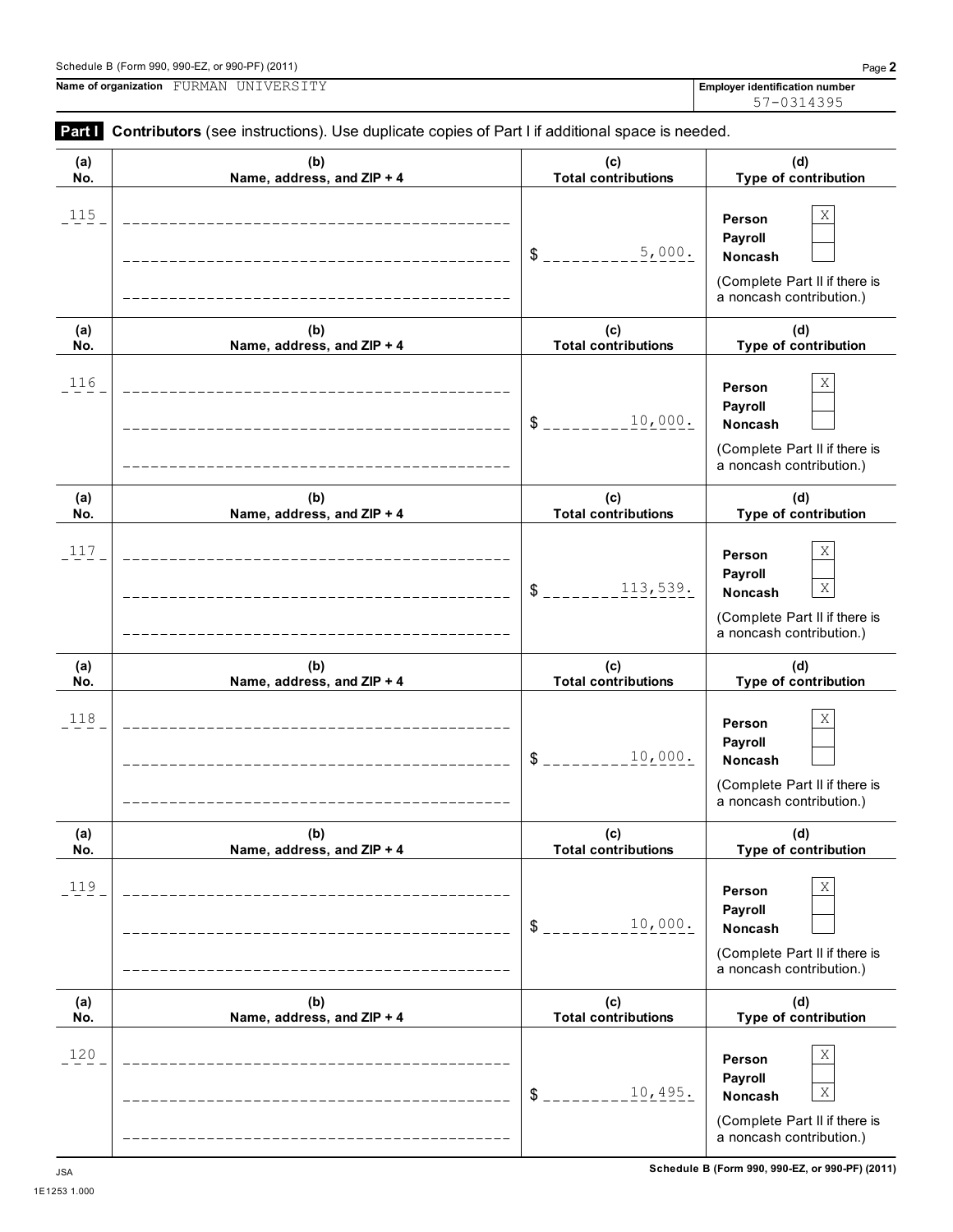**Part Contributors** (see instructions). Use duplicate copies of Part I if additional space is needed. **(a) No. (b) Name, address, and ZIP + 4**

**Name of organization Employer identification number** FURMAN UNIVERSITY

57-0314395

#### **(c) Total contributions (d) Type of contribution Person Payroll** \$ \_\_\_\_\_\_\_\_\_13,000. Noncash (Complete Part II if there is a noncash contribution.) **(a) No. (b) Name, address, and ZIP + 4 (c) Total contributions (d) Type of contribution Person Payroll** \$ \_\_\_\_\_\_\_\_\_14,333**.** Noncash (Complete Part II if there is a noncash contribution.) **(a) No. (b) Name, address, and ZIP + 4 (c) Total contributions (d) Type of contribution Person Payroll** \$ \_\_\_\_\_\_\_\_\_10,000. Noncash (Complete Part II if there is a noncash contribution.) **(a) No. (b) Name, address, and ZIP + 4 (c) Total contributions (d) Type of contribution Person Payroll** \$ \_\_\_\_\_\_\_\_\_10,000. Noncash (Complete Part II if there is a noncash contribution.) **(a) No. (b) Name, address, and ZIP + 4 (c) Total contributions (d) Type of contribution Person Payroll** \$ \_\_\_\_\_\_\_\_\_10,000. Noncash (Complete Part II if there is a noncash contribution.) **(a) No. (b) Name, address, and ZIP + 4 (c) Total contributions (d) Type of contribution Person Payroll**  $$$ <sub>\_\_\_\_\_\_\_\_\_16,250</sub>. Noncash (Complete Part II if there is a noncash contribution.)  $121$  **Person** X  $122$  **Person** X  $123$  **Person** X  $124$  **Person** X  $125$  **Person** X  $126$  **Person** X 16,250.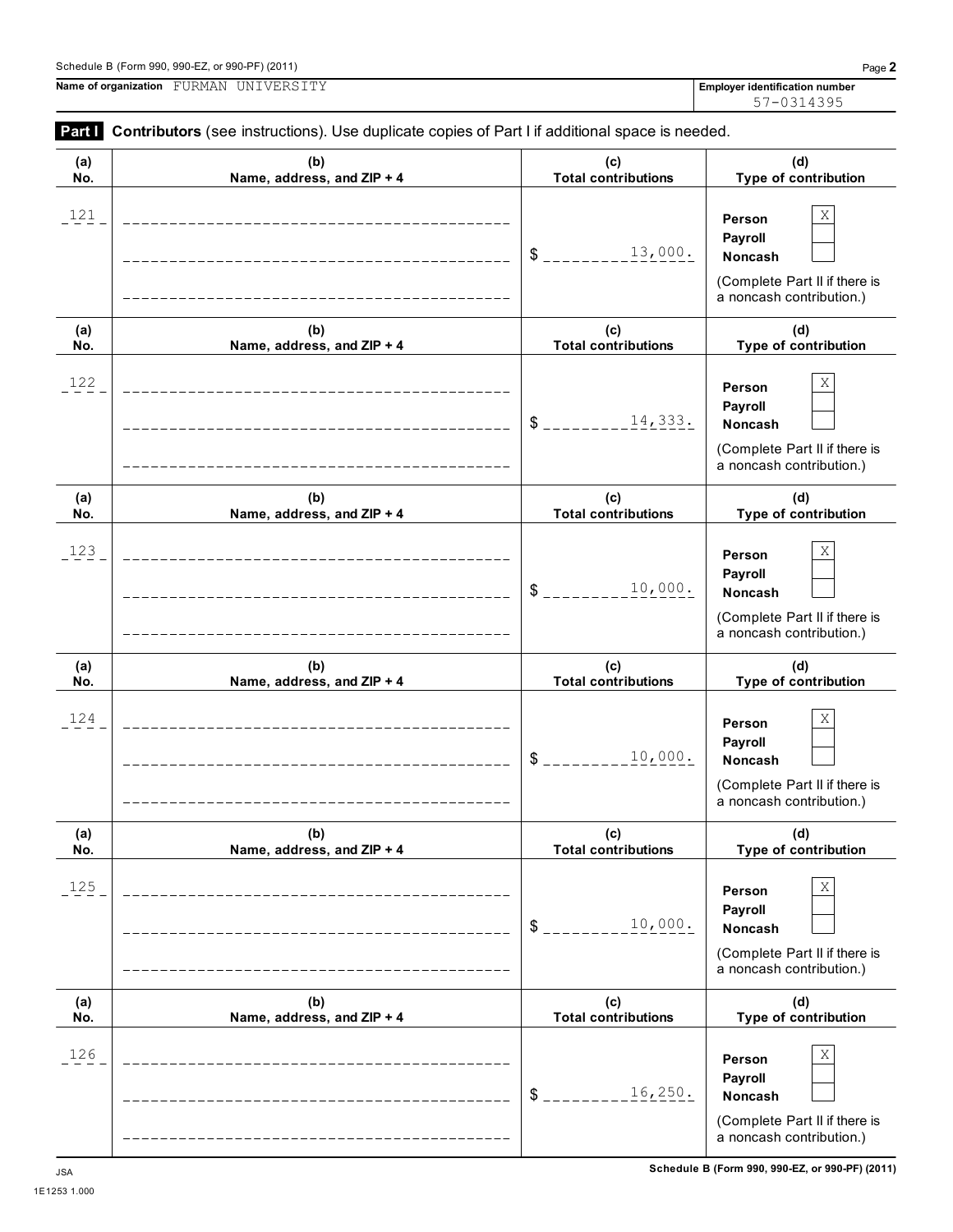**(a) No.**

|                      | Name of organization FURMAN UNIVERSITY                                                                                              |                                   | <b>Employer identification number</b><br>57-0314395                                                                  |
|----------------------|-------------------------------------------------------------------------------------------------------------------------------------|-----------------------------------|----------------------------------------------------------------------------------------------------------------------|
| Part I<br>(a)<br>No. | Contributors (see instructions). Use duplicate copies of Part I if additional space is needed.<br>(b)<br>Name, address, and ZIP + 4 | (c)<br><b>Total contributions</b> | (d)<br>Type of contribution                                                                                          |
| 127                  | ___________________________                                                                                                         | 23,200.<br>$\delta$ $_{-}$        | Χ<br>Person<br>Payroll<br><b>Noncash</b><br>(Complete Part II if there is<br>a noncash contribution.)                |
| (a)<br>No.           | (b)<br>Name, address, and ZIP + 4                                                                                                   | (c)<br><b>Total contributions</b> | (d)<br>Type of contribution                                                                                          |
| 128                  |                                                                                                                                     | 5,000.<br>$S_{--}$                | Χ<br>Person<br>Payroll<br><b>Noncash</b><br>(Complete Part II if there is<br>a noncash contribution.)                |
| (a)<br>No.           | (b)<br>Name, address, and ZIP + 4                                                                                                   | (c)<br><b>Total contributions</b> | (d)<br>Type of contribution                                                                                          |
| 129                  |                                                                                                                                     | 48,866.<br>$\text{\$}$            | Χ<br>Person<br>Payroll<br>$\mathbf X$<br><b>Noncash</b><br>(Complete Part II if there is<br>a noncash contribution.) |
| (a)<br>No.           | (b)<br>Name, address, and ZIP + 4                                                                                                   | (c)<br><b>Total contributions</b> | (d)<br>Type of contribution                                                                                          |
| 130                  |                                                                                                                                     | 7,400.<br>\$                      | Χ<br>Person<br>Payroll<br>Noncash<br>(Complete Part II if there is<br>a noncash contribution.)                       |
| (a)<br>No.           | (b)<br>Name, address, and ZIP + 4                                                                                                   | (c)<br><b>Total contributions</b> | (d)<br>Type of contribution                                                                                          |
| 131                  |                                                                                                                                     |                                   | Χ<br>Person                                                                                                          |

**(b) Name, address, and ZIP + 4**

 $132$  **Person** X

(Complete Part II if there is a noncash contribution.)

> **(d) Type of contribution**

(Complete Part II if there is a noncash contribution.)

**Payroll**

 $5,332.$  Noncash  $X$ 

**Person Payroll**

 $$$ <sub>-------------</sub>5, 332. Noncash

 $$$ <sub>-----------------</sub>10,000. Noncash

 $10,000$ .

**(c) Total contributions**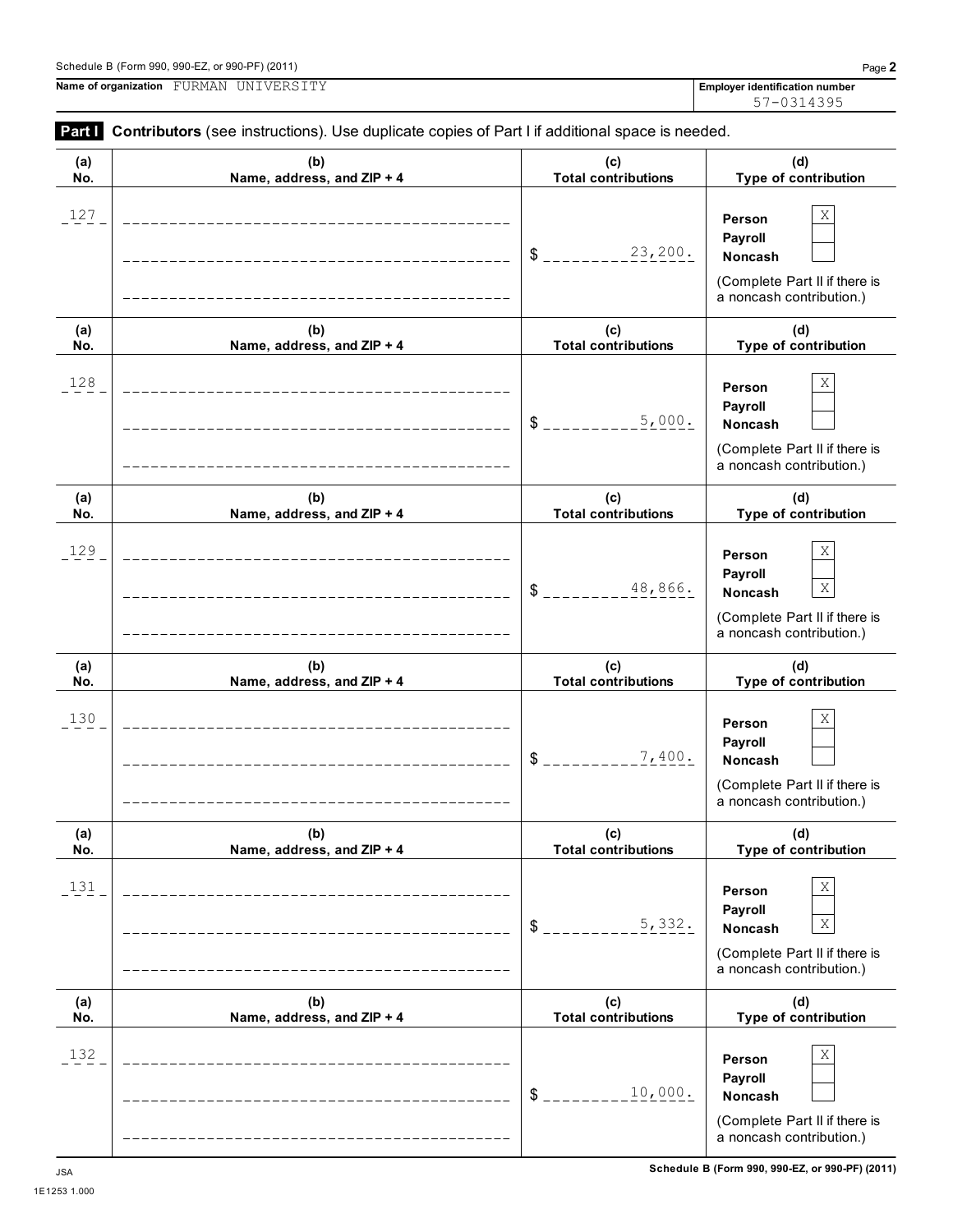**Part I Contributors** (see instructions). Use duplicate copies of Part I if additional space is needed.

|            | <b>Battle Contributors</b> (see instructions). Use duplicate copies of Part Firedotional space is needed. |                                   |                                                                                                               |
|------------|-----------------------------------------------------------------------------------------------------------|-----------------------------------|---------------------------------------------------------------------------------------------------------------|
| (a)<br>No. | (b)<br>Name, address, and ZIP + 4                                                                         | (c)<br><b>Total contributions</b> | (d)<br>Type of contribution                                                                                   |
| 133        | ------------------------------------                                                                      | 5,600.<br>$S_{---}$               | Χ<br>Person<br>Payroll<br>$\mathbf X$<br>Noncash<br>(Complete Part II if there is<br>a noncash contribution.) |
| (a)<br>No. | (b)<br>Name, address, and ZIP + 4                                                                         | (c)<br><b>Total contributions</b> | (d)<br>Type of contribution                                                                                   |
| 134        | ___________________________________                                                                       | 14,025.<br>$\delta$ $=$           | Χ<br>Person<br>Payroll<br><b>Noncash</b><br>(Complete Part II if there is<br>a noncash contribution.)         |
| (a)<br>No. | (b)<br>Name, address, and ZIP + 4                                                                         | (c)<br><b>Total contributions</b> | (d)<br>Type of contribution                                                                                   |
| 135        | _____________________________                                                                             | 5,500.<br>\$                      | Χ<br>Person<br>Payroll<br><b>Noncash</b><br>(Complete Part II if there is<br>a noncash contribution.)         |
| (a)<br>No. | (b)<br>Name, address, and ZIP + 4                                                                         | (c)<br><b>Total contributions</b> | (d)<br>Type of contribution                                                                                   |
| 136        | --------------------------------                                                                          | 5,000.<br>\$                      | Χ<br>Person<br>Payroll<br><b>Noncash</b><br>(Complete Part II if there is<br>a noncash contribution.)         |
| (a)<br>No. | (b)<br>Name, address, and ZIP + 4                                                                         | (c)<br><b>Total contributions</b> | (d)<br>Type of contribution                                                                                   |
| 137        |                                                                                                           | 5,000.<br>\$                      | Χ<br>Person<br>Payroll<br>Noncash<br>(Complete Part II if there is<br>a noncash contribution.)                |
| (a)<br>No. | (b)<br>Name, address, and ZIP + 4                                                                         | (c)<br><b>Total contributions</b> | (d)<br>Type of contribution                                                                                   |
| 138        |                                                                                                           | 24,658.<br>\$                     | Χ<br>Person<br>Payroll<br>Noncash<br>(Complete Part II if there is<br>a noncash contribution.)                |

57-0314395

1E1253 1.000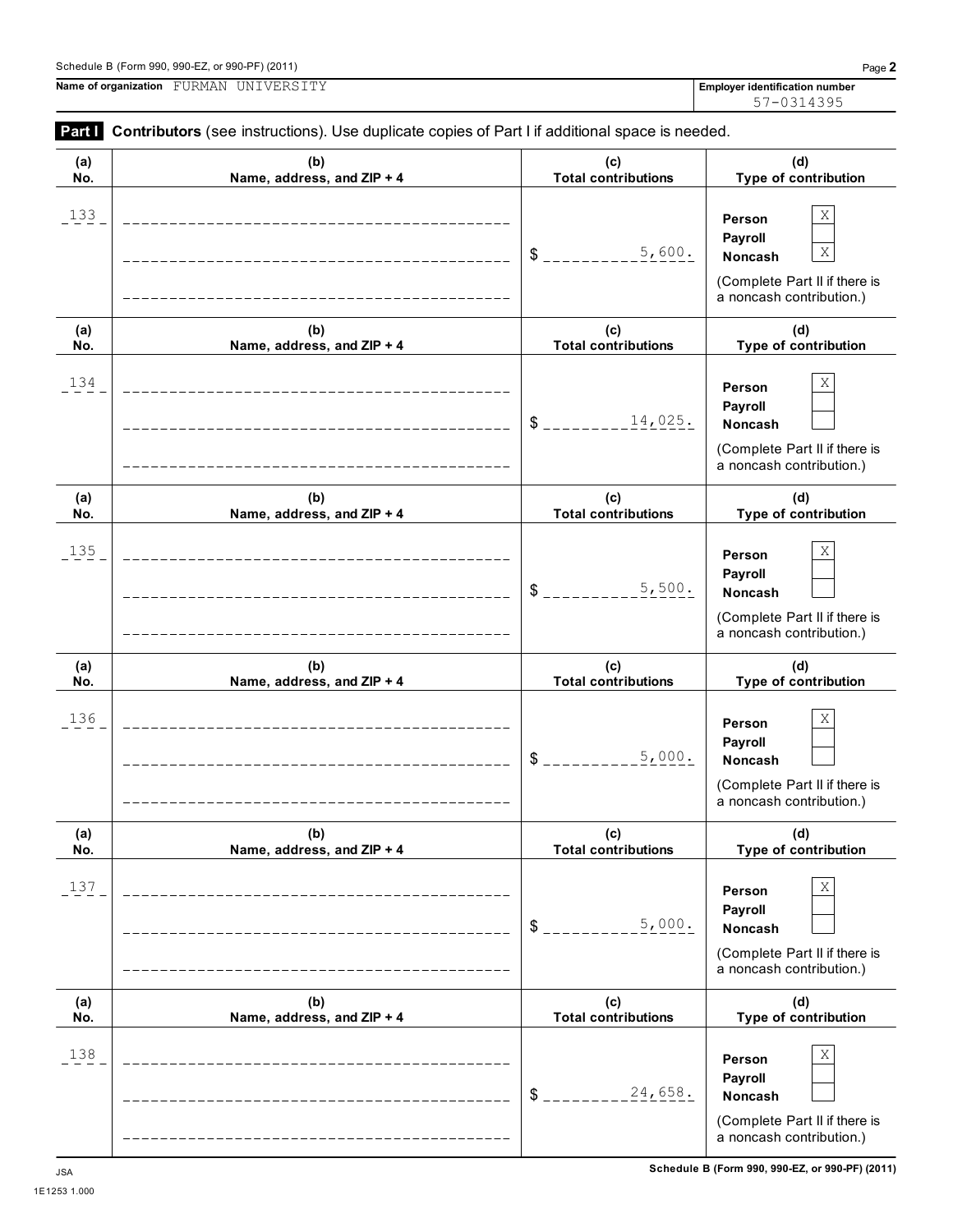1E1253 1.000



| (a)<br>No. | (b)<br>Name, address, and ZIP + 4 | (c)<br><b>Total contributions</b> | (d)<br>Type of contribution                                                                    |
|------------|-----------------------------------|-----------------------------------|------------------------------------------------------------------------------------------------|
| 139        |                                   | 84,000.<br>\$                     | Χ<br>Person<br>Payroll<br>Noncash<br>(Complete Part II if there is<br>a noncash contribution.) |
| (a)<br>No. | (b)<br>Name, address, and ZIP + 4 | (c)<br><b>Total contributions</b> | (d)<br>Type of contribution                                                                    |
| 140        |                                   | 5,000.<br>\$                      | Χ<br>Person<br>Payroll<br>Noncash<br>(Complete Part II if there is<br>a noncash contribution.) |
| (a)<br>No. | (b)<br>Name, address, and ZIP + 4 | (c)<br><b>Total contributions</b> | (d)<br>Type of contribution                                                                    |
| 141        |                                   | 11,700.<br>\$                     | Χ<br>Person<br>Payroll<br>Noncash<br>(Complete Part II if there is<br>a noncash contribution.) |
| (a)<br>No. | (b)<br>Name, address, and ZIP + 4 | (c)<br><b>Total contributions</b> | (d)<br>Type of contribution                                                                    |
| 142        |                                   | 7,075.<br>\$                      | Χ<br>Person<br>Payroll<br>Noncash<br>(Complete Part II if there is<br>a noncash contribution.) |
| (a)<br>No. | (b)<br>Name, address, and ZIP + 4 | (c)<br><b>Total contributions</b> | (d)<br>Type of contribution                                                                    |
| 143        | _________________________________ | 188,750.<br>$\frac{1}{2}$         | Χ<br>Person<br>Payroll<br>Noncash<br>(Complete Part II if there is<br>a noncash contribution.) |
| (a)<br>No. | (b)<br>Name, address, and ZIP + 4 | (c)<br><b>Total contributions</b> | (d)<br>Type of contribution                                                                    |
| 144        | ___________________________       | 5,360.<br>\$                      | Χ<br>Person<br>Payroll<br>Noncash<br>(Complete Part II if there is<br>a noncash contribution.) |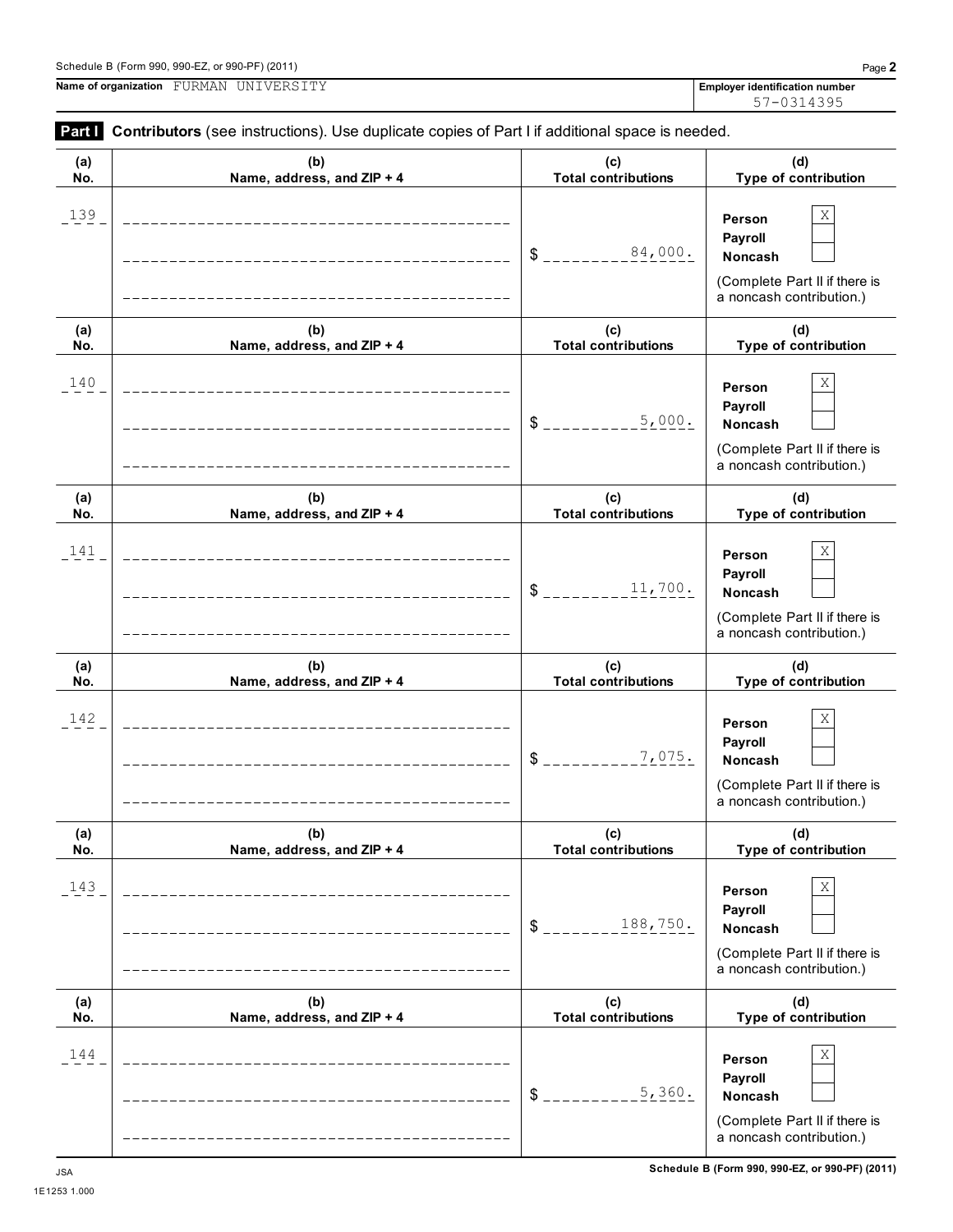1E1253 1.000

**Name of organization Employer identification number** FURMAN UNIVERSITY

| (a)<br>No. | (b)<br>Name, address, and ZIP + 4                           | (c)<br><b>Total contributions</b> | (d)<br>Type of contribution                                                                                   |
|------------|-------------------------------------------------------------|-----------------------------------|---------------------------------------------------------------------------------------------------------------|
| 145        |                                                             | 25,000.<br>\$                     | Χ<br>Person<br>Payroll<br>Noncash<br>(Complete Part II if there is<br>a noncash contribution.)                |
| (a)<br>No. | (b)<br>Name, address, and ZIP + 4                           | (c)<br><b>Total contributions</b> | (d)<br>Type of contribution                                                                                   |
| 146        |                                                             | 10,000.<br>\$                     | Χ<br>Person<br>Payroll<br>Noncash<br>(Complete Part II if there is<br>a noncash contribution.)                |
| (a)<br>No. | (b)<br>Name, address, and ZIP + 4                           | (c)<br><b>Total contributions</b> | (d)<br>Type of contribution                                                                                   |
| 147        |                                                             | 10,000.<br>\$                     | Χ<br>Person<br>Payroll<br>Noncash<br>(Complete Part II if there is<br>a noncash contribution.)                |
| (a)<br>No. | (b)<br>Name, address, and ZIP + 4                           | (c)<br><b>Total contributions</b> | (d)<br>Type of contribution                                                                                   |
| 148        |                                                             | 5,800.<br>\$                      | Χ<br>Person<br>Payroll<br>Noncash<br>(Complete Part II if there is<br>a noncash contribution.)                |
| (a)<br>No. | (b)<br>Name, address, and ZIP + 4                           | (c)<br><b>Total contributions</b> | (d)<br>Type of contribution                                                                                   |
| 149        | ________________________________                            | 10,128.<br>$S_{-}$                | Χ<br>Person<br>Payroll<br>$\mathbf X$<br>Noncash<br>(Complete Part II if there is<br>a noncash contribution.) |
| (a)<br>No. | (b)<br>Name, address, and ZIP + 4                           | (c)<br><b>Total contributions</b> | (d)<br>Type of contribution                                                                                   |
| 150        | ----------------------<br>--------------------------------- | 5,443.<br>$\frac{1}{2}$           | Χ<br>Person<br>Payroll<br>X<br>Noncash<br>(Complete Part II if there is<br>a noncash contribution.)           |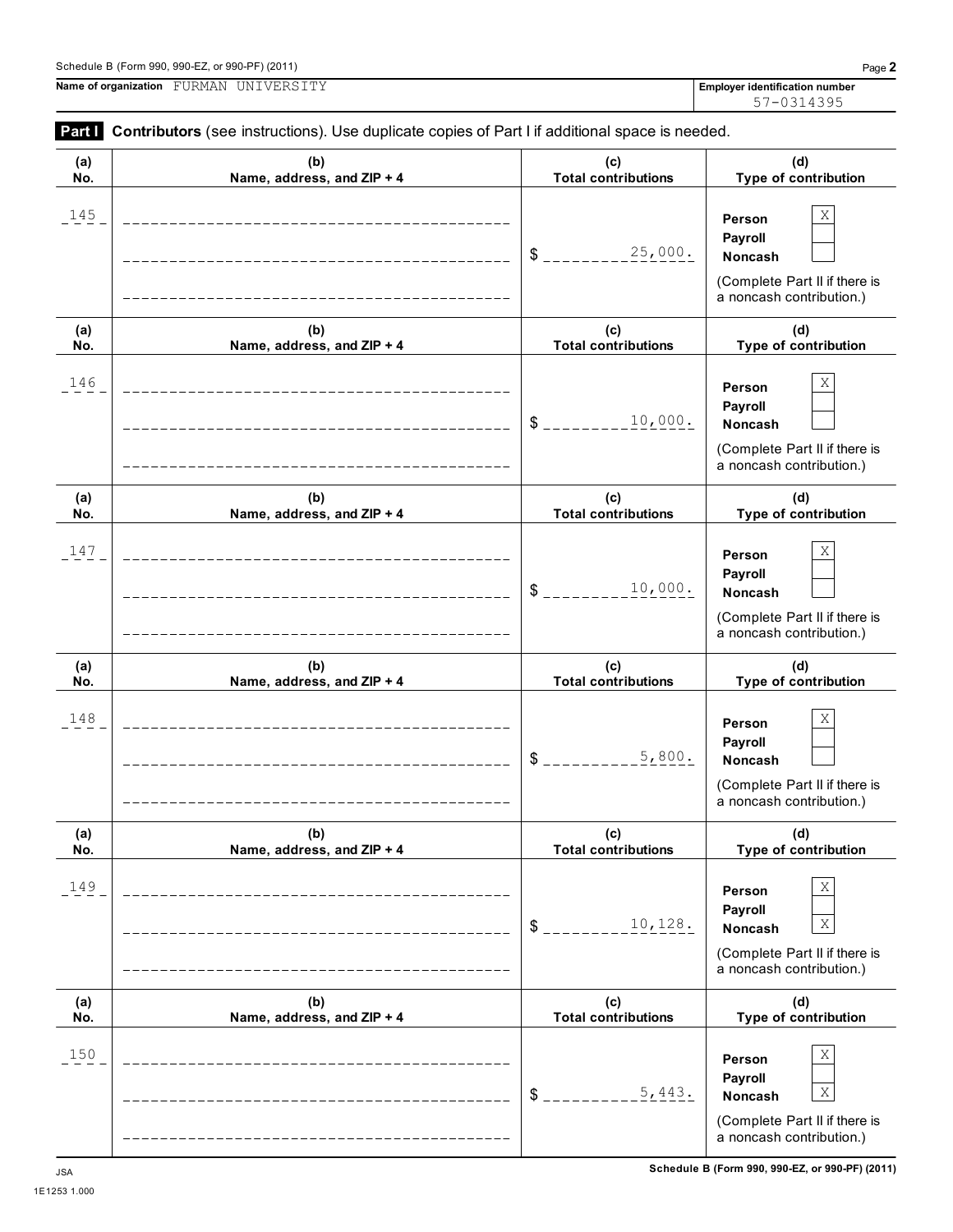**(a) No. (b) Name, address, and ZIP + 4 (c) Total contributions Type of contribution Person**  $151$  **Person** X

**Part I** Contributors (see instructions). Use duplicate copies of Part I if additional space is needed.

| $-2$       |                                      | 10,000.<br>$S_{---}$              | <b>Person</b><br>Payroll<br>Noncash<br>(Complete Part II if there is<br>a noncash contribution.)      |
|------------|--------------------------------------|-----------------------------------|-------------------------------------------------------------------------------------------------------|
| (a)<br>No. | (b)<br>Name, address, and ZIP + 4    | (c)<br><b>Total contributions</b> | (d)<br>Type of contribution                                                                           |
| 152        | _________________________________    | 20,000.<br>$S_{---}$              | Χ<br>Person<br>Payroll<br>Noncash<br>(Complete Part II if there is<br>a noncash contribution.)        |
| (a)<br>No. | (b)<br>Name, address, and ZIP + 4    | (c)<br><b>Total contributions</b> | (d)<br>Type of contribution                                                                           |
| 153        | ____________________________________ | 12,500.<br>$S_{---}$              | Χ<br>Person<br>Payroll<br>Noncash<br>(Complete Part II if there is<br>a noncash contribution.)        |
| (a)<br>No. | (b)<br>Name, address, and ZIP + 4    | (c)<br><b>Total contributions</b> | (d)<br>Type of contribution                                                                           |
| 154        | ________________________________     | 5,000.<br>$S_{---}$               | Χ<br>Person<br>Payroll<br>Noncash<br>(Complete Part II if there is<br>a noncash contribution.)        |
| (a)<br>No. | (b)<br>Name, address, and ZIP + 4    | (c)<br><b>Total contributions</b> | (d)<br>Type of contribution                                                                           |
| 155        |                                      | 31,000.<br>\$                     | Χ<br>Person<br>Payroll<br>Noncash<br>(Complete Part II if there is<br>a noncash contribution.)        |
| (a)<br>No. | (b)<br>Name, address, and ZIP + 4    | (c)<br><b>Total contributions</b> | (d)<br>Type of contribution                                                                           |
| 156        |                                      | 6,855.<br>$$^{\circ}$             | X<br>Person<br>Payroll<br><b>Noncash</b><br>(Complete Part II if there is<br>a noncash contribution.) |

1E1253 1.000

57-0314395

**(d)**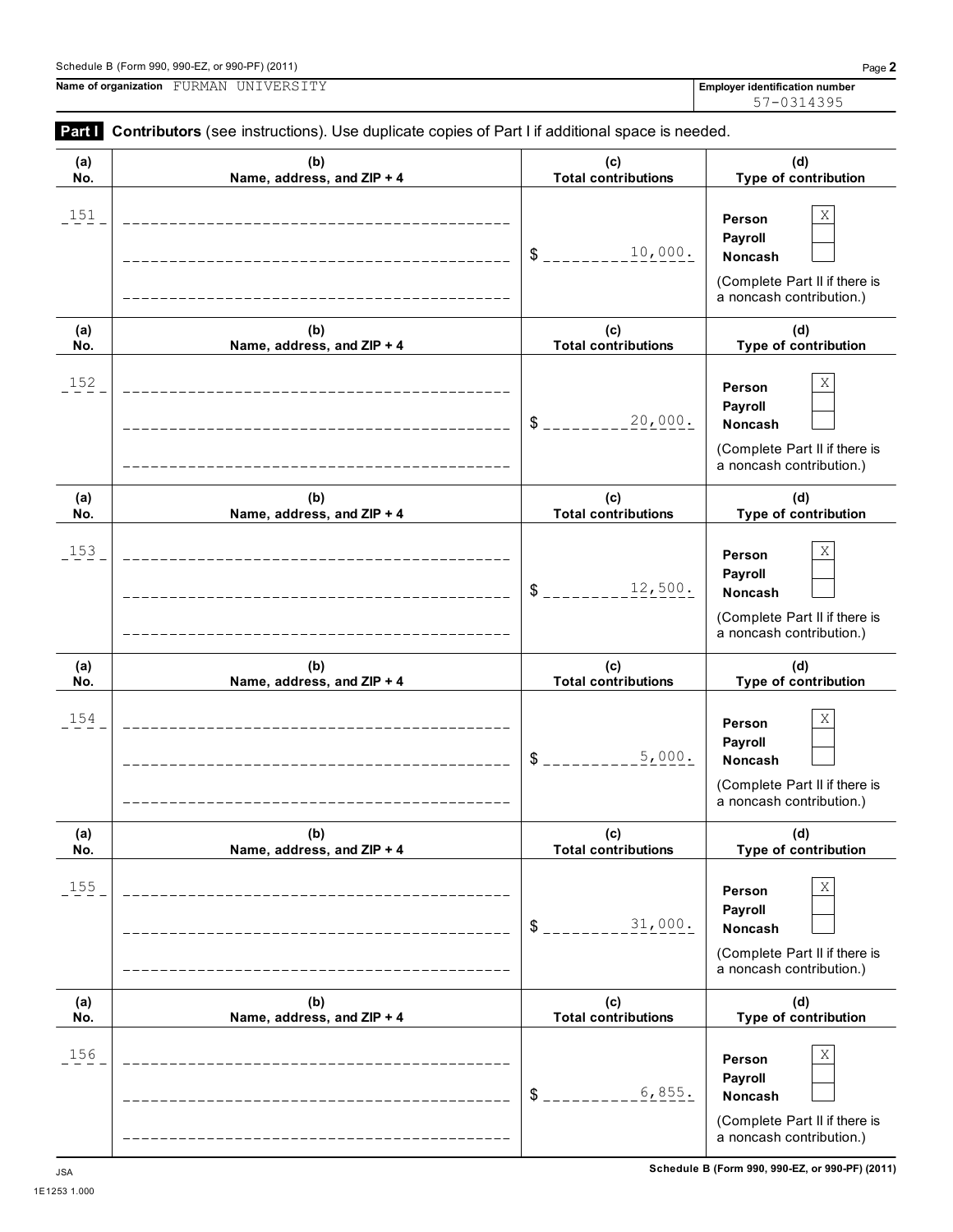| $990-EZ.$<br>or 990-PF $^{\circ}$<br>Schedule B (Form 990,<br>(2011) | Done<br>auc.                         |
|----------------------------------------------------------------------|--------------------------------------|
| Name of organization<br>. דוחי<br>'TNT<br>FIIRMAN<br>17 H'<br>∵ – V  | er identification number<br>Emplover |

**Part I Contributors** (see instructions). Use duplicate copies of Part I if additional space is needed.

|            | <b>Faith</b> Continuutors (See instructions). Ose duplicate copies or Faith in additional space is needed. |                                   |                                                                                                       |  |
|------------|------------------------------------------------------------------------------------------------------------|-----------------------------------|-------------------------------------------------------------------------------------------------------|--|
| (a)<br>No. | (b)<br>Name, address, and ZIP + 4                                                                          | (c)<br><b>Total contributions</b> | (d)<br>Type of contribution                                                                           |  |
| 157        |                                                                                                            | 11,250.<br>$\$\$                  | Χ<br>Person<br>Payroll<br>Noncash<br>(Complete Part II if there is<br>a noncash contribution.)        |  |
| (a)<br>No. | (b)<br>Name, address, and ZIP + 4                                                                          | (c)<br><b>Total contributions</b> | (d)<br>Type of contribution                                                                           |  |
| 158        |                                                                                                            | 55,000.<br>\$                     | Χ<br>Person<br>Payroll<br><b>Noncash</b><br>(Complete Part II if there is<br>a noncash contribution.) |  |
| (a)<br>No. | (b)<br>Name, address, and ZIP + 4                                                                          | (c)<br><b>Total contributions</b> | (d)<br>Type of contribution                                                                           |  |
| 159        |                                                                                                            | 8,647.<br>\$                      | Χ<br>Person<br>Payroll<br><b>Noncash</b><br>(Complete Part II if there is<br>a noncash contribution.) |  |
| (a)<br>No. | (b)<br>Name, address, and ZIP + 4                                                                          | (c)<br><b>Total contributions</b> | (d)<br>Type of contribution                                                                           |  |
| 160        |                                                                                                            | 5,000.<br>\$                      | Χ<br>Person<br>Payroll<br><b>Noncash</b><br>(Complete Part II if there is<br>a noncash contribution.) |  |
| (a)<br>No. | (b)<br>Name, address, and ZIP + 4                                                                          | (c)<br><b>Total contributions</b> | (d)<br>Type of contribution                                                                           |  |
| 161        |                                                                                                            | 7,000.<br>\$                      | Χ<br>Person<br>Payroll<br>Noncash<br>(Complete Part II if there is<br>a noncash contribution.)        |  |
| (a)<br>No. | (b)<br>Name, address, and ZIP + 4                                                                          | (c)<br><b>Total contributions</b> | (d)<br>Type of contribution                                                                           |  |
| 162        |                                                                                                            | 5,000.<br>\$                      | Χ<br>Person<br>Payroll<br>Noncash<br>(Complete Part II if there is<br>a noncash contribution.)        |  |

57-0314395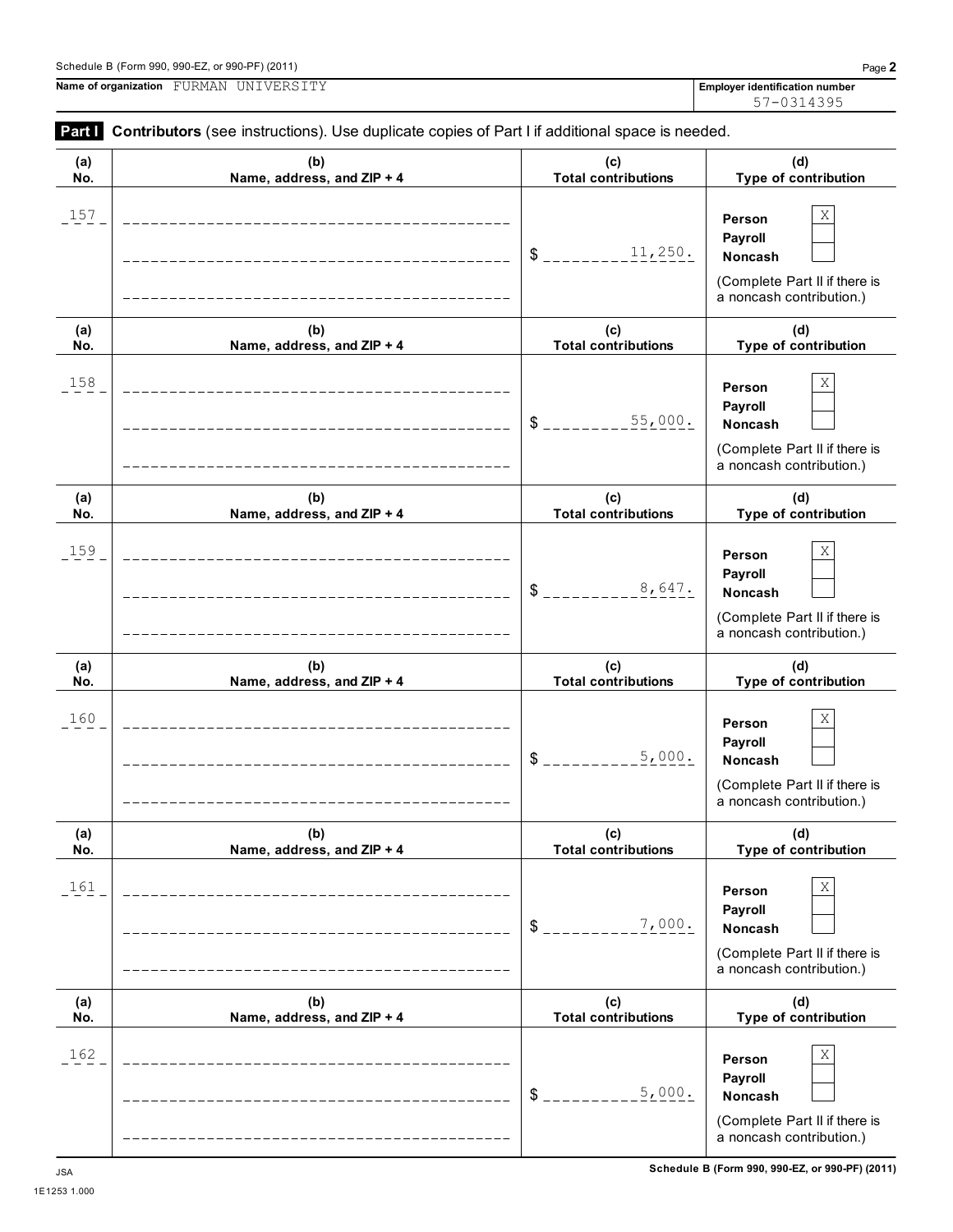1E1253 1.000

|            | <b>Part Contributors</b> (see instructions). Use duplicate copies of Part I if additional space is needed. |                                                |                                                                                                                 |  |
|------------|------------------------------------------------------------------------------------------------------------|------------------------------------------------|-----------------------------------------------------------------------------------------------------------------|--|
| (a)<br>No. | (b)<br>Name, address, and ZIP + 4                                                                          | (c)<br><b>Total contributions</b>              | (d)<br>Type of contribution                                                                                     |  |
| 163        | ________________________________                                                                           | 10,000.<br>$\delta$ - $\overline{\phantom{a}}$ | $\mathbf X$<br>Person<br>Payroll<br><b>Noncash</b><br>(Complete Part II if there is<br>a noncash contribution.) |  |
| (a)<br>No. | (b)<br>Name, address, and ZIP + 4                                                                          | (c)<br><b>Total contributions</b>              | (d)<br>Type of contribution                                                                                     |  |
| 164        | ___________________________________<br>____________________________________                                | 5,400.<br>$S_{-}$                              | $\rm X$<br>Person<br>Payroll<br>Noncash<br>(Complete Part II if there is<br>a noncash contribution.)            |  |
| (a)<br>No. | (b)<br>Name, address, and ZIP + 4                                                                          | (c)<br><b>Total contributions</b>              | (d)<br>Type of contribution                                                                                     |  |
| 165        | ____________________________                                                                               | 10, 293.<br>$\frac{1}{2}$                      | $\rm X$<br>Person<br>Payroll<br>Noncash<br>(Complete Part II if there is<br>a noncash contribution.)            |  |
| (a)<br>No. | (b)<br>Name, address, and ZIP + 4                                                                          | (c)<br><b>Total contributions</b>              | (d)<br>Type of contribution                                                                                     |  |
| 166        |                                                                                                            | 6,740.<br>$\mathsf{S}$                         | $\rm X$<br>Person<br>Payroll<br>Noncash<br>(Complete Part II if there is<br>a noncash contribution.)            |  |
| (a)<br>No. | (b)<br>Name, address, and ZIP + 4                                                                          | (c)<br><b>Total contributions</b>              | (d)<br>Type of contribution                                                                                     |  |
| 167        |                                                                                                            | 5,000.<br>$\frac{1}{2}$                        | Χ<br>Person<br>Payroll<br>Noncash<br>(Complete Part II if there is<br>a noncash contribution.)                  |  |
| (a)<br>No. | (b)<br>Name, address, and ZIP + 4                                                                          | (c)<br><b>Total contributions</b>              | (d)<br>Type of contribution                                                                                     |  |
| 168        |                                                                                                            | 10,000.<br>$\$\$                               | Χ<br>Person<br>Payroll<br>Noncash<br>(Complete Part II if there is<br>a noncash contribution.)                  |  |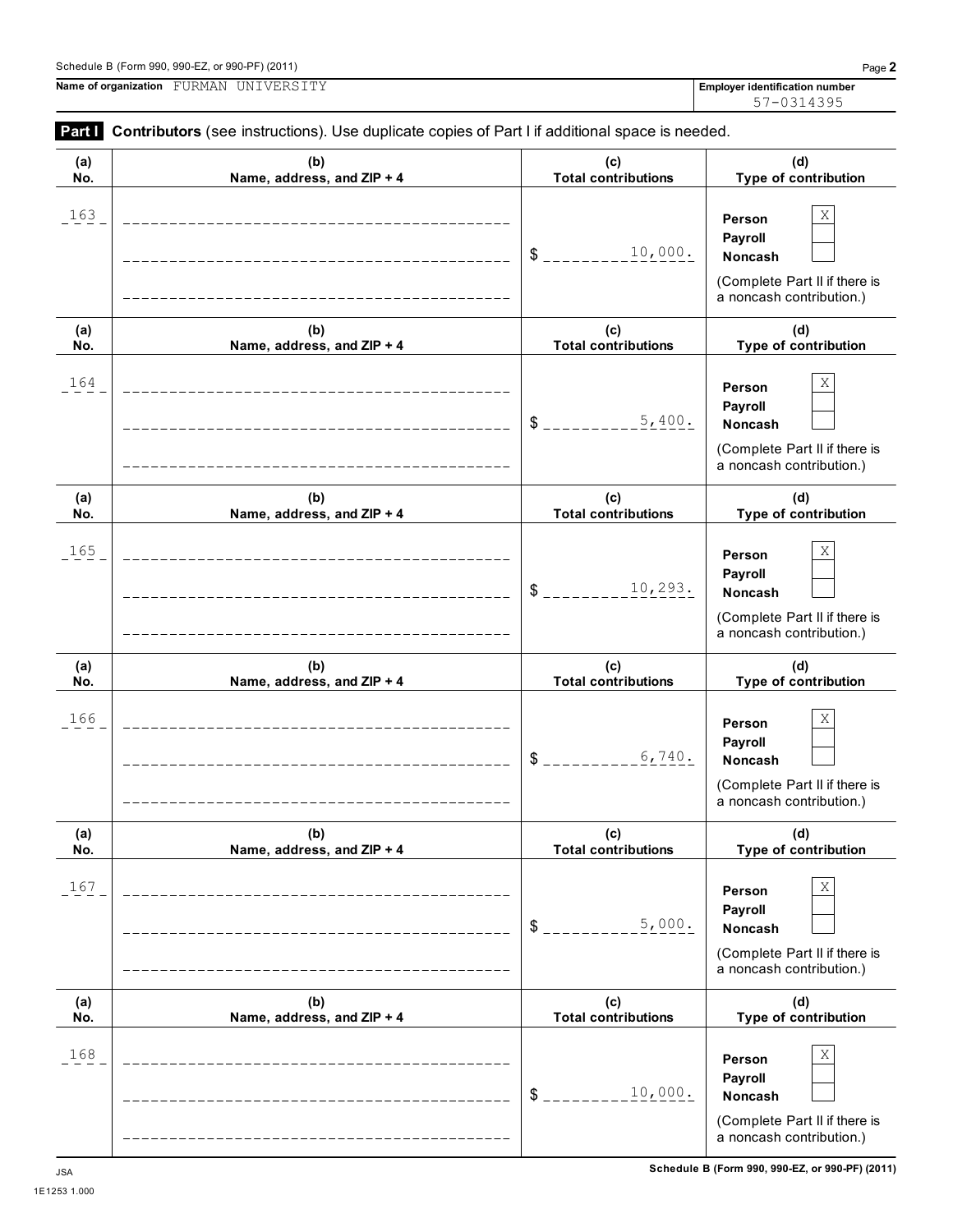**Name of organization Employer identification number** FURMAN UNIVERSITY

| (a)<br>No. | (b)<br>Name, address, and ZIP + 4 | (c)<br><b>Total contributions</b> | (d)<br>Type of contribution                                                                                   |
|------------|-----------------------------------|-----------------------------------|---------------------------------------------------------------------------------------------------------------|
| 169        |                                   | 12,102.<br>\$                     | Χ<br>Person<br>Payroll<br>$\mathbf X$<br>Noncash<br>(Complete Part II if there is<br>a noncash contribution.) |
| (a)<br>No. | (b)<br>Name, address, and ZIP + 4 | (c)<br><b>Total contributions</b> | (d)<br>Type of contribution                                                                                   |
| 170        |                                   | 7,825.<br>\$                      | Χ<br>Person<br>Payroll<br>Noncash<br>(Complete Part II if there is<br>a noncash contribution.)                |
| (a)<br>No. | (b)<br>Name, address, and ZIP + 4 | (c)<br><b>Total contributions</b> | (d)<br>Type of contribution                                                                                   |
| 171        |                                   | 6,000.<br>\$                      | Χ<br>Person<br>Payroll<br>Noncash<br>(Complete Part II if there is<br>a noncash contribution.)                |
| (a)<br>No. | (b)<br>Name, address, and ZIP + 4 | (c)<br><b>Total contributions</b> | (d)<br>Type of contribution                                                                                   |
| 172        |                                   | 17,571.<br>\$                     | Χ<br>Person<br>Payroll<br>Noncash                                                                             |
|            |                                   |                                   | (Complete Part II if there is<br>a noncash contribution.)                                                     |
| (a)<br>No. | (b)<br>Name, address, and ZIP + 4 | (c)<br><b>Total contributions</b> | (d)<br>Type of contribution                                                                                   |
| 173        |                                   | 10,000.<br>$\frac{1}{2}$          | Χ<br>Person<br>Payroll<br>Noncash<br>(Complete Part II if there is<br>a noncash contribution.)                |
| (a)<br>No. | (b)<br>Name, address, and ZIP + 4 | (c)<br><b>Total contributions</b> | (d)<br>Type of contribution                                                                                   |

**Part I** Contributors (see instructions). Use duplicate copies of Part I if additional space is needed.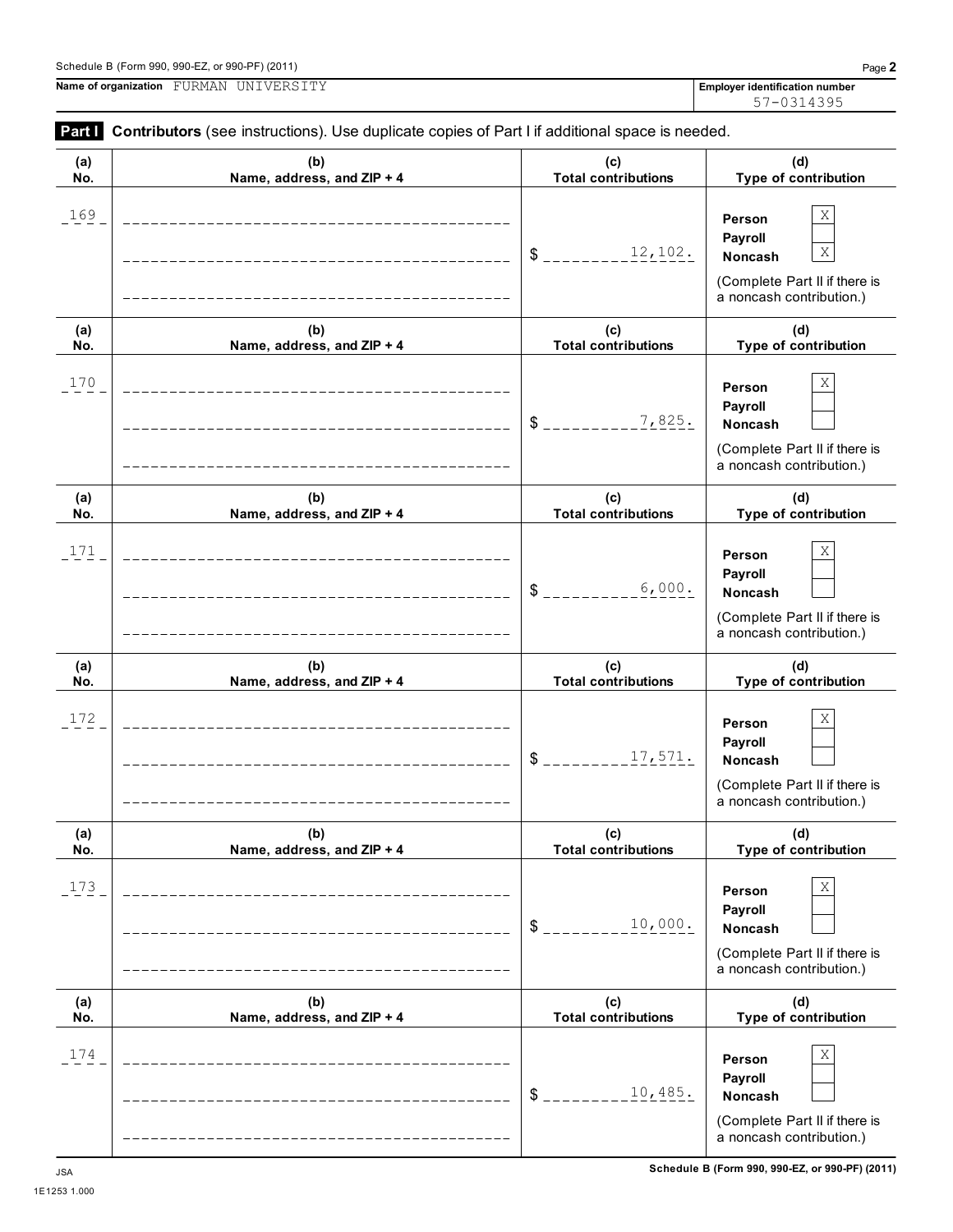(Complete Part II if there is a noncash contribution.)

**Person Payroll**

\$ \_\_\_\_\_\_\_\_\_17,500. Noncash

|            | Schedule B (Form 990, 990-EZ, or 990-PF) (2011)<br>Name of organization FURMAN UNIVERSITY             |                                                                                                                                                                                                                                           | Page 2<br><b>Employer identification number</b>                                                       |
|------------|-------------------------------------------------------------------------------------------------------|-------------------------------------------------------------------------------------------------------------------------------------------------------------------------------------------------------------------------------------------|-------------------------------------------------------------------------------------------------------|
|            |                                                                                                       |                                                                                                                                                                                                                                           | 57-0314395                                                                                            |
|            | Part   Contributors (see instructions). Use duplicate copies of Part I if additional space is needed. |                                                                                                                                                                                                                                           |                                                                                                       |
| (a)<br>No. | (b)<br>Name, address, and ZIP + 4                                                                     | (c)<br><b>Total contributions</b>                                                                                                                                                                                                         | (d)<br>Type of contribution                                                                           |
| 175        | ---------------------                                                                                 | 25,100.<br>S.                                                                                                                                                                                                                             | Χ<br>Person<br>Payroll<br>Noncash<br>(Complete Part II if there is<br>a noncash contribution.)        |
| (a)<br>No. | (b)<br>Name, address, and ZIP + 4                                                                     | (c)<br><b>Total contributions</b>                                                                                                                                                                                                         | (d)<br>Type of contribution                                                                           |
| 176        |                                                                                                       | 10,000.<br>S and the set of the set of the set of the set of the set of the set of the set of the set of the set of the set of the set of the set of the set of the set of the set of the set of the set of the set of the set of the set | Χ<br>Person<br>Payroll<br><b>Noncash</b><br>(Complete Part II if there is<br>a noncash contribution.) |
| (a)<br>No. | (b)<br>Name, address, and ZIP + 4                                                                     | (c)<br><b>Total contributions</b>                                                                                                                                                                                                         | (d)<br>Type of contribution                                                                           |
| 177        |                                                                                                       | 10,000.<br>S.                                                                                                                                                                                                                             | Χ<br>Person<br>Payroll<br><b>Noncash</b><br>(Complete Part II if there is<br>a noncash contribution.) |
| (a)<br>No. | (b)<br>Name, address, and ZIP + 4                                                                     | (c)<br><b>Total contributions</b>                                                                                                                                                                                                         | (d)<br>Type of contribution                                                                           |
| 178        |                                                                                                       | 5,400.                                                                                                                                                                                                                                    | Χ<br>Person<br>Payroll<br>Noncash<br>(Complete Part II if there is<br>a noncash contribution.)        |
| (a)<br>No. | (b)<br>Name, address, and ZIP + 4                                                                     | (c)<br><b>Total contributions</b>                                                                                                                                                                                                         | (d)<br>Type of contribution                                                                           |
| 179        |                                                                                                       | 20,000.<br>\$                                                                                                                                                                                                                             | X<br>Person<br>Payroll<br><b>Noncash</b><br>(Complete Part II if there is<br>a noncash contribution.) |
| (a)<br>No. | (b)<br>Name, address, and ZIP + 4                                                                     | (c)<br><b>Total contributions</b>                                                                                                                                                                                                         | (d)<br>Type of contribution                                                                           |

 $180$  **Person**  $X$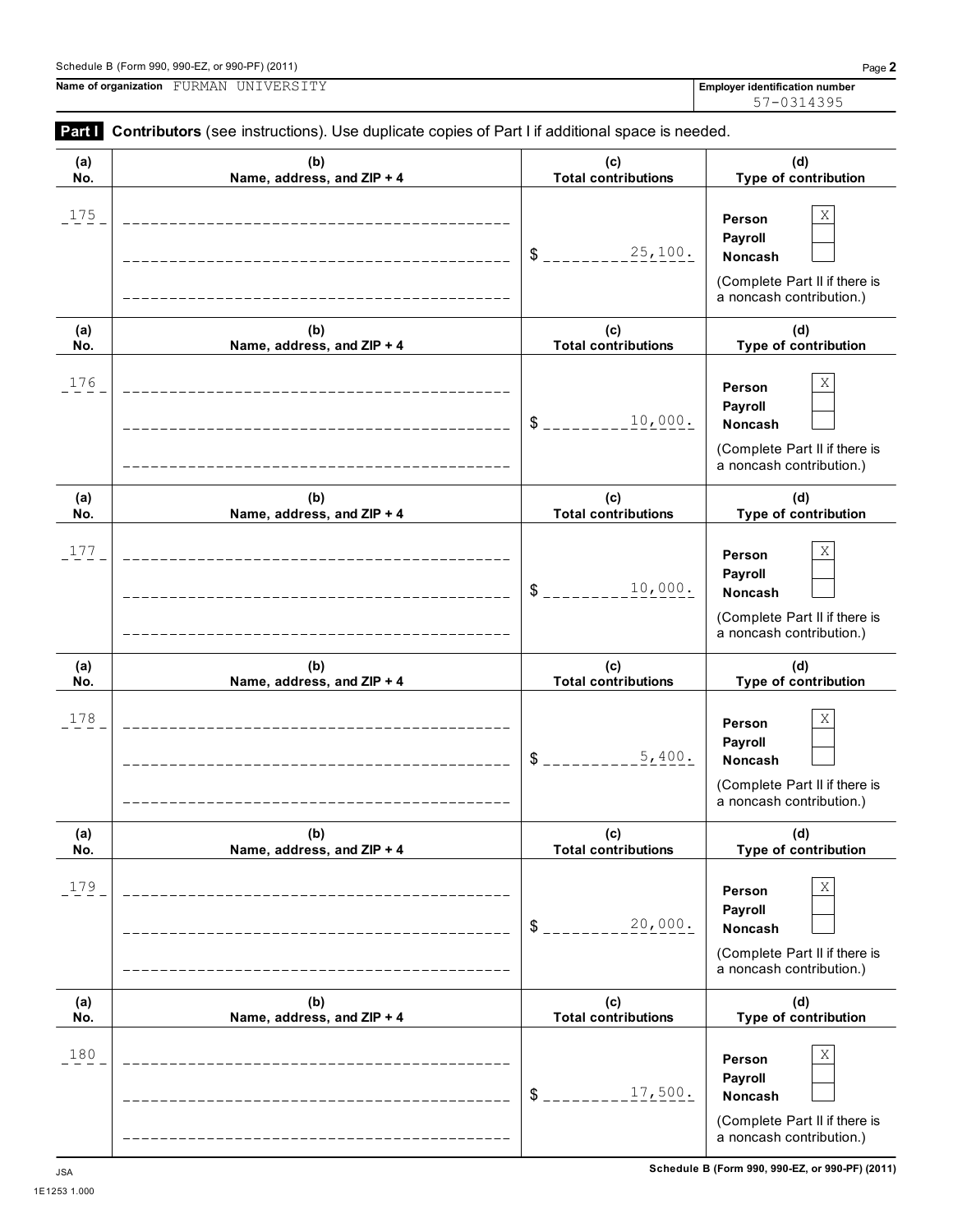# Schedule B (Form 990, 990-EZ, or 990-PF) (2011) Page **2**

**Name of organization Employer identification number** FURMAN UNIVERSITY

**Part I Contributors** (see instructions). Use duplicate copies of Part I if additional space is needed.

| $\cdots$   | <b>DUTITIONING</b> (300 modulations). Ose duplicate copies on ran in additional space is necaed. |                                   |                                                                                                                         |
|------------|--------------------------------------------------------------------------------------------------|-----------------------------------|-------------------------------------------------------------------------------------------------------------------------|
| (a)<br>No. | (b)<br>Name, address, and ZIP + 4                                                                | (c)<br><b>Total contributions</b> | (d)<br>Type of contribution                                                                                             |
| 181        |                                                                                                  | 5,000.<br>\$                      | Χ<br>Person<br>Payroll<br>Noncash<br>(Complete Part II if there is<br>a noncash contribution.)                          |
| (a)<br>No. | (b)<br>Name, address, and ZIP + 4                                                                | (c)<br><b>Total contributions</b> | (d)<br>Type of contribution                                                                                             |
| 182        |                                                                                                  | 17,500.<br>\$                     | Χ<br>Person<br>Payroll<br>Noncash<br>(Complete Part II if there is<br>a noncash contribution.)                          |
| (a)<br>No. | (b)<br>Name, address, and ZIP + 4                                                                | (c)<br><b>Total contributions</b> | (d)<br>Type of contribution                                                                                             |
| 183        |                                                                                                  | 26,500.<br>\$                     | Χ<br>Person<br>Payroll<br>Noncash<br>(Complete Part II if there is<br>a noncash contribution.)                          |
| (a)<br>No. | (b)<br>Name, address, and ZIP + 4                                                                | (c)<br><b>Total contributions</b> | (d)<br>Type of contribution                                                                                             |
| 184        |                                                                                                  | 5,000.<br>\$                      | Χ<br>Person<br>Payroll<br>Noncash<br>(Complete Part II if there is<br>a noncash contribution.)                          |
| (a)<br>No. | (b)<br>Name, address, and ZIP + 4                                                                | (c)<br><b>Total contributions</b> | (d)<br>Type of contribution                                                                                             |
| 185        |                                                                                                  | 7,971.<br>\$                      | $\mathbf X$<br>Person<br>Payroll<br>$\mathbf X$<br>Noncash<br>(Complete Part II if there is<br>a noncash contribution.) |
| (a)<br>No. | (b)<br>Name, address, and ZIP + 4                                                                | (c)<br><b>Total contributions</b> | (d)<br>Type of contribution                                                                                             |
| 186        |                                                                                                  | 45,000.<br>\$                     | X<br>Person<br>Payroll<br>Noncash<br>(Complete Part II if there is<br>a noncash contribution.)                          |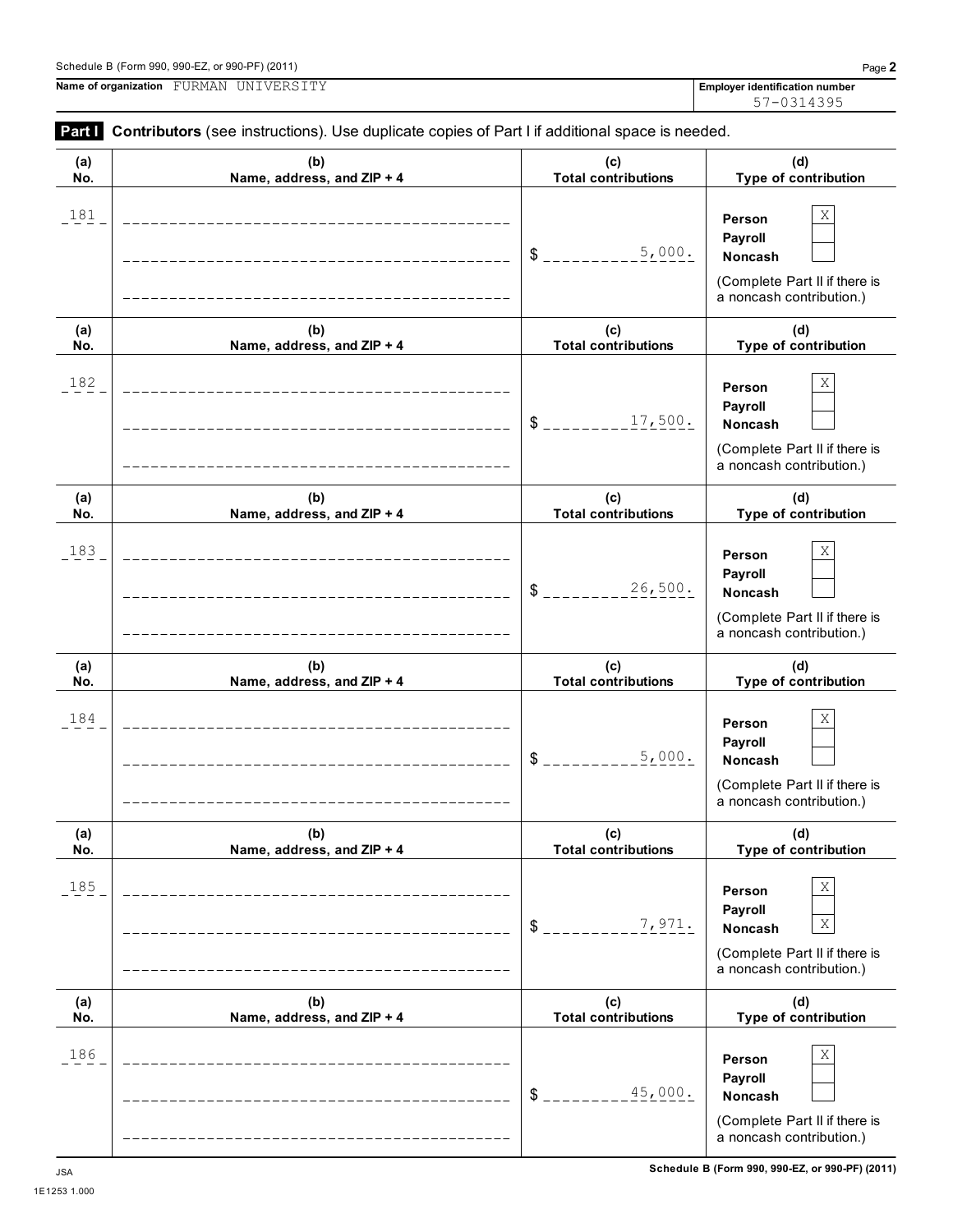|            | <b>Part Contributors</b> (see instructions). Use duplicate copies of Part I if additional space is needed. |                                   |                                                                                                                      |
|------------|------------------------------------------------------------------------------------------------------------|-----------------------------------|----------------------------------------------------------------------------------------------------------------------|
| (a)<br>No. | (b)<br>Name, address, and ZIP + 4                                                                          | (c)<br><b>Total contributions</b> | (d)<br>Type of contribution                                                                                          |
| 187        | ___________________________________                                                                        | 20,000.<br>\$                     | Χ<br>Person<br>Payroll<br><b>Noncash</b><br>(Complete Part II if there is<br>a noncash contribution.)                |
| (a)<br>No. | (b)<br>Name, address, and ZIP + 4                                                                          | (c)<br><b>Total contributions</b> | (d)<br>Type of contribution                                                                                          |
| 188        | _________________________________                                                                          | 10,915.<br>\$                     | Χ<br>Person<br>Payroll<br>$\mathbf X$<br><b>Noncash</b><br>(Complete Part II if there is<br>a noncash contribution.) |
| (a)<br>No. | (b)<br>Name, address, and ZIP + 4                                                                          | (c)<br><b>Total contributions</b> | (d)<br>Type of contribution                                                                                          |
| 189        | ------------------------<br>------------------------------                                                 | 10,000.<br>\$                     | Χ<br>Person<br>Payroll<br><b>Noncash</b><br>(Complete Part II if there is<br>a noncash contribution.)                |
| (a)<br>No. | (b)<br>Name, address, and ZIP + 4                                                                          | (c)<br><b>Total contributions</b> | (d)<br>Type of contribution                                                                                          |
| 190        | __________________________<br>_____________________________                                                | 24,988.<br>\$                     | Χ<br>Person<br>Payroll<br>$\mathbf X$<br>Noncash<br>(Complete Part II if there is<br>a noncash contribution.)        |
| (a)<br>No. | (b)<br>Name, address, and ZIP + 4                                                                          | (c)<br><b>Total contributions</b> | (d)<br>Type of contribution                                                                                          |
| 191        |                                                                                                            | 510,000.<br>\$                    | Χ<br>Person<br>Payroll<br>Χ<br>Noncash<br>(Complete Part II if there is<br>a noncash contribution.)                  |
| (a)<br>No. | (b)<br>Name, address, and ZIP + 4                                                                          | (c)<br><b>Total contributions</b> | (d)<br>Type of contribution                                                                                          |
| 192        |                                                                                                            | 8,440.<br>\$                      | Χ<br>Person<br>Payroll<br>Noncash<br>(Complete Part II if there is<br>a noncash contribution.)                       |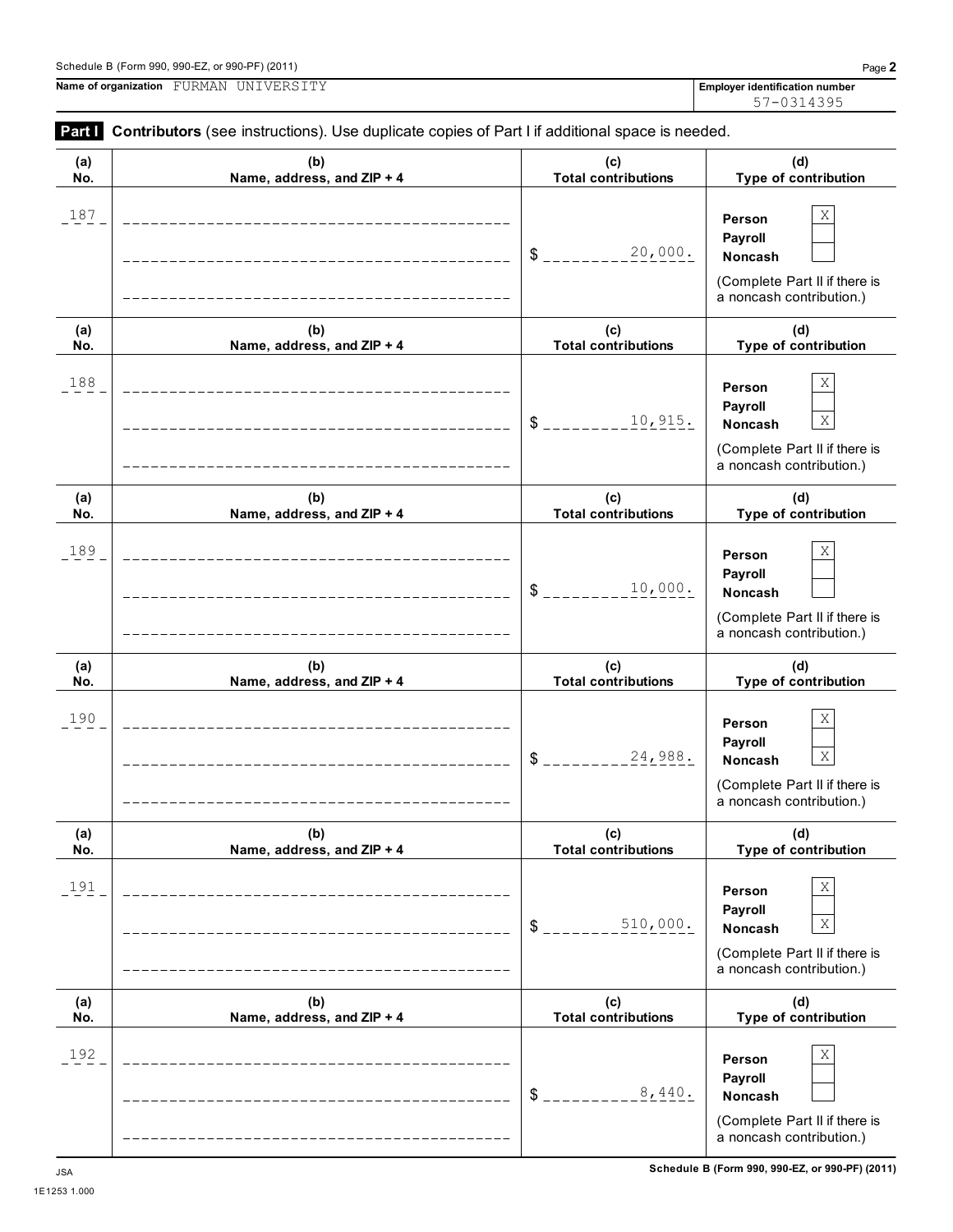| Part I     | Contributors (see instructions). Use duplicate copies of Part I if additional space is needed. |                                   |                                                                                                |
|------------|------------------------------------------------------------------------------------------------|-----------------------------------|------------------------------------------------------------------------------------------------|
| (a)<br>No. | (b)<br>Name, address, and ZIP + 4                                                              | (c)<br><b>Total contributions</b> | (d)<br>Type of contribution                                                                    |
| 193        |                                                                                                | 200,000.<br>\$                    | Χ<br>Person<br>Payroll<br>Noncash<br>(Complete Part II if there is<br>a noncash contribution.) |
| (a)<br>No. | (b)<br>Name, address, and ZIP + 4                                                              | (c)<br><b>Total contributions</b> | (d)<br>Type of contribution                                                                    |
| 194        |                                                                                                | 91,486.<br>\$                     | Χ<br>Person<br>Payroll<br>Noncash<br>(Complete Part II if there is<br>a noncash contribution.) |
| (a)<br>No. | (b)<br>Name, address, and ZIP + 4                                                              | (c)<br><b>Total contributions</b> | (d)<br>Type of contribution                                                                    |
| 195        |                                                                                                | 12,000.<br>\$                     | Χ<br>Person<br>Payroll<br>Noncash<br>(Complete Part II if there is<br>a noncash contribution.) |
| (a)<br>No. | (b)<br>Name, address, and ZIP + 4                                                              | (c)<br><b>Total contributions</b> | (d)<br>Type of contribution                                                                    |
| 196        |                                                                                                | 6,200.<br>\$                      | Χ<br>Person<br>Payroll<br>Noncash<br>(Complete Part II if there is<br>a noncash contribution.) |
| (a)<br>No. | (b)<br>Name, address, and ZIP + 4                                                              | (c)<br><b>Total contributions</b> | (d)<br>Type of contribution                                                                    |
| 197        |                                                                                                | 9,055.<br>\$                      | Χ<br>Person<br>Payroll<br>Noncash<br>(Complete Part II if there is<br>a noncash contribution.) |
| (a)<br>No. | (b)<br>Name, address, and ZIP + 4                                                              | (c)<br><b>Total contributions</b> | (d)<br>Type of contribution                                                                    |
| 198        |                                                                                                | 21,100.<br>\$                     | Χ<br>Person<br>Payroll<br>Noncash<br>(Complete Part II if there is<br>a noncash contribution.) |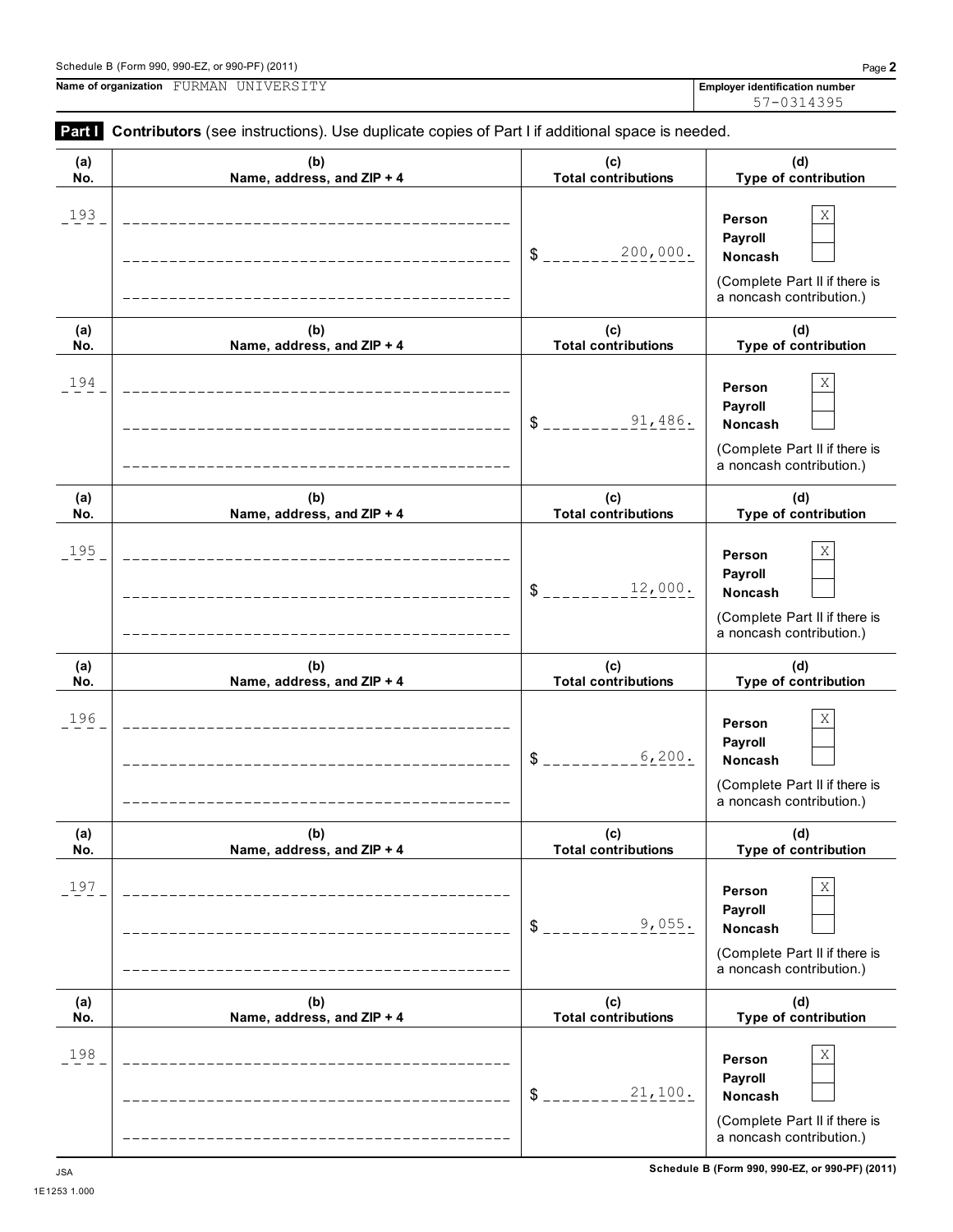(Complete Part II if there is a noncash contribution.)

**Part I** Contributors (see instructions). Use duplicate copies of Part I if additional space is needed.

| (a)<br>No. | (b)<br>Name, address, and ZIP + 4   | (c)<br><b>Total contributions</b> | (d)<br>Type of contribution                                                                                          |
|------------|-------------------------------------|-----------------------------------|----------------------------------------------------------------------------------------------------------------------|
| 199        |                                     | 185,351.<br>$S$ _______           | Χ<br>Person<br>Payroll<br>Noncash<br>(Complete Part II if there is<br>a noncash contribution.)                       |
| (a)<br>No. | (b)<br>Name, address, and ZIP + 4   | (c)<br><b>Total contributions</b> | (d)<br>Type of contribution                                                                                          |
| 200        | ___________________________________ | 5,000.<br>$S$ <sub>---</sub>      | Χ<br>Person<br>Payroll<br>Noncash<br>(Complete Part II if there is<br>a noncash contribution.)                       |
| (a)<br>No. | (b)<br>Name, address, and ZIP + 4   | (c)<br><b>Total contributions</b> | (d)<br>Type of contribution                                                                                          |
| 201        | -------------------------------     | 9,664.<br>$S$ _ _ _ _             | Χ<br>Person<br>Payroll<br>$\mathbf X$<br><b>Noncash</b><br>(Complete Part II if there is<br>a noncash contribution.) |
| (a)<br>No. | (b)<br>Name, address, and ZIP + 4   | (c)<br><b>Total contributions</b> | (d)<br>Type of contribution                                                                                          |
| 202        | ____________________________        | 15,000.<br>$\delta$ $_{---}$      | Χ<br>Person<br>Payroll<br><b>Noncash</b><br>(Complete Part II if there is<br>a noncash contribution.)                |
| (a)<br>No. | (b)<br>Name, address, and $ZIP + 4$ | (c)<br>Total contributions        | (d)<br><b>Type of contribution</b>                                                                                   |
| 203        |                                     | 5,200.<br>$\mathcal{S}$           | Χ<br>Person<br>Payroll<br>Noncash<br>(Complete Part II if there is<br>a noncash contribution.)                       |
| (a)<br>No. | (b)<br>Name, address, and ZIP + 4   | (c)<br><b>Total contributions</b> | (d)<br>Type of contribution                                                                                          |
| 204        |                                     | 10,000.<br>\$                     | Χ<br>Person<br>Payroll<br>Noncash                                                                                    |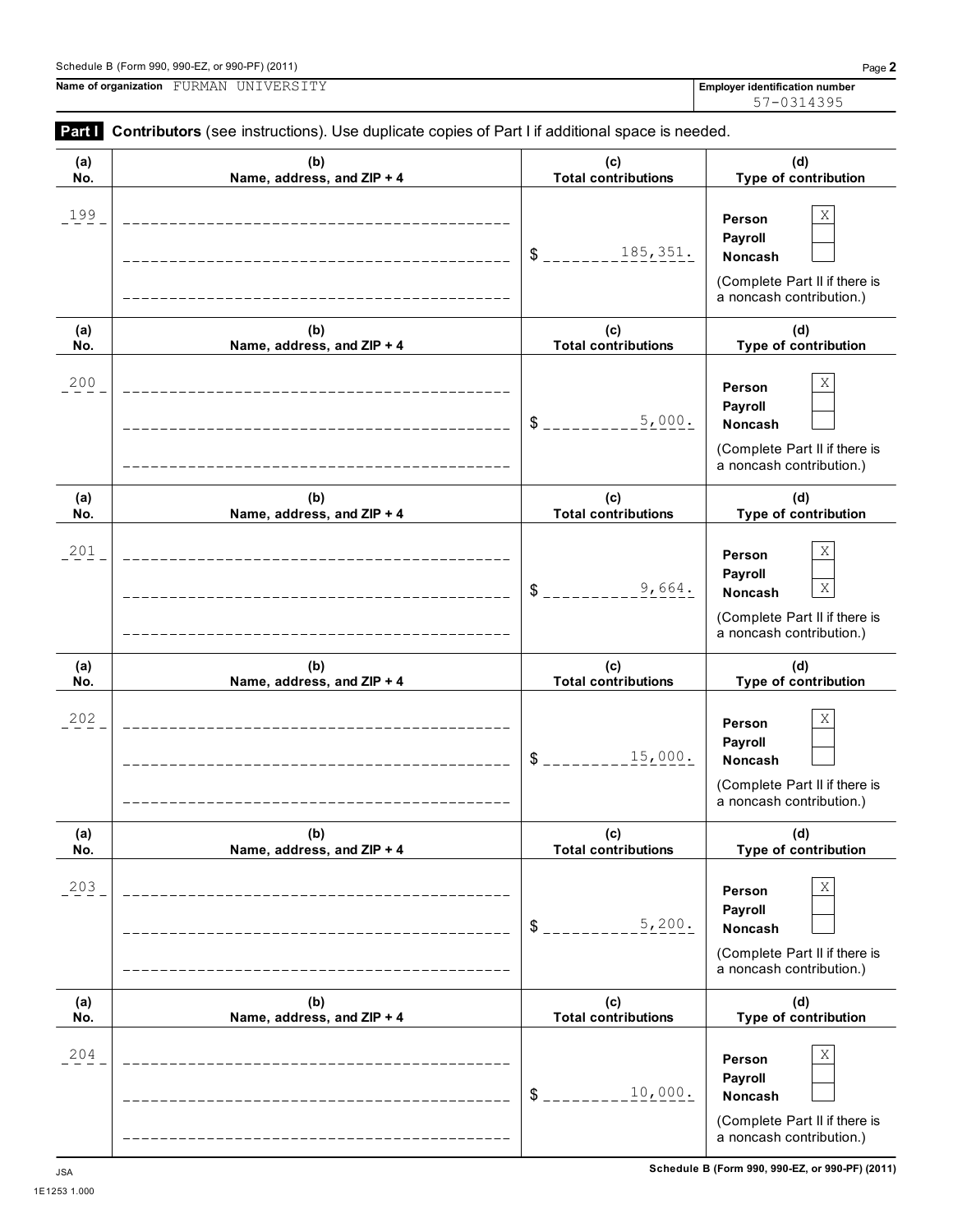**Person Payroll** \$ **Noncash**

**Person Payroll**

**Person Payroll**

24,622. X

(Complete Part II if there is a noncash contribution.)

> **(d) Type of contribution**

(Complete Part II if there is a noncash contribution.)

> **(d) Type of contribution**

(Complete Part II if there is a noncash contribution.)

**(b) Name, address, and ZIP + 4**

**(b) Name, address, and ZIP + 4**

**(b) Name, address, and ZIP + 4**



#### Schedule B (Form 990, 990-EZ, or 990-PF) (2011) Page **2**

**(a) No.**

**(a) No.**

**(a) No.**

**Name of organization Employer identification number** FURMAN UNIVERSITY

57-0314395

#### **Part Contributors** (see instructions). Use duplicate copies of Part I if additional space is needed. **(c) Total contributions (d) Type of contribution Person Payroll**  $$$   $-- 50,500$ .  $\vert$  Noncash (Complete Part II if there is a noncash contribution.) **(c) Total contributions (d) Type of contribution Person Payroll** \$ \_\_\_\_\_\_\_\_\_13,253**.** Noncash (Complete Part II if there is a noncash contribution.) **(c) Total contributions (d) Type of contribution Person Payroll** \$ \_\_\_\_\_\_\_\_\_53,000. Noncash (Complete Part II if there is a noncash contribution.) **(c) Total contributions (d) Type of contribution** 205  $\vert$  **Derson**  $\vert$  X 50,500. 206  $\vert$  **Derson**  $\vert$  X 207  $\vert$  **Derson**  $\vert$  X

**(c)**

 $5,000.$ 

**(c)**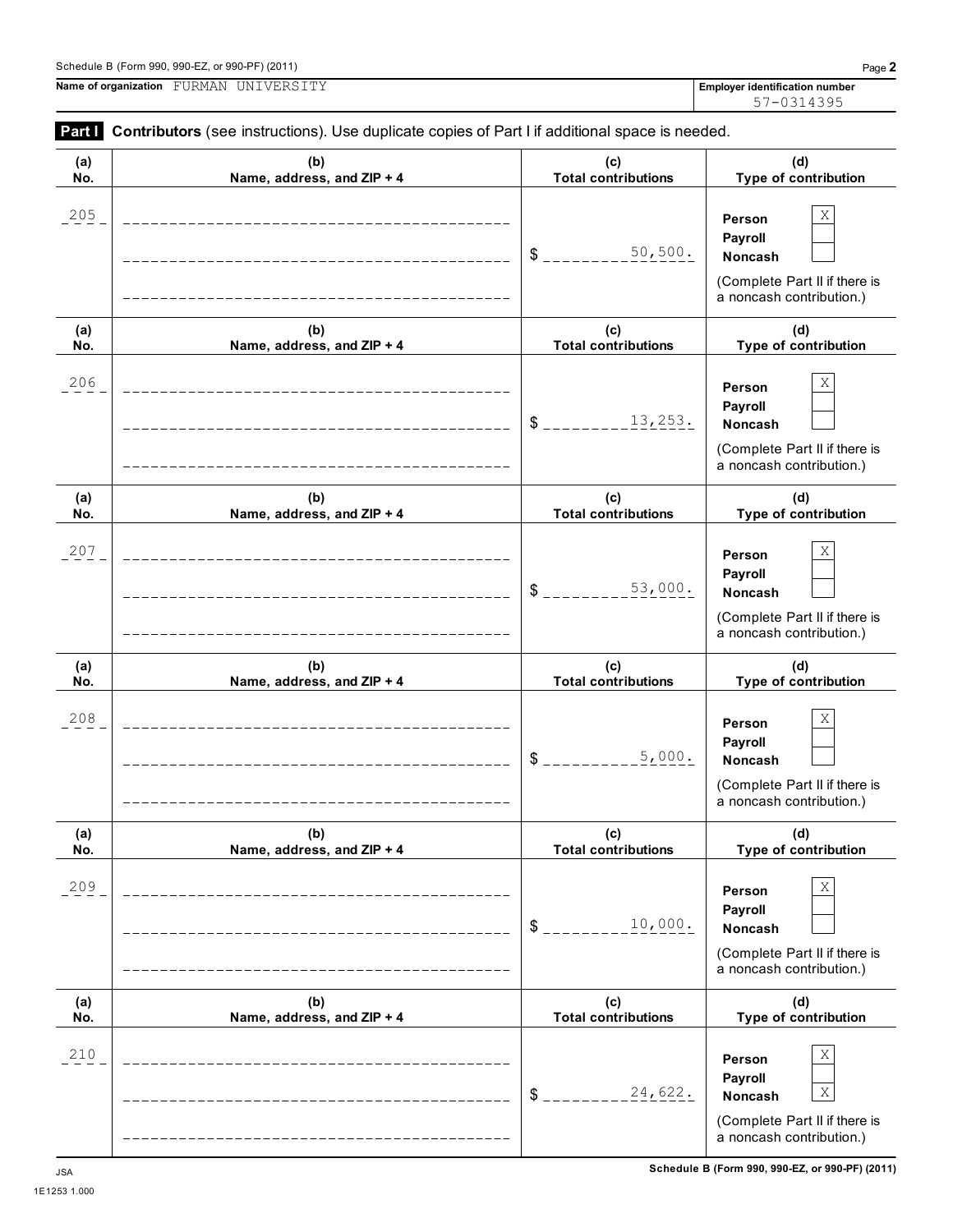**(c)**

**Name, address, and ZIP + 4 Total contributions Type of contribution Person Payroll** \$ **Noncash** (Complete Part II if there is a noncash contribution.) **(b) Name, address, and ZIP + 4 (c) Total contributions (d) Type of contribution Person Payroll** \$ \_\_\_\_\_\_\_\_\_<u>8,000.</u> Noncash (Complete Part II if there is a noncash contribution.) **(b) Name, address, and ZIP + 4 (c) Total contributions (d) Type of contribution Person Payroll** \$ \_\_\_\_\_\_\_\_\_10,350. Noncash (Complete Part II if there is a noncash contribution.) **(b) Name, address, and ZIP + 4 (c) Total contributions (d) Type of contribution Person Payroll** \$ \_\_\_\_\_\_\_\_\_11,118. Noncash (Complete Part II if there is a noncash contribution.) **(b) Name, address, and ZIP + 4 (c) Total contributions (d) Type of contribution Person Payroll** \$ \_\_\_\_\_\_\_\_\_10,551**.** Noncash (Complete Part II if there is a noncash contribution.) **(b) Name, address, and ZIP + 4 (c) Total contributions (d) Type of contribution Person Payroll**  $$$ <sub>\_\_\_\_\_\_\_\_\_25,000</sub>. Noncash (Complete Part II if there is a noncash contribution.) 211 **Derson** X 16,541. X 212 **December 18**  $\overline{P}$  **December 18**  $\overline{P}$  **December 18**  $\overline{P}$ 213 **December 18 and 213 Person** X 214 **December 18**  $\overline{X}$ 215  $\vert$  **Derson**  $\vert$  X 216 **December 18 and 216 Person** X 25,000.

### Schedule B (Form 990, 990-EZ, or 990-PF) (2011) Page **2**

**(a) No.**

**(a) No.**

**(a) No.**

**(a) No.**

**(a) No.**

**(a) No.**

**Name of organization Employer identification number** FURMAN UNIVERSITY

**Part Contributors** (see instructions). Use duplicate copies of Part I if additional space is needed.

**(b)**

57-0314395

**(d)**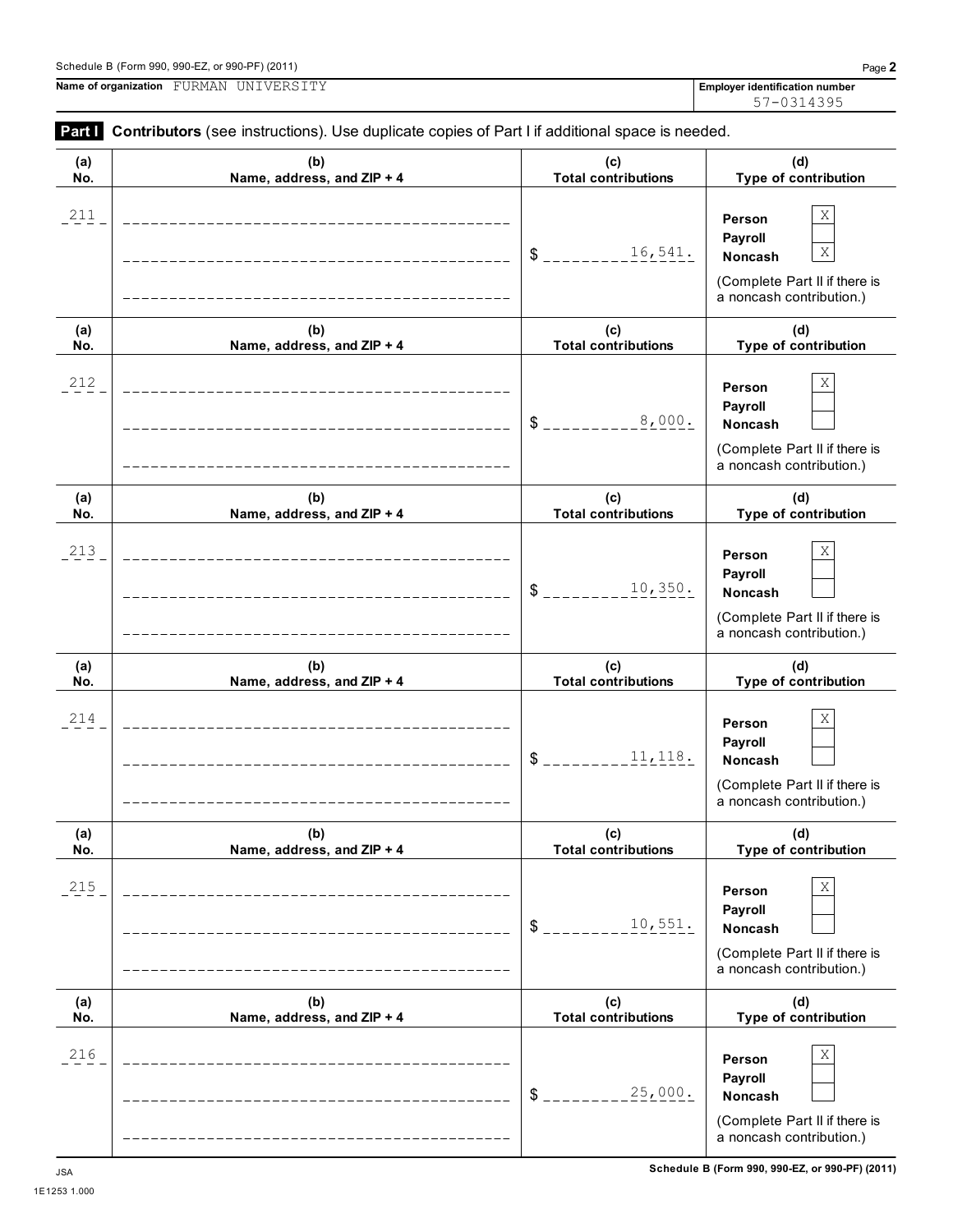

Schedule B (Form 990, 990-EZ, or 990-PF) (2011) Page **2**

**Name of organization Employer identification number** FURMAN UNIVERSITY

**Part Contributors** (see instructions). Use duplicate copies of Part I if additional space is needed.

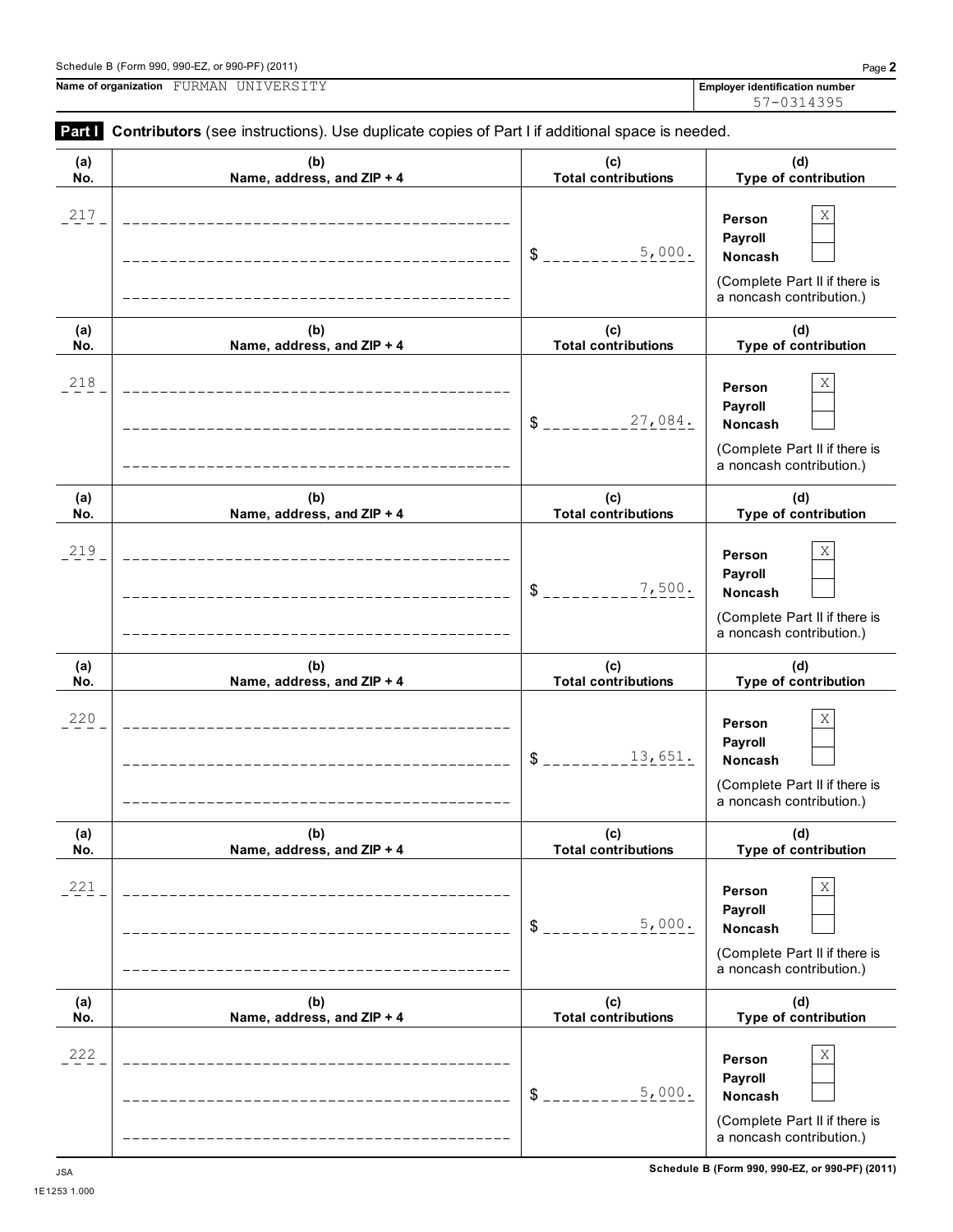

**Part Contributors** (see instructions). Use duplicate copies of Part I if additional space is needed.

223  $\vert$  **Derson**  $\vert$  X

**(b) Name, address, and ZIP + 4**

**(a) No.**

**Name of organization Employer identification number** FURMAN UNIVERSITY

57-0314395

**Person Payroll**

**(d) Type of contribution**

**(c) Total contributions**

 $$$  \_\_\_\_\_\_\_\_\_\_7,000.  $\vert$  Noncash

7,000.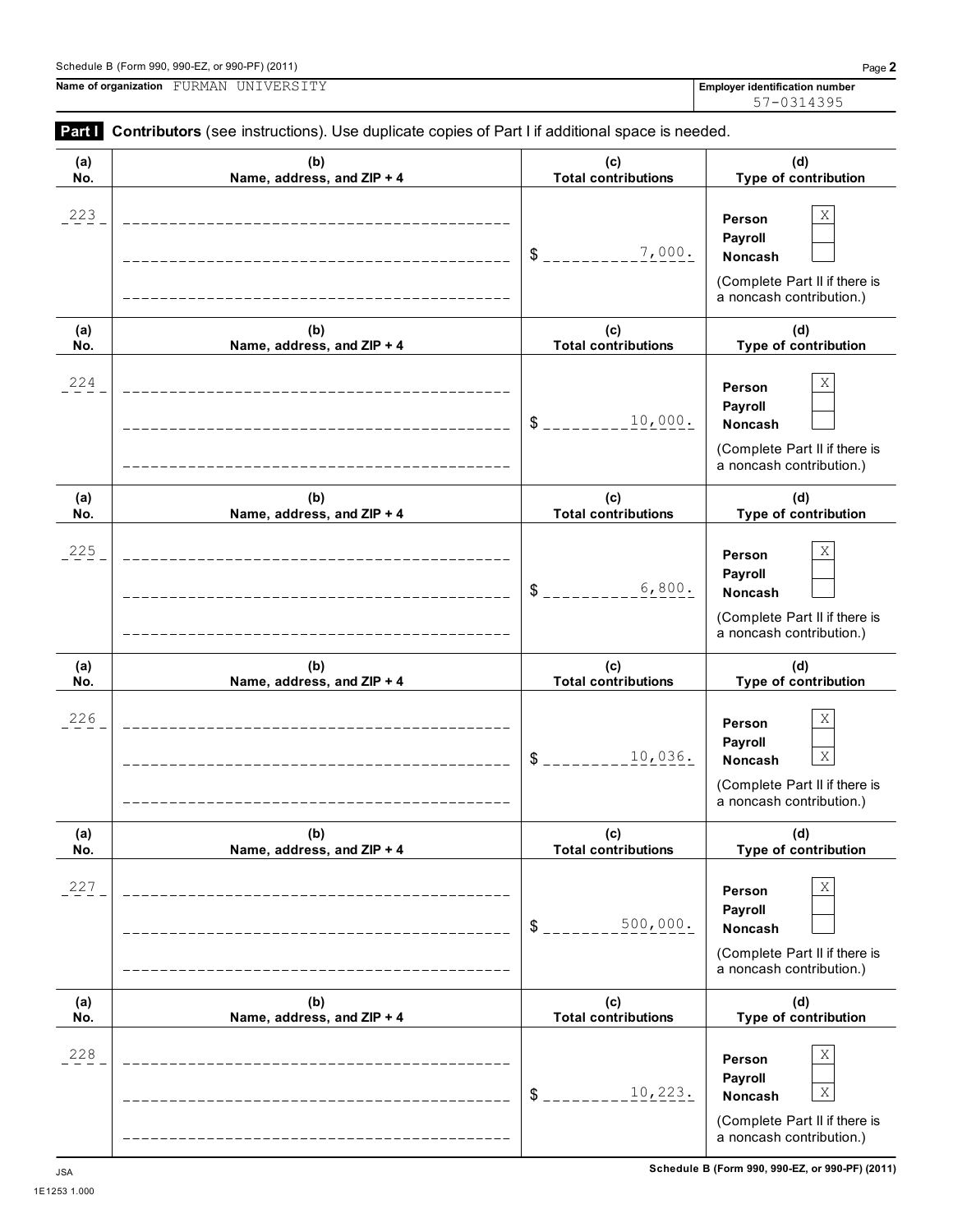**(a) No.**

**Name of organization Employer identification number** FURMAN UNIVERSITY

| 229        |                                   | 8,000.<br>\$                      | Χ<br>Person<br>Payroll<br>Noncash<br>(Complete Part II if there is<br>a noncash contribution.)      |
|------------|-----------------------------------|-----------------------------------|-----------------------------------------------------------------------------------------------------|
| (a)<br>No. | (b)<br>Name, address, and ZIP + 4 | (c)<br><b>Total contributions</b> | (d)<br>Type of contribution                                                                         |
| 230        |                                   | 36,054.<br>\$                     | Χ<br>Person<br>Payroll<br>X<br>Noncash<br>(Complete Part II if there is<br>a noncash contribution.) |
| (a)<br>No. | (b)<br>Name, address, and ZIP + 4 | (c)<br><b>Total contributions</b> | (d)<br>Type of contribution                                                                         |
| 231        |                                   | 5,000.<br>\$                      | Χ<br>Person<br>Payroll<br>Noncash<br>(Complete Part II if there is<br>a noncash contribution.)      |
| (a)<br>No. | (b)<br>Name, address, and ZIP + 4 | (c)<br><b>Total contributions</b> | (d)<br>Type of contribution                                                                         |
| 232        |                                   | 56,262.<br>\$                     | Χ<br>Person<br>Payroll<br>Noncash<br>(Complete Part II if there is<br>a noncash contribution.)      |
| (a)<br>No. | (b)<br>Name, address, and ZIP + 4 | (c)<br><b>Total contributions</b> | (d)<br>Type of contribution                                                                         |
| 233        |                                   | 5,712.<br>\$                      | Χ<br>Person<br>Payroll<br>Noncash<br>(Complete Part II if there is<br>a noncash contribution.)      |
| (a)<br>No. | (b)<br>Name, address, and ZIP + 4 | (c)<br><b>Total contributions</b> | (d)<br>Type of contribution                                                                         |
| 234        |                                   | 5,000.<br>\$                      | X<br>Person<br>Payroll<br>Noncash<br>(Complete Part II if there is<br>a noncash contribution.)      |

**(c) Total contributions**

**Part I** Contributors (see instructions). Use duplicate copies of Part I if additional space is needed.

**(b) Name, address, and ZIP + 4**

**(d) Type of contribution**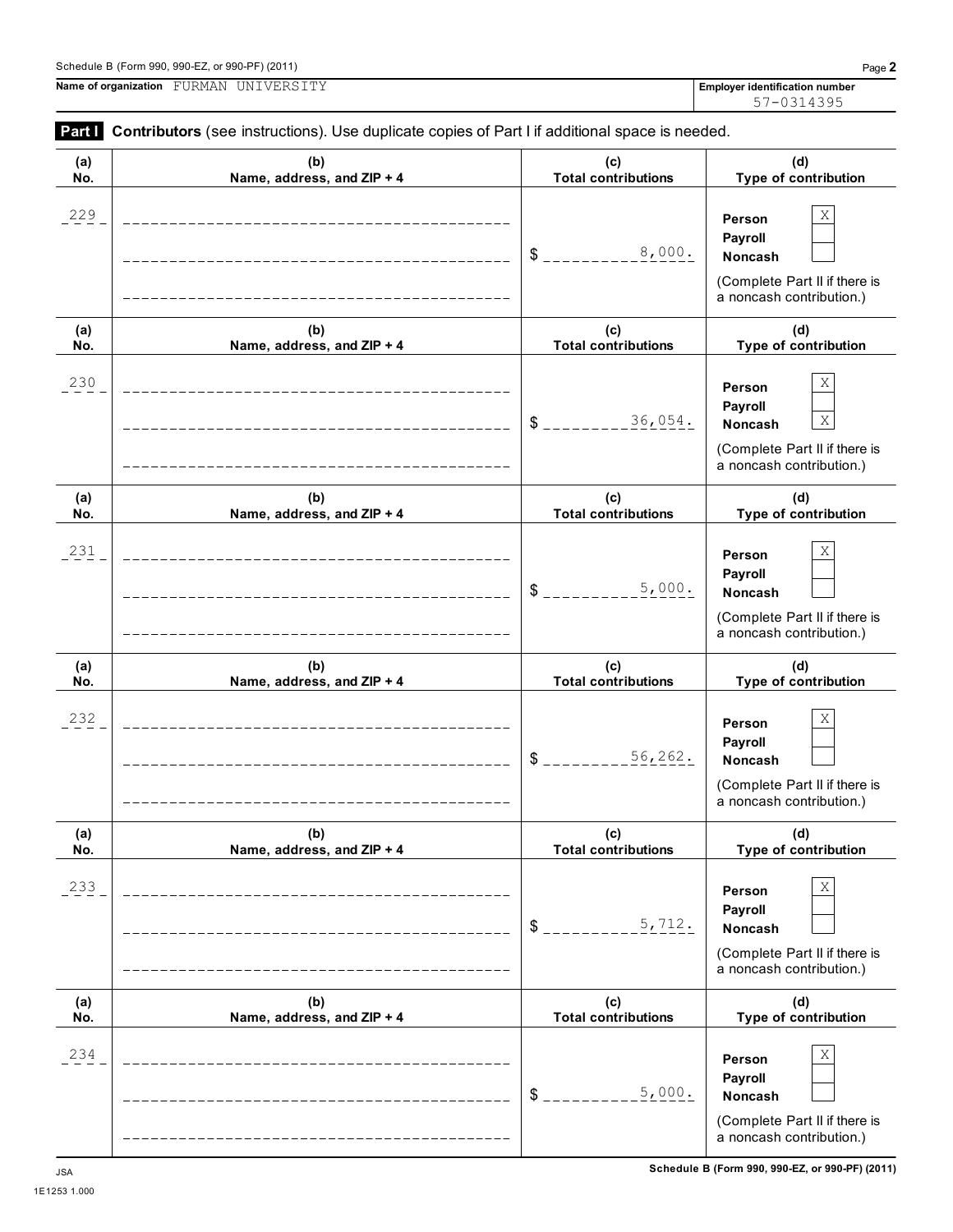

**Part Contributors** (see instructions). Use duplicate copies of Part I if additional space is needed.

235  $\vert$  **Derson**  $\vert$  X

**(b) Name, address, and ZIP + 4**

**(a) No.**

**Name of organization Employer identification number** FURMAN UNIVERSITY

**Person Payroll**

**(d) Type of contribution**

**(c) Total contributions**

 $$$  \_\_\_\_\_\_\_\_\_\_<sup>5</sup>, 000.  $|$  Noncash

5,000.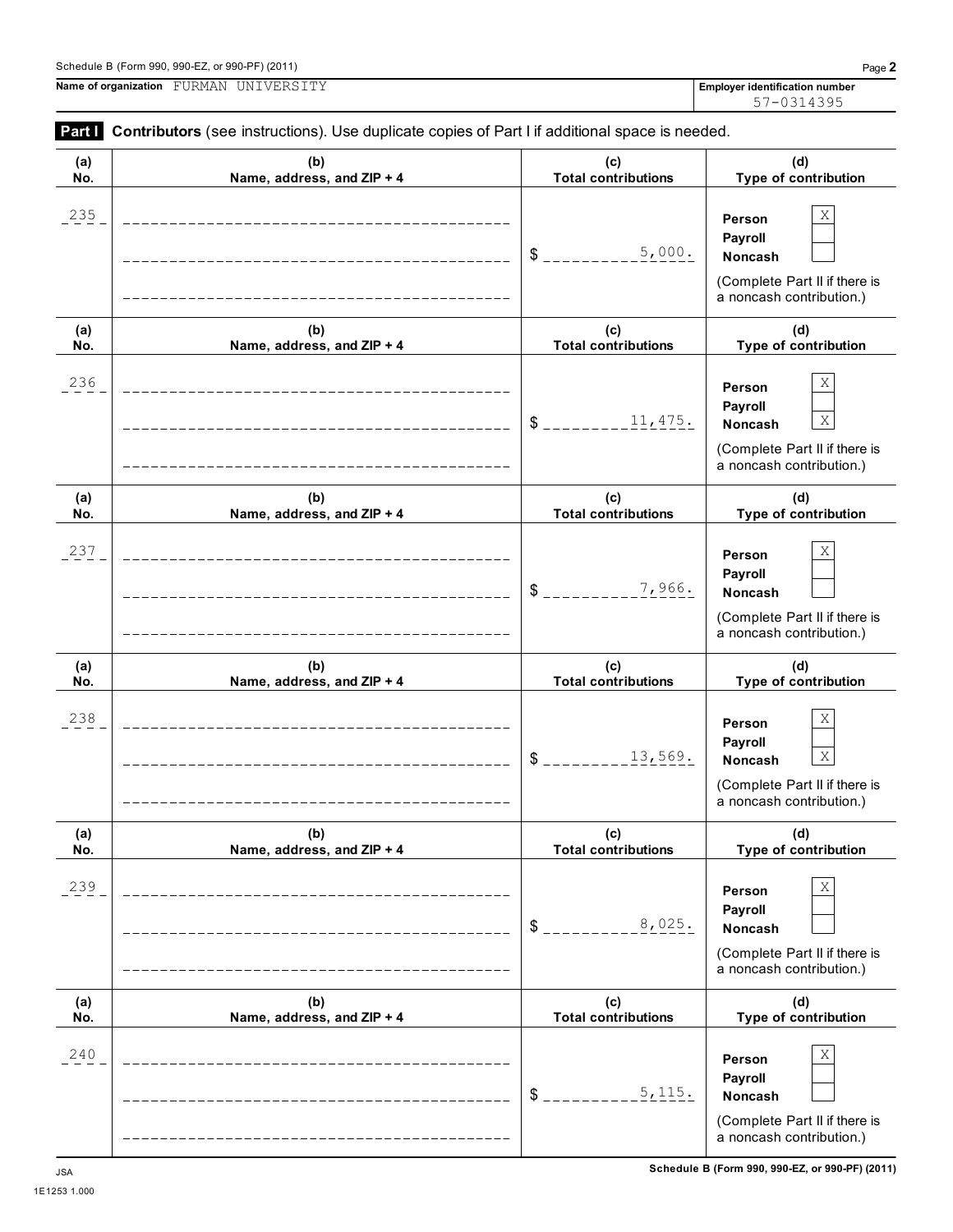|                      | Schedule B (Form 990, 990-EZ, or 990-PF) (2011) | Page $\blacktriangle$                 |
|----------------------|-------------------------------------------------|---------------------------------------|
| Name of organization | " UNIVERSIT.<br>FURMAN                          | <b>Emplover identification number</b> |

| Part I     | Contributors (see instructions). Use duplicate copies of Part I if additional space is needed. |                                   |                                                                                                     |
|------------|------------------------------------------------------------------------------------------------|-----------------------------------|-----------------------------------------------------------------------------------------------------|
| (a)<br>No. | (b)<br>Name, address, and ZIP + 4                                                              | (c)<br><b>Total contributions</b> | (d)<br>Type of contribution                                                                         |
| 241        |                                                                                                | 7,278.<br>\$                      | Χ<br>Person<br>Payroll<br>Noncash<br>(Complete Part II if there is<br>a noncash contribution.)      |
| (a)<br>No. | (b)<br>Name, address, and ZIP + 4                                                              | (c)<br><b>Total contributions</b> | (d)<br>Type of contribution                                                                         |
| 242        |                                                                                                | 10,674.<br>$\mathsf{\$}$ .        | Χ<br>Person<br>Payroll<br>Noncash<br>(Complete Part II if there is<br>a noncash contribution.)      |
| (a)<br>No. | (b)<br>Name, address, and ZIP + 4                                                              | (c)<br><b>Total contributions</b> | (d)<br>Type of contribution                                                                         |
| 243        |                                                                                                | 5,000.<br>$\frac{1}{2}$           | Χ<br>Person<br>Payroll<br>Noncash<br>(Complete Part II if there is<br>a noncash contribution.)      |
| (a)<br>No. | (b)<br>Name, address, and ZIP + 4                                                              | (c)<br><b>Total contributions</b> | (d)<br>Type of contribution                                                                         |
| 244        |                                                                                                | 5,000.<br>\$                      | Χ<br>Person<br>Payroll<br>Noncash<br>(Complete Part II if there is<br>a noncash contribution.)      |
| (a)<br>No. | (b)<br>Name, address, and ZIP + 4                                                              | (c)<br><b>Total contributions</b> | (d)<br>Type of contribution                                                                         |
| 245        |                                                                                                | 28,695.<br>$\delta$ $=$           | Χ<br>Person<br>Payroll<br>Noncash<br>(Complete Part II if there is<br>a noncash contribution.)      |
| (a)<br>No. | (b)<br>Name, address, and ZIP + 4                                                              | (c)<br><b>Total contributions</b> | (d)<br>Type of contribution                                                                         |
| 246        |                                                                                                | 148,296.<br>$S_{-}$               | Χ<br>Person<br>Payroll<br>Χ<br>Noncash<br>(Complete Part II if there is<br>a noncash contribution.) |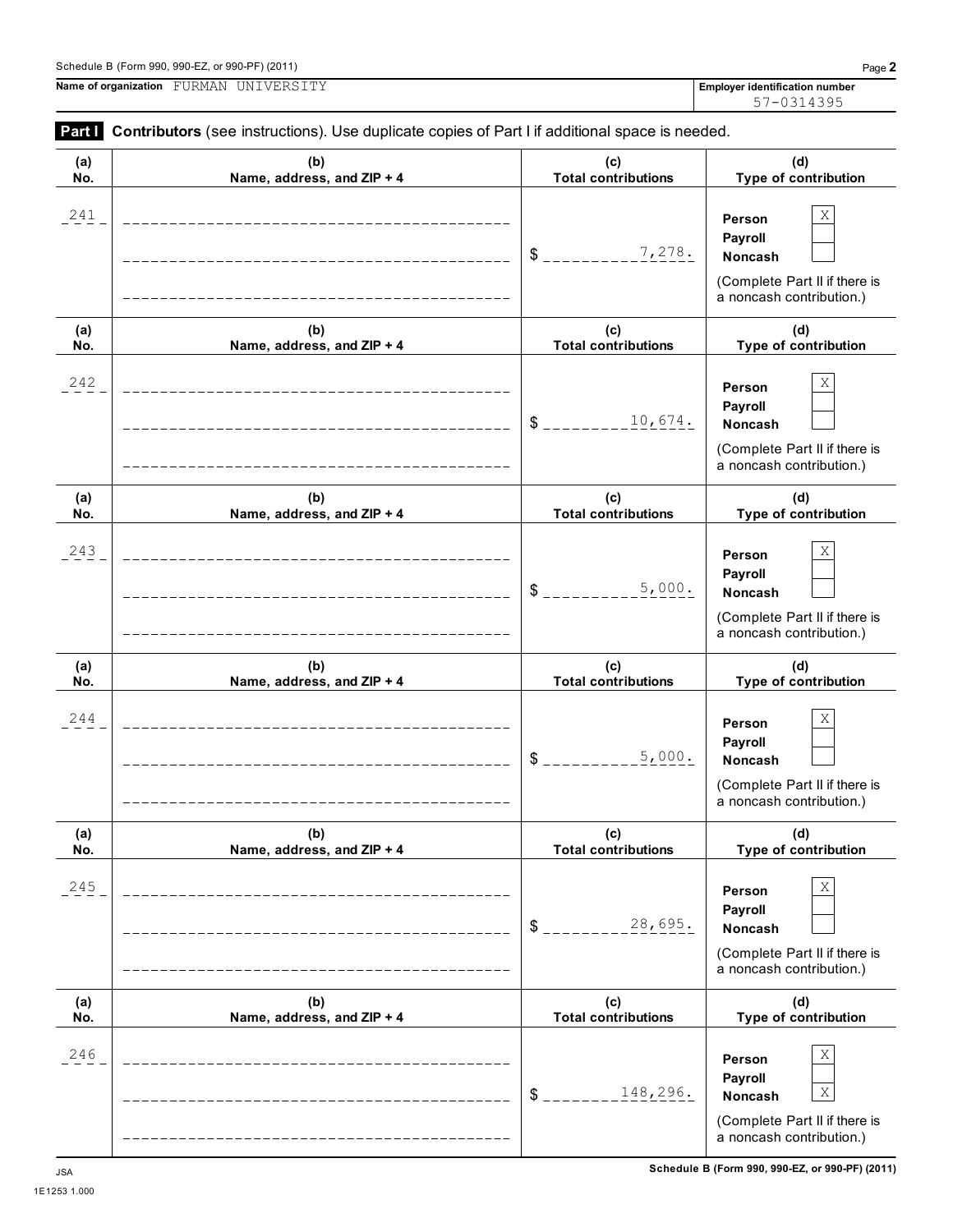| (a) | (b)                        | (c)                        | (d)                                                                                                   |
|-----|----------------------------|----------------------------|-------------------------------------------------------------------------------------------------------|
| No. | Name, address, and ZIP + 4 | <b>Total contributions</b> | Type of contribution                                                                                  |
| 247 |                            | 66,250.<br>\$              | Χ<br>Person<br>Payroll<br>Noncash<br>(Complete Part II if there is<br>a noncash contribution.)        |
| (a) | (b)                        | (c)                        | (d)                                                                                                   |
| No. | Name, address, and ZIP + 4 | <b>Total contributions</b> | Type of contribution                                                                                  |
| 248 |                            | 9,600.<br>\$               | Χ<br>Person<br>Payroll<br>Noncash<br>(Complete Part II if there is<br>a noncash contribution.)        |
| (a) | (b)                        | (c)                        | (d)                                                                                                   |
| No. | Name, address, and ZIP + 4 | <b>Total contributions</b> | Type of contribution                                                                                  |
| 249 |                            | 15,000.<br>\$              | Χ<br>Person<br>Payroll<br><b>Noncash</b><br>(Complete Part II if there is<br>a noncash contribution.) |
| (a) | (b)                        | (c)                        | (d)                                                                                                   |
| No. | Name, address, and ZIP + 4 | <b>Total contributions</b> | Type of contribution                                                                                  |
| 250 |                            | 5,000.<br>\$               | Χ<br>Person<br>Payroll<br><b>Noncash</b><br>(Complete Part II if there is<br>a noncash contribution.) |
| (a) | (b)                        | (c)                        | (d)                                                                                                   |
| No. | Name, address, and ZIP + 4 | <b>Total contributions</b> | Type of contribution                                                                                  |
| 251 |                            | 100,000.<br>\$             | Χ<br>Person<br>Payroll<br><b>Noncash</b><br>(Complete Part II if there is<br>a noncash contribution.) |
| (a) | (b)                        | (c)                        | (d)                                                                                                   |
| No. | Name, address, and ZIP + 4 | <b>Total contributions</b> | Type of contribution                                                                                  |
| 252 |                            | 200,000.<br>\$             | Χ<br>Person<br>Payroll<br><b>Noncash</b><br>(Complete Part II if there is<br>a noncash contribution.) |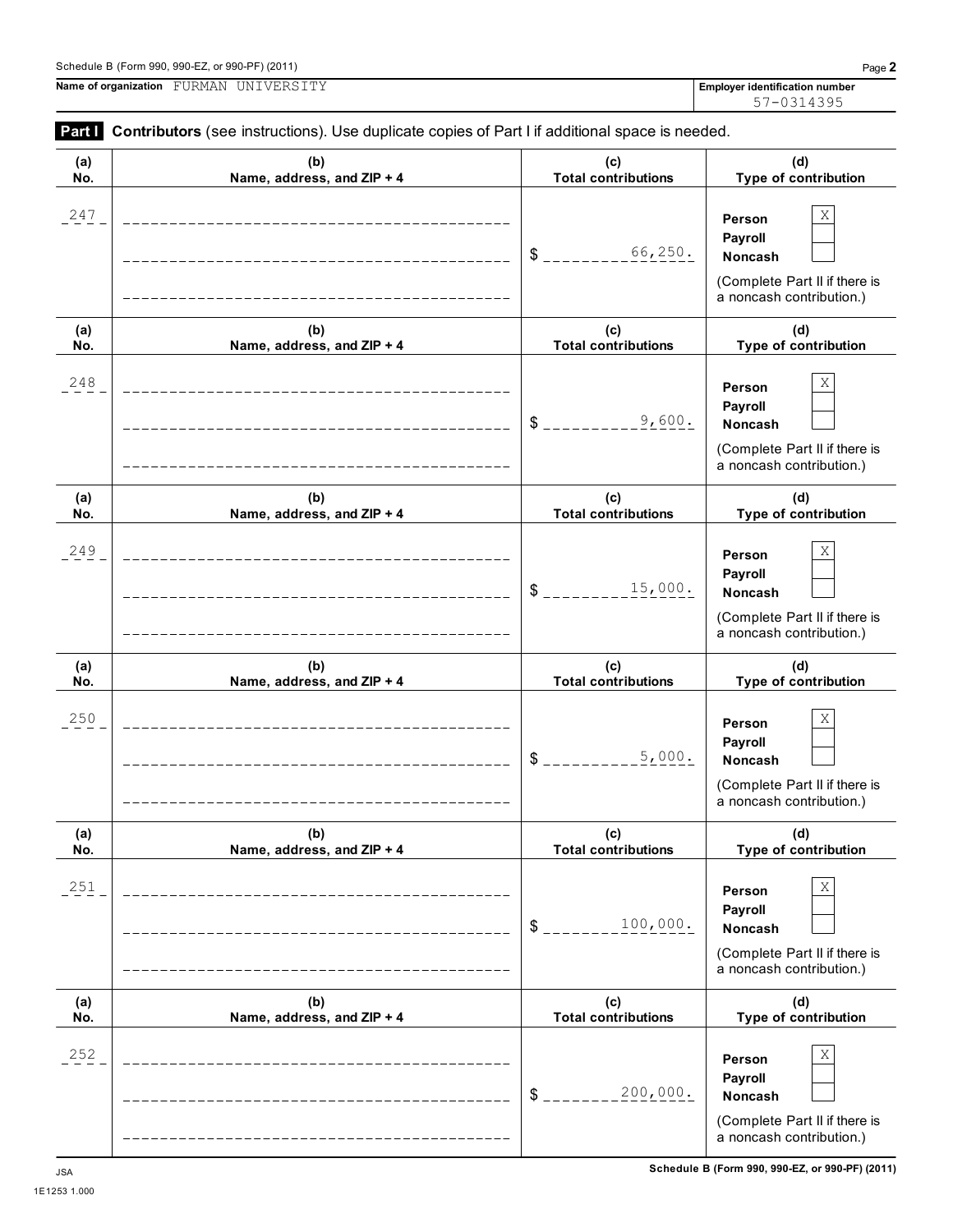a noncash contribution.)

253  $\vert$  **Derson**  $\vert$  X

**Part I** Contributors (see instructions). Use duplicate copies of Part I if additional space is needed.

**(b)**

| 253        |                                   | 25,000.<br>$\frac{1}{2}$          | X<br>Person<br>Payroll<br>Noncash<br>(Complete Part II if there is<br>a noncash contribution.) |
|------------|-----------------------------------|-----------------------------------|------------------------------------------------------------------------------------------------|
| (a)<br>No. | (b)<br>Name, address, and ZIP + 4 | (c)<br><b>Total contributions</b> | (d)<br>Type of contribution                                                                    |
| 254        |                                   | 400,000.<br>$\frac{3}{2}$         | Χ<br>Person<br>Payroll<br>Noncash<br>(Complete Part II if there is<br>a noncash contribution.) |
| (a)<br>No. | (b)<br>Name, address, and ZIP + 4 | (c)<br><b>Total contributions</b> | (d)<br>Type of contribution                                                                    |
| 255        |                                   | 10,700.<br>$\delta$ .             | Χ<br>Person<br>Payroll<br>Noncash<br>(Complete Part II if there is<br>a noncash contribution.) |
| (a)<br>No. | (b)<br>Name, address, and ZIP + 4 | (c)<br><b>Total contributions</b> | (d)<br>Type of contribution                                                                    |
| 256        |                                   | 5,000.<br>$\delta$ $-$            | Χ<br>Person<br>Payroll<br>Noncash<br>(Complete Part II if there is<br>a noncash contribution.) |
| (a)<br>No. | (b)<br>Name, address, and ZIP + 4 | (c)<br><b>Total contributions</b> | (d)<br>Type of contribution                                                                    |
| 257        |                                   | 5,000.<br>\$                      | Χ<br>Person<br>Payroll<br>Noncash<br>(Complete Part II if there is<br>a noncash contribution.) |
| (a)<br>No. | (b)<br>Name, address, and ZIP + 4 | (c)<br><b>Total contributions</b> | (d)<br>Type of contribution                                                                    |
| 258        |                                   | 10,000.<br>\$                     | Χ<br>Person<br>Payroll<br>Noncash<br>(Complete Part II if there is                             |

**Name of organization Employer identification number** FURMAN UNIVERSITY

**(a) No.**

**(d) Type of contribution**

**(c) Total contributions**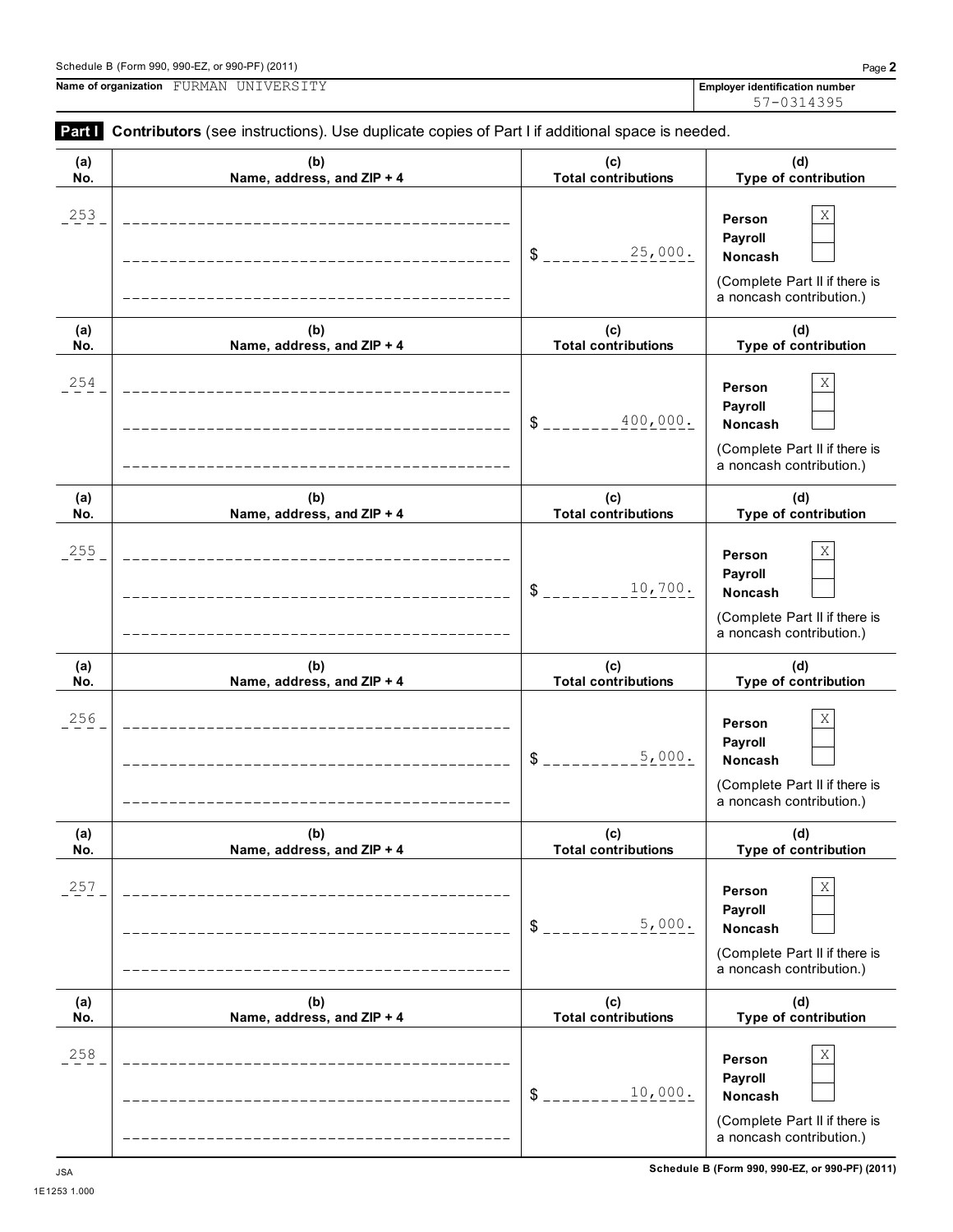| Part I     | Contributors (see instructions). Use duplicate copies of Part I if additional space is needed. |                                   |                                                                                                          |
|------------|------------------------------------------------------------------------------------------------|-----------------------------------|----------------------------------------------------------------------------------------------------------|
| (a)<br>No. | (b)<br>Name, address, and ZIP + 4                                                              | (c)<br><b>Total contributions</b> | (d)<br>Type of contribution                                                                              |
| 259        |                                                                                                | 40,000.<br>\$                     | $\mathbf X$<br>Person<br>Payroll<br>Noncash<br>(Complete Part II if there is<br>a noncash contribution.) |
| (a)<br>No. | (b)<br>Name, address, and ZIP + 4                                                              | (c)<br><b>Total contributions</b> | (d)<br>Type of contribution                                                                              |
| 260        |                                                                                                | 5,000.<br>\$                      | Χ<br>Person<br>Payroll<br>Noncash<br>(Complete Part II if there is<br>a noncash contribution.)           |
| (a)<br>No. | (b)<br>Name, address, and ZIP + 4                                                              | (c)<br><b>Total contributions</b> | (d)<br>Type of contribution                                                                              |
| 261        |                                                                                                | 10,000.<br>\$                     | Χ<br>Person<br>Payroll<br>Noncash<br>(Complete Part II if there is<br>a noncash contribution.)           |
| (a)<br>No. | (b)<br>Name, address, and ZIP + 4                                                              | (c)<br><b>Total contributions</b> | (d)<br>Type of contribution                                                                              |
| 262        |                                                                                                | 126,980.<br>\$                    | Χ<br>Person<br>Payroll<br>Noncash<br>(Complete Part II if there is<br>a noncash contribution.)           |
| (a)<br>No. | (b)<br>Name, address, and ZIP + 4                                                              | (c)<br><b>Total contributions</b> | (d)<br>Type of contribution                                                                              |
| 263        |                                                                                                | 6,890.<br>$S_{--}$                | Χ<br>Person<br>Payroll<br>Noncash<br>(Complete Part II if there is<br>a noncash contribution.)           |
| (a)<br>No. | (b)<br>Name, address, and ZIP + 4                                                              | (c)<br><b>Total contributions</b> | (d)<br>Type of contribution                                                                              |
| 264        |                                                                                                | 5,000.<br>\$                      | Χ<br>Person<br>Payroll<br>Noncash<br>(Complete Part II if there is<br>a noncash contribution.)           |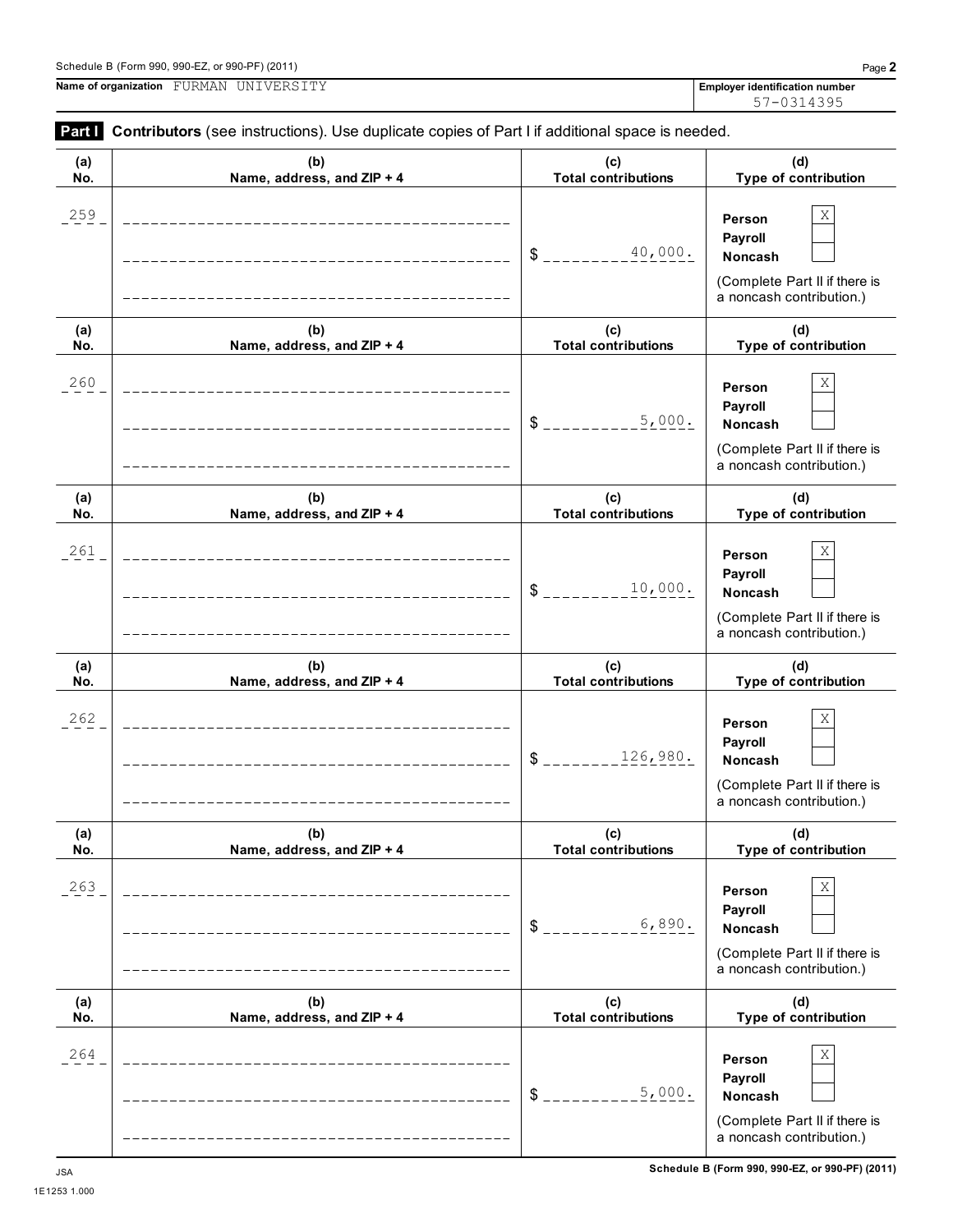| Schedule B (Form 990, 990-EZ, or 990-PF) (2011) | Page |
|-------------------------------------------------|------|

**(a)**

**Name of organization Employer identification number** FURMAN UNIVERSITY

| (u) | w                                                                      | $\mathbf{v}$               | $\mathbf{u}$                                                                                          |
|-----|------------------------------------------------------------------------|----------------------------|-------------------------------------------------------------------------------------------------------|
| No. | Name, address, and ZIP + 4                                             | <b>Total contributions</b> | Type of contribution                                                                                  |
| 265 | _____________________________<br>____________________________________  | 10,000.<br>$\delta$ -      | Χ<br>Person<br>Payroll<br>Noncash<br>(Complete Part II if there is<br>a noncash contribution.)        |
| (a) | (b)                                                                    | (c)                        | (d)                                                                                                   |
| No. | Name, address, and ZIP + 4                                             | <b>Total contributions</b> | Type of contribution                                                                                  |
| 266 | ________________________________<br>__________________________________ | 5,000.<br>$S_{---}$        | Χ<br>Person<br>Payroll<br><b>Noncash</b><br>(Complete Part II if there is<br>a noncash contribution.) |
| (a) | (b)                                                                    | (c)                        | (d)                                                                                                   |
| No. | Name, address, and ZIP + 4                                             | <b>Total contributions</b> | Type of contribution                                                                                  |
| 267 | _______________________<br>-------------------------------             | 15,000.<br>$S_{---}$       | Χ<br>Person<br>Payroll<br><b>Noncash</b><br>(Complete Part II if there is<br>a noncash contribution.) |
| (a) | (b)                                                                    | (c)                        | (d)                                                                                                   |
| No. | Name, address, and ZIP + 4                                             | <b>Total contributions</b> | Type of contribution                                                                                  |
|     |                                                                        |                            |                                                                                                       |
| 268 | ___________________________                                            | 5,000.<br>$S_{---}$        | Χ<br>Person<br>Payroll<br>Noncash<br>(Complete Part II if there is<br>a noncash contribution.)        |
| (a) | (b)                                                                    | (c)                        | (d)                                                                                                   |
| No. | Name, address, and ZIP + 4                                             | <b>Total contributions</b> | Type of contribution                                                                                  |
| 269 |                                                                        | 5,000.<br>\$               | Χ<br>Person<br>Payroll<br>Noncash<br>(Complete Part II if there is<br>a noncash contribution.)        |
| (a) | (b)                                                                    | (c)                        | (d)                                                                                                   |
| No. | Name, address, and ZIP + 4                                             | <b>Total contributions</b> | Type of contribution                                                                                  |

**Part I Contributors** (see instructions). Use duplicate copies of Part I if additional space is needed.

**(b)**

**(c)**

**(d)**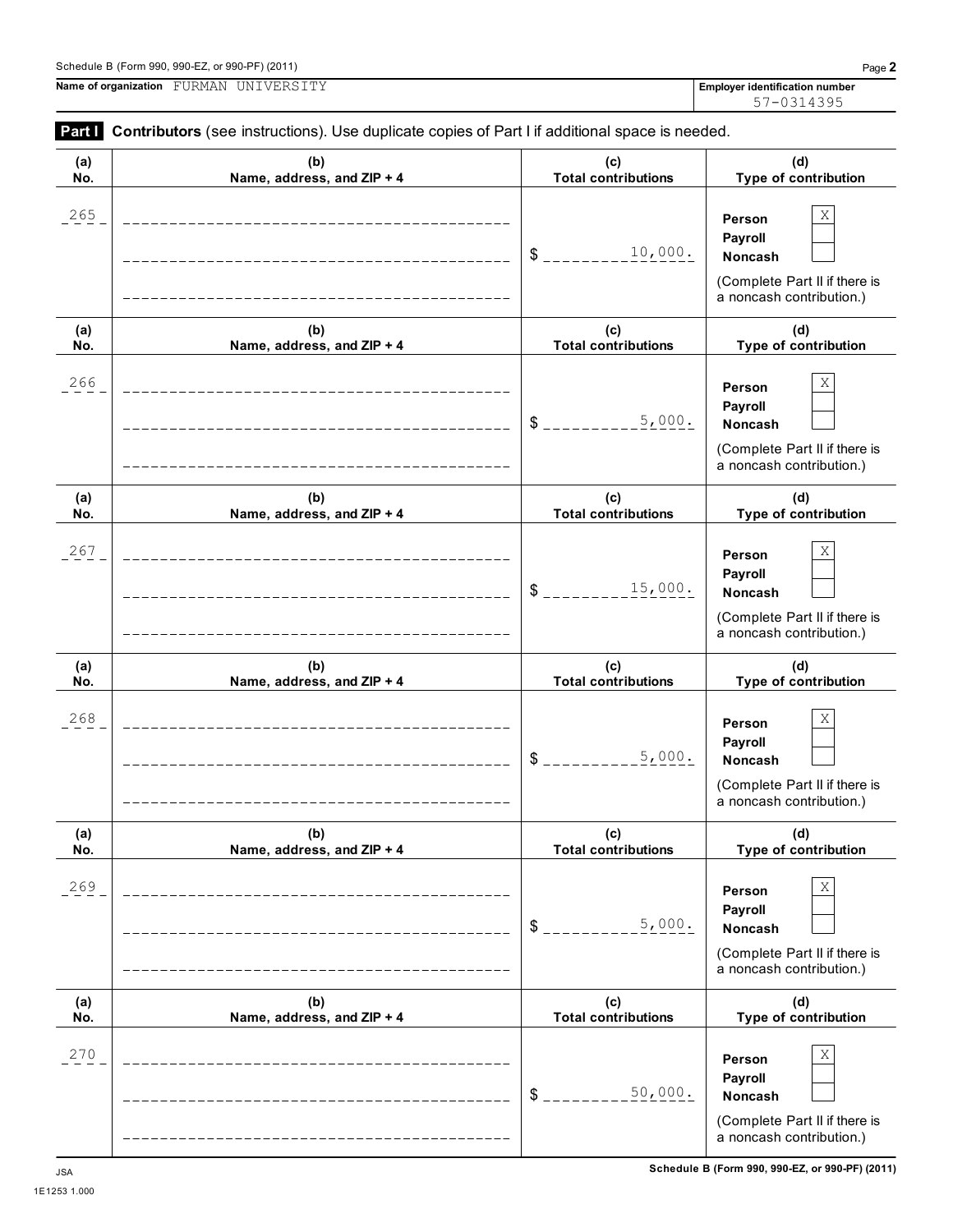**Schedule B (Form 990, 990-EZ, or 990-PF) (2011)** JSA

| (a) | (b)                        | (c)                        | (d)                                                                                                  |
|-----|----------------------------|----------------------------|------------------------------------------------------------------------------------------------------|
| No. | Name, address, and ZIP + 4 | <b>Total contributions</b> | Type of contribution                                                                                 |
| 271 |                            | 70,000.<br>$\delta$ $-$    | Χ<br>Person<br>Payroll<br>Noncash<br>(Complete Part II if there is<br>a noncash contribution.)       |
| (a) | (b)                        | (c)                        | (d)                                                                                                  |
| No. | Name, address, and ZIP + 4 | <b>Total contributions</b> | Type of contribution                                                                                 |
| 272 |                            | 7,000.<br>$S_{--}$         | Χ<br>Person<br>Payroll<br>Noncash<br>(Complete Part II if there is<br>a noncash contribution.)       |
| (a) | (b)                        | (c)                        | (d)                                                                                                  |
| No. | Name, address, and ZIP + 4 | <b>Total contributions</b> | Type of contribution                                                                                 |
| 273 |                            | 26,500.<br>\$              | Χ<br>Person<br>Payroll<br>Noncash<br>(Complete Part II if there is<br>a noncash contribution.)       |
| (a) | (b)                        | (c)                        | (d)                                                                                                  |
| No. | Name, address, and ZIP + 4 | <b>Total contributions</b> | Type of contribution                                                                                 |
| 274 |                            | 7,500.<br>$\frac{1}{2}$    | Χ<br>Person<br>Payroll<br>Noncash<br>(Complete Part II if there is<br>a noncash contribution.)       |
| (a) | (b)                        | (c)                        | (d)                                                                                                  |
| No. | Name, address, and ZIP + 4 | <b>Total contributions</b> | Type of contribution                                                                                 |
| 275 |                            | 10,000.<br>\$              | $\rm X$<br>Person<br>Payroll<br>Noncash<br>(Complete Part II if there is<br>a noncash contribution.) |
| (a) | (b)                        | (c)                        | (d)                                                                                                  |
| No. | Name, address, and ZIP + 4 | <b>Total contributions</b> | Type of contribution                                                                                 |
| 276 |                            | 1,000,000.<br>\$           | Χ<br>Person<br>Payroll<br>Noncash<br>(Complete Part II if there is<br>a noncash contribution.)       |

**Part I** Contributors (see instructions). Use duplicate copies of Part I if additional space is needed.

 $\top$ 

1E1253 1.000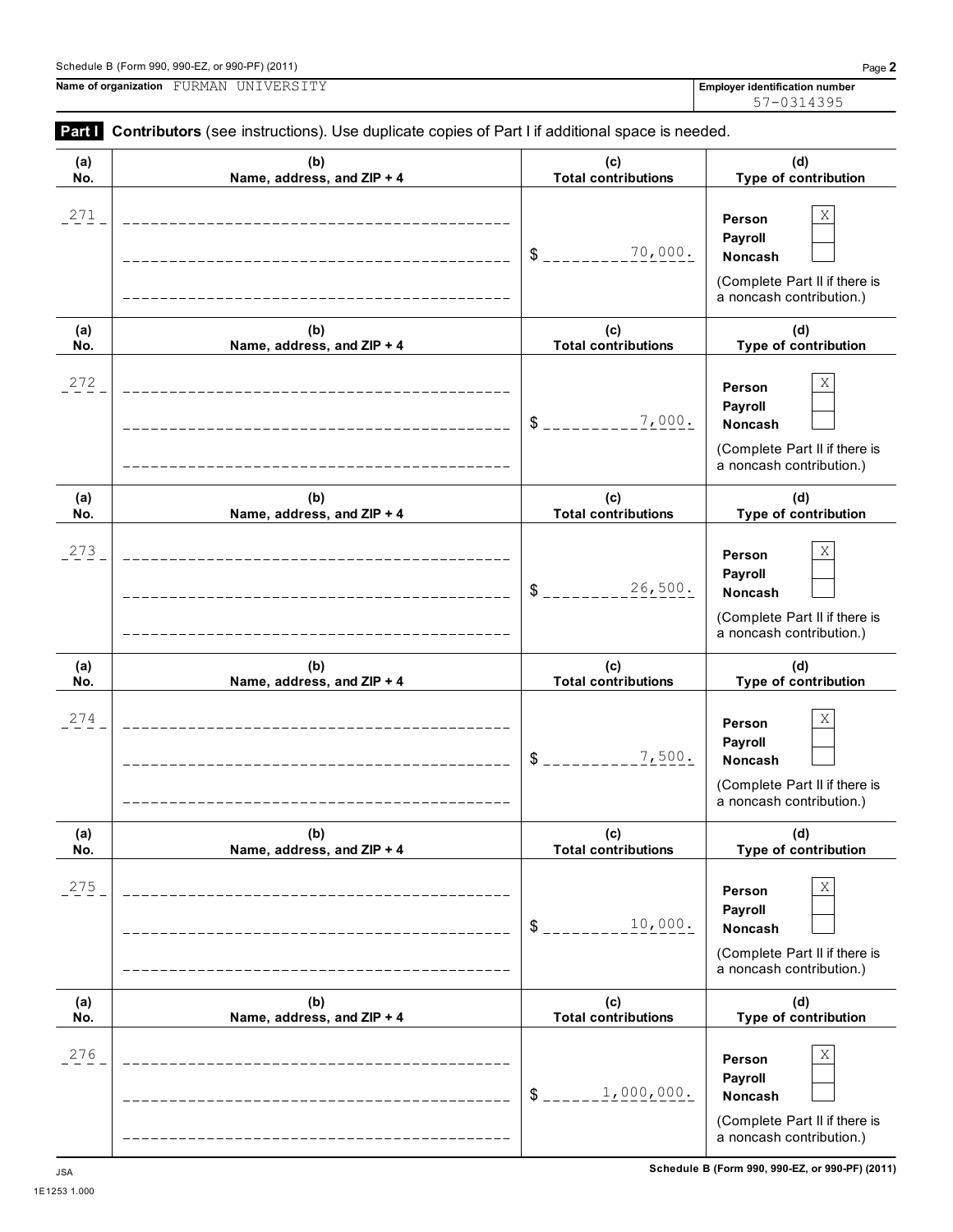1E1253 1.000

| Part I<br>Contributors (see instructions). Use duplicate copies of Part I if additional space is needed. |                                   |                                   |                                                                                                |  |  |  |  |
|----------------------------------------------------------------------------------------------------------|-----------------------------------|-----------------------------------|------------------------------------------------------------------------------------------------|--|--|--|--|
| (a)<br>No.                                                                                               | (b)<br>Name, address, and ZIP + 4 | (c)<br><b>Total contributions</b> | (d)<br>Type of contribution                                                                    |  |  |  |  |
| 277                                                                                                      |                                   | 5,000.<br>\$                      | Χ<br>Person<br>Payroll<br>Noncash<br>(Complete Part II if there is<br>a noncash contribution.) |  |  |  |  |
| (a)<br>No.                                                                                               | (b)<br>Name, address, and ZIP + 4 | (c)<br><b>Total contributions</b> | (d)<br>Type of contribution                                                                    |  |  |  |  |
| 278                                                                                                      |                                   | 10,000.<br>\$                     | Χ<br>Person<br>Payroll<br>Noncash<br>(Complete Part II if there is<br>a noncash contribution.) |  |  |  |  |
| (a)<br>No.                                                                                               | (b)<br>Name, address, and ZIP + 4 | (c)<br><b>Total contributions</b> | (d)<br>Type of contribution                                                                    |  |  |  |  |
| 279                                                                                                      |                                   | 30,000.<br>\$                     | Χ<br>Person<br>Payroll<br>Noncash<br>(Complete Part II if there is<br>a noncash contribution.) |  |  |  |  |
| (a)<br>No.                                                                                               | (b)<br>Name, address, and ZIP + 4 | (c)<br><b>Total contributions</b> | (d)<br>Type of contribution                                                                    |  |  |  |  |
| 280                                                                                                      |                                   | 95,130.<br>\$                     | Χ<br>Person<br>Payroll<br>Noncash<br>(Complete Part II if there is<br>a noncash contribution.) |  |  |  |  |
| (a)<br>No.                                                                                               | (b)<br>Name, address, and ZIP + 4 | (c)<br><b>Total contributions</b> | (d)<br>Type of contribution                                                                    |  |  |  |  |
| 281                                                                                                      | ______________________            | 25,000.<br>$S_{---}$              | Χ<br>Person<br>Payroll<br>Noncash<br>(Complete Part II if there is<br>a noncash contribution.) |  |  |  |  |
| (a)<br>No.                                                                                               | (b)<br>Name, address, and ZIP + 4 | (c)<br><b>Total contributions</b> | (d)<br>Type of contribution                                                                    |  |  |  |  |
| 282                                                                                                      | --------------------              | 5,000.<br>\$                      | Χ<br>Person<br>Payroll<br>Noncash<br>(Complete Part II if there is<br>a noncash contribution.) |  |  |  |  |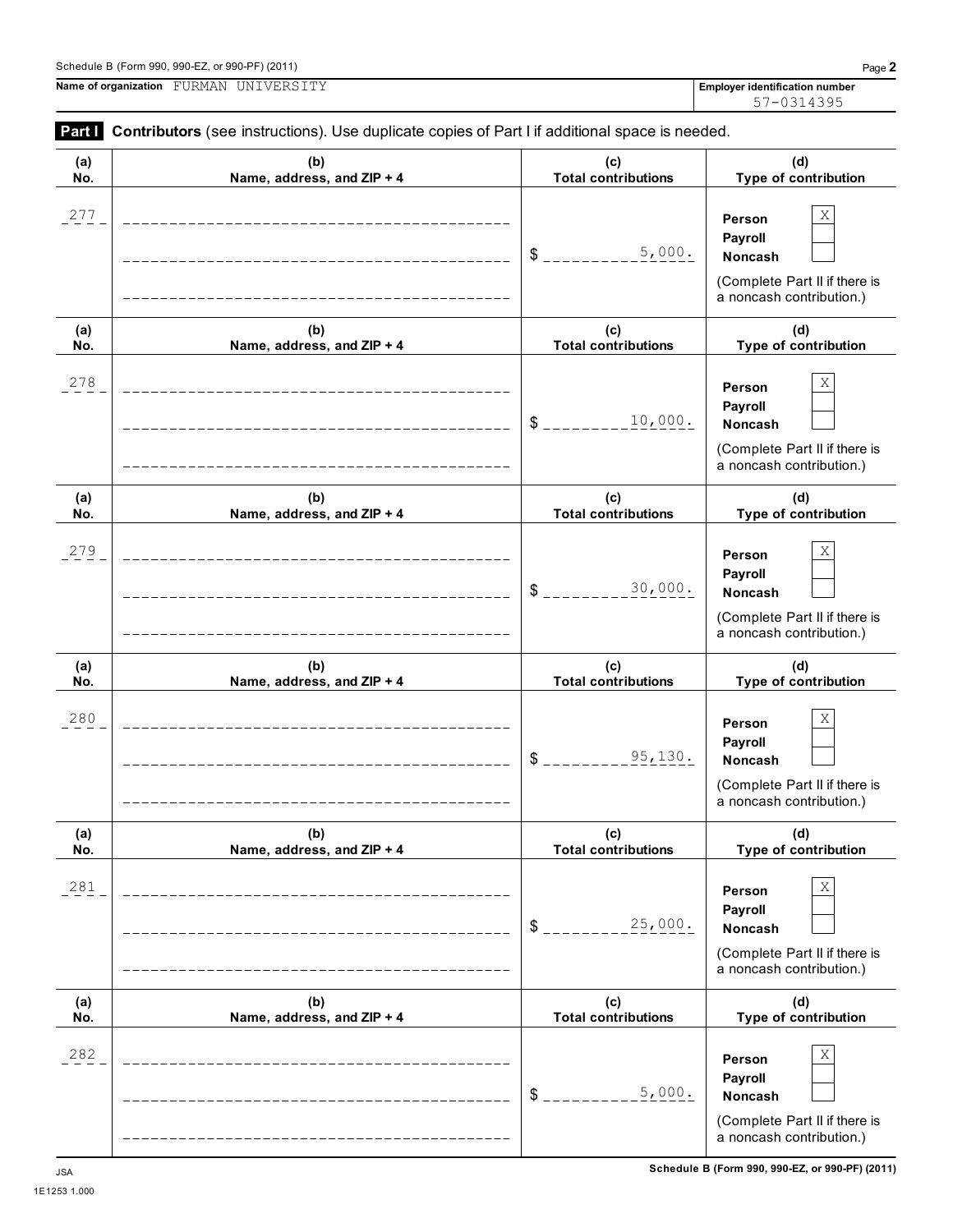| (a) | (b)                        | (c)                        | (d)                                                                                                                     |
|-----|----------------------------|----------------------------|-------------------------------------------------------------------------------------------------------------------------|
| No. | Name, address, and ZIP + 4 | <b>Total contributions</b> | Type of contribution                                                                                                    |
| 283 |                            | 25,000.<br>$\mathsf{S}$    | Χ<br>Person<br>Payroll<br>Noncash<br>(Complete Part II if there is<br>a noncash contribution.)                          |
| (a) | (b)                        | (c)                        | (d)                                                                                                                     |
| No. | Name, address, and ZIP + 4 | <b>Total contributions</b> | Type of contribution                                                                                                    |
| 284 |                            | 5,000.<br>$$^{\circ}$      | Χ<br>Person<br>Payroll<br>Noncash<br>(Complete Part II if there is<br>a noncash contribution.)                          |
| (a) | (b)                        | (c)                        | (d)                                                                                                                     |
| No. | Name, address, and ZIP + 4 | <b>Total contributions</b> | Type of contribution                                                                                                    |
| 285 |                            | 17,430.<br>$\mathsf{S}$    | Χ<br>Person<br>Payroll<br>$\mathbf X$<br>Noncash<br>(Complete Part II if there is<br>a noncash contribution.)           |
| (a) |                            |                            |                                                                                                                         |
| No. | (b)                        | (c)                        | (d)                                                                                                                     |
|     | Name, address, and ZIP + 4 | <b>Total contributions</b> | Type of contribution                                                                                                    |
| 286 |                            | 13,923.<br>\$              | Χ<br>Person<br>Payroll<br>$\mathbf X$<br>Noncash<br>(Complete Part II if there is<br>a noncash contribution.)           |
| (a) | (b)                        | (c)                        | (d)                                                                                                                     |
| No. | Name, address, and ZIP + 4 | <b>Total contributions</b> | Type of contribution                                                                                                    |
| 287 |                            | 9,760.<br>\$               | $\mathbf X$<br>Person<br>Payroll<br>$\mathbf X$<br>Noncash<br>(Complete Part II if there is<br>a noncash contribution.) |
| (a) | (b)                        | (c)                        | (d)                                                                                                                     |
| No. | Name, address, and ZIP + 4 | <b>Total contributions</b> | Type of contribution                                                                                                    |

57-0314395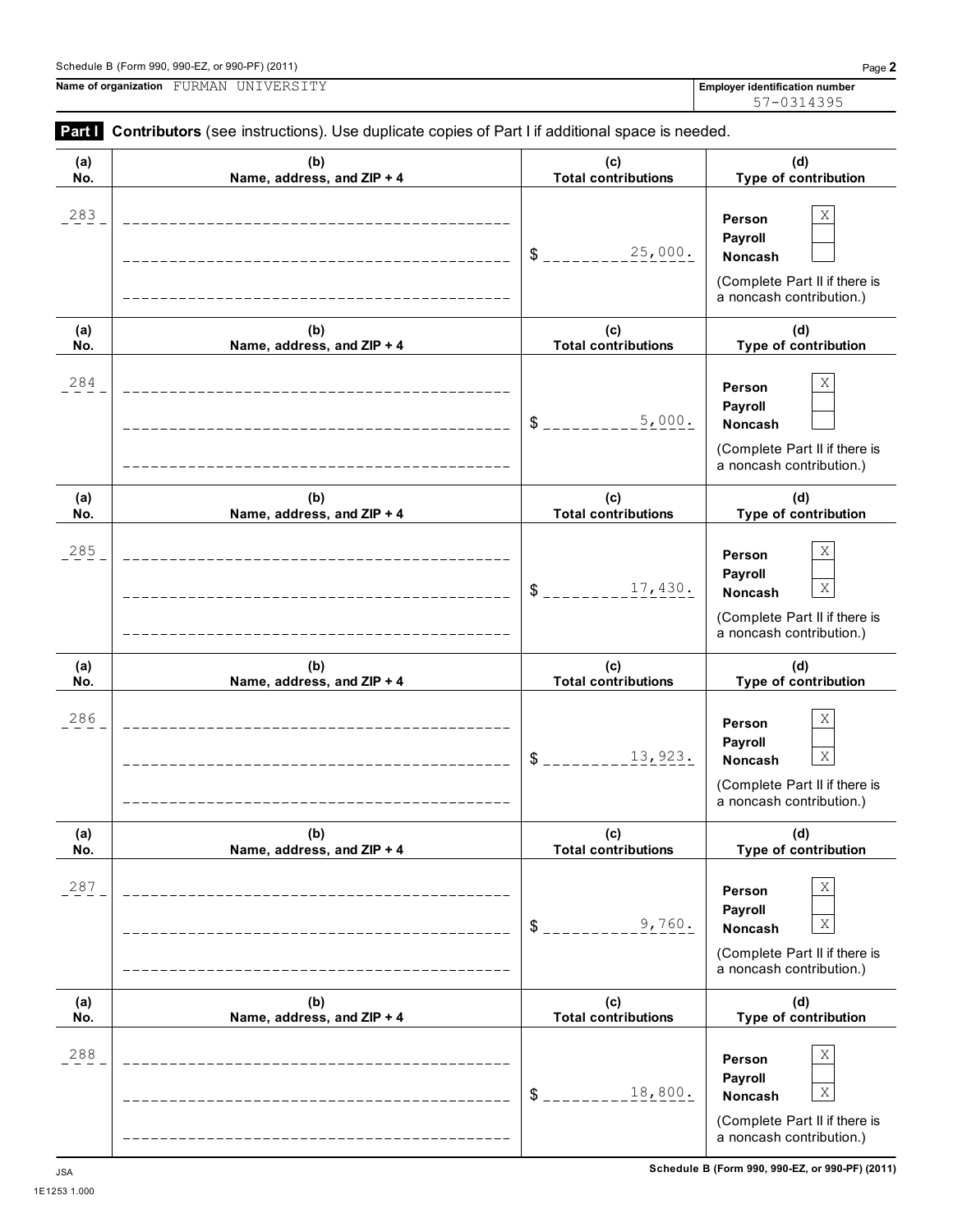**Part Contributors** (see instructions). Use duplicate copies of Part I if additional space is needed. **(b) Name, address, and ZIP + 4 (c) Total contributions (d) Type of contribution Person Payroll**  $$$  \_\_\_\_\_\_\_\_\_\_\_<sup>8</sup>,  $319$ . Noncash (Complete Part II if there is a noncash contribution.) **(b) (c) Total contributions (d) Type of contribution Person Payroll** \$ \_\_\_\_\_\_\_\_\_28,000. Noncash (Complete Part II if there is a noncash contribution.) **(b) (c) Total contributions (d) Type of contribution Person Payroll** \$ \_\_\_\_\_\_\_\_\_15,000. Noncash (Complete Part II if there is a noncash contribution.) **(b) (c) Total contributions (d) Type of contribution Person** 57-0314395 289  $\vert$  X 8,319. X

# **(a) No. Name, address, and ZIP + 4 (a) No. Name, address, and ZIP + 4 (a) No. Name, address, and ZIP + 4 Payroll** \$ \_\_\_\_\_\_\_\_\_<u>10,131.</u> | Noncash <u>X</u> (Complete Part II if there is a noncash contribution.) **(a) No. (b) Name, address, and ZIP + 4 (c) Total contributions (d) Type of contribution Person Payroll**  $$$   $\frac{1}{2}$   $\frac{1}{2}$   $\frac{1}{2}$   $\frac{1}{2}$   $\frac{1}{2}$   $\frac{1}{2}$   $\frac{1}{2}$   $\frac{1}{2}$   $\frac{1}{2}$  Noncash (Complete Part II if there is a noncash contribution.) **(a) No. (b) Name, address, and ZIP + 4 (c) Total contributions (d) Type of contribution Person Payroll** \$ **Noncash** (Complete Part II if there is a noncash contribution.) **Schedule B (Form 990, 990-EZ, or 990-PF) (2011)** JSA 1E1253 1.000 290  $\vert$  **Derson**  $\vert$  X 291 **Derson** X 292 **Decision**  $X$ 293  $\vert$  **Derson**  $\vert$  X 5,000. 294 **Decay and Section 2.5**  $\overline{P}$  **Decay and Section 2.5**  $\overline{P}$  **Decay and X** 6,000.

**(a) No.**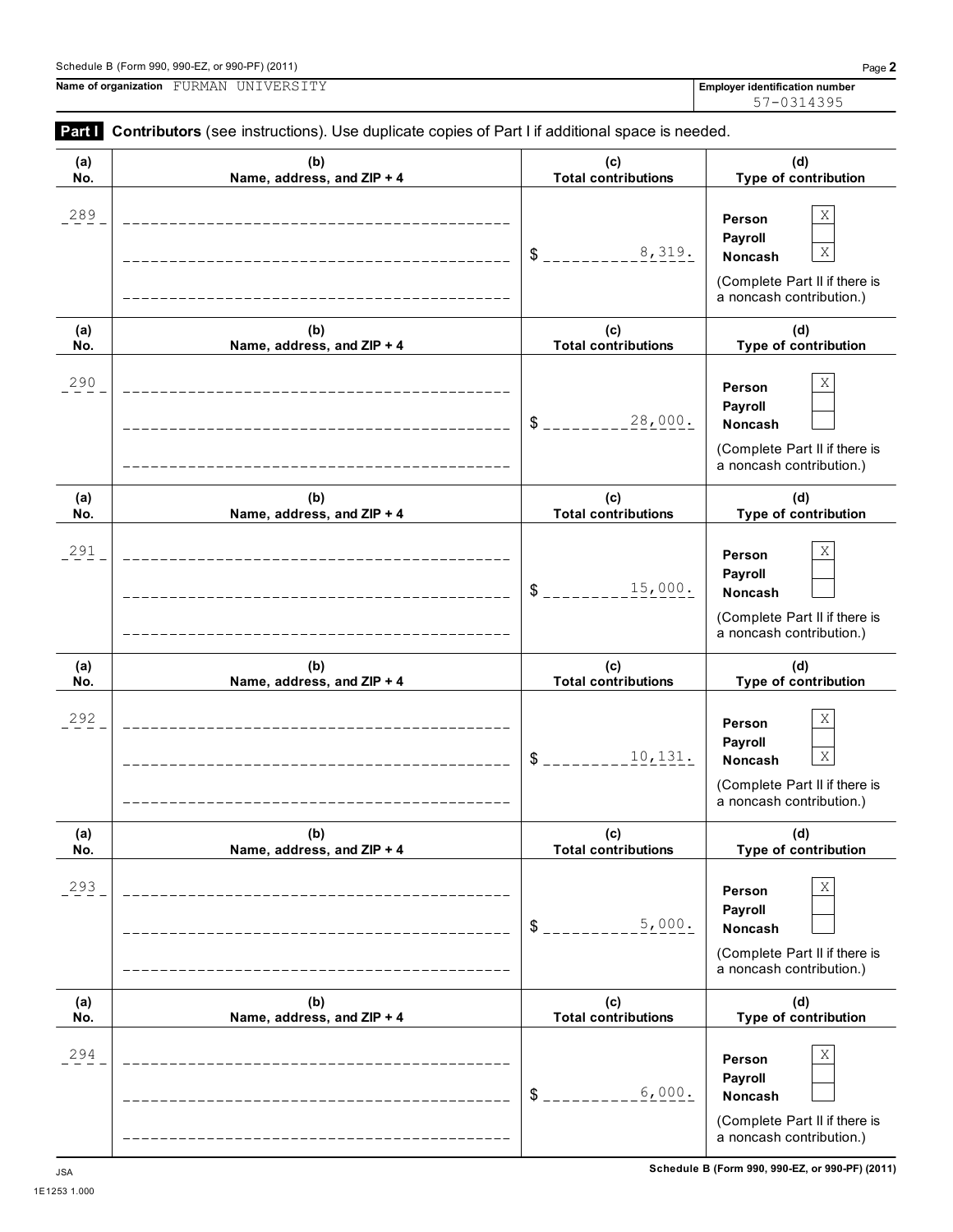

**Part Contributors** (see instructions). Use duplicate copies of Part I if additional space is needed.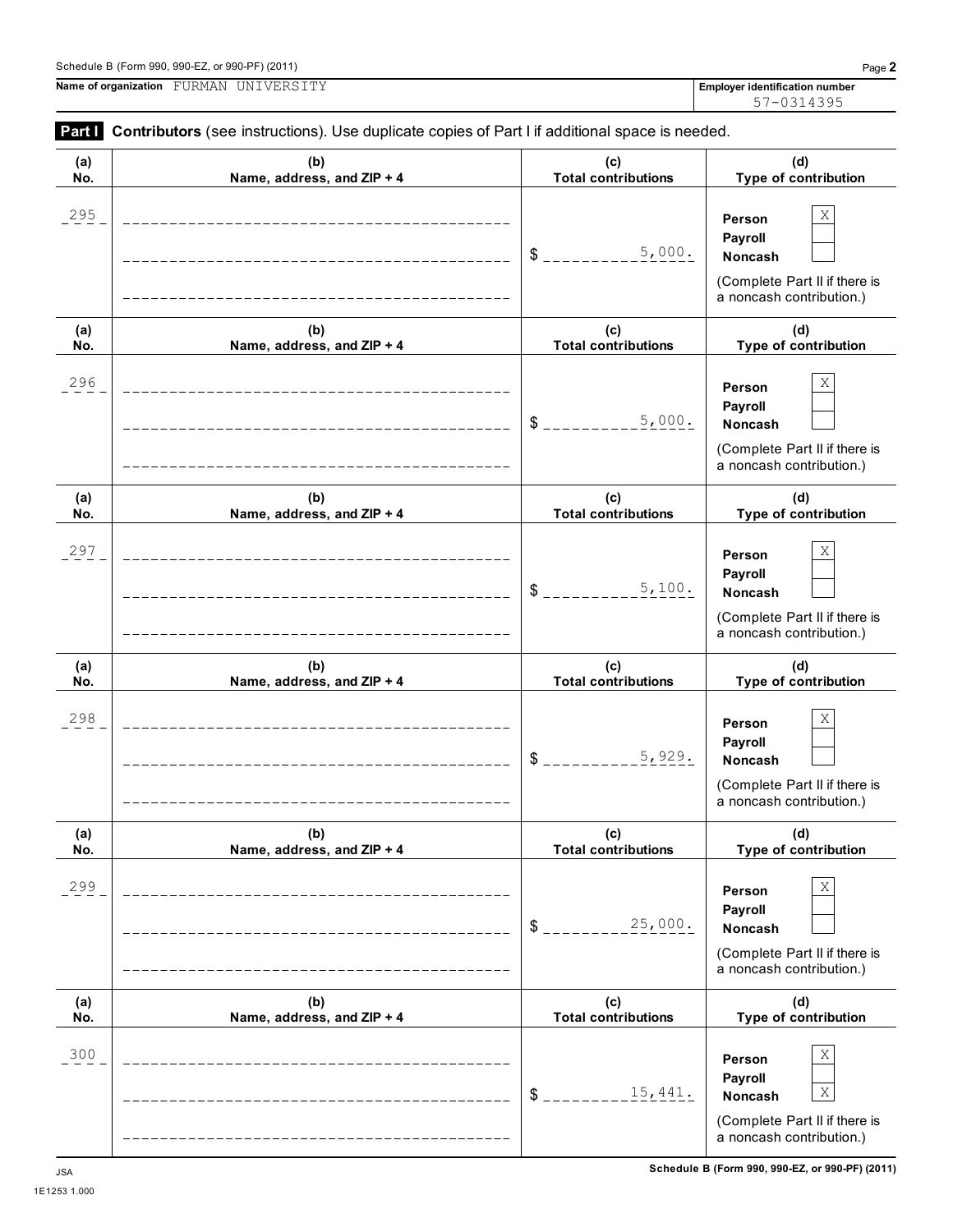**Part I Contributors** (see instructions). Use duplicate copies of Part I if additional space is needed.

| (a)<br>No. | (b)<br>Name, address, and ZIP + 4                                    | (c)<br><b>Total contributions</b> | (d)<br>Type of contribution                                                                    |
|------------|----------------------------------------------------------------------|-----------------------------------|------------------------------------------------------------------------------------------------|
| 301        |                                                                      | 10, 150.<br>\$                    | Χ<br>Person<br>Payroll<br>Noncash<br>(Complete Part II if there is                             |
|            |                                                                      |                                   | a noncash contribution.)<br>(d)                                                                |
| (a)<br>No. | (b)<br>Name, address, and ZIP + 4                                    | (c)<br><b>Total contributions</b> | Type of contribution                                                                           |
| 302        |                                                                      | 25,000.<br>\$                     | Χ<br>Person<br>Payroll<br>Noncash<br>(Complete Part II if there is<br>a noncash contribution.) |
| (a)<br>No. | (b)<br>Name, address, and ZIP + 4                                    | (c)<br><b>Total contributions</b> | (d)<br>Type of contribution                                                                    |
| 303        |                                                                      | 6,250.<br>\$                      | Χ<br>Person<br>Payroll<br>Noncash<br>(Complete Part II if there is<br>a noncash contribution.) |
| (a)<br>No. | (b)<br>Name, address, and ZIP + 4                                    | (c)<br><b>Total contributions</b> | (d)<br>Type of contribution                                                                    |
| 304        |                                                                      | 5,000.<br>\$                      | Χ<br>Person<br>Payroll<br>Noncash<br>(Complete Part II if there is<br>a noncash contribution.) |
| (a)<br>No. | (b)<br>Name, address, and ZIP + 4                                    | (c)<br><b>Total contributions</b> | (d)<br>Type of contribution                                                                    |
| 305        | _____________________________<br>___________________________________ | 60,000.<br>$S_{--}$               | Χ<br>Person<br>Payroll<br>Noncash<br>(Complete Part II if there is<br>a noncash contribution.) |
| (a)<br>No. | (b)<br>Name, address, and ZIP + 4                                    | (c)<br><b>Total contributions</b> | (d)<br>Type of contribution                                                                    |
| 306        | __________________________<br>_____________________________          | 15,000.<br>$\frac{1}{2}$          | Χ<br>Person<br>Payroll<br>Noncash<br>(Complete Part II if there is<br>a noncash contribution.) |

57-0314395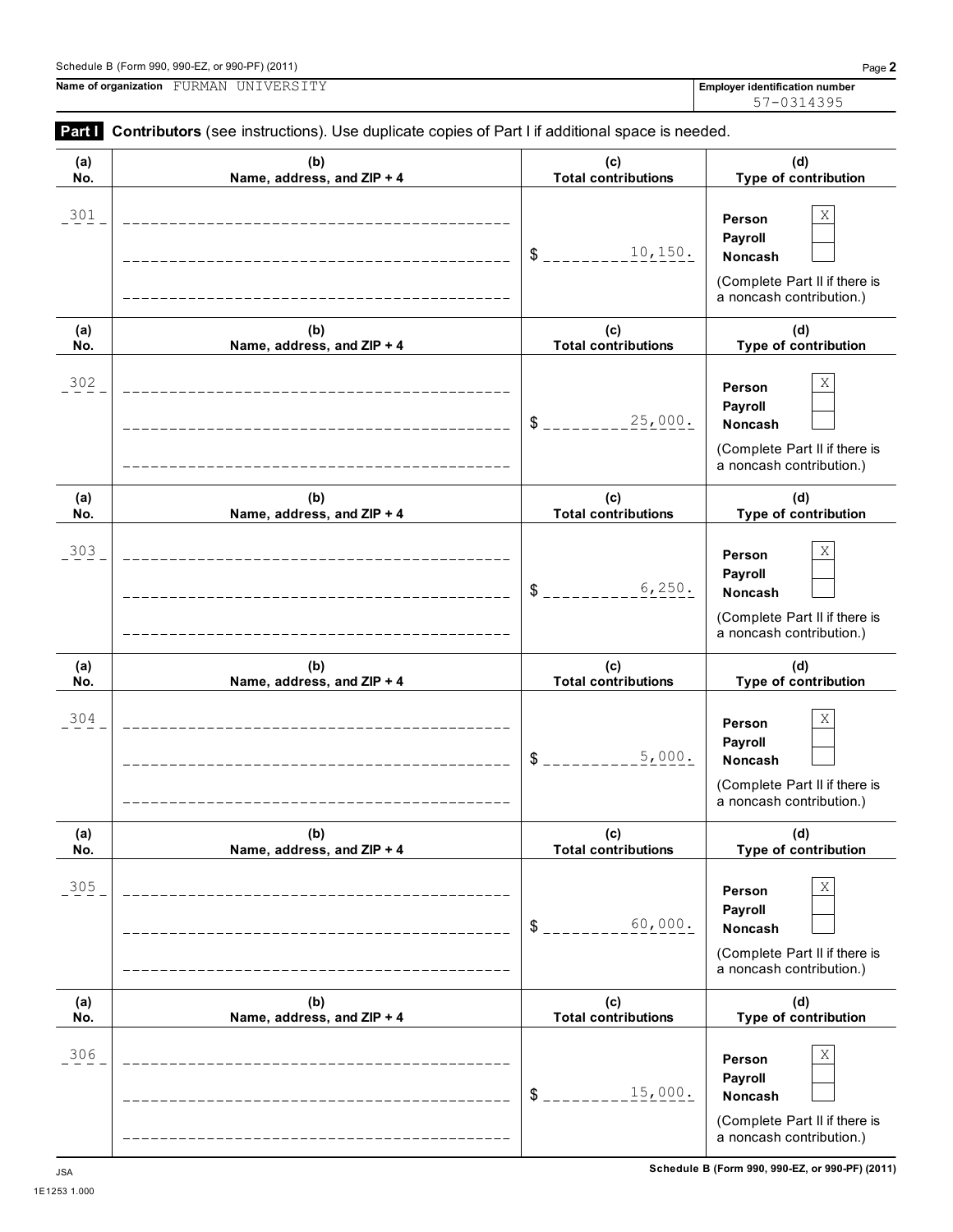|  | <b>Part Contributors</b> (see instructions). Use duplicate copies of Part I if additional space is needed. |  |  |  |  |  |  |  |  |  |  |  |
|--|------------------------------------------------------------------------------------------------------------|--|--|--|--|--|--|--|--|--|--|--|
|--|------------------------------------------------------------------------------------------------------------|--|--|--|--|--|--|--|--|--|--|--|

| (a)<br>No. | (b)<br>Name, address, and ZIP + 4                     | (c)<br><b>Total contributions</b> | (d)<br>Type of contribution                                                                              |
|------------|-------------------------------------------------------|-----------------------------------|----------------------------------------------------------------------------------------------------------|
| 307        |                                                       | 10,000.<br>$\mathbb{S}$           | Χ<br>Person<br>Payroll<br><b>Noncash</b><br>(Complete Part II if there is<br>a noncash contribution.)    |
| (a)<br>No. | (b)<br>Name, address, and ZIP + 4                     | (c)<br><b>Total contributions</b> | (d)<br>Type of contribution                                                                              |
| 308        |                                                       | 5,000.<br>\$                      | Χ<br>Person<br>Payroll<br><b>Noncash</b><br>(Complete Part II if there is<br>a noncash contribution.)    |
| (a)<br>No. | (b)<br>Name, address, and ZIP + 4                     | (c)<br><b>Total contributions</b> | (d)<br>Type of contribution                                                                              |
| 309        |                                                       | 5,000.<br>\$                      | Χ<br>Person<br>Payroll<br><b>Noncash</b><br>(Complete Part II if there is<br>a noncash contribution.)    |
| (a)<br>No. | (b)<br>Name, address, and ZIP + 4                     | (c)<br><b>Total contributions</b> | (d)<br>Type of contribution                                                                              |
| 310        |                                                       | 5,000.<br>$\mathfrak{S}$          | Χ<br>Person<br>Payroll<br>Noncash<br>(Complete Part II if there is<br>a noncash contribution.)           |
| (a)<br>No. | (b)<br>Name, address, and ZIP + 4                     | (c)<br><b>Total contributions</b> | (d)<br>Type of contribution                                                                              |
| 311        |                                                       | 5,000.<br>$S_{--}$                | $\mathbf X$<br>Person<br>Payroll<br>Noncash<br>(Complete Part II if there is<br>a noncash contribution.) |
| (a)<br>No. | (b)<br>Name, address, and ZIP + 4                     | (c)<br><b>Total contributions</b> | (d)<br>Type of contribution                                                                              |
| 312        | ___________________________<br>______________________ | 5,400.<br>$S_{--}$                | Χ<br>Person<br>Payroll<br>Noncash<br>(Complete Part II if there is<br>a noncash contribution.)           |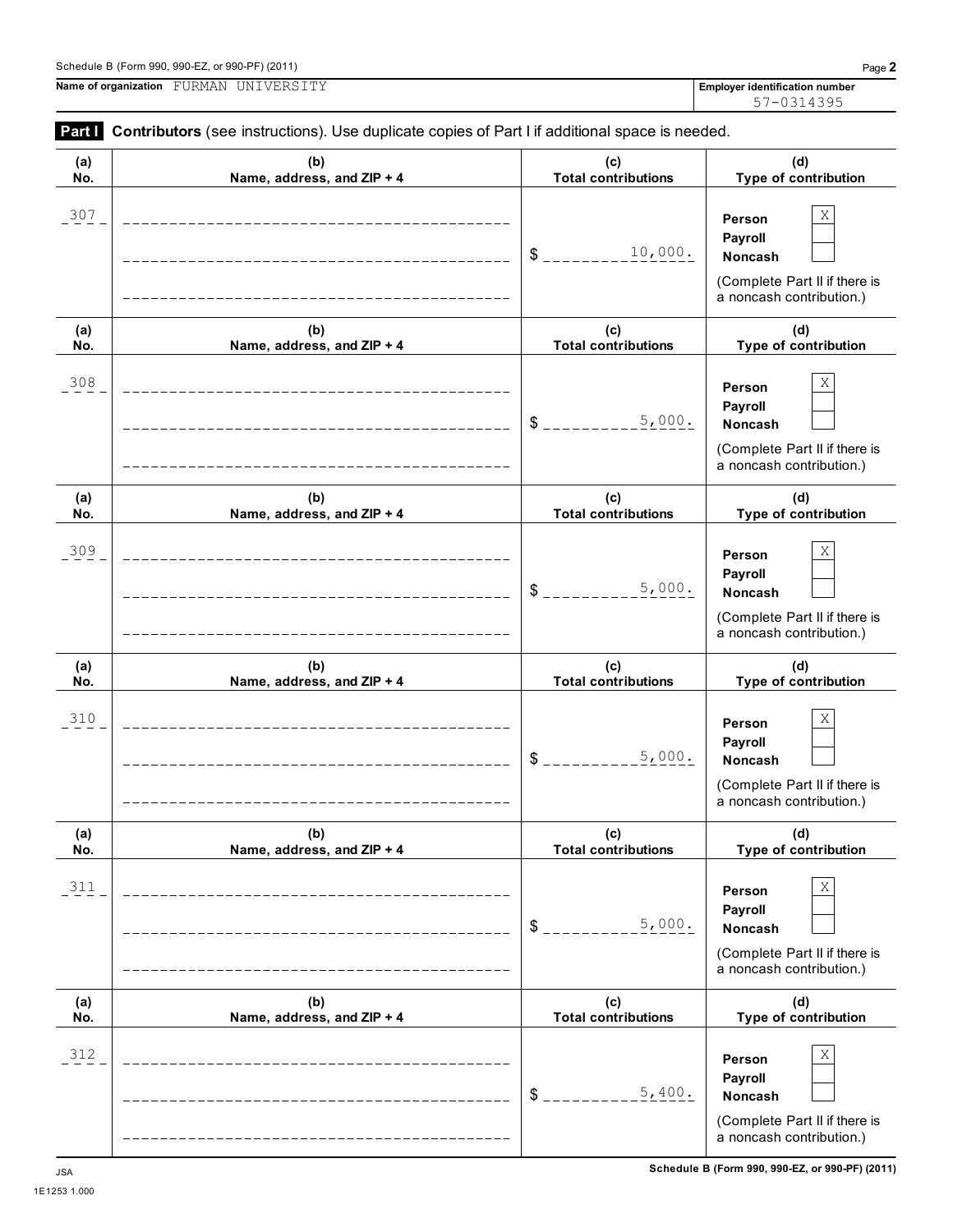L,

Ĭ.

**Name of organization Employer identification number** FURMAN UNIVERSITY

| (a)<br>No. | (b)<br>Name, address, and ZIP + 4                                    | (c)<br><b>Total contributions</b> | (d)<br>Type of contribution                                                                           |
|------------|----------------------------------------------------------------------|-----------------------------------|-------------------------------------------------------------------------------------------------------|
| 313        |                                                                      | 20,000.<br>$S$ <sub>---</sub>     | Χ<br>Person<br>Payroll<br>Noncash<br>(Complete Part II if there is<br>a noncash contribution.)        |
| (a)<br>No. | (b)<br>Name, address, and ZIP + 4                                    | (c)<br><b>Total contributions</b> | (d)<br>Type of contribution                                                                           |
| 314        | _______________________________<br>_________________________________ | 300,000.<br>$S_{---}$             | Χ<br>Person<br>Payroll<br><b>Noncash</b><br>(Complete Part II if there is<br>a noncash contribution.) |
| (a)<br>No. | (b)<br>Name, address, and ZIP + 4                                    | (c)<br><b>Total contributions</b> | (d)<br>Type of contribution                                                                           |
| 315        | ___________________________                                          | 12,525.<br>$S_{---}$              | Χ<br>Person<br>Payroll<br>Noncash<br>(Complete Part II if there is<br>a noncash contribution.)        |
| (a)<br>No. | (b)<br>Name, address, and ZIP + 4                                    | (c)<br><b>Total contributions</b> | (d)<br>Type of contribution                                                                           |
| 316        | _____________________________<br>__________________________________  | 5,812.<br>$S_{---}$               | Χ<br>Person<br>Payroll<br>Noncash<br>(Complete Part II if there is<br>a noncash contribution.)        |
| (a)<br>No. | (b)<br>Name, address, and ZIP + 4                                    | (c)<br><b>Total contributions</b> | (d)<br>Type of contribution                                                                           |
| 317        |                                                                      | 39,644.<br>$\frac{1}{2}$          | Χ<br>Person<br>Payroll<br>Noncash<br>(Complete Part II if there is<br>a noncash contribution.)        |
| (a)<br>No. | (b)<br>Name, address, and ZIP + 4                                    | (c)<br><b>Total contributions</b> | (d)<br>Type of contribution                                                                           |
| 318        |                                                                      | 15,000.<br>\$                     | Χ<br>Person<br>Payroll<br>Noncash<br>(Complete Part II if there is<br>a noncash contribution.)        |

**Part I** Contributors (see instructions). Use duplicate copies of Part I if additional space is needed.

57-0314395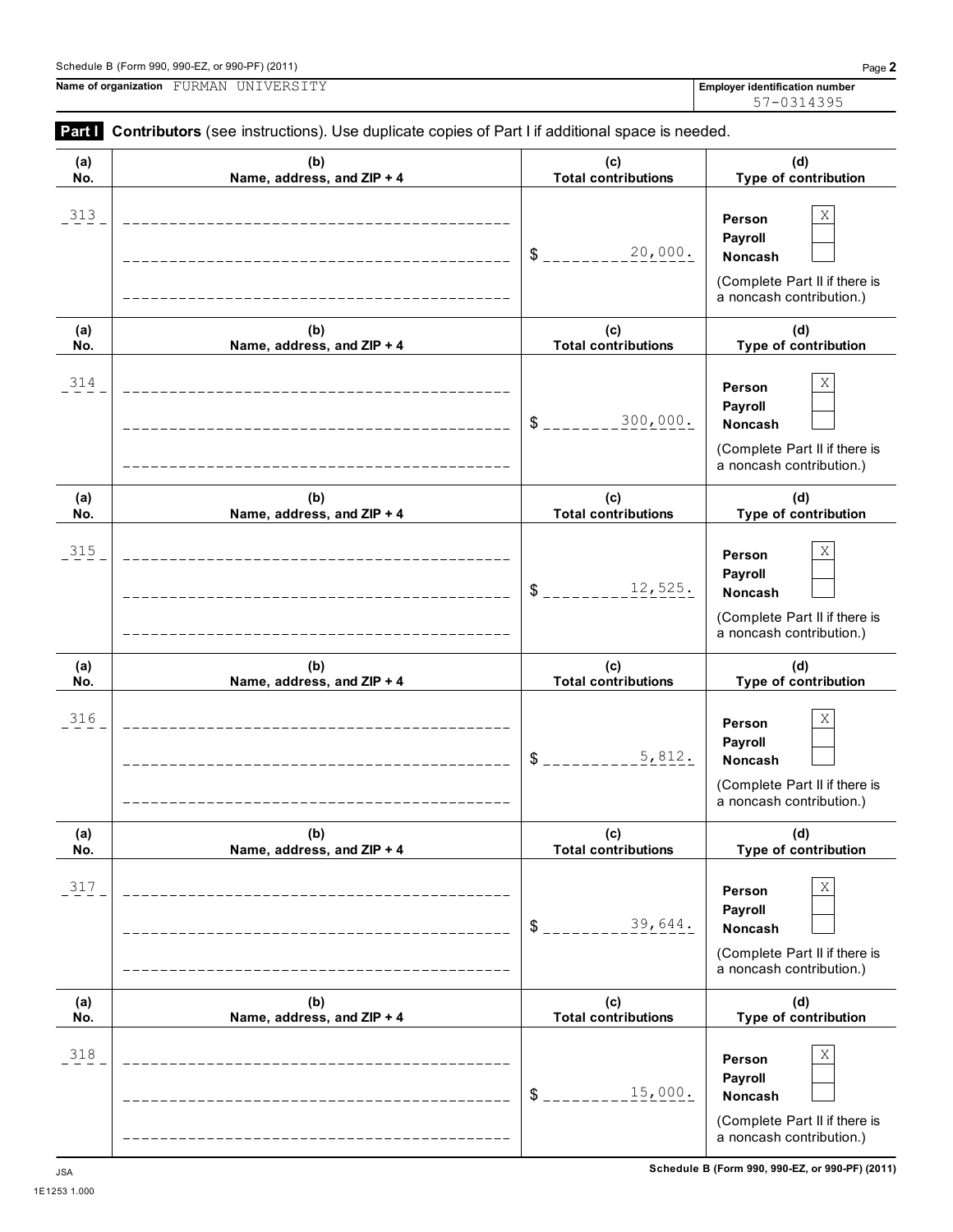**Person Payroll** \$ **Noncash** (Complete Part II if there is a noncash contribution.) **(a) No. (b) Name, address, and ZIP + 4 (c) Total contributions (d) Type of contribution Person Payroll** \$ **Noncash** (Complete Part II if there is a noncash contribution.) **(a) No. (b) Name, address, and ZIP + 4 (c) Total contributions (d) Type of contribution Person Payroll**  $$$ <sub>-------------</sub>5,500. Noncash (Complete Part II if there is a noncash contribution.) **(a) No. (b) Name, address, and ZIP + 4 (c) Total contributions (d) Type of contribution Person Payroll** \$ \_\_\_\_\_\_\_\_\_\_<u>b,000.</u> | Noncash (Complete Part II if there is a noncash contribution.) **(a) No. (b) Name, address, and ZIP + 4 (c) Total contributions (d) Type of contribution Person Payroll** \$ \_\_\_\_\_\_\_\_125,560**.** Noncash (Complete Part II if there is a noncash contribution.) **Schedule B (Form 990, 990-EZ, or 990-PF) (2011)** JSA  $320$  **Person** X 25,000.  $321$  **Person** X 5,500.  $322$  **Person** X  $5.500$ .  $323$  **Person** X 5,000.  $324$  **Person** X

## **Part I Contributors** (see instructions). Use duplicate copies of Part I if additional space is needed.

| (a) | (b)                                                                         | (c)                          | (d)                                                                             |
|-----|-----------------------------------------------------------------------------|------------------------------|---------------------------------------------------------------------------------|
| No. | Name, address, and ZIP + 4                                                  | <b>Total contributions</b>   | Type of contril                                                                 |
| 319 | ------------------------------------<br>___________________________________ | 9,651.<br>$S$ <sub>---</sub> | Person<br>Payroll<br>Noncash<br>(Complete Part II i<br>a noncash contrib        |
| (a) | (b)                                                                         | (c)                          | (d)                                                                             |
| No. | Name, address, and ZIP + 4                                                  | <b>Total contributions</b>   | Type of contril                                                                 |
| 320 | ________________________________<br>___________________________________     | 25,000.<br>$\frac{1}{2}$     | Person<br>Payroll<br>Noncash<br>(Complete Part II i<br>a noncash contrib        |
| (a) | (b)                                                                         | (c)                          | (d)                                                                             |
| No. | Name, address, and ZIP + 4                                                  | <b>Total contributions</b>   | Type of contril                                                                 |
| 321 |                                                                             | 5,500.<br>$S_{---}$          | Person<br>Payroll<br><b>Noncash</b><br>(Complete Part II i<br>a noncash contrib |
| (a) | (b)                                                                         | (c)                          | (d)                                                                             |
| No. | Name, address, and ZIP + 4                                                  | <b>Total contributions</b>   | Type of contril                                                                 |
| 322 | _________________________________                                           |                              | Person<br>Payroll                                                               |

**Name of organization Employer identification number** FURMAN UNIVERSITY

**(d) Type of contribution**

(Complete Part II if there is a noncash contribution.)

> **(d) Type of contribution**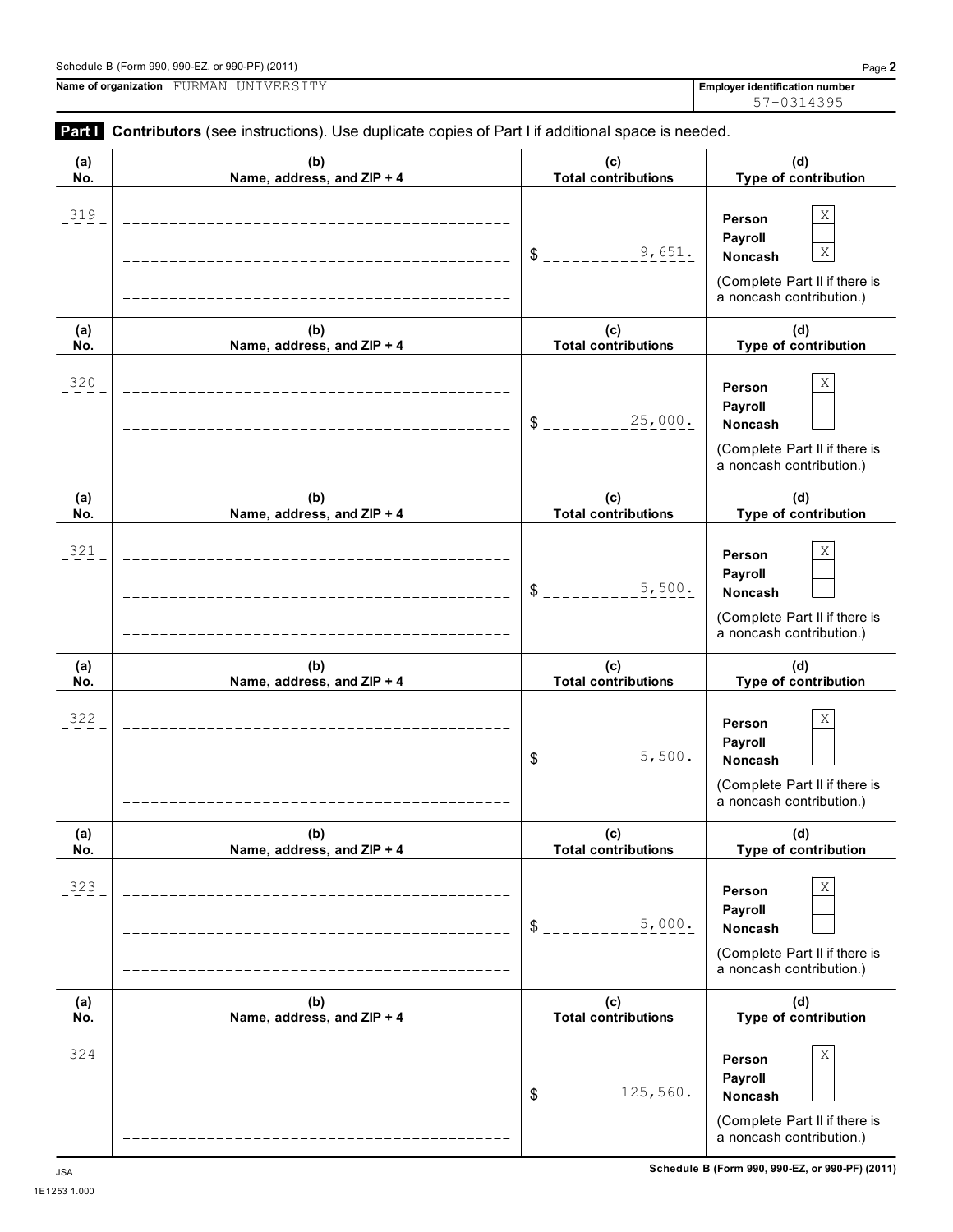**Payroll**

 $\frac{5}{2}$  \_\_\_\_\_\_\_\_\_<sup>5</sup>, 200. Noncash

 $5,200.$ 

1E1253 1.000

| 325        | _____________________________<br>______________________                               | 10,000.<br>\$_                                        | X<br>Person<br>Payroll<br>Noncash<br>(Complete Part II if there is<br>a noncash contribution.)                         |
|------------|---------------------------------------------------------------------------------------|-------------------------------------------------------|------------------------------------------------------------------------------------------------------------------------|
| (a)        | (b)                                                                                   | (c)                                                   | (d)                                                                                                                    |
| No.<br>326 | Name, address, and ZIP + 4<br>_____________________________<br>______________________ | <b>Total contributions</b><br>10,000.<br>$\mathbb{S}$ | Type of contribution<br>Χ<br>Person<br>Payroll<br>Noncash<br>(Complete Part II if there is<br>a noncash contribution.) |
| (a)<br>No. | (b)<br>Name, address, and ZIP + 4                                                     | (c)<br><b>Total contributions</b>                     | (d)<br>Type of contribution                                                                                            |
| 327        | __________________________<br>_____________________                                   | 5,000.<br>\$                                          | X<br>Person<br>Payroll<br>Noncash<br>(Complete Part II if there is<br>a noncash contribution.)                         |
| (a)<br>No. | (b)<br>Name, address, and ZIP + 4                                                     | (c)<br><b>Total contributions</b>                     | (d)<br>Type of contribution                                                                                            |
| 328        |                                                                                       | 5,478.<br>\$                                          | X<br>Person<br>Payroll<br>$\mathbf X$<br>Noncash<br>(Complete Part II if there is<br>a noncash contribution.)          |
| (a)<br>No. | (b)<br>Name, address, and ZIP + 4                                                     | (c)<br><b>Total contributions</b>                     | (d)<br>Type of contribution                                                                                            |
| 329        |                                                                                       | 5,000.<br>\$                                          | $\mathbf X$<br>Person<br>Payroll<br>Noncash<br>(Complete Part II if there is<br>a noncash contribution.)               |
| (a)<br>No. | (b)<br>Name, address, and ZIP + 4                                                     | (c)<br><b>Total contributions</b>                     | (d)<br>Type of contribution                                                                                            |
| 330        |                                                                                       |                                                       | $\mathbf X$<br>Person                                                                                                  |

**(b) Name, address, and ZIP + 4**

**Part Contributors** (see instructions). Use duplicate copies of Part I if additional space is needed.

**(a) No.**

**Name of organization Employer identification number** FURMAN UNIVERSITY 57-0314395

> **(d) Type of contribution**

(Complete Part II if there is a noncash contribution.)

**(c) Total contributions**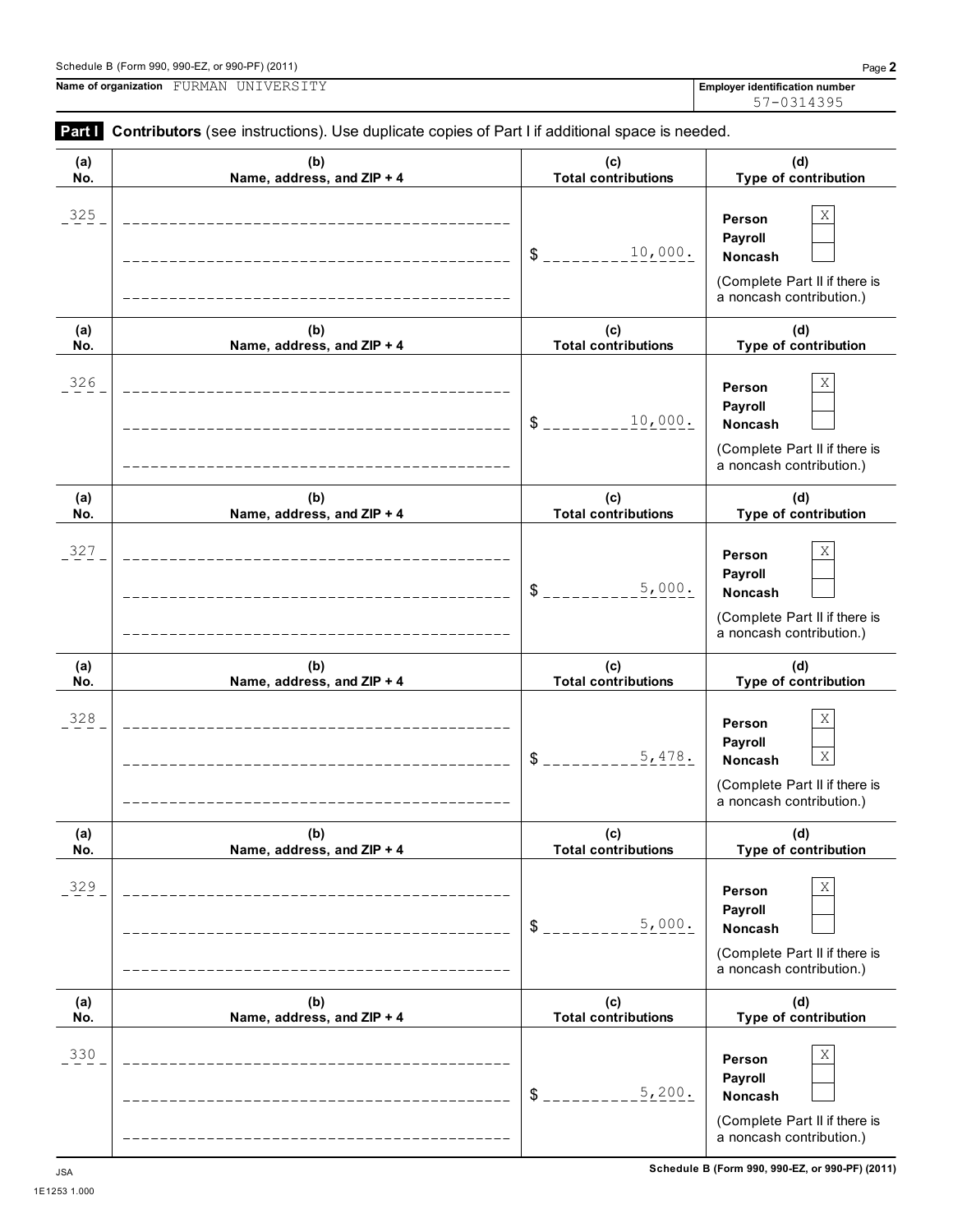**Person Payroll**

(Complete Part II if there is a noncash contribution.)

> **(d) Type of contribution**

(Complete Part II if there is a noncash contribution.)

 $\frac{10,000}{1}$  Noncash

10,000.

\$ **Noncash**

 $7.565.$ 

**(c) Total contributions**

**(b) Name, address, and ZIP + 4**

**(a)**

| (a) | (b)                        | (c)                        | (d)                                                                                                             |
|-----|----------------------------|----------------------------|-----------------------------------------------------------------------------------------------------------------|
| No. | Name, address, and ZIP + 4 | <b>Total contributions</b> | Type of contribution                                                                                            |
| 331 |                            | 5,000.<br>$S_{---}$        | Χ<br>Person<br>Payroll<br>Noncash<br>(Complete Part II if there is<br>a noncash contribution.)                  |
| (a) | (b)                        | (c)                        | (d)                                                                                                             |
| No. | Name, address, and ZIP + 4 | <b>Total contributions</b> | Type of contribution                                                                                            |
| 332 |                            | 5,137.<br>\$               | Χ<br>Person<br>Payroll<br>$\mathbf X$<br>Noncash<br>(Complete Part II if there is<br>a noncash contribution.)   |
| (a) | (b)                        | (c)                        | (d)                                                                                                             |
| No. | Name, address, and ZIP + 4 | <b>Total contributions</b> | Type of contribution                                                                                            |
| 333 |                            | 5,000.<br>\$               | X<br>Person<br>Payroll<br><b>Noncash</b><br>(Complete Part II if there is<br>a noncash contribution.)           |
| (a) | (b)                        | (c)                        | (d)                                                                                                             |
| No. | Name, address, and ZIP + 4 | <b>Total contributions</b> | Type of contribution                                                                                            |
| 334 |                            | 5,000.<br>\$               | $\mathbf X$<br>Person<br>Payroll<br><b>Noncash</b><br>(Complete Part II if there is<br>a noncash contribution.) |
| (a) | (b)                        | (c)                        | (d)                                                                                                             |
| No. | Name, address, and ZIP + 4 | <b>Total contributions</b> | Type of contribution                                                                                            |
| 335 |                            |                            | $\mathbf X$<br>Person<br><b>Payroll</b>                                                                         |

336  $\vert$  X

**Name of organization Employer identification number** FURMAN UNIVERSITY

1E1253 1.000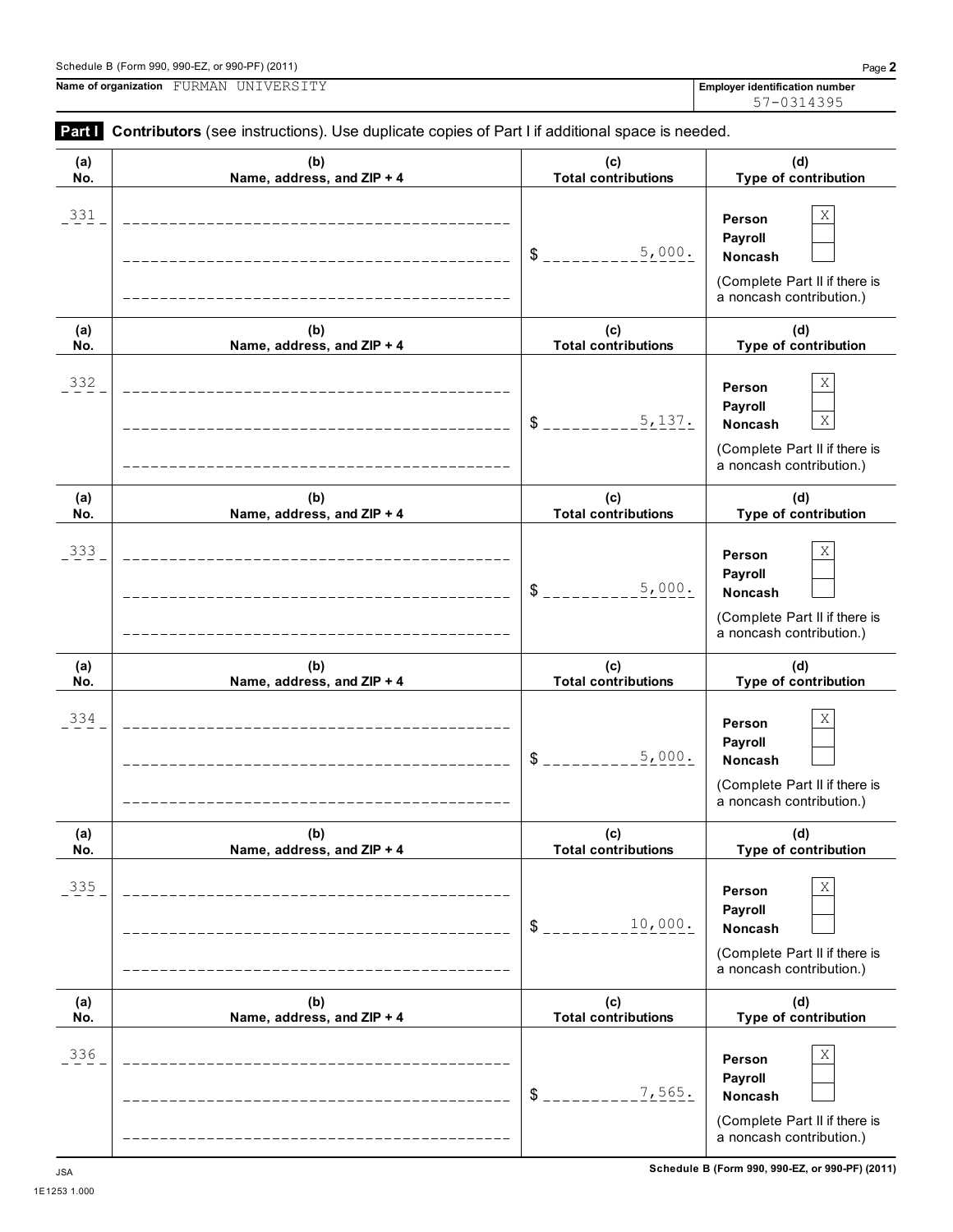$\overline{\phantom{0}}$ 

L,

**Name of organization Employer identification number** FURMAN UNIVERSITY

| (a) | (b)                                | (c)                        | (d)                                                                                                   |
|-----|------------------------------------|----------------------------|-------------------------------------------------------------------------------------------------------|
| No. | Name, address, and ZIP + 4         | <b>Total contributions</b> | Type of contribution                                                                                  |
| 337 | ---------------------------------- | 10,050.<br>\$              | Χ<br>Person<br>Payroll<br>Noncash<br>(Complete Part II if there is<br>a noncash contribution.)        |
| (a) | (b)                                | (c)                        | (d)                                                                                                   |
| No. | Name, address, and ZIP + 4         | <b>Total contributions</b> | Type of contribution                                                                                  |
| 338 | ---------------------------------  | 126,811.<br>\$             | Χ<br>Person<br>Payroll<br>Noncash<br>(Complete Part II if there is<br>a noncash contribution.)        |
| (a) | (b)                                | (c)                        | (d)                                                                                                   |
| No. | Name, address, and ZIP + 4         | <b>Total contributions</b> | Type of contribution                                                                                  |
| 339 | _________________________________  | 8,076.<br>\$               | Χ<br>Person<br>Payroll<br><b>Noncash</b><br>(Complete Part II if there is<br>a noncash contribution.) |
| (a) | (b)                                | (c)                        | (d)                                                                                                   |
| No. | Name, address, and ZIP + 4         | <b>Total contributions</b> | Type of contribution                                                                                  |
| 340 | _________________________________  | 5,000.<br>\$               | Χ<br>Person<br>Payroll<br><b>Noncash</b><br>(Complete Part II if there is<br>a noncash contribution.) |
| (a) | (b)                                | (c)                        | (d)                                                                                                   |
| No. | Name, address, and $ZIP + 4$       | Total contributions        | <b>Type of contribution</b>                                                                           |
| 341 |                                    | 5,606.<br>\$               | Χ<br>Person<br>Payroll<br>Χ<br>Noncash<br>(Complete Part II if there is<br>a noncash contribution.)   |
| (a) | (b)                                | (c)                        | (d)                                                                                                   |
| No. | Name, address, and ZIP + 4         | <b>Total contributions</b> | Type of contribution                                                                                  |
| 342 |                                    | 5,000.<br>\$               | Χ<br>Person<br>Payroll<br>Noncash<br>(Complete Part II if there is<br>a noncash contribution.)        |

## **Part I** Contributors (see instructions). Use duplicate copies of Part I if additional space is needed.

57-0314395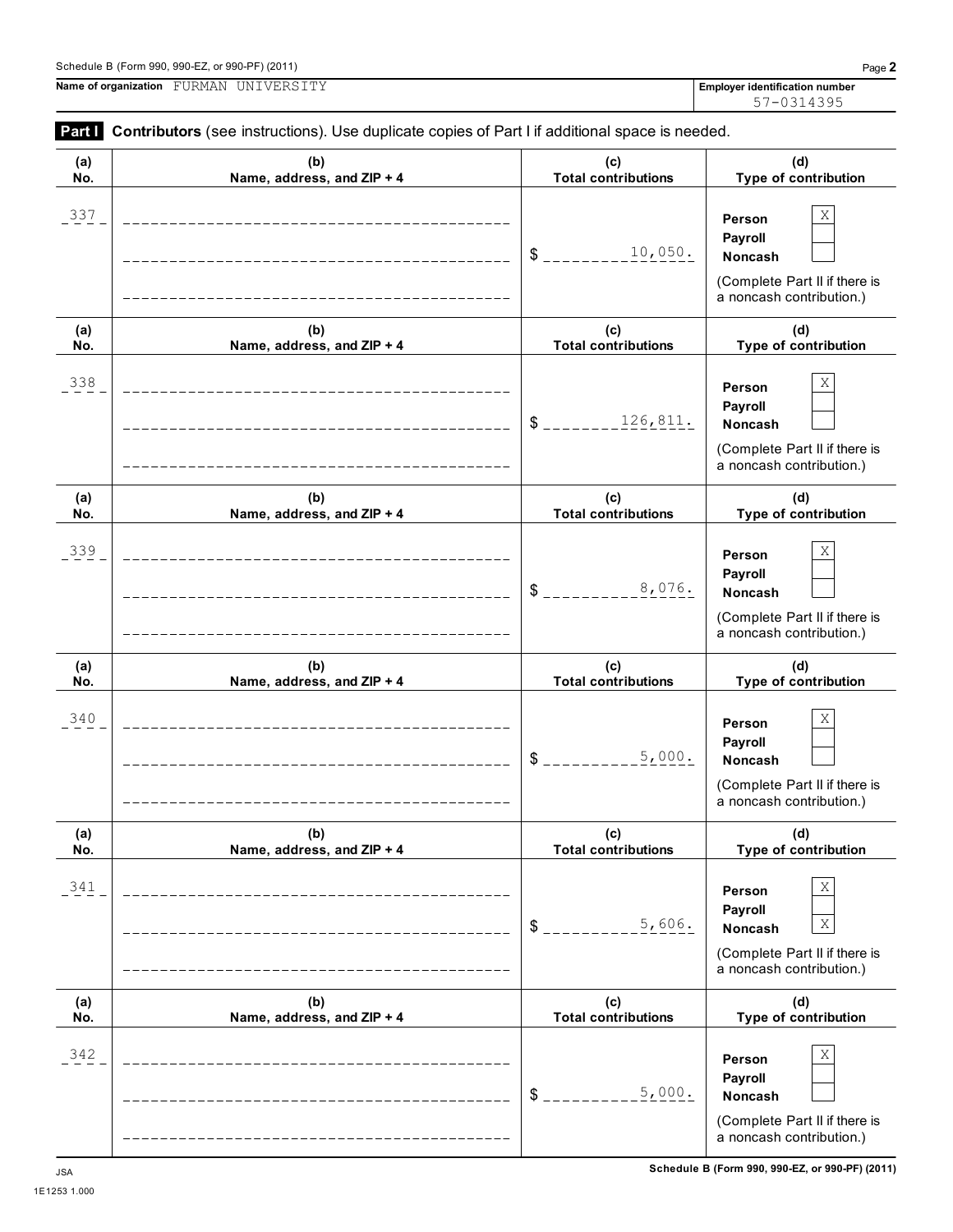**Person Payroll**

**Type of contribution**

(Complete Part II if there is a noncash contribution.)

**Total contributions**

\$ **Noncash**

**No.**

**Name of organization Employer identification number** FURMAN UNIVERSITY **Part Contributors** (see instructions). Use duplicate copies of Part I if additional space is needed. **(a) No. (b) Name, address, and ZIP + 4 (c) Total contributions (d) Type of contribution Person Payroll**  $$$   $-- 38,518$ . Noncash (Complete Part II if there is a noncash contribution.) **(a) No. (b) Name, address, and ZIP + 4 (c) Total contributions (d) Type of contribution Person Payroll**  $$$   $\frac{1}{2}$   $\frac{1}{2}$   $\frac{1}{2}$   $\frac{1}{2}$   $\frac{1}{2}$   $\frac{1}{2}$   $\frac{1}{2}$   $\frac{1}{2}$   $\frac{1}{2}$  Noncash (Complete Part II if there is a noncash contribution.) **(a) No. (b) Name, address, and ZIP + 4 (c) Total contributions (d) Type of contribution Person Payroll** \$ **Noncash** (Complete Part II if there is a noncash contribution.) **(a) No. (b) Name, address, and ZIP + 4 (c) Total contributions (d) Type of contribution Person Payroll** \$ **Noncash** (Complete Part II if there is a noncash contribution.) **(a) No. (b) Name, address, and ZIP + 4 (c) Total contributions (d) Type of contribution Person Payroll**  $$$   $\frac{150}{100}$   $\frac{1}{100}$   $\frac{1}{100}$  Noncash (Complete Part II if there is a noncash contribution.) **(a) (b) (c) (d)**  $343$  **Person** X 38,518. X  $344$  **Person** X 5,000.  $345$  **Person** X 5,000.  $346$  **Person** X 6,000. 347 X 5,150.

**Name, address, and ZIP + 4**

## Schedule B (Form 990, 990-EZ, or 990-PF) (2011) Page **2**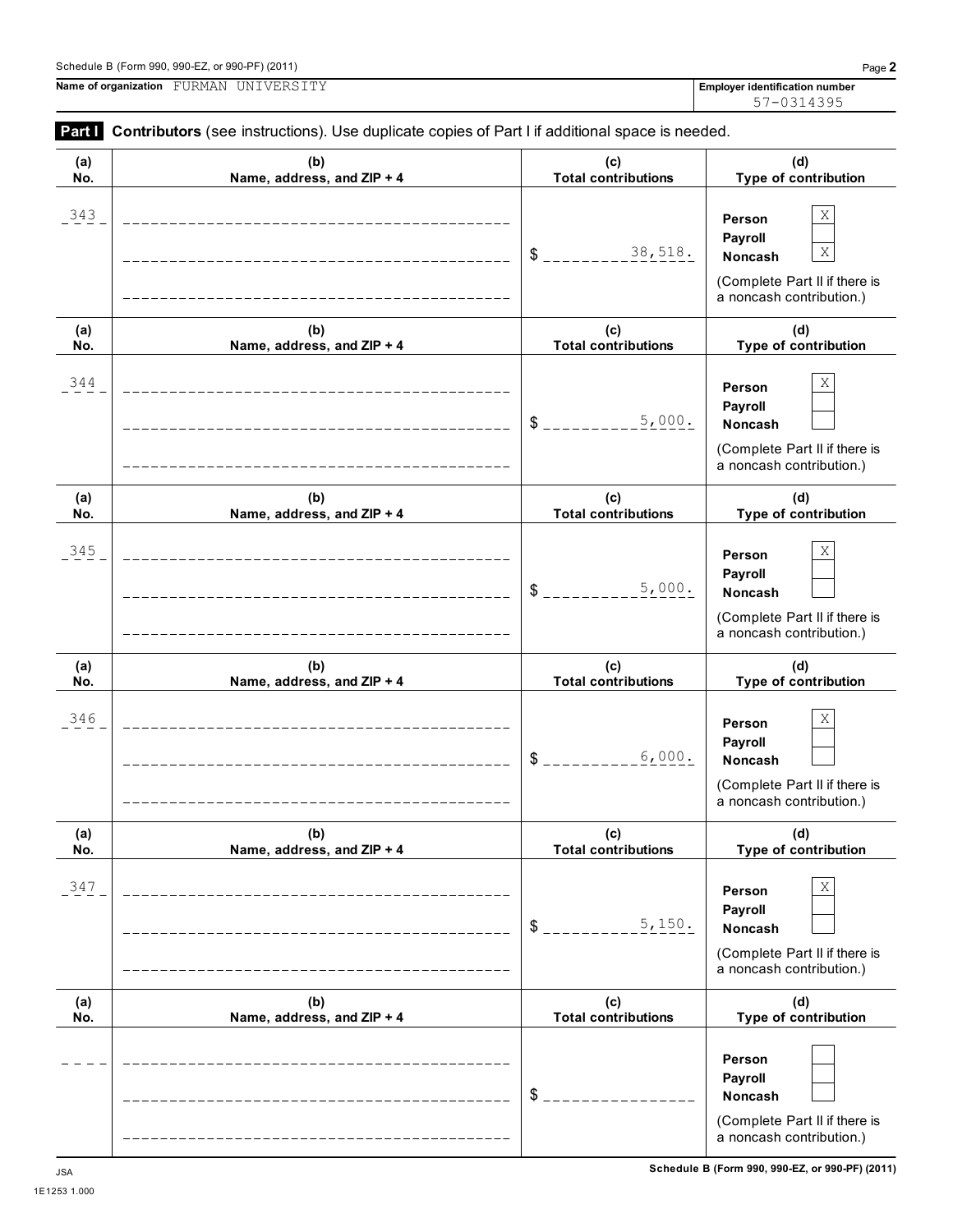50,039. 04/23/2012

 $\,$ 

117 (CLOSELY HELD STOCK)

|                           | Name of organization FURMAN UNIVERSITY                                                              |                                                | Employer identification number |
|---------------------------|-----------------------------------------------------------------------------------------------------|------------------------------------------------|--------------------------------|
|                           |                                                                                                     |                                                | 57-0314395                     |
| Part II                   | Noncash Property (see instructions). Use duplicate copies of Part II if additional space is needed. |                                                |                                |
| (a) No.<br>from<br>Part I | (b)<br>Description of noncash property given                                                        | (c)<br>FMV (or estimate)<br>(see instructions) | (d)<br>Date receive            |
| 90                        | 73 SHARES PEPSICO (PEP)                                                                             |                                                |                                |
|                           |                                                                                                     | 5,019.<br>$$$ .                                | 07/14/201                      |
| (a) No.<br>from<br>Part I | (b)<br>Description of noncash property given                                                        | (c)<br>FMV (or estimate)<br>(see instructions) | (d)<br>Date receive            |
| 98                        | 1,220 SHARES BANCO BILBAO VIZCAYA<br>ARGENTARIA ON 12/20/11                                         |                                                |                                |
|                           | 1,165 SHARES BANCO BILBAO VIZCAYA<br>ARGENTARIA ON 1/30/12                                          | 20,476.<br>\$                                  | 12/20/201                      |
| (a) No.<br>from<br>Part I | (b)<br>Description of noncash property given                                                        | (c)<br>FMV (or estimate)<br>(see instructions) | (d)<br>Date receive            |
| 99                        | STEINWAY PIANO                                                                                      |                                                |                                |
|                           |                                                                                                     | 8,000.<br>\$                                   | 04/11/201                      |
| (a) No.<br>from<br>Part I | (b)<br>Description of noncash property given                                                        | (c)<br>FMV (or estimate)<br>(see instructions) | (d)<br>Date receive            |
| 108                       | HISTORICAL PAPERS AND MEMORABILIA                                                                   |                                                |                                |
|                           |                                                                                                     | 45,100.<br>\$                                  | 12/31/201                      |
| (a) No.<br>from<br>Part I | (b)<br>Description of noncash property given                                                        | (c)<br>FMV (or estimate)<br>(see instructions) | (d)<br>Date receive            |
| 110                       | SHARES ALTRIA GROUP<br>247<br>(MO)                                                                  |                                                |                                |
|                           |                                                                                                     | 6,521.<br>\$                                   | 08/24/201                      |
| (a) No.<br>from<br>Part I | (b)<br>Description of noncash property given                                                        | (c)<br>FMV (or estimate)<br>(see instructions) | (d)<br>Date receive            |
|                           | 1,288 SHARES OF BULAB HOLDINGS                                                                      |                                                |                                |

**(d) Date received**

**(d) Date received**

5,019. 07/14/2011

**(d) Date received**

ARGENTARIA ON 1/30/12 20,476. 12/20/2011

**(d) Date received**

8,000. 04/11/2012

**(d) Date received**

45,100. 12/31/2011

**(d) Date received**

6,521. 08/24/2012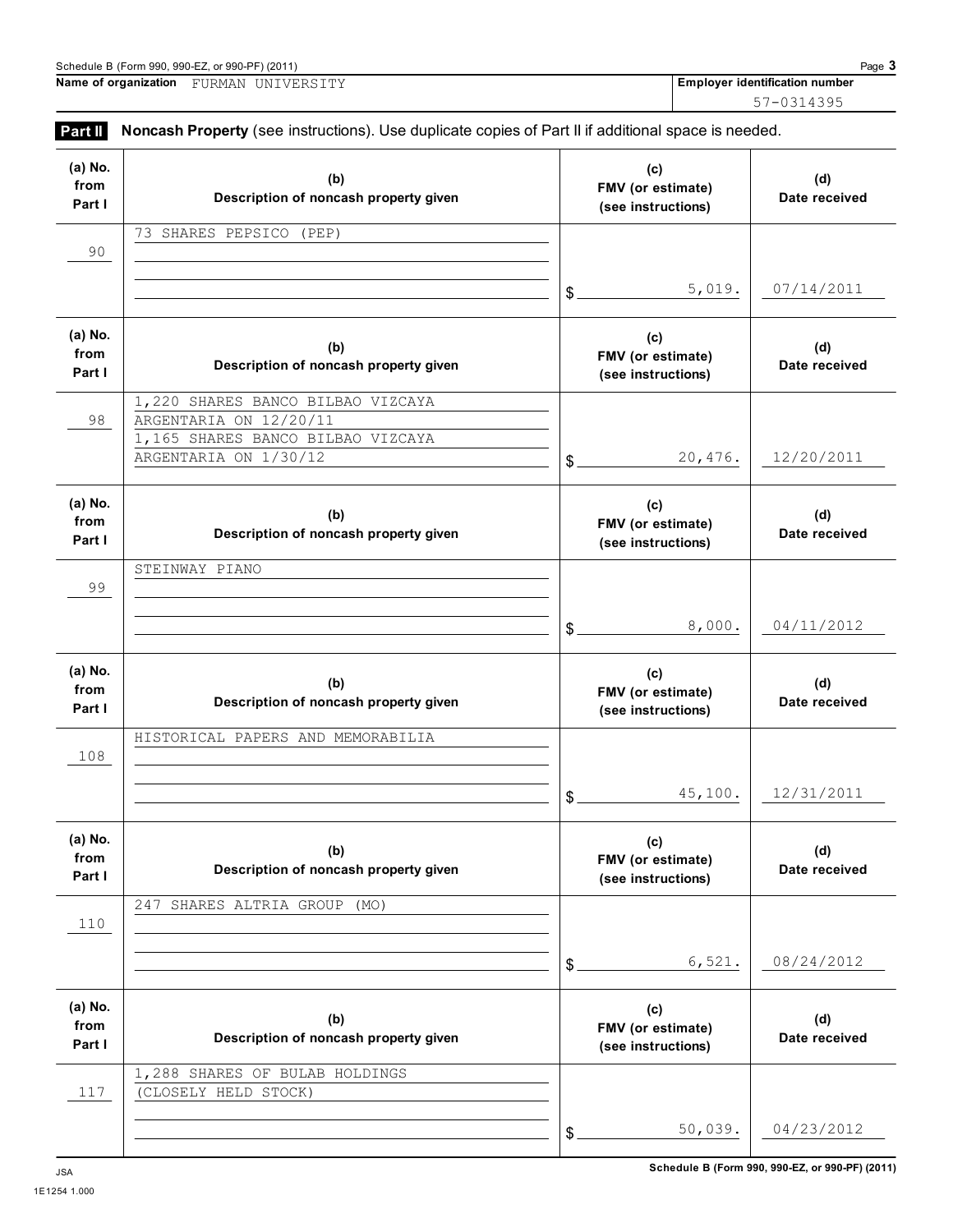5,193. 10/03/2011

 $\mathfrak{S}$ 

150

| Name of organization      | FURMAN UNIVERSITY                                                                                                                     |                                                      |         | <b>Employer identification number</b> |
|---------------------------|---------------------------------------------------------------------------------------------------------------------------------------|------------------------------------------------------|---------|---------------------------------------|
|                           |                                                                                                                                       |                                                      |         | 57-0314395                            |
| Part II                   | Noncash Property (see instructions). Use duplicate copies of Part II if additional space is needed.                                   |                                                      |         |                                       |
| (a) No.<br>from<br>Part I | (b)<br>Description of noncash property given                                                                                          | (c)<br>FMV (or estimate)<br>(see instructions)       |         | (d)<br>Date receive                   |
| 120                       | 409 SHARES BB&T<br>(BBT)                                                                                                              | $\mathcal{L}$                                        | 10,045. | 12/21/201                             |
| (a) No.<br>from<br>Part I | (b)<br>Description of noncash property given                                                                                          | (c)<br>FMV (or estimate)<br>(see instructions)       |         | (d)<br>Date receive                   |
| 129                       | ON 8/23/11<br>SHARES OF MARKEL<br>30<br>(MKL)<br>600 SHARES OF BB&Y<br>AND 445 SHARES<br>(BBT)<br>ON 12/22/11<br>OF WALT DISNEY (DIS) | $\mathcal{L}$                                        | 42,866. | 12/21/201                             |
| (a) No.<br>from<br>Part I | (b)<br>Description of noncash property given                                                                                          | (c)<br>FMV (or estimate)<br>(see instructions)       |         | (d)<br>Date receive                   |
| 131                       | 50 SHARES OF CHEVRON CORPORATION (CVX)                                                                                                | $\delta$                                             | 5,332.  | 02/17/201                             |
| (a) No.<br>from<br>Part I | (b)<br>Description of noncash property given                                                                                          | (c)<br>FMV (or estimate)<br>(see instructions)       |         | (d)<br>Date receive                   |
| 133                       | 300 SHARES OF GENERAL ELECTRIC<br>(GE)                                                                                                |                                                      |         |                                       |
|                           |                                                                                                                                       | \$.                                                  | 5,100.  | 12/16/201                             |
| (a) No.<br>from<br>Part I | (b)<br>Description of noncash property given                                                                                          | (c)<br>FMV (or estimate)<br>(see instructions)       |         | (d)<br>Date receive                   |
| 149                       | 173 SHARES OF EQUITY RESIDENTIAL REIT<br>(EQR)                                                                                        |                                                      | 10,128. | 11/08/201                             |
| (a) No.<br>from<br>Part I | (b)<br>Description of noncash property given                                                                                          | \$<br>(c)<br>FMV (or estimate)<br>(see instructions) |         | (d)<br>Date receive                   |
|                           | 72 SHARES OF EXXON MOBIL (XOM)                                                                                                        |                                                      |         |                                       |

**(d) Date received**

**(d) Date received**

10,045. 12/21/2011

**(d) Date received**

42,866. 12/21/2011

**(d) Date received**

5,332. 02/17/2012

**(d) Date received**

5,100. 12/16/2011

**(d) Date received**

10,128. 11/08/2011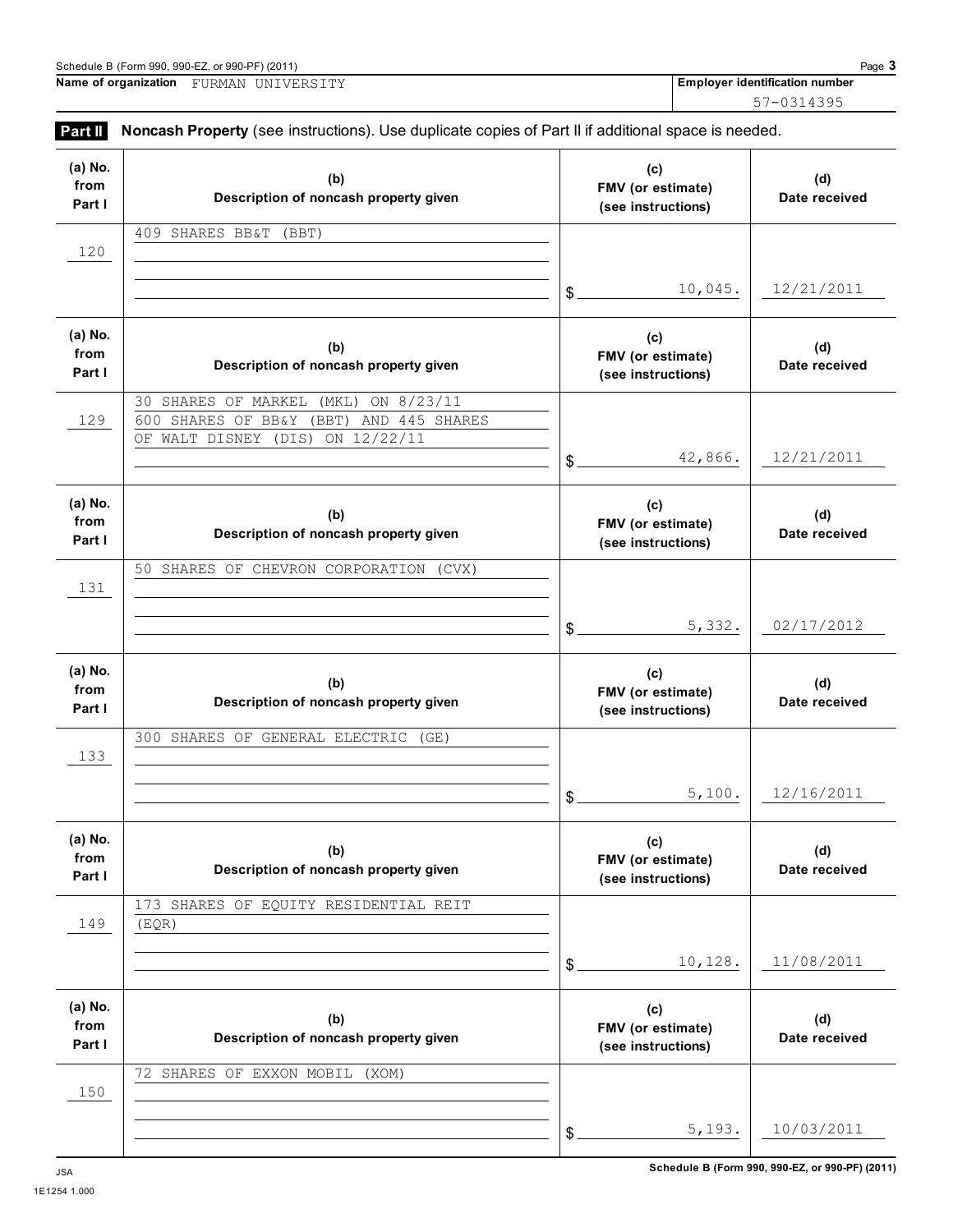Schedule B (Form 990, 990-EZ, or 990-PF) (2011)<br> **Name of organization** FURMAN UNIVERSITY **Page 3**<br> **Rame of organization** FURMAN UNIVERSITY **Name of organization Employer identification number** FURMAN UNIVERSITY

57-0314395

| Part II                   | Noncash Property (see instructions). Use duplicate copies of Part II if additional space is needed.                                                         |                                                |                      |
|---------------------------|-------------------------------------------------------------------------------------------------------------------------------------------------------------|------------------------------------------------|----------------------|
| (a) No.<br>from<br>Part I | (b)<br>Description of noncash property given                                                                                                                | (c)<br>FMV (or estimate)<br>(see instructions) | (d)<br>Date received |
| 169                       | 400 SHARES OF HANESBRAND<br>(HBI)                                                                                                                           |                                                |                      |
|                           |                                                                                                                                                             | 9,952.<br>$\mathbb{S}^-$                       | 11/11/2011           |
| (a) No.<br>from<br>Part I | (b)<br>Description of noncash property given                                                                                                                | (c)<br>FMV (or estimate)<br>(see instructions) | (d)<br>Date received |
| 185                       | 52 SHARES OF AMERICAN FUNDS FUNDAMENTAL<br>(AFIFX) ON 7/14/11<br>INVESTORS<br>53 SHARES RUSSELL GLOBAL REAL ESTATE<br>(RRESX) & 207 SHARES RFBSX ON 7/11/11 | 7,971.<br>$\delta$                             | 07/11/2011           |
| (a) No.<br>from<br>Part I | (b)<br>Description of noncash property given                                                                                                                | (c)<br>FMV (or estimate)<br>(see instructions) | (d)<br>Date received |
| 188                       | 236 SHARES OF CHICAGO BRIDGE & IRON CO<br>(CBI)                                                                                                             |                                                |                      |
|                           |                                                                                                                                                             | 10,565.<br>$\mathcal{S}_{-}$                   | 02/22/2012           |
| (a) No.<br>from<br>Part I | (b)<br>Description of noncash property given                                                                                                                | (c)<br>FMV (or estimate)<br>(see instructions) | (d)<br>Date received |
| 190                       | 342 SHARES EXXON MOBIL<br>(XOM)                                                                                                                             |                                                |                      |
|                           |                                                                                                                                                             | 24,988.<br>\$                                  | 08/24/2011           |
| (a) No.<br>from<br>Part I | (b)<br>Description of noncash property given                                                                                                                | (c)<br>FMV (or estimate)<br>(see instructions) | (d)<br>Date received |
| 191                       | 14,600 SHARES OF SCANSOURCE<br>(SCSC)                                                                                                                       |                                                |                      |
|                           |                                                                                                                                                             | 485, 377.<br>\$                                | 12/14/2011           |
| (a) No.<br>from<br>Part I | (b)<br>Description of noncash property given                                                                                                                | (c)<br>FMV (or estimate)<br>(see instructions) | (d)<br>Date received |
| 201                       | 515 SHARES OF CISCO<br>(CSCO)                                                                                                                               |                                                |                      |
|                           |                                                                                                                                                             | 9,664.<br>\$                                   | 05/08/2012           |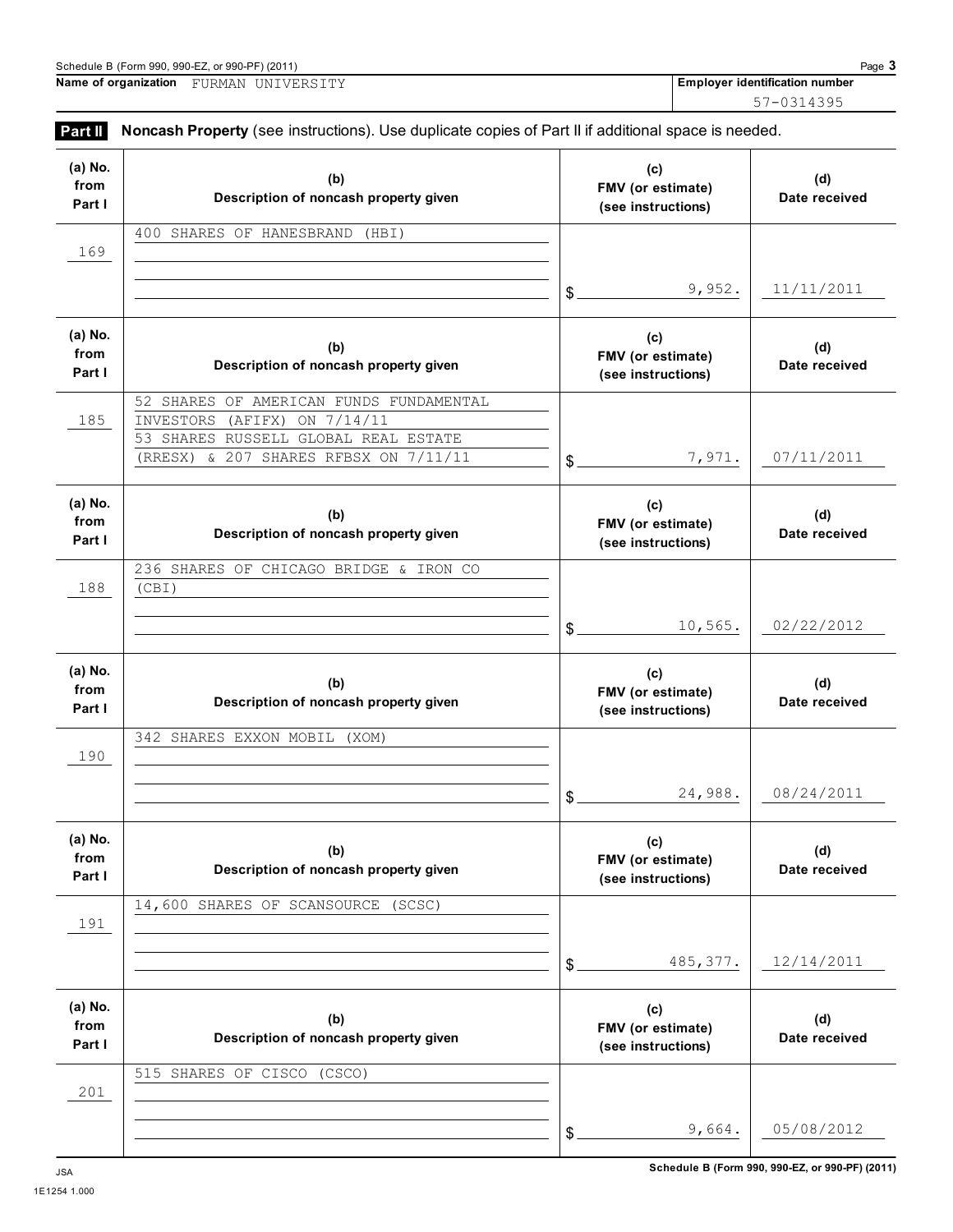6,475. 12/31/2011

\$

236

| (a) No.<br>from<br>Part I | (b)<br>Description of noncash property given |       | (c)<br>FMV (or estimate)<br>(see instructions) |             |
|---------------------------|----------------------------------------------|-------|------------------------------------------------|-------------|
| 210                       | 512 ENERGEN CORPORATION<br>(EGN)             |       |                                                |             |
|                           |                                              | \$    | 24,622.                                        | 1           |
| (a) No.<br>from<br>Part I | (b)<br>Description of noncash property given |       | (c)<br>FMV (or estimate)<br>(see instructions) |             |
| 211                       | 29 SHARES OF APPLE<br>(APL)                  |       |                                                |             |
|                           |                                              | \$    | 16,541.                                        | 0           |
| (a) No.<br>from<br>Part I | (b)<br>Description of noncash property given |       | (c)<br>FMV (or estimate)<br>(see instructions) |             |
| 226                       | 155 SHARES OF SIGMA-ALDRICH CORP<br>(SIAL)   |       |                                                |             |
|                           |                                              | \$    | 10,036.                                        | 1           |
| (a) No.<br>from<br>Part I | (b)<br>Description of noncash property given |       | (c)<br>FMV (or estimate)<br>(see instructions) |             |
| 228                       | 437<br>SHARES OF FLOWER FOODS INC<br>(FLO)   |       |                                                |             |
|                           |                                              | \$    | 10,034.                                        | 0           |
| (a) No.<br>from<br>Part I | (b)<br>Description of noncash property given |       | (c)<br>FMV (or estimate)<br>(see instructions) |             |
| 230                       | 515 SHARE OF HOME DEPOT INC<br>(HD)          |       |                                                |             |
|                           |                                              | $$$ . | 25,554.                                        | $\mathbf 0$ |
| (a) No.<br>from           | (b)<br>Description of noncash property given |       | (c)<br>FMV (or estimate)                       |             |
| Part I                    |                                              |       | (see instructions)                             |             |

57-0314395

**(d) Date received**

**(d) Date received**

24,622. 12/19/2011

**(d) Date received**

06/14/2012

**(d) Date received**

10,036. 12/20/2011

**(d) Date received**

06/28/2012

**(d) Date received**

25,554. 03/21/2012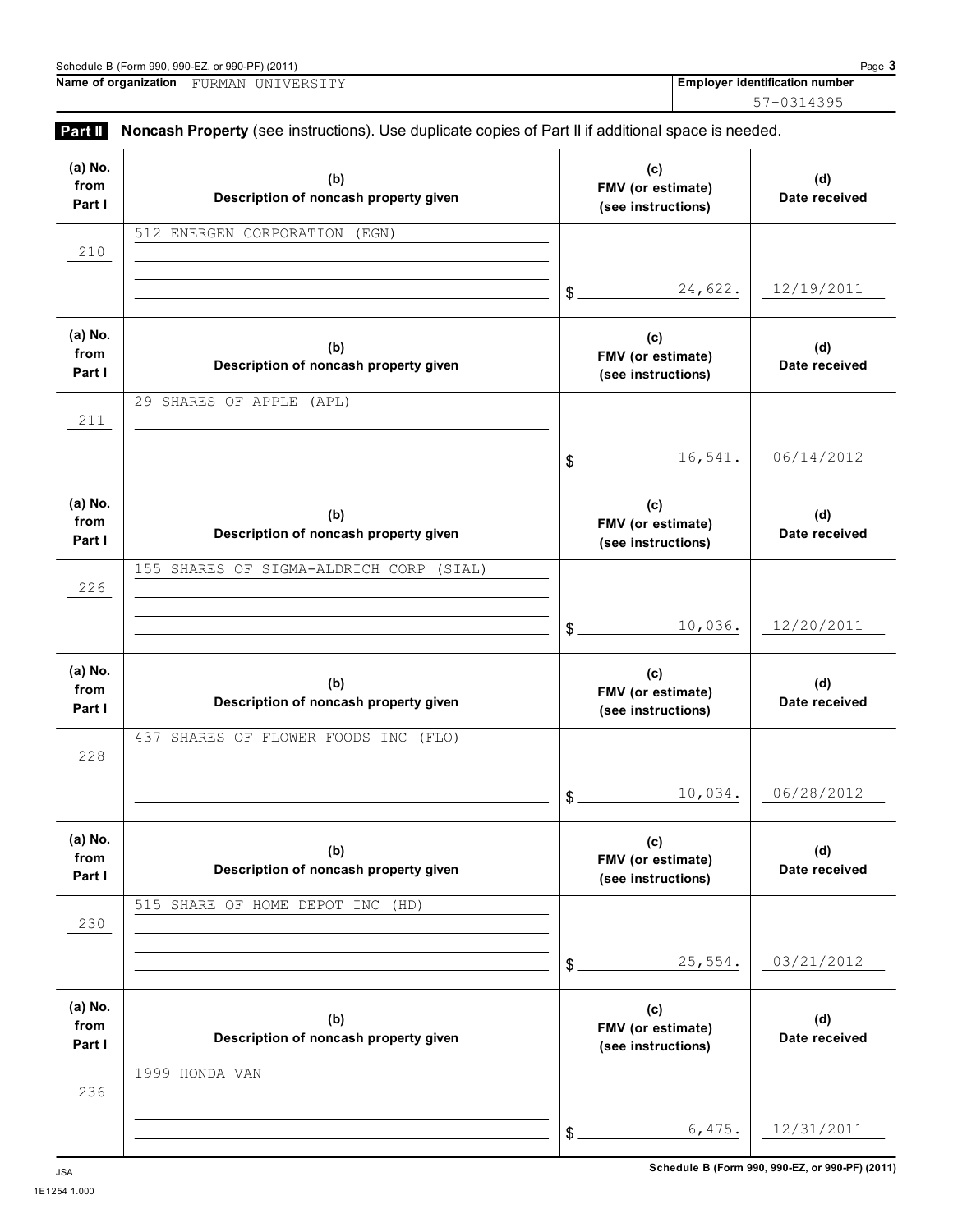|                           | Schedule B (Form 990, 990-EZ, or 990-PF) (2011)                                                     |                                                       | Page 3                                |  |
|---------------------------|-----------------------------------------------------------------------------------------------------|-------------------------------------------------------|---------------------------------------|--|
|                           | Name of organization FURMAN UNIVERSITY                                                              |                                                       | <b>Employer identification number</b> |  |
|                           |                                                                                                     |                                                       | 57-0314395                            |  |
| Part II                   | Noncash Property (see instructions). Use duplicate copies of Part II if additional space is needed. |                                                       |                                       |  |
| (a) No.<br>from<br>Part I | (b)<br>Description of noncash property given                                                        | (c)<br><b>FMV</b> (or estimate)<br>(see instructions) | (d)<br>Date received                  |  |
|                           | 755 SHARES OF SUNTRUST BANKS INC (STI)                                                              |                                                       |                                       |  |
| 238                       | on 12/28/11 and 20 shares of suntrust                                                               |                                                       |                                       |  |

|         | 755 SHARES OF SUNTRUST BANKS INC<br>(STI) |               |                    |               |
|---------|-------------------------------------------|---------------|--------------------|---------------|
| 238     | ON 12/28/11 AND 20 SHARES OF SUNTRUST     |               |                    |               |
|         | ON 12/28/11<br>BANKS INC.<br>(STI)        |               |                    |               |
|         |                                           |               |                    |               |
|         |                                           | \$            | 13,419.            | 12/28/2011    |
|         |                                           |               |                    |               |
| (a) No. |                                           |               | (c)                |               |
| from    | (b)                                       |               |                    | (d)           |
|         | Description of noncash property given     |               | FMV (or estimate)  | Date received |
| Part I  |                                           |               | (see instructions) |               |
|         | 100 SH GD, 75 SH IBM, 100 SH JNJ, 150     |               |                    |               |
| 246     | SH PEP, 100 SH SLB ON 7/8/11; 100SH XOM   |               |                    |               |
|         |                                           |               |                    |               |
|         | 250 SH CSCO, 25 SH AAPL, 25 SH WMT, 250   |               |                    |               |
|         | SH AFL, 100 SH MDY ON 12/9/11             | \$            | 148,296.           | 08/01/2011    |
|         |                                           |               |                    |               |
|         |                                           |               |                    |               |
| (a) No. | (b)                                       |               | (c)                | (d)           |
| from    |                                           |               | FMV (or estimate)  |               |
| Part I  | Description of noncash property given     |               | (see instructions) | Date received |
|         |                                           |               |                    |               |
|         | SHEATHING FOR BUILDING PROJECT            |               |                    |               |
| 285     |                                           |               |                    |               |
|         |                                           |               |                    |               |
|         |                                           | $$^{\circ}$   | 17,430.            | 04/11/2012    |
|         |                                           |               |                    |               |
|         |                                           |               |                    |               |
| (a) No. | (b)                                       |               | (c)                | (d)           |
| from    |                                           |               |                    |               |
|         |                                           |               | FMV (or estimate)  |               |
| Part I  | Description of noncash property given     |               | (see instructions) | Date received |
|         |                                           |               |                    |               |
|         | LIGHT FIXTURES FOR DANIEL RECITAL HALL    |               |                    |               |
| 286     |                                           |               |                    |               |
|         |                                           |               |                    |               |
|         |                                           |               | 13,923.            | 02/14/2012    |
|         |                                           | $\mathsf S$ . |                    |               |
|         |                                           |               |                    |               |
| (a) No. |                                           |               | (c)                |               |
| from    | (b)                                       |               | FMV (or estimate)  | (d)           |
| Part I  | Description of noncash property given     |               | (see instructions) | Date received |
|         |                                           |               |                    |               |
|         | FOOTBALL TEAM MEALS FOR 2011 FOOTBALL     |               |                    |               |
| 287     | SEASON                                    |               |                    |               |
|         |                                           |               |                    |               |
|         |                                           |               | 9,760.             |               |
|         |                                           | \$            |                    |               |
|         |                                           |               |                    |               |
| (a) No. |                                           |               | (c)                |               |
| from    | (b)                                       |               | FMV (or estimate)  | (d)           |
| Part I  | Description of noncash property given     |               |                    | Date received |
|         |                                           |               | (see instructions) |               |
|         | CUSTOMIZED VAN                            |               |                    |               |
| 288     |                                           |               |                    |               |
|         |                                           |               |                    |               |
|         |                                           | \$            | 18,800.            | 06/30/2012    |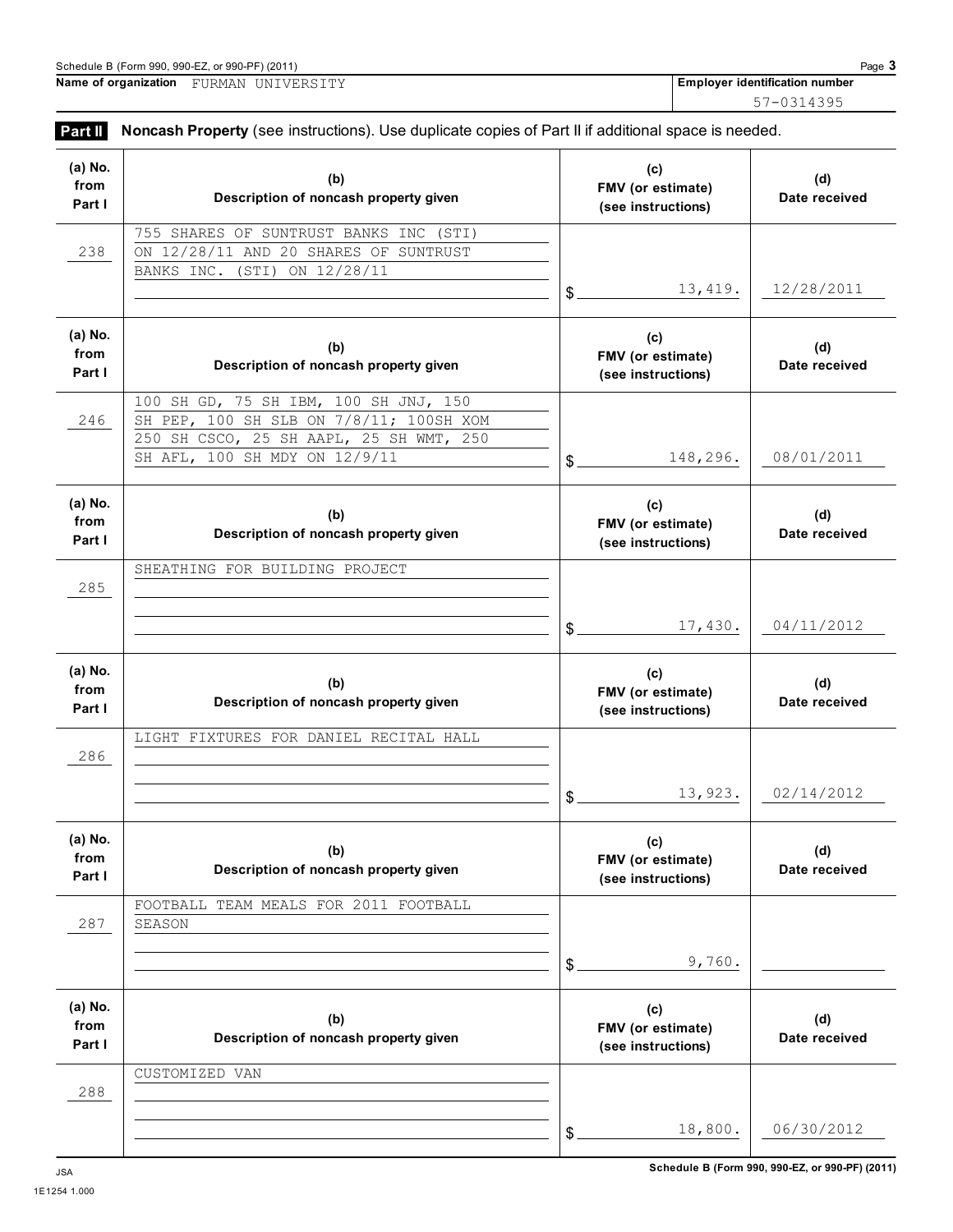**Name of organization Employer identification number** FURMAN UNIVERSITY 57-0314395

| (a) No.<br>from<br>Part I | (b)<br>Description of noncash property given           |                | (c)<br>FMV (or estimate)                       | (d)<br>Date received |
|---------------------------|--------------------------------------------------------|----------------|------------------------------------------------|----------------------|
| 289                       | FLOOR COVERINGS FOR BASKETBALL SUITES                  |                | (see instructions)                             |                      |
|                           |                                                        | $$^{\circ}$    | 8,319.                                         | 08/30/2011           |
| (a) No.<br>from<br>Part I | (b)<br>Description of noncash property given           |                | (c)<br>FMV (or estimate)<br>(see instructions) | (d)<br>Date received |
| 292                       | 98 SHARES NIKE<br>(NKE)                                |                |                                                |                      |
|                           |                                                        | \$.            | 10,131.                                        | 02/02/2012           |
| (a) No.<br>from<br>Part I | (b)<br>Description of noncash property given           |                | (c)<br>FMV (or estimate)<br>(see instructions) | (d)<br>Date received |
| $300$                     | 179 SHARES OF EXXON COPR (XOM)                         |                |                                                |                      |
|                           |                                                        | $\mathfrak{S}$ | 15,191.                                        | 04/05/2012           |
| (a) No.<br>from<br>Part I | (b)<br>Description of noncash property given           |                | (c)<br>FMV (or estimate)<br>(see instructions) | (d)<br>Date received |
| 319                       | 130 SHARES OF DEERE<br>(DE)                            |                |                                                |                      |
|                           |                                                        | \$             | 9,651.                                         | 12/14/2011           |
| (a) No.<br>from<br>Part I | (b)<br>Description of noncash property given           |                | (c)<br>FMV (or estimate)<br>(see instructions) | (d)<br>Date received |
| 328                       | 85 SHARES OF TJX COMPANIES<br>(TJX)                    |                |                                                |                      |
|                           |                                                        | \$             | 5,128.                                         | 11/29/2011           |
| (a) No.<br>from<br>Part I | (b)<br>Description of noncash property given           |                | (c)<br>FMV (or estimate)<br>(see instructions) | (d)<br>Date received |
| 332                       | SHARES OF FIDELITY OTC PORTFOLIO<br>88<br>FUND (FOCPX) |                |                                                |                      |
|                           |                                                        | \$             | 5,137.                                         | 06/29/2012           |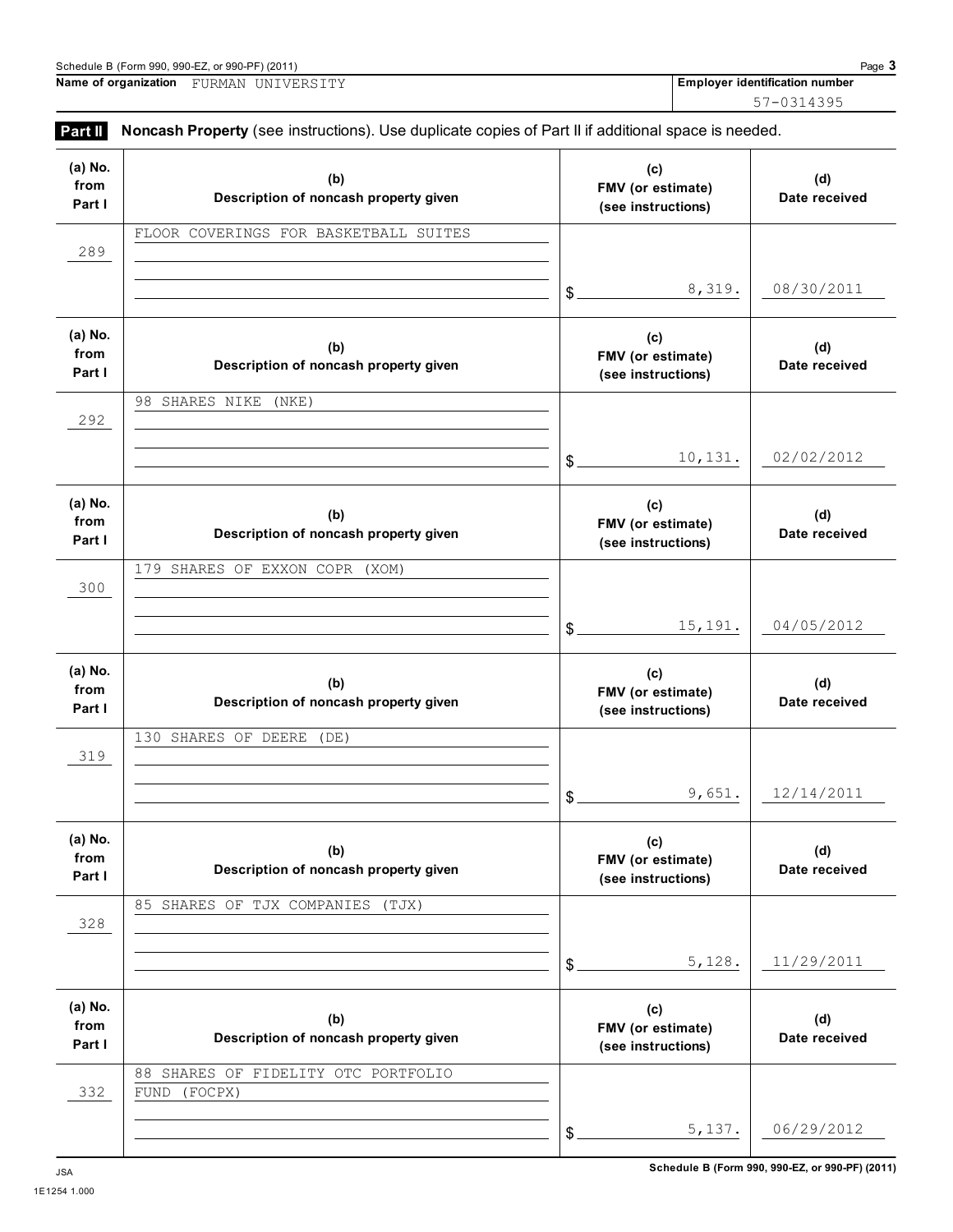| Name of organization      | FURMAN UNIVERSITY                                                                                   | <b>Employer identifical</b>                           | $57 -$ |
|---------------------------|-----------------------------------------------------------------------------------------------------|-------------------------------------------------------|--------|
| Part II                   | Noncash Property (see instructions). Use duplicate copies of Part II if additional space is needed. |                                                       |        |
| (a) No.<br>from<br>Part I | (b)<br>Description of noncash property given                                                        | (c)<br><b>FMV</b> (or estimate)<br>(see instructions) |        |
| 341                       | 172 SHARES OF RAYMOND<br>JAMES<br>(RFJ)                                                             |                                                       |        |
|                           |                                                                                                     | 5,294.<br>\$                                          |        |
| (a) No.<br>from<br>Part I | (b)<br>Description of noncash property given                                                        | (c)<br><b>FMV</b> (or estimate)<br>(see instructions) |        |
|                           | 300 CHAPFS OF FIT ITIIV CO (IIV)<br>AND                                                             |                                                       |        |

|                           |                                                                    | 5,294.<br>$\frac{1}{2}$                        | 12/06/2011           |
|---------------------------|--------------------------------------------------------------------|------------------------------------------------|----------------------|
| (a) No.<br>from<br>Part I | (b)<br>Description of noncash property given                       | (c)<br>FMV (or estimate)<br>(see instructions) | (d)<br>Date received |
| 343                       | 300 SHARES OF ELI LILLY CO (LLY) AND<br>97 SHARES OF VF CORP (VFC) |                                                |                      |
|                           |                                                                    | 25,268.<br>$\frac{1}{2}$                       | 01/03/2012           |
| (a) No.<br>from<br>Part I | (b)<br>Description of noncash property given                       | (c)<br>FMV (or estimate)<br>(see instructions) | (d)<br>Date received |
|                           |                                                                    |                                                |                      |
|                           |                                                                    | $\frac{1}{2}$                                  |                      |
| (a) No.<br>from<br>Part I | (b)<br>Description of noncash property given                       | (c)<br>FMV (or estimate)<br>(see instructions) | (d)<br>Date received |
|                           |                                                                    |                                                |                      |
|                           |                                                                    | $\frac{1}{2}$                                  |                      |
| (a) No.<br>from<br>Part I | (b)<br>Description of noncash property given                       | (c)<br>FMV (or estimate)<br>(see instructions) | (d)<br>Date received |
|                           |                                                                    |                                                |                      |
|                           |                                                                    | \$                                             |                      |
| (a) No.<br>from<br>Part I | (b)<br>Description of noncash property given                       | (c)<br>FMV (or estimate)<br>(see instructions) | (d)<br>Date received |
|                           |                                                                    |                                                |                      |
|                           |                                                                    | \$                                             |                      |

## FURMAN UNIVERSITY

57-0314395

**(d) Date received**

**Employer identification number**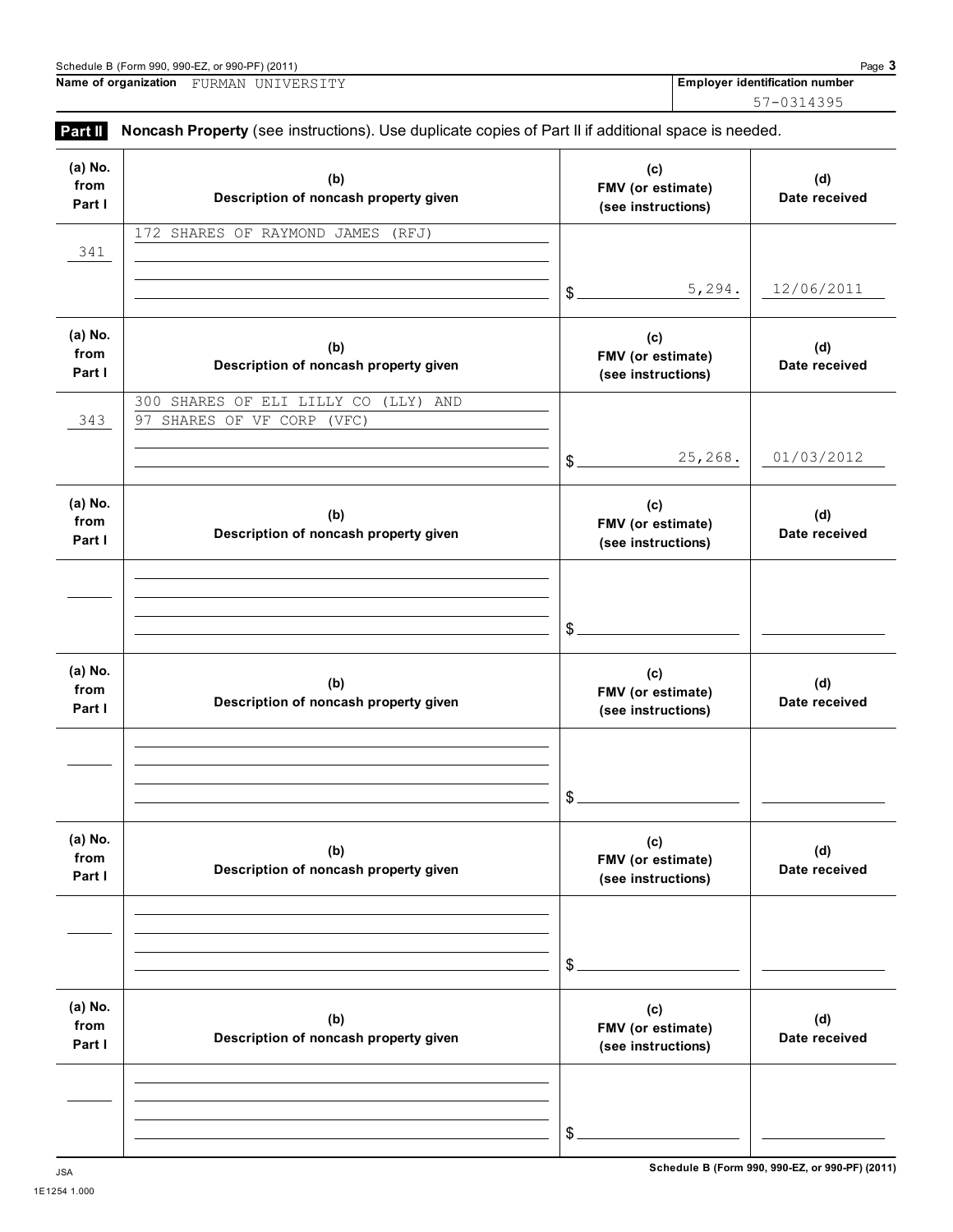|                             | Schedule B (Form 990, 990-EZ, or 990-PF) (2011)                                                                                                                                                                                          |                      | Page 4                                   |
|-----------------------------|------------------------------------------------------------------------------------------------------------------------------------------------------------------------------------------------------------------------------------------|----------------------|------------------------------------------|
|                             | Name of organization FURMAN UNIVERSITY                                                                                                                                                                                                   |                      | <b>Employer identification number</b>    |
|                             | Part III Exclusively religious, charitable, etc., individual contributions to section 501(c)(7), (8), or (10) organizations<br>that total more than \$1,000 for the year. Complete columns (a) through (e) and the following line entry. |                      | 57-0314395                               |
|                             | For organizations completing Part III, enter the total of exclusively religious, charitable, etc.,<br>contributions of \$1,000 or less for the year. (Enter this information once. See instructions.) $\triangleright$ \$                |                      |                                          |
|                             | Use duplicate copies of Part III if additional space is needed.                                                                                                                                                                          |                      |                                          |
| $(a)$ No.<br>from<br>Part I | (b) Purpose of gift                                                                                                                                                                                                                      | (c) Use of gift      | (d) Description of how gift is held      |
|                             |                                                                                                                                                                                                                                          |                      |                                          |
|                             |                                                                                                                                                                                                                                          | (e) Transfer of gift |                                          |
|                             | Transferee's name, address, and ZIP + 4                                                                                                                                                                                                  |                      | Relationship of transferor to transferee |
|                             |                                                                                                                                                                                                                                          |                      |                                          |
| $(a)$ No.<br>from<br>Part I | (b) Purpose of gift                                                                                                                                                                                                                      | (c) Use of gift      | (d) Description of how gift is held      |
|                             |                                                                                                                                                                                                                                          |                      |                                          |
|                             |                                                                                                                                                                                                                                          | (e) Transfer of gift |                                          |
|                             | Transferee's name, address, and ZIP + 4                                                                                                                                                                                                  |                      | Relationship of transferor to transferee |
|                             |                                                                                                                                                                                                                                          |                      |                                          |
| $(a)$ No.                   |                                                                                                                                                                                                                                          |                      |                                          |
| from<br>Part I              | (b) Purpose of gift                                                                                                                                                                                                                      | (c) Use of gift      | (d) Description of how gift is held      |
|                             |                                                                                                                                                                                                                                          |                      |                                          |
|                             |                                                                                                                                                                                                                                          | (e) Transfer of gift |                                          |
|                             | Transferee's name, address, and ZIP + 4                                                                                                                                                                                                  |                      | Relationship of transferor to transferee |
|                             |                                                                                                                                                                                                                                          |                      |                                          |
| $(a)$ No.<br>from<br>Part I | (b) Purpose of gift                                                                                                                                                                                                                      | (c) Use of gift      | (d) Description of how gift is held      |
|                             |                                                                                                                                                                                                                                          |                      |                                          |
|                             |                                                                                                                                                                                                                                          | (e) Transfer of gift |                                          |
|                             | Transferee's name, address, and ZIP + 4                                                                                                                                                                                                  |                      | Relationship of transferor to transferee |
|                             |                                                                                                                                                                                                                                          |                      |                                          |
|                             |                                                                                                                                                                                                                                          |                      |                                          |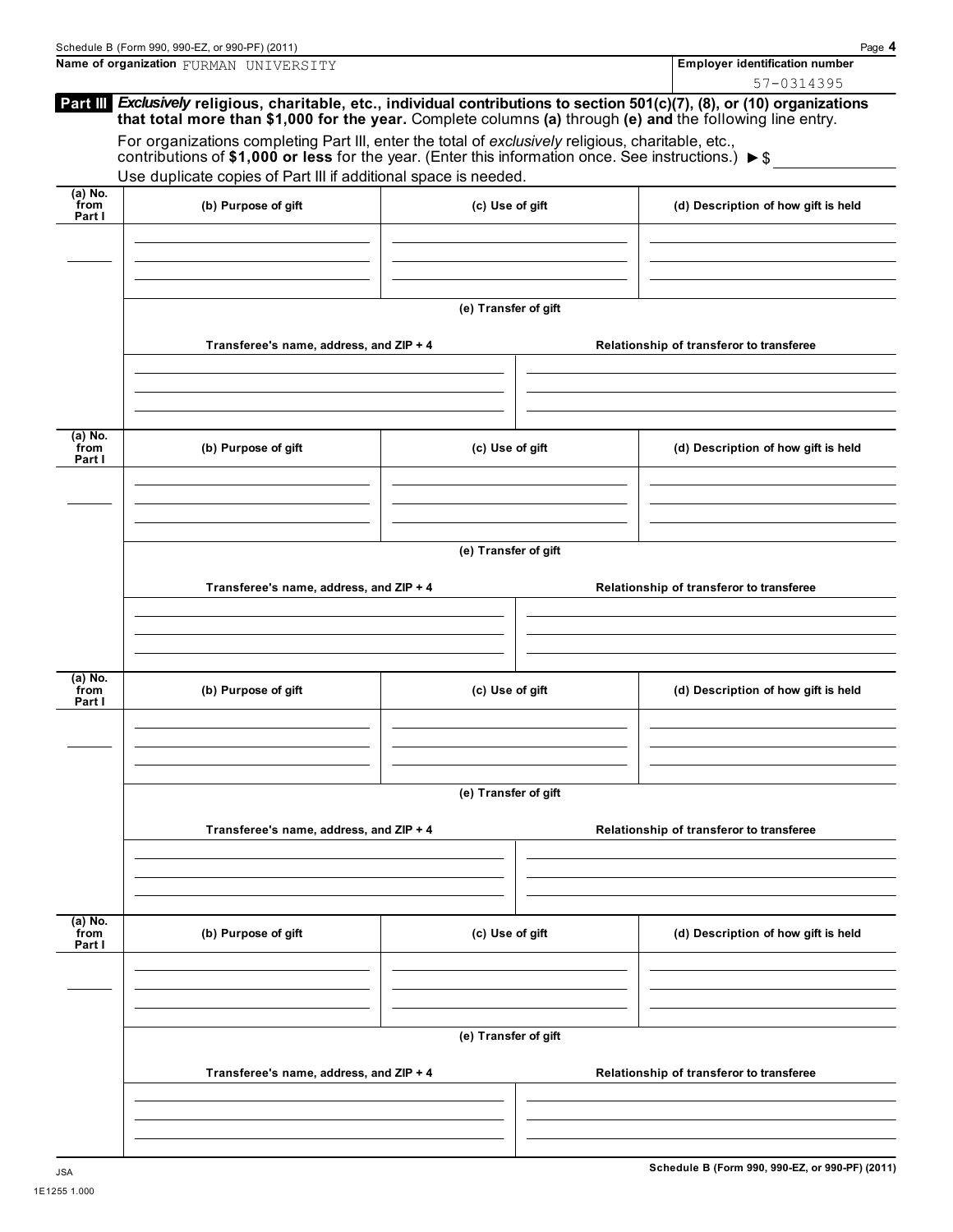| <b>SCHEDULE D</b> |  |
|-------------------|--|
| (Form 990)        |  |

## **Supplemental Financial Statements Form 800 and 70 and 900 and 900 and 900 and 900 and 900 and 900 and 900 and 900 and 900 and 900 and 900 and 900 and 900 and 900 and 900 and 900 and 900 and 900 and 900 and 900 and 900 a**

**Complete if the organization answered "Yes," to Form 990, Part IV, line 6, 7, 8, 9, 10, 11a, 11b, 11c, 11d, 11e, 11f, 12a, or 12b. Open to Public** Department of the Treasury

| <b>Open to Public</b><br><b>Inspection</b> |
|--------------------------------------------|
| 2011                                       |
| OMB NO. 1545-0047                          |

|              | Department of the Treasury<br>Internal Revenue Service |                                                                        | Attach to Form 990. See separate instructions.                                                                                                                                                                                                               | Open to Fublic<br><b>Inspection</b>                 |
|--------------|--------------------------------------------------------|------------------------------------------------------------------------|--------------------------------------------------------------------------------------------------------------------------------------------------------------------------------------------------------------------------------------------------------------|-----------------------------------------------------|
|              | Name of the organization                               |                                                                        |                                                                                                                                                                                                                                                              | <b>Employer identification number</b>               |
|              | FURMAN UNIVERSITY                                      |                                                                        |                                                                                                                                                                                                                                                              | 57-0314395                                          |
|              | Part I                                                 |                                                                        | Organizations Maintaining Donor Advised Funds or Other Similar Funds or Accounts. Complete if the                                                                                                                                                            |                                                     |
|              |                                                        | organization answered "Yes" to Form 990, Part IV, line 6.              |                                                                                                                                                                                                                                                              |                                                     |
|              |                                                        |                                                                        | (a) Donor advised funds                                                                                                                                                                                                                                      | (b) Funds and other accounts                        |
| 1            |                                                        | Total number at end of year example.                                   |                                                                                                                                                                                                                                                              | $7$ .                                               |
| $\mathbf{2}$ |                                                        | Aggregate contributions to (during year)                               |                                                                                                                                                                                                                                                              | 50,039.                                             |
| 3            |                                                        | Aggregate grants from (during year)                                    |                                                                                                                                                                                                                                                              | 101,150.                                            |
| 4            |                                                        | Aggregate value at end of year expression and Aggregate value          |                                                                                                                                                                                                                                                              | 2,022,982.                                          |
| 5            |                                                        |                                                                        | Did the organization inform all donors and donor advisors in writing that the assets held in donor advised                                                                                                                                                   |                                                     |
|              |                                                        |                                                                        | funds are the organization's property, subject to the organization's exclusive legal control?                                                                                                                                                                | Yes<br><b>No</b>                                    |
| 6            |                                                        |                                                                        | Did the organization inform all grantees, donors, and donor advisors in writing that grant funds can be used                                                                                                                                                 |                                                     |
|              |                                                        |                                                                        | only for charitable purposes and not for the benefit of the donor or donor advisor, or for any other purpose                                                                                                                                                 |                                                     |
|              |                                                        |                                                                        | <b>The Conferring impermissible private benefit?</b><br><b>The Conservation Easements.</b> Complete if the organization answered "Yes" to Form 990, Part IV, line 7.                                                                                         | Yes<br>No                                           |
|              | Part II                                                |                                                                        |                                                                                                                                                                                                                                                              |                                                     |
| 1            |                                                        |                                                                        | Purpose(s) of conservation easements held by the organization (check all that apply).                                                                                                                                                                        |                                                     |
|              |                                                        | Preservation of land for public use (e.g., recreation or education)    |                                                                                                                                                                                                                                                              | Preservation of an historically important land area |
|              |                                                        | Protection of natural habitat                                          |                                                                                                                                                                                                                                                              | Preservation of a certified historic structure      |
|              |                                                        | Preservation of open space                                             |                                                                                                                                                                                                                                                              |                                                     |
| $\mathbf{2}$ |                                                        |                                                                        | Complete lines 2a through 2d if the organization held a qualified conservation contribution in the form of a conservation                                                                                                                                    |                                                     |
|              |                                                        | easement on the last day of the tax year.                              |                                                                                                                                                                                                                                                              |                                                     |
|              |                                                        |                                                                        |                                                                                                                                                                                                                                                              | Held at the End of the Tax Year                     |
| a            |                                                        |                                                                        |                                                                                                                                                                                                                                                              | 2a                                                  |
| b            |                                                        |                                                                        | Total acreage restricted by conservation easements                                                                                                                                                                                                           | 2b                                                  |
| C            |                                                        |                                                                        | Number of conservation easements on a certified historic structure included in (a)                                                                                                                                                                           | 2c                                                  |
| d            |                                                        |                                                                        | Number of conservation easements included in (c) acquired after 8/17/06, and not on a                                                                                                                                                                        |                                                     |
|              |                                                        |                                                                        | historic structure listed in the National Register                                                                                                                                                                                                           | 2d                                                  |
| 3            |                                                        |                                                                        | Number of conservation easements modified, transferred, released, extinguished, or terminated by the organization during the                                                                                                                                 |                                                     |
|              |                                                        | $\text{tax year}$ $\rightarrow$ _________________                      |                                                                                                                                                                                                                                                              |                                                     |
| 4            |                                                        |                                                                        | Number of states where property subject to conservation easement is located $\blacktriangleright$ ________________                                                                                                                                           |                                                     |
| 5            |                                                        |                                                                        | Does the organization have a written policy regarding the periodic monitoring, inspection, handling of                                                                                                                                                       |                                                     |
|              |                                                        |                                                                        | violations, and enforcement of the conservation easements it holds?                                                                                                                                                                                          | Yes<br><b>No</b>                                    |
| 6            |                                                        |                                                                        | Staff and volunteer hours devoted to monitoring, inspecting, and enforcing conservation easements during the year                                                                                                                                            |                                                     |
|              | _________________                                      |                                                                        |                                                                                                                                                                                                                                                              |                                                     |
| 7            |                                                        |                                                                        | Amount of expenses incurred in monitoring, inspecting, and enforcing conservation easements during the year                                                                                                                                                  |                                                     |
|              | ►\$                                                    | ____________________                                                   |                                                                                                                                                                                                                                                              |                                                     |
| 8            |                                                        |                                                                        | Does each conservation easement reported on line 2(d) above satisfy the requirements of section 170(h)(4)(B)                                                                                                                                                 |                                                     |
|              |                                                        |                                                                        | In Part XIV, describe how the organization reports conservation easements in its revenue and expense statement, and                                                                                                                                          | <b>No</b><br>Yes                                    |
| 9            |                                                        |                                                                        | balance sheet, and include, if applicable, the text of the footnote to the organization's financial statements that describes the                                                                                                                            |                                                     |
|              |                                                        | organization's accounting for conservation easements.                  |                                                                                                                                                                                                                                                              |                                                     |
|              | Part III                                               |                                                                        | Organizations Maintaining Collections of Art, Historical Treasures, or Other Similar Assets.                                                                                                                                                                 |                                                     |
|              |                                                        |                                                                        | Complete if the organization answered "Yes" to Form 990, Part IV, line 8.                                                                                                                                                                                    |                                                     |
| 1а           |                                                        |                                                                        |                                                                                                                                                                                                                                                              |                                                     |
|              |                                                        |                                                                        | If the organization elected, as permitted under SFAS 116 (ASC 958), not to report in its revenue statement and balance sheet works of art, historical treasures, or other similar assets held for public exhibition, education                               |                                                     |
|              |                                                        |                                                                        | public service, provide, in Part XIV, the text of the footnote to its financial statements that describes these items.                                                                                                                                       |                                                     |
| b            |                                                        |                                                                        | If the organization elected, as permitted under SFAS 116 (ASC 958), to report in its revenue statement and balance sheet<br>works of art, historical treasures, or other similar assets held for public exhibition, education, or research in furtherance of |                                                     |
|              |                                                        | public service, provide the following amounts relating to these items: |                                                                                                                                                                                                                                                              |                                                     |
|              |                                                        |                                                                        |                                                                                                                                                                                                                                                              |                                                     |
|              |                                                        |                                                                        |                                                                                                                                                                                                                                                              |                                                     |
| 2            |                                                        |                                                                        | If the organization received or held works of art, historical treasures, or other similar assets for financial gain, provide the                                                                                                                             |                                                     |
|              |                                                        |                                                                        | following amounts required to be reported under SFAS 116 (ASC 958) relating to these items:                                                                                                                                                                  |                                                     |
| а            |                                                        |                                                                        |                                                                                                                                                                                                                                                              |                                                     |
| b            |                                                        |                                                                        |                                                                                                                                                                                                                                                              |                                                     |
|              |                                                        |                                                                        |                                                                                                                                                                                                                                                              |                                                     |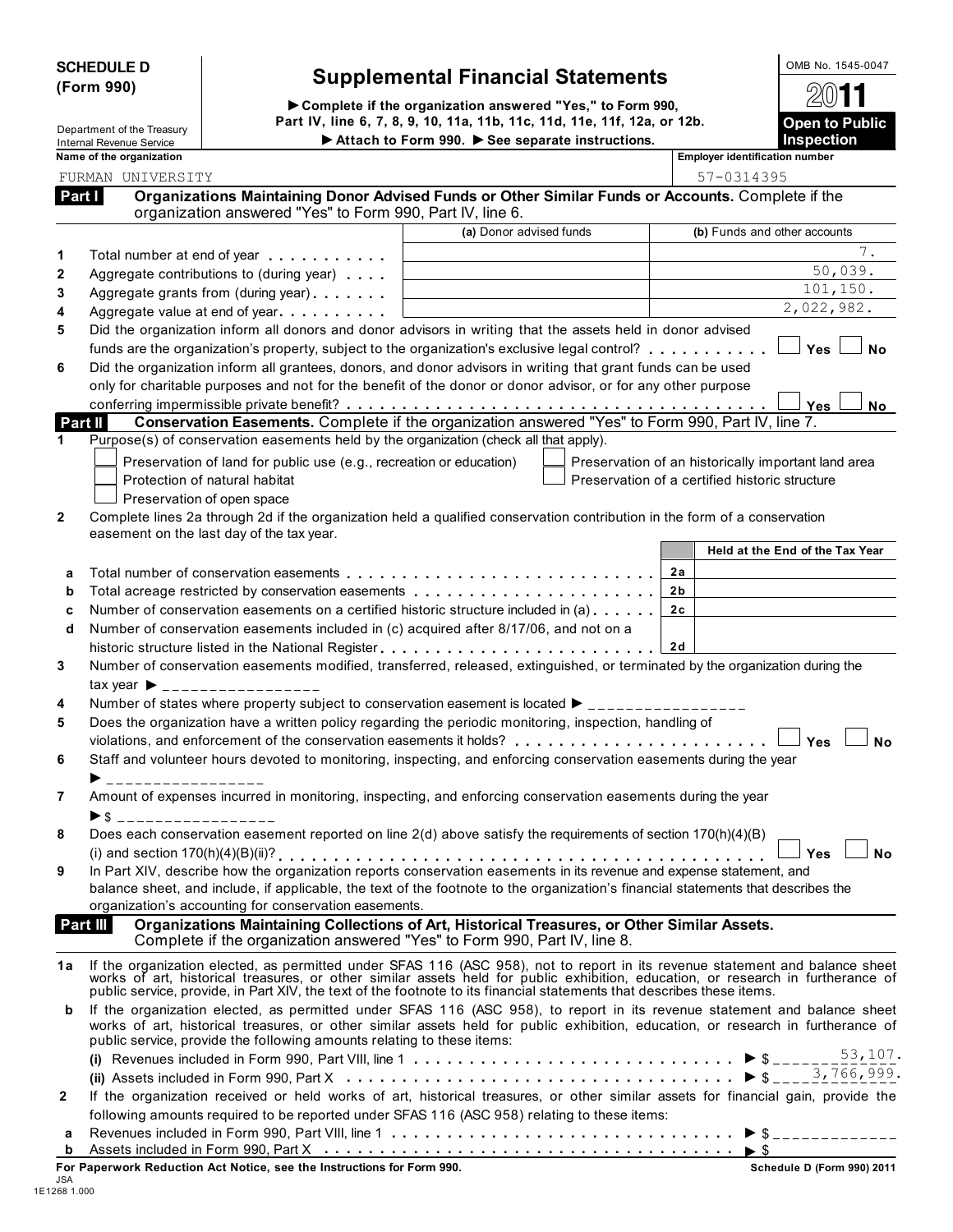FURMAN UNIVERSITY 57-0314395

| Organizations Maintaining Collections of Art, Historical Treasures, or Other Similar Assets (continued)<br>Part III<br>Using the organization's acquisition, accession, and other records, check any of the following that are a significant use of its<br>3<br>collection items (check all that apply):<br>$\rm X$<br>Public exhibition<br>Loan or exchange programs<br>d<br>a<br>Scholarly research<br>Other<br>b<br>е<br>___________________________<br>Preservation for future generations<br>Χ<br>c<br>Provide a description of the organization's collections and explain how they further the organization's exempt purpose in Part<br>XIV.<br>During the year, did the organization solicit or receive donations of art, historical treasures, or other similar<br>5<br>assets to be sold to raise funds rather than to be maintained as part of the organization's collection? $\cdots$<br>$\mathbf{X}$<br>Yes<br>No<br>Escrow and Custodial Arrangements. Complete if the organization answered "Yes" to Form 990, Part IV,<br><b>Part IV</b><br>line 9, or reported an amount on Form 990, Part X, line 21.<br>1a Is the organization an agent, trustee, custodian or other intermediary for contributions or other assets not<br>$X \mid No$<br>Yes<br>b If "Yes," explain the arrangement in Part XIV and complete the following table:<br>Amount<br>1c<br>1 <sub>d</sub><br>1e<br>е<br>1f<br>f<br>$X \mid N$ o<br>Yes<br><b>b</b> If "Yes," explain the arrangement in Part XIV.<br>Endowment Funds. Complete if the organization answered "Yes" to Form 990, Part IV, line 10.<br><b>Part V</b><br>(d) Three years back<br>(a) Current year<br>(b) Prior year<br>(c) Two years back<br>(e) Four years back<br>498,281,706.<br>444,222,694.<br>572, 162, 347.<br>560,043,828.<br>Beginning of year balance<br>1a<br>b Contributions<br>12, 775, 369.<br>6, 763, 295.<br>4, 215, 541.<br>3,993,205.<br>c Net investment earnings, gains,<br>and losses<br>94,266,399.<br>670,762.<br>63,490,049.<br>$-101686200.$<br>8,044,600.<br>7,593,368.<br>7,095,624.<br>6,600,326.<br>d Grants or scholarships<br>e Other expenditures for facilities.<br>and programs<br>16, 187, 429.<br>12,864,664.<br>$14,846,575.$ 13,295,032.<br>2,551,117.<br>$1,939,020.$ $1,815,750.$<br>$\overline{1,433,240}$ .<br>f Administrative expenses<br>550, 265, 504. 572, 162, 347. 498, 281, 706. 444, 222, 693.<br>g End of year balance<br>Provide the estimated percentage of the current year end balance (line 1g, column (a)) held as:<br>2<br>Board designated or quasi-endowment > 17.1300 %<br>Permanent endowment > 25.4200 %<br>b<br><b>c</b> Temporarily restricted endowment ▶ 57.4500 %<br>The percentages in lines 2a, 2b, and 2c should equal 100%.<br>3a Are there endowment funds not in the possession of the organization that are held and administered for the<br>organization by:<br><b>Yes</b><br>No<br>3a(i)<br>Χ<br>3a(ii)<br><b>b</b> If "Yes" to 3a(ii), are the related organizations listed as required on Schedule R?<br>3b<br>Describe in Part XIV the intended uses of the organization's endowment funds.<br>4<br><b>Part VI</b><br>Land, Buildings, and Equipment. See Form 990, Part X, line 10.<br>Description of property<br>(a) Cost or other basis<br>(b) Cost or other basis<br>(c) Accumulated<br>(d) Book value<br>(investment)<br>depreciation<br>(other)<br>23,098,286.<br>23,098,286.<br>Buildings<br>270, 361, 064.<br>178,877,248.<br>91, 483, 816.<br>b<br>c Leasehold improvements<br>75, 753, 215.<br>39,664,693.<br>Equipment<br>36,088,522.<br>d<br>11,638,045.<br>11,638,045.<br>Other $\cdots$ , $\cdots$ , $\cdots$ , $\cdots$ , $\cdots$ , $\cdots$ , $\cdots$<br>е<br>Total. Add lines 1a through 1e. (Column (d) must equal Form 990, Part X, column (B), line 10(c).). ▶<br>253, 278, 272. | Schedule D (Form 990) 2011 |  |  |  |  |  | Page 2 |
|--------------------------------------------------------------------------------------------------------------------------------------------------------------------------------------------------------------------------------------------------------------------------------------------------------------------------------------------------------------------------------------------------------------------------------------------------------------------------------------------------------------------------------------------------------------------------------------------------------------------------------------------------------------------------------------------------------------------------------------------------------------------------------------------------------------------------------------------------------------------------------------------------------------------------------------------------------------------------------------------------------------------------------------------------------------------------------------------------------------------------------------------------------------------------------------------------------------------------------------------------------------------------------------------------------------------------------------------------------------------------------------------------------------------------------------------------------------------------------------------------------------------------------------------------------------------------------------------------------------------------------------------------------------------------------------------------------------------------------------------------------------------------------------------------------------------------------------------------------------------------------------------------------------------------------------------------------------------------------------------------------------------------------------------------------------------------------------------------------------------------------------------------------------------------------------------------------------------------------------------------------------------------------------------------------------------------------------------------------------------------------------------------------------------------------------------------------------------------------------------------------------------------------------------------------------------------------------------------------------------------------------------------------------------------------------------------------------------------------------------------------------------------------------------------------------------------------------------------------------------------------------------------------------------------------------------------------------------------------------------------------------------------------------------------------------------------------------------------------------------------------------------------------------------------------------------------------------------------------------------------------------------------------------------------------------------------------------------------------------------------------------------------------------------------------------------------------------------------------------------------------------------------------------------------------------------------------------------------------------------------------------------------------------------------------------------------------------------------------------------------------------------------------------------------------------------------------------------------|----------------------------|--|--|--|--|--|--------|
|                                                                                                                                                                                                                                                                                                                                                                                                                                                                                                                                                                                                                                                                                                                                                                                                                                                                                                                                                                                                                                                                                                                                                                                                                                                                                                                                                                                                                                                                                                                                                                                                                                                                                                                                                                                                                                                                                                                                                                                                                                                                                                                                                                                                                                                                                                                                                                                                                                                                                                                                                                                                                                                                                                                                                                                                                                                                                                                                                                                                                                                                                                                                                                                                                                                                                                                                                                                                                                                                                                                                                                                                                                                                                                                                                                                                                                                  |                            |  |  |  |  |  |        |
|                                                                                                                                                                                                                                                                                                                                                                                                                                                                                                                                                                                                                                                                                                                                                                                                                                                                                                                                                                                                                                                                                                                                                                                                                                                                                                                                                                                                                                                                                                                                                                                                                                                                                                                                                                                                                                                                                                                                                                                                                                                                                                                                                                                                                                                                                                                                                                                                                                                                                                                                                                                                                                                                                                                                                                                                                                                                                                                                                                                                                                                                                                                                                                                                                                                                                                                                                                                                                                                                                                                                                                                                                                                                                                                                                                                                                                                  |                            |  |  |  |  |  |        |
|                                                                                                                                                                                                                                                                                                                                                                                                                                                                                                                                                                                                                                                                                                                                                                                                                                                                                                                                                                                                                                                                                                                                                                                                                                                                                                                                                                                                                                                                                                                                                                                                                                                                                                                                                                                                                                                                                                                                                                                                                                                                                                                                                                                                                                                                                                                                                                                                                                                                                                                                                                                                                                                                                                                                                                                                                                                                                                                                                                                                                                                                                                                                                                                                                                                                                                                                                                                                                                                                                                                                                                                                                                                                                                                                                                                                                                                  |                            |  |  |  |  |  |        |
|                                                                                                                                                                                                                                                                                                                                                                                                                                                                                                                                                                                                                                                                                                                                                                                                                                                                                                                                                                                                                                                                                                                                                                                                                                                                                                                                                                                                                                                                                                                                                                                                                                                                                                                                                                                                                                                                                                                                                                                                                                                                                                                                                                                                                                                                                                                                                                                                                                                                                                                                                                                                                                                                                                                                                                                                                                                                                                                                                                                                                                                                                                                                                                                                                                                                                                                                                                                                                                                                                                                                                                                                                                                                                                                                                                                                                                                  |                            |  |  |  |  |  |        |
|                                                                                                                                                                                                                                                                                                                                                                                                                                                                                                                                                                                                                                                                                                                                                                                                                                                                                                                                                                                                                                                                                                                                                                                                                                                                                                                                                                                                                                                                                                                                                                                                                                                                                                                                                                                                                                                                                                                                                                                                                                                                                                                                                                                                                                                                                                                                                                                                                                                                                                                                                                                                                                                                                                                                                                                                                                                                                                                                                                                                                                                                                                                                                                                                                                                                                                                                                                                                                                                                                                                                                                                                                                                                                                                                                                                                                                                  |                            |  |  |  |  |  |        |
|                                                                                                                                                                                                                                                                                                                                                                                                                                                                                                                                                                                                                                                                                                                                                                                                                                                                                                                                                                                                                                                                                                                                                                                                                                                                                                                                                                                                                                                                                                                                                                                                                                                                                                                                                                                                                                                                                                                                                                                                                                                                                                                                                                                                                                                                                                                                                                                                                                                                                                                                                                                                                                                                                                                                                                                                                                                                                                                                                                                                                                                                                                                                                                                                                                                                                                                                                                                                                                                                                                                                                                                                                                                                                                                                                                                                                                                  |                            |  |  |  |  |  |        |
|                                                                                                                                                                                                                                                                                                                                                                                                                                                                                                                                                                                                                                                                                                                                                                                                                                                                                                                                                                                                                                                                                                                                                                                                                                                                                                                                                                                                                                                                                                                                                                                                                                                                                                                                                                                                                                                                                                                                                                                                                                                                                                                                                                                                                                                                                                                                                                                                                                                                                                                                                                                                                                                                                                                                                                                                                                                                                                                                                                                                                                                                                                                                                                                                                                                                                                                                                                                                                                                                                                                                                                                                                                                                                                                                                                                                                                                  |                            |  |  |  |  |  |        |
|                                                                                                                                                                                                                                                                                                                                                                                                                                                                                                                                                                                                                                                                                                                                                                                                                                                                                                                                                                                                                                                                                                                                                                                                                                                                                                                                                                                                                                                                                                                                                                                                                                                                                                                                                                                                                                                                                                                                                                                                                                                                                                                                                                                                                                                                                                                                                                                                                                                                                                                                                                                                                                                                                                                                                                                                                                                                                                                                                                                                                                                                                                                                                                                                                                                                                                                                                                                                                                                                                                                                                                                                                                                                                                                                                                                                                                                  |                            |  |  |  |  |  |        |
|                                                                                                                                                                                                                                                                                                                                                                                                                                                                                                                                                                                                                                                                                                                                                                                                                                                                                                                                                                                                                                                                                                                                                                                                                                                                                                                                                                                                                                                                                                                                                                                                                                                                                                                                                                                                                                                                                                                                                                                                                                                                                                                                                                                                                                                                                                                                                                                                                                                                                                                                                                                                                                                                                                                                                                                                                                                                                                                                                                                                                                                                                                                                                                                                                                                                                                                                                                                                                                                                                                                                                                                                                                                                                                                                                                                                                                                  |                            |  |  |  |  |  |        |
|                                                                                                                                                                                                                                                                                                                                                                                                                                                                                                                                                                                                                                                                                                                                                                                                                                                                                                                                                                                                                                                                                                                                                                                                                                                                                                                                                                                                                                                                                                                                                                                                                                                                                                                                                                                                                                                                                                                                                                                                                                                                                                                                                                                                                                                                                                                                                                                                                                                                                                                                                                                                                                                                                                                                                                                                                                                                                                                                                                                                                                                                                                                                                                                                                                                                                                                                                                                                                                                                                                                                                                                                                                                                                                                                                                                                                                                  |                            |  |  |  |  |  |        |
|                                                                                                                                                                                                                                                                                                                                                                                                                                                                                                                                                                                                                                                                                                                                                                                                                                                                                                                                                                                                                                                                                                                                                                                                                                                                                                                                                                                                                                                                                                                                                                                                                                                                                                                                                                                                                                                                                                                                                                                                                                                                                                                                                                                                                                                                                                                                                                                                                                                                                                                                                                                                                                                                                                                                                                                                                                                                                                                                                                                                                                                                                                                                                                                                                                                                                                                                                                                                                                                                                                                                                                                                                                                                                                                                                                                                                                                  |                            |  |  |  |  |  |        |
|                                                                                                                                                                                                                                                                                                                                                                                                                                                                                                                                                                                                                                                                                                                                                                                                                                                                                                                                                                                                                                                                                                                                                                                                                                                                                                                                                                                                                                                                                                                                                                                                                                                                                                                                                                                                                                                                                                                                                                                                                                                                                                                                                                                                                                                                                                                                                                                                                                                                                                                                                                                                                                                                                                                                                                                                                                                                                                                                                                                                                                                                                                                                                                                                                                                                                                                                                                                                                                                                                                                                                                                                                                                                                                                                                                                                                                                  |                            |  |  |  |  |  |        |
|                                                                                                                                                                                                                                                                                                                                                                                                                                                                                                                                                                                                                                                                                                                                                                                                                                                                                                                                                                                                                                                                                                                                                                                                                                                                                                                                                                                                                                                                                                                                                                                                                                                                                                                                                                                                                                                                                                                                                                                                                                                                                                                                                                                                                                                                                                                                                                                                                                                                                                                                                                                                                                                                                                                                                                                                                                                                                                                                                                                                                                                                                                                                                                                                                                                                                                                                                                                                                                                                                                                                                                                                                                                                                                                                                                                                                                                  |                            |  |  |  |  |  |        |
|                                                                                                                                                                                                                                                                                                                                                                                                                                                                                                                                                                                                                                                                                                                                                                                                                                                                                                                                                                                                                                                                                                                                                                                                                                                                                                                                                                                                                                                                                                                                                                                                                                                                                                                                                                                                                                                                                                                                                                                                                                                                                                                                                                                                                                                                                                                                                                                                                                                                                                                                                                                                                                                                                                                                                                                                                                                                                                                                                                                                                                                                                                                                                                                                                                                                                                                                                                                                                                                                                                                                                                                                                                                                                                                                                                                                                                                  |                            |  |  |  |  |  |        |
|                                                                                                                                                                                                                                                                                                                                                                                                                                                                                                                                                                                                                                                                                                                                                                                                                                                                                                                                                                                                                                                                                                                                                                                                                                                                                                                                                                                                                                                                                                                                                                                                                                                                                                                                                                                                                                                                                                                                                                                                                                                                                                                                                                                                                                                                                                                                                                                                                                                                                                                                                                                                                                                                                                                                                                                                                                                                                                                                                                                                                                                                                                                                                                                                                                                                                                                                                                                                                                                                                                                                                                                                                                                                                                                                                                                                                                                  |                            |  |  |  |  |  |        |
|                                                                                                                                                                                                                                                                                                                                                                                                                                                                                                                                                                                                                                                                                                                                                                                                                                                                                                                                                                                                                                                                                                                                                                                                                                                                                                                                                                                                                                                                                                                                                                                                                                                                                                                                                                                                                                                                                                                                                                                                                                                                                                                                                                                                                                                                                                                                                                                                                                                                                                                                                                                                                                                                                                                                                                                                                                                                                                                                                                                                                                                                                                                                                                                                                                                                                                                                                                                                                                                                                                                                                                                                                                                                                                                                                                                                                                                  |                            |  |  |  |  |  |        |
|                                                                                                                                                                                                                                                                                                                                                                                                                                                                                                                                                                                                                                                                                                                                                                                                                                                                                                                                                                                                                                                                                                                                                                                                                                                                                                                                                                                                                                                                                                                                                                                                                                                                                                                                                                                                                                                                                                                                                                                                                                                                                                                                                                                                                                                                                                                                                                                                                                                                                                                                                                                                                                                                                                                                                                                                                                                                                                                                                                                                                                                                                                                                                                                                                                                                                                                                                                                                                                                                                                                                                                                                                                                                                                                                                                                                                                                  |                            |  |  |  |  |  |        |
|                                                                                                                                                                                                                                                                                                                                                                                                                                                                                                                                                                                                                                                                                                                                                                                                                                                                                                                                                                                                                                                                                                                                                                                                                                                                                                                                                                                                                                                                                                                                                                                                                                                                                                                                                                                                                                                                                                                                                                                                                                                                                                                                                                                                                                                                                                                                                                                                                                                                                                                                                                                                                                                                                                                                                                                                                                                                                                                                                                                                                                                                                                                                                                                                                                                                                                                                                                                                                                                                                                                                                                                                                                                                                                                                                                                                                                                  |                            |  |  |  |  |  |        |
|                                                                                                                                                                                                                                                                                                                                                                                                                                                                                                                                                                                                                                                                                                                                                                                                                                                                                                                                                                                                                                                                                                                                                                                                                                                                                                                                                                                                                                                                                                                                                                                                                                                                                                                                                                                                                                                                                                                                                                                                                                                                                                                                                                                                                                                                                                                                                                                                                                                                                                                                                                                                                                                                                                                                                                                                                                                                                                                                                                                                                                                                                                                                                                                                                                                                                                                                                                                                                                                                                                                                                                                                                                                                                                                                                                                                                                                  |                            |  |  |  |  |  |        |
|                                                                                                                                                                                                                                                                                                                                                                                                                                                                                                                                                                                                                                                                                                                                                                                                                                                                                                                                                                                                                                                                                                                                                                                                                                                                                                                                                                                                                                                                                                                                                                                                                                                                                                                                                                                                                                                                                                                                                                                                                                                                                                                                                                                                                                                                                                                                                                                                                                                                                                                                                                                                                                                                                                                                                                                                                                                                                                                                                                                                                                                                                                                                                                                                                                                                                                                                                                                                                                                                                                                                                                                                                                                                                                                                                                                                                                                  |                            |  |  |  |  |  |        |
|                                                                                                                                                                                                                                                                                                                                                                                                                                                                                                                                                                                                                                                                                                                                                                                                                                                                                                                                                                                                                                                                                                                                                                                                                                                                                                                                                                                                                                                                                                                                                                                                                                                                                                                                                                                                                                                                                                                                                                                                                                                                                                                                                                                                                                                                                                                                                                                                                                                                                                                                                                                                                                                                                                                                                                                                                                                                                                                                                                                                                                                                                                                                                                                                                                                                                                                                                                                                                                                                                                                                                                                                                                                                                                                                                                                                                                                  |                            |  |  |  |  |  |        |
|                                                                                                                                                                                                                                                                                                                                                                                                                                                                                                                                                                                                                                                                                                                                                                                                                                                                                                                                                                                                                                                                                                                                                                                                                                                                                                                                                                                                                                                                                                                                                                                                                                                                                                                                                                                                                                                                                                                                                                                                                                                                                                                                                                                                                                                                                                                                                                                                                                                                                                                                                                                                                                                                                                                                                                                                                                                                                                                                                                                                                                                                                                                                                                                                                                                                                                                                                                                                                                                                                                                                                                                                                                                                                                                                                                                                                                                  |                            |  |  |  |  |  |        |
|                                                                                                                                                                                                                                                                                                                                                                                                                                                                                                                                                                                                                                                                                                                                                                                                                                                                                                                                                                                                                                                                                                                                                                                                                                                                                                                                                                                                                                                                                                                                                                                                                                                                                                                                                                                                                                                                                                                                                                                                                                                                                                                                                                                                                                                                                                                                                                                                                                                                                                                                                                                                                                                                                                                                                                                                                                                                                                                                                                                                                                                                                                                                                                                                                                                                                                                                                                                                                                                                                                                                                                                                                                                                                                                                                                                                                                                  |                            |  |  |  |  |  |        |
|                                                                                                                                                                                                                                                                                                                                                                                                                                                                                                                                                                                                                                                                                                                                                                                                                                                                                                                                                                                                                                                                                                                                                                                                                                                                                                                                                                                                                                                                                                                                                                                                                                                                                                                                                                                                                                                                                                                                                                                                                                                                                                                                                                                                                                                                                                                                                                                                                                                                                                                                                                                                                                                                                                                                                                                                                                                                                                                                                                                                                                                                                                                                                                                                                                                                                                                                                                                                                                                                                                                                                                                                                                                                                                                                                                                                                                                  |                            |  |  |  |  |  |        |
|                                                                                                                                                                                                                                                                                                                                                                                                                                                                                                                                                                                                                                                                                                                                                                                                                                                                                                                                                                                                                                                                                                                                                                                                                                                                                                                                                                                                                                                                                                                                                                                                                                                                                                                                                                                                                                                                                                                                                                                                                                                                                                                                                                                                                                                                                                                                                                                                                                                                                                                                                                                                                                                                                                                                                                                                                                                                                                                                                                                                                                                                                                                                                                                                                                                                                                                                                                                                                                                                                                                                                                                                                                                                                                                                                                                                                                                  |                            |  |  |  |  |  |        |
|                                                                                                                                                                                                                                                                                                                                                                                                                                                                                                                                                                                                                                                                                                                                                                                                                                                                                                                                                                                                                                                                                                                                                                                                                                                                                                                                                                                                                                                                                                                                                                                                                                                                                                                                                                                                                                                                                                                                                                                                                                                                                                                                                                                                                                                                                                                                                                                                                                                                                                                                                                                                                                                                                                                                                                                                                                                                                                                                                                                                                                                                                                                                                                                                                                                                                                                                                                                                                                                                                                                                                                                                                                                                                                                                                                                                                                                  |                            |  |  |  |  |  |        |
|                                                                                                                                                                                                                                                                                                                                                                                                                                                                                                                                                                                                                                                                                                                                                                                                                                                                                                                                                                                                                                                                                                                                                                                                                                                                                                                                                                                                                                                                                                                                                                                                                                                                                                                                                                                                                                                                                                                                                                                                                                                                                                                                                                                                                                                                                                                                                                                                                                                                                                                                                                                                                                                                                                                                                                                                                                                                                                                                                                                                                                                                                                                                                                                                                                                                                                                                                                                                                                                                                                                                                                                                                                                                                                                                                                                                                                                  |                            |  |  |  |  |  |        |
|                                                                                                                                                                                                                                                                                                                                                                                                                                                                                                                                                                                                                                                                                                                                                                                                                                                                                                                                                                                                                                                                                                                                                                                                                                                                                                                                                                                                                                                                                                                                                                                                                                                                                                                                                                                                                                                                                                                                                                                                                                                                                                                                                                                                                                                                                                                                                                                                                                                                                                                                                                                                                                                                                                                                                                                                                                                                                                                                                                                                                                                                                                                                                                                                                                                                                                                                                                                                                                                                                                                                                                                                                                                                                                                                                                                                                                                  |                            |  |  |  |  |  |        |
|                                                                                                                                                                                                                                                                                                                                                                                                                                                                                                                                                                                                                                                                                                                                                                                                                                                                                                                                                                                                                                                                                                                                                                                                                                                                                                                                                                                                                                                                                                                                                                                                                                                                                                                                                                                                                                                                                                                                                                                                                                                                                                                                                                                                                                                                                                                                                                                                                                                                                                                                                                                                                                                                                                                                                                                                                                                                                                                                                                                                                                                                                                                                                                                                                                                                                                                                                                                                                                                                                                                                                                                                                                                                                                                                                                                                                                                  |                            |  |  |  |  |  |        |
|                                                                                                                                                                                                                                                                                                                                                                                                                                                                                                                                                                                                                                                                                                                                                                                                                                                                                                                                                                                                                                                                                                                                                                                                                                                                                                                                                                                                                                                                                                                                                                                                                                                                                                                                                                                                                                                                                                                                                                                                                                                                                                                                                                                                                                                                                                                                                                                                                                                                                                                                                                                                                                                                                                                                                                                                                                                                                                                                                                                                                                                                                                                                                                                                                                                                                                                                                                                                                                                                                                                                                                                                                                                                                                                                                                                                                                                  |                            |  |  |  |  |  |        |
|                                                                                                                                                                                                                                                                                                                                                                                                                                                                                                                                                                                                                                                                                                                                                                                                                                                                                                                                                                                                                                                                                                                                                                                                                                                                                                                                                                                                                                                                                                                                                                                                                                                                                                                                                                                                                                                                                                                                                                                                                                                                                                                                                                                                                                                                                                                                                                                                                                                                                                                                                                                                                                                                                                                                                                                                                                                                                                                                                                                                                                                                                                                                                                                                                                                                                                                                                                                                                                                                                                                                                                                                                                                                                                                                                                                                                                                  |                            |  |  |  |  |  |        |
|                                                                                                                                                                                                                                                                                                                                                                                                                                                                                                                                                                                                                                                                                                                                                                                                                                                                                                                                                                                                                                                                                                                                                                                                                                                                                                                                                                                                                                                                                                                                                                                                                                                                                                                                                                                                                                                                                                                                                                                                                                                                                                                                                                                                                                                                                                                                                                                                                                                                                                                                                                                                                                                                                                                                                                                                                                                                                                                                                                                                                                                                                                                                                                                                                                                                                                                                                                                                                                                                                                                                                                                                                                                                                                                                                                                                                                                  |                            |  |  |  |  |  |        |
|                                                                                                                                                                                                                                                                                                                                                                                                                                                                                                                                                                                                                                                                                                                                                                                                                                                                                                                                                                                                                                                                                                                                                                                                                                                                                                                                                                                                                                                                                                                                                                                                                                                                                                                                                                                                                                                                                                                                                                                                                                                                                                                                                                                                                                                                                                                                                                                                                                                                                                                                                                                                                                                                                                                                                                                                                                                                                                                                                                                                                                                                                                                                                                                                                                                                                                                                                                                                                                                                                                                                                                                                                                                                                                                                                                                                                                                  |                            |  |  |  |  |  |        |
|                                                                                                                                                                                                                                                                                                                                                                                                                                                                                                                                                                                                                                                                                                                                                                                                                                                                                                                                                                                                                                                                                                                                                                                                                                                                                                                                                                                                                                                                                                                                                                                                                                                                                                                                                                                                                                                                                                                                                                                                                                                                                                                                                                                                                                                                                                                                                                                                                                                                                                                                                                                                                                                                                                                                                                                                                                                                                                                                                                                                                                                                                                                                                                                                                                                                                                                                                                                                                                                                                                                                                                                                                                                                                                                                                                                                                                                  |                            |  |  |  |  |  |        |
|                                                                                                                                                                                                                                                                                                                                                                                                                                                                                                                                                                                                                                                                                                                                                                                                                                                                                                                                                                                                                                                                                                                                                                                                                                                                                                                                                                                                                                                                                                                                                                                                                                                                                                                                                                                                                                                                                                                                                                                                                                                                                                                                                                                                                                                                                                                                                                                                                                                                                                                                                                                                                                                                                                                                                                                                                                                                                                                                                                                                                                                                                                                                                                                                                                                                                                                                                                                                                                                                                                                                                                                                                                                                                                                                                                                                                                                  |                            |  |  |  |  |  |        |
|                                                                                                                                                                                                                                                                                                                                                                                                                                                                                                                                                                                                                                                                                                                                                                                                                                                                                                                                                                                                                                                                                                                                                                                                                                                                                                                                                                                                                                                                                                                                                                                                                                                                                                                                                                                                                                                                                                                                                                                                                                                                                                                                                                                                                                                                                                                                                                                                                                                                                                                                                                                                                                                                                                                                                                                                                                                                                                                                                                                                                                                                                                                                                                                                                                                                                                                                                                                                                                                                                                                                                                                                                                                                                                                                                                                                                                                  |                            |  |  |  |  |  |        |
|                                                                                                                                                                                                                                                                                                                                                                                                                                                                                                                                                                                                                                                                                                                                                                                                                                                                                                                                                                                                                                                                                                                                                                                                                                                                                                                                                                                                                                                                                                                                                                                                                                                                                                                                                                                                                                                                                                                                                                                                                                                                                                                                                                                                                                                                                                                                                                                                                                                                                                                                                                                                                                                                                                                                                                                                                                                                                                                                                                                                                                                                                                                                                                                                                                                                                                                                                                                                                                                                                                                                                                                                                                                                                                                                                                                                                                                  |                            |  |  |  |  |  |        |
|                                                                                                                                                                                                                                                                                                                                                                                                                                                                                                                                                                                                                                                                                                                                                                                                                                                                                                                                                                                                                                                                                                                                                                                                                                                                                                                                                                                                                                                                                                                                                                                                                                                                                                                                                                                                                                                                                                                                                                                                                                                                                                                                                                                                                                                                                                                                                                                                                                                                                                                                                                                                                                                                                                                                                                                                                                                                                                                                                                                                                                                                                                                                                                                                                                                                                                                                                                                                                                                                                                                                                                                                                                                                                                                                                                                                                                                  |                            |  |  |  |  |  |        |
|                                                                                                                                                                                                                                                                                                                                                                                                                                                                                                                                                                                                                                                                                                                                                                                                                                                                                                                                                                                                                                                                                                                                                                                                                                                                                                                                                                                                                                                                                                                                                                                                                                                                                                                                                                                                                                                                                                                                                                                                                                                                                                                                                                                                                                                                                                                                                                                                                                                                                                                                                                                                                                                                                                                                                                                                                                                                                                                                                                                                                                                                                                                                                                                                                                                                                                                                                                                                                                                                                                                                                                                                                                                                                                                                                                                                                                                  |                            |  |  |  |  |  |        |
|                                                                                                                                                                                                                                                                                                                                                                                                                                                                                                                                                                                                                                                                                                                                                                                                                                                                                                                                                                                                                                                                                                                                                                                                                                                                                                                                                                                                                                                                                                                                                                                                                                                                                                                                                                                                                                                                                                                                                                                                                                                                                                                                                                                                                                                                                                                                                                                                                                                                                                                                                                                                                                                                                                                                                                                                                                                                                                                                                                                                                                                                                                                                                                                                                                                                                                                                                                                                                                                                                                                                                                                                                                                                                                                                                                                                                                                  |                            |  |  |  |  |  |        |
|                                                                                                                                                                                                                                                                                                                                                                                                                                                                                                                                                                                                                                                                                                                                                                                                                                                                                                                                                                                                                                                                                                                                                                                                                                                                                                                                                                                                                                                                                                                                                                                                                                                                                                                                                                                                                                                                                                                                                                                                                                                                                                                                                                                                                                                                                                                                                                                                                                                                                                                                                                                                                                                                                                                                                                                                                                                                                                                                                                                                                                                                                                                                                                                                                                                                                                                                                                                                                                                                                                                                                                                                                                                                                                                                                                                                                                                  |                            |  |  |  |  |  |        |
|                                                                                                                                                                                                                                                                                                                                                                                                                                                                                                                                                                                                                                                                                                                                                                                                                                                                                                                                                                                                                                                                                                                                                                                                                                                                                                                                                                                                                                                                                                                                                                                                                                                                                                                                                                                                                                                                                                                                                                                                                                                                                                                                                                                                                                                                                                                                                                                                                                                                                                                                                                                                                                                                                                                                                                                                                                                                                                                                                                                                                                                                                                                                                                                                                                                                                                                                                                                                                                                                                                                                                                                                                                                                                                                                                                                                                                                  |                            |  |  |  |  |  |        |
|                                                                                                                                                                                                                                                                                                                                                                                                                                                                                                                                                                                                                                                                                                                                                                                                                                                                                                                                                                                                                                                                                                                                                                                                                                                                                                                                                                                                                                                                                                                                                                                                                                                                                                                                                                                                                                                                                                                                                                                                                                                                                                                                                                                                                                                                                                                                                                                                                                                                                                                                                                                                                                                                                                                                                                                                                                                                                                                                                                                                                                                                                                                                                                                                                                                                                                                                                                                                                                                                                                                                                                                                                                                                                                                                                                                                                                                  |                            |  |  |  |  |  |        |
|                                                                                                                                                                                                                                                                                                                                                                                                                                                                                                                                                                                                                                                                                                                                                                                                                                                                                                                                                                                                                                                                                                                                                                                                                                                                                                                                                                                                                                                                                                                                                                                                                                                                                                                                                                                                                                                                                                                                                                                                                                                                                                                                                                                                                                                                                                                                                                                                                                                                                                                                                                                                                                                                                                                                                                                                                                                                                                                                                                                                                                                                                                                                                                                                                                                                                                                                                                                                                                                                                                                                                                                                                                                                                                                                                                                                                                                  |                            |  |  |  |  |  |        |
|                                                                                                                                                                                                                                                                                                                                                                                                                                                                                                                                                                                                                                                                                                                                                                                                                                                                                                                                                                                                                                                                                                                                                                                                                                                                                                                                                                                                                                                                                                                                                                                                                                                                                                                                                                                                                                                                                                                                                                                                                                                                                                                                                                                                                                                                                                                                                                                                                                                                                                                                                                                                                                                                                                                                                                                                                                                                                                                                                                                                                                                                                                                                                                                                                                                                                                                                                                                                                                                                                                                                                                                                                                                                                                                                                                                                                                                  |                            |  |  |  |  |  |        |
|                                                                                                                                                                                                                                                                                                                                                                                                                                                                                                                                                                                                                                                                                                                                                                                                                                                                                                                                                                                                                                                                                                                                                                                                                                                                                                                                                                                                                                                                                                                                                                                                                                                                                                                                                                                                                                                                                                                                                                                                                                                                                                                                                                                                                                                                                                                                                                                                                                                                                                                                                                                                                                                                                                                                                                                                                                                                                                                                                                                                                                                                                                                                                                                                                                                                                                                                                                                                                                                                                                                                                                                                                                                                                                                                                                                                                                                  |                            |  |  |  |  |  |        |
|                                                                                                                                                                                                                                                                                                                                                                                                                                                                                                                                                                                                                                                                                                                                                                                                                                                                                                                                                                                                                                                                                                                                                                                                                                                                                                                                                                                                                                                                                                                                                                                                                                                                                                                                                                                                                                                                                                                                                                                                                                                                                                                                                                                                                                                                                                                                                                                                                                                                                                                                                                                                                                                                                                                                                                                                                                                                                                                                                                                                                                                                                                                                                                                                                                                                                                                                                                                                                                                                                                                                                                                                                                                                                                                                                                                                                                                  |                            |  |  |  |  |  |        |
|                                                                                                                                                                                                                                                                                                                                                                                                                                                                                                                                                                                                                                                                                                                                                                                                                                                                                                                                                                                                                                                                                                                                                                                                                                                                                                                                                                                                                                                                                                                                                                                                                                                                                                                                                                                                                                                                                                                                                                                                                                                                                                                                                                                                                                                                                                                                                                                                                                                                                                                                                                                                                                                                                                                                                                                                                                                                                                                                                                                                                                                                                                                                                                                                                                                                                                                                                                                                                                                                                                                                                                                                                                                                                                                                                                                                                                                  |                            |  |  |  |  |  |        |
|                                                                                                                                                                                                                                                                                                                                                                                                                                                                                                                                                                                                                                                                                                                                                                                                                                                                                                                                                                                                                                                                                                                                                                                                                                                                                                                                                                                                                                                                                                                                                                                                                                                                                                                                                                                                                                                                                                                                                                                                                                                                                                                                                                                                                                                                                                                                                                                                                                                                                                                                                                                                                                                                                                                                                                                                                                                                                                                                                                                                                                                                                                                                                                                                                                                                                                                                                                                                                                                                                                                                                                                                                                                                                                                                                                                                                                                  |                            |  |  |  |  |  |        |
| Schedule D (Form 990) 2011                                                                                                                                                                                                                                                                                                                                                                                                                                                                                                                                                                                                                                                                                                                                                                                                                                                                                                                                                                                                                                                                                                                                                                                                                                                                                                                                                                                                                                                                                                                                                                                                                                                                                                                                                                                                                                                                                                                                                                                                                                                                                                                                                                                                                                                                                                                                                                                                                                                                                                                                                                                                                                                                                                                                                                                                                                                                                                                                                                                                                                                                                                                                                                                                                                                                                                                                                                                                                                                                                                                                                                                                                                                                                                                                                                                                                       |                            |  |  |  |  |  |        |

**Schedule D (Form 990) 2011**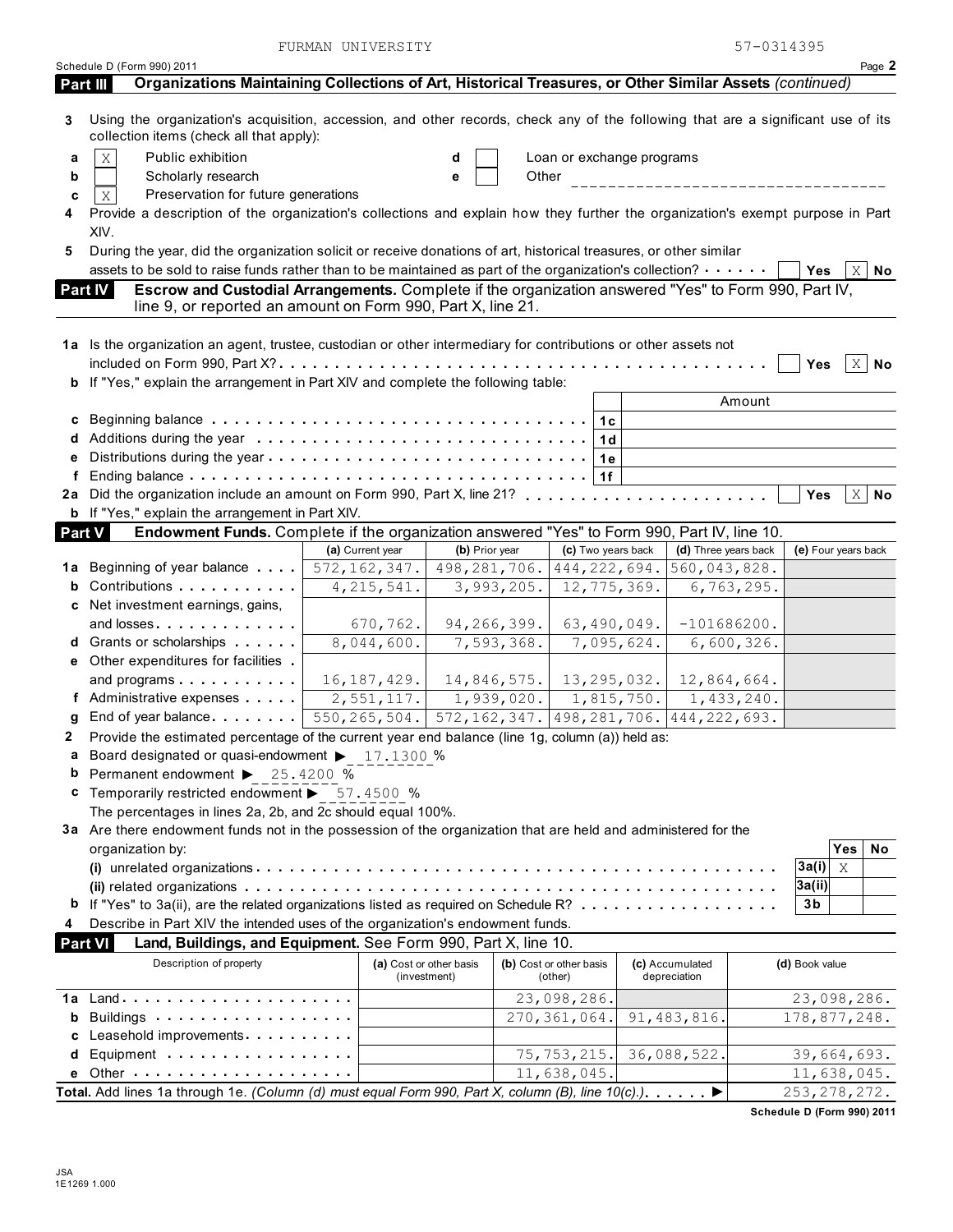**Part VII Investments - Other Securities.** See Form 990, Part X, line 12.

| (a) Description of security or category<br>(including name of security) | (b) Book value            | (c) Method of valuation:<br>Cost or end-of-year market value |
|-------------------------------------------------------------------------|---------------------------|--------------------------------------------------------------|
| (1) Financial derivatives                                               |                           |                                                              |
| (2) Closely-held equity interests                                       | 50,039.                   | ATTACHMENT                                                   |
| (3) Other ATTACHMENT 2                                                  |                           |                                                              |
| (A) COMMONFUND INTERMEDIATE                                             | 1,037,164.                | <b>FMV</b>                                                   |
| (B) TIFF ABSOLUTE RETURN FUND                                           | 6,697,813.                | <b>FMV</b>                                                   |
| (C) S&P 500 COMMON TRUST FUND                                           | 442,293.                  | <b>FMV</b>                                                   |
| (D) S&P MID CAP NON LENDING CTF                                         |                           | <b>FMV</b>                                                   |
| (E) SMALL CAP INDEX PLUS CTF                                            | 83,461.                   | <b>FMV</b>                                                   |
| (F) DAILY ACTIVE EMERGING MARKETS                                       | 168,733.                  | <b>FMV</b>                                                   |
| (G) INTERNATIONAL ALPH SELECT CTF                                       | 202,092.                  | <b>FMV</b>                                                   |
| (H) REIT INDEX CTF                                                      | 46,328.                   | <b>FMV</b>                                                   |
| (I) HIGH YIELD CTF                                                      | 83,733.                   | <b>FMV</b>                                                   |
| Total. (Column (b) must equal Form 990, Part X, col. (B) line 12.)<br>▶ | 525,400,638.              |                                                              |
| Part VIII Investments - Program Related. See Form 990, Part X, line 13. |                           |                                                              |
| (a) Description of investment type                                      | (b) Book value            | (c) Method of valuation:<br>Cost or end-of-year market value |
| (1)                                                                     |                           |                                                              |
| (2)                                                                     |                           |                                                              |
| (3)                                                                     |                           |                                                              |
| (4)                                                                     |                           |                                                              |
| (5)                                                                     |                           |                                                              |
| (6)                                                                     |                           |                                                              |
| (7)                                                                     |                           |                                                              |
| (8)                                                                     |                           |                                                              |
| (9)                                                                     |                           |                                                              |
| (10)                                                                    |                           |                                                              |
| Total. (Column (b) must equal Form 990, Part X, col. (B) line 13.)<br>▶ |                           |                                                              |
| Other Assets. See Form 990, Part X, line 15.<br><b>Part IX</b>          |                           |                                                              |
|                                                                         | (a) Description           | (b) Book value                                               |
| (1)<br>(2)                                                              |                           |                                                              |
| (3)                                                                     |                           |                                                              |
| (4)                                                                     |                           |                                                              |
| (5)                                                                     |                           |                                                              |
| (6)                                                                     |                           |                                                              |
| (7)                                                                     |                           |                                                              |
| (8)                                                                     |                           |                                                              |
| (9)                                                                     |                           |                                                              |
| (10)                                                                    |                           |                                                              |
| Total. (Column (b) must equal Form 990, Part X, col. (B) line 15.)      |                           |                                                              |
| Other Liabilities. See Form 990, Part X, line 25.<br>Part X             |                           |                                                              |
|                                                                         |                           |                                                              |
| 1.<br>(a) Description of liability                                      | (b) Book value            |                                                              |
| (1) Federal income taxes ATTACHMENT 3                                   |                           |                                                              |
| (2) SPLIT INTEREST AGREEMENTS                                           | 2,534,663.                |                                                              |
| (3) STUDENT LOAN ADVANCES                                               | 4,788,870.                |                                                              |
| (4) INTEREST PAYABLE                                                    | 756,427.                  |                                                              |
| (5) AGENCY FUNDS                                                        | 100,427.                  |                                                              |
| (6) ACCRUED RETIREMENT EXPENSE                                          | 41,932.                   |                                                              |
| (7) ACCRUED MEDICAL CLAIMS                                              | 1,300,000.                |                                                              |
| (8) INTEREST RATE SWAP AGREEMENT                                        | 2,847,211.                |                                                              |
| (9) ASSET RETIREMENT OBLIGATION                                         | 993,330.                  |                                                              |
| (10) BOND PREMIUM                                                       | 1,557,701.                |                                                              |
| (11) CAPITAL LEASE AGREEMENTS                                           | 461,518.<br>15, 402, 118. |                                                              |

**2.** FIN 48 (ASC 740) Footnote. In Part XIV, provide the text of the footnote to the organization's financial statements that reports the organization's liability for uncertain tax positions under FIN 48 (ASC 740).<br>1E1270 1.000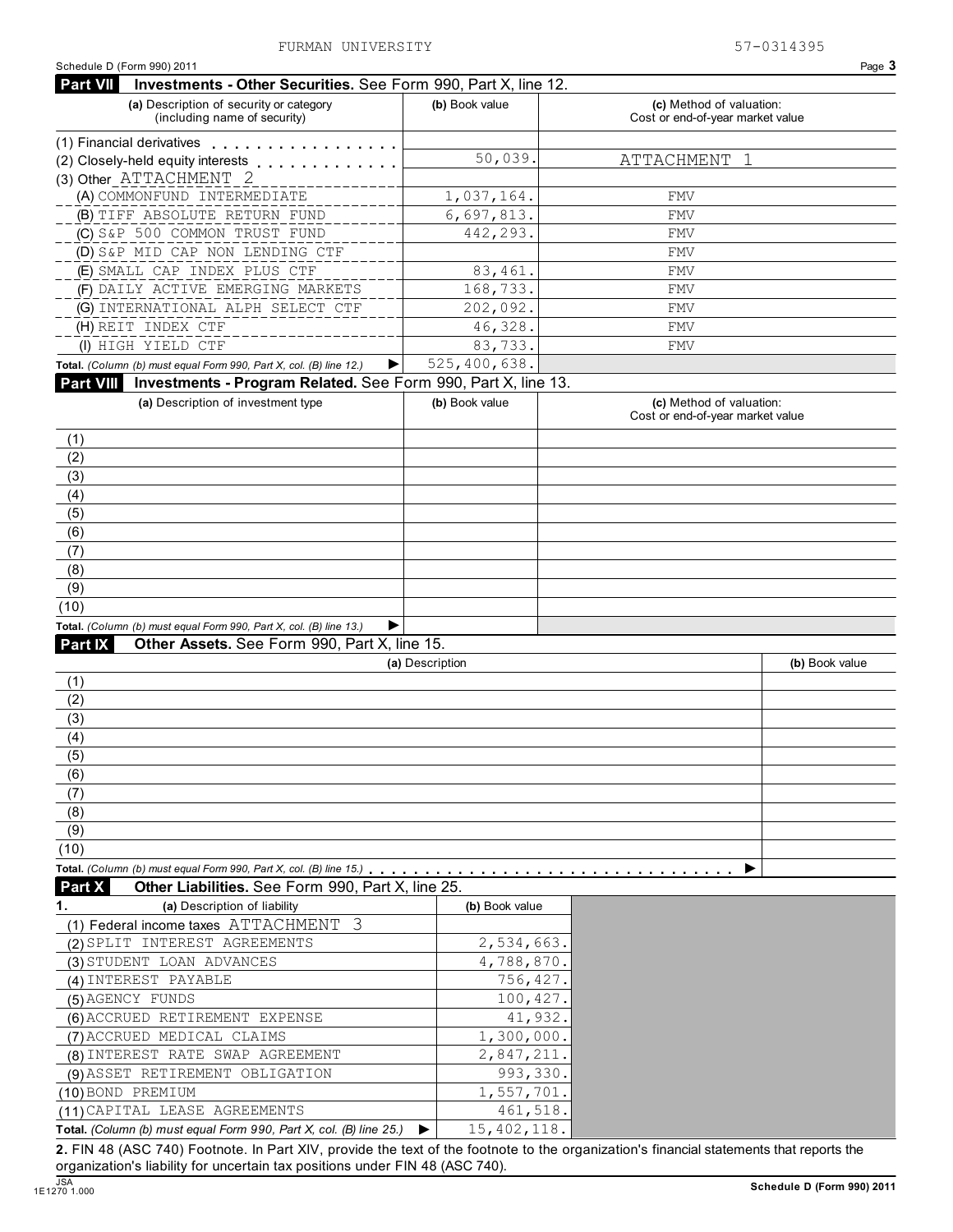FURMAN UNIVERSITY 57-0314395

|                | Schedule D (Form 990) 2011                                                                                                                                                                                                                                                                    |                         |             | Page 4           |
|----------------|-----------------------------------------------------------------------------------------------------------------------------------------------------------------------------------------------------------------------------------------------------------------------------------------------|-------------------------|-------------|------------------|
| <b>Part XI</b> | Reconciliation of Change in Net Assets from Form 990 to Audited Financial Statements                                                                                                                                                                                                          |                         |             |                  |
| 1              | Total revenue (Form 990, Part VIII, column (A), line 12)                                                                                                                                                                                                                                      | 1                       |             | 195, 122, 523.   |
| 2              | Total expenses (Form 990, Part IX, column (A), line 25)                                                                                                                                                                                                                                       | $\mathbf{2}$            |             | 180,858,815.     |
| 3              | Excess or (deficit) for the year. Subtract line 2 from line 1                                                                                                                                                                                                                                 | 3                       |             | 14, 263, 708.    |
| 4              |                                                                                                                                                                                                                                                                                               | $\overline{\mathbf{4}}$ |             | $-20, 193, 572.$ |
| 5              |                                                                                                                                                                                                                                                                                               | 5                       |             |                  |
| 6              |                                                                                                                                                                                                                                                                                               | 6                       |             |                  |
| 7              |                                                                                                                                                                                                                                                                                               | $\overline{7}$          |             |                  |
| 8              |                                                                                                                                                                                                                                                                                               | 8                       |             |                  |
| 9              | Total adjustments (net). Add lines 4 through 8 [1] [1] [1] $\frac{1}{2}$ [1] $\frac{1}{2}$ [1] $\frac{1}{2}$ [1] $\frac{1}{2}$ [1] $\frac{1}{2}$ [1] $\frac{1}{2}$ [1] $\frac{1}{2}$ [1] $\frac{1}{2}$ [1] $\frac{1}{2}$ [1] $\frac{1}{2}$ [1] $\frac{1}{2}$ [1] $\frac{1}{2}$                | 9                       |             | $-20, 193, 572.$ |
| 10             | Excess or (deficit) for the year per audited financial statements. Combine lines 3 and 9                                                                                                                                                                                                      | 10                      |             | $-5,929,864.$    |
|                |                                                                                                                                                                                                                                                                                               |                         |             |                  |
|                | Part XII Reconciliation of Revenue per Audited Financial Statements With Revenue per Return                                                                                                                                                                                                   |                         |             |                  |
| 1              | Total revenue, gains, and other support per audited financial statements                                                                                                                                                                                                                      |                         | $\mathbf 1$ | 173, 438, 265.   |
| $\mathbf{2}$   | Amounts included on line 1 but not on Form 990, Part VIII, line 12:                                                                                                                                                                                                                           |                         |             |                  |
| a              | Net unrealized gains on investments<br>$-20, 193, 572.$<br>2a                                                                                                                                                                                                                                 |                         |             |                  |
| b              | 2 <sub>b</sub>                                                                                                                                                                                                                                                                                |                         |             |                  |
| c              | 2c                                                                                                                                                                                                                                                                                            |                         |             |                  |
| d              | 2d                                                                                                                                                                                                                                                                                            |                         |             |                  |
| е              | Add lines 2a through 2d                                                                                                                                                                                                                                                                       |                         | 2e          | $-20, 193, 572.$ |
| 3              |                                                                                                                                                                                                                                                                                               |                         | 3           | 193,631,837.     |
| 4              | Amounts included on Form 990, Part VIII, line 12, but not on line 1:                                                                                                                                                                                                                          |                         |             |                  |
| а              | Investment expenses not included on Form 990, Part VIII, line 7b<br>2,754,577.<br>4a                                                                                                                                                                                                          |                         |             |                  |
| b              | $-1, 263, 891.$<br>4 <sub>b</sub>                                                                                                                                                                                                                                                             |                         |             |                  |
| c              | Add lines 4a and 4b                                                                                                                                                                                                                                                                           |                         | 4c          | 1,490,686.       |
| 5              | Total revenue. Add lines 3 and 4c. (This must equal Form 990, Part I, line 12.)                                                                                                                                                                                                               |                         | 5           | 195, 122, 523.   |
|                | Part XIII Reconciliation of Expenses per Audited Financial Statements With Expenses per Return                                                                                                                                                                                                |                         |             |                  |
| 1              | Total expenses and losses per audited financial statements<br>.                                                                                                                                                                                                                               |                         | 1           | 179, 368, 129.   |
| 2              | Amounts included on line 1 but not on Form 990, Part IX, line 25:                                                                                                                                                                                                                             |                         |             |                  |
| a              | Donated services and use of facilities<br>2a                                                                                                                                                                                                                                                  |                         |             |                  |
| b              | Prior year adjustments<br>2 <sub>b</sub>                                                                                                                                                                                                                                                      |                         |             |                  |
| c              | Other losses<br>2c                                                                                                                                                                                                                                                                            |                         |             |                  |
| d              | 1,263,891.<br>2d                                                                                                                                                                                                                                                                              |                         |             |                  |
| е              | Add lines 2a through 2d                                                                                                                                                                                                                                                                       |                         | 2e          | 1,263,891.       |
|                | Subtract line 2e from line 1                                                                                                                                                                                                                                                                  |                         | 3           | 178, 104, 238.   |
| 3              | Amounts included on Form 990, Part IX, line 25, but not on line 1:                                                                                                                                                                                                                            |                         |             |                  |
| 4              |                                                                                                                                                                                                                                                                                               |                         |             |                  |
| а              | Investment expenses not included on Form 990, Part VIII, line 7b<br>2,754,577.<br>4a                                                                                                                                                                                                          |                         |             |                  |
|                | Other (Describe in Part XIV.)<br>4b                                                                                                                                                                                                                                                           |                         |             |                  |
| c              | Add lines 4a and 4b                                                                                                                                                                                                                                                                           |                         | 4с          | 2,754,577.       |
| 5              | Total expenses. Add lines 3 and 4c. (This must equal Form 990, Part I, line 18.)                                                                                                                                                                                                              |                         | 5           | 180,858,815.     |
|                | <b>Part XIV</b> Supplemental Information                                                                                                                                                                                                                                                      |                         |             |                  |
|                | Complete this part to provide the descriptions required for Part II, lines 3, 5, and 9; Part III, lines 1a and 4; Part IV, lines 1b and 2b;<br>Part V, line 4; Part X, line 2; Part XI, line 8; Part XII, lines 2d and 4b; and Part XIII, lines 2d and 4b. Also complete this part to provide |                         |             |                  |
|                | any additional information.                                                                                                                                                                                                                                                                   |                         |             |                  |
|                |                                                                                                                                                                                                                                                                                               |                         |             |                  |
|                |                                                                                                                                                                                                                                                                                               |                         |             |                  |
|                | SEE PAGE 5                                                                                                                                                                                                                                                                                    |                         |             |                  |
|                |                                                                                                                                                                                                                                                                                               |                         |             |                  |
|                |                                                                                                                                                                                                                                                                                               |                         |             |                  |
|                |                                                                                                                                                                                                                                                                                               |                         |             |                  |
|                |                                                                                                                                                                                                                                                                                               |                         |             |                  |
|                |                                                                                                                                                                                                                                                                                               |                         |             |                  |
|                |                                                                                                                                                                                                                                                                                               |                         |             |                  |
|                |                                                                                                                                                                                                                                                                                               |                         |             |                  |
|                |                                                                                                                                                                                                                                                                                               |                         |             |                  |
|                |                                                                                                                                                                                                                                                                                               |                         |             |                  |
|                |                                                                                                                                                                                                                                                                                               |                         |             |                  |
|                |                                                                                                                                                                                                                                                                                               |                         |             |                  |
|                |                                                                                                                                                                                                                                                                                               |                         |             |                  |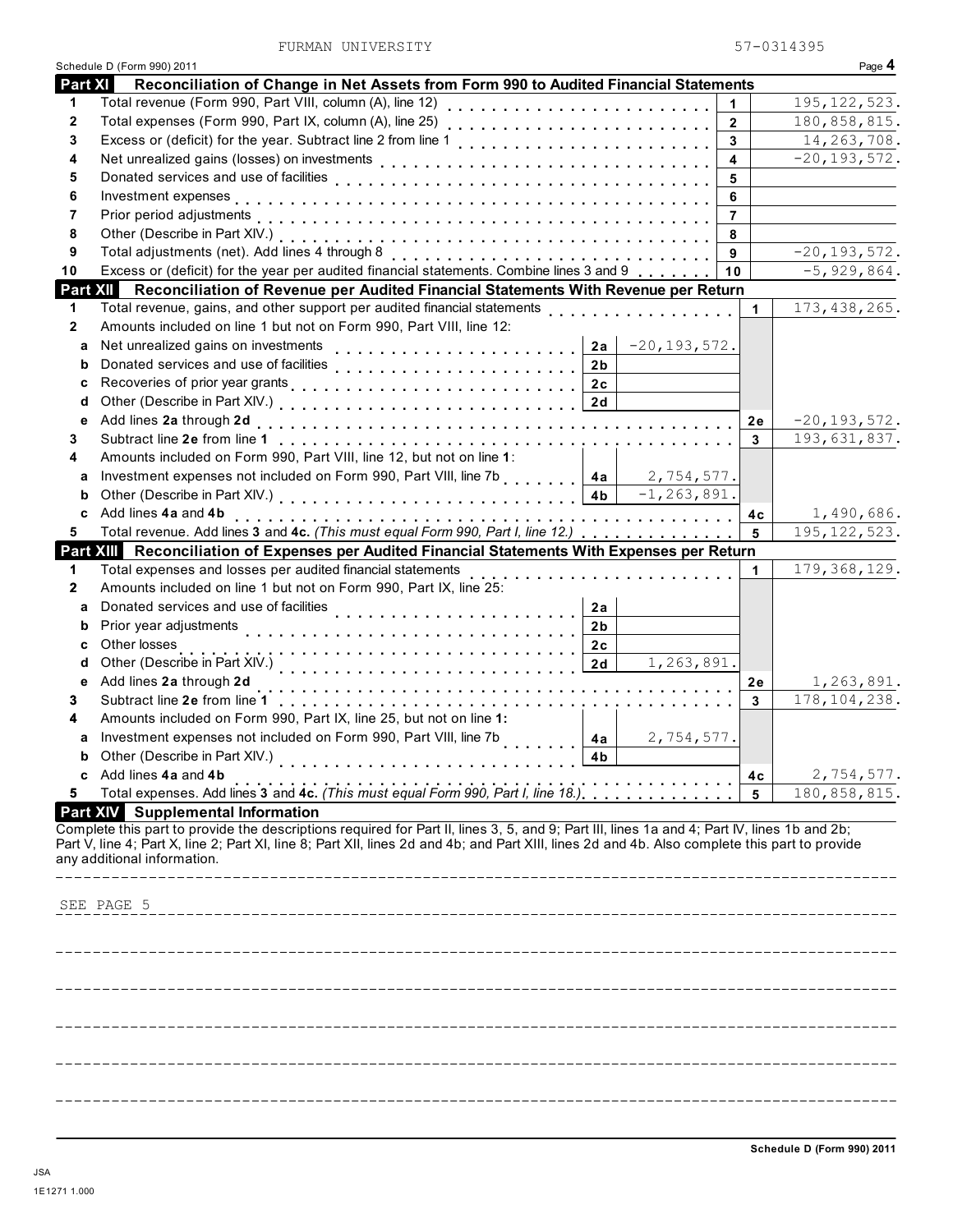FIN 48 FOOTNOTE

SCHEDULE D-PART X

THE UNIVERSITY'S POLICY IS TO RECORD A LIABILITY FOR ANY TAX POSITION TAKEN THAT IS BENEFICAL TO THE UNIVERSITY, INCLUDING ANY RELATED INTEREST AND PENALITIES, WHEN IT IS MORE LIKELY THAN NOT THE POSITION TAKEN BY MANAGEMENT WITH RESPECT TO A TRANSACTION OR CLASS OF TRANSACTIONS WILL BE OVERTURNED BY A TAXING AUTHORITY UPON EXAMINATION. MANAGEMENT BELIEVES THERE ARE NO SUCH POSITIONS AS OF JUNE 30, 2012 AND 2011 AND, ACCORDINGLY, NO LIABILITY HAS BEEN ACCRUED.

USES OF ENDOWMENT FUNDS

SCHEDULE D-PART V, LINE 4

THE UNIVERSITY'S ENDOWMENT CONSISTS OF ALMOST 900 SEPARATE FUNDS ESTABLISHED OVER MANY YEARS FOR SCHOLARSHIPS, PROFESSORSHIPS, LECTURESHIPS, ACADEMIC PROGRAMS AND AWARDS, BUILDING MAINTENANCE, AND GENERAL INSTITUTIONAL SUPPORT. THE OVERALL FINANCIAL OBJECTIVES OF THE ENDOWMENT ARE TO SUPPORT THE CURRENT AND FUTURE OPERATIONS OF FURMAN UNIVERSITY AND TO PRESERVE AND ENHANCE THE PURCHASING POWER OF THE UNIVERSITY'S ENDOWMENT. THE BOARD OF TRUSTEES DESIGNATES ONLY A PORTION OF THE UNIVERSITY'S CUMULATIVE INVESTMENT RETURN FOR SUPPORT OF CURRENT OPERATIONS; THE REMAINDER IS RETAINED TO SUPPORT OPERATIONS OF FUTURE YEARS AND TO OFFSET POTENTIAL MARKET DECLINES. THE AMOUNT COMPUTED UNDER THE ENDOWMENT SPENDING POLICY OF THE INVESTMENT POOL IS USED TO SUPPORT CURRENT OPERATIONS. THE UNIVERSITY EXPECTS THE CURRENT SPENDING POLICY TO ALLOW ITS ENDOWMENT TO MAINTAIN ITS PURCHASING POWER BY GROWING AT A RATE EQUAL TO OR GREATER THAN PLANNED PAYOUTS.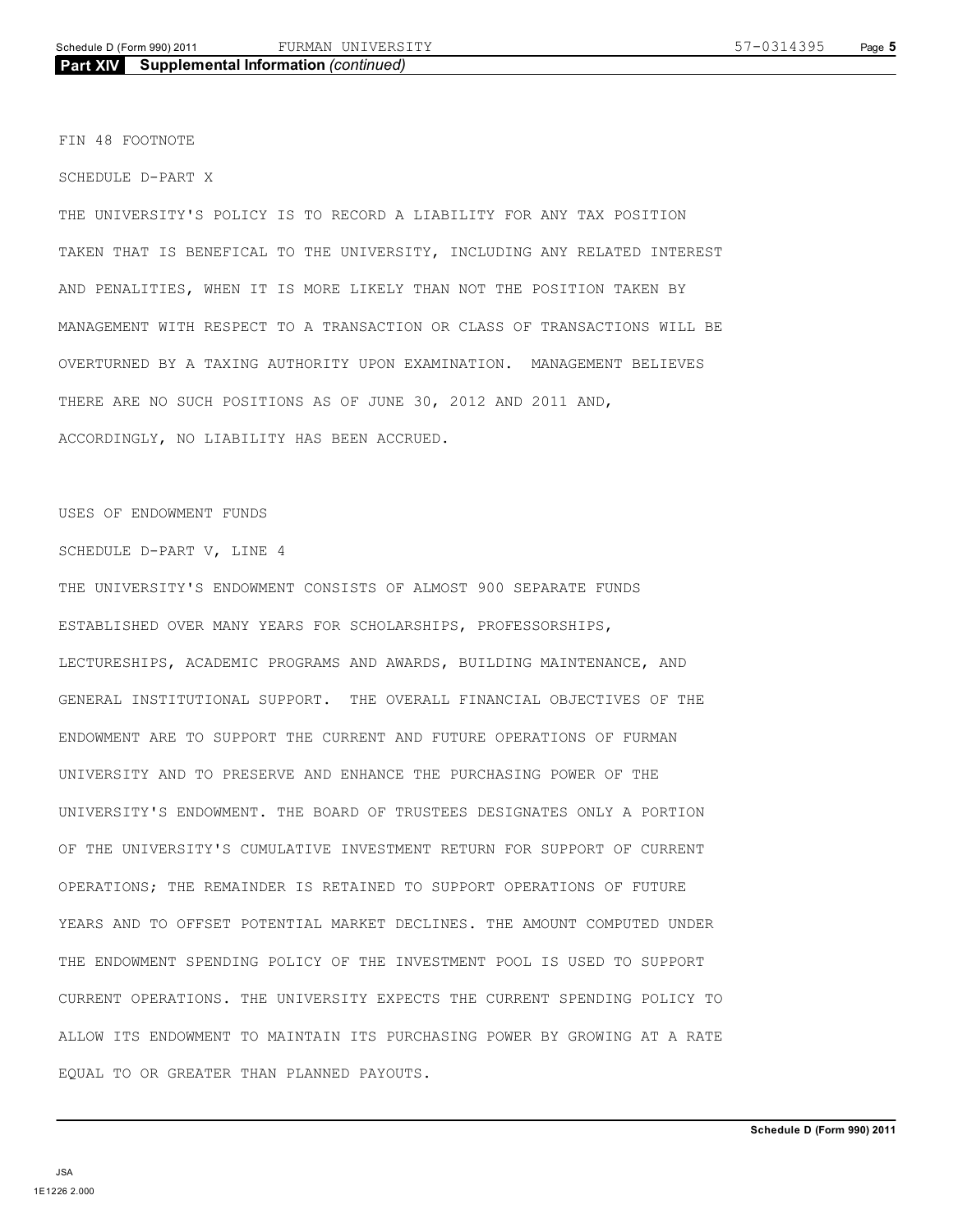REVENUE RECONCILIATION

SCHEDULE D-PART XII, LINE 4B OTHER AMOUNTS INCLUDED ON FORM 990, PART VIII, LINE 12, BUT NOT ON LINE 1 ABOVE INCLUDE RENTAL EXPENSES OF \$1,073,671, COST OF GOODS SOLD OF \$71,404 AND DIRECT COSTS OF FUNDRAISING OF \$118,816.

### EXPENSE RECONCILIATION

PART XIII, LINE 2D

OTHER AMOUNTS INCLUDED IN TOTAL EXPENSES PER FINANCIAL STATEMENTS, BUT NOT ON FORM 990, PART IX, LINE 25 INCLUDE RENTAL EXPENSES OF \$1,073,671 COST OF GOODS SOLD OF \$71,404 AND DIRECT COSTS OF FUNDRAISING OF \$118,816.

## COLLECTIONS OF ART AND HISTORICAL TREASURES

SCHEDULE D, PART III, LINE 4

THE UNIVERSITY HAS A COLLECTION OF DECORATIVE AND FINE ART MATERIALS THAT IS BOTH EXTENSIVE AND DIVERSE. COMPRISED OF OVER 2,600 OBJECTS, MANY PIECES ARE DISPLAYED THROUGHOUT CAMPUS, WHILE OTHERS ARE PRESERVED. THE OBJECTS HAVE BEEN GENEROUSLY DONATED TO FURMAN AND THE OBJECTS CONNECT THE UNIVERSITY TO THE WIDER WORLD AND ARE GATEWAYS TO STUDYING MANY DIFFERENT TIME PERIODS, CULTURES, AND DISCIPLINES. THE COLLECTION'S MAIN PURPOSES ARE TO PRESERVE THE OBJECTS FOR FUTURE GENERATIONS, EDUCATIONAL OPPORTUNITIES, AND EXHIBITS.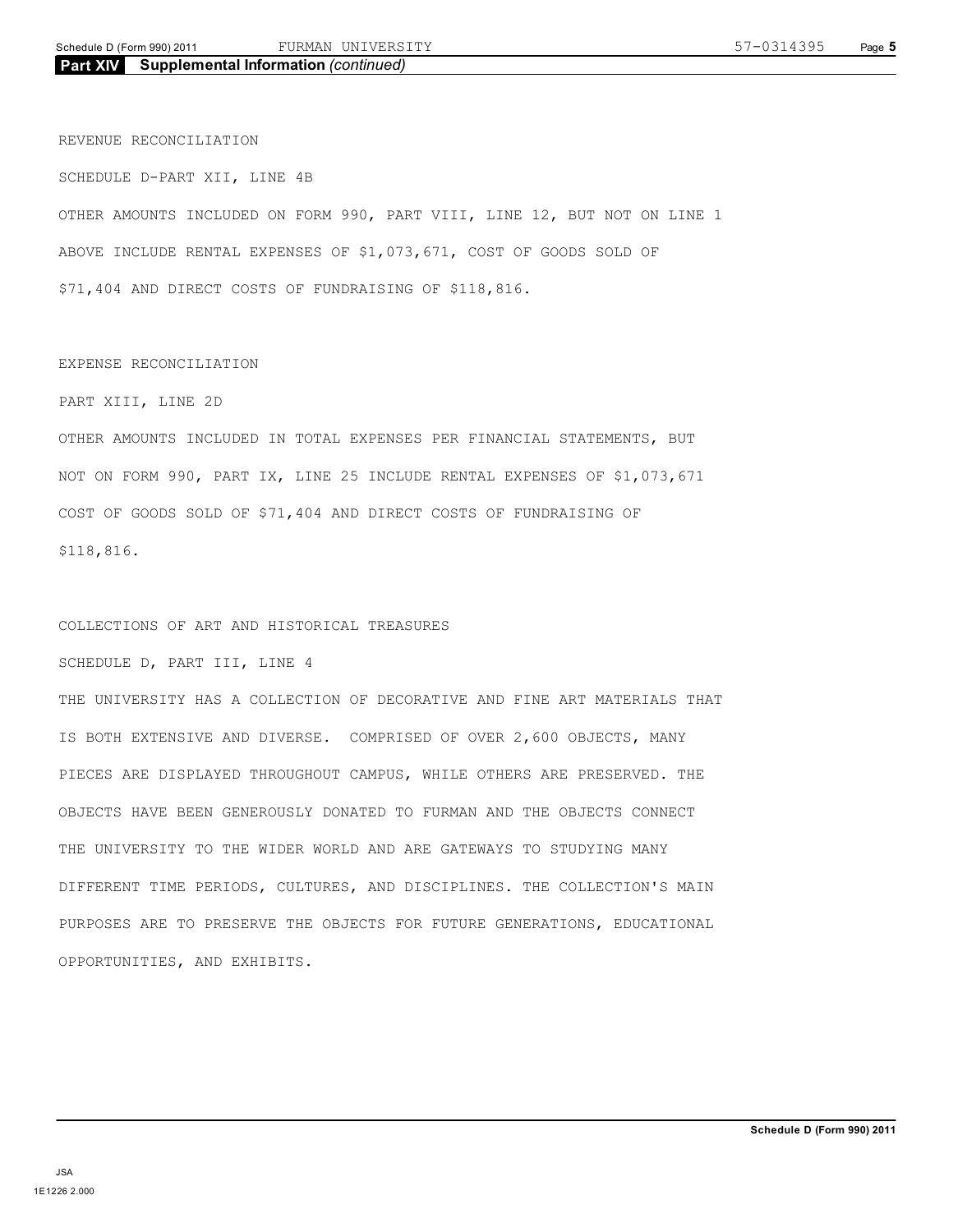| Schedule D (Form 990) 2010                                     | FURMAN UNIVERSITY                                                  |            | 57-0314395   | Page 5 |
|----------------------------------------------------------------|--------------------------------------------------------------------|------------|--------------|--------|
| <b>Part XIV</b><br><b>Supplemental Information (continued)</b> |                                                                    |            |              |        |
|                                                                |                                                                    |            | ATTACHMENT 1 |        |
|                                                                | SCHEDULE D, PART VII - INVESTMENTS - CLOSELY HELD EQUITY INTERESTS |            |              |        |
|                                                                |                                                                    |            |              | COST   |
| DESCRIPTION                                                    |                                                                    | BOOK VALUE |              | OR FMV |
| BULAB HOLDINGS                                                 |                                                                    |            | 50,039.      | FMV    |
|                                                                | TOTALS                                                             |            | 50,039.      |        |
|                                                                |                                                                    |            |              |        |

|                                                       | ATTACHMENT 2  |                |
|-------------------------------------------------------|---------------|----------------|
| SCHEDULE D, PART VII - INVESTMENTS - OTHER SECURITIES |               |                |
| DESCRIPTION                                           | BOOK VALUE    | COST<br>OR FMV |
| PASSIVE BOND MARKET SI CTF                            | 194,755.      | FMV            |
| PASSIVE BOND MARKET INDEX CTF                         |               | <b>FMV</b>     |
| TREASURY INFLATION PROTECTED                          | 49,901.       | FMV            |
| CF ENDOWMENT VENTURE PTNRS IV                         | 1,229,265.    | <b>FMV</b>     |
| MERIT ENERGY PARTNERS                                 | 17,091,109.   | <b>FMV</b>     |
| CF ENDOWMENT VENTURE PTNRS V                          | 2,042,472.    | <b>FMV</b>     |
| CF ENDOWMENT VENTURE PTNRS III                        | 357,640.      | FMV            |
| CITY OF LONDON EMERGING MKTS                          | 33, 137, 870. | FMV            |
| CF PRIVATE EQUITY PARTNERS IV                         | 1,352,222.    | FMV            |
| STATE STREET INTERNAL CASH                            | 7, 179, 577.  | FMV            |
| SSGA US TREASURY 3-10                                 | 16,368,128.   | <b>FMV</b>     |
| TIFF ABSOLUTE RETURN                                  | 23, 314, 789. | <b>FMV</b>     |
| ADAGE CAPITAL PARTNERS                                | 38, 186, 477. | <b>FMV</b>     |
| CF PRIVATE EQUITY PTNRS VI                            | 1,737,563.    | FMV            |
| CF ENDOWMENT VENTURE PTNRS VII                        | 1,949,959.    | FMV            |
| CF INTERNATIONAL PTNRS V                              | 1,838,506.    | FMV            |
| MFS INVESTMENT MANAGEMENT                             | 31,900,569.   | FMV            |
| CF INTERNATIONAL PTNRS VI                             | 2,547,308.    | <b>FMV</b>     |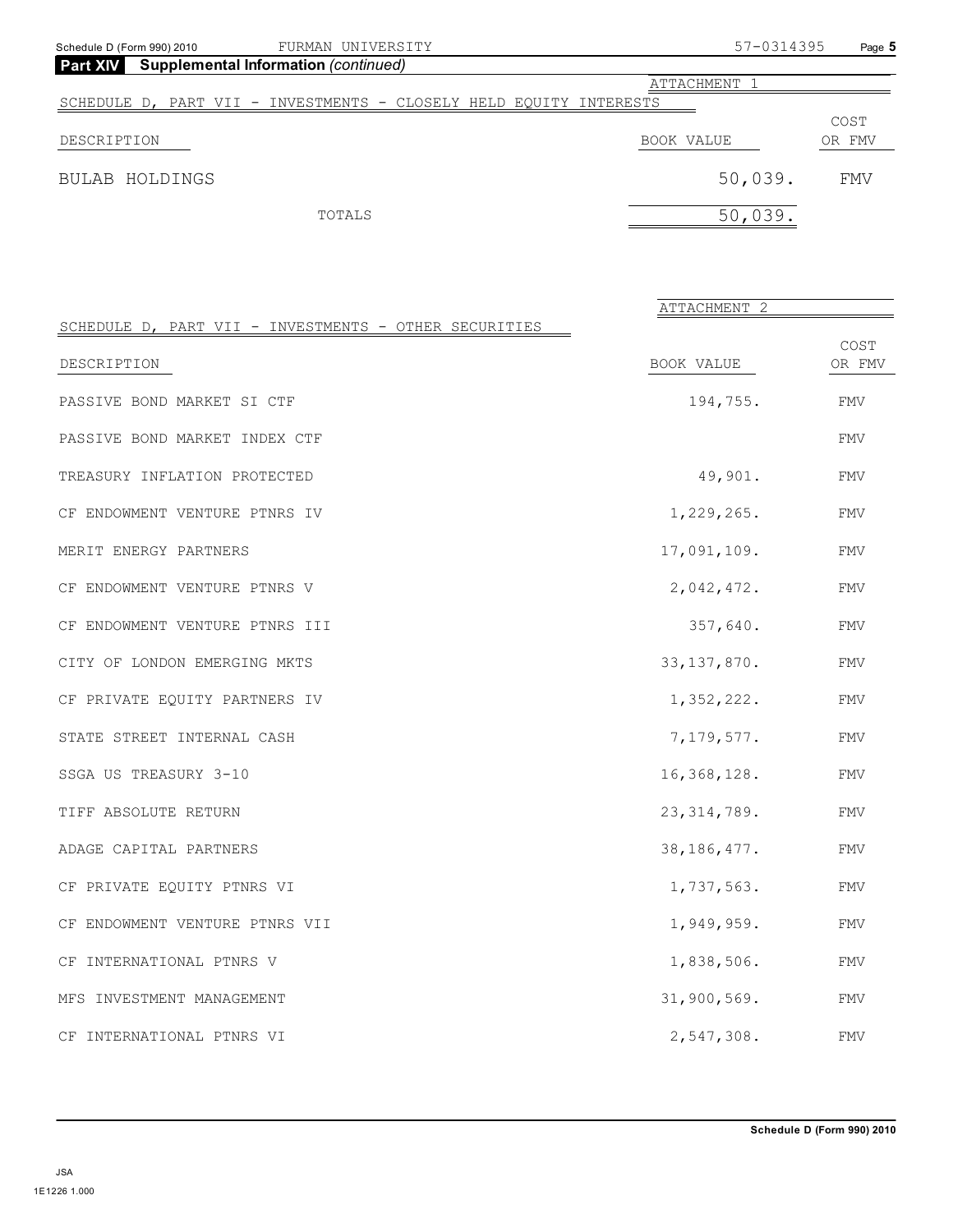| FURMAN UNIVERSITY<br>Schedule D (Form 990) 2010       | 57-0314395            | Page 5         |
|-------------------------------------------------------|-----------------------|----------------|
| <b>Part XIV</b> Supplemental Information (continued)  | ATTACHMENT 2 (CONT'D) |                |
| SCHEDULE D, PART VII - INVESTMENTS - OTHER SECURITIES |                       |                |
| DESCRIPTION                                           | BOOK VALUE            | COST<br>OR FMV |
| CF PRIVATE EQUITY PTNRS VII                           | 3,298,730.            | <b>FMV</b>     |
| CF CAPITAL VENT PTNRS VIII                            | 3,412,840.            | <b>FMV</b>     |
| NB DISTRESSED OPPORT FUND                             | 7,148,848.            | FMV            |
| HIGHLINE CAPITAL                                      | 4,289,763.            | FMV            |
| DAVIDSON KEMPNER INST PTNRS                           | 7,466,329.            | <b>FMV</b>     |
| ALYDAR FUND LIMITED                                   | 4,228,507.            | FMV            |
| HIGHFIELDS CAPITAL IV LP                              | 8,029,543.            | FMV            |
| SILCHESTER INTNATIONAL EQUITY                         | 27,847,973.           | FMV            |
| MONDRIAN INT SMALL CAP EQ FUND                        | 9,576,149.            | <b>FMV</b>     |
| HOPLITE OFFSHORE FUND, LTD                            | 4,899,457.            | FMV            |
| GENERATION GLOBAL EQUITY FUND                         | 8, 273, 037.          | FMV            |
| HOLLINGSWORTH FUNDS                                   | 148, 131, 239.        | FMV            |
| REAL ESTATE                                           | 2,039,678.            | COST           |
| FUNDS HELD IN TRUST BY OTHERS                         | 4,490,809.            | FMV            |
| RUSSELL 2000 NON-LEND CTF                             |                       | FMV            |
| REAL ESTATE                                           | 379,120.              | FMV            |
| OCH ZIFF OVERSEAS FUND II, LTD                        | 8,544,833.            | FMV            |
| ORION EUROPEAN RE FUND III                            | 2,036,241.            | FMV            |
| THE TAP FUND USD T-BILL, LTD                          | 9,133,070.            | FMV            |
| CONVEXITY CAPITAL OFFSHORE                            | 9,819,073.            | FMV            |
| COLCHESTER GLOBAL BOND FUND                           | 23, 511, 481.         | FMV            |
| CANYON VALUE REALIZATION FUND                         | 6,631,554.            | FMV            |
| METROPOLITAN DISTRESSED STRAT                         | 1,616,942.            | FMV            |
| COATUE QUALIFIED PARTNERS, LP                         | 5,031,521.            | ${\rm FMV}$    |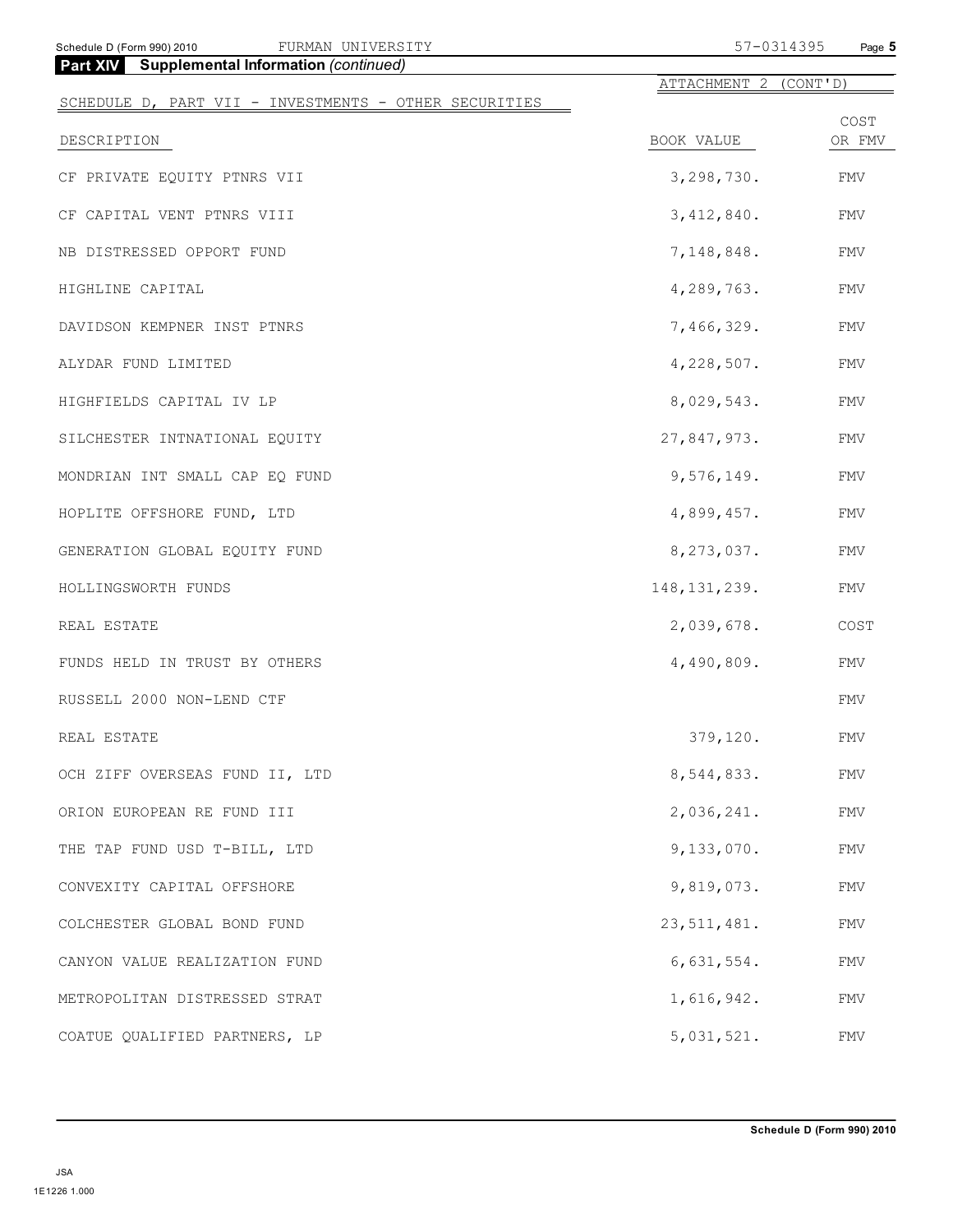| FURMAN UNIVERSITY<br>Schedule D (Form 990) 2010       | 57-0314395            | Page 5     |
|-------------------------------------------------------|-----------------------|------------|
| <b>Part XIV</b> Supplemental Information (continued)  |                       |            |
|                                                       | ATTACHMENT 2 (CONT'D) |            |
| SCHEDULE D, PART VII - INVESTMENTS - OTHER SECURITIES |                       |            |
|                                                       |                       | COST       |
| DESCRIPTION                                           | BOOK VALUE            | OR FMV     |
| MERIT ENERGY PARTNERS H                               | 617,319.              | FMV        |
| ACTIVE INTL SMALL CAP SI CTF                          | 67, 245.              | <b>FMV</b> |
| SPDR S&P INTL SMALL CAP ETF                           | 78,540.               | <b>FMV</b> |
| INVESTMENTS TRANSISTION                               | 4,000,000.            | <b>FMV</b> |
| RENAISSANCE INSTI EQ FUND                             | 20,459,675.           | <b>FMV</b> |
| DAILY ACTIVE EMERGING MKT CTF                         |                       | <b>FMV</b> |
| DENHAM COMMODITY PARTNERS FUND                        | 151,021.              | <b>FMV</b> |
| GREENSPRING GLOBAL PARTNER V-B                        | 650,975.              | <b>FMV</b> |
| DOW JONES AIG COMMODITY INDEX                         | 84,779.               | <b>FMV</b> |
| INTERMEDIATE CREDIT INDEX                             | 82,735.               | <b>FMV</b> |
| S&P MID CAP LENDING CTF                               | 81,846.               | <b>FMV</b> |
| TOTALS                                                | 525, 350, 599.        |            |

|                                        |        | ATTACHMENT 3 |
|----------------------------------------|--------|--------------|
| SCHEDULE D, PART X - OTHER LIABILITIES |        |              |
| DESCRIPTION                            |        | BOOK VALUE   |
| MISCELLANEOUS PAYABLES                 |        | 20,039.      |
|                                        | TOTALS | 15,402,118.  |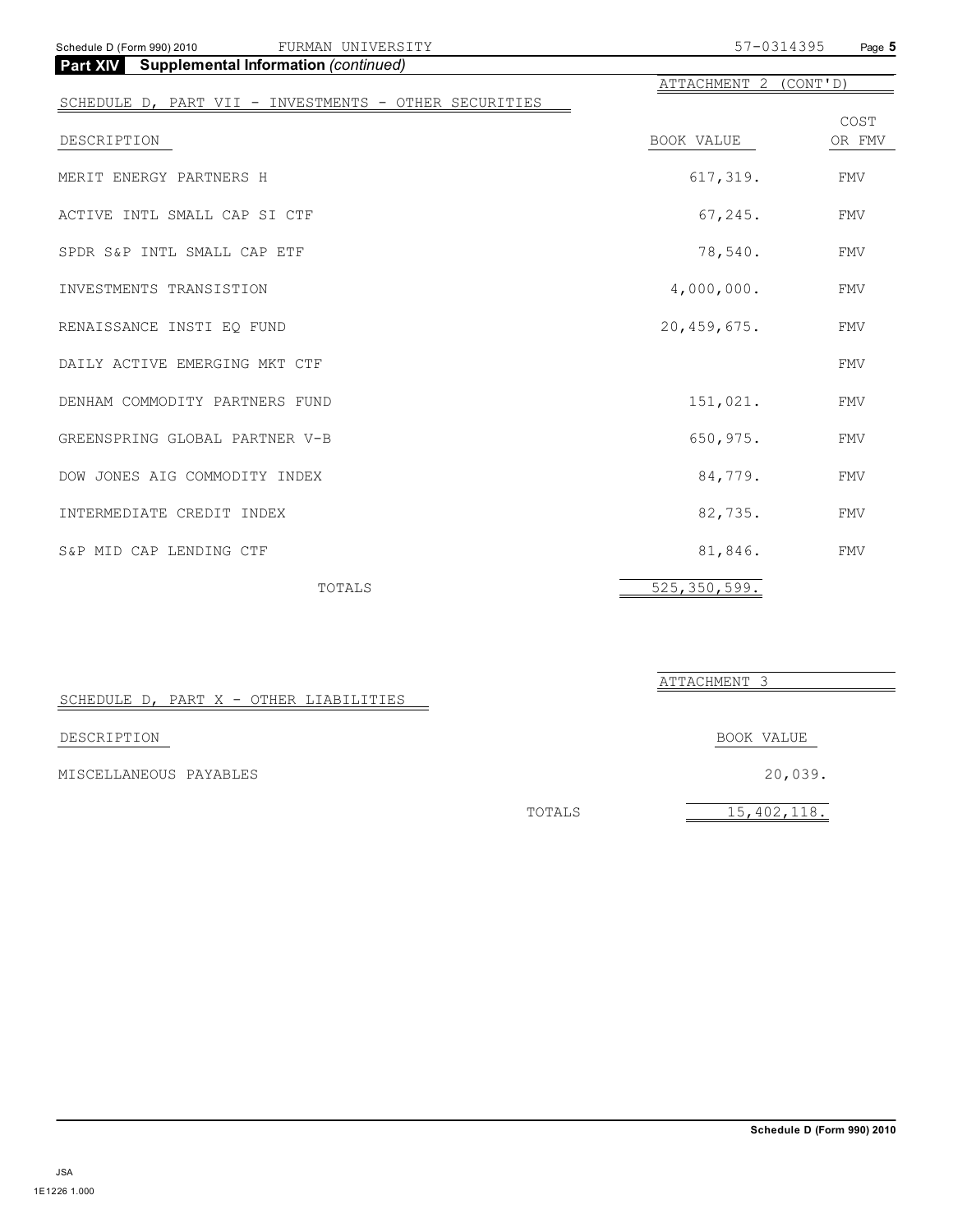| <b>SCHEDULE E</b>    |  |
|----------------------|--|
| (Form 990 or 990-EZ) |  |

Department of the Treasury

**Part I**

OMB No. 1545-0047 **Schools Complete if the organization answered "Yes" to Form 990, Part IV, line 13, or**

**Form 990-EZ, Part VI, line 48.**



FURMAN UNIVERSITY 57-0314395

|   |                                                                                                                                                             |                | <b>YES</b> | <b>NO</b> |
|---|-------------------------------------------------------------------------------------------------------------------------------------------------------------|----------------|------------|-----------|
| 1 | Does the organization have a racially nondiscriminatory policy toward students by statement in its charter,                                                 |                |            |           |
|   | bylaws, other governing instrument, or in a resolution of its governing body?<br>.                                                                          | 1              | Χ          |           |
| 2 | Does the organization include a statement of its racially nondiscriminatory policy toward students in all its                                               |                |            |           |
|   | brochures, catalogues, and other written communications with the public dealing with student admissions,                                                    |                |            |           |
|   |                                                                                                                                                             | 2              | X          |           |
| 3 | Has the organization publicized its racially nondiscriminatory policy through newspaper or broadcast media                                                  |                |            |           |
|   | during the period of solicitation for students, or during the registration period if it has no solicitation program,                                        |                |            |           |
|   | in a way that makes the policy known to all parts of the general community it serves? If "Yes," please                                                      |                |            |           |
|   | describe. If "No," please explain. If you need more space, use Part II.                                                                                     | 3              | Χ          |           |
|   |                                                                                                                                                             |                |            |           |
|   | SEE SUPPLEMENTAL PAGE                                                                                                                                       |                |            |           |
|   |                                                                                                                                                             |                |            |           |
|   |                                                                                                                                                             |                |            |           |
| 4 | Does the organization maintain the following?                                                                                                               |                |            |           |
| a | Records indicating the racial composition of the student body, faculty, and administrative staff?                                                           | 4a             | Χ          |           |
| b | Records documenting that scholarships and other financial assistance are awarded on a racially                                                              |                |            |           |
|   | nondiscriminatory basis?                                                                                                                                    | 4b.            | Χ          |           |
|   | c Copies of all catalogues, brochures, announcements, and other written communications to the public dealing                                                |                |            |           |
|   | with student admissions, programs, and scholarships?                                                                                                        | 4с             | Χ          |           |
|   | with student admissions, programs, and scholarships?<br><b>d</b> Copies of all material used by the organization or on its behalf to solicit contributions? | 4d             | X          |           |
|   | If you answered "No" to any of the above, please explain. If you need more space, use Part II.                                                              |                |            |           |
|   |                                                                                                                                                             |                |            |           |
|   |                                                                                                                                                             |                |            |           |
|   | --------------------------------                                                                                                                            |                |            |           |
| 5 | Does the organization discriminate by race in any way with respect to:                                                                                      |                |            |           |
| а |                                                                                                                                                             | 5а             |            | X         |
|   |                                                                                                                                                             |                |            |           |
|   |                                                                                                                                                             | 5 b            |            | X         |
|   |                                                                                                                                                             |                |            |           |
|   |                                                                                                                                                             | 5с             |            | X         |
|   |                                                                                                                                                             |                |            |           |
|   |                                                                                                                                                             | 5d             |            | X         |
|   |                                                                                                                                                             |                |            |           |
|   | e Educational policies?                                                                                                                                     | 5е             |            | Χ         |
|   |                                                                                                                                                             |                |            | Χ         |
|   | Use of facilities?                                                                                                                                          | 5f             |            |           |
| g | Athletic programs?                                                                                                                                          | 5g             |            | X         |
|   |                                                                                                                                                             |                |            |           |
|   |                                                                                                                                                             | 5h             |            | Χ         |
|   | If you answered "Yes" to any of the above, please explain. If you need more space, use Part II.                                                             |                |            |           |
|   |                                                                                                                                                             |                |            |           |
|   |                                                                                                                                                             |                |            |           |
|   |                                                                                                                                                             |                |            |           |
|   |                                                                                                                                                             |                |            |           |
|   |                                                                                                                                                             | 6а             | Χ          |           |
|   |                                                                                                                                                             | 6b             |            | Χ         |
|   | If you answered "Yes" to either line 6a or line 6b, explain on Part II.                                                                                     |                |            |           |
| 7 | Does the organization certify that it has complied with the applicable requirements of sections 4.01 through                                                |                |            |           |
|   | 4.05 of Rev. Proc. 75-50, 1975-2 C.B. 587, covering racial nondiscrimination? If "No," explain on Part II                                                   | $\overline{7}$ | Χ          |           |
|   | For Paperwork Reduction Act Notice, see the Instructions for Form 990 or Form 990-EZ.<br>Schedule E (Form 990 or 990-EZ) (2011)                             |                |            |           |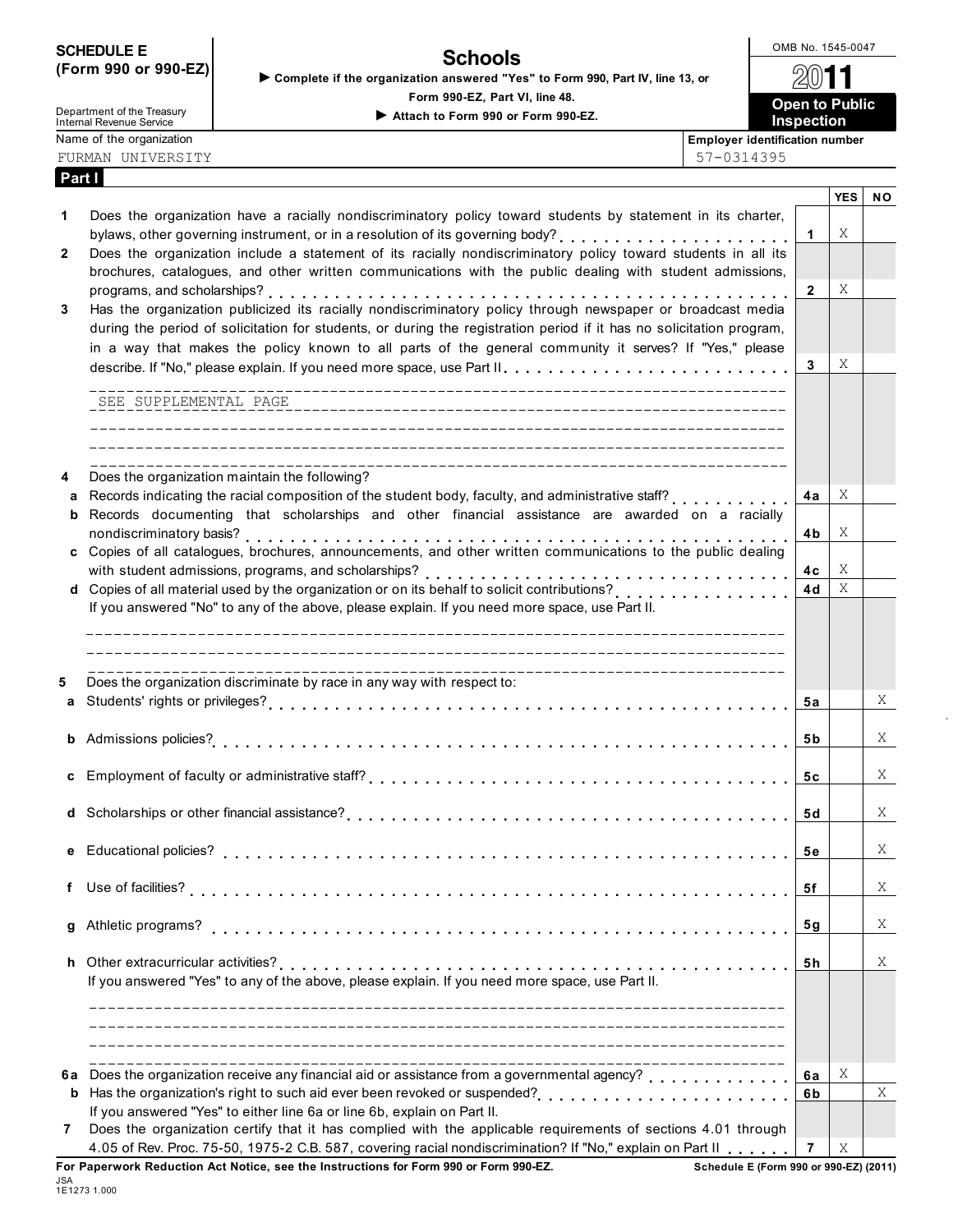**Supplemental Information.** Complete this part to provide the explanations required by Part I, lines 3, 4d, 5h, 6b, and 7, as applicable. Also complete this part to provide any other additional information (see instructions). **Part II**

RACIALLY NONDISCRIMINATORY POLICY

SCHEDULE E PART I LINE 3

THE UNIVERSITY'S NONDISCRIMINATION POLICY STATEMENT IS ACCESSIBLE ON ALL PAGES OF THE UNIVERSITY'S WEBSITE FOR PROSPECTIVE STUDENTS, EMPLOYMENT APPLICANTS, AND THE GENERAL PUBLIC. ADDITIONALLY, THE NONDISCRIMINATION POLICY STATEMENT IS INCLUDED IN ALL BROCHURES, CATALOGS, NEWSPAPER ADVERTISEMENTS AND OTHER WRITTEN COMMUNICATION WITH THE PUBLIC RELATED TO STUDENT ADMISSIONS, PROGRAMS, AND SCHOLARSHIPS AS WELL AS EMPLOYMENT OPPORTUNITIES.

## FINANCIAL AID FROM GOVERNMENT AGENCY

SCHEDULE E PART I LINE 6A

THE UNIVERSITY PARTICIPATES IN THE PELL GRANT PROGRAM, THE SUPPLEMENTAL EDUCATIONAL OPPORTUNITY GRANTS PROGRAM, THE FEDERAL COLLEGE WORK STUDY PROGRAM, AND THE PERKINS LOAN PROGRAM. ADDITIONALLY, THE UNIVERSITY HAS RECEIVED A NUMBER OF GRANTS FROM THE NATIONAL SCIENCE FOUNDATION, THE UNITED STATES DEPARTMENT OF EDUCATION, THE DEPARTMENT OF HEALTH AND HUMAN SCIENCES, AND THE LIBRARY OF CONGRESS.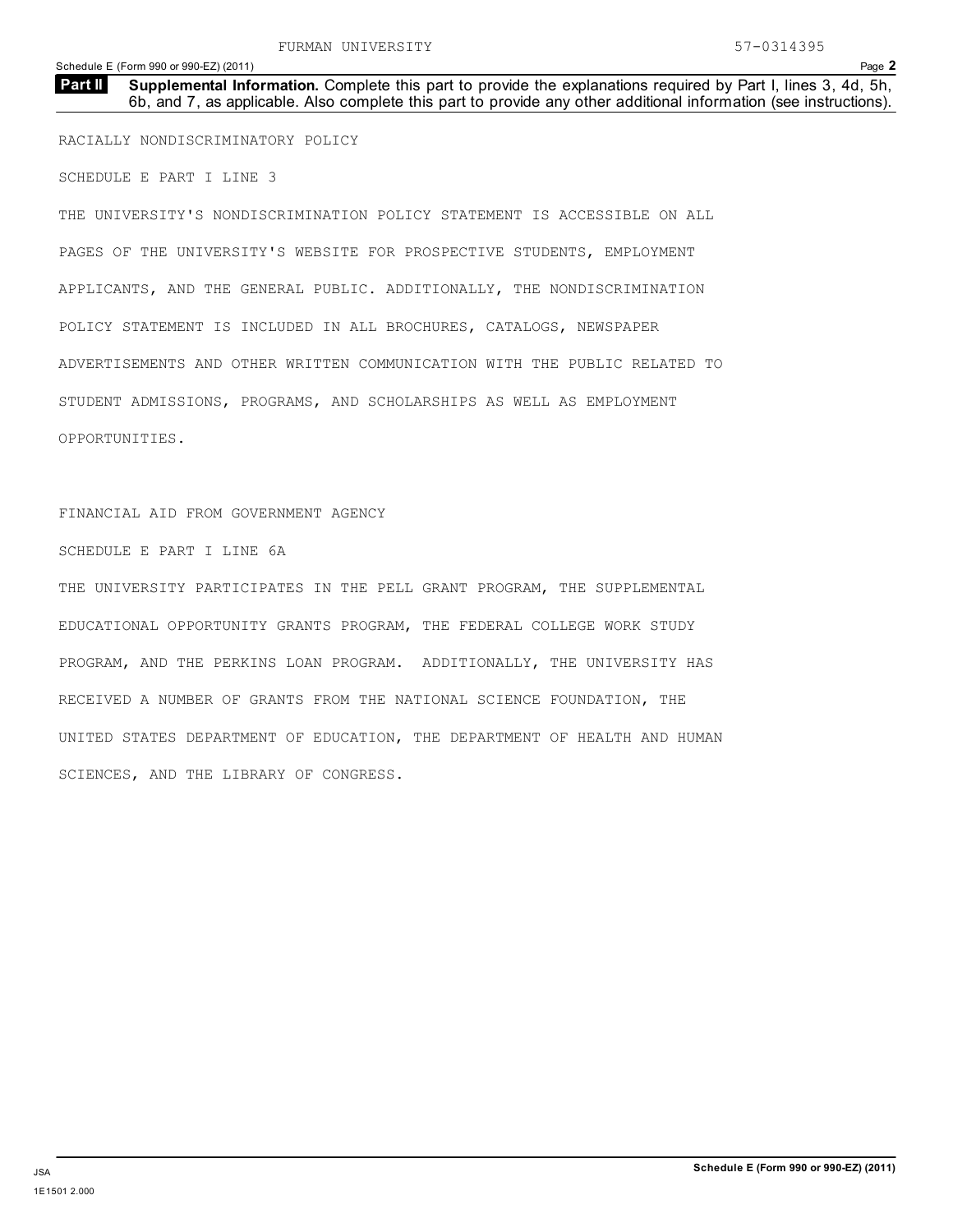| <b>SCHEDULE F</b>                                      |                              |                                           |                                                                                       | <b>Statement of Activities Outside the United States</b>                                                                                                                                                                                                                                                                                                                                  |                                                                                                             | OMB No. 1545-0047                                             |
|--------------------------------------------------------|------------------------------|-------------------------------------------|---------------------------------------------------------------------------------------|-------------------------------------------------------------------------------------------------------------------------------------------------------------------------------------------------------------------------------------------------------------------------------------------------------------------------------------------------------------------------------------------|-------------------------------------------------------------------------------------------------------------|---------------------------------------------------------------|
| (Form 990)                                             |                              |                                           |                                                                                       | Complete if the organization answered "Yes" to Form 990,<br>Part IV, line 14b, 15, or 16.                                                                                                                                                                                                                                                                                                 |                                                                                                             |                                                               |
| Department of the Treasury<br>Internal Revenue Service |                              |                                           |                                                                                       | Attach to Form 990. See separate instructions.                                                                                                                                                                                                                                                                                                                                            |                                                                                                             | Open to Public<br>Inspection                                  |
| Name of the organization                               |                              |                                           |                                                                                       |                                                                                                                                                                                                                                                                                                                                                                                           | <b>Employer identification number</b>                                                                       |                                                               |
| FURMAN UNIVERSITY                                      |                              |                                           |                                                                                       |                                                                                                                                                                                                                                                                                                                                                                                           | 57-0314395                                                                                                  |                                                               |
| Part I                                                 | Form 990, Part IV, line 14b. |                                           |                                                                                       | General Information on Activities Outside the United States. Complete if the organization answered "Yes" to                                                                                                                                                                                                                                                                               |                                                                                                             |                                                               |
| 1                                                      |                              |                                           |                                                                                       | For grantmakers. Does the organization maintain records to substantiate the amount of its grants and other<br>assistance, the grantees' eligibility for the grants or assistance, and the selection criteria used to award the<br>grants or assistance? $\ldots$ , $\ldots$ , $\ldots$ , $\ldots$ , $\ldots$ , $\ldots$ , $\ldots$ , $\ldots$ , $\ldots$ , $\ldots$ , $\ldots$ , $\ldots$ |                                                                                                             | X <sub>1</sub><br>Yes<br><b>No</b>                            |
| 2<br>assistance outside the United States.             |                              |                                           |                                                                                       | For grantmakers. Describe in Part V the organization's procedures for monitoring the use of its grants and other                                                                                                                                                                                                                                                                          |                                                                                                             |                                                               |
| 3                                                      |                              |                                           |                                                                                       | Activities per Region. (The following Part I, line 3 table can be duplicated if additional space is needed.)                                                                                                                                                                                                                                                                              |                                                                                                             |                                                               |
| (a) Region                                             |                              | (b) Number of<br>offices in the<br>region | (c) Number of<br>employees,<br>agents, and<br>independent<br>contractors<br>in region | (d) Activities conducted in<br>region (by type) (e.g.,<br>fundraising, program services,<br>investments.<br>grants to recipients<br>located in the region)                                                                                                                                                                                                                                | (e) If activity listed in (d) is<br>a program service,<br>describe specific type of<br>service(s) in region | (f) Total<br>expenditures for<br>and investments<br>in region |
| (1) CENTRAL AMERICA/CARIBBEAN                          |                              |                                           |                                                                                       | PROGRAM SERVICES                                                                                                                                                                                                                                                                                                                                                                          | STUDY AWAY-INSTRUCTION                                                                                      | 282,518.                                                      |
|                                                        |                              |                                           |                                                                                       |                                                                                                                                                                                                                                                                                                                                                                                           |                                                                                                             |                                                               |
| (2) EAST ASIA AND THE PACIFIC                          |                              |                                           |                                                                                       | PROGRAM SERVICES                                                                                                                                                                                                                                                                                                                                                                          | STUDY AWAY-INSTRUCTION                                                                                      | 120,607.                                                      |
| $(3)$ EUROPE                                           |                              |                                           |                                                                                       | PROGRAM SERVICES                                                                                                                                                                                                                                                                                                                                                                          | STUDY AWAY-INSTRUCTION                                                                                      | 2,666,587.                                                    |
| (4) SOUTH AMERICA                                      |                              |                                           |                                                                                       | PROGRAM SERVICES                                                                                                                                                                                                                                                                                                                                                                          | STUDY AWAY-INSTRUCTION                                                                                      | 62,684.                                                       |
| $(5)$ SOUTH ASIA                                       |                              |                                           |                                                                                       | PROGRAM SERVICES                                                                                                                                                                                                                                                                                                                                                                          | STUDY AWAY-INSTRUCTION                                                                                      | 263,265.                                                      |
| (6) SUB-SAHARAN AFRICA                                 |                              |                                           |                                                                                       | PROGRAM SERVICES                                                                                                                                                                                                                                                                                                                                                                          | STUDY AWAY-INSRUTION                                                                                        | 108,385.                                                      |
| (7)                                                    |                              |                                           |                                                                                       |                                                                                                                                                                                                                                                                                                                                                                                           |                                                                                                             |                                                               |
| (8)                                                    |                              |                                           |                                                                                       |                                                                                                                                                                                                                                                                                                                                                                                           |                                                                                                             |                                                               |
| (9)                                                    |                              |                                           |                                                                                       |                                                                                                                                                                                                                                                                                                                                                                                           |                                                                                                             |                                                               |
| (10)                                                   |                              |                                           |                                                                                       |                                                                                                                                                                                                                                                                                                                                                                                           |                                                                                                             |                                                               |
| (11)                                                   |                              |                                           |                                                                                       |                                                                                                                                                                                                                                                                                                                                                                                           |                                                                                                             |                                                               |
| (12)                                                   |                              |                                           |                                                                                       |                                                                                                                                                                                                                                                                                                                                                                                           |                                                                                                             |                                                               |
| (13)                                                   |                              |                                           |                                                                                       |                                                                                                                                                                                                                                                                                                                                                                                           |                                                                                                             |                                                               |
| (14)                                                   |                              |                                           |                                                                                       |                                                                                                                                                                                                                                                                                                                                                                                           |                                                                                                             |                                                               |
| (15)                                                   |                              |                                           |                                                                                       |                                                                                                                                                                                                                                                                                                                                                                                           |                                                                                                             |                                                               |
|                                                        |                              |                                           |                                                                                       |                                                                                                                                                                                                                                                                                                                                                                                           |                                                                                                             |                                                               |
| (16)                                                   |                              |                                           |                                                                                       |                                                                                                                                                                                                                                                                                                                                                                                           |                                                                                                             |                                                               |
| (17)                                                   |                              |                                           |                                                                                       |                                                                                                                                                                                                                                                                                                                                                                                           |                                                                                                             |                                                               |
| Sub-total entering the sub-<br>За<br>Total from<br>b   | continuation                 |                                           |                                                                                       |                                                                                                                                                                                                                                                                                                                                                                                           |                                                                                                             | 3,504,046.                                                    |
| sheets to Part I<br>c Totals (add lines 3a and 3b)     |                              |                                           |                                                                                       |                                                                                                                                                                                                                                                                                                                                                                                           |                                                                                                             | 3,504,046.                                                    |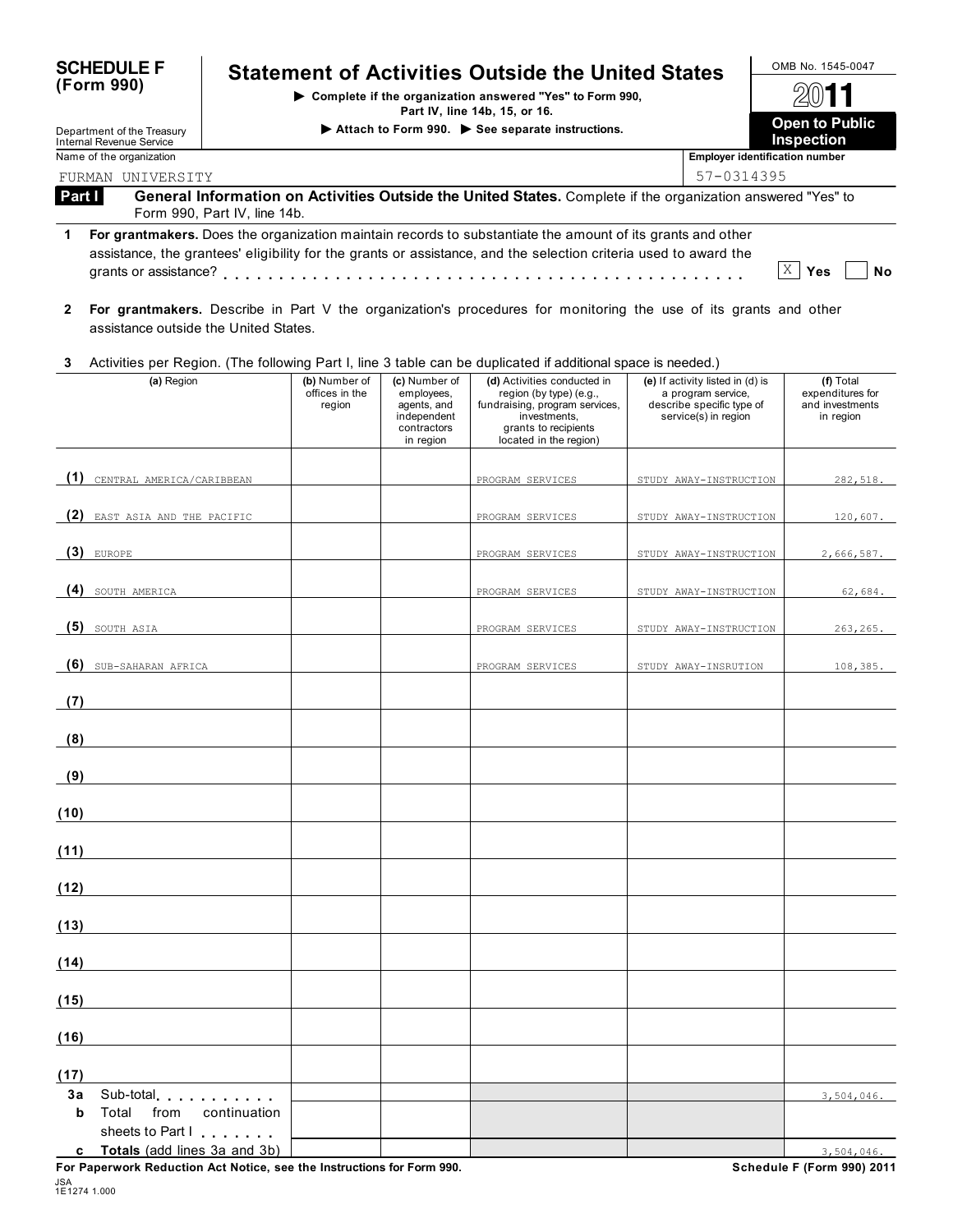| ļ<br>I<br>$1\,4\,$<br>$\overline{1}$<br>ł |
|-------------------------------------------|
| $\frac{1}{1}$<br>ת<br>ני<br>.<br>)        |
|                                           |
|                                           |
|                                           |
|                                           |
|                                           |
|                                           |
|                                           |
|                                           |
|                                           |
|                                           |
|                                           |
|                                           |
|                                           |
|                                           |
|                                           |
|                                           |
|                                           |
|                                           |
|                                           |
|                                           |
| $\frac{1}{4}$                             |
| $\ddot{\phantom{a}}$                      |
| i<br>j<br>ļ<br>I                          |

| Ľ             |
|---------------|
| σ             |
| $\sim$        |
| ≂             |
| ⊣<br><b>T</b> |
| C<br>۲<br>١   |
| c             |
|               |
|               |
| н             |

|                            | n a         |
|----------------------------|-------------|
|                            | hus atusis. |
| Schedule F (Form 990) 2011 |             |

| Page 2<br>Schedule F (Form 990) 2011                                                                                                                             |
|------------------------------------------------------------------------------------------------------------------------------------------------------------------|
| r Entities Outside the United States. Complete if the organization answered "Yes" to Form 990,<br><b>Part II</b> Grants and Other Assistance to Organizations or |
| Part IV, line 15, for any recipient who received more than \$5,000. Check this box if no one recipient received more than \$5,000                                |
| Part II can be duplicated if additional space is needer                                                                                                          |
|                                                                                                                                                                  |

| (a) Name of<br>organization<br>٣                                                                                                                                                                                         | (b) IRS code<br>section and EIN<br>(if applicable) | (c) Region                           | (d) Purpose of<br>grant | (e) Amount of<br>cash grant | (f) Manner of<br>cash<br>disbursement | (g) Amount of<br>non-cash<br>assistance | (h) Description<br>of non-cash<br>assistance | (i) Method of<br>valuation<br>(book, FMV,<br>appraisal,<br>other) |
|--------------------------------------------------------------------------------------------------------------------------------------------------------------------------------------------------------------------------|----------------------------------------------------|--------------------------------------|-------------------------|-----------------------------|---------------------------------------|-----------------------------------------|----------------------------------------------|-------------------------------------------------------------------|
| $\widehat{\tau}$                                                                                                                                                                                                         |                                                    |                                      |                         |                             |                                       |                                         |                                              |                                                                   |
| $\overline{2}$                                                                                                                                                                                                           |                                                    |                                      |                         |                             |                                       |                                         |                                              |                                                                   |
| $\overline{3}$                                                                                                                                                                                                           |                                                    |                                      |                         |                             |                                       |                                         |                                              |                                                                   |
| $\overline{4}$                                                                                                                                                                                                           |                                                    |                                      |                         |                             |                                       |                                         |                                              |                                                                   |
| $\overline{5}$                                                                                                                                                                                                           |                                                    |                                      |                         |                             |                                       |                                         |                                              |                                                                   |
| $\ddot{\mathbf{e}}$                                                                                                                                                                                                      |                                                    |                                      |                         |                             |                                       |                                         |                                              |                                                                   |
| $\tilde{C}$                                                                                                                                                                                                              |                                                    |                                      |                         |                             |                                       |                                         |                                              |                                                                   |
| $\mathbf{a}$                                                                                                                                                                                                             |                                                    |                                      |                         |                             |                                       |                                         |                                              |                                                                   |
| $\widehat{\mathbf{e}}$                                                                                                                                                                                                   |                                                    |                                      |                         |                             |                                       |                                         |                                              |                                                                   |
| (10)                                                                                                                                                                                                                     |                                                    |                                      |                         |                             |                                       |                                         |                                              |                                                                   |
| (11)                                                                                                                                                                                                                     |                                                    |                                      |                         |                             |                                       |                                         |                                              |                                                                   |
| (12)                                                                                                                                                                                                                     |                                                    |                                      |                         |                             |                                       |                                         |                                              |                                                                   |
| $(13)$                                                                                                                                                                                                                   |                                                    |                                      |                         |                             |                                       |                                         |                                              |                                                                   |
| (14)                                                                                                                                                                                                                     |                                                    |                                      |                         |                             |                                       |                                         |                                              |                                                                   |
| (15)                                                                                                                                                                                                                     |                                                    |                                      |                         |                             |                                       |                                         |                                              |                                                                   |
| (16)                                                                                                                                                                                                                     |                                                    |                                      |                         |                             |                                       |                                         |                                              |                                                                   |
| Enter total number of recipient organizations listed above that are recognized as charities by the foreign country, recognized as tax-exempt<br>by the IRS, or for which the grantee or counsel has provided a<br>$\sim$ |                                                    | section 501(c)(3) equivalency letter |                         |                             |                                       |                                         |                                              |                                                                   |
| Enter total number of other organizations or entities<br>$\boldsymbol{\varsigma}$<br>ć                                                                                                                                   |                                                    |                                      |                         |                             |                                       |                                         |                                              | Schedule F (Form 990) 2011                                        |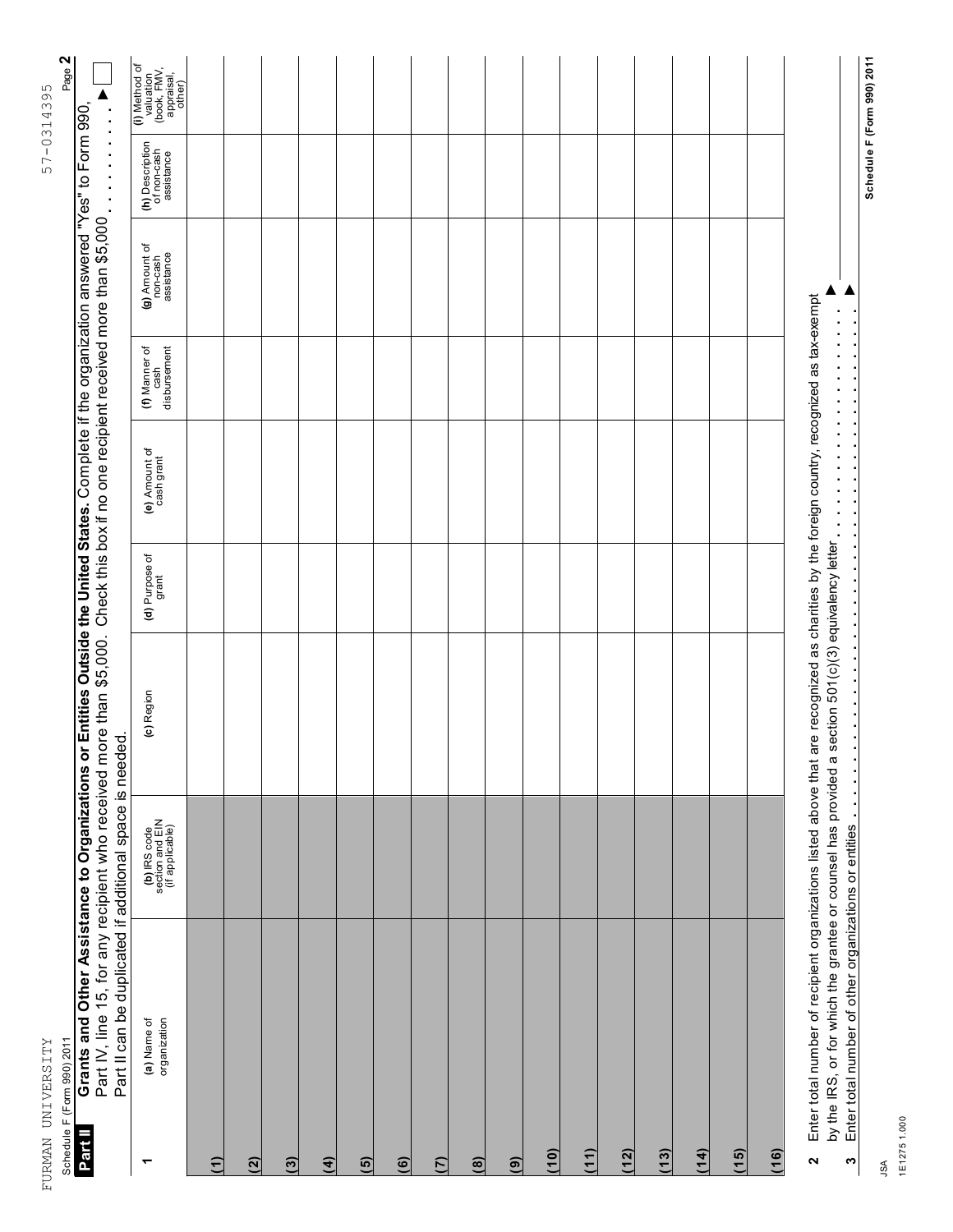| Ì<br>I<br>J<br>١<br>$\tilde{\zeta}$ |  |
|-------------------------------------|--|
| I                                   |  |
| ς<br>Γ<br>r<br>1<br>l<br>)<br>Í     |  |
|                                     |  |
|                                     |  |
|                                     |  |
|                                     |  |
|                                     |  |
|                                     |  |
|                                     |  |
|                                     |  |
|                                     |  |
|                                     |  |
|                                     |  |
|                                     |  |
|                                     |  |
|                                     |  |
|                                     |  |
|                                     |  |
|                                     |  |
|                                     |  |
|                                     |  |
|                                     |  |
|                                     |  |
|                                     |  |
|                                     |  |
|                                     |  |
|                                     |  |
|                                     |  |
|                                     |  |
|                                     |  |
|                                     |  |
|                                     |  |
|                                     |  |
|                                     |  |
| į                                   |  |

Schedule F (Form 990) 2011 **Part III**

Page  $3$ 57-0314395

Schedule F (Form 990) 2011 Page **3** Grants and Other Assistance to Individuals Outside the United States. Complete if the organization answered "Yes" to Form 990, Part IV, line 16.<br>Part III can be duplicated if additional space is needed Grants and Other Assistance to Individuals Outside the United States. Complete if the organization answered "Yes" to Form 990, Part IV, line 16.<br>Do# III aco be divided if additional concepts

| Part III can be duplicated if additional space is needed |                          |                             |                             |                                       |                                         |                                              |                                                                   |
|----------------------------------------------------------|--------------------------|-----------------------------|-----------------------------|---------------------------------------|-----------------------------------------|----------------------------------------------|-------------------------------------------------------------------|
| (a) Type of grant or assistance                          | (b) Region               | (c) Number of<br>recipients | (d) Amount of<br>cash grant | (e) Manner of<br>disbursement<br>cash | (f) Amount of<br>non-cash<br>assistance | (g) Description<br>of non-cash<br>assistance | (h) Method of<br>valuation<br>(book, FMV,<br>appraisal,<br>other) |
| (1) SCHOLARSHIPS TO ATTEND FURMAN UNIVERSITY             | CENT. AMERICA/CARIBBEAN  | ഗ                           | 189,572                     | REDUCE FEES                           |                                         |                                              |                                                                   |
| TO ATTEND FURMAN UNIVERSITY<br>$(2)$ scholarships        | EAST ASIA/PACIFIC        | 22                          | 280,978                     | <b>FEES</b><br>REDUCE                 |                                         |                                              |                                                                   |
| TO ATTEND FURMAN UNIVERSITY<br>(3) SCHOLARSHIPS          | EUROPE/ICELAND/GREENLAND | $\frac{0}{1}$               | 383,388                     | FEES<br>REDUCE                        |                                         |                                              |                                                                   |
| (4) SCHOLARSHIPS TO ATTEND FURMAN UNIVERSITY             | NORTH AMERICA            | $\Delta$                    | 166,842                     | <b>FEES</b><br>REDUCE                 |                                         |                                              |                                                                   |
| (5) SCHOLARSHIPS TO ATTEND FURMAN UNIVERSITY             | SOUTH AMERICA            | $\overline{\phantom{0}}$    | 38,980                      | <b>FEES</b><br>REDUCE                 |                                         |                                              |                                                                   |
| (6) SCHOLARSHIPS TO ATTEND FURMAN UNIVERSITY             | SOUTH ASIA               | $\circ$                     | 274,110                     | <b>FEES</b><br>REDUCE                 |                                         |                                              |                                                                   |
| (7) SCHOLARSHIPS TO ATTEND FURMAN UNIVERSITY             | SUB-SAHARAN AFRICA       | $\sim$                      | 45,000                      | REDUCE FEES                           |                                         |                                              |                                                                   |
| $\circledast$                                            |                          |                             |                             |                                       |                                         |                                              |                                                                   |
| $\boxed{6}$                                              |                          |                             |                             |                                       |                                         |                                              |                                                                   |
| (10)                                                     |                          |                             |                             |                                       |                                         |                                              |                                                                   |
| (11)                                                     |                          |                             |                             |                                       |                                         |                                              |                                                                   |
| (12)                                                     |                          |                             |                             |                                       |                                         |                                              |                                                                   |
| (13)                                                     |                          |                             |                             |                                       |                                         |                                              |                                                                   |
| (14)                                                     |                          |                             |                             |                                       |                                         |                                              |                                                                   |
| (15)                                                     |                          |                             |                             |                                       |                                         |                                              |                                                                   |
| (16)                                                     |                          |                             |                             |                                       |                                         |                                              |                                                                   |
| (17)                                                     |                          |                             |                             |                                       |                                         |                                              |                                                                   |
| (18)                                                     |                          |                             |                             |                                       |                                         |                                              |                                                                   |
|                                                          |                          |                             |                             |                                       |                                         |                                              | Schedule F (Form 990) 2011                                        |

JSA 1E1276 1.000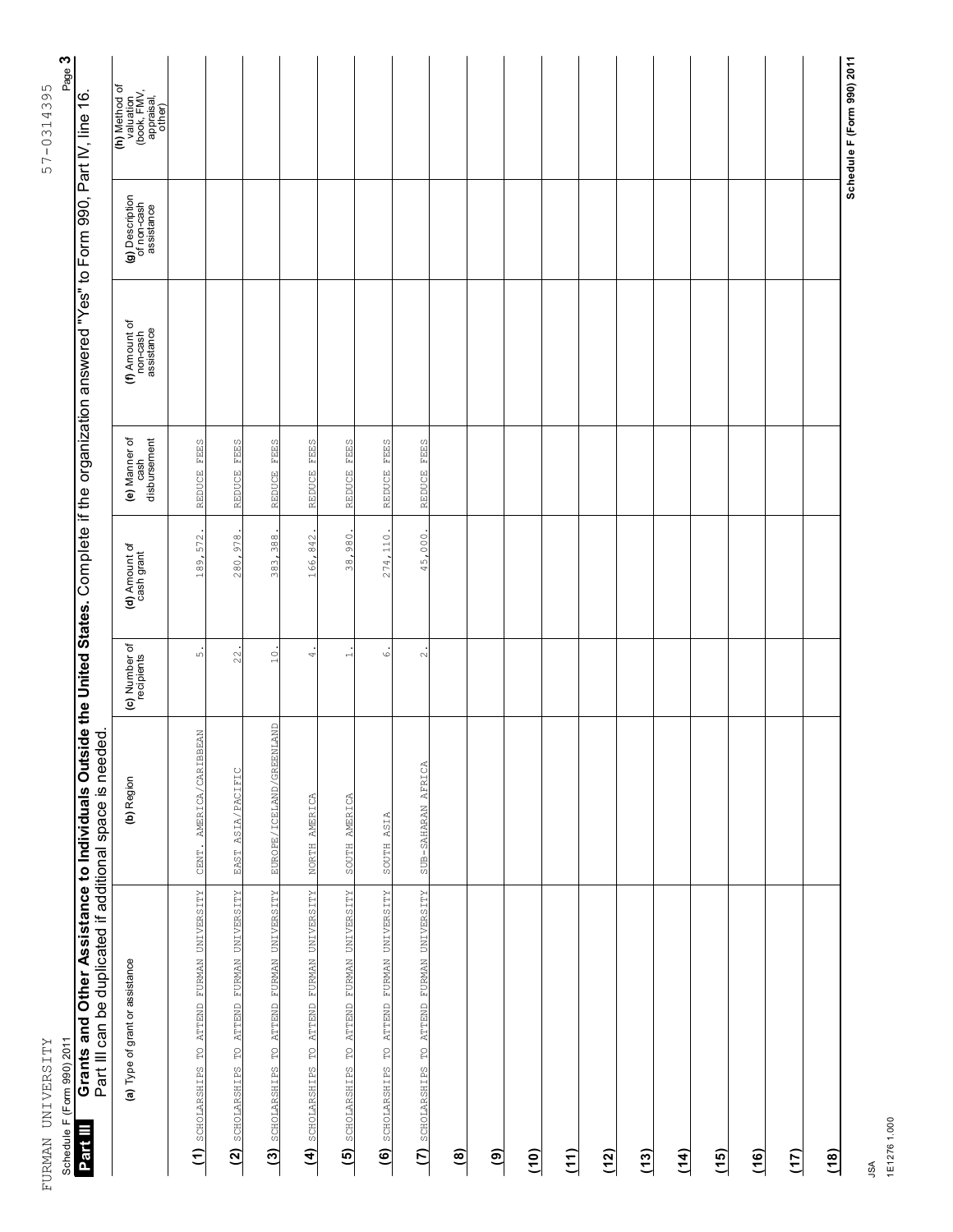FURMAN UNIVERSITY 57-0314395

|                | Schedule F (Form 990) 2011                                                                                                                                                                                                                                                                                                                                      |          | Page 4                       |
|----------------|-----------------------------------------------------------------------------------------------------------------------------------------------------------------------------------------------------------------------------------------------------------------------------------------------------------------------------------------------------------------|----------|------------------------------|
| <b>Part IV</b> | <b>Foreign Forms</b>                                                                                                                                                                                                                                                                                                                                            |          |                              |
| $\mathbf 1$    | Was the organization a U.S. transferor of property to a foreign corporation during the tax year? If "Yes,"<br>the organization may be required to file Form 926, Return by a U.S. Transferor of Property to a Foreign                                                                                                                                           | Χ<br>Yes | <b>No</b>                    |
| $\mathbf{2}$   | Did the organization have an interest in a foreign trust during the tax year? If "Yes," the organization<br>may be required to file Form 3520, Annual Return to Report Transactions with Foreign Trusts and<br>Receipt of Certain Foreign Gifts, and/or Form 3520-A, Annual Information Return of Foreign Trust With a                                          | Yes      | Χ<br><b>No</b>               |
| 3              | Did the organization have an ownership interest in a foreign corporation during the tax year? If "Yes."<br>the organization may be required to file Form 5471, Information Return of U.S. Persons With Respect To<br>Certain Foreign Corporations. (see Instructions for Form 5471) [10] [10] [10] [10] [10] Certain Foreign Corporations.                      | Yes      | $\vert X \vert$<br><b>No</b> |
| 4              | Was the organization a direct or indirect shareholder of a passive foreign investment company or a<br>qualified electing fund during the tax year? If "Yes," the organization may be required to file Form 8621,<br>Information Return by a Shareholder of a Passive Foreign Investment Company or Qualified Electing<br>Fund. (see Instructions for Form 8621) | Χ<br>Yes | <b>No</b>                    |
| 5              | Did the organization have an ownership interest in a foreign partnership during the tax year? If "Yes,"<br>the organization may be required to file Form 8865, Return of U.S. Persons With Respect To Certain<br>Foreign Partnerships. (see Instructions for Form 8865)                                                                                         | Yes      | X<br><b>No</b>               |
| 6              | Did the organization have any operations in or related to any boycotting countries during the tax year? If<br>"Yes," the organization may be required to file Form 5713, International Boycott Report (see Instructions                                                                                                                                         | Yes      | Χ<br><b>No</b>               |

**Schedule F (Form 990) 2011**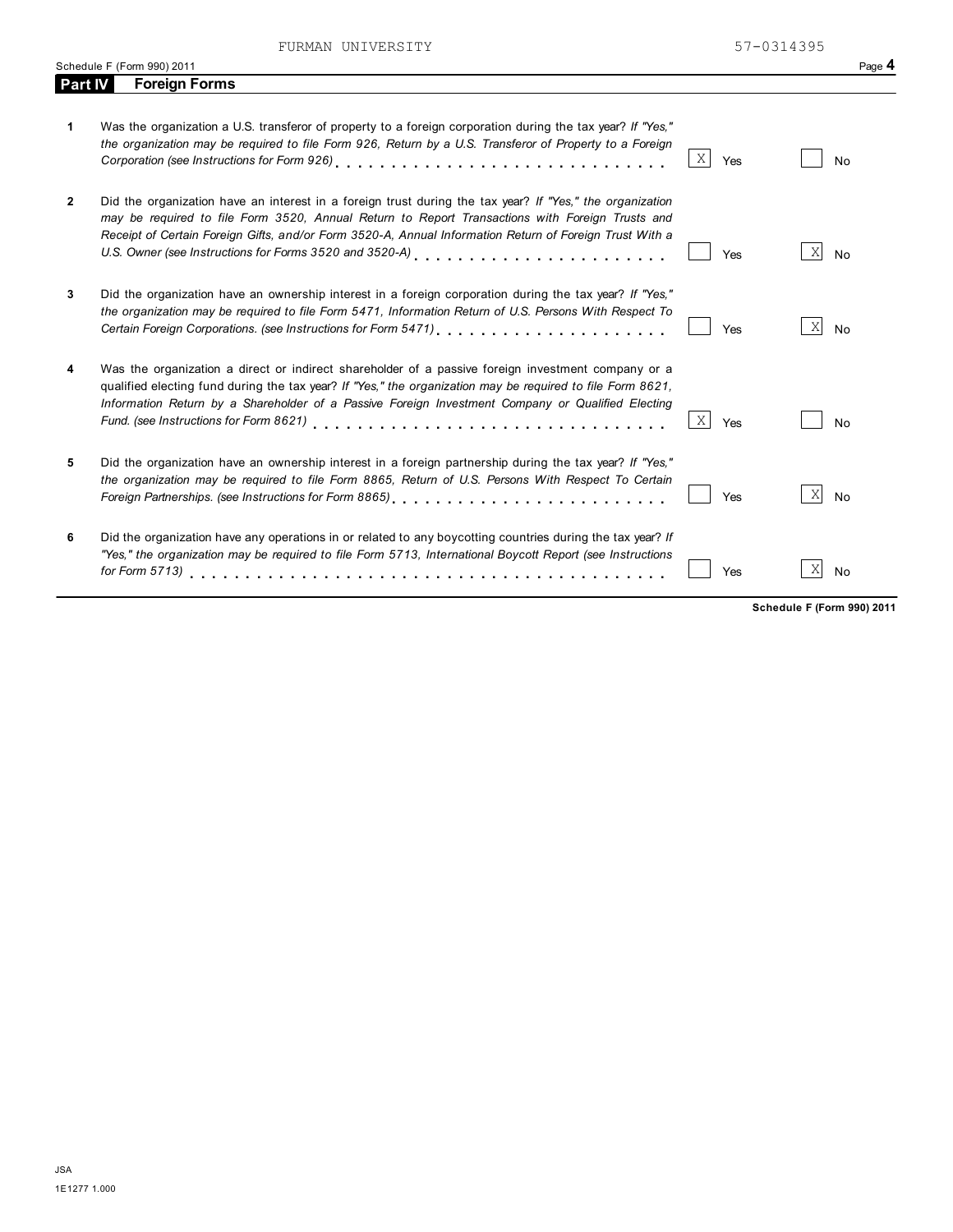### **Supplemental Information Part V**

Complete this part to provide the information required by Part I, line 2 (monitoring of funds); Part I, line 3, column (f) (accounting method; amounts of investments vs. expenditures per region); Part II, line 1 (accounting method); Part III (accounting method); and Part III, column (c) (estimated number of recipients), as applicable. Also complete this part to provide any additional information (see instructions).

MONITORING THE USE OF GRANT FUNDS

SCHEDULE F, PART I, LINE 2

FURMAN PROVIDES SCHOLARSHIPS AND/OR FINANCIAL AID TO INDIVIDUALS OUTSIDE OF THE UNITED STATES TO ATTEND THE UNIVERSITY. THESE GRANTS FOR INTERNATIONAL STUDENTS ARE AWARDED BASED ON NEED, MERIT, AND/OR GOODWILL AND COVER THE COSTS OF TUITION, ROOM AND BOARD. THE SCHOLARSHIP AND/OR FINANCIAL AID IS APPLIED BY THE FINANCIAL AID DEPARTMENT DIRECTLY AGAINST THE STUDENT'S ACCOUNT WITH THE UNIVERSITY AS A REDUCTION IN FEES. AS A RESULT, THE GRANT CAN ONLY BE USED FOR ITS INTENDED PURPOSE (I.E. COST OF ATTENDANCE) AND CAN NOT BE DIVERTED FROM THIS USE.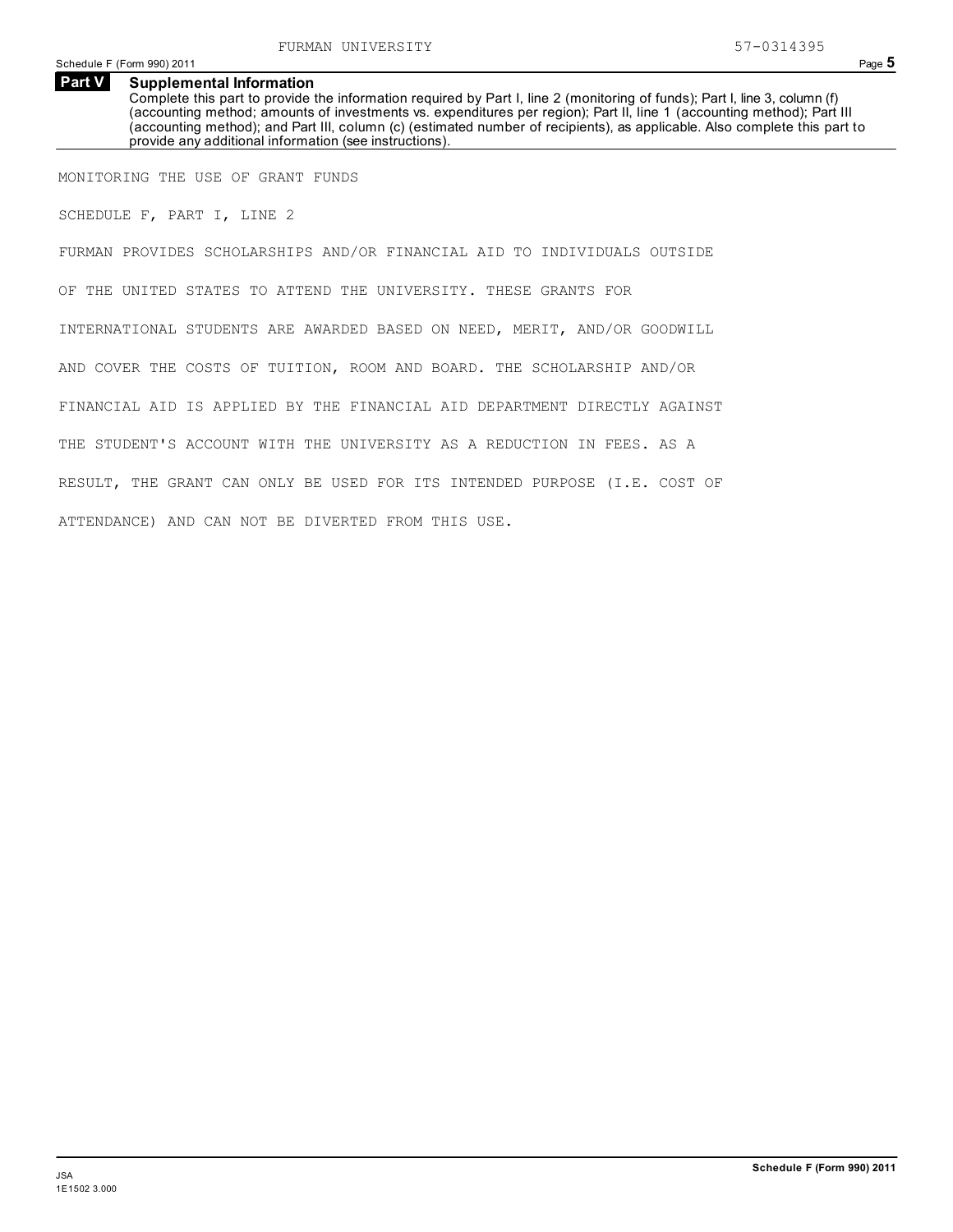| <b>SCHEDULE G</b> |  |
|-------------------|--|
|-------------------|--|

| (Form 990 or 990-EZ |  |
|---------------------|--|
|---------------------|--|

| <b>Internal Revenue Service</b> |
|---------------------------------|
|                                 |

# Supplemental Information Regarding **Supplemental** Information Regarding

SCHEDULE G<br>
(Form 990 or 990-EZ)<br>
Complete if the organization answered "Yes" to Form 990, Part IV, lines 17, 18, or 19, or if the<br>
Department of the Treasury<br>
Internal Revenue Service<br>
Internal Revenue Service<br> **EXECUTE:** 

| <b>Open to Public</b><br>Inspection |
|-------------------------------------|

|                | internal Revenue Service<br>Name of the organization                                                                                                                                                                                    | Attach to Form 990 or Form 990-EZ. P See separate instructions. |     |                                                                      |                                       | <b>Employer identification number</b>                                      | пырссион                                                |
|----------------|-----------------------------------------------------------------------------------------------------------------------------------------------------------------------------------------------------------------------------------------|-----------------------------------------------------------------|-----|----------------------------------------------------------------------|---------------------------------------|----------------------------------------------------------------------------|---------------------------------------------------------|
|                | FURMAN UNIVERSITY                                                                                                                                                                                                                       |                                                                 |     |                                                                      |                                       | 57-0314395                                                                 |                                                         |
|                | Fundraising Activities. Complete if the organization answered "Yes" to Form 990, Part IV, line 17.                                                                                                                                      |                                                                 |     |                                                                      |                                       |                                                                            |                                                         |
| Part I         | Form 990-EZ filers are not required to complete this part.                                                                                                                                                                              |                                                                 |     |                                                                      |                                       |                                                                            |                                                         |
| 1              | Indicate whether the organization raised funds through any of the following activities. Check all that apply.                                                                                                                           |                                                                 |     |                                                                      |                                       |                                                                            |                                                         |
| a              | Mail solicitations                                                                                                                                                                                                                      | е                                                               |     |                                                                      | Solicitation of non-government grants |                                                                            |                                                         |
| b              | Internet and email solicitations                                                                                                                                                                                                        | f                                                               |     |                                                                      | Solicitation of government grants     |                                                                            |                                                         |
| c              | Phone solicitations                                                                                                                                                                                                                     | g                                                               |     |                                                                      | Special fundraising events            |                                                                            |                                                         |
| d              | In-person solicitations                                                                                                                                                                                                                 |                                                                 |     |                                                                      |                                       |                                                                            |                                                         |
|                | 2a Did the organization have a written or oral agreement with any individual (including officers, directors, trustees<br>or key employees listed in Form 990, Part VII) or entity in connection with professional fundraising services? |                                                                 |     |                                                                      |                                       |                                                                            | <b>No</b><br>Yes                                        |
|                | b If "Yes," list the ten highest paid individuals or entities (fundraisers) pursuant to agreements under which the fundraiser is to be<br>compensated at least \$5,000 by the organization.                                             |                                                                 |     |                                                                      |                                       |                                                                            |                                                         |
|                | (i) Name and address of individual<br>or entity (fundraiser)                                                                                                                                                                            | (ii) Activity                                                   |     | (iii) Did fundraiser have<br>custody or control of<br>contributions? | (iv) Gross receipts<br>from activity  | (v) Amount paid to<br>(or retained by)<br>fundraiser listed in<br>col. (i) | (vi) Amount paid to<br>(or retained by)<br>organization |
|                |                                                                                                                                                                                                                                         |                                                                 | Yes | No                                                                   |                                       |                                                                            |                                                         |
| 1              |                                                                                                                                                                                                                                         |                                                                 |     |                                                                      |                                       |                                                                            |                                                         |
| $\mathbf{2}$   |                                                                                                                                                                                                                                         |                                                                 |     |                                                                      |                                       |                                                                            |                                                         |
| 3              |                                                                                                                                                                                                                                         |                                                                 |     |                                                                      |                                       |                                                                            |                                                         |
| 4              |                                                                                                                                                                                                                                         |                                                                 |     |                                                                      |                                       |                                                                            |                                                         |
| 5              |                                                                                                                                                                                                                                         |                                                                 |     |                                                                      |                                       |                                                                            |                                                         |
| 6              |                                                                                                                                                                                                                                         |                                                                 |     |                                                                      |                                       |                                                                            |                                                         |
| $\overline{7}$ |                                                                                                                                                                                                                                         |                                                                 |     |                                                                      |                                       |                                                                            |                                                         |
| 8              |                                                                                                                                                                                                                                         |                                                                 |     |                                                                      |                                       |                                                                            |                                                         |
| 9              |                                                                                                                                                                                                                                         |                                                                 |     |                                                                      |                                       |                                                                            |                                                         |
| 10             |                                                                                                                                                                                                                                         |                                                                 |     |                                                                      |                                       |                                                                            |                                                         |
|                |                                                                                                                                                                                                                                         |                                                                 |     |                                                                      |                                       |                                                                            |                                                         |
| Total          |                                                                                                                                                                                                                                         |                                                                 |     |                                                                      |                                       |                                                                            |                                                         |
|                | List all states in which the organization is registered or licensed to solicit contributions or has been notified it is exempt from<br>registration or licensing.                                                                       |                                                                 |     |                                                                      |                                       |                                                                            |                                                         |
|                |                                                                                                                                                                                                                                         |                                                                 |     |                                                                      |                                       |                                                                            |                                                         |
|                |                                                                                                                                                                                                                                         |                                                                 |     |                                                                      |                                       |                                                                            |                                                         |
|                |                                                                                                                                                                                                                                         |                                                                 |     |                                                                      |                                       |                                                                            |                                                         |
|                |                                                                                                                                                                                                                                         |                                                                 |     |                                                                      |                                       |                                                                            |                                                         |
|                |                                                                                                                                                                                                                                         |                                                                 |     |                                                                      |                                       |                                                                            |                                                         |
|                |                                                                                                                                                                                                                                         |                                                                 |     |                                                                      |                                       |                                                                            |                                                         |
|                |                                                                                                                                                                                                                                         |                                                                 |     |                                                                      |                                       |                                                                            |                                                         |
|                |                                                                                                                                                                                                                                         |                                                                 |     |                                                                      |                                       |                                                                            |                                                         |
|                |                                                                                                                                                                                                                                         |                                                                 |     |                                                                      |                                       |                                                                            |                                                         |
|                |                                                                                                                                                                                                                                         |                                                                 |     |                                                                      |                                       |                                                                            |                                                         |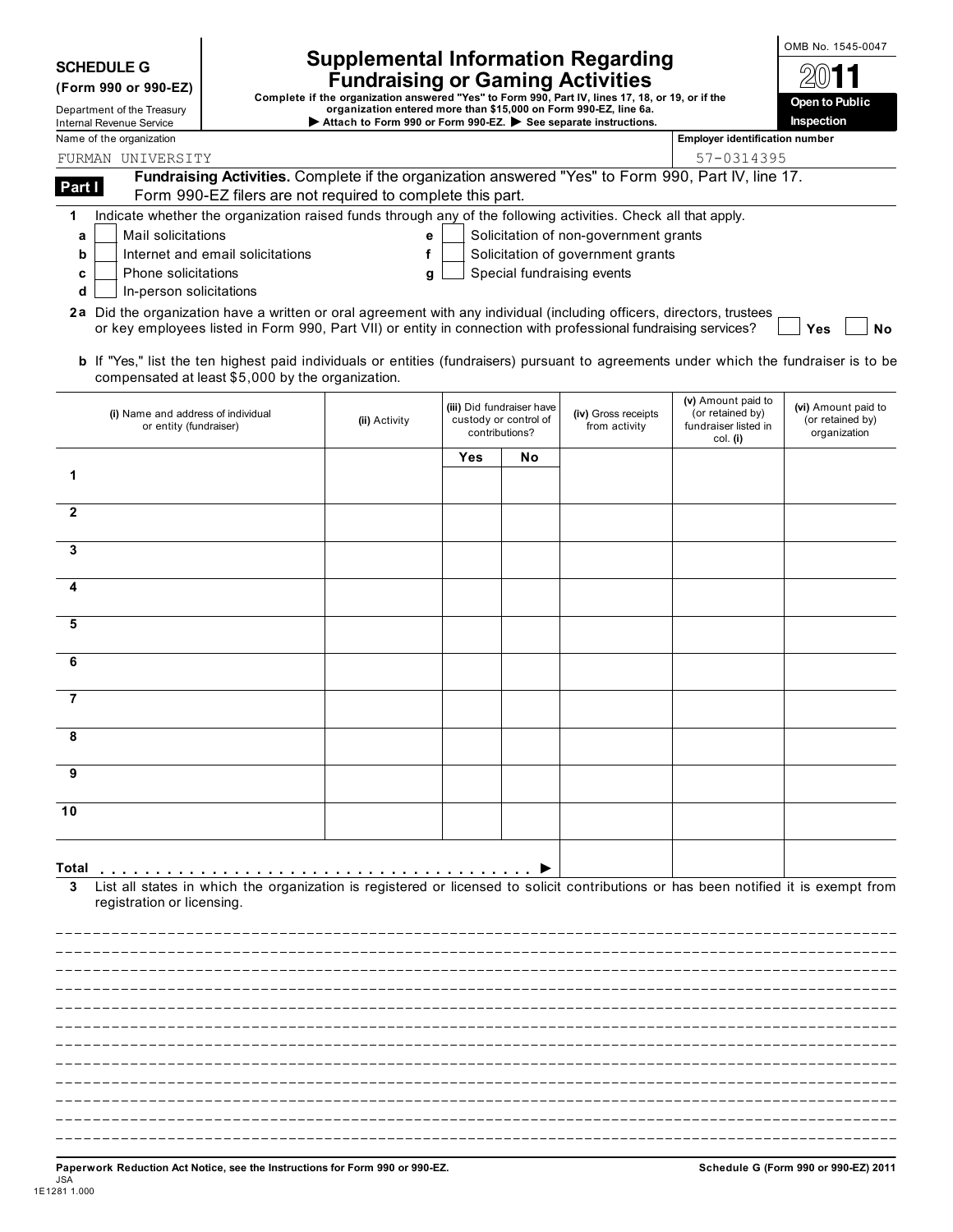|                 |          | Schedule G (Form 990 or 990-EZ) 2011                                                                               |                      |                                                  |                         | Page 2                                              |
|-----------------|----------|--------------------------------------------------------------------------------------------------------------------|----------------------|--------------------------------------------------|-------------------------|-----------------------------------------------------|
|                 | Part II  | Fundraising Events. Complete if the organization answered "Yes" to Form 990, Part IV, line 18, or reported more    |                      |                                                  |                         |                                                     |
|                 |          | than \$15,000 of fundraising event contributions and gross income on Form 990-EZ, lines 1 and 6b. List events with |                      |                                                  |                         |                                                     |
|                 |          | gross receipts greater than \$5,000.                                                                               |                      |                                                  |                         |                                                     |
|                 |          |                                                                                                                    | (a) Event $#1$       | (b) Event $#2$                                   | (c) Other Events        | (d) Total events                                    |
|                 |          |                                                                                                                    | GOLF TOURNAMENT      | DIAMOND CLASSI                                   | 11.                     | (add col. (a) through<br>col. (c)                   |
|                 |          |                                                                                                                    | (event type)         | (event type)                                     | (total number)          |                                                     |
| Revenue         |          |                                                                                                                    |                      |                                                  |                         |                                                     |
|                 |          |                                                                                                                    | 53,743.              | 35,980.                                          | 127,060.                | 216,783.                                            |
|                 |          | 2 Less: Charitable                                                                                                 |                      |                                                  |                         |                                                     |
|                 |          | contributions                                                                                                      | 2,175.               | 4,980.                                           | 31,875.                 | 39,030.                                             |
|                 |          | 3 Gross income (line 1 minus                                                                                       | 51,568.              | 31,000.                                          | 95, 185.                | 177,753.                                            |
|                 |          |                                                                                                                    |                      |                                                  |                         |                                                     |
|                 |          |                                                                                                                    |                      |                                                  |                         |                                                     |
|                 |          | 4 Cash prizes                                                                                                      |                      |                                                  |                         |                                                     |
|                 |          | 5 Noncash prizes                                                                                                   | 2,988.               | 39.                                              | 11,041.                 | 14,068.                                             |
|                 |          |                                                                                                                    |                      |                                                  |                         |                                                     |
|                 |          | 6 Rent/facility costs                                                                                              | 5,324.               | 2,973.                                           | 8,552.                  | 16,849.                                             |
|                 |          |                                                                                                                    |                      |                                                  |                         |                                                     |
| Direct Expenses |          | 7 Food and beverages                                                                                               | 2,553.               | 18,475.                                          | 8,740.                  | 29,768.                                             |
|                 |          |                                                                                                                    |                      |                                                  |                         |                                                     |
|                 |          | 8 Entertainment [1999]                                                                                             |                      |                                                  |                         |                                                     |
|                 |          |                                                                                                                    |                      |                                                  |                         |                                                     |
|                 |          | 9 Other direct expenses [                                                                                          | 4,090.               | 1,980.                                           | 35,929.                 | 41,999.                                             |
|                 |          |                                                                                                                    |                      |                                                  |                         |                                                     |
|                 |          | 10 Direct expense summary. Add lines 4 through 9 in column (d) $\blacksquare$                                      |                      |                                                  |                         | $102,684.$ )                                        |
|                 |          |                                                                                                                    |                      |                                                  |                         | 75,069.                                             |
|                 | Part III | Gaming. Complete if the organization answered "Yes" to Form 990, Part IV, line 19, or reported more                |                      |                                                  |                         |                                                     |
|                 |          | than \$15,000 on Form 990-EZ, line 6a.                                                                             |                      |                                                  |                         |                                                     |
|                 |          |                                                                                                                    | (a) Bingo            | (b) Pull tabs/instant<br>bingo/progressive bingo | (c) Other gaming        | (d) Total gaming (add<br>col. (a) through col. (c)) |
| Revenue         |          |                                                                                                                    |                      |                                                  |                         |                                                     |
|                 |          |                                                                                                                    |                      |                                                  |                         |                                                     |
|                 |          | 1 Gross revenue                                                                                                    |                      |                                                  |                         |                                                     |
|                 |          | 2 Cash prizes                                                                                                      |                      |                                                  |                         |                                                     |
| Direct Expenses |          |                                                                                                                    |                      |                                                  |                         |                                                     |
|                 |          | 3 Noncash prizes                                                                                                   |                      |                                                  |                         |                                                     |
|                 |          |                                                                                                                    |                      |                                                  |                         |                                                     |
|                 |          | 4 Rent/facility costs                                                                                              |                      |                                                  |                         |                                                     |
|                 |          |                                                                                                                    |                      |                                                  |                         |                                                     |
|                 |          | 5 Other direct expenses                                                                                            |                      |                                                  |                         |                                                     |
|                 |          |                                                                                                                    | $\frac{9}{6}$<br>Yes | $\%$<br>Yes                                      | $\%$<br>Yes             |                                                     |
|                 |          | 6 Volunteer labor                                                                                                  | No                   | <b>No</b>                                        | <b>No</b>               |                                                     |
|                 |          |                                                                                                                    |                      |                                                  |                         |                                                     |
|                 |          | 7 Direct expense summary. Add lines 2 through 5 in column (d)                                                      |                      |                                                  |                         |                                                     |
|                 |          |                                                                                                                    |                      |                                                  |                         |                                                     |
|                 |          |                                                                                                                    |                      |                                                  |                         |                                                     |
|                 |          |                                                                                                                    |                      |                                                  |                         |                                                     |
| 9               |          | Enter the state(s) in which the organization operates gaming activities:                                           |                      |                                                  | ----------------------- |                                                     |
|                 |          | a Is the organization licensed to operate gaming activities in each of these states?                               |                      |                                                  |                         | Yes<br><b>No</b>                                    |
|                 |          | b If "No," explain:                                                                                                |                      |                                                  |                         |                                                     |
|                 |          |                                                                                                                    |                      |                                                  |                         |                                                     |
|                 |          |                                                                                                                    |                      |                                                  |                         | Yes<br><b>No</b>                                    |
|                 |          | b If "Yes," explain:                                                                                               |                      |                                                  |                         |                                                     |
|                 |          |                                                                                                                    |                      |                                                  |                         |                                                     |
|                 |          |                                                                                                                    |                      |                                                  |                         |                                                     |

**Schedule G (Form 990 or 990-EZ) 2011**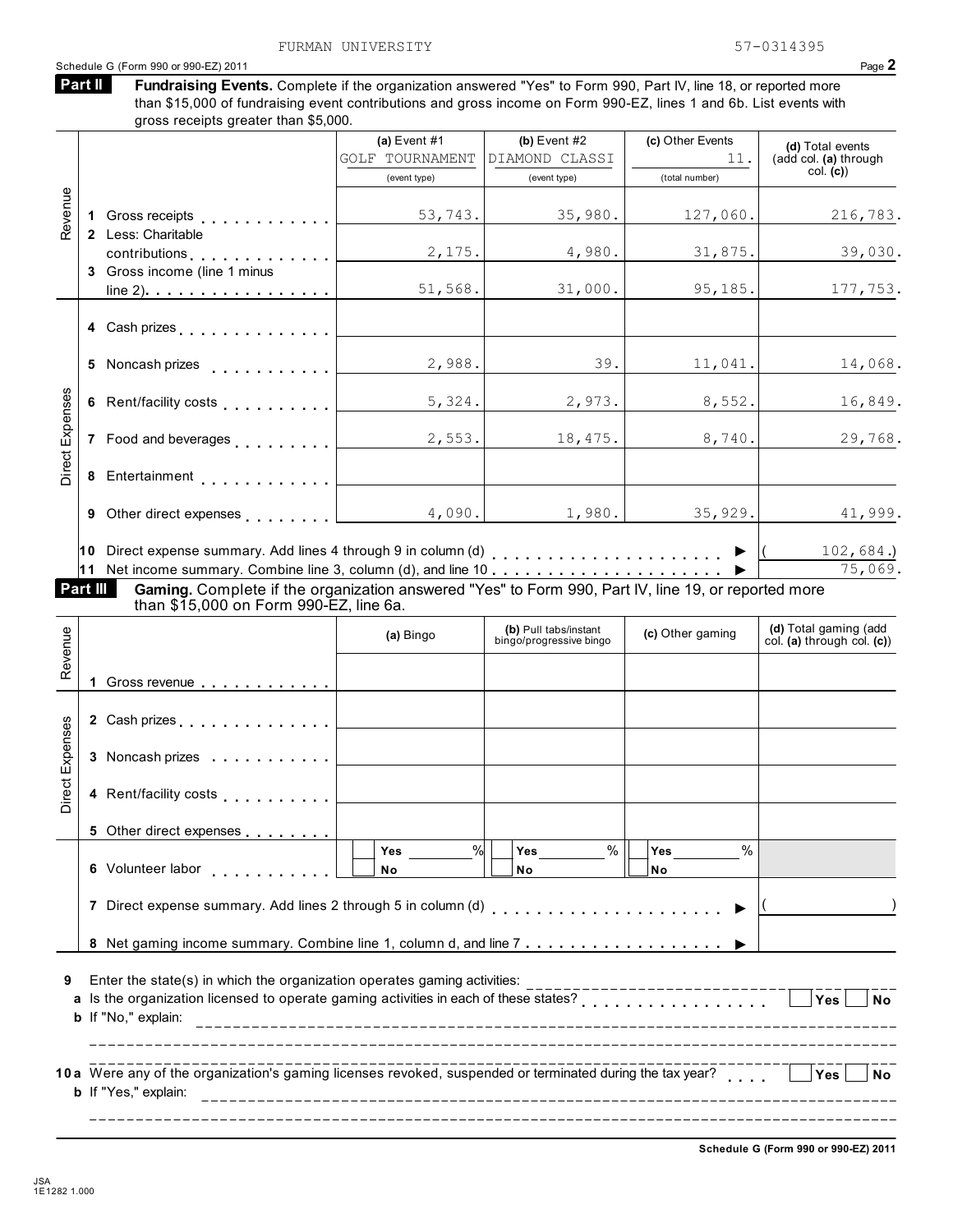|    | FURMAN UNIVERSITY                                                                                                                                                                                                                                                                                           | 57-0314395 |           |
|----|-------------------------------------------------------------------------------------------------------------------------------------------------------------------------------------------------------------------------------------------------------------------------------------------------------------|------------|-----------|
|    | Schedule G (Form 990 or 990-EZ) 2011                                                                                                                                                                                                                                                                        |            | Page 3    |
| 11 | Does the organization operate gaming activities with nonmembers?<br>                                                                                                                                                                                                                                        | Yes        | <b>No</b> |
| 12 | Is the organization a grantor, beneficiary or trustee of a trust or a member of a partnership or other entity                                                                                                                                                                                               |            |           |
|    |                                                                                                                                                                                                                                                                                                             |            | <b>No</b> |
| 13 | Indicate the percentage of gaming activity operated in:                                                                                                                                                                                                                                                     |            |           |
| a  |                                                                                                                                                                                                                                                                                                             |            | %         |
| b  |                                                                                                                                                                                                                                                                                                             |            | $\%$      |
| 14 | Enter the name and address of the person who prepares the organization's gaming/special events books and<br>records:                                                                                                                                                                                        |            |           |
|    |                                                                                                                                                                                                                                                                                                             |            |           |
|    |                                                                                                                                                                                                                                                                                                             |            |           |
|    | 15a Does the organization have a contract with a third party from whom the organization receives gaming                                                                                                                                                                                                     |            |           |
|    |                                                                                                                                                                                                                                                                                                             | Yes        | <b>No</b> |
|    | <b>b</b> If "Yes," enter the amount of gaming revenue received by the organization $\triangleright$ \$_______________ and the                                                                                                                                                                               |            |           |
|    | amount of gaming revenue retained by the third party $\triangleright$ \$ _______________.                                                                                                                                                                                                                   |            |           |
|    | If "Yes," enter name and address of the third party:                                                                                                                                                                                                                                                        |            |           |
|    |                                                                                                                                                                                                                                                                                                             |            |           |
|    |                                                                                                                                                                                                                                                                                                             |            |           |
| 16 | Gaming manager information:                                                                                                                                                                                                                                                                                 |            |           |
|    |                                                                                                                                                                                                                                                                                                             |            |           |
|    | Gaming manager compensation $\triangleright$ \$ ________________                                                                                                                                                                                                                                            |            |           |
|    | Description of services provided ▶                                                                                                                                                                                                                                                                          |            |           |
|    | Director/officer<br>Employee<br>Independent contractor                                                                                                                                                                                                                                                      |            |           |
| 17 | Mandatory distributions:                                                                                                                                                                                                                                                                                    |            |           |
| a  | Is the organization required under state law to make charitable distributions from the gaming proceeds to                                                                                                                                                                                                   |            |           |
|    |                                                                                                                                                                                                                                                                                                             | Yes        | <b>No</b> |
| b  | Enter the amount of distributions required under state law to be distributed to other exempt organizations                                                                                                                                                                                                  |            |           |
|    | or spent in the organization's own exempt activities during the tax year $\blacktriangleright$ \$                                                                                                                                                                                                           |            |           |
|    | <b>Part IV</b><br>Supplemental Information. Complete this part to provide the explanation required by Part I, line 2b,<br>columns (iii) and (v), and Part III, lines 9, 9b, 10b, 15b, 15c, 16, and 17b, as applicable. Also complete this<br>part to provide any additional information (see instructions). |            |           |
|    |                                                                                                                                                                                                                                                                                                             |            |           |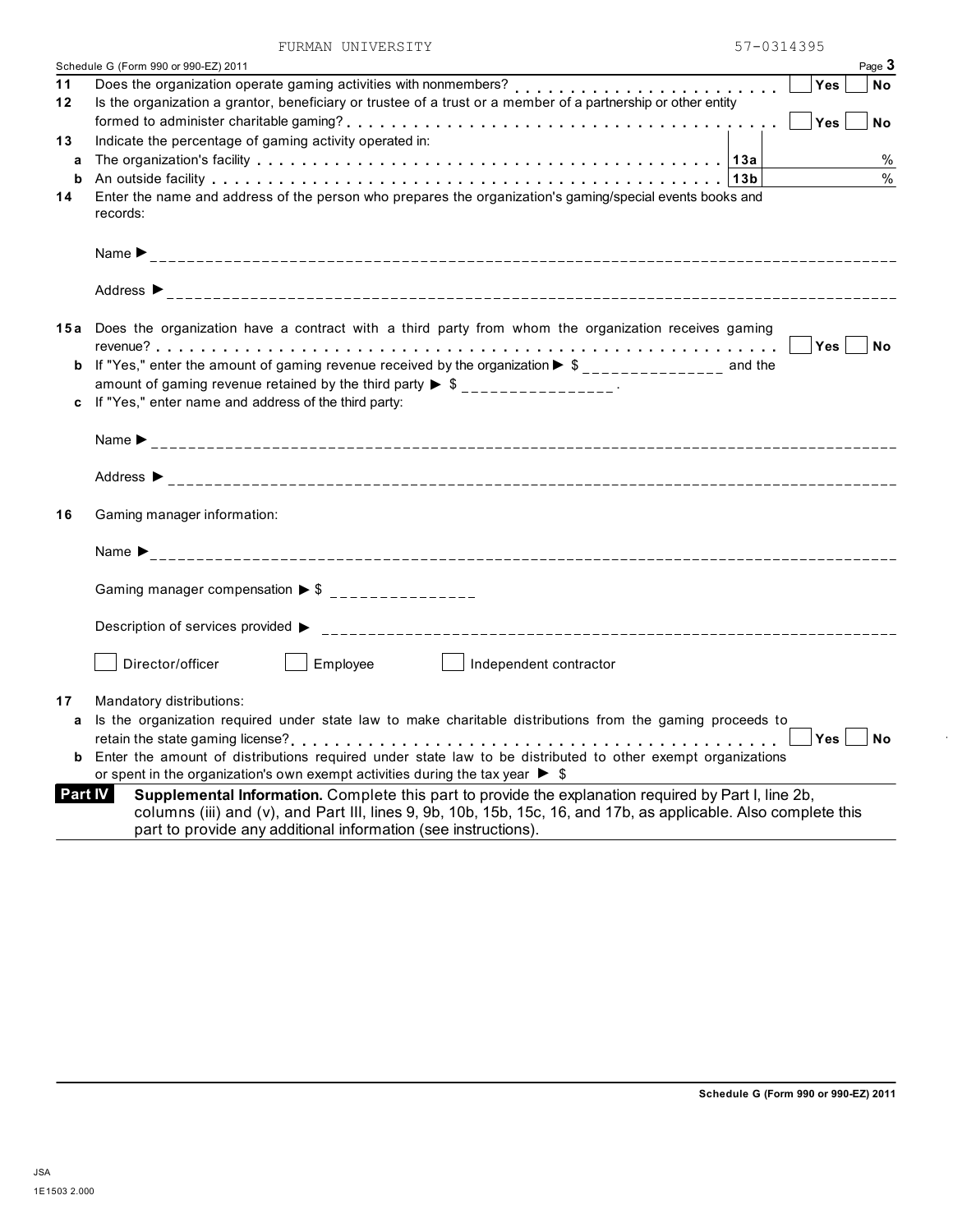| <b>SCHEDULE1</b><br>(Form 990)                                                                                                                                                                                           |                                                                                                                                                                                                                                                                                                                                               |                |                                  | Grants and Other Assistance to Organizations,                                                                                                                |                                       |                                                             |                                              | OMB No. 1545-0047                                  |
|--------------------------------------------------------------------------------------------------------------------------------------------------------------------------------------------------------------------------|-----------------------------------------------------------------------------------------------------------------------------------------------------------------------------------------------------------------------------------------------------------------------------------------------------------------------------------------------|----------------|----------------------------------|--------------------------------------------------------------------------------------------------------------------------------------------------------------|---------------------------------------|-------------------------------------------------------------|----------------------------------------------|----------------------------------------------------|
| Department of the Treasury<br>Internal Revenue Service                                                                                                                                                                   |                                                                                                                                                                                                                                                                                                                                               |                |                                  | Complete if the organization answered "Yes" to Form 990, Part IV, line 21 or 22.<br>Governments, and Individuals in the United States<br>Attach to Form 990. |                                       |                                                             |                                              | <b>Open to Public</b><br>Inspection<br><b>2011</b> |
| FURMAN UNIVERSITY<br>Name of the organization                                                                                                                                                                            |                                                                                                                                                                                                                                                                                                                                               |                |                                  |                                                                                                                                                              |                                       |                                                             | Employer identification number<br>57-0314395 |                                                    |
| Part I                                                                                                                                                                                                                   | General Information on Grants and Assistance                                                                                                                                                                                                                                                                                                  |                |                                  |                                                                                                                                                              |                                       |                                                             |                                              |                                                    |
|                                                                                                                                                                                                                          | Does the organization maintain records to substantiate the amount of the grants or assistance, the grantees' eligibility for the grants or assistance, and<br>the selection criteria used to award the grants or assistance?                                                                                                                  |                |                                  |                                                                                                                                                              |                                       |                                                             |                                              | °,<br>$\times$ Yes                                 |
| $\mathbf{a}$                                                                                                                                                                                                             | the organization's procedures for monitoring the use of grant funds in the United States.<br>Describe in Part IV the organization's procedures for monitoring the use of grant funds in the United States.                                                                                                                                    |                |                                  |                                                                                                                                                              |                                       |                                                             |                                              |                                                    |
| Part II                                                                                                                                                                                                                  | to Form 990, Part IV, line 21, for any recipient that received more than \$5,000. Check this box if no one recipient received more than \$5,000.<br>Grants and Other Assistance to Governments and Organizations in the United States. Complete if the organization answered "Yes"<br>Part II can be duplicated if additional space is needed |                |                                  |                                                                                                                                                              |                                       |                                                             |                                              |                                                    |
| ᡪ                                                                                                                                                                                                                        | (a) Name and address of organization<br>or government                                                                                                                                                                                                                                                                                         | NIE (q)        | (c) IRC section<br>if applicable | (d) Amount of cash<br>grant                                                                                                                                  | (e) Amount of non-<br>cash assistance | (f) Method of valuation<br>(book, FMV, appraisal,<br>other) | (g) Description of<br>non-cash assistance    | (h) Purpose of grant<br>or assistance              |
| $\pm$ (1) THE GREENVILLE DRIVE $\pm$                                                                                                                                                                                     | SC 29601<br>945 SOUTH MAIN STREET GREENVILLE,                                                                                                                                                                                                                                                                                                 | 57-6019318     | $\leq$                           | 75,000                                                                                                                                                       |                                       |                                                             |                                              | SPONSORSHIP                                        |
| <b>CITY STORY LIC</b><br>(2)                                                                                                                                                                                             |                                                                                                                                                                                                                                                                                                                                               |                |                                  |                                                                                                                                                              |                                       |                                                             |                                              |                                                    |
|                                                                                                                                                                                                                          | 2 SUNNY MEADOW LANE SIMPSONVILLE, SC 29681                                                                                                                                                                                                                                                                                                    | 45-1540324     | $\frac{A}{Z}$                    | 10,000                                                                                                                                                       |                                       |                                                             |                                              | <b>DONATION</b>                                    |
| 14 MANLY STREET GREENVILLE,<br>GREENVILLE FORWARD<br>$\overline{c}$                                                                                                                                                      | 29601<br>SC<br>S                                                                                                                                                                                                                                                                                                                              | $20 - 4177118$ | $\widehat{\mathcal{C}}$<br>01(C) | 7,500                                                                                                                                                        |                                       |                                                             |                                              | ANNUAL DONATION                                    |
| <b>KLNOO FITINGHED IO KW CHLING</b><br>$\overline{A}$                                                                                                                                                                    |                                                                                                                                                                                                                                                                                                                                               |                |                                  |                                                                                                                                                              |                                       |                                                             |                                              |                                                    |
| 105 EDINBURGH COURT GREENVILLE,                                                                                                                                                                                          | 29607<br>ς,                                                                                                                                                                                                                                                                                                                                   | 57-0827063     | $\widehat{c}$<br>501(C)          | 15,000                                                                                                                                                       |                                       |                                                             |                                              | AMERI CORP GRANT                                   |
| 100 BLASSINGAME ROAD GREENVILLE,<br>$ \overline{\text{STOOHS}}$ $\overline{\text{AIDO}}$ $\overline{\text{O}}$ $\overline{\text{O}}$ $\overline{\text{O}}$ $\overline{\text{OHOO}}$ $\overline{\text{O}}$<br>$\boxed{5}$ | 29605<br>SC                                                                                                                                                                                                                                                                                                                                   | 57-6000234     | N/A                              | 10,000                                                                                                                                                       |                                       |                                                             |                                              | DONATION-HEALTHY NUT                               |
| <u>(a)</u>                                                                                                                                                                                                               |                                                                                                                                                                                                                                                                                                                                               |                |                                  |                                                                                                                                                              |                                       |                                                             |                                              |                                                    |
| $\overline{C}$                                                                                                                                                                                                           |                                                                                                                                                                                                                                                                                                                                               |                |                                  |                                                                                                                                                              |                                       |                                                             |                                              |                                                    |
| $\overline{6}$                                                                                                                                                                                                           |                                                                                                                                                                                                                                                                                                                                               |                |                                  |                                                                                                                                                              |                                       |                                                             |                                              |                                                    |
| $\overline{6}$                                                                                                                                                                                                           |                                                                                                                                                                                                                                                                                                                                               |                |                                  |                                                                                                                                                              |                                       |                                                             |                                              |                                                    |
| $\overline{10}$                                                                                                                                                                                                          |                                                                                                                                                                                                                                                                                                                                               |                |                                  |                                                                                                                                                              |                                       |                                                             |                                              |                                                    |
| (11)                                                                                                                                                                                                                     |                                                                                                                                                                                                                                                                                                                                               |                |                                  |                                                                                                                                                              |                                       |                                                             |                                              |                                                    |
| (12)                                                                                                                                                                                                                     |                                                                                                                                                                                                                                                                                                                                               |                |                                  |                                                                                                                                                              |                                       |                                                             |                                              |                                                    |
| ო <br>$\mathbf{a}$                                                                                                                                                                                                       | Enter total number of section 501(c)(3) and government organizations listed in the line 1 table<br>Enter total number of other organizations listed in the line 1                                                                                                                                                                             |                | table                            |                                                                                                                                                              |                                       |                                                             |                                              | $\frac{1}{2}$                                      |
|                                                                                                                                                                                                                          | For Paperwork Reduction Act Notice, see the Instructions for                                                                                                                                                                                                                                                                                  |                | Form 990.                        |                                                                                                                                                              |                                       |                                                             |                                              | Schedule I (Form 990) (2011)                       |

JSA 1E1288 1.000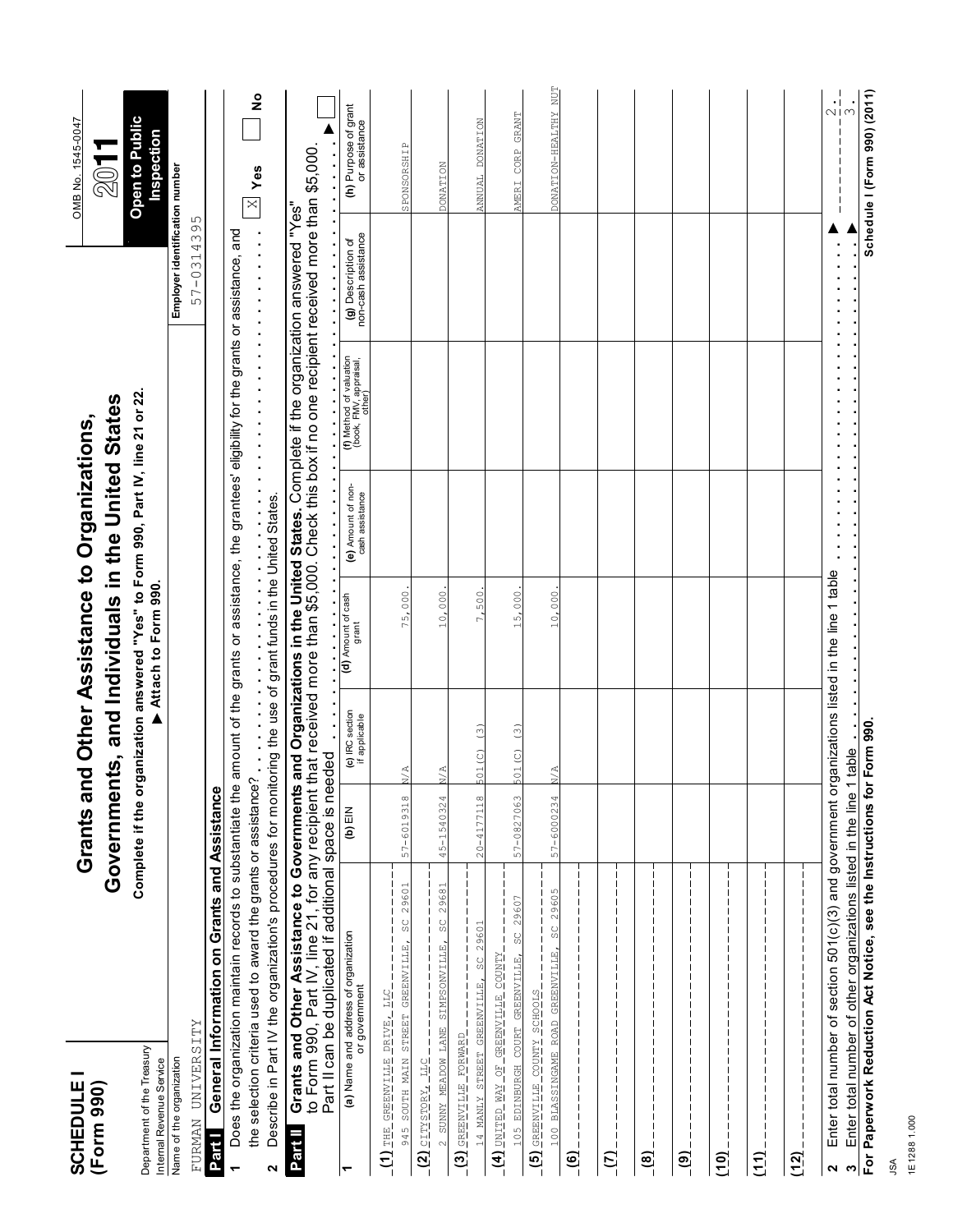| l<br>l                |  |
|-----------------------|--|
| $57 - 0^{\circ}$<br>5 |  |
|                       |  |
|                       |  |
|                       |  |
|                       |  |
|                       |  |
|                       |  |
|                       |  |
|                       |  |
|                       |  |
|                       |  |
|                       |  |
|                       |  |
|                       |  |
|                       |  |
|                       |  |
|                       |  |
|                       |  |
|                       |  |
|                       |  |
|                       |  |
| $\frac{1}{2}$         |  |
| į                     |  |
| .<br>י                |  |

57-0314395 Page 2

Schedule I (Form 990) (2011) Page **2** Schedule I (Form 990) (2011) **Part III**

Grants and Other Assistance to Individuals in the United States. Complete if the organization answered "Yes" on Form 990, Part IV, line 22.<br>Part III can be duplicated if additional space is needed. Grants and Other Assistance to Individuals in the United States. Complete if the organization answered "Yes" on Form 990, Part IV, line 22.<br>Dott III acs be directed if additional access is accede Part III can be duplicated if additional space is needed.

| (a) Type of grant or assistance                                        | (b) Number of<br>recipients | (c) Amount of<br>cash grant | non-cash assistance<br>(d) Amount of | (e) Method of valuation (book,<br>FMV, appraisal, other) | (f) Description of non-cash assistance                                                         |
|------------------------------------------------------------------------|-----------------------------|-----------------------------|--------------------------------------|----------------------------------------------------------|------------------------------------------------------------------------------------------------|
| SCHOLARSHIPS TO ATTEND FURMAN UNIVERSITY                               | 2,200                       | 45,471,926.                 |                                      |                                                          |                                                                                                |
| TUITION BENEFIT GRANT PROGRAM ATTENDINDING FURMAN<br>$\mathbf{\Omega}$ | 60.                         | 136,177                     |                                      |                                                          |                                                                                                |
| FURMAN ADVANTAGE INTERN, RESEARCH, & FELLOWSHIP<br>ო                   | 342.                        | 464,975.                    |                                      |                                                          |                                                                                                |
| CHEMISTRY MASTER PROGRAM & RESEARCH STIPENDS<br>4                      | $\overline{\circ}$          | 55,650                      |                                      |                                                          |                                                                                                |
| HOLLINGSWORTH INTERN & RESEARCH STIPENDS<br>LΩ                         | $\Box$                      | 7,250                       |                                      |                                                          |                                                                                                |
| CAMPBELL SCHOLAR STIPENDS<br>$\bullet$                                 | $\frac{2}{1}$               | 24,000                      |                                      |                                                          |                                                                                                |
| HERRING INTERN STIPEND                                                 |                             | 4,300.                      |                                      |                                                          |                                                                                                |
| Supplemental Information. Complete this par<br>Part IV                 |                             |                             |                                      |                                                          | t to provide the information required in Part I, line 2, and any other additional information. |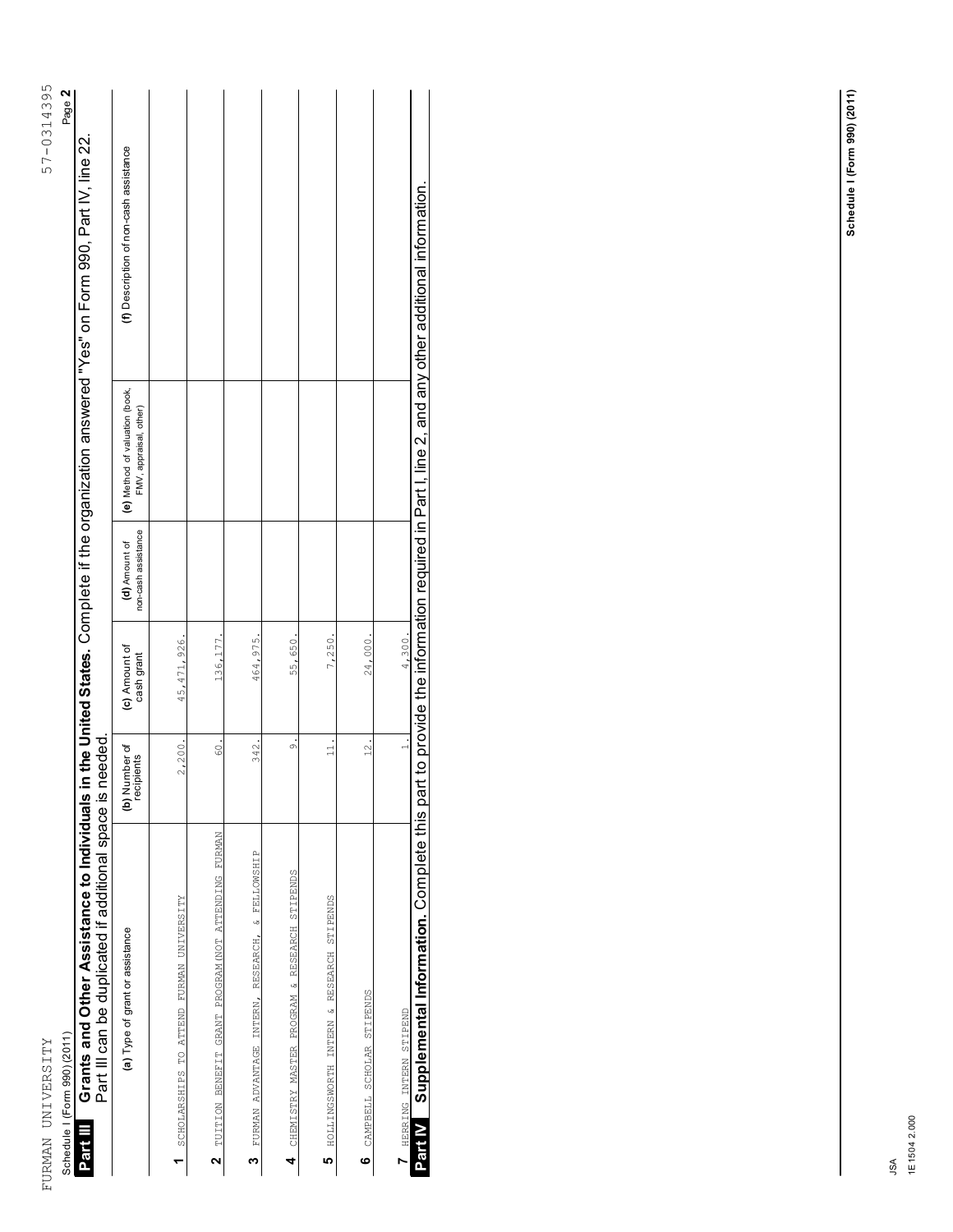| $\overline{a}$                                     |  |
|----------------------------------------------------|--|
|                                                    |  |
|                                                    |  |
| l                                                  |  |
| ے<br>ا                                             |  |
| l                                                  |  |
| $\overline{ }$<br>Ś<br>l                           |  |
|                                                    |  |
|                                                    |  |
|                                                    |  |
|                                                    |  |
|                                                    |  |
|                                                    |  |
|                                                    |  |
|                                                    |  |
|                                                    |  |
|                                                    |  |
|                                                    |  |
|                                                    |  |
|                                                    |  |
|                                                    |  |
|                                                    |  |
|                                                    |  |
|                                                    |  |
|                                                    |  |
|                                                    |  |
|                                                    |  |
|                                                    |  |
|                                                    |  |
|                                                    |  |
|                                                    |  |
|                                                    |  |
|                                                    |  |
|                                                    |  |
|                                                    |  |
|                                                    |  |
|                                                    |  |
|                                                    |  |
|                                                    |  |
|                                                    |  |
|                                                    |  |
|                                                    |  |
|                                                    |  |
|                                                    |  |
|                                                    |  |
|                                                    |  |
|                                                    |  |
|                                                    |  |
|                                                    |  |
|                                                    |  |
|                                                    |  |
|                                                    |  |
|                                                    |  |
|                                                    |  |
|                                                    |  |
|                                                    |  |
|                                                    |  |
|                                                    |  |
|                                                    |  |
|                                                    |  |
|                                                    |  |
|                                                    |  |
|                                                    |  |
|                                                    |  |
|                                                    |  |
|                                                    |  |
|                                                    |  |
|                                                    |  |
|                                                    |  |
|                                                    |  |
|                                                    |  |
|                                                    |  |
| $\frac{1}{4}$                                      |  |
|                                                    |  |
|                                                    |  |
|                                                    |  |
|                                                    |  |
|                                                    |  |
| ׇ֚֓֡                                               |  |
| į                                                  |  |
|                                                    |  |
| į                                                  |  |
| <br> <br> <br> <br> <br> <br> <br> <br> <br>ļ<br>l |  |

57-0314395 Page 2

Schedule I (Form 990) (2011) Page **2** Schedule I (Form 990) (2011) **Part III**

Grants and Other Assistance to Individuals in the United States. Complete if the organization answered "Yes" on Form 990, Part IV, line 22.<br>Dott III acs be directed if additional access is accede Grants and Other Assistance to Individuals in the United States. Complete if the organization answered "Yes" on Form 990, Part IV, line 22 Part III can be duplicated if additional space is needed. Part III can be duplicated if additional space is needed.

| (a) Type of grant or assistance                            | (b) Number of<br>recipients | (c) Amount of<br>cash grant | non-cash assistance<br>(d) Amount of | (e) Method of valuation (book,<br>FMV, appraisal, other) | (f) Description of non-cash assistance                                                        |
|------------------------------------------------------------|-----------------------------|-----------------------------|--------------------------------------|----------------------------------------------------------|-----------------------------------------------------------------------------------------------|
| ROBERT CATE RESEARCH FELLOWSHIPS                           | $\infty$                    | 4,950                       |                                      |                                                          |                                                                                               |
| BRIDGES TO A BRIGHTER FUTURE STIPENDS                      | 198.                        | 15,160.                     |                                      |                                                          |                                                                                               |
| OTHER STUDENT RESEARCH STIPENDS<br>m                       | 155.                        | 360,085.                    |                                      |                                                          |                                                                                               |
| STUDENT ACADEMIC/DEPARTMENT AWARDS<br>4                    | 101                         | 48,595.                     |                                      |                                                          |                                                                                               |
| STUDENT ACADEMIC/DEPARTMENTAL AWARDS<br>LO                 | 58                          |                             | 2,204.                               | COST                                                     | MEDALLIONS                                                                                    |
| STUDENT ACADEMIC STIPENDS<br>ဖ                             | $\frac{1}{4}$               | 17,650                      |                                      |                                                          |                                                                                               |
| BRIDGEWAY FOUNDATION STIPENDS                              | 17.                         | 18,300.                     |                                      |                                                          |                                                                                               |
| <b>Part IV</b> Supplemental Information. Complete this par |                             |                             |                                      |                                                          | t to provide the information required in Part I, line 2, and any other additional information |

OF GRANT FUNDS MONITORING THE USE OF GRANT FUNDS **USE** MONITORING THE

 $\mathcal{L}$ SCHEDULE I, PART I, LINE 2 PART I, LINE SCHEDULE I,

FOR SUCH UNITED STATES TO ATTEND THE UNIVERSITY. THE SCHOLARSHIPS AND AID FOR SUCH TUITION, ROOM AND BOARD. THE SCHOLARSHIP AND/OR FINANCIAL AID IS AWARDED TUITION, ROOM AND BOARD. THE SCHOLARSHIP AND/OR FINANCIAL AID IS AWARDED UNIVERSITY'S FINANCIAL AID DEPARTMENT MONITORS THE COMPLIANCE WITH SUCH UNIVERSITY'S FINANCIAL AID DEPARTMENT MONITORS THE COMPLIANCE WITH SUCH THE THE FURMAN PROVIDES SCHOLARSHIPS AND FINANCIAL AID TO INDIVIDUALS IN THE REGULATIONS. THE SCHOLARSHIP AND/OR FINANCIAL AID IS APPLIED BY THEFU<br>O STUDENTS ARE AWARDED BASED ON NEED AND MERIT AND COVER THE COSTS OF UNITED STATES TO ATTEND THE UNIVERSITY. THE SCHOLARSHIPS AND AID FURMAN PROVIDES SCHOLARSHIPS AND FINANCIAL AID TO INDIVIDUALS IN STUDENTS ARE AWARDED BASED ON NEED AND MERIT AND COVER THE COSTS  $\mathbb{R} \times$ **SC** BASED ON INSTITUTIONAL POLICY AND STANDARDS SET FORTH BY THE US THE SCHOLARSHIP AND/OR FINANCIAL AID IS APPLIED THE THE DEPARTMENT OF EDUCATION AND THE STATE OF SOUTH CAROLINA. THE BY DEPARTMENT OF EDUCATION AND THE STATE OF SOUTH CAROLINA. BASED ON INSTITUTIONAL POLICY AND STANDARDS SET FORTH REGULATIONS.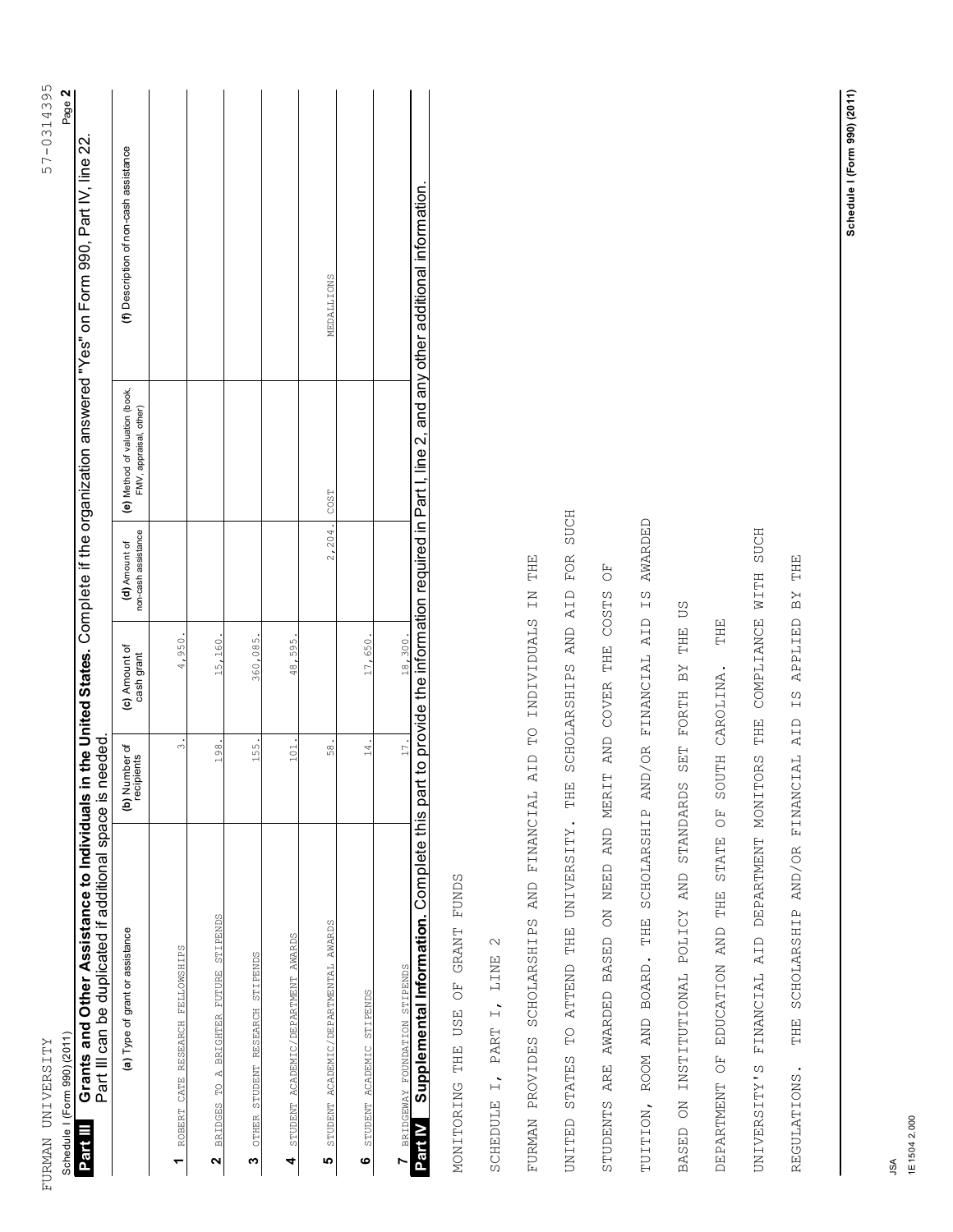| 57-0314395                            | Page 2 |
|---------------------------------------|--------|
|                                       |        |
|                                       |        |
| $+ 1$                                 |        |
| :<br> <br> <br>$\overline{a}$<br><br> | i      |

57-0314395 Page 2

Schedule I (Form 990) (2011) Page **2** Grants and Other Assistance to Individuals in the United States. Complete if the organization answered "Yes" on Form 990, Part IV, line 22.<br>Dott III acs be directed if additional access is accede **Grants and Other Assistance to Individuals in the United States.** Complete if the organization answered "Yes" on Form 990, Part IV, line 22.<br>Part III can be duplicated if additional space is needed. **Part III**

| (b) Number of<br>recipients<br>(a) Type of grant or assistance |  |  |  | Supplemental Information. Complete this par                                                    |
|----------------------------------------------------------------|--|--|--|------------------------------------------------------------------------------------------------|
|                                                                |  |  |  |                                                                                                |
|                                                                |  |  |  |                                                                                                |
| (c) Amount of<br>cash grant                                    |  |  |  |                                                                                                |
| non-cash assistance<br>(d) Amount of                           |  |  |  |                                                                                                |
| (e) Method of valuation (book,<br>FMV, appraisal, other)       |  |  |  |                                                                                                |
| (f) Description of non-cash assistance                         |  |  |  | t to provide the information required in Part I, line 2, and any other additional information. |
|                                                                |  |  |  |                                                                                                |

STUDENT'S ACCOUNT WITH THE FINANCIAL AID DEPARTMENT DIRECTLY AGAINST THE STUDENT'S ACCOUNT WITH THE FINANCIAL AID DEPARTMENT DIRECTLY AGAINST THE

USED FOR ITS INTENDED PURPOSE (I.E. COST OF ATTENDANCE) AND CAN NOT BE RESEARCH, INTERNSHIP OR FELLOWSHIP GRANTS TO STUDENTS. SUCH GRANTS ARE USED FOR ITS INTENDED PURPOSE (I.E. COST OF ATTENDANCE) AND CAN NOT BE RESEARCH, INTERNSHIP OR FELLOWSHIP GRANTS TO STUDENTS. SUCH GRANTS ARE BE UNIVERSITY AS A REDUCTION IN FEES. AS A RESULT, THE GRANT CAN ONLY BE UNIVERSITY AS A REDUCTION IN FEES. AS A RESULT, THE GRANT CAN ONLY OTHER TYPES OF GRANTS PROVIDED CONSIST OF DIVERTED FROM THIS USE. OTHER TYPES OF GRANTS PROVIDED CONSIST OF DIVERTED FROM THIS USE.

GIVEN AND MONITORED BY THE ACADEMIC DEPARTMENT GIVING THE GRANT OR THE

GIVEN AND MONITORED BY THE ACADEMIC DEPARTMENT GIVING THE GRANT OR THE

UNDERGRADUATE RESEARCH AND INTERNSHIP DEPARTMENT.

UNDERGRADUATE RESEARCH AND INTERNSHIP DEPARTMENT.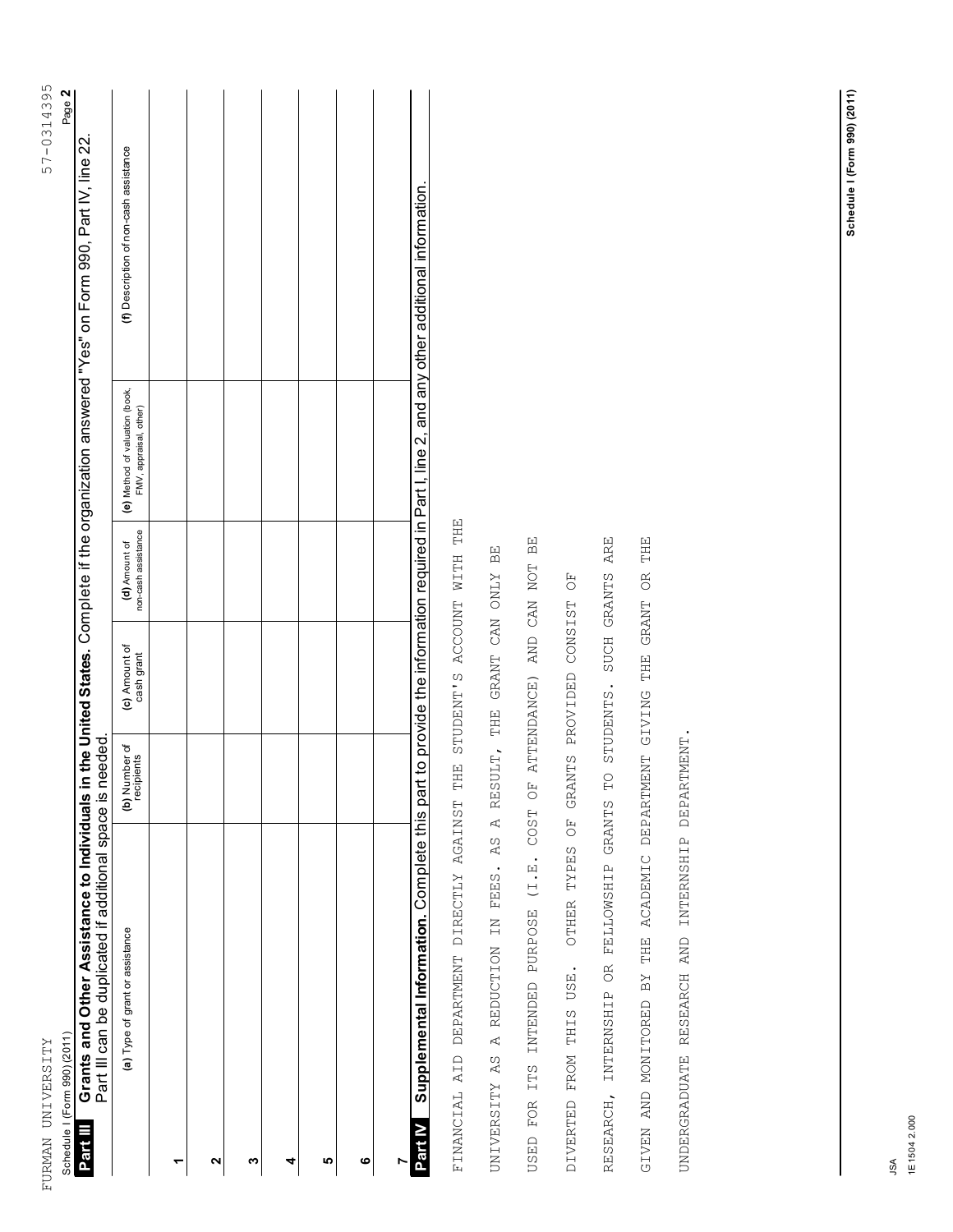|        | <b>SCHEDULE J</b><br>(Form 990) |                                                                                                                                       | <b>Compensation Information</b><br>For certain Officers, Directors, Trustees, Key Employees, and Highest<br><b>Compensated Employees</b>                                                                                                                                                                                                                                                                                                                                            |                                | OMB No. 1545-0047               |     |    |
|--------|---------------------------------|---------------------------------------------------------------------------------------------------------------------------------------|-------------------------------------------------------------------------------------------------------------------------------------------------------------------------------------------------------------------------------------------------------------------------------------------------------------------------------------------------------------------------------------------------------------------------------------------------------------------------------------|--------------------------------|---------------------------------|-----|----|
|        | Department of the Treasury      |                                                                                                                                       | Complete if the organization answered "Yes" to Form 990,<br>Part IV, line 23.                                                                                                                                                                                                                                                                                                                                                                                                       |                                | <b>Open to Public</b>           |     |    |
|        | Internal Revenue Service        |                                                                                                                                       | Attach to Form 990. See separate instructions.                                                                                                                                                                                                                                                                                                                                                                                                                                      |                                | Inspection                      |     |    |
|        | Name of the organization        |                                                                                                                                       |                                                                                                                                                                                                                                                                                                                                                                                                                                                                                     | Employer identification number |                                 |     |    |
|        | FURMAN UNIVERSITY               |                                                                                                                                       |                                                                                                                                                                                                                                                                                                                                                                                                                                                                                     | 57-0314395                     |                                 |     |    |
| Part I |                                 | <b>Questions Regarding Compensation</b>                                                                                               |                                                                                                                                                                                                                                                                                                                                                                                                                                                                                     |                                |                                 |     |    |
|        |                                 | First-class or charter travel<br>Travel for companions<br>Tax indemnification and gross-up payments<br>Discretionary spending account | 1a Check the appropriate box(es) if the organization provided any of the following to or for a person listed in Form<br>990, Part VII, Section A, line 1a. Complete Part III to provide any relevant information regarding these items.<br>Χ<br>Housing allowance or residence for personal use<br>Payments for business use of personal residence<br>Χ<br>Health or social club dues or initiation fees<br>Personal services (e.g., maid, chauffeur, chef)                         |                                |                                 | Yes | No |
|        |                                 |                                                                                                                                       | If any of the boxes on line 1a are checked, did the organization follow a written policy regarding payment<br>or reimbursement or provision of all of the expenses described above? If "No," complete Part III to                                                                                                                                                                                                                                                                   |                                | 1b                              | Χ   |    |
| 2      |                                 |                                                                                                                                       | Did the organization require substantiation prior to reimbursing or allowing expenses incurred by all officers,<br>directors, trustees, and the CEO/Executive Director, regarding the items checked in line 1a?                                                                                                                                                                                                                                                                     |                                | $\mathbf{2}$                    | Χ   |    |
| 3      | X<br>$\mathbf X$                | Compensation committee<br>Independent compensation consultant<br>Form 990 of other organizations                                      | Indicate which, if any, of the following the filing organization used to establish the compensation of the<br>organization's CEO/Executive Director. Check all that apply. Do not check any boxes for methods used by a<br>related organization to establish compensation of the CEO/Executive Director. Explain in Part III.<br>X.<br>Written employment contract<br>$\mathbf X$<br>Compensation survey or study<br>$\mathbf X$<br>Approval by the board or compensation committee |                                |                                 |     |    |
| 4      |                                 | organization or a related organization:                                                                                               | During the year, did any person listed in Form 990, Part VII, Section A, line 1a, with respect to the filing                                                                                                                                                                                                                                                                                                                                                                        |                                |                                 |     |    |
| a      |                                 |                                                                                                                                       |                                                                                                                                                                                                                                                                                                                                                                                                                                                                                     |                                | 4a                              |     | Χ  |
| b      |                                 |                                                                                                                                       | Participate in, or receive payment from, a supplemental nonqualified retirement plan?                                                                                                                                                                                                                                                                                                                                                                                               |                                | 4b                              | X   |    |
| C      |                                 |                                                                                                                                       | Participate in, or receive payment from, an equity-based compensation arrangement?<br>If "Yes" to any of lines 4a-c, list the persons and provide the applicable amounts for each item in Part III.                                                                                                                                                                                                                                                                                 |                                | 4c                              |     | Χ  |
| 5      |                                 | Only section $501(c)(3)$ and $501(c)(4)$ organizations must complete lines 5-9.<br>compensation contingent on the revenues of:        | For persons listed in Form 990, Part VII, Section A, line 1a, did the organization pay or accrue any                                                                                                                                                                                                                                                                                                                                                                                |                                |                                 |     |    |
|        |                                 |                                                                                                                                       |                                                                                                                                                                                                                                                                                                                                                                                                                                                                                     |                                | 5а                              |     | X  |
| b      |                                 | If "Yes" to line 5a or 5b, describe in Part III.                                                                                      |                                                                                                                                                                                                                                                                                                                                                                                                                                                                                     |                                | 5b                              |     | X  |
| 6      |                                 | compensation contingent on the net earnings of:                                                                                       | For persons listed in Form 990, Part VII, Section A, line 1a, did the organization pay or accrue any                                                                                                                                                                                                                                                                                                                                                                                |                                |                                 |     |    |
| а      |                                 |                                                                                                                                       |                                                                                                                                                                                                                                                                                                                                                                                                                                                                                     |                                | 6a                              |     | X  |
| b      |                                 |                                                                                                                                       |                                                                                                                                                                                                                                                                                                                                                                                                                                                                                     |                                | 6b                              |     | X  |
|        |                                 | If "Yes" to line 6a or 6b, describe in Part III.                                                                                      |                                                                                                                                                                                                                                                                                                                                                                                                                                                                                     |                                |                                 |     |    |
| 7      |                                 |                                                                                                                                       | For persons listed in Form 990, Part VII, Section A, line 1a, did the organization provide any non-fixed                                                                                                                                                                                                                                                                                                                                                                            |                                | $\overline{7}$                  |     |    |
| 8      |                                 |                                                                                                                                       | payments not described in lines 5 and 6? If "Yes," describe in Part III [1] [1] [1] [1] [1] [1] [1] [1] [1] [1<br>Were any amounts reported in Form 990, Part VII, paid or accrued pursuant to a contract that was subject<br>to the initial contract exception described in Regulations section 53.4958-4(a)(3)? If "Yes," describe                                                                                                                                                |                                |                                 |     | X  |
| 9      |                                 |                                                                                                                                       | If "Yes" to line 8, did the organization also follow the rebuttable presumption procedure described in                                                                                                                                                                                                                                                                                                                                                                              |                                | 8                               |     | X  |
|        |                                 | For Paperwork Reduction Act Notice, see the Instructions for Form 990.                                                                |                                                                                                                                                                                                                                                                                                                                                                                                                                                                                     |                                | 9<br>Schedule J (Form 990) 2011 |     |    |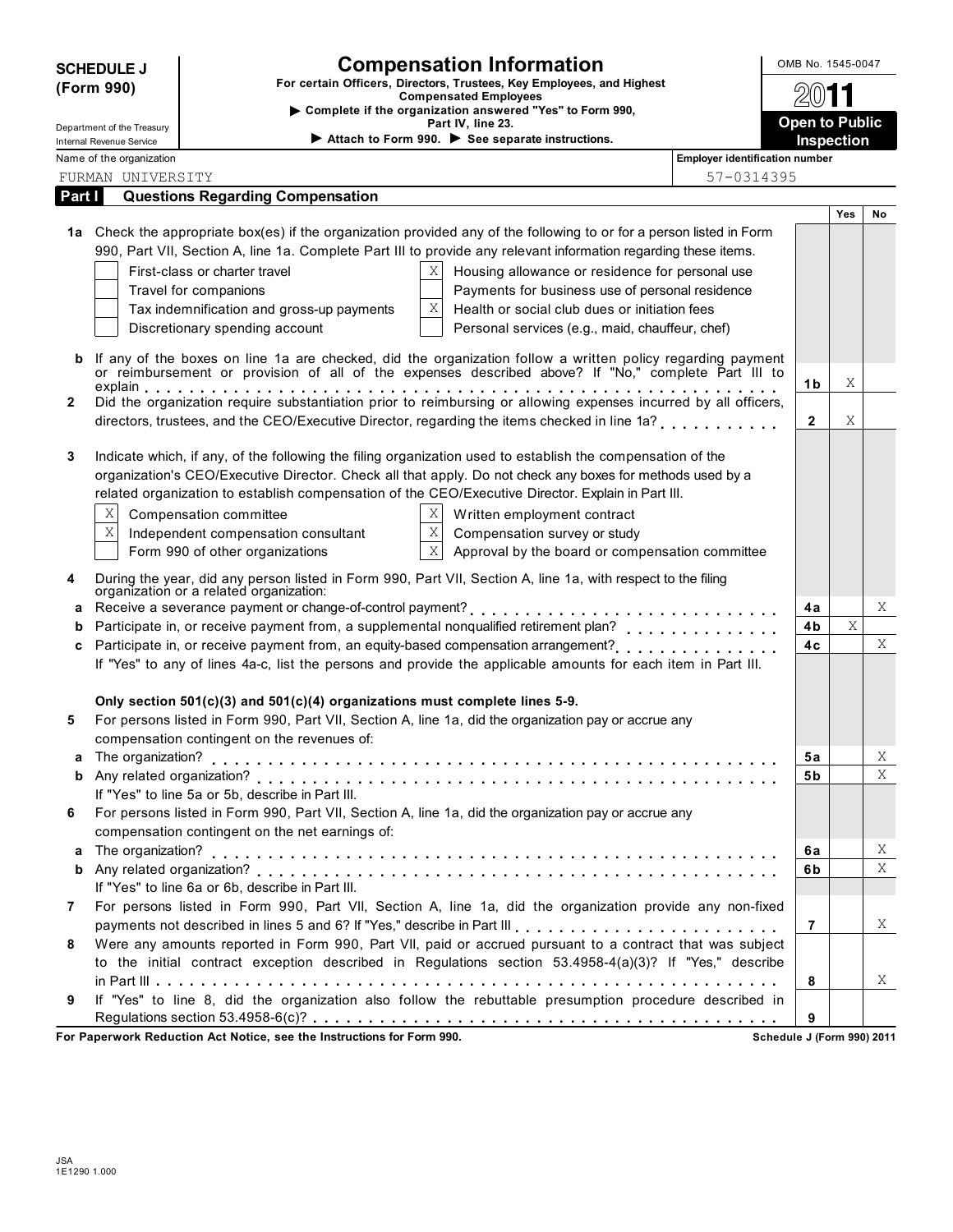| l<br>l                    |
|---------------------------|
| $\sim$ $\sim$ $\sim$<br>5 |
|                           |
|                           |
|                           |
|                           |
|                           |
|                           |
|                           |
|                           |
|                           |
|                           |
|                           |
|                           |
|                           |
|                           |
|                           |
|                           |
|                           |
|                           |
|                           |
|                           |
|                           |
| $\ddot{\phantom{a}}$      |
| - 1111-111                |

Page 2

### Schedule J (Form 990) 2011

# Schedule J (Form 990) 2011 Page **2** Officers, Directors, Trustees, Key Employees, and Highest Compensated Employees. Use duplicate copies if additional space is needed.

Part II Cofficers, Directors, Trustees, Key Employees, and Highest Compensated Employees. Use duplicate copies if additional space is needed.<br>For each individual whose compensation must be reported in Schedule J, report co For each individual whose compensation must be reported in Schedule J, report compensation from the organization on row (i) and from related organizations, described in the instructions, on row (ii). Do not list any individuals that are not listed on Form 990, Part VII.

**Note.** The sum of columns (B)(i)-(iii) for each listed individual must equal the total amount of Form 990, Part VII, Section A, line 1a, applicable column (D) and (E) amounts for that<br>individual Note. The sum of columns (B)(i)-(iii) for each listed individual must equal the total amount of Form 990, Part VII, Section A, line 1a, applicable column (D) and (E) amounts for that<br>individual.

|                                                                  |                         | (B) Breakdown of W-2 a                                                                                          | nd/or 1099-MISC compensation                    |                                                                                             | (C) Retirement and                                                                                  | (D) Nontaxable                                                                                                                      | (E) Total of columns                                                                                                                   | (F) Compensation                          |
|------------------------------------------------------------------|-------------------------|-----------------------------------------------------------------------------------------------------------------|-------------------------------------------------|---------------------------------------------------------------------------------------------|-----------------------------------------------------------------------------------------------------|-------------------------------------------------------------------------------------------------------------------------------------|----------------------------------------------------------------------------------------------------------------------------------------|-------------------------------------------|
| (A) Name                                                         |                         | compensation<br>(i) Base                                                                                        | is & incentive<br>pensation<br>com<br>(ii) Bonu | compensation<br>reportable<br>(iii) Other                                                   | other deferred<br>compensation                                                                      | benefits                                                                                                                            | $(B)(i)-(D)$                                                                                                                           | reported as deferred in<br>prior Form 990 |
|                                                                  | $\widehat{=}$           | ന¦<br>$\overline{1}$<br>$\overline{\phantom{0}}$<br>45,<br>$\infty$                                             | 000<br>ഗ<br>$\infty$                            | ത I<br>$\frac{1}{2}$<br>ا<br>اَه<br>41                                                      | ഗ<br>$\mathcal{S}$<br>63                                                                            | ┍<br>$\frac{5}{6}$<br>$\infty$<br>$\overline{\phantom{0}}$                                                                          | 4<br>$rac{7}{6}$<br>$\overline{\phantom{a}}$<br>$\circ$<br>$\circ$<br>$\sqrt{ }$                                                       | ◯∣                                        |
| <b>SMOLLA</b><br><b>RODNEY</b><br>÷                              | €                       | ◯                                                                                                               |                                                 |                                                                                             |                                                                                                     |                                                                                                                                     |                                                                                                                                        | ◠                                         |
|                                                                  | $\widehat{=}$           | $\circ$<br>$\frac{23}{1}$<br>59<br>$\overline{\phantom{0}}$                                                     |                                                 | ا صا<br>$\frac{1}{\infty}$<br>ᆔ<br>$\sim$<br>41                                             | ⊣<br>$\frac{8}{3}$<br>$\circ$<br>$\sim$                                                             | ഗ<br>$\circ$<br>$\infty$<br>$\overline{\phantom{0}}$                                                                                | $\infty$<br>$\infty$ j<br>oi<br>$\overline{\phantom{a}}$<br>$\infty$<br>$\sqrt{ }$<br>$\sim$                                           | O                                         |
| MERKT<br><b>LOU</b><br>MARY<br>2                                 | €                       | 冖                                                                                                               | ਰ                                               |                                                                                             |                                                                                                     |                                                                                                                                     |                                                                                                                                        | ◯                                         |
|                                                                  | $\widehat{=}$           | ٠i<br>$\overline{ }$<br>$\overline{6}$<br>99<br>$\overline{\phantom{0}}$                                        | っ                                               | $\bullet$<br>ا صا<br>$\frac{1}{\infty}$                                                     | 608<br>$\overline{\phantom{0}}$<br>$\sim$                                                           | $\sim$<br>$\circ$<br>ഗ<br>$\infty$<br>$\overline{\phantom{0}}$                                                                      | ٠<br>$\sim$<br>$\frac{1}{2}$<br>$\overline{\phantom{a}}$<br>$\sqrt{ }$<br>$\bigcirc$<br>$\sim$                                         |                                           |
| <b>BECKFORD</b><br><b>JOHN</b><br>S                              | €                       | 冖                                                                                                               | ⊂                                               |                                                                                             |                                                                                                     |                                                                                                                                     |                                                                                                                                        |                                           |
|                                                                  | $\widehat{=}$           | $\bullet$<br>ഗ<br>03<br>$\circ$<br>ഗ<br>$\overline{\phantom{0}}$                                                | 冖                                               | ٠<br>364<br>ᆡ<br>$\infty$ l                                                                 | 100<br>$\circ$<br>$\mathcal{Q}$                                                                     | $\overline{\phantom{0}}$<br>$\frac{3}{2}$<br>$\overline{\phantom{a}}$<br>4<br>$\overline{\phantom{0}}$                              | $\cdot$  <br>$\circ$<br>m i<br>$\infty$<br>$\overline{\phantom{a}}$<br>$\infty$<br>$\circ$<br>$\overline{\phantom{0}}$                 |                                           |
| CLARK<br>$\bullet$<br>囸<br>GARY<br>4                             | $\widehat{\equiv}$      | ◯                                                                                                               | ᇊ                                               |                                                                                             |                                                                                                     |                                                                                                                                     | ◯                                                                                                                                      |                                           |
|                                                                  | $\widehat{=}$           | $\frac{0}{4}$<br>$\infty$ <sup>1</sup><br>$\overline{\phantom{a}}$<br>$\infty$<br>4<br>$\overline{\phantom{0}}$ | 冖                                               | $\cdot$ 1<br>51<br>ا حا<br>니<br>41                                                          | 563<br>G<br>$\overline{\phantom{0}}$                                                                | 9<br>Nί<br>$\infty$<br>$\overline{\phantom{a}}$<br>$\infty$<br>$\overline{\phantom{0}}$                                             | $\overline{\phantom{0}}$<br>$\infty$<br>$\sigma$<br>$91 -$<br>$\overline{\phantom{0}}$                                                 |                                           |
| GATCHELL<br>MICHAEL<br>မာ                                        | €                       | ⊂                                                                                                               | ᢛ                                               |                                                                                             |                                                                                                     |                                                                                                                                     | С                                                                                                                                      |                                           |
|                                                                  | $\widehat{=}$           | Ò<br>$\circ$<br>$\overline{10}$<br>$\dot{\circ}$<br>4<br>$\overline{\phantom{0}}$                               | 冖                                               | $\bullet$<br>$792 -$<br>니<br>$\sim$                                                         | ┌<br>$\circ$<br>4<br>$\infty$<br>$\overline{\phantom{0}}$                                           | ω<br>ഗ<br>4<br>$\overline{\phantom{a}}$<br>$\overline{ }$                                                                           | $\overline{\phantom{0}}$<br>$\infty$<br>$\sim$<br>$\overline{\phantom{a}}$<br>$\sqrt{2}$<br>$\overline{\phantom{0}}$<br>$\overline{+}$ |                                           |
| CARSON<br>一<br>CONNIE<br>ဖ                                       | €                       | С                                                                                                               | ᡊ                                               |                                                                                             |                                                                                                     |                                                                                                                                     |                                                                                                                                        |                                           |
|                                                                  | $\widehat{\cdot}$       | $\bullet$<br>$\overline{\phantom{0}}$<br>$\overline{ }$<br>4<br>$\infty$<br>4<br>$\overline{\phantom{0}}$       | 冖                                               | $\cdot$ 1<br>4<br>$\frac{1}{6}$<br>ᆡ<br>மி                                                  | $\overline{\phantom{0}}$<br>22<br>$\circ$<br>$\overline{\phantom{0}}$                               | $\bullet$<br>$\overline{ }$<br>$\infty$<br>Hj<br>$\overline{\phantom{0}}$<br>ம<br>$\overline{\phantom{0}}$                          | $\cdot$  <br>S<br>4<br>41<br>$\overline{\phantom{a}}$<br>$\infty$<br>$\infty$<br>$\overline{\phantom{0}}$                              |                                           |
| KELLY<br>MARK<br>Z                                               | $\widehat{\epsilon}$    |                                                                                                                 | ਾਂਹ                                             |                                                                                             |                                                                                                     |                                                                                                                                     |                                                                                                                                        |                                           |
|                                                                  | $\widehat{\cdot}$       | ٠i<br>$\frac{1}{2}$<br>$\infty$<br>$\overline{1}$<br>$\overline{\phantom{0}}$<br>$\mathcal{L}$<br>п<br>п<br>Ш   | 冖<br>ш<br>п<br>1                                | $-1691$<br>ᆗ<br>ا ص<br>m I                                                                  | の<br>$\circ$<br>7,<br>$\overline{\mathcal{C}}$                                                      | ٠<br>Μ<br>$\frac{1}{4}$<br>$\sum_{i=1}^{n}$<br>$\overline{\phantom{0}}$                                                             | $\cdot$ 1<br>4<br>$\circ$<br>ا صا<br>$91 -$<br>$\sim$                                                                                  |                                           |
| FOWLER<br><b>BRUCE</b><br>$\infty$                               | €                       | С                                                                                                               | ⊤⊂                                              |                                                                                             |                                                                                                     |                                                                                                                                     | С                                                                                                                                      |                                           |
|                                                                  | $\widehat{\cdot}$       | اقيءَ<br>$\frac{1}{2}$<br>$\overline{\phantom{a}}$<br>109                                                       | Μ<br>Γ<br>ம்<br>$\infty$<br>$\infty$            | $\bullet$<br>ω<br>71<br>$\frac{1}{4}$<br>m I                                                | თ<br>34<br>$\ddot{\circ}$<br>$\overline{\phantom{0}}$                                               | $\bullet$<br>ഗ<br>ഥി<br>$\sim$<br>$\overline{\phantom{a}}$<br>$\overline{\phantom{0}}$<br>$\overline{\phantom{0}}$                  | $\cdot$ 1<br>冖<br>.<br>ഗ<br>c)<br>$\dot{+}$<br>$\overline{\phantom{0}}$<br>$\sim$                                                      |                                           |
| KAPOOR<br>z<br>STOPHER<br>KRI.<br>თ                              | €                       |                                                                                                                 |                                                 |                                                                                             |                                                                                                     |                                                                                                                                     |                                                                                                                                        |                                           |
|                                                                  | $\widehat{=}$           | $\overline{\delta}$ .<br>$\frac{0}{8}$<br>$85$ ,<br>$\overline{\phantom{0}}$<br>Ш<br>п<br>п<br>1                | ∍<br>ı<br>п<br>1<br>I                           | $\bullet$<br>943<br>ᅱ<br>ωΙ<br>ш                                                            | 70<br>7.<br>$\overline{\phantom{0}}$                                                                | თ<br>$\overline{ }$<br>⊣i<br>$\sim$<br>4<br>$\overline{\phantom{0}}$                                                                | $\cdot$ 1<br>$\sim$<br>$rac{3}{6}$<br>$\overline{\phantom{a}}$<br>$\infty$<br>$\sim$<br>$\sim$                                         |                                           |
| <b>ABERNATHY</b><br>U<br>10 KENNETH                              | €                       |                                                                                                                 |                                                 |                                                                                             |                                                                                                     |                                                                                                                                     |                                                                                                                                        |                                           |
|                                                                  | $\mathrel{\widehat{=}}$ | $\overline{\gamma}_1$<br>$\circ$<br>$\frac{8}{8}$<br>66,<br>$\overline{\phantom{0}}$                            | 冖                                               | $\bullet$<br>$834 -$<br>ᆗ<br>$\sim$<br>$\sim$                                               | 4<br>$\overline{\phantom{0}}$<br>$\overline{\phantom{0}}$<br>$\tilde{\mathcal{L}}$<br>$\mathcal{O}$ | $\bullet$<br>S<br>$\overline{\phantom{0}}$<br>$\overline{\phantom{0}}$<br>$\overline{\phantom{0}}$<br>ഗ<br>$\overline{\phantom{m}}$ | $\cdot$ 1<br>⊶ i<br>$\frac{4}{9}$<br>$\overline{\phantom{a}}$<br>$\circ$<br>$\sim$<br>$\sim$                                           |                                           |
| KNIGHT<br>$\bullet$<br>$\mathbf{\underline{\upomega}}$<br>11 LON | €                       |                                                                                                                 | ⊂                                               |                                                                                             |                                                                                                     |                                                                                                                                     | СJ                                                                                                                                     |                                           |
|                                                                  | $\widehat{=}$           | ٠i<br>് പ<br>$\overline{10}$<br>c)<br>37,<br>$\overline{\phantom{0}}$                                           | 冖                                               | $\cdot^{\mathsf{T}}$<br>ا ص<br>$\overline{77}$<br>ᆟ<br>$\sim$<br>NΙ                         | 4<br>72<br>$\dot{\circ}$<br>$\mathcal{Q}$                                                           | 4<br>ഗ<br>$\overline{ }$<br>$\overline{\phantom{0}}$<br>$\overline{\phantom{0}}$                                                    | $\cdot$ 1<br>9<br>$\circ$<br>$\sim$<br>$\frac{1}{2}$<br>$\circ$<br>$\overline{+}$                                                      |                                           |
| <b>BREWER</b><br>ᆸ<br>ω<br>12 CHARLE                             | €                       |                                                                                                                 | ┍                                               |                                                                                             |                                                                                                     |                                                                                                                                     |                                                                                                                                        |                                           |
|                                                                  | $\widehat{=}$           | 4<br>94.<br>34,<br>$\overline{\phantom{0}}$<br>п<br>ш                                                           | . .<br>Ш<br>ш                                   | 669<br>ᆔ<br>$\sim$<br>NΙ                                                                    | Ō<br>85<br>7,                                                                                       | ω<br>$\sim$<br>$\sim$<br>$\overline{\phantom{a}}$<br>$\infty$                                                                       | $\cdot$ 1<br>ம் i<br>Οj<br>$\Gamma$<br>$\overline{\phantom{a}}$<br>$\infty$<br>$\infty$<br>$\overline{+}$                              |                                           |
| PIERCE<br>⋻<br>13 WILLIAM                                        | €                       |                                                                                                                 | ⊂.                                              |                                                                                             |                                                                                                     |                                                                                                                                     |                                                                                                                                        |                                           |
|                                                                  | $\widehat{=}$           | ٠i<br>$\frac{1}{2}$<br>$\infty$<br>$\tilde{L}$<br>$\sim$<br>$\overline{\phantom{0}}$                            | 61                                              | $\cdot$ 1<br>$\overline{\phantom{0}}$<br>$72 -$<br>ᆔ<br>$\sim$<br>$\sim$                    | $\circ$<br>$\circ$<br>$\sim$<br>S<br>$\overline{\phantom{0}}$                                       | $\infty$<br>Ηj<br>4<br>ഗ<br>$\overline{\phantom{0}}$                                                                                | $\cdot$  <br>4<br>$\circ$<br>$\infty$ i<br>$\sim$<br>$\sqrt{ }$<br>$\infty$<br>$\overline{+}$                                          |                                           |
| PORTER<br>$\cdot$<br>WΟ<br>NAHAYDEN                              | ε                       |                                                                                                                 | $\overline{\phantom{a}}$                        |                                                                                             |                                                                                                     |                                                                                                                                     |                                                                                                                                        |                                           |
|                                                                  | $\mathrel{\widehat{=}}$ | $\tilde{\mathcal{F}}_1$<br>O<br>ഗ<br>$\infty$<br>$\overline{\circ}$<br>$\overline{\phantom{0}}$                 | 冖                                               | $\cdot$<br>⊢<br>$\infty$<br>$\overline{\phantom{0}}$<br>اء<br>$\circ$<br>$\sqrt{ }$<br>ا ہے | $\sim$<br>$\overline{\circ}$<br>$\overline{\phantom{0}}$<br>$\infty$                                | $\circ$<br>0<br>冖<br>N<br>┌                                                                                                         | $\cdot$ 1<br>4 i<br>$\sim$<br>$\overline{\phantom{0}}$<br>$\overline{\phantom{0}}$<br>$\overline{\phantom{0}}$<br>$\Gamma$<br>$\infty$ | 322<br>O<br>$\overline{\phantom{0}}$      |
| <b>SHI</b><br>囜<br>15 DAVID                                      | ε                       |                                                                                                                 | ⊂.                                              |                                                                                             |                                                                                                     |                                                                                                                                     |                                                                                                                                        |                                           |
|                                                                  | $\widehat{=}$           |                                                                                                                 |                                                 |                                                                                             |                                                                                                     |                                                                                                                                     |                                                                                                                                        |                                           |
| $\ddot{\bullet}$                                                 | €                       |                                                                                                                 |                                                 |                                                                                             |                                                                                                     |                                                                                                                                     |                                                                                                                                        |                                           |
|                                                                  |                         |                                                                                                                 |                                                 |                                                                                             |                                                                                                     |                                                                                                                                     |                                                                                                                                        | Schedule J (Form 990) 2011                |

**Schedule J (Form 990) 2011**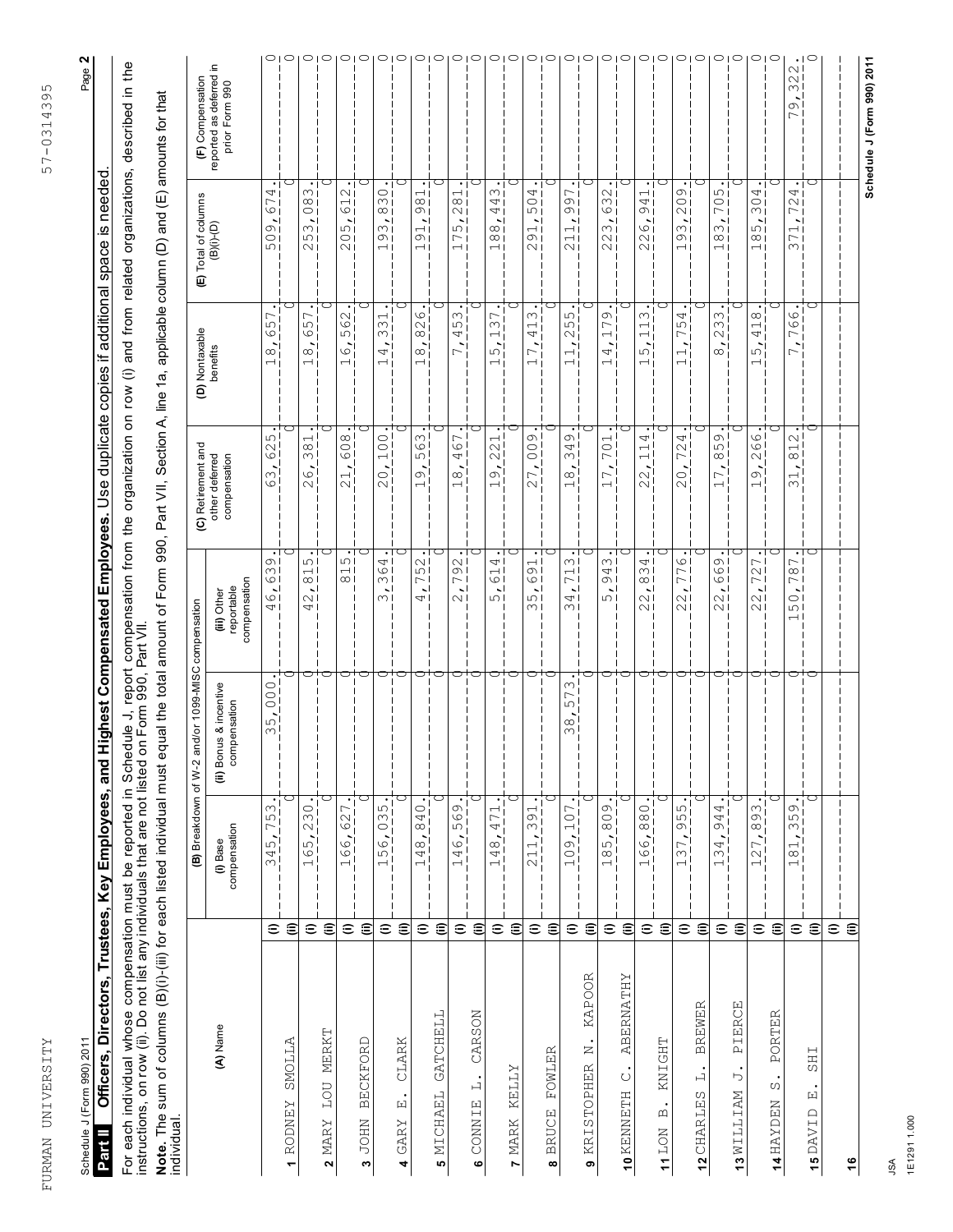| ا<br>ا<br>I<br>J<br>$-43$<br>$\ddot{\phantom{0}}$<br>ł |
|--------------------------------------------------------|
| 57-03<br>-<br>)                                        |
|                                                        |
|                                                        |
|                                                        |
|                                                        |
|                                                        |
|                                                        |
|                                                        |
|                                                        |
|                                                        |
|                                                        |
|                                                        |
|                                                        |
| ------------                                           |
| j<br>į<br>,                                            |

| Schedule J (Form 990) 2011 | Information<br>Supplemental |   |
|----------------------------|-----------------------------|---|
|                            |                             | ĺ |

Page **3**

and for Part II. Complete this part to provide the information, explanation, or descriptions required for Part I, lines 1a, 1b, 3, 4a, 4b, 4c, 5a, 5b, 6a, 6b, 7, and 8, and for Part II.<br>Also complete this part for anu additional informatio  $\dot{\infty}$ 5b, 6a, 6b, 7, and 5а,  $\frac{1}{4}$ 4a, 4b,  $\mathfrak{S}$ 1b, Complete this part to provide the information, explanation, or descriptions required for Part I, lines 1a, Also complete this part for any additional information. Also complete this part for any additional information.

SUPPLEMENTAL NONQUALIFIED RETIREMENT PLAN SUPPLEMENTAL NONQUALIFIED RETIREMENT PLAN

 $4B$ SCHEDULE J-PART I, LINE 4B LINE  $\overrightarrow{L}$ SCHEDULE J-PART

CALENDAR FURMAN UNIVERSITY. THE AMOUNT CONTRIBUTED BY THE UNIVERSITY FOR CALENDAR FOR SUPPLEMENTAL EXECUTIVE RETIREMENT PLAN THE UNIVERSITY CONTRIBUTES TO A SUPPLEMENTAL EXECUTIVE RETIREMENT PLAN FO MR. SMOLLA'S CONTRIBUTION TO THE 457(B) DEFERRED COMPENSATION PLAN FOR UNIVERSITY CONTRIBUTES TO THE SERP IS EQUAL TO TWO TIMES THE AMOUNT OF (SERP) FOR THE BENEFIT OF RODNEY SMOLLA, PRESIDENT OF THE UNIVERSITY. THE UNIVERSITY DEFERRED COMPENSATION THE PURPOSE OF THE PLAN IS TO OFFER MR. SMOLLA DEFERRED COMPENSATION TIMES THE AMOUNT **PLAN** AMOUNT THE BENEFITS TAXABLE UNDER SECTION 457(F) OF THE CODE. THE AMOUNT THE THE AMOUNT CONTRIBUTED BY THE UNIVERSITY FOR DEFERRED COMPENSATION THE  $\overline{C}$ TWO PRESIDENT **CODE** SMOLLA  $\Gamma$ THE EQUAL  $\overline{C}$ SMOLLA, OFFER MR. 457 (B)  $\frac{1}{2}$ 457 (F) **SERP** THE **RODNEY**  $\overline{A}$ SECTION  $\overline{C}$  $\Gamma$ THE  $\Gamma$  $\overline{C}$ CONTRIBUTES  $\Gamma$ SMOLLA'S CONTRIBUTION BENEFIT OF THE PLAN TAXABLE UNDER CONTRIBUTES YEAR 2011 WAS \$33,000. YEAR 2011 WAS \$33,000 FURMAN UNIVERSITY. THE THE UNIVERSITY  $\overline{C}$ THE PURPOSE FOR **UNIVERSITY BENEFITS** (SERP) MR.

RESIDENCE FOR PERSONAL USE RESIDENCE FOR PERSONAL USE  $1A$ SCHEDULE J, PART I, LINE 1A LINE  $\overline{L}$ PART  $\overline{5}$ SCHEDULE

RESIDE AT WHITE OAKS WHICH THE PRESIDENT OF THE UNIVERSITY AND HIS FAMILY RESIDE AT WHITE OAKS WHICH PUBLIC AREAS GROUNDS KEEPING SERVICES ARE PROVIDED BY THE UNIVERSITY FOR PUBLIC AREAS  $\mathbb{P}^{\bullet}$ IS THE OFFICAL RESIDENCE OF THE PRESIDENT. THE PRESIDENT IS REQUIRED TO S I **WHITE** LIVE AT WHITE OAKS AS A CONDITION OF HIS EMPLOYMENT. THE RESIDENCE IS REQUIRED AND OWNED AND MAINTAINED BY THE UNIVERSITY. CLEANING, MAINTENANCE, AND **RESIDENCE**  $\mathbb{A}\mathbb{T}$ MAINTENANCE. HOSTS UNVIERSITY EVENTS  $\frac{1}{2}$ FOR THE PRESIDENT THE UNIVERSITY HIS EMPLOYMENT. CLEANING, *LAMITY* PRESIDENT. THE SERVICES ARE PROVIDED BY HIS THE UNIVERSITY. PRESIDENT CONDITION OF THE UNIVERSITY AND THE  $\begin{array}{c} \n\text{F} \\
\text{O} \n\end{array}$ THE **RESIDENCE**  $\overline{A}$ NNED AND MAINTAINED BY ONLY.  $\overline{A}S$ WHITE OAKS THE PRESIDENT OF **RESIDENCE** GROUNDS KEEPING OFFICAL LIVE AT THE THE  $\overline{C}$  $\frac{1}{2}$ 

OF THE RESIDENCE ONLY. THE PRESIDENT HOSTS UNVIERSITY EVENTS AT WHITE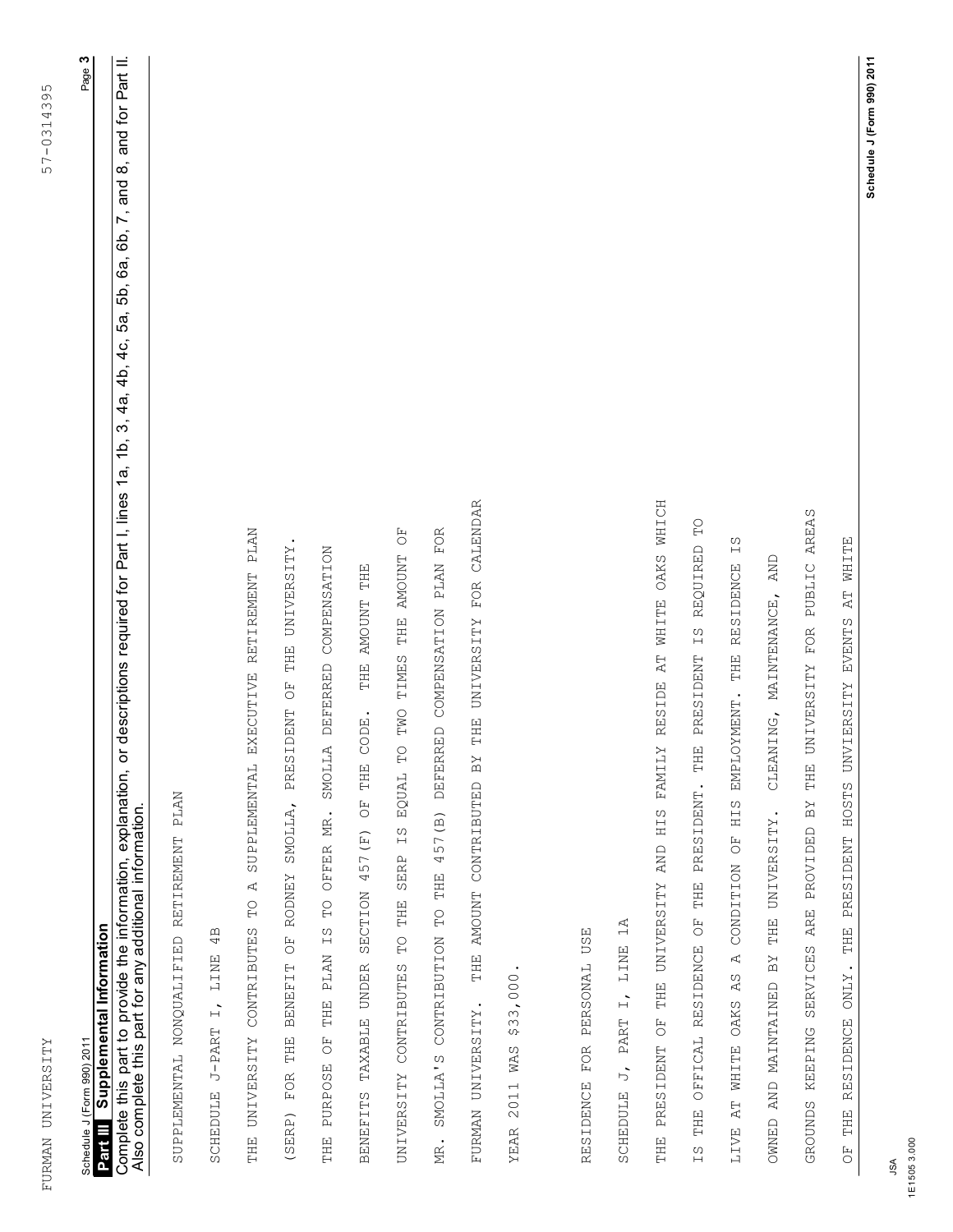| l<br>I<br>֠<br>$\breve{}$<br>١<br>143<br>$\frac{1}{2}$<br>l |
|-------------------------------------------------------------|
| $\frac{1}{2}$<br>57-03<br>$\overline{a}$                    |
| )                                                           |
|                                                             |
|                                                             |
|                                                             |
|                                                             |
|                                                             |
|                                                             |
|                                                             |
|                                                             |
|                                                             |
|                                                             |
|                                                             |
|                                                             |
|                                                             |
|                                                             |
|                                                             |
|                                                             |
|                                                             |
|                                                             |
|                                                             |
|                                                             |
| $+ + +$                                                     |
|                                                             |
| l<br>i<br>district                                          |
|                                                             |

### **Supplemental Information** Schedule J (Form 990) 2011 Schedule J (Form 990) 2011

Page **3**

5a, 5b, 6a, 6b, 7, and 8, and for Part II. Complete this part to provide the information, explanation, or descriptions required for Part I, lines 1a, 1b, 3, 4a, 4b, 4c, 5a, 5b, 6a, 6b, 7, and 8, and for Part II.<br>Also complete this part for anu additional informatio  $4c$ **Part III** Supplemental Information<br>Complete this part to provide the information, explanation, or descriptions required for Part I, lines 1a, 1b, 3, 4a, 4b,<br>Also complete this part for any additional information. Also complete this part for any additional information.

OAKS AS WELL. OAKS AS WELL. SOCIAL CLUB DUES SOCIAL CLUB DUES SCHEDULE J, PART I, LINE 1A SCHEDULE J, PART I, LINE 1A THE POINSETT CLUB AND COMMERCE CLUB IN GREENVILLE, SOUTH CAROLINA FOR THE PRESIDENT OF THE PRESIDENT OF DEVELOPMENT. THE PURPOSE OF THE SOCIAL CLUB MEMBERSHIPS IS THE UNIVERSITY PAYS THE SOCIAL CLUB MEMBERSHIP DUES TO THE POINSETT CLUB AND COMMERCE CLUB IN GREENVILLE, SOUTH CAROLINA FOR THE PRESIDENT OF THE PRESIDENT OF DEVELOPMENT. THE PURPOSE OF THE SOCIAL CLUB MEMBERSHIPS IS POINSETT CLUB FOR THE VICE UNIVERSITY AND THE MEMBERSHIP DUES TO THE POINSETT CLUB FOR THE VICE TO MEET WITH DONORS AND OTHER SUPPORTERS OF THE UNIVERSITY.TO MEET WITH DONORS AND OTHER SUPPORTERS OF THE UNIVERSITY.  $\Gamma$ THE SOCIAL CLUB MEMBERSHIP DUES UNIVERSITY AND THE MEMBERSHIP DUES TO THE PAYS THE UNIVERSITY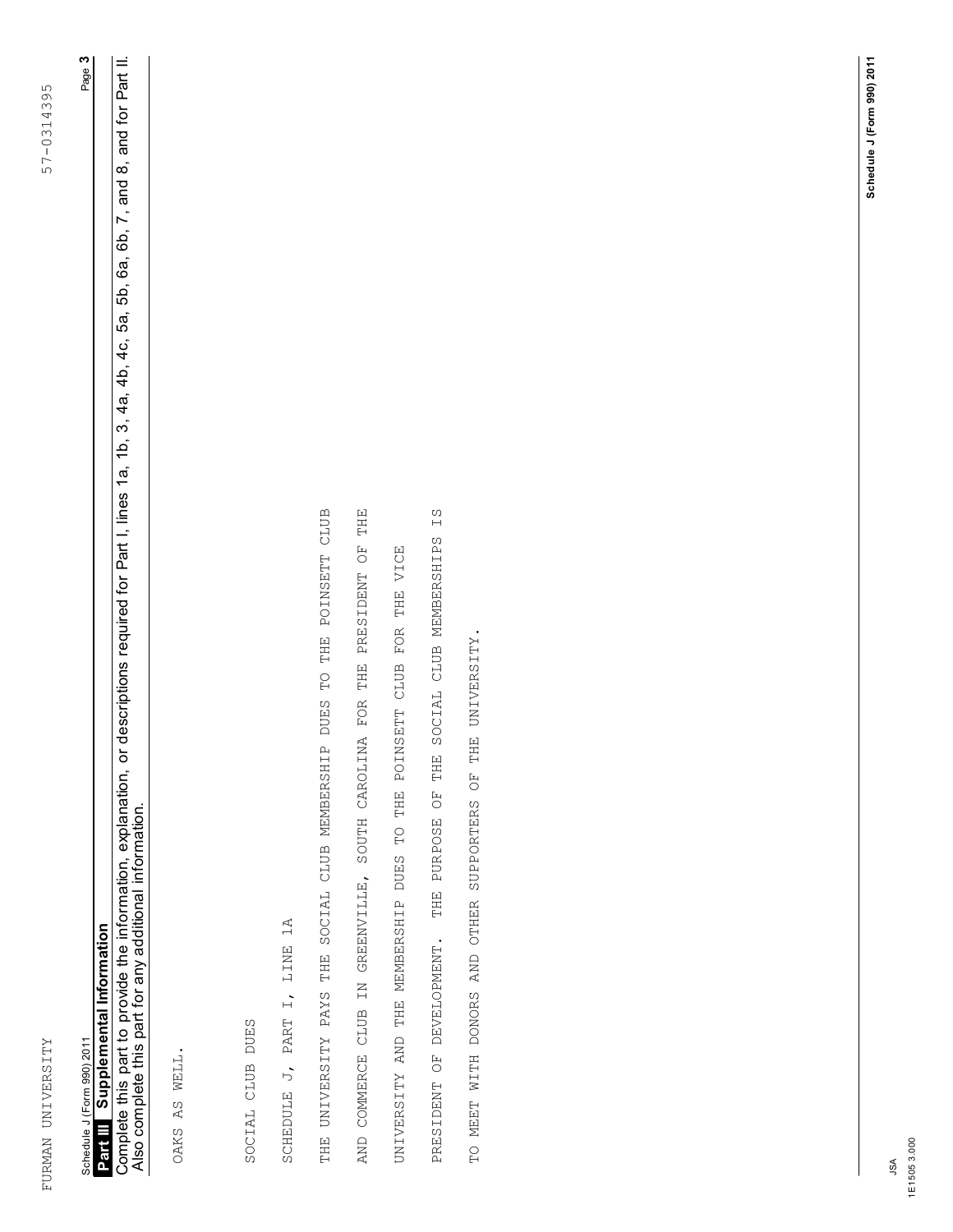| ×       |         |
|---------|---------|
|         | နွ<br>თ |
|         | E       |
| Ĩ.<br>Ũ |         |

TAX-EXEMPT BONDS TAX-EXEMPT BONDS

# Supplemental Information on Tax-Exempt Bonds **(Form 990) Supplemental Information on Tax-Exempt Bonds**

▶ Complete if the organization answered "Yes" to Form 990, Part IV, line 24a. Provide descriptions, explanations, and any additional information in Part VI. ▶ Complete if the organization answered "Yes" to Form 990, Part IV, line 24a. Provide descriptions,<br>●xplanations, and any additional information in Part VI.

See separate instructions. **explanations, and any additional information in Part VI.** Attach to Form 990.

Internal Revenue Service <sup>2</sup><br>Name of the organization<br>Name of the organization

Name of the organization **Employer identification number** Name of the organization

Department of the Treasury

Department of the Treasury Internal Revenue Service

FURMAN UNIVERSITY 57-0314395 FURMAN UNIVERSITY

**Bond Issues Part I**

| (a) Issuer name                                               | (b) Issuer Ell |           | (c) CUSIP # $\vert$ (d) Date issued | (e) Issue price | (f) Description of purpose                     | (g) Defeased |     | tn Unit<br>behalf of<br>issuer | U) Lonen<br>I financing |          |
|---------------------------------------------------------------|----------------|-----------|-------------------------------------|-----------------|------------------------------------------------|--------------|-----|--------------------------------|-------------------------|----------|
|                                                               |                |           |                                     |                 |                                                | ş<br>yes     | Yes | $rac{1}{2}$                    | Yes                     | ž        |
| A EDUC. FACILITIES AUTHORITY FOR PRIVATE NON-PROFIT           | 57-6000286     | 836896GBO | 04/16/2006                          |                 | 41,545,074. CONSTRUCTION AND CAPITAL IMPROVEME | ×            |     | ×                              |                         | $\times$ |
| B EDUC. FACILITIES AUTHORITY FOR PRIVATE NON-PROFIT           | 57-6000286     | 836896GE4 | 07/06/2006                          |                 | 46,660,000. REFUNDING AND CAPITAL IMPROVEMENTS | ×            |     | ×                              |                         | $\times$ |
| $\mathbf C$ EDUC. FACILITIES AUTHORITY FOR PRIVATE NON-PROFIT | 57-6000286     | 836896JA9 | 03/18/2010                          |                 | 21,867,529. REFUNDING AND CAPITAL IMPROVEMENTS | ×            |     | ×                              |                         | $\times$ |
|                                                               |                |           |                                     |                 |                                                |              |     |                                |                         |          |
| Partill Proceeds                                              |                |           |                                     |                 |                                                |              |     |                                |                         |          |

| <b>Partill</b> Proceeds                                                                                                                                         |                                 |                                            |                                                      |                    |                                    |                                   |                            |               |
|-----------------------------------------------------------------------------------------------------------------------------------------------------------------|---------------------------------|--------------------------------------------|------------------------------------------------------|--------------------|------------------------------------|-----------------------------------|----------------------------|---------------|
|                                                                                                                                                                 |                                 | ⋖                                          |                                                      | ≃                  | ပ                                  |                                   | ≏                          |               |
| $\frac{1}{2}$ , $\frac{1}{2}$ , $\frac{1}{2}$ , $\frac{1}{2}$<br>-<br>-<br>-<br>-<br>1 Amount of bonds retired                                                  |                                 |                                            | $\infty$                                             | 000<br>385         | ω                                  | 040,000                           |                            |               |
| E<br>i,<br>E<br>i.<br>$\ddot{\phantom{0}}$<br>-<br>-<br>-<br>-<br>Amount of bonds legally defeased<br>ี่                                                        |                                 |                                            |                                                      |                    |                                    |                                   |                            |               |
| ä<br>s<br>ä<br>s<br>$\ddot{\phantom{a}}$<br>Total proceeds of issue<br>ო                                                                                        | Μ<br>4                          | 225<br>$\circ$<br>$\frac{4}{3}$            | 47,                                                  | 0<br>Μ<br>ഗ<br>233 | $\overline{\phantom{0}}$<br>$\sim$ | ഗ<br>$\sim$<br>ഗ<br>868           |                            |               |
| s<br>$\ddot{\phantom{a}}$<br>:<br>Gross proceeds in reserve funds<br>4                                                                                          |                                 |                                            |                                                      |                    |                                    |                                   |                            |               |
| Capitalized interest from proceeds<br>ю                                                                                                                         |                                 |                                            |                                                      |                    |                                    |                                   |                            |               |
| Proceeds in refunding escrows<br>ဖ                                                                                                                              |                                 |                                            |                                                      |                    |                                    |                                   |                            |               |
| Ė<br>$\ddot{\phantom{a}}$<br>Issuance costs from proceeds<br>$\overline{a}$                                                                                     | $\mathcal{Q}$                   | 0.000<br>4                                 | Μ                                                    | 000.<br>05         |                                    | 277,059                           |                            |               |
| :<br>:<br>Credit enhancement from proceeds<br>$\infty$                                                                                                          |                                 |                                            |                                                      |                    |                                    |                                   |                            |               |
| ×<br>×,<br>Ė<br>$\ddot{\phantom{0}}$<br>Working capital expenditures from proceeds<br>თ                                                                         |                                 |                                            |                                                      |                    |                                    |                                   |                            |               |
| Capital expenditures from proceeds<br>$\ddot{a}$                                                                                                                | $\frac{1}{2}$<br>4              | 4<br>$\frac{8}{4}$<br>Μ<br>$\overline{71}$ | $\overline{\phantom{0}}$<br>$\overline{\phantom{0}}$ | 906<br>050         | $\infty$                           | 670<br>$\overline{C}$<br>$\infty$ |                            |               |
| Other spent proceeds                                                                                                                                            |                                 |                                            |                                                      |                    |                                    |                                   |                            |               |
| Other unspent proceeds<br>$\frac{2}{3}$                                                                                                                         |                                 |                                            |                                                      |                    |                                    | 112,330                           |                            |               |
| ı<br>$\ddot{\phantom{a}}$<br>Year of substantial completion and the substantial completion<br>$\frac{3}{2}$                                                     | 008<br>$\overline{\mathcal{C}}$ |                                            | 2008                                                 |                    | 2012                               |                                   |                            |               |
|                                                                                                                                                                 | Yes                             | $\frac{1}{2}$                              | Yes                                                  | $\frac{1}{2}$      | Yes                                | $\frac{1}{2}$                     | Yes                        | $\frac{1}{2}$ |
| $\blacksquare$<br>×<br>$\blacksquare$<br>$\blacksquare$<br>$\ddot{\phantom{0}}$<br>Were the bonds issued as part of a current refunding issue?<br>$\frac{4}{1}$ |                                 | $\times$                                   | ×                                                    |                    | ×                                  |                                   |                            |               |
| E<br>$\ddot{\phantom{a}}$<br>Were the bonds issued as part of an advance refunding issue?<br>15<br>1                                                            |                                 | ×                                          |                                                      | ×                  | ×                                  |                                   |                            |               |
| Has the final allocation of proceeds been made?<br>$rac{6}{1}$                                                                                                  | ×                               |                                            | ×                                                    |                    |                                    | ×                                 |                            |               |
| location of proceeds?<br><b>17</b> Does the organization maintain adequate books and records to support the final all                                           | ×                               |                                            | ×                                                    |                    | $\times$                           |                                   |                            |               |
| Private Business Use<br>Part III                                                                                                                                |                                 |                                            |                                                      |                    |                                    |                                   |                            |               |
|                                                                                                                                                                 |                                 | ⋖                                          |                                                      | മ                  | ပ                                  |                                   | ۵                          |               |
| an LLC, which owned<br>Was the organization a partner in a partnership, or a member of<br>٣                                                                     | Yes                             | $\frac{1}{2}$                              | Yes                                                  | $\frac{1}{2}$      | Yes                                | $\frac{1}{2}$                     | Yes                        | $\frac{1}{2}$ |
| property financed by tax-exempt bonds?                                                                                                                          |                                 | ×                                          |                                                      | ×                  |                                    | ×                                 |                            |               |
| se of bond-financed property?<br>Are there any lease arrangements that may result in private business us<br>$\sim$                                              |                                 | ×                                          |                                                      | ×                  |                                    | ×                                 |                            |               |
| For Paperwork Reduction Act Notice, see the Instructions for Form 990.                                                                                          |                                 |                                            |                                                      |                    |                                    |                                   | Schedule K (Form 990) 2011 |               |



Inspection<br>Employer identification number 57-0314395

**(h)** On **(i)** Pooled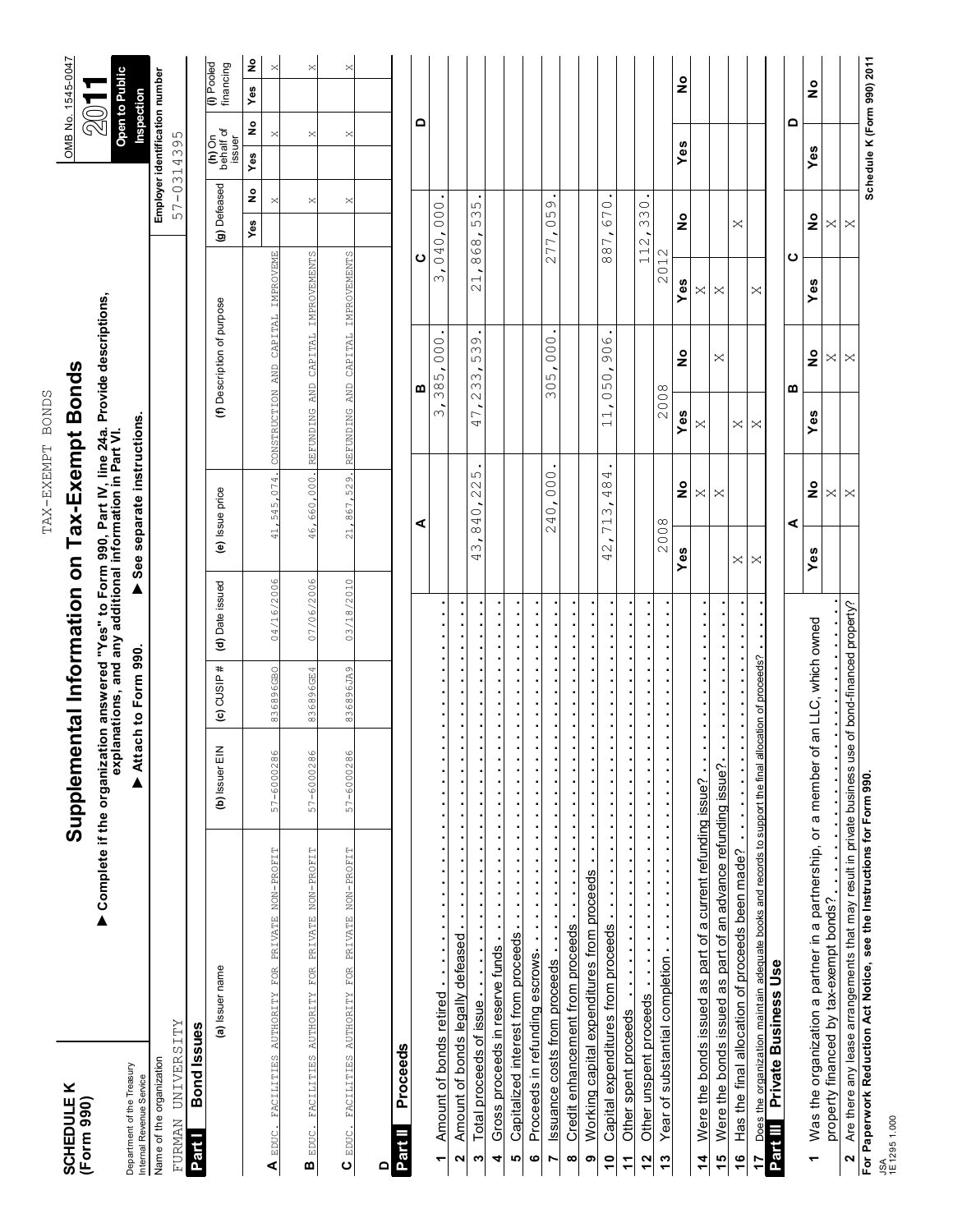| FURMAN UNIVERSITY                                                                                                                                                                                                                                                                  |                       |                          | $\infty$<br>$\infty$<br>$57 - 0314$ | ഗ                                |            |                    |        | Page 2        |
|------------------------------------------------------------------------------------------------------------------------------------------------------------------------------------------------------------------------------------------------------------------------------------|-----------------------|--------------------------|-------------------------------------|----------------------------------|------------|--------------------|--------|---------------|
| Private Business Use (Continued)<br>Schedule K (Form 990) 2011<br>Part III                                                                                                                                                                                                         | TAX-EXEMPT            | BONDS                    |                                     |                                  |            |                    |        |               |
|                                                                                                                                                                                                                                                                                    | ⋖                     |                          |                                     | ⋒                                |            | ပ                  | ۵      |               |
| Are there any management or service contracts that may result in private business<br>3a                                                                                                                                                                                            | Yes                   | $\frac{1}{2}$            | Yes                                 | ٥<br>Z                           | Yes        | ٥<br>Z             | Yes    | $\frac{1}{2}$ |
| use of bond-financed property?                                                                                                                                                                                                                                                     |                       | $\times$                 |                                     | $\bowtie$                        |            | $\times$           |        |               |
| If "Yes" to line 3a, does the organization routinely engage bond counsel or other outside counsel<br>to review any management or service contracts relating to the financed property?<br>ء                                                                                         |                       |                          |                                     |                                  |            |                    |        |               |
| Are there any research agreements that may result in private business use of bond-<br>ပ                                                                                                                                                                                            |                       |                          |                                     |                                  |            |                    |        |               |
| financed property?                                                                                                                                                                                                                                                                 |                       | ×                        |                                     | ×                                |            | ×                  |        |               |
| bond counsel or other<br>outside counsel to review any research agreements relating to the financed property?<br>If "Yes" to line 3c, does the organization routinely engage<br>ರ                                                                                                  |                       |                          |                                     |                                  |            |                    |        |               |
|                                                                                                                                                                                                                                                                                    |                       |                          |                                     |                                  |            |                    |        |               |
| Enter the percentage of financed property used in a private business use by entities<br>other than a section 501(c)(3) organization or a state or local government<br>4                                                                                                            |                       | $\overline{\mathcal{S}}$ |                                     | $\overline{\mathcal{S}}$         |            | %                  |        | $\%$          |
| ω<br>జ<br>Enter the percentage of financed property used in a private business use<br>result of unrelated trade or business activity carried on by your organiz<br>ю                                                                                                               |                       |                          |                                     |                                  |            |                    |        |               |
| organization,<br>another section 501(c)(3) organization, or a state or local government                                                                                                                                                                                            |                       | $\overline{\mathcal{S}}$ |                                     | $\overline{\mathcal{S}}$         |            |                    |        | %             |
| Total of lines 4 and 5 $\cdots$ $\cdots$ $\cdots$ $\cdots$ $\cdots$<br>ဖ                                                                                                                                                                                                           |                       | $\bar{\mathcal{S}}$      |                                     | $\overline{\mathcal{S}}$         |            | <u>% </u>          |        | ∣శ            |
| Has the organization adopted management practices and procedures to<br>ensure the post-issuance compliance of its tax-exempt bond liabilities?<br>Ľ                                                                                                                                | $\times$              |                          | ×                                   |                                  | ×          |                    |        |               |
|                                                                                                                                                                                                                                                                                    |                       |                          |                                     |                                  |            |                    |        |               |
| <b>Arbitrage</b><br>Part IV                                                                                                                                                                                                                                                        |                       |                          |                                     |                                  |            |                    |        |               |
|                                                                                                                                                                                                                                                                                    | ⋖                     |                          |                                     | m                                |            | ပ                  | ٥      |               |
| ŏ<br>Lieu<br>Penalty in<br>g<br>$\omega$<br>a Form 8038-T, Arbitrage Rebate, Yield Reduction<br>Has<br>٣                                                                                                                                                                           | Yes                   | ş                        | Yes                                 | ş                                | Yes        | $\frac{1}{2}$      | Yes    | ş             |
| Arbitrage Rebate, been filed with respect to the bond issue?                                                                                                                                                                                                                       |                       | $\bowtie$                | ×                                   |                                  |            | $\bowtie$          |        |               |
| Is the bond issue a variable rate issue?<br>2                                                                                                                                                                                                                                      |                       | $\times$                 | $\times$                            |                                  |            | $\times$           |        |               |
| hedge with<br>qualified<br>$\omega$<br>Has the organization or the governmental issuer entered into<br>respect to the bond issue?<br>3a                                                                                                                                            |                       | ×                        | ×                                   |                                  |            | $\bowtie$          |        |               |
| j.<br><b>b</b> Name of provider                                                                                                                                                                                                                                                    |                       |                          | FARGC<br>VELLS                      |                                  |            |                    |        |               |
| c Term of hedge                                                                                                                                                                                                                                                                    |                       |                          |                                     | 20.000                           |            |                    |        |               |
| d Was the hedge superintegrated?                                                                                                                                                                                                                                                   |                       |                          |                                     | X                                |            |                    |        |               |
| e Was the hedge terminated?                                                                                                                                                                                                                                                        |                       |                          |                                     | $\times$                         |            |                    |        |               |
| 4a Were gross proceeds invested in a guaranteed investment contract (GIC)?                                                                                                                                                                                                         | ×                     |                          | ×                                   |                                  |            | ×                  |        |               |
| <b>b</b> Name of provider                                                                                                                                                                                                                                                          | PUBLIC<br><b>OATE</b> | <b>FINANCE</b>           | <b>PLUS</b><br><b>EINITY</b>        | <b>FUNDING</b>                   |            |                    |        |               |
| $\overline{\phantom{a}}$<br>c Term of GIC                                                                                                                                                                                                                                          |                       | .200<br>$\mathcal{O}$    |                                     | .800<br>$\overline{\phantom{0}}$ |            |                    |        |               |
| satisfied?<br>96<br>Was the regulatory safe harbor for establishing the fair market value of the<br>Ō                                                                                                                                                                              | ×                     |                          | ×                                   |                                  |            |                    |        |               |
| Were any gross proceeds invested beyond an available temporary period?<br>LO                                                                                                                                                                                                       |                       | ×                        |                                     | ×                                |            | ×                  |        |               |
| Did the bond issue qualify for an exception to rebate?<br>$\bullet$                                                                                                                                                                                                                | ×                     |                          |                                     | $\times$                         | ×          |                    |        |               |
|                                                                                                                                                                                                                                                                                    |                       |                          |                                     |                                  |            |                    |        |               |
| Procedures To Undertake Corrective Action<br>Part V                                                                                                                                                                                                                                |                       |                          |                                     |                                  |            |                    |        |               |
| Check the box if the organization established written procedures to ensure that violations of federal tax requirements are timely identified and corrected through the voluntary<br>applicable regulations<br>closing agreement program if self-remediation is not available under |                       |                          |                                     |                                  |            |                    | $Y$ es | ş             |
| Supplemental Information. Complete this part to provide additional information for responses to questions on<br>Part VI                                                                                                                                                            |                       |                          |                                     |                                  | Schedule K | (see instructions) |        |               |
| FOR ISSUE<br>PROCEEDS                                                                                                                                                                                                                                                              |                       |                          |                                     |                                  |            |                    |        |               |
| LINE 3 COLUMN A<br>PART II,                                                                                                                                                                                                                                                        |                       |                          |                                     |                                  |            |                    |        |               |

57-0314395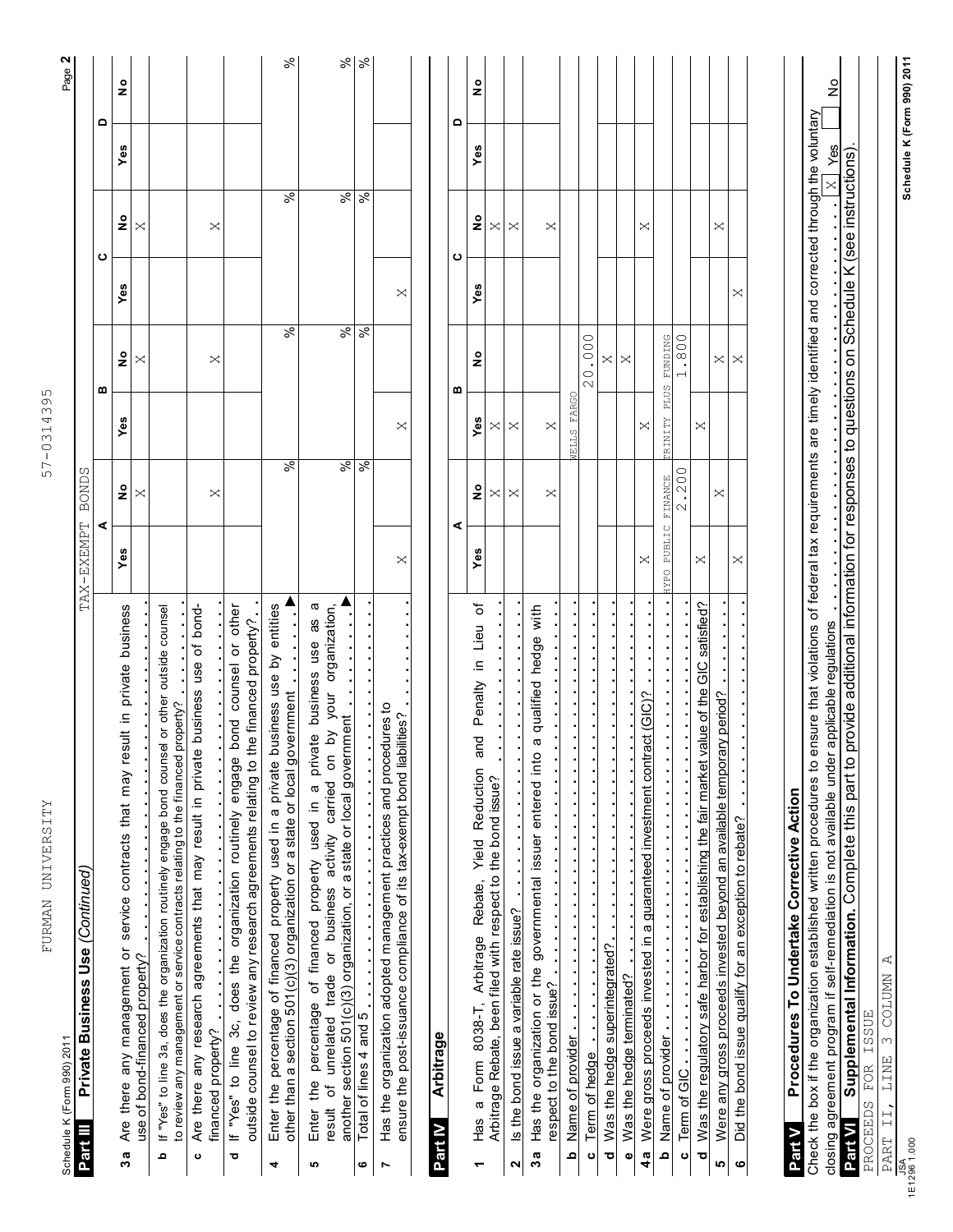| FURMAN UNIVERSITY<br>Schedule K (Form 990) 2011                                                                                                                                                                                                                                 |                            | $\infty$<br>4<br>$57 - 031$ | ഗ<br>Q) |                          |               |     | N<br>Page     |
|---------------------------------------------------------------------------------------------------------------------------------------------------------------------------------------------------------------------------------------------------------------------------------|----------------------------|-----------------------------|---------|--------------------------|---------------|-----|---------------|
| Private Business Use (Continued)<br>Part III                                                                                                                                                                                                                                    | <b>BONDS</b><br>TAX-EXEMPT |                             |         |                          |               |     |               |
| 545,074<br>\$41,<br>$\widetilde{E}$<br>$\vdash$<br>ISSUE PRICE OF THE BONDS PER PART                                                                                                                                                                                            | ⋖                          |                             | ≃       |                          | ပ             | ≏   |               |
| privaté busikess<br>\$43,840,225<br>$\equiv$<br>sult<br>명합 아이 대한 대학 이 wervice contracts that may re<br>TOTALSe BROOKELEMARGEO LASSENCER PART II. LINE                                                                                                                           | ە<br>2<br>Yes              | Yes                         | ە<br>2  | ဖာ<br>قح                 | ە<br>2        | Yes | ە<br>2        |
| sel or other outside counsel<br>property?<br>If "Yes" to line 3a, does the organization routinely engage bond couns<br>to review any management or service contracts relating to the financed<br>ء                                                                              |                            |                             |         |                          |               |     |               |
| Are there any research agreements that may result in private business use of bond-<br>$\frac{1}{2}$<br>financed property?<br>ပ                                                                                                                                                  |                            |                             |         |                          |               |     |               |
| bond counsel or other<br>the financed property?<br>If "Yes" to line 3c, does the organization routinely engage<br>outside counsel to review any research agreements relating to t<br>ਠ                                                                                          |                            |                             |         |                          |               |     |               |
| business use by entities<br>other than a section 501(c)(3) organization or a state or local government<br>Enter the percentage of financed property used in a private<br>4                                                                                                      |                            | $\sqrt{2}$                  |         | $\overline{\mathcal{S}}$ | %             |     | ಸಿ            |
| ω<br>by your organization,<br>æ<br>property used in a private business use<br>another section 501(c)(3) organization, or a state or local government<br>δ<br>of unrelated trade or business activity carried<br>percentage of financed<br>Enter the<br>result<br>ю              |                            | ℅                           |         | ङ।                       | %             |     | $\frac{1}{8}$ |
| $\ddot{\phantom{0}}$<br>Total of lines $4$ and $5$<br>ဖ                                                                                                                                                                                                                         |                            | $\%$                        |         | ∣৯                       | $\%$          |     |               |
| Has the organization adopted management practices and procedures to<br>ensure the post-issuance compliance of its tax-exempt bond liabilities?<br>Ľ                                                                                                                             |                            |                             |         |                          |               |     |               |
|                                                                                                                                                                                                                                                                                 |                            |                             |         |                          |               |     |               |
| Arbitrage<br>Part IV                                                                                                                                                                                                                                                            |                            |                             |         |                          |               |     |               |
|                                                                                                                                                                                                                                                                                 | ⋖                          |                             | m       |                          | ပ             | ≏   |               |
| ৳<br>Lieu<br>≘.<br>Penalty<br>and<br>Arbitrage Rebate, Yield Reduction<br>Arbitrage Rebate, been filed with respect to the bond issue?<br>a Form 8038-T,<br>S&H<br>٣                                                                                                            | ş<br>Yes                   | Yes                         | ş       | Yes                      | $\frac{1}{2}$ | Yes | $\frac{1}{2}$ |
| Is the bond issue a variable rate issue?<br>2                                                                                                                                                                                                                                   |                            |                             |         |                          |               |     |               |
| hedge with<br>qualified<br>ω<br>Has the organization or the governmental issuer entered into<br>respect to the bond issue?<br>3a                                                                                                                                                |                            |                             |         |                          |               |     |               |
| Name of provider<br>≏                                                                                                                                                                                                                                                           |                            |                             |         |                          |               |     |               |
| Was the hedge superintegrated?<br>Term of hedge<br>ᅙ<br>ပ                                                                                                                                                                                                                       |                            |                             |         |                          |               |     |               |
| Was the hedge terminated?<br>$\pmb{\omega}$                                                                                                                                                                                                                                     |                            |                             |         |                          |               |     |               |
| sign[alcore]<br>Were gross proceeds invested in a guaranteed investment contr<br>4a                                                                                                                                                                                             |                            |                             |         |                          |               |     |               |
| $\frac{1}{2}$ , $\frac{1}{2}$ , $\frac{1}{2}$ , $\frac{1}{2}$ , $\frac{1}{2}$<br>$\ddot{\phantom{a}}$<br>Name of provider and a control of the provider<br>م                                                                                                                    |                            |                             |         |                          |               |     |               |
| Term of GIC<br>$\mathbf 0$                                                                                                                                                                                                                                                      |                            |                             |         |                          |               |     |               |
| value of the GIC satisfied?<br>Was the regulatory safe harbor for establishing the fair market<br>$\overline{\mathbf{c}}$                                                                                                                                                       |                            |                             |         |                          |               |     |               |
| Were any gross proceeds invested beyond an available temporary period?<br>Did the bond issue qualify for an exception to rebate?<br>LQ<br>$\bullet$                                                                                                                             |                            |                             |         |                          |               |     |               |
|                                                                                                                                                                                                                                                                                 |                            |                             |         |                          |               |     |               |
| Procedures To Undertake Corrective Action<br>Part V                                                                                                                                                                                                                             |                            |                             |         |                          |               |     |               |
| Check the box if the organization established written procedures to ensure that violations of federal tax requirements are timely identified and corrected through the voluntary<br>closing agreement program if self-remediation is not available under applicable regulations |                            |                             |         |                          |               | Yes | ş             |
| provide additional information for responses to questions on Schedule K (see instructions)<br>Supplemental Information. Complete this part to<br>Part VI                                                                                                                        |                            |                             |         |                          |               |     |               |
|                                                                                                                                                                                                                                                                                 |                            |                             |         |                          |               |     |               |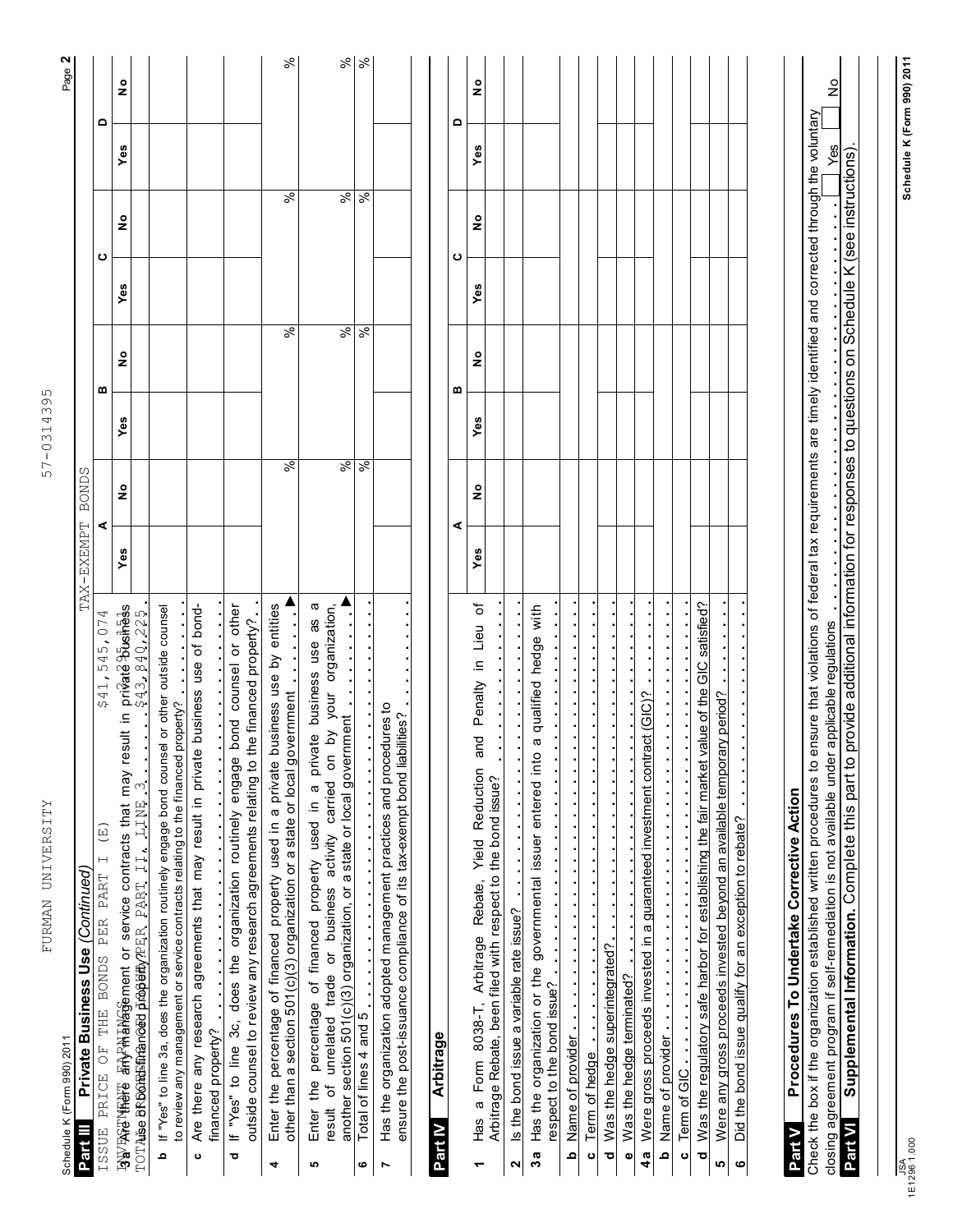| FURMAN UNIVERSITY<br>Schedule K (Form 990) 2011                                                                                                                                                                                                                                    |            |               | 57-0314395 |                          |     |                          |                            | Page 2        |
|------------------------------------------------------------------------------------------------------------------------------------------------------------------------------------------------------------------------------------------------------------------------------------|------------|---------------|------------|--------------------------|-----|--------------------------|----------------------------|---------------|
| Private Business Use (Continued)<br>Part III                                                                                                                                                                                                                                       | TAX-EXEMPT | <b>BONDS</b>  |            |                          |     |                          |                            |               |
|                                                                                                                                                                                                                                                                                    |            | ⋖             |            | ≃                        |     | ပ                        | ٥                          |               |
| sult in private business<br>Are there any management or service contracts that may re<br>use of bond-financed property?<br>3a                                                                                                                                                      | Yes        | $\frac{1}{2}$ | Yes        | $\frac{1}{2}$            | Yes | $\frac{1}{2}$            | Yes                        | °             |
| If "Yes" to line 3a, does the organization routinely engage bond counsel or other outside counsel<br>property?<br>to review any management or service contracts relating to the financed<br>ء                                                                                      |            |               |            |                          |     |                          |                            |               |
| Are there any research agreements that may result in private business use of bond-<br>financed property?<br>$\mathbf 0$                                                                                                                                                            |            |               |            |                          |     |                          |                            |               |
| bond counsel or other<br>outside counsel to review any research agreements relating to the financed property?<br>If "Yes" to line 3c, does the organization routinely engage<br>ō                                                                                                  |            |               |            |                          |     |                          |                            |               |
| business use by entities<br>other than a section 501(c)(3) organization or a state or local government<br>Enter the percentage of financed property used in a private<br>4                                                                                                         |            | $\frac{8}{6}$ |            | $\overline{\mathcal{S}}$ |     | $\overline{\mathcal{S}}$ |                            | $\%$          |
| ᢐ<br>your organization,<br>æ<br>use<br>Enter the percentage of financed property used in a private business<br>another section 501(c)(3) organization, or a state or local government<br>$\tilde{c}$<br>activity carried on<br>unrelated trade or business<br>ŏ<br>result<br>ю     |            | $\sqrt{2}$    |            | $\overline{\mathcal{S}}$ |     | $\overline{\mathcal{S}}$ |                            | $\%$          |
| Total of lines 4 and 5<br>O                                                                                                                                                                                                                                                        |            | $\sqrt{2}$    |            | ∣ड़                      |     | $\overline{\frac{8}{5}}$ |                            | వి            |
| Has the organization adopted management practices and procedures to<br>ensure the post-issuance compliance of its tax-exempt bond liabilities?<br>Ľ                                                                                                                                |            |               |            |                          |     |                          |                            |               |
| Arbitrage<br>Part IV                                                                                                                                                                                                                                                               |            |               |            |                          |     |                          |                            |               |
|                                                                                                                                                                                                                                                                                    |            | ⋖             |            | m                        |     | ပ                        | $\Omega$                   |               |
| Lieu of<br>$\equiv$<br>Penalty<br>Has a Form 8038-T, Arbitrage Rebate, Yield Reduction and<br>٣                                                                                                                                                                                    | Yes        | $\frac{1}{2}$ | Yes        | ە<br>2                   | Yes | 。<br>2                   | Yes                        | $\frac{1}{2}$ |
| Arbitrage Rebate, been filed with respect to the bond issue?<br>$\boldsymbol{\mathsf{N}}$                                                                                                                                                                                          |            |               |            |                          |     |                          |                            |               |
| a qualified hedge with<br>Has the organization or the governmental issuer entered into<br>Is the bond issue a variable rate issue?<br>3a                                                                                                                                           |            |               |            |                          |     |                          |                            |               |
| respect to the bond issue?                                                                                                                                                                                                                                                         |            |               |            |                          |     |                          |                            |               |
| Name of provider<br><u>م</u>                                                                                                                                                                                                                                                       |            |               |            |                          |     |                          |                            |               |
| $\ddot{\cdot}$<br>Term of hedge<br>$\circ$                                                                                                                                                                                                                                         |            |               |            |                          |     |                          |                            |               |
| Was the hedge superintegrated?<br>ᅙ                                                                                                                                                                                                                                                |            |               |            |                          |     |                          |                            |               |
| Was the hedge terminated?<br>$\bullet$                                                                                                                                                                                                                                             |            |               |            |                          |     |                          |                            |               |
| act (GIC)<br>Were gross proceeds invested in a guaranteed investment contr<br>4a<br><u>ം</u>                                                                                                                                                                                       |            |               |            |                          |     |                          |                            |               |
| Name of provider and a control of the control of provider<br>Term of GIC<br>$\circ$                                                                                                                                                                                                |            |               |            |                          |     |                          |                            |               |
| satisfied?<br><u>ပ</u><br>Was the regulatory safe harbor for establishing the fair market value of the<br>ō                                                                                                                                                                        |            |               |            |                          |     |                          |                            |               |
| Were any gross proceeds invested beyond an available temporary period?<br>ю                                                                                                                                                                                                        |            |               |            |                          |     |                          |                            |               |
| Did the bond issue qualify for an exception to rebate?<br>$\bullet$                                                                                                                                                                                                                |            |               |            |                          |     |                          |                            |               |
| Procedures To Undertake Corrective Action<br>Part V                                                                                                                                                                                                                                |            |               |            |                          |     |                          |                            |               |
| Check the box if the organization established written procedures to ensure that violations of federal tax requirements are timely identified and corrected through the voluntary<br>applicable regulations<br>closing agreement program if self-remediation is not available under |            |               |            |                          |     |                          | Yes                        | ş             |
| provide additional information for responses to questions on Schedule K (see instructions)<br>Supplemental Information. Complete this part to<br>Part VI                                                                                                                           |            |               |            |                          |     |                          |                            |               |
| PROCEEDS FOR ISSUE                                                                                                                                                                                                                                                                 |            |               |            |                          |     |                          |                            |               |
| PART II, LINE 3 COLUMN B                                                                                                                                                                                                                                                           |            |               |            |                          |     |                          |                            |               |
| $\frac{JSA}{1E12961.000}$                                                                                                                                                                                                                                                          |            |               |            |                          |     |                          | Schedule K (Form 990) 2011 |               |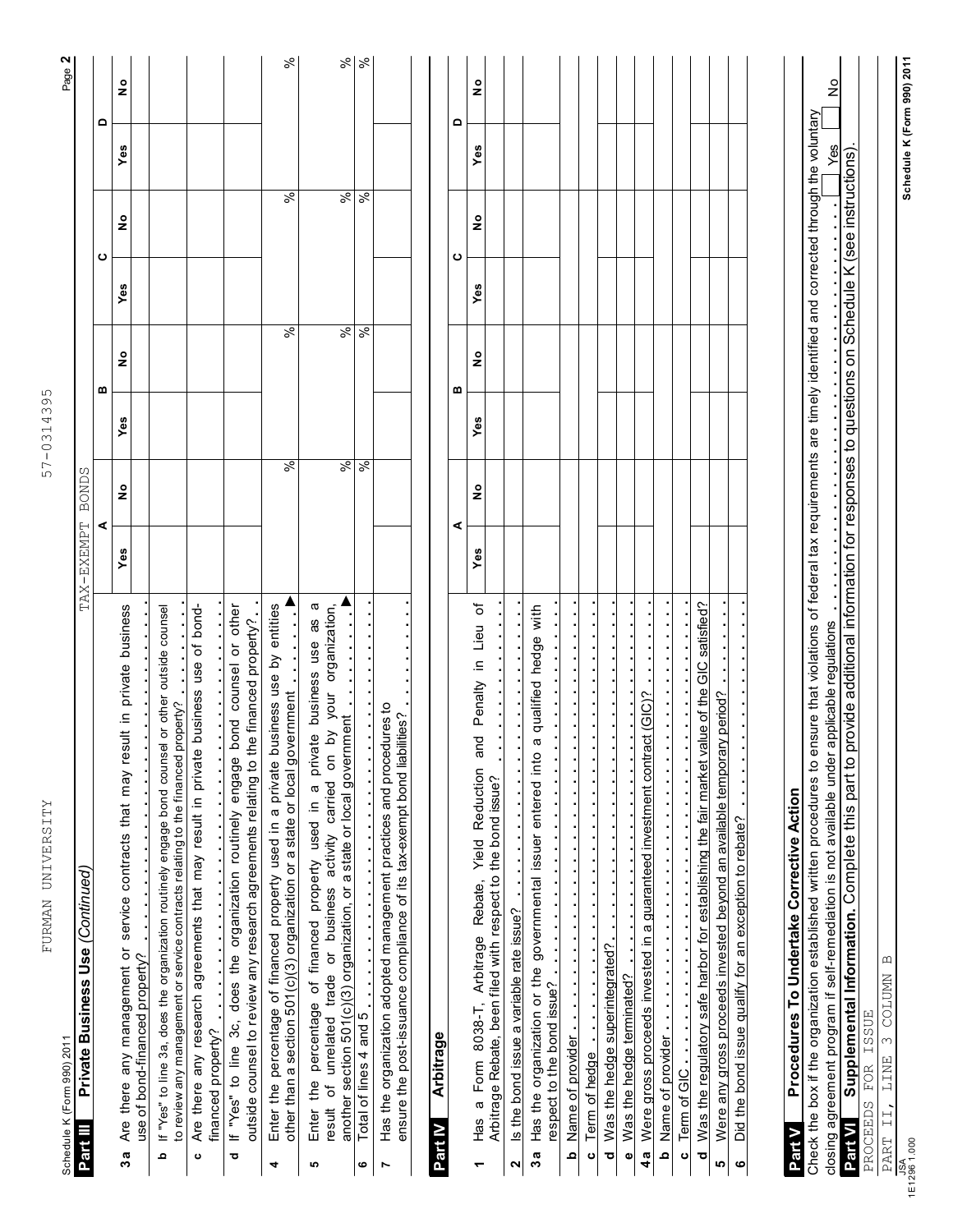| FURMAN UNIVERSITY                                                                                                                                                                                                                                        |                     | 57-0314395    |   |                          |           |     |          |
|----------------------------------------------------------------------------------------------------------------------------------------------------------------------------------------------------------------------------------------------------------|---------------------|---------------|---|--------------------------|-----------|-----|----------|
| Schedule K (Form 990) 2011                                                                                                                                                                                                                               |                     |               |   |                          |           |     | Page 2   |
| Private Business Use (Continued)<br>Part III                                                                                                                                                                                                             | BONDS<br>TAX-EXEMPT |               |   |                          |           |     |          |
| \$46,660,000<br>(E)<br>$\overline{\phantom{0}}$<br>PART<br>PER<br><b>BONDS</b><br>THE<br>$\bigcup_{i=1}^{\lfloor n \rfloor}$<br>PRICE<br>ISSUE                                                                                                           | ⋖                   |               | ≃ |                          | ပ         | ≏   |          |
| 명일 아이 대한 대한 대한 대한 대한 이 service contracts that may result in private Pushess<br>(315, 643)<br>ARB LISE AGEO ROBINATICE OP ANOVENY?                                                                                                                        | ş<br>Yes            | Yes           | ş | Yes                      | ş         | Yes | ş        |
| If "Yes" to line 3a, does the organization routinely engage bond counsel or other outside counsel<br>to review any management or service contracts relating to the financed property?<br>Ω                                                               |                     |               |   |                          |           |     |          |
| Are there any research agreements that may result in private business use of bond-<br>financed property?<br>$\mathbf{o}$                                                                                                                                 |                     |               |   |                          |           |     |          |
| bond counsel or other<br>outside counsel to review any research agreements relating to the financed property?<br>If "Yes" to line 3c, does the organization routinely engage<br>ರ                                                                        |                     |               |   |                          |           |     |          |
| Enter the percentage of financed property used in a private business use by entities<br>other than a section 501(c)(3) organization or a state or local government<br>4                                                                                  |                     | $\sqrt{2}$    |   | रू                       | %         |     | ಸಿ       |
| ω<br>by your organization,<br>ඝ<br>Enter the percentage of financed property used in a private business use<br>another section 501(c)(3) organization, or a state or local government<br>result of unrelated trade or business activity carried on<br>မာ |                     | $\frac{8}{6}$ |   | $\overline{\mathcal{S}}$ |           |     | Se       |
| Total of lines 4 and 5<br>ဖ                                                                                                                                                                                                                              |                     | $\sqrt{2}$    |   | $\overline{\mathcal{S}}$ | <u>% </u> |     | $\aleph$ |
| Has the organization adopted management practices and procedures to<br>ensure the post-issuance compliance of its tax-exempt bond liabilities?<br>Ľ                                                                                                      |                     |               |   |                          |           |     |          |
| Arbitrage<br>Part IV                                                                                                                                                                                                                                     |                     |               |   |                          |           |     |          |
|                                                                                                                                                                                                                                                          | ⋖                   |               | ≃ |                          | ပ         | ٥   |          |
| ð,<br>in Lieu<br>Penalty<br>and<br>Form 8038-T, Arbitrage Rebate, Yield Reduction<br>Arbitrage Rebate, been filed with respect to the bond issue?<br>$\omega$<br>Has                                                                                     | ş<br>Yes            | Yes           | ş | Yes                      | ş         | Yes | ş        |
| Is the bond issue a variable rate issue?<br>Ν                                                                                                                                                                                                            |                     |               |   |                          |           |     |          |
| hedge with<br>qualified<br>$\sigma$<br>Has the organization or the governmental issuer entered into<br>respect to the bond issue?<br>3a                                                                                                                  |                     |               |   |                          |           |     |          |
| Name of provider<br><u>م</u>                                                                                                                                                                                                                             |                     |               |   |                          |           |     |          |
| Term of hedge<br>ပ                                                                                                                                                                                                                                       |                     |               |   |                          |           |     |          |
| Was the hedge superintegrated?<br>$\overline{\mathbf{c}}$                                                                                                                                                                                                |                     |               |   |                          |           |     |          |
| act (GIC)?<br>Were gross proceeds invested in a guaranteed investment contr<br>Was the hedge terminated?<br>4a<br>$\bullet$                                                                                                                              |                     |               |   |                          |           |     |          |
| <b>.</b><br>Name of provider<br>Q                                                                                                                                                                                                                        |                     |               |   |                          |           |     |          |
| $\ddot{\cdot}$<br>Term of GIC<br>ပ                                                                                                                                                                                                                       |                     |               |   |                          |           |     |          |
| Was the regulatory safe harbor for establishing the fair market value of the GIC satisfied?<br>ত                                                                                                                                                         |                     |               |   |                          |           |     |          |
| Were any gross proceeds invested beyond an available temporary period?<br>LO                                                                                                                                                                             |                     |               |   |                          |           |     |          |
| Did the bond issue qualify for an exception to rebate?<br>$\bullet$                                                                                                                                                                                      |                     |               |   |                          |           |     |          |
|                                                                                                                                                                                                                                                          |                     |               |   |                          |           |     |          |
| Procedures To Undertake Corrective Action<br>Part V                                                                                                                                                                                                      |                     |               |   |                          |           |     |          |
|                                                                                                                                                                                                                                                          |                     |               |   |                          |           |     |          |

## Check the box if the organization established written procedures to ensure that violations of federal tax requirements are timely identified and corrected through the voluntary Check the box if the organization established written procedures to ensure that violations of federal tax requirements are timely identified and corrected through the voluntary Part V

 $\frac{1}{2}$ closing agreement program if self-remediation is not available under applicable regulations<br><mark>Parr VI Supplemental Information.</mark> Complete this part to provide additional information for responses to questions on Schedule K Yes Supplemental Information. Complete this part to provide additional information for responses to questions on Schedule K (see instructions) closing agreement program if self-remediation is not available under applicable regulations entitions and a controller controller and controller and controller and controller and controller and controller and controller an Part VI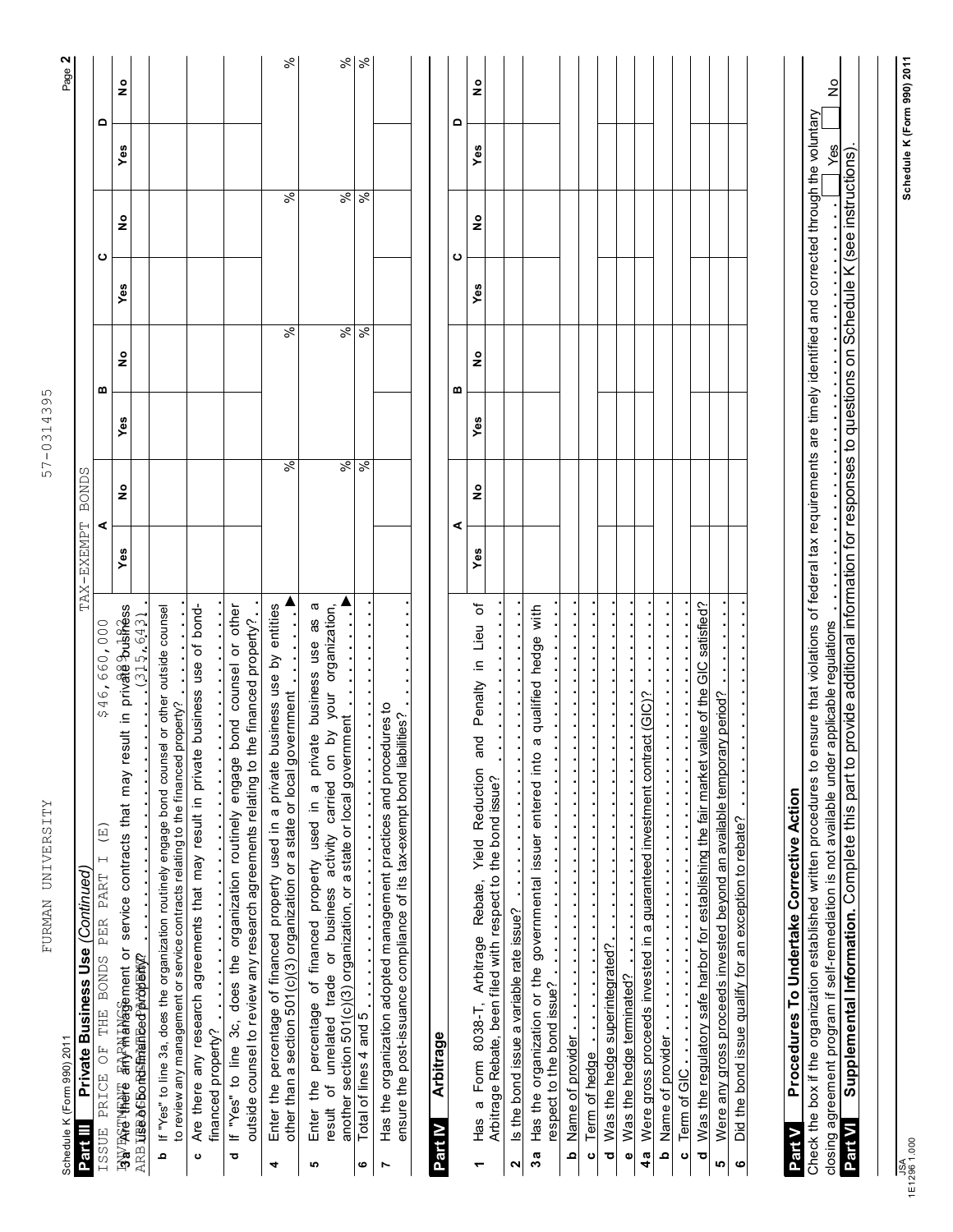| FURMAN UNIVERSITY                                                                                                                                                                                                                                         |                          |            |                          | 57-0314395 |                          |     |                          |     |               |
|-----------------------------------------------------------------------------------------------------------------------------------------------------------------------------------------------------------------------------------------------------------|--------------------------|------------|--------------------------|------------|--------------------------|-----|--------------------------|-----|---------------|
| Schedule K (Form 990) 2011                                                                                                                                                                                                                                |                          |            |                          |            |                          |     |                          |     | Page 2        |
| Private Business Use (Continued)<br>Part III                                                                                                                                                                                                              |                          | TAX-EXEMPT | BONDS                    |            |                          |     |                          |     |               |
|                                                                                                                                                                                                                                                           |                          | ⋖          |                          |            | m                        |     | ပ                        | ٥   |               |
| Are there any management or service contracts that may result in private business<br>use of bond-financed property?<br>3a                                                                                                                                 |                          | Yes        | ە<br>2                   | Yes        | $\frac{1}{2}$            | Yes | $\frac{1}{2}$            | Yes | $\frac{1}{2}$ |
| If "Yes" to line 3a, does the organization routinely engage bond counsel or other outside counsel<br>to review any management or service contracts relating to the financed property?<br>ء                                                                |                          |            |                          |            |                          |     |                          |     |               |
| Are there any research agreements that may result in private<br><b>.</b><br>financed property?<br>ပ                                                                                                                                                       | business use of bond-    |            |                          |            |                          |     |                          |     |               |
| outside counsel to review any research agreements relating to the financed property?<br>If "Yes" to line 3c, does the organization routinely engage<br>ಾ                                                                                                  | bond counsel or other    |            |                          |            |                          |     |                          |     |               |
| Enter the percentage of financed property used in a private business use by entities<br>other than a section 501(c)(3) organization or a state or local government<br>4                                                                                   |                          |            | $\overline{\mathcal{S}}$ |            | रू                       |     | %                        |     | ಸಿ            |
| activity carried on by your organization,<br>private business<br>another section 501(c)(3) organization, or a state or local government<br>$\omega$<br>Enter the percentage of financed property used in<br>of unrelated trade or business<br>result<br>ю | œ<br>æ<br>use            |            | $\overline{\mathcal{S}}$ |            | $\overline{\mathcal{S}}$ |     | %                        |     |               |
| Total of lines 4 and 5<br>$\bullet$                                                                                                                                                                                                                       |                          |            | $\overline{\mathcal{S}}$ |            | $\overline{\mathcal{S}}$ |     | $\overline{\frac{8}{5}}$ |     | 8 8           |
| Has the organization adopted management practices and procedures to<br>ensure the post-issuance compliance of its tax-exempt bond liabilities?<br>N                                                                                                       |                          |            |                          |            |                          |     |                          |     |               |
| <b>Arbitrage</b><br>Part IV                                                                                                                                                                                                                               |                          |            |                          |            |                          |     |                          |     |               |
|                                                                                                                                                                                                                                                           |                          | ⋖          |                          |            | ⋒                        |     | ပ                        | ≏   |               |
| g<br>$\omega$<br>Form 8038-T, Arbitrage Rebate, Yield Reduction<br>Arbitrage Rebate, been filed with respect to the bond issue?<br>Has a<br>٣                                                                                                             | Lieu of<br>≘.<br>Penalty | Yes        | $\frac{1}{2}$            | Yes        | ş                        | Yes | ە<br>2                   | Yes | ە<br>2        |
| Is the bond issue a variable rate issue?<br>2                                                                                                                                                                                                             |                          |            |                          |            |                          |     |                          |     |               |
| qualified<br>$\boldsymbol{\varpi}$<br>Has the organization or the governmental issuer entered into<br>respect to the bond issue?<br>3a                                                                                                                    | hedge with               |            |                          |            |                          |     |                          |     |               |
| $\ddot{\phantom{0}}$<br>$\ddot{\phantom{0}}$<br><b>b</b> Name of provider <b>the contract of provider</b>                                                                                                                                                 |                          |            |                          |            |                          |     |                          |     |               |
| $\ddot{\phantom{0}}$<br>$\frac{1}{2}$<br>$\frac{1}{2}$ , $\frac{1}{2}$ , $\frac{1}{2}$ , $\frac{1}{2}$ , $\frac{1}{2}$<br>Term of hedge<br>ပ                                                                                                              |                          |            |                          |            |                          |     |                          |     |               |
| Was the hedge superintegrated?<br>Was the hedge terminated?<br>$\bullet$<br>ರ                                                                                                                                                                             |                          |            |                          |            |                          |     |                          |     |               |
| 4a Were gross proceeds invested in a guaranteed investment contract (GIC)?                                                                                                                                                                                |                          |            |                          |            |                          |     |                          |     |               |
| $\cdot$<br>Name of provider and a control of the same of provider<br><u>م</u>                                                                                                                                                                             |                          |            |                          |            |                          |     |                          |     |               |
| $\ddot{\phantom{a}}$<br>$\mathbf{o}$                                                                                                                                                                                                                      |                          |            |                          |            |                          |     |                          |     |               |
| Was the regulatory safe harbor for establishing the fair market value of the<br>Were any gross proceeds invested beyond an available temporary period?<br>ত<br>မာ                                                                                         | GIC satisfied?           |            |                          |            |                          |     |                          |     |               |
| Did the bond issue qualify for an exception to rebate?<br>$\bullet$                                                                                                                                                                                       |                          |            |                          |            |                          |     |                          |     |               |
|                                                                                                                                                                                                                                                           |                          |            |                          |            |                          |     |                          |     |               |
| Procedures To Undertake Corrective Action<br>Part V                                                                                                                                                                                                       |                          |            |                          |            |                          |     |                          |     |               |
| Check the box if the organization established written procedures to ensure that violations of federal tax requirements are timely identified and corrected through the voluntary                                                                          |                          |            |                          |            |                          |     |                          |     |               |
| closing agreement program if self-remediation is not available under                                                                                                                                                                                      | applicable regulations   |            |                          |            |                          |     |                          | Yes | $\frac{1}{2}$ |

closing agreement program if self-remediation is not available under applicable regulations<br><mark>Part VI Supplemental Information.</mark> Complete this part to provide additional information for responses to questions on Schedule K

Supplemental Information. Complete this part to provide additional information for responses to questions on Schedule K (see instructions).

 $$47,233,539$ 

TOTAL PROCEEDS OF ISSUE PART II, LINE 3 \$47,233,539

TOTAL PROCEEDS OF ISSUE PART II, LINE 3

Part VI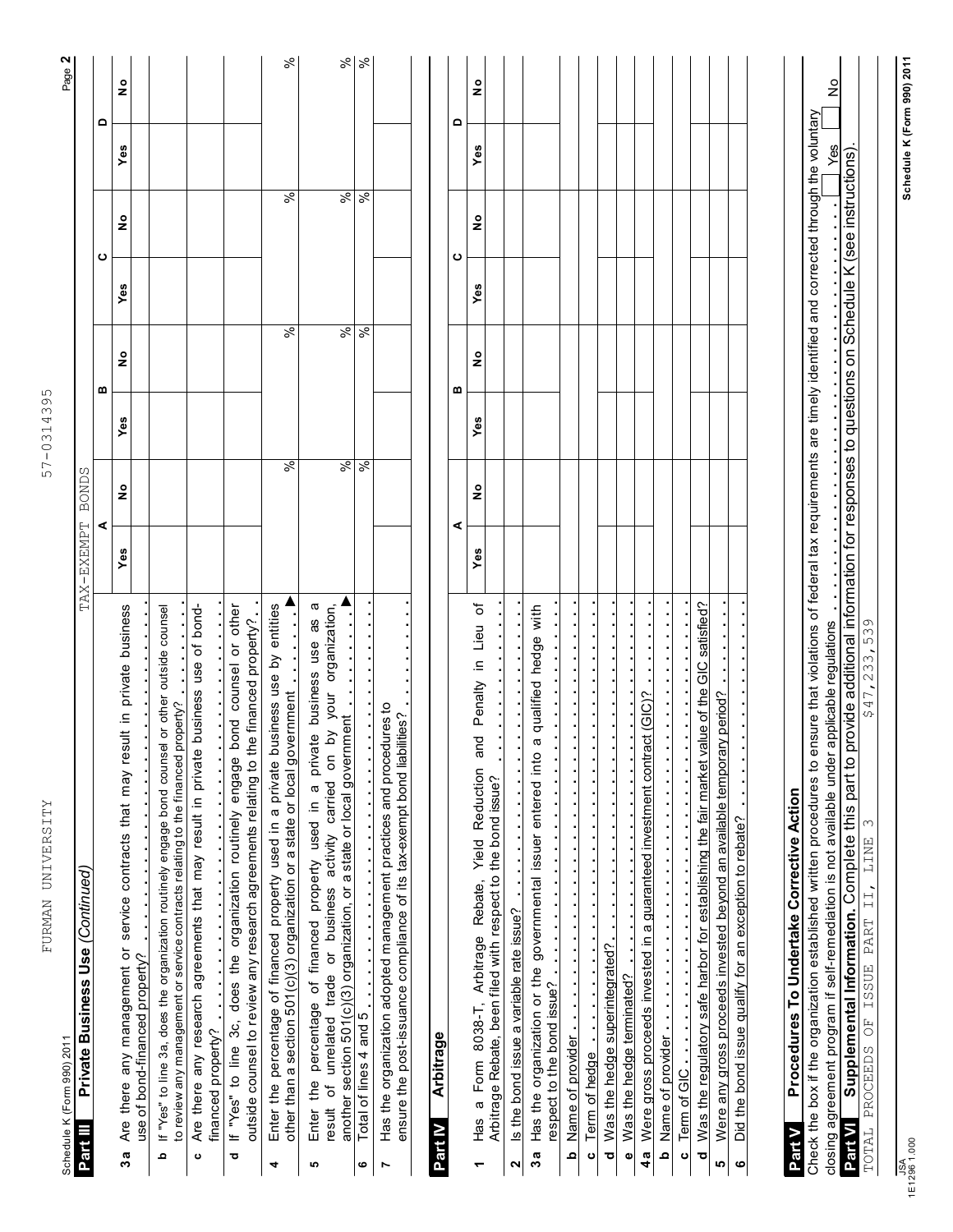| FURMAN UNIVERSITY<br>Schedule K (Form 990) 2011                                                                                                                                                                                                                                    |            |               | $\circ$<br>$\infty$<br>$57 - 0314$ | ഗ                        |     |                          |                            | Page 2        |
|------------------------------------------------------------------------------------------------------------------------------------------------------------------------------------------------------------------------------------------------------------------------------------|------------|---------------|------------------------------------|--------------------------|-----|--------------------------|----------------------------|---------------|
| Private Business Use (Continued)<br>Part III                                                                                                                                                                                                                                       | TAX-EXEMPT | <b>BONDS</b>  |                                    |                          |     |                          |                            |               |
|                                                                                                                                                                                                                                                                                    |            | ⋖             |                                    | m                        |     | ပ                        | Δ                          |               |
| sult in private business<br>Are there any management or service contracts that may re<br>use of bond-financed property?<br>3a                                                                                                                                                      | Yes        | $\frac{1}{2}$ | Yes                                | ە<br>2                   | Yes | 。<br>2                   | Yes                        | 。<br>2        |
| If "Yes" to line 3a, does the organization routinely engage bond counsel or other outside counsel<br>property?<br>to review any management or service contracts relating to the financed<br>ء                                                                                      |            |               |                                    |                          |     |                          |                            |               |
| Are there any research agreements that may result in private business use of bond-<br>financed property?<br>ပ                                                                                                                                                                      |            |               |                                    |                          |     |                          |                            |               |
| bond counsel or other<br>outside counsel to review any research agreements relating to the financed property?<br>If "Yes" to line 3c, does the organization routinely engage<br>ਠ                                                                                                  |            |               |                                    |                          |     |                          |                            |               |
| business use by entities<br>other than a section 501(c)(3) organization or a state or local government<br>Enter the percentage of financed property used in a private<br>4                                                                                                         |            | $\frac{8}{6}$ |                                    | $\overline{\mathcal{S}}$ |     | %                        |                            | %             |
| œ<br>by your organization,<br>æ<br>Enter the percentage of financed property used in a private business use<br>another section 501(c)(3) organization, or a state or local government<br>δ<br>of unrelated trade or business activity carried<br>result<br>မာ                      |            | $\frac{8}{6}$ |                                    | $\overline{\mathcal{S}}$ |     | $\overline{\mathcal{S}}$ |                            | ಸಿ            |
| Total of lines 4 and 5<br>ဖ                                                                                                                                                                                                                                                        |            | $\sqrt{2}$    |                                    | ∣ड़                      |     | $\overline{\frac{8}{5}}$ |                            | $\frac{8}{3}$ |
| Has the organization adopted management practices and procedures to<br>ensure the post-issuance compliance of its tax-exempt bond liabilities?<br>N                                                                                                                                |            |               |                                    |                          |     |                          |                            |               |
|                                                                                                                                                                                                                                                                                    |            |               |                                    |                          |     |                          |                            |               |
| Arbitrage<br>Part IV                                                                                                                                                                                                                                                               |            | ⋖             |                                    | m                        |     | ပ                        | ٥                          |               |
| Lieu of<br>Penalty in<br>and<br>Arbitrage Rebate, Yield Reduction<br>a Form 8038-T,<br>98H<br>٣                                                                                                                                                                                    | Yes        | ە<br>2        | Yes                                | ە<br>2                   | Yes | ە<br>2                   | Yes                        | ە<br>2        |
| Arbitrage Rebate, been filed with respect to the bond issue?                                                                                                                                                                                                                       |            |               |                                    |                          |     |                          |                            |               |
| Is the bond issue a variable rate issue?<br>$\boldsymbol{\mathsf{a}}$                                                                                                                                                                                                              |            |               |                                    |                          |     |                          |                            |               |
| qualified hedge with<br>$\sigma$<br>Has the organization or the governmental issuer entered into<br>respect to the bond issue?<br>3a                                                                                                                                               |            |               |                                    |                          |     |                          |                            |               |
| Name of provider<br>ء                                                                                                                                                                                                                                                              |            |               |                                    |                          |     |                          |                            |               |
| Term of hedge<br>$\circ$                                                                                                                                                                                                                                                           |            |               |                                    |                          |     |                          |                            |               |
| Was the hedge superintegrated?<br>ਠ                                                                                                                                                                                                                                                |            |               |                                    |                          |     |                          |                            |               |
| Was the hedge terminated?<br>$\bullet$                                                                                                                                                                                                                                             |            |               |                                    |                          |     |                          |                            |               |
| act (GIC)?<br>Were gross proceeds invested in a guaranteed investment contr<br>4a                                                                                                                                                                                                  |            |               |                                    |                          |     |                          |                            |               |
| Name of provider and a contract of the contract of provider<br><u>م</u>                                                                                                                                                                                                            |            |               |                                    |                          |     |                          |                            |               |
| Term of GIC<br>$\mathbf{o}$                                                                                                                                                                                                                                                        |            |               |                                    |                          |     |                          |                            |               |
| satisfied?<br>Was the regulatory safe harbor for establishing the fair market value of the GIC<br>Were any gross proceeds invested beyond an available temporary period?<br>ರ<br>LO.                                                                                               |            |               |                                    |                          |     |                          |                            |               |
| Did the bond issue qualify for an exception to rebate?<br>ဖ                                                                                                                                                                                                                        |            |               |                                    |                          |     |                          |                            |               |
|                                                                                                                                                                                                                                                                                    |            |               |                                    |                          |     |                          |                            |               |
| Procedures To Undertake Corrective Action<br>Part V                                                                                                                                                                                                                                |            |               |                                    |                          |     |                          |                            |               |
| Check the box if the organization established written procedures to ensure that violations of federal tax requirements are timely identified and corrected through the voluntary<br>applicable regulations<br>closing agreement program if self-remediation is not available under |            |               |                                    |                          |     |                          | Yes                        | ş             |
| provide additional information for responses to questions on Schedule K (see instructions)<br>Supplemental Information. Complete this part to<br>Part VI                                                                                                                           |            |               |                                    |                          |     |                          |                            |               |
| PROCEEDS FOR ISSUE                                                                                                                                                                                                                                                                 |            |               |                                    |                          |     |                          |                            |               |
| 3 COLUMN C<br>LINE<br>PART II,                                                                                                                                                                                                                                                     |            |               |                                    |                          |     |                          |                            |               |
| $\frac{JSA}{1500}$                                                                                                                                                                                                                                                                 |            |               |                                    |                          |     |                          | Schedule K (Form 990) 2011 |               |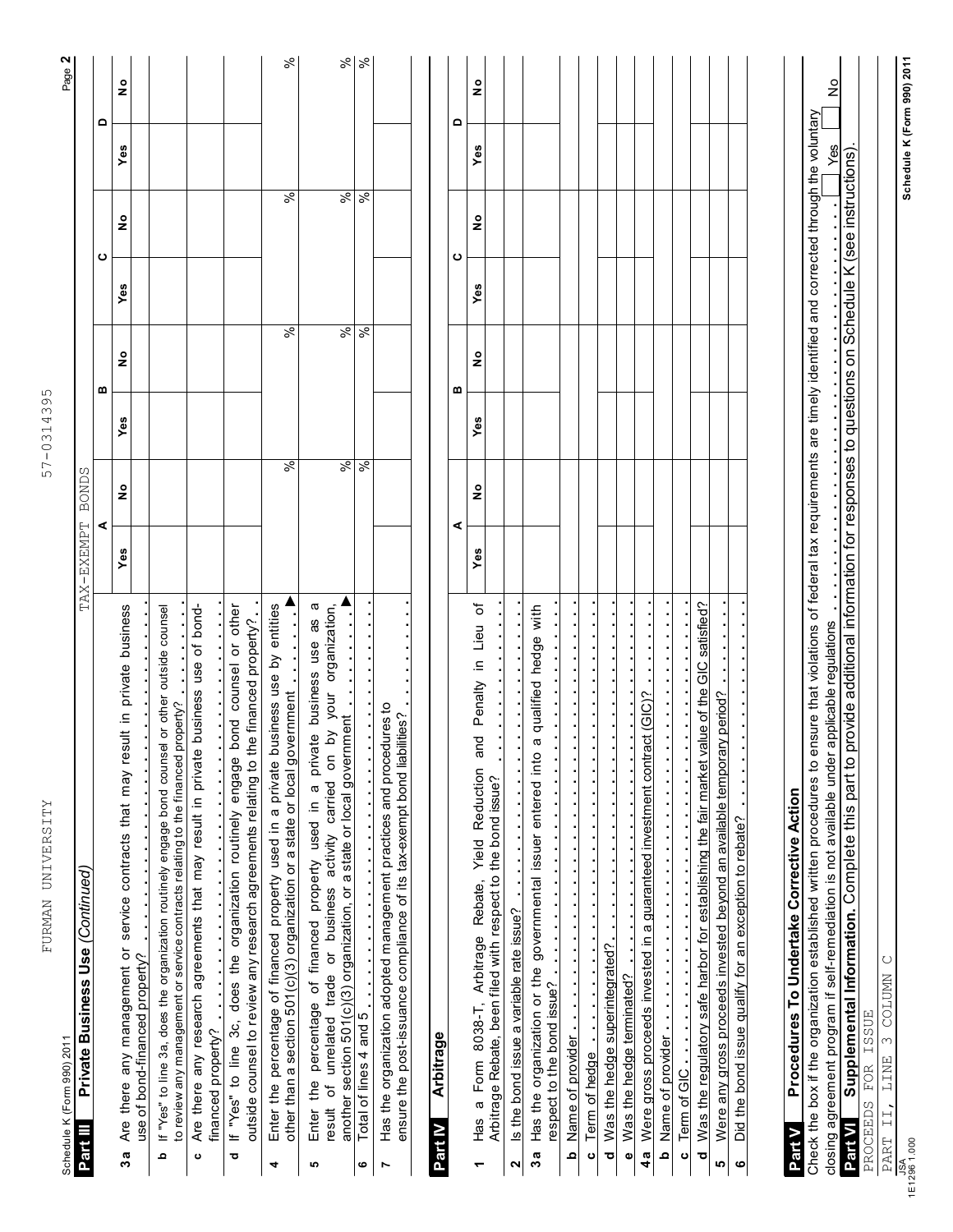| <b>BONDS</b><br>TAX-EXEMPT |     |                          |     |               |        |                                                                                                                                                                                                                                                                                          |
|----------------------------|-----|--------------------------|-----|---------------|--------|------------------------------------------------------------------------------------------------------------------------------------------------------------------------------------------------------------------------------------------------------------------------------------------|
| ⋖                          |     |                          |     |               |        |                                                                                                                                                                                                                                                                                          |
| ە<br>2                     | Yes | ş                        | Yes | $\frac{1}{2}$ | Yes    | ە<br>2                                                                                                                                                                                                                                                                                   |
|                            |     |                          |     |               |        |                                                                                                                                                                                                                                                                                          |
|                            |     |                          |     |               |        |                                                                                                                                                                                                                                                                                          |
|                            |     |                          |     |               |        |                                                                                                                                                                                                                                                                                          |
| $\frac{8}{6}$              |     | रू                       |     | వి            |        | %                                                                                                                                                                                                                                                                                        |
| $\frac{8}{6}$              |     | $\overline{\mathcal{S}}$ |     | %             |        | %                                                                                                                                                                                                                                                                                        |
| వ్                         |     | $\overline{\mathcal{S}}$ |     | $\%$          |        | $\%$                                                                                                                                                                                                                                                                                     |
|                            |     |                          |     |               |        |                                                                                                                                                                                                                                                                                          |
|                            |     |                          |     |               |        |                                                                                                                                                                                                                                                                                          |
|                            |     |                          |     |               |        |                                                                                                                                                                                                                                                                                          |
| $\frac{1}{2}$              | Yes | $\frac{1}{2}$            | Yes | $\frac{1}{2}$ | Yes    | $\frac{1}{2}$                                                                                                                                                                                                                                                                            |
|                            |     |                          |     |               |        |                                                                                                                                                                                                                                                                                          |
|                            |     |                          |     |               |        |                                                                                                                                                                                                                                                                                          |
|                            |     |                          |     |               |        |                                                                                                                                                                                                                                                                                          |
|                            |     |                          |     |               |        |                                                                                                                                                                                                                                                                                          |
|                            |     |                          |     |               |        |                                                                                                                                                                                                                                                                                          |
|                            |     |                          |     |               |        |                                                                                                                                                                                                                                                                                          |
|                            |     |                          |     |               |        |                                                                                                                                                                                                                                                                                          |
|                            |     |                          |     |               |        |                                                                                                                                                                                                                                                                                          |
|                            |     |                          |     |               |        |                                                                                                                                                                                                                                                                                          |
|                            |     |                          |     |               |        |                                                                                                                                                                                                                                                                                          |
|                            |     |                          |     |               |        |                                                                                                                                                                                                                                                                                          |
|                            |     |                          |     |               |        |                                                                                                                                                                                                                                                                                          |
|                            |     |                          |     |               | Yes    | $\frac{1}{2}$                                                                                                                                                                                                                                                                            |
|                            |     |                          |     |               |        |                                                                                                                                                                                                                                                                                          |
| ⋖                          |     | m<br>⋒                   |     |               | ပ<br>ပ | Check the box if the organization established written procedures to ensure that violations of federal tax requirements are timely identified and corrected through the voluntary<br>Δ<br>Δ<br>provide additional information for responses to questions on Schedule K (see instructions) |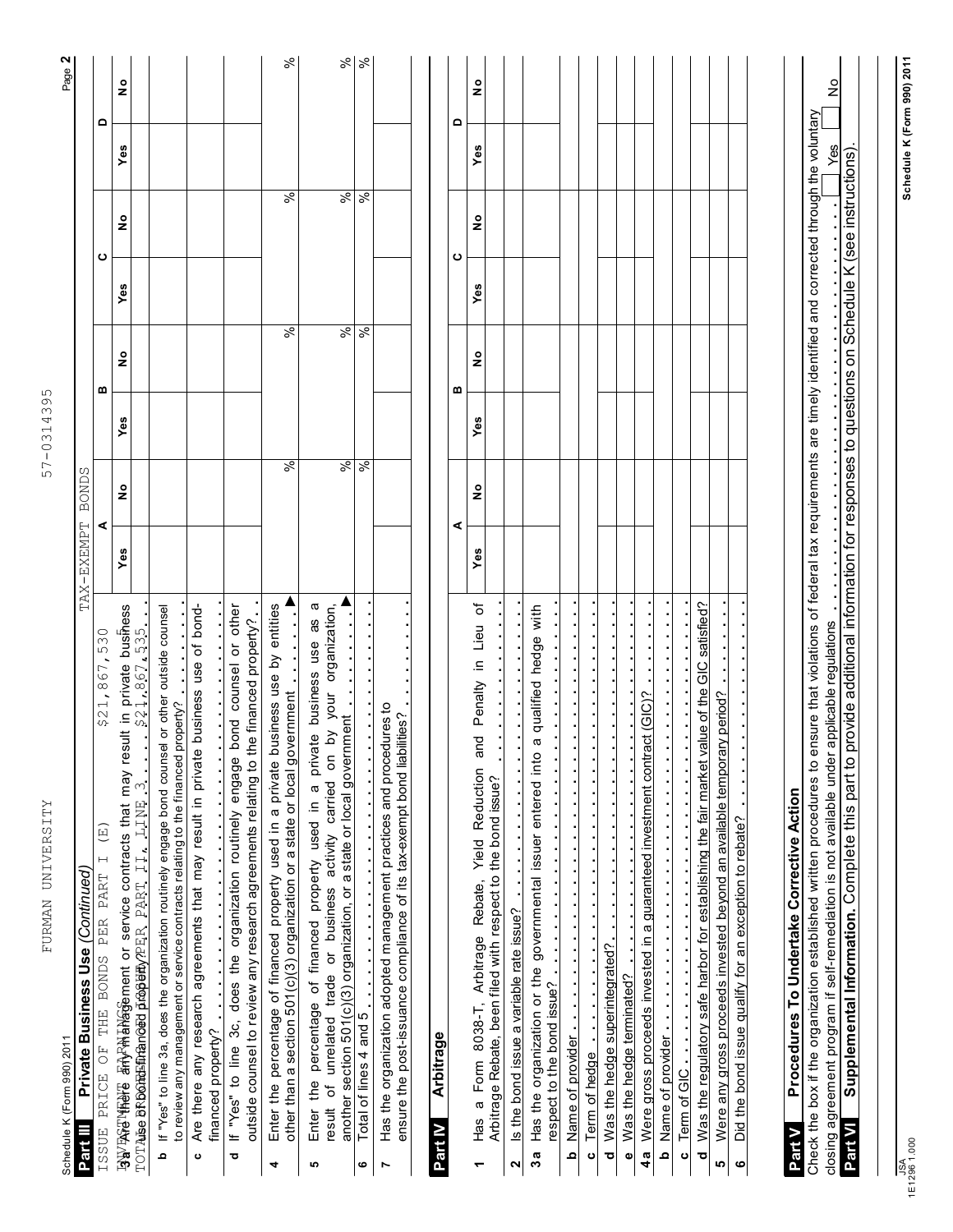### **SCHEDULE L Transactions With Interested Persons**  $\frac{\text{OMB No. 1545-0047}}{\text{Domblete if the organization answered}}$

**(Form 990 or 990-EZ) Complete if the organization answered "Yes" on Form 990, Part IV, line 25a, 25b, 26, 27, 28a, 28b, or 28c, or Form 990-EZ, Part V, line 38a or 40b.** ▶ Attach to Form 990 or Form 990-EZ. ▶ See separate instructions. **IN Inspection** 

 $\mathcal{D}$ **Open To Public**

Internal Revenue Service Name of the organization **Employer identification number Employer identification number** 

Department of the Treasury

FURMAN UNIVERSITY 57-0314395

\$ \$

**Excess Benefit Transactions** (section 501(c)(3) and section 501(c)(4) organizations only). Complete if the organization answered "Yes" on Form 990, Part IV, line 25a or 25b, or Form 990-EZ, Part V, line 40b. **Part I**

|                | (a) Name of disqualified person                                                                      | (b) Description of transaction | (c) Corrected? |  |
|----------------|------------------------------------------------------------------------------------------------------|--------------------------------|----------------|--|
|                |                                                                                                      |                                | Yes No         |  |
| (1)            |                                                                                                      |                                |                |  |
| (2)            |                                                                                                      |                                |                |  |
| (3)            |                                                                                                      |                                |                |  |
| (4)            |                                                                                                      |                                |                |  |
| (5)            |                                                                                                      |                                |                |  |
| (6)            |                                                                                                      |                                |                |  |
| $\overline{2}$ | Enter the amount of tax imposed on the organization managers or disqualified persons during the year |                                |                |  |
|                |                                                                                                      |                                |                |  |
|                |                                                                                                      |                                |                |  |

### **Loans to and/or From Interested Persons. Part II**

Complete if the organization answered "Yes" on Form 990, Part IV, line 26, or Form 990-EZ, Part V, line 38a.

| (a) Name of interested person and purpose |    | (b) Loan to or from<br>the organization? | (c) Original<br>principal amount | (d) Balance due | (e) In default? (f) Approved |    | by board or<br>committee? |    | (g) Written<br>agreement? |    |
|-------------------------------------------|----|------------------------------------------|----------------------------------|-----------------|------------------------------|----|---------------------------|----|---------------------------|----|
|                                           | To | From                                     |                                  |                 | Yes                          | No | <b>Yes</b>                | No | Yes                       | No |
| (1)<br>RODNEY SMOLLA RELOCATION LOAN      |    | Χ                                        | 75,000.                          | 26,796.         |                              | Χ  | Χ                         |    | X                         |    |
| (2)                                       |    |                                          |                                  |                 |                              |    |                           |    |                           |    |
| (3)                                       |    |                                          |                                  |                 |                              |    |                           |    |                           |    |
| (4)                                       |    |                                          |                                  |                 |                              |    |                           |    |                           |    |
| (5)                                       |    |                                          |                                  |                 |                              |    |                           |    |                           |    |
| (6)                                       |    |                                          |                                  |                 |                              |    |                           |    |                           |    |
| (7)                                       |    |                                          |                                  |                 |                              |    |                           |    |                           |    |
| (8)                                       |    |                                          |                                  |                 |                              |    |                           |    |                           |    |
| (9)                                       |    |                                          |                                  |                 |                              |    |                           |    |                           |    |
| (10)                                      |    |                                          |                                  |                 |                              |    |                           |    |                           |    |
| <b>Total</b>                              |    |                                          |                                  | 26,796.         |                              |    |                           |    |                           |    |

**Part III**

**Grants or Assistance Benefiting Interested Persons.**

Complete if the organization answered "Yes" on Form 990, Part IV, line 27.

| (a) Name of interested person | (b) Relationship between interested person and the<br>organization | (c) Amount and type of assistance |
|-------------------------------|--------------------------------------------------------------------|-----------------------------------|
| (1) N/A                       | N/A                                                                | 39,200. TUITION DISCOUN           |
| (2)                           |                                                                    |                                   |
| (3)                           |                                                                    |                                   |
| (4)                           |                                                                    |                                   |
| (5)                           |                                                                    |                                   |
| (6)                           |                                                                    |                                   |
| (7)                           |                                                                    |                                   |
| (8)                           |                                                                    |                                   |
| (9)                           |                                                                    |                                   |
| (10)                          |                                                                    |                                   |
| .                             | ---- ----                                                          |                                   |

**For Paperwork Reduction Act Notice, see the Instructions for Form 990 or 990-EZ. Schedule L (Form 990 or 990-EZ) 2011**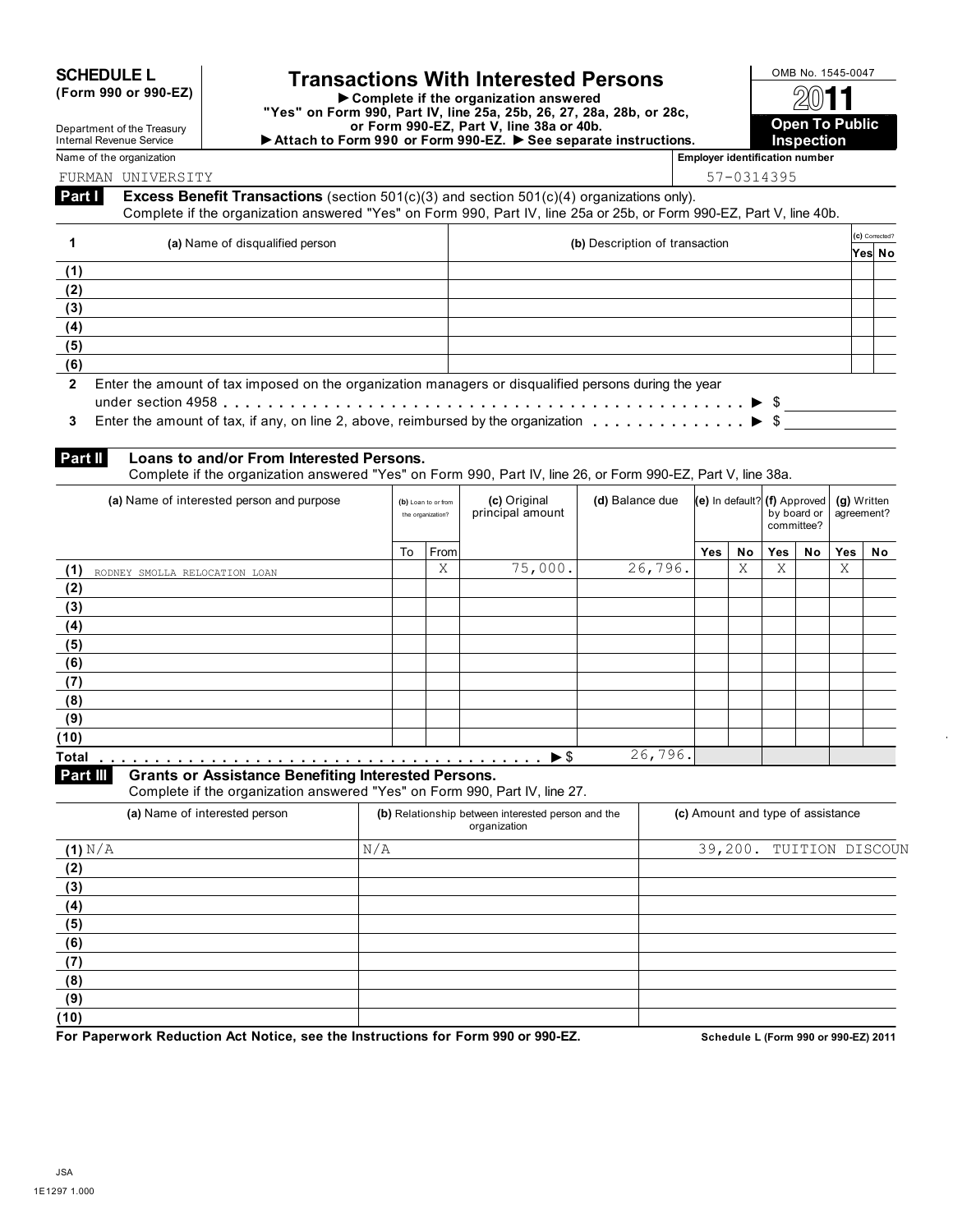Schedule L (Form 990 or 990-EZ) 2011 Page 2

**Business Transactions Involving Interested Persons.** Complete if the organization answered "Yes" on Form 990, Part IV, line 28a, 28b, or 28c. **Part IV**

| (a) Name of interested person                              | (b) Relationship between<br>interested person and the<br>organization | (c) Amount of<br>transaction | (d) Description of transaction | revenues?  | (e) Sharing of<br>organization's |
|------------------------------------------------------------|-----------------------------------------------------------------------|------------------------------|--------------------------------|------------|----------------------------------|
|                                                            |                                                                       |                              |                                | <b>Yes</b> | No                               |
| (1)<br>JUAN JOHNSON CONSULTING                             | OWNER IS TRUSTEE OF UNIV.                                             |                              | 135,472. CONSULTING SERVICES   |            | X                                |
| (2)                                                        |                                                                       |                              |                                |            |                                  |
| (3)                                                        |                                                                       |                              |                                |            |                                  |
| (4)                                                        |                                                                       |                              |                                |            |                                  |
| (5)                                                        |                                                                       |                              |                                |            |                                  |
| (6)                                                        |                                                                       |                              |                                |            |                                  |
| (7)                                                        |                                                                       |                              |                                |            |                                  |
| (8)                                                        |                                                                       |                              |                                |            |                                  |
| (9)                                                        |                                                                       |                              |                                |            |                                  |
| (10)                                                       |                                                                       |                              |                                |            |                                  |
| $\sim$ $\sim$<br>$\sim$ $\sim$ $\sim$ $\sim$ $\sim$ $\sim$ |                                                                       |                              |                                |            |                                  |

### **Supplemental Information Part V**

Complete this part to provide additional information for responses to questions on Schedule L (see instructions).

BUSINESS TRANSACTION WITH INTERESTED PERSON

SCHEDULE L, PART IV

THE TRANSACTION BETWEEN THE UNIVERSITY AND JUAN JOHNSON CONSULTING IS AN

ARM'S LENGTH TRANSACTION AND CONDUCTED AT FAIR MARKET VALUE.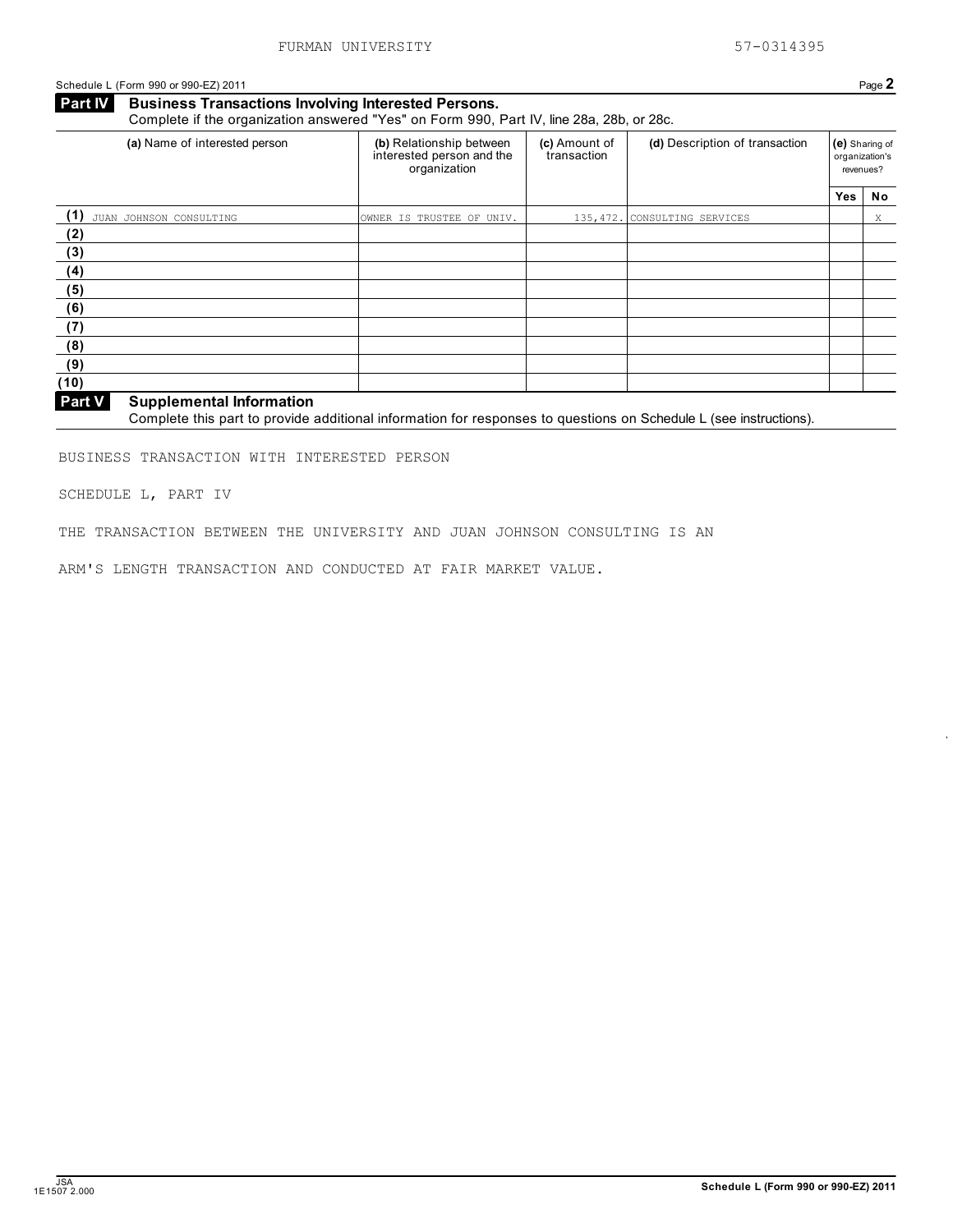### SCHEDULE M **Noncash Contributions**<br>
(Form 990) **Semplets if the aggregating assumed "Yes" or Form** 20011

 **Complete if the organizations answered "Yes" on Form 990, Part IV, lines 29 or 30.**

**Open To Public**

Department of the Treasury Internal Revenue Service Name of the organization **Employer identification number Employer identification number** 

### FURMAN UNIVERSITY 57-0314395

| Part I       | <b>Types of Property</b>                                                                                                                                                                                                       |                               |                                                        |                                                                                    |                                                              |
|--------------|--------------------------------------------------------------------------------------------------------------------------------------------------------------------------------------------------------------------------------|-------------------------------|--------------------------------------------------------|------------------------------------------------------------------------------------|--------------------------------------------------------------|
|              |                                                                                                                                                                                                                                | (a)<br>Check if<br>applicable | (b)<br>Number of contributions or<br>items contributed | (c)<br>Noncash contribution<br>amounts reported on<br>Form 990, Part VIII, line 1g | (d)<br>Method of determining<br>noncash contribution amounts |
| 1            | Art - Works of art.                                                                                                                                                                                                            |                               |                                                        |                                                                                    |                                                              |
| $\mathbf{2}$ | Art - Historical treasures                                                                                                                                                                                                     |                               |                                                        |                                                                                    |                                                              |
| 3            | Art - Fractional interests                                                                                                                                                                                                     |                               |                                                        |                                                                                    |                                                              |
| 4            | Books and publications <b>Solutions</b>                                                                                                                                                                                        | X                             |                                                        | 3.                                                                                 |                                                              |
| 5            | Clothing and household                                                                                                                                                                                                         |                               |                                                        |                                                                                    |                                                              |
|              | $goods$                                                                                                                                                                                                                        | Χ                             |                                                        | 8,000.                                                                             | APPRAISAL                                                    |
| 6            | Cars and other vehicles                                                                                                                                                                                                        | X                             | $2$ .                                                  | 25, 275.                                                                           | BLUE BOOK                                                    |
| 7            | Boats and planes                                                                                                                                                                                                               |                               |                                                        |                                                                                    |                                                              |
| 8            | Intellectual property <b>Algebra</b>                                                                                                                                                                                           |                               |                                                        |                                                                                    |                                                              |
| 9            | Securities - Publicly traded                                                                                                                                                                                                   | X                             | 49.                                                    | 1,012,633.                                                                         | STOCK PRICE                                                  |
| 10           | Securities - Closely held stock                                                                                                                                                                                                | X                             | $1$ .                                                  | 50,039.                                                                            | INDEPENDENT VALUE                                            |
| 11           | Securities - Partnership, LLC,                                                                                                                                                                                                 |                               |                                                        |                                                                                    |                                                              |
|              | or trust interests experience to the control of the state of the state of the state of the state of the state of the state of the state of the state of the state of the state of the state of the state of the state of the s |                               |                                                        |                                                                                    |                                                              |
| 12           | Securities - Miscellaneous                                                                                                                                                                                                     |                               |                                                        |                                                                                    |                                                              |
| 13           | Qualified conservation                                                                                                                                                                                                         |                               |                                                        |                                                                                    |                                                              |
|              | contribution - Historic                                                                                                                                                                                                        |                               |                                                        |                                                                                    |                                                              |
|              | structures experiences                                                                                                                                                                                                         |                               |                                                        |                                                                                    |                                                              |
| 14           | Qualified conservation                                                                                                                                                                                                         |                               |                                                        |                                                                                    |                                                              |
|              | contribution - Other <b>Canadian American</b>                                                                                                                                                                                  |                               |                                                        |                                                                                    |                                                              |
| 15           | Real estate - Residential                                                                                                                                                                                                      |                               |                                                        |                                                                                    |                                                              |
| 16           | Real estate - Commercial                                                                                                                                                                                                       |                               |                                                        |                                                                                    |                                                              |
| 17           |                                                                                                                                                                                                                                |                               |                                                        |                                                                                    |                                                              |
| 18           | Collectibles                                                                                                                                                                                                                   | Χ                             | 6.                                                     | 6.                                                                                 |                                                              |
| 19           | Food inventory                                                                                                                                                                                                                 | X                             | 12.                                                    | 19,969.                                                                            | SELLING PRICE                                                |
| 20           | Drugs and medical supplies                                                                                                                                                                                                     | X                             | 1.                                                     | 1.                                                                                 |                                                              |
| 21           | Taxidermy                                                                                                                                                                                                                      |                               |                                                        |                                                                                    |                                                              |
| 22           | Historical artifacts                                                                                                                                                                                                           | X                             | 1.                                                     | 45,100.                                                                            | APPRAISAL                                                    |
| 23           | Scientific specimens <b>Scientific specimens SCIENTIFIC SCIENCI</b>                                                                                                                                                            |                               |                                                        |                                                                                    |                                                              |
| 24           | Archeological artifacts                                                                                                                                                                                                        |                               |                                                        |                                                                                    |                                                              |
| 25           | Other $\blacktriangleright$ ( $\frac{\text{ATCH}}{\text{ATC}}$ 1                                                                                                                                                               |                               | 7.                                                     | 40,985.                                                                            |                                                              |
| 26           | Other $\blacktriangleright$ (_______________)                                                                                                                                                                                  |                               |                                                        |                                                                                    |                                                              |
| 27           | Other $\blacktriangleright$ (________________)                                                                                                                                                                                 |                               |                                                        |                                                                                    |                                                              |
| 28           | Other $\blacktriangleright$ (_______________)                                                                                                                                                                                  |                               |                                                        |                                                                                    |                                                              |
| 29           | Number of Forms 8283 received by the organization during the tax year for contributions for                                                                                                                                    |                               |                                                        |                                                                                    |                                                              |
|              | which the organization completed Form 8283, Part IV, Donee Acknowledgement                                                                                                                                                     |                               |                                                        |                                                                                    | 29                                                           |
|              |                                                                                                                                                                                                                                |                               |                                                        |                                                                                    | Yes<br>No                                                    |
|              | 30a During the year, did the organization receive by contribution any property reported in Part I, lines 1-28 that                                                                                                             |                               |                                                        |                                                                                    |                                                              |
|              | it must hold for at least three years from the date of the initial contribution, and which is not required to be                                                                                                               |                               |                                                        |                                                                                    |                                                              |
|              |                                                                                                                                                                                                                                |                               |                                                        |                                                                                    | 30a<br>Χ                                                     |
|              | <b>b</b> If "Yes," describe the arrangement in Part II.                                                                                                                                                                        |                               |                                                        |                                                                                    |                                                              |
| 31           | Does the organization have a gift acceptance policy that requires the review of any non-standard                                                                                                                               |                               |                                                        |                                                                                    |                                                              |
|              |                                                                                                                                                                                                                                |                               |                                                        |                                                                                    | Χ<br>31                                                      |
|              | 32a Does the organization hire or use third parties or related organizations to solicit, process, or sell noncash                                                                                                              |                               |                                                        |                                                                                    |                                                              |
|              |                                                                                                                                                                                                                                |                               |                                                        |                                                                                    | 32a<br>X                                                     |
|              | b If "Yes," describe in Part II.                                                                                                                                                                                               |                               |                                                        |                                                                                    |                                                              |
| 33           | If the organization did not report an amount in column (c) for a type of property for which column (a) is checked,<br>describe in Part II.                                                                                     |                               |                                                        |                                                                                    |                                                              |

For Paperwork Reduction Act Notice, see the Instructions for Form 990. **Schedule M** (Form 990) (2011) **Schedule M** (Form 990) (2011)

**Attach to Form 990. Inspection**

201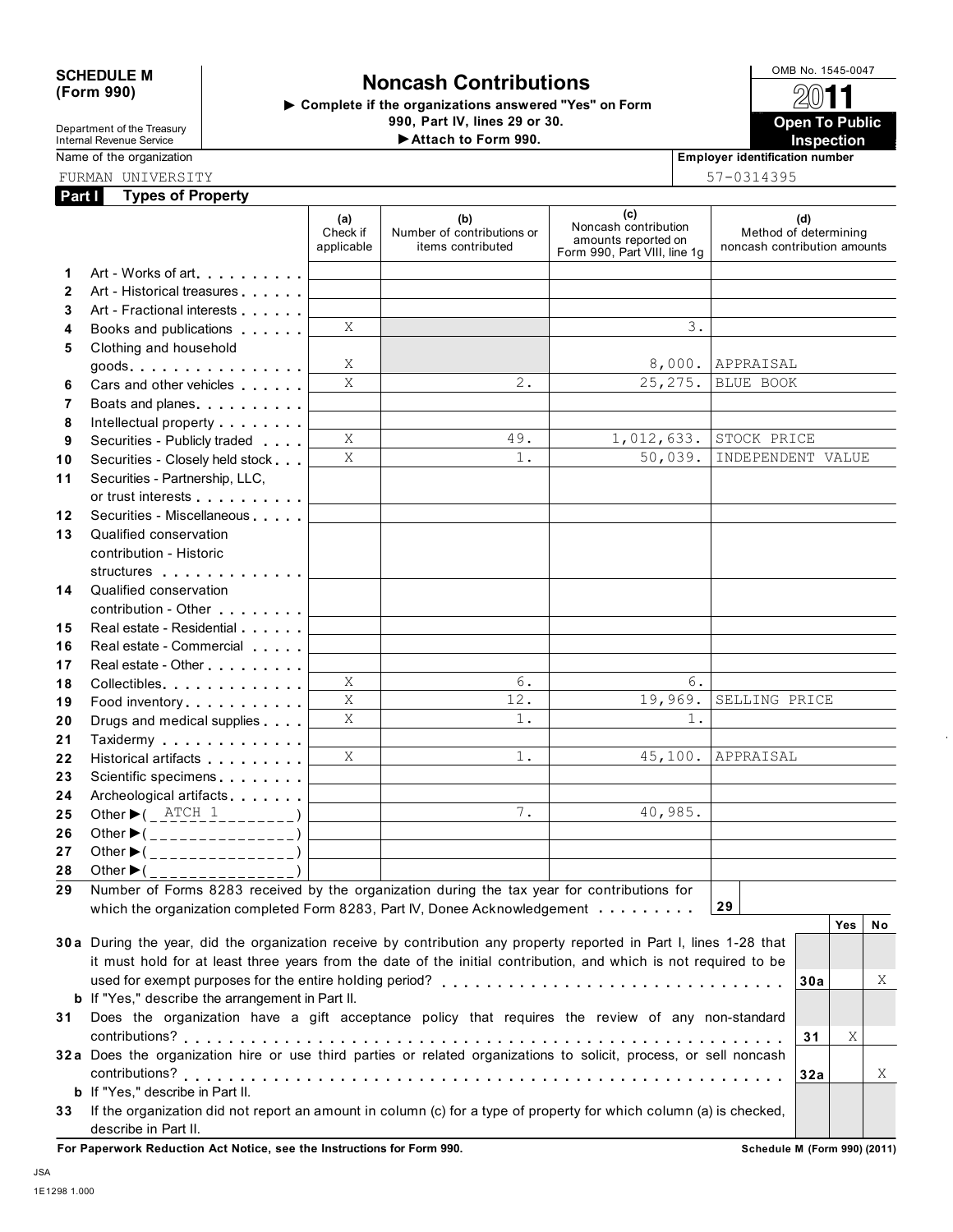### **Supplemental Information.** Complete this part to provide the information required by Part I, lines 30b, 32b, and 33. Also complete this part for any additional information. **Part II**

NUMBER OF CONTRIBUTIONS

SCHEDULE M-PART I, COLUMN(B)

FURMAN UNIVERSITY IS ENTERING THE NUMBER OF CONTRIBUTIONS RECEIVED OF

EACH TYPE IN ACCORDANCE WITH THE UNIVERSITY'S RECORDKEEPING PRACTICES.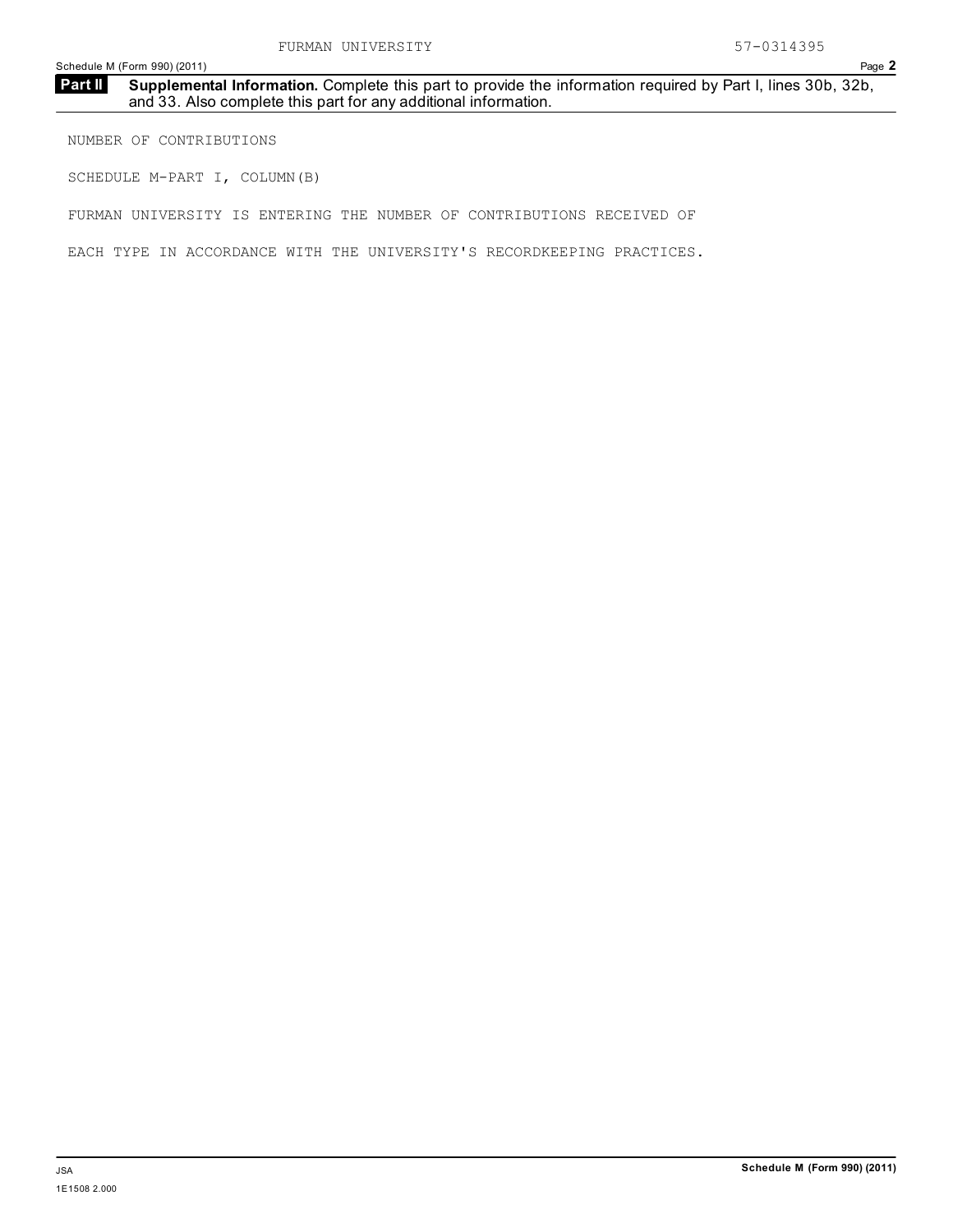**Supplemental Information.** Complete this part to provide the information required by Part I, lines 30b, 32b, and 33. Also complete this part for any additional information. **Part II**

ATTACHMENT 1

SCHEDULE M, PART I - OTHER NONCASH CONTRIBUTIONS

| DESCRIPTION               | (A) CHECK | NUMBER OF<br>ΈB)<br>CONTRIBUTIONS | REVENUES<br>(C)<br>REPORTED | METHOD OF<br>(D)<br>DETERMINING |
|---------------------------|-----------|-----------------------------------|-----------------------------|---------------------------------|
| INSURANCE PREMIUMS        | Χ         | 1.                                | 737.                        | COST                            |
| ITEMS FOR ATHLETIC PROGRA | X         | 3.                                | 576.                        | COST                            |
| MATERIALS FOR BUILDING PR | X         | 3.                                | 39,672.                     | SELLING PRICE                   |
| TOTALS                    |           | $\overline{\phantom{0}}$          | 40,985.                     |                                 |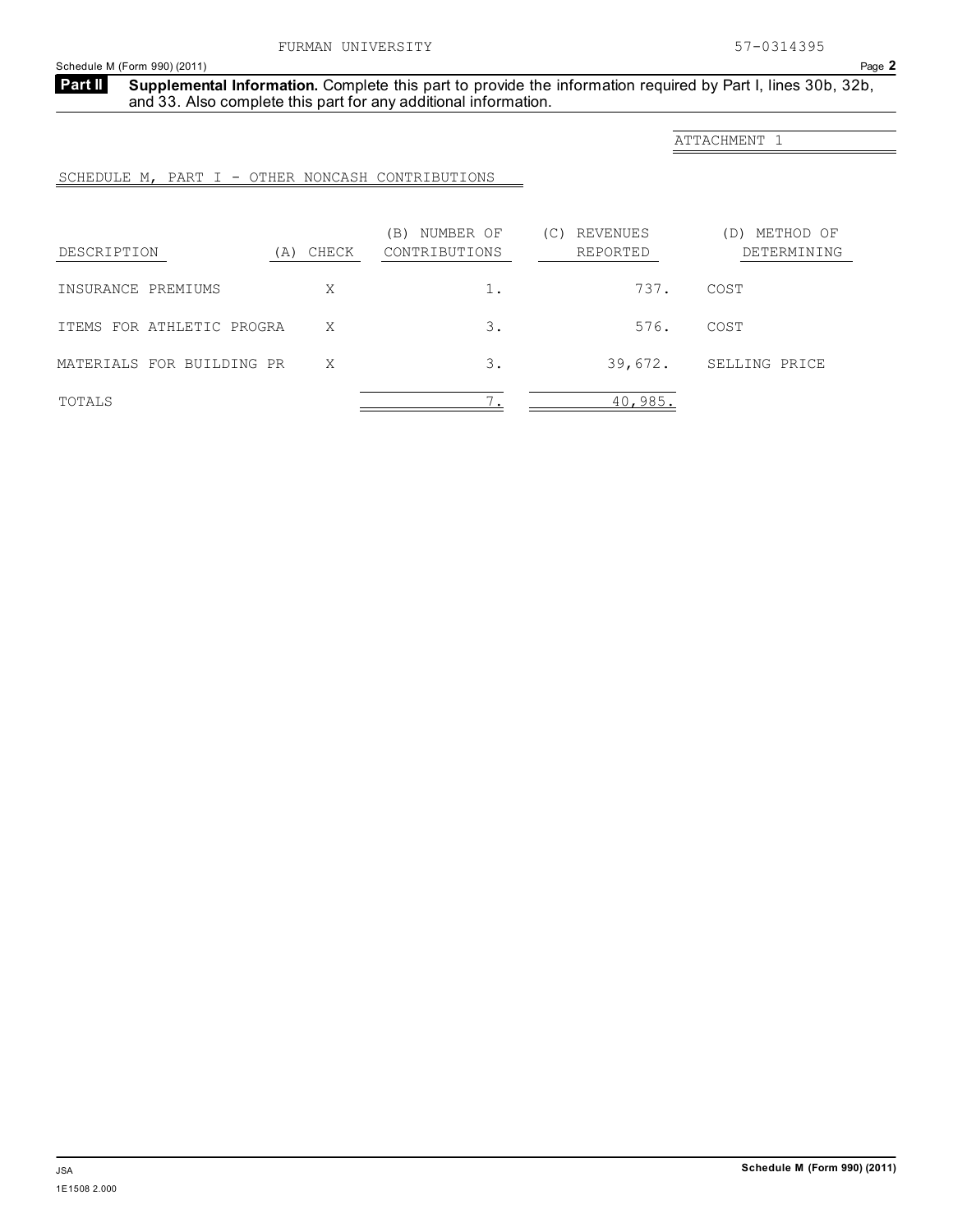**(Form 990 or 990-EZ)**

### **SCHEDULE O** Supplemental Information to Form 990 or 990-EZ  $\frac{\text{OMB No. }1545-0047}{\text{OMB}}$

**Complete to provide information for responses to specific questions on Form 990 or 990-EZ or to provide any additional information. Attach to Form 990 or 990-EZ.** Department of the Treasury<br>Internal Revenue Service<br> **Internal Revenue Service** 



REVIEW PROCESS OF 990

PART VI, SECTION B, LINE 11B

THE UNIVERSITY'S AUDIT COMMITTEE OF THE BOARD OF TRUSTEES, VICE PRESIDENT FOR FINANCE AND ADMINISTRATION, AND CONTROLLER RECEIVED A COPY OF THE PREPARED FORM 990 TO REVIEW PRIOR TO FILING WITH THE IRS. ANY SPECIFIC ISSUES AND/OR QUESTIONS THAT AROSE DURING THE REVIEW PROCESS WERE ADDRESSED. FORM 990 WAS PROVIDED TO EACH VOTING MEMBER OF THE UNIVERSITY'S BOARD OF TRUSTEES AT THEIR APRIL 2013 MEETING WHICH IS PRIOR TO ITS FILING WITH THE IRS.

### AUDITED FINANCIAL STATEMENTS

PART XII, LINE 2B

FURMAN UNIVERSITY HAS AN ANNUAL AUDIT AND ISSUES CONSOLIDATED FINANCIAL STATEMENTS OF THE UNIVERSITY AND THE FURMAN UNIVERSITY FOUNDATION.

### CONFLICT OF INTEREST POLICY

### PART VI, SECTION B, LINE 12C

THE CONFLICTS OF INTEREST POLICY FOR THE BOARD OF TRUSTEES IS INCLUDED IN SECTION 9 OF THE FURMAN UNIVERSITY BY-LAWS. EACH MEMBER OF THE BOARD OF TRUSTEES IS REQUIRED TO COMPLETE A CONFLICTS OF INTEREST DISCLOSURE FORM AT THE FIRST MEETING OF EACH ACADEMIC YEAR. EACH TRUSTEE SHALL DISCLOSE TO THE BOARD CHAIR ANY ADDITIONAL POTENTIAL CONFLICTS OF INTEREST AT THE EARLIEST PRACTICAL TIME. ADDITIONALLY, THE UNIVERSITY HAS A CONFLICTS OF INTEREST POLICY FOR EMPLOYEES WITH EXECUTIVE OR ADMINISTRATIVE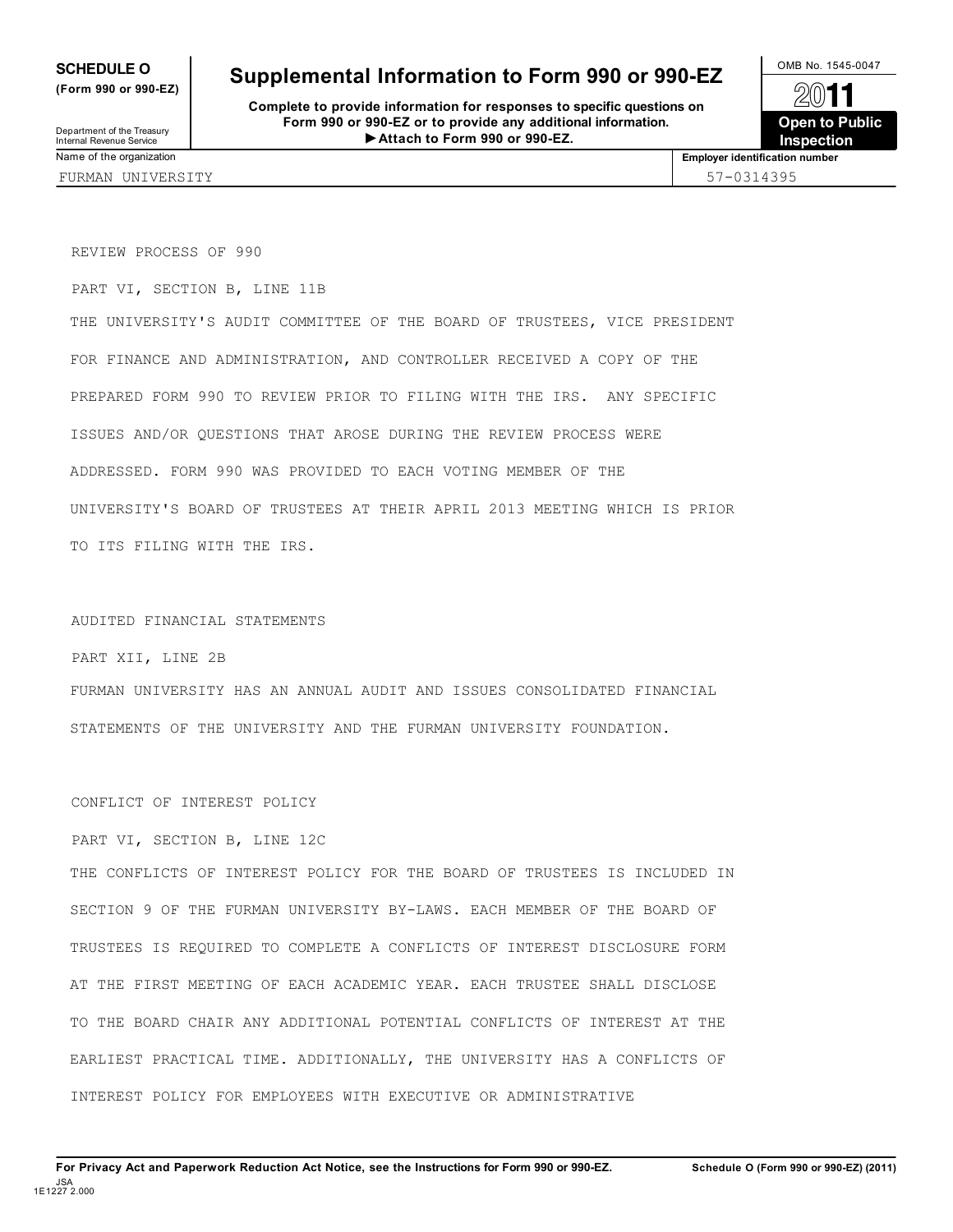RESPONSIBILITIES AS THE UNIVERSITY RECOGNIZES THAT SUCH EMPLOYEES HAVE A DUTY OF LOYALTY AND FIDELITY IN CARRYING OUT THEIR RESPONSIBILITIES. THIS POLICY APPLIES TO THOSE EMPLOYEES DESIGNATED BY THE PRESIDENT AS HAVING EXECUTIVE OR ADMINISTRATIVE RESPONSIBILITIES. EACH SUCH EMPLOYEE IS REQUIRED, AT LEAST ANNUALLY, TO COMPLETE THE QUESTIONNAIRE FOR EMPLOYEES WITH EXECUTIVE OR ADMINISTRATIVE RESPONSIBILITIES. THIS QUESTIONNAIRE REQUIRES DISCLOSURE OF ANY POTENTIAL CONFLICTS OF INTEREST AND IS ADMINISTERED BY THE HUMAN RESOURES DEPARTMENT.

### DISCLOSURE

PART VI, SECTION C, LINE 19

FURMAN UNIVERSITY MAKES ITS GOVERNING DOCUMENTS, CONFLICTS OF INTEREST POLICY, AND FINANCIAL STATEMENTS AVAILABLE UPON REQUEST. ADDITIONALLY, THE UNIVERSITY'S CONSOLDIATED FINANCIAL STATEMENTS AND FORM 990 CAN BE FOUND ON THE FURMAN WEBSITE. THE CONSOLIDATED FINANCIAL STATEMENTS ARE INCLUDED ON THE NACUBO WEBSITE.

### COMPENSATION PROCESS

PART VI, SECTION B, LINE 15

THE COMPENSATION OF THE UNIVERSITY'S PRESIDENT IS DETERMINED ANNUALLY BY THE EXECUTIVE COMMITTEE OF THE BOARD OF TRUSTEES. THE COMMITTEE COMMISSIONED STUDIES OF PEER INSTITUTIONS' EXECUTIVE COMPENSATION CONDUCTED BY INDEPENDENT CONSULTANTS. FINAL COMPENSATION IS APPROVED BY THE EXECUTIVE COMMITTEE ON AN ANNUAL BASIS. THE PRESIDENT'S EMPLOYMENT IS GUIDED BY A WRITTEN EMPLOYMENT CONTRACT,SIGNED BY BOTH PARTIES. ADDITIONALLY, THE INDEPENDENT CONSULTANTS REVIEW AND ANALYZE THREE OF THE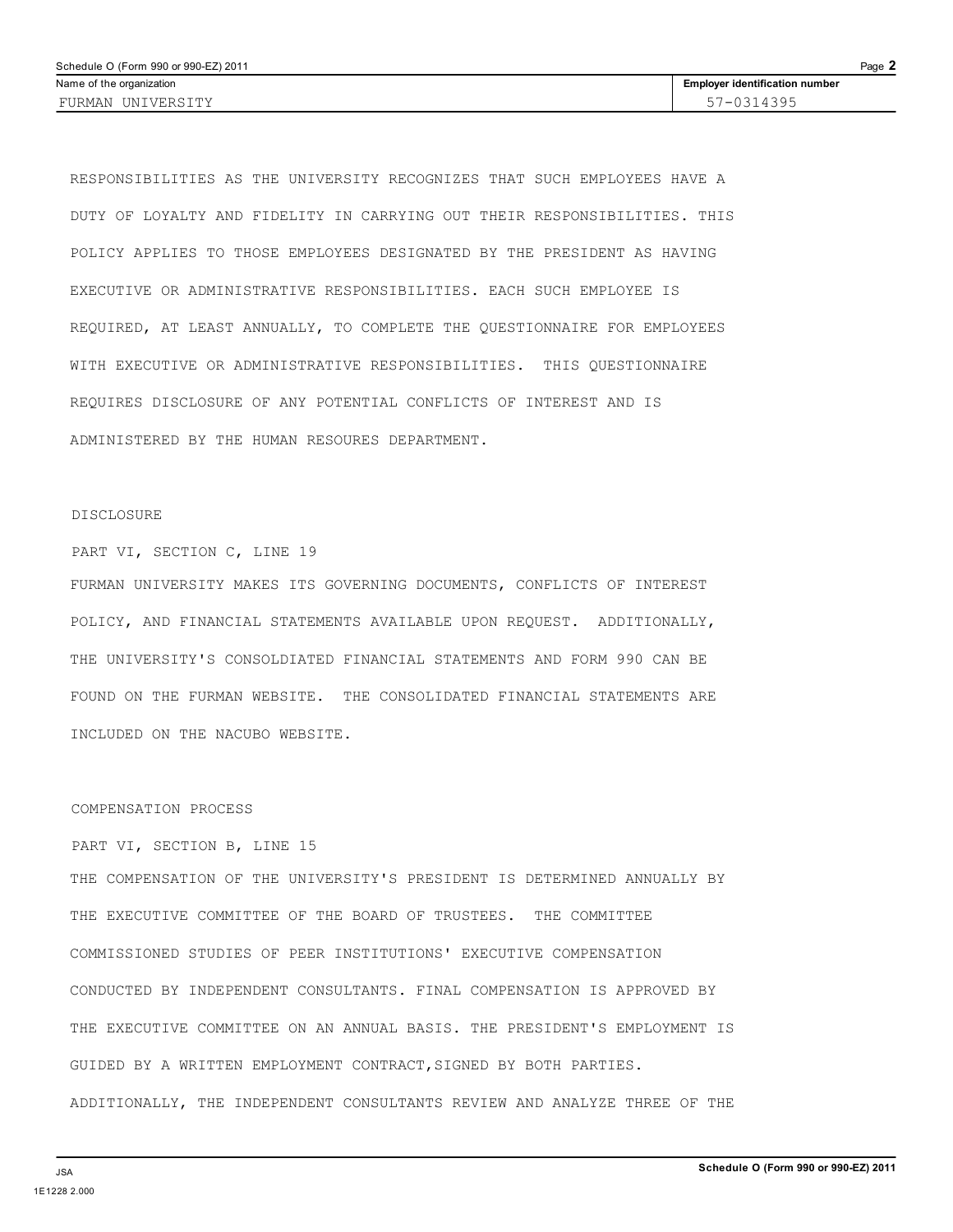OFFICERS' SALARIES ANNUALLY. THE THREE OFFICERS' SALARIES ARE SELECTED BY THE INDEPENDENT CONSULTANTS AND ARE SELECTED ON A ROTATION BASIS. EXECUTIVE COMMITTEE MEETINGS ARE DOCUMENTED.

### WHISTLEBLOWER POLICY

PART VI, SECTION B, LINE 13

THE FURMAN UNIVERSITY WHISTLEBLOWER POLICY WAS SET FORTH TO ESTABLISH POLICIES AND PROCEDURES FOR THE SUBMISSION OF CONCERNS SURROUNDING QUESTIONABLE ACCOUNTING OR AUDITING PRACTICES BY ANY MEMBER OF THE FURMAN COMMUNITY, THE RECEIPT, RETENTION, AND TREATMENT OF COMPLAINTS RECEIVED, AND THE PROTECTION OF THOSE INDIVIDUALS REPORTING THE CONCERNS. ALL REPORTED CONCERNS ARE TO BE FORWARDED TO THE CHAIRPERSON OF THE TRUSTEE AUDIT COMMITTEE IN ACCORDANCE WITH THE PROCEDURES SET FORTH IN THE POLICY. THE AUDIT COMMITTEE SHALL BE RESPONSIBLE FOR INVESTIGATING AND MAKING APPROPRIATE RECOMMENDATIONS TO THE BOARD OF TRUSTEES WITH RESPECT TO REPORTED CONCERNS, AS DEEMED APPROPRIATE. ANYONE REPORTING A CONCERN MUST ACT IN GOOD FAITH AND REPORTS SHALL BE KEPT CONFIDENTAL TO THE EXTENT POSSIBLE.

TRANSACTIONS WITH RELATED ORGANIZATION-HOLLINGSWORTH FUNDS INC SCHEDULE R, PART V, LINE 2 FURMAN UNIVERSITY IS THE PRIMARY BENEFICARY OF THE HOLLINGSWORTH FUNDS, INC. WHICH WAS ESTABLISHED IN 1977 BY JOHN D. HOLLINGSWORTH. FOR THE YEAR ENDED JUNE 30, 2012 THE UNIVERSITY RECEIVED FROM THE HOLLINGSWORTH FUNDS, A CASH GRANT IN THE AMOUNT OF \$1,972,741. OF THIS AMOUNT, \$1,850,512 WAS DISBURSED IN FISCAL YEAR 2011-2012 TO FUND THE HOLLINGSWORTH SCHOLARS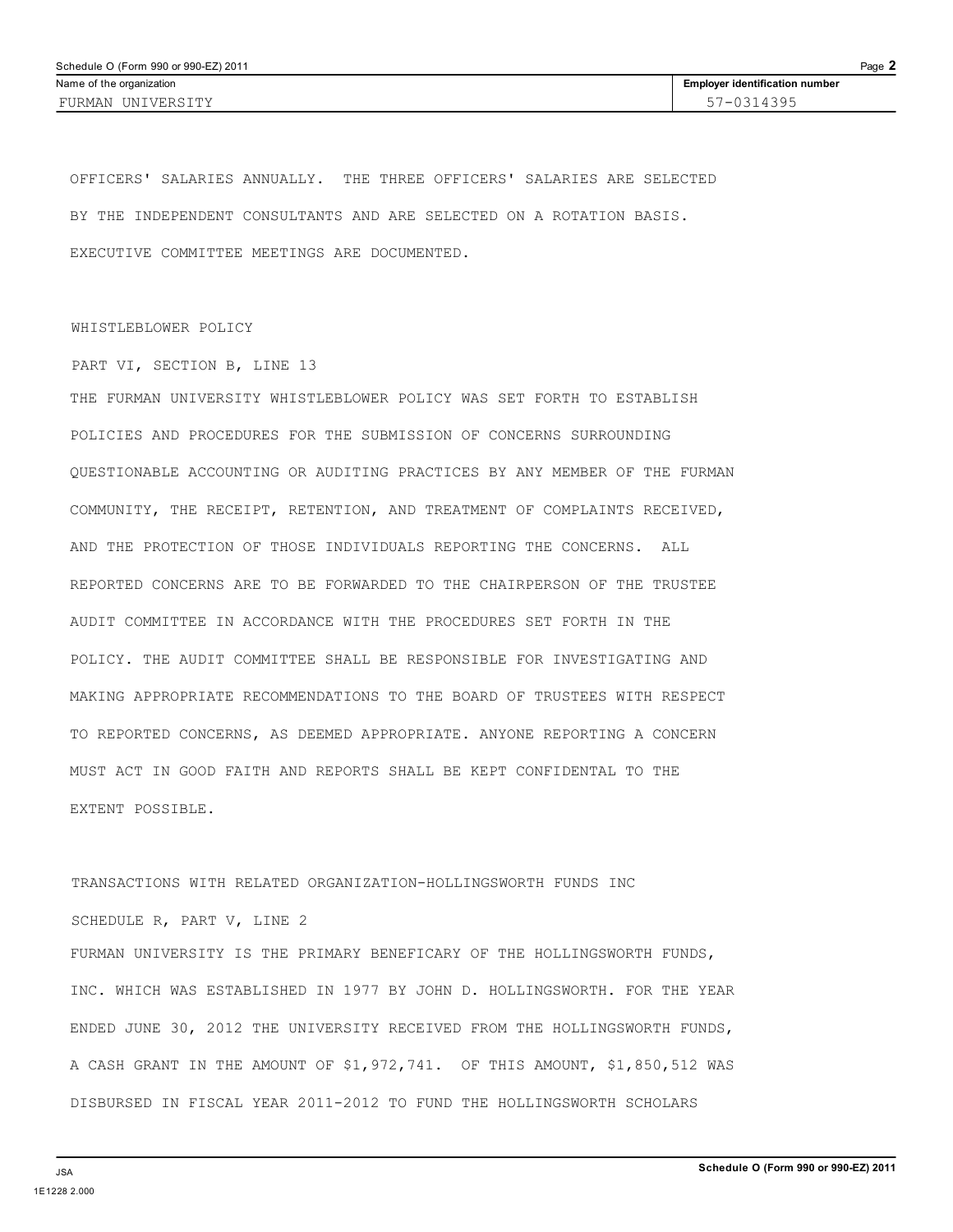PROGRAM AND TO HELP SUPPLEMENT THE SPECIFIC NEEDS OF THE DEPARTMENTS OF BUSINESS AND ACCOUNTING AND ECONOMICS.

ADDITIONALLY, THE UNIVERSITY HAD TRASACTIONS WITH THE FURMAN UNIVERSITY FOUNDATION (FUF) THAT CONSISTED OF (1) A GRANT FROM FUF TO THE UNIVERSITY WHICH RESULTED FROM THE TRANSFER OF THE SALE PROCEEDS OF A PROPERTY HELD FOR INVESTMENT TO THE UNIVERSITY TO HELP FUND BASEBALL FACILITY IMPROVEMENTS PER THE DONOR'S WISHES, (2) REIMBURSEMENT BY THE UNIVERSITY TO FUF FOR EXPENSES INCURRED ON A PROPERTY HELD FOR SALE, AND (3) OTHER TRANSFERS OF CASH BY THE UNIVERSITY TO FUF FOR CASH ADVANCES AND OTHER COSTS PAID BY THE UNIVERSITY ON BEHALF OF FUF.

### OTHER CHANGES IN NET ASSETS

PART XI, LINE 5

OTHER CHANGES IN NET ASSETS OF \$20,193,572 REPRESENTS THE UNREALIZED LOSS ON INVESTMENTS.

### AUDIT COMMITTEE

### PART XII, LINE 2C

FURMAN UNIVERSITY HAS AN AUDIT COMMITTEE COMPRISED OF FOUR MEMBERS OF THE BOARD OF TRUSTEES. THE AUDIT COMMITTEE ASSUMES RESPONSIBILITY FOR OVERSIGHT OF THE AUDIT OF THE CONSOLIDATED FINANCIAL STATEMENTS OF THE UNIVERSITY. ADDITIONALLY, THE AUDIT COMMITTEE IS RESPONSIBLE FOR THE SELECTION AND RETAINMENT OF THE INDEPENDENT AUDIT FIRM.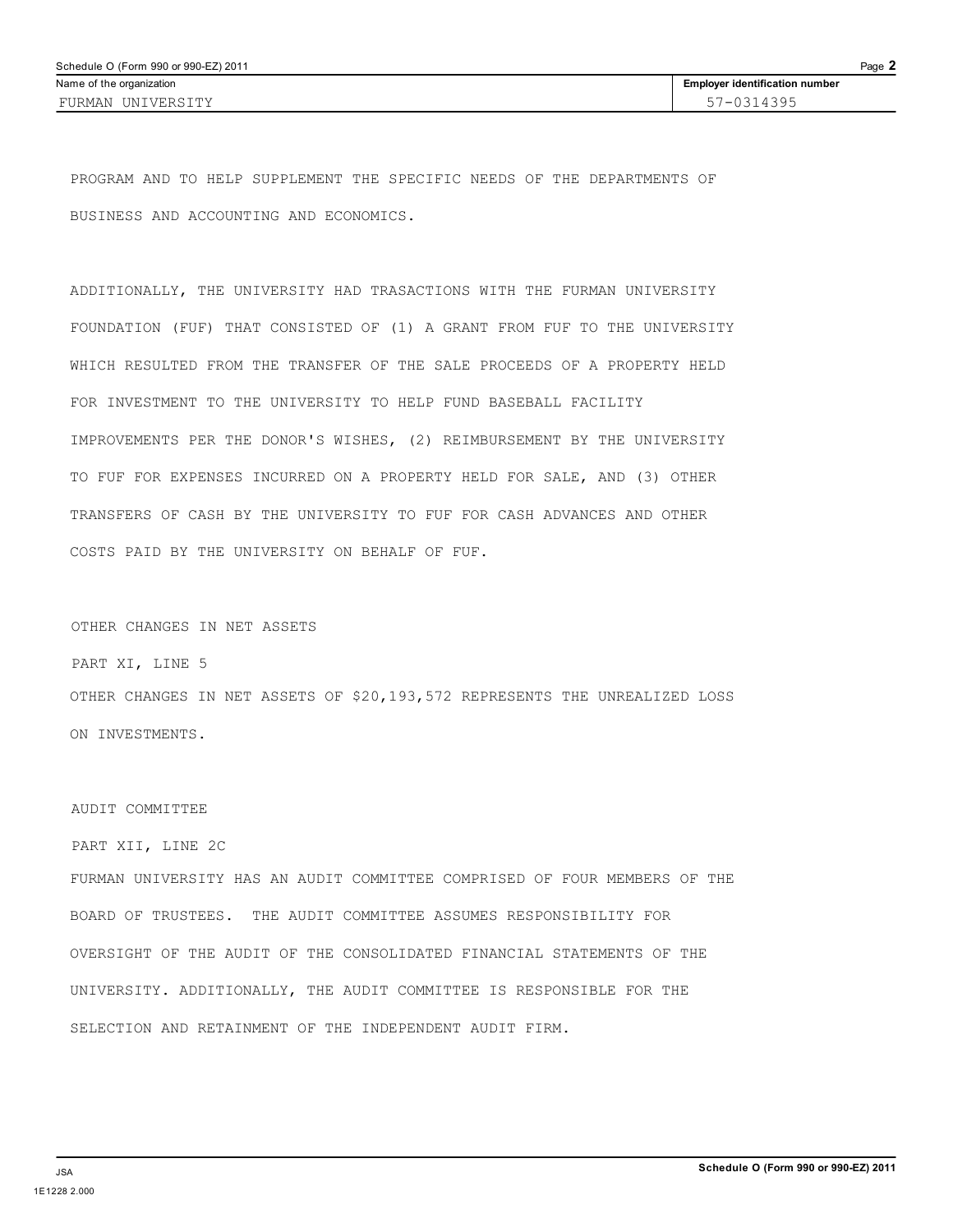| Schedule O (Form 990 or 990-EZ) 2011 | Page 2                                |
|--------------------------------------|---------------------------------------|
| Name of the organization             | <b>Employer identification number</b> |
| FURMAN UNIVERSITY                    | 57-0314395                            |
|                                      | ATTACHMENT                            |

### FORM 990, PART III, LINE 1 - ORGANIZATION'S MISSION

FURMAN UNIVERSITY IS A SELECTIVE, INDEPENDENT, CO-EDUCATIONAL LIBERAL ARTS COLLEGE OF APPROXIMATELY 2,800 FULL AND PART-TIME UNDERGRADUATE AND GRADUATE STUDENTS. THE PRIMARY MISSION OF FURMAN AS A LIBERAL ARTS INSTITUTION IS TO PROVIDE A DISTINCTIVE UNDERGRADUATE EDUCATION ENCOMPASSING THE HUMANITIES, FINE ARTS, SOCIAL SCIENCES, MATHEMATICS AND NATURAL SCIENCES, AND SELECTED PROFESSIONAL DISCIPLINES. FURMAN EMPHASIZES ENGAGED LEARNING, A PROBLEM-SOLVING, PROJECT ORIENTED AND RESEARCH BASED EDUCATIONAL PHILOSOPHY. THE UNIVERSITY IS COMMITTED TO LIBERAL LEARNING WITHIN A MORAL AND ETHICAL CONTEXT. FURMAN SEEKS HIGHLY MOTIVATED STUDENTS WITH INQUISTIVE MINDS, VARIED PERSPECTIVES, A SENSE OF PERSONAL INTEGRITY AND MORAL RESPONSIBILITY WITH THE POTENTIAL TO BE LEADERS AND TO MAKE FUTURE CONTRIBUTIONS TO SOCIETY. IN ADDITION TO ITS PRIMARY EMPHASIS ON UNDERGRADUATE EDUCATION, FURMAN OFFERS GRADUATE PROGRAMS IN EDUCATION AND CHEMISTRY AND PROVIDES A CONTINUING EDUCATION PROGRAM FOR THE LARGER GREENVILLE, SOUTH CAROLINA COMMUNITY. FURMAN ASPIRES TO BE A DIVERSE COMMUNITY OF LEARNING, HARMONIOUS IN ITS DIFFERENCES AND STEADFAST IN ITS COMMITTMENT TO AN EDUCATIONAL PROGRAM OF HIGHEST QUALITY.

ATTACHMENT 2

### FORM 990, PART III - PROGRAM SERVICE, LINE 4A

FURMAN UNIVERSITY'S PRIMARY EXEMPT PURPOSE ACHIEVEMENT IS TO PROVIDE HIGHER EDUCATION TO STUDENTS UNDER A COLLEGE DEGREE PROGRAM. THE UNIVERSITY PROVIDED A LIBERAL ARTS EDUCATION TO 2,697 FULL-TIME AND PART-TIME UNDERGRADUATE STUDENTS AND 108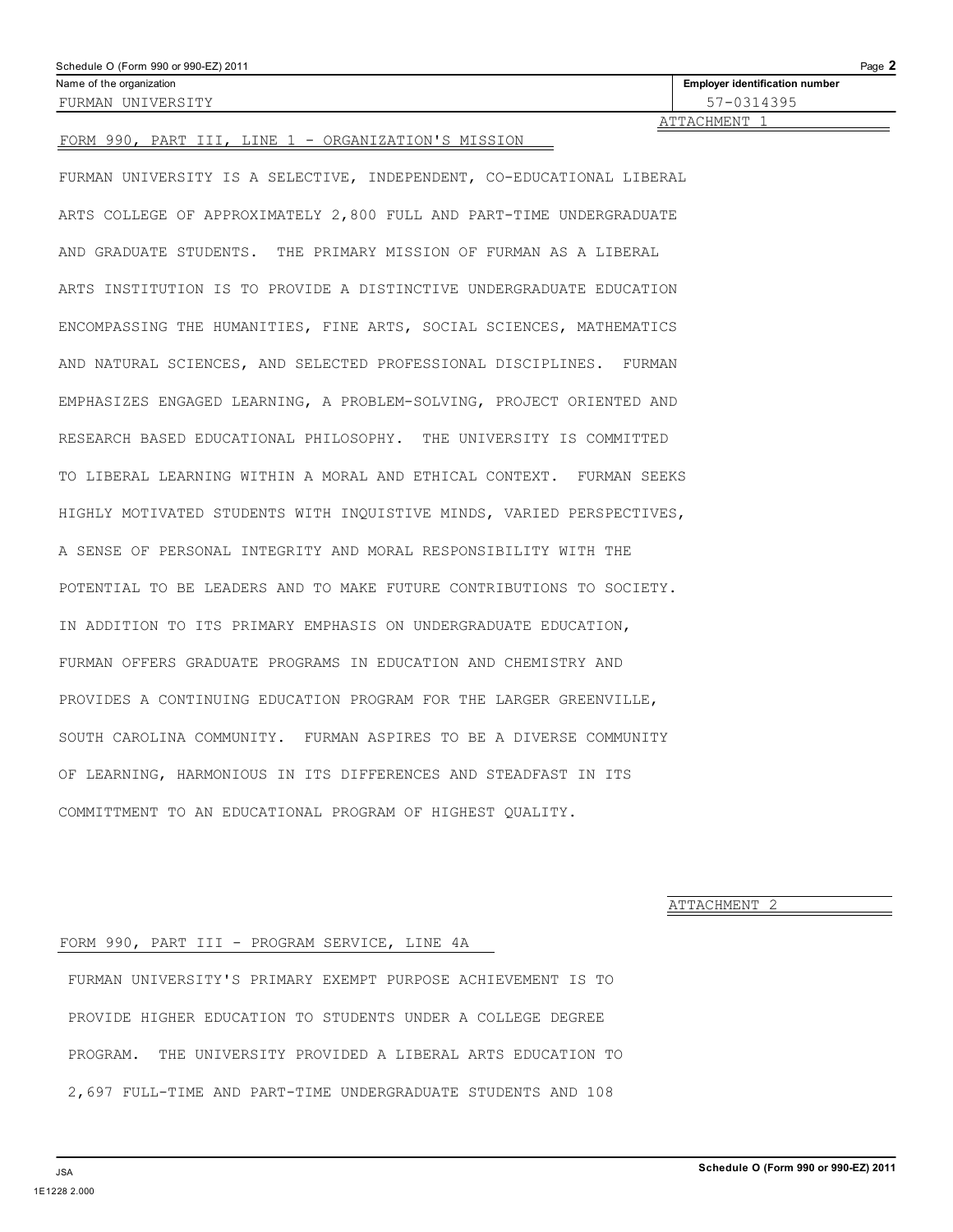| Schedule O (Form 990 or 990-EZ) 2011 |                                       | Page 2 |
|--------------------------------------|---------------------------------------|--------|
| Name of the organization             | <b>Employer identification number</b> |        |
| FURMAN UNIVERSITY                    | 57-0314395                            |        |
|                                      |                                       |        |

ATTACHMENT 2 (CONT'D)

FULL-TIME AND PART-TIME GRADUATE STUDENTS DURING THE FISCAL YEAR ENDED 6/30/12. COURSES ARE OFFERED LEADING TO THE AWARD OF THE BACHELOR OF ARTS, BACHELOR OF SCIENCE, BACHELOR OF MUSIC, BACHELOR OF LIBERAL ARTS, MASTER IN ARTS, AND MASTER IN SCIENCE. THE UNIVERSITY CONFERRED 623 BACHELOR DEGREES AND 57 MASTER DEGREES IN THE 2011-2012 ACADEMIC YEAR. THE UNIVERSITY'S FINANCIAL AID PROGRAM, WHICH AWARDED IN EXCESS OF \$46 MILLION FOR THE YEAR ENDED 6/30/12, INCLUDES A BROAD RANGE OF ACADEMIC AND SPECIAL TALENT SCHOLARSHIPS AS WELL AS A COMPREHENSIVE NEED-BASED PROGRAM OF GRANTS, LOANS AND WORK STUDY OPPORTUNITIES.

ATTACHMENT 3

### FORM 990, PART III - PROGRAM SERVICE, LINE 4B

A FURMAN EDUCATION INCLUDES SOCIAL, PHYSICAL, CULTURAL, AND SPIRITUAL GROWTH AS WELL AS INTELLECTUAL DEVELOPMENT. AS A RESULT, THE PROGRAMS AND ACTIVITIES RELATED TO STUDENT SERVICES AND STUDENT LIFE ARE AN INTEGRAL PART OF THE HIGHER EDUCATION EXPERIENCE. FURMAN'S INTERCOLLEGIATE ATHLETIC PROGRAM CONSISTS OF NINE MEN'S AND NINE WOMEN'S SPORTS. ADDITIONALLY, RECREATIONAL SPORTS CONSIST OF BOTH AN INTRAMURAL AND SPORTS CLUB PROGRAM. STUDENTS BECOMING INVOLVED IN CAMPUS LIFE MAY BECOME INVOLVED IN STUDENT GOVERNMENT, VOLUNTEER SERVICE CORPS, LEADERSHIP DEVELOPMENT PROGRAMS, STUDENT NEWSPAPER, STUDENT RADIO AND TELEVISION STATION, AND DEPARTMENTAL CLUB AND HONOR SOCIETIES. STUDENT SERVICE PROGRAMS INCLUDE CAREER SERVICES, STUDENT HEALTH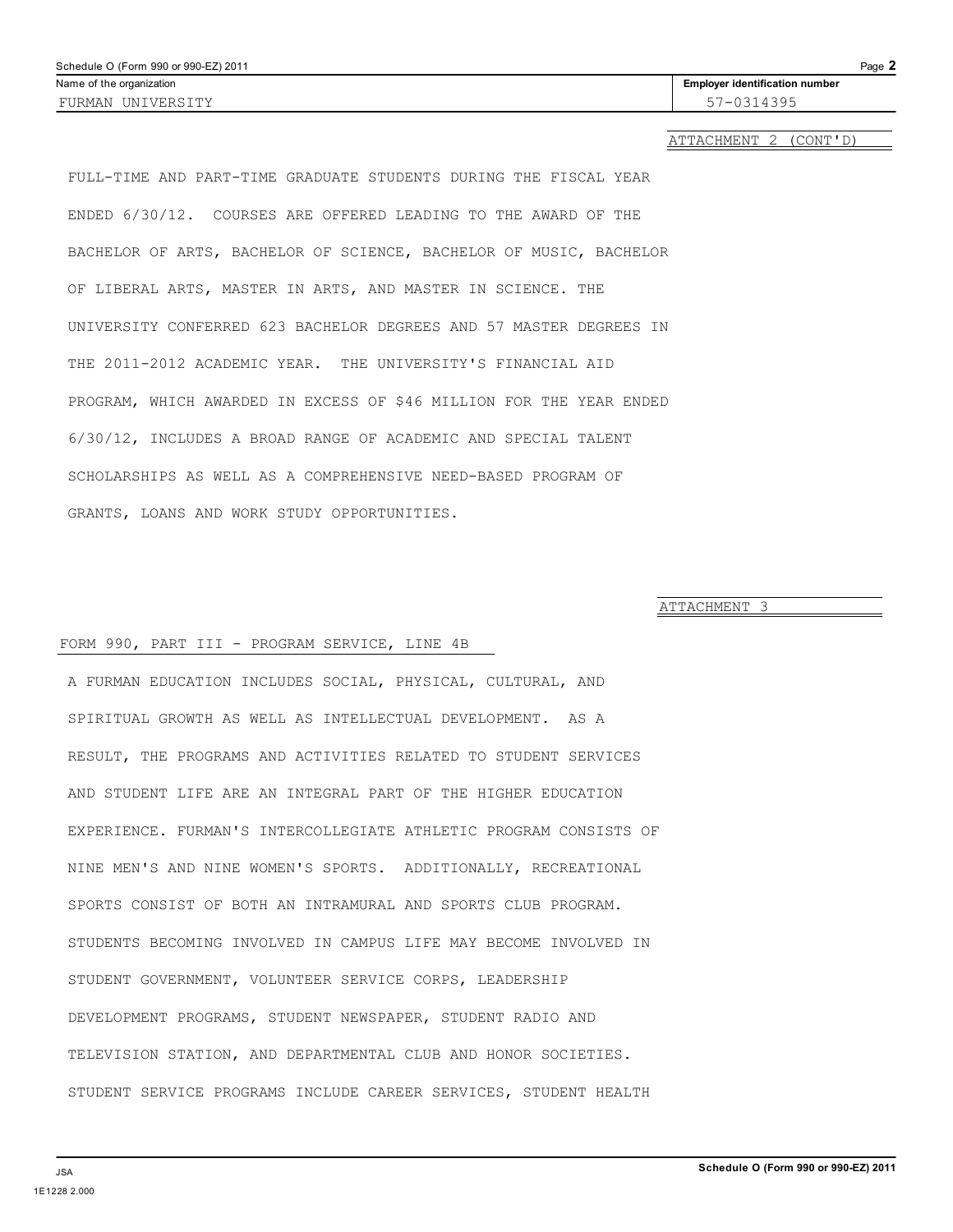| Schedule O (Form 990 or 990-EZ) 2011 |                                       | Page 2 |
|--------------------------------------|---------------------------------------|--------|
| Name of the organization             | <b>Employer identification number</b> |        |
| FURMAN UNIVERSITY                    | 57-0314395                            |        |

ATTACHMENT 3 (CONT'D)

### SERVICES, MULTICULTURAL AFFAIRS, COUNSELING CENTER, AND CHAPLAIN

SERVICES.

|                                                      |          | ATTACHMENT 4 |         |
|------------------------------------------------------|----------|--------------|---------|
| FORM 990, PART III, LINE 4D - OTHER PROGRAM SERVICES |          |              |         |
| DESCRIPTION                                          | GRANTS   | EXPENSES     | REVENUE |
| RESEARCH ACTIVITIES                                  | 360,085. | 2,071,805.   |         |
| COMMUNITY SERVICE ACTIVITIES                         |          | 310,325.     |         |
| TOTALS                                               | 360,085. | 2,382,130.   |         |

|                                                                                         |                    | UTTUCHLILINI O          |              |
|-----------------------------------------------------------------------------------------|--------------------|-------------------------|--------------|
| 990, PART VII- COMPENSATION OF THE FIVE HIGHEST PAID IND. CONTRACTORS                   |                    |                         |              |
| NAME AND ADDRESS                                                                        |                    | DESCRIPTION OF SERVICES | COMPENSATION |
| ARAMARK<br>POST OFFICE BOX 828441<br>PHILADELPHIA, PA 19182                             |                    | DINING & CATERING       | 10,494,197.  |
| TRIANGLE CONSTRUCTION COMPNAY<br>POST OFFICE BOX 6266 STATION B<br>GREENVILLE, SC 29606 |                    | CONSTRUCTION            | 6,618,062.   |
| SYS CONSTRUCTORS, INC.<br>20 BOZZINI COURT<br>GREENVILLE, SC 29615                      |                    | CONSTRUCTION            | 1,346,216.   |
| JENNINGS-DILL, INC.<br>33 GRAND AVENUE<br>GREENVILLE, SC 29607                          |                    | MECHANCIAL CONTRACTO    | 1,055,937.   |
| DIVERSIFIED RESOURCES, INC.<br>1241 PRINCE PERRY ROAD<br>EASLEY, SC 29640               |                    | CONTRACTOR              | 974,186.     |
|                                                                                         | TOTAL COMPENSATION |                         | 20,488,598.  |

### ATTACHMENT 5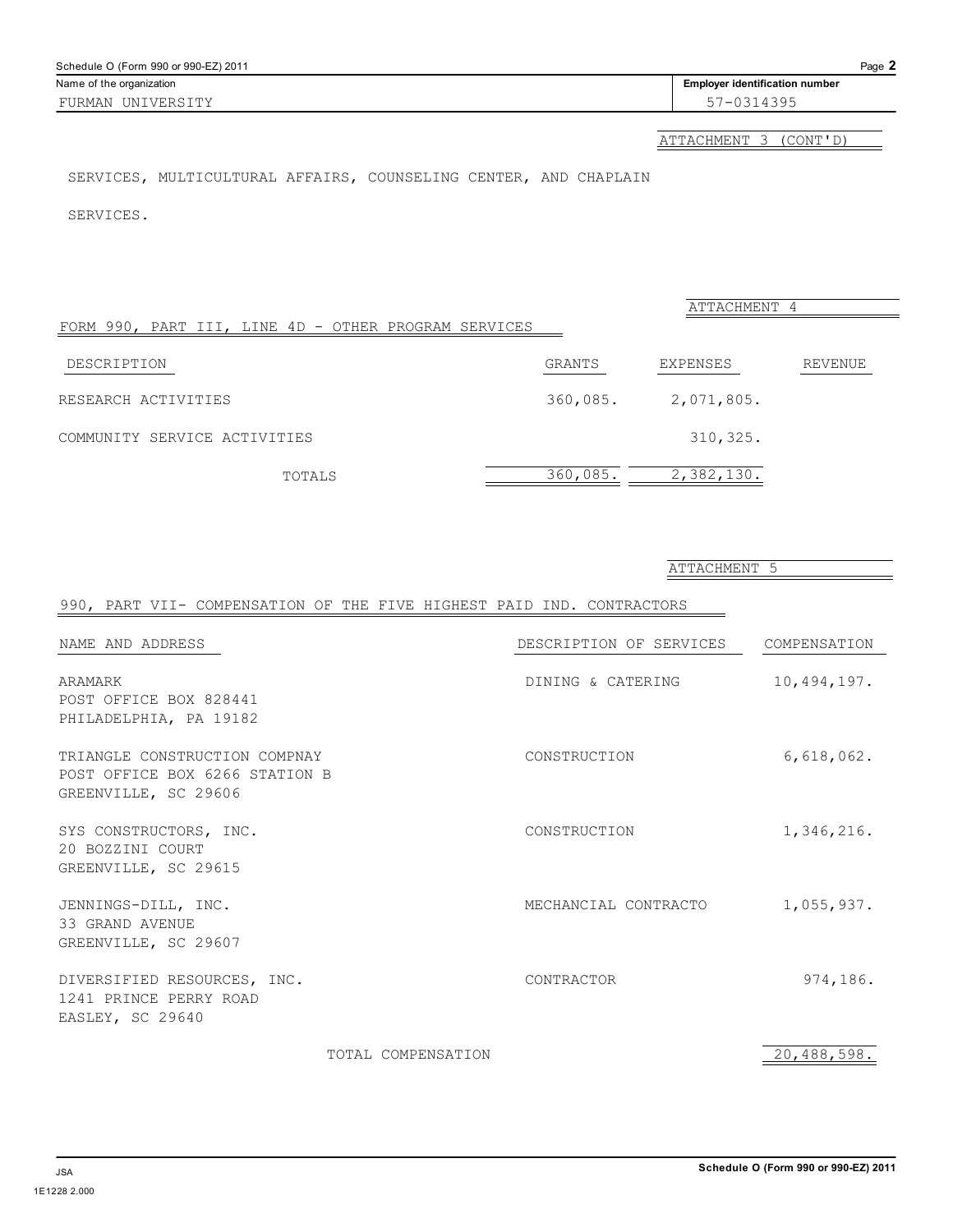| Schedule O (Form 990 or 990-EZ) 2011     |              |                   |                                | Page 2                 |
|------------------------------------------|--------------|-------------------|--------------------------------|------------------------|
| Name of the organization                 |              |                   | Employer identification number |                        |
| FURMAN UNIVERSITY                        |              |                   | 57-0314395                     |                        |
| FORM 990, PART VIII - INVESTMENT INCOME  |              |                   | ATTACHMENT 6                   |                        |
|                                          | (A)<br>TOTAL | (B)<br>RELATED OR | (C)<br>UNRELATED               | (D)<br><b>EXCLUDED</b> |
| DESCRIPTION                              | REVENUE      | EXEMPT REVENUE    | BUSINESS REV.                  | <b>REVENUE</b>         |
| SAVINGS AND TEMPORARY CAS<br>INTEREST ON | 37,136.      |                   |                                | 37,136.                |
| DIVIDENDS AND INTEREST ON SECURITIES     | 7,115,230.   |                   | $-83,925.$                     | 7,199,155.             |
| OTHER INVESTMENT INCOME<br>(HELD BY OTHE | 2, 147, 717. |                   |                                | 2, 147, 717.           |
| TOTALS                                   | 9,300,083.   |                   | $-83,925.$                     | 9,384,008.             |

### FORM 990, PART VIII - FUNDRAISING EVENTS

| DESCRIPTION                    | GROSS<br>INCOME | <b>DIRECT</b><br>EXPENSES | <b>NET</b><br>INCOME |
|--------------------------------|-----------------|---------------------------|----------------------|
| MEN BASKETBALL GOLF TOURNAMENT | 12,715.         | 7,480.                    | 5,235.               |
| BASEBALL UPSTATE DIAMOND       | 31,000.         | 23,468.                   | 7,532.               |
| CROSS COUNTRY INVITATIONAL     | 11,178.         | 9,099.                    | 2,079.               |
| COLLEGE PRO-AM EVENT           | 10,683.         | 2,322.                    | 8,361.               |
| BASEBALL GOLF TOURNAMENT       | 5,235.          | 2,988.                    | 2, 247.              |
| LADY PALADIN GOLF TOURNAMENT   | 32,500.         | 26,035.                   | 6,465.               |
| ALL OTHER                      | 85,251.         | 47,424.                   | 37,827.              |
| TOTALS                         | 188,562.        | 118,816.                  | 69,746.              |

ATTACHMENT 7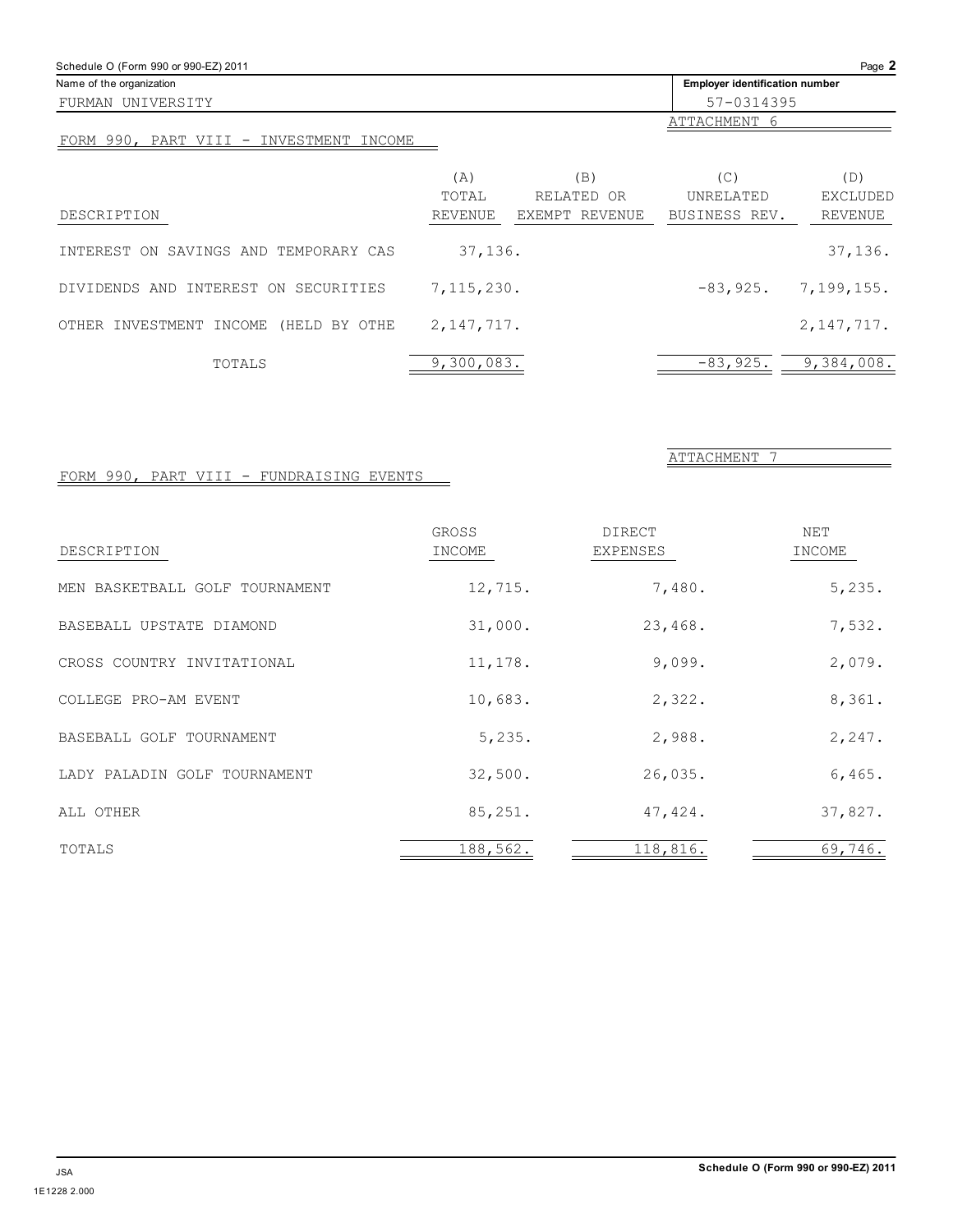| Schedule O (Form 990 or 990-EZ) 2011                     | Page 2                                |
|----------------------------------------------------------|---------------------------------------|
| Name of the organization                                 | <b>Employer identification number</b> |
| FURMAN UNIVERSITY                                        | 57-0314395                            |
|                                                          | ATTACHMENT 8                          |
| FORM 990, PART VIII - GROSS SALES AND COST OF GOODS SOLD |                                       |
| GROSS SALES LESS RETURNS AND ALLOWANCES                  | 114,179.                              |
| INVENTORY AT BEGINNING OF YEAR                           |                                       |
|                                                          |                                       |
|                                                          |                                       |
|                                                          | 71,404.                               |
|                                                          | 71,404.                               |
|                                                          |                                       |
|                                                          | 71,404.                               |

|                                               |                      | ATTACHMENT 9               |  |
|-----------------------------------------------|----------------------|----------------------------|--|
| FORM 990, PART X - NOTES AND LOANS RECEIVABLE |                      |                            |  |
| BORROWER:                                     | PERKINS LOAN PROGRAM |                            |  |
|                                               |                      | 5, 212, 189.<br>4,882,062. |  |

| BORROWER: | FURMAN LOANS                               |                    |
|-----------|--------------------------------------------|--------------------|
|           |                                            | 61,611.<br>58,706. |
|           | TOTAL BEGINNING NOTES AND LOANS RECEIVABLE | 5,273,800.         |
|           | TOTAL ENDING NOTES AND LOANS RECEIVABLES   | 4,940,768.         |

ATTACHMENT 10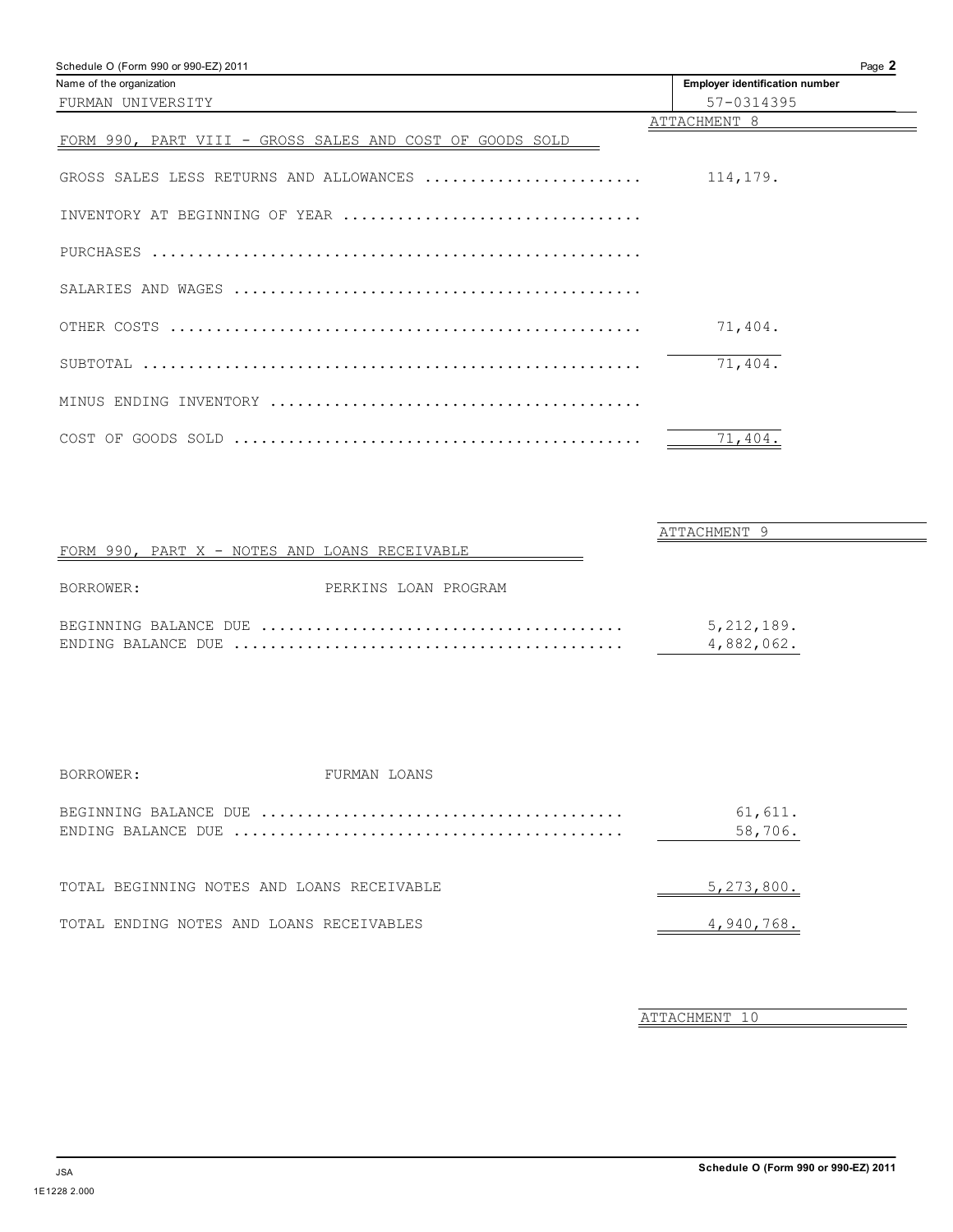| Schedule O (Form 990 or 990-EZ) 2011                        |            |                                                  |                                       | Page 2 |
|-------------------------------------------------------------|------------|--------------------------------------------------|---------------------------------------|--------|
| Name of the organization                                    |            |                                                  | <b>Employer identification number</b> |        |
| FURMAN UNIVERSITY                                           |            |                                                  | 57-0314395                            |        |
|                                                             |            |                                                  | ATTACHMENT 10 (CONT'D)                |        |
| FORM 990, PART X - INVESTMENTS - PUBLICLY TRADED SECURITIES |            |                                                  |                                       |        |
|                                                             |            |                                                  |                                       |        |
|                                                             |            | BEGINNING                                        | ENDING                                | COST   |
| DESCRIPTION                                                 |            | BOOK VALUE                                       | BOOK VALUE                            | OR FMV |
|                                                             |            |                                                  |                                       |        |
| PUBLICLY TRADED SECURITIES                                  |            | 68,770,653.                                      | 66,815,671.                           | FMV    |
|                                                             |            |                                                  |                                       |        |
|                                                             | TOTALS     | $\overline{68}$ , 770, 653.                      | 66, 815, 671.                         |        |
|                                                             |            |                                                  |                                       |        |
|                                                             |            |                                                  |                                       |        |
|                                                             |            |                                                  |                                       |        |
|                                                             |            |                                                  | ATTACHMENT 11                         |        |
| FORM 990, PART X - SECURED MORTGAGES AND NOTES PAYABLE      |            |                                                  |                                       |        |
|                                                             |            |                                                  |                                       |        |
| LENDER:<br>BANK OF AMERICA                                  |            |                                                  |                                       |        |
| ORIGINAL AMOUNT:                                            | 6,400,000. |                                                  |                                       |        |
| INTEREST RATE:                                              | 0.200000   |                                                  |                                       |        |
| DATE OF NOTE:                                               | 07/31/2011 |                                                  |                                       |        |
| MATURITY DATE:                                              | 05/31/2016 |                                                  |                                       |        |
| REPAYMENT TERMS:                                            |            | MONTHLY PYMTS BEGINNING 8/30/11-5/31/16          |                                       |        |
| SECURITY PROVIDED:                                          | N/A        |                                                  |                                       |        |
| PURPOSE OF LOAN:                                            |            | TERM LOAN TO REDUCE BORROWINGS ON LINE OF CREDIT |                                       |        |
| DESCRIPTION AND FMV                                         | UNKNOWN    |                                                  |                                       |        |
| OF CONSIDERATION:                                           |            |                                                  |                                       |        |
|                                                             |            |                                                  |                                       |        |
|                                                             |            |                                                  | 6,400,000.                            |        |
|                                                             |            |                                                  | 6,044,450.                            |        |
|                                                             |            |                                                  |                                       |        |
|                                                             |            |                                                  |                                       |        |
|                                                             |            |                                                  |                                       |        |
|                                                             |            |                                                  |                                       |        |
|                                                             |            |                                                  |                                       |        |
| LENDER: CONSERFUND LOAN                                     |            |                                                  |                                       |        |
| ORIGINAL AMOUNT:                                            | 750,000.   |                                                  |                                       |        |
| INTEREST RATE:                                              | 2.000000   |                                                  |                                       |        |
| DATE OF NOTE:                                               | 08/19/2011 |                                                  |                                       |        |
| MATURITY DATE:                                              | 08/16/2021 |                                                  |                                       |        |
| REPAYMENT TERMS:                                            |            | ANNUAL INSTALLMENTS OF \$83,495                  |                                       |        |
| PURPOSE OF LOAN:                                            |            | TO FUND INSTALLATION OF GROUNDSOURCE HEAR PUMP   |                                       |        |
|                                                             |            |                                                  | 750,000.                              |        |
|                                                             |            |                                                  |                                       |        |

|  | TOTAL BEGINNING MORTGAGES AND OTHER NOTES PAYABLE |  |  | 6,400,000. |
|--|---------------------------------------------------|--|--|------------|
|  | TOTAL ENDING MORTGAGES AND OTHER NOTES PAYABLE    |  |  | 6,794,450. |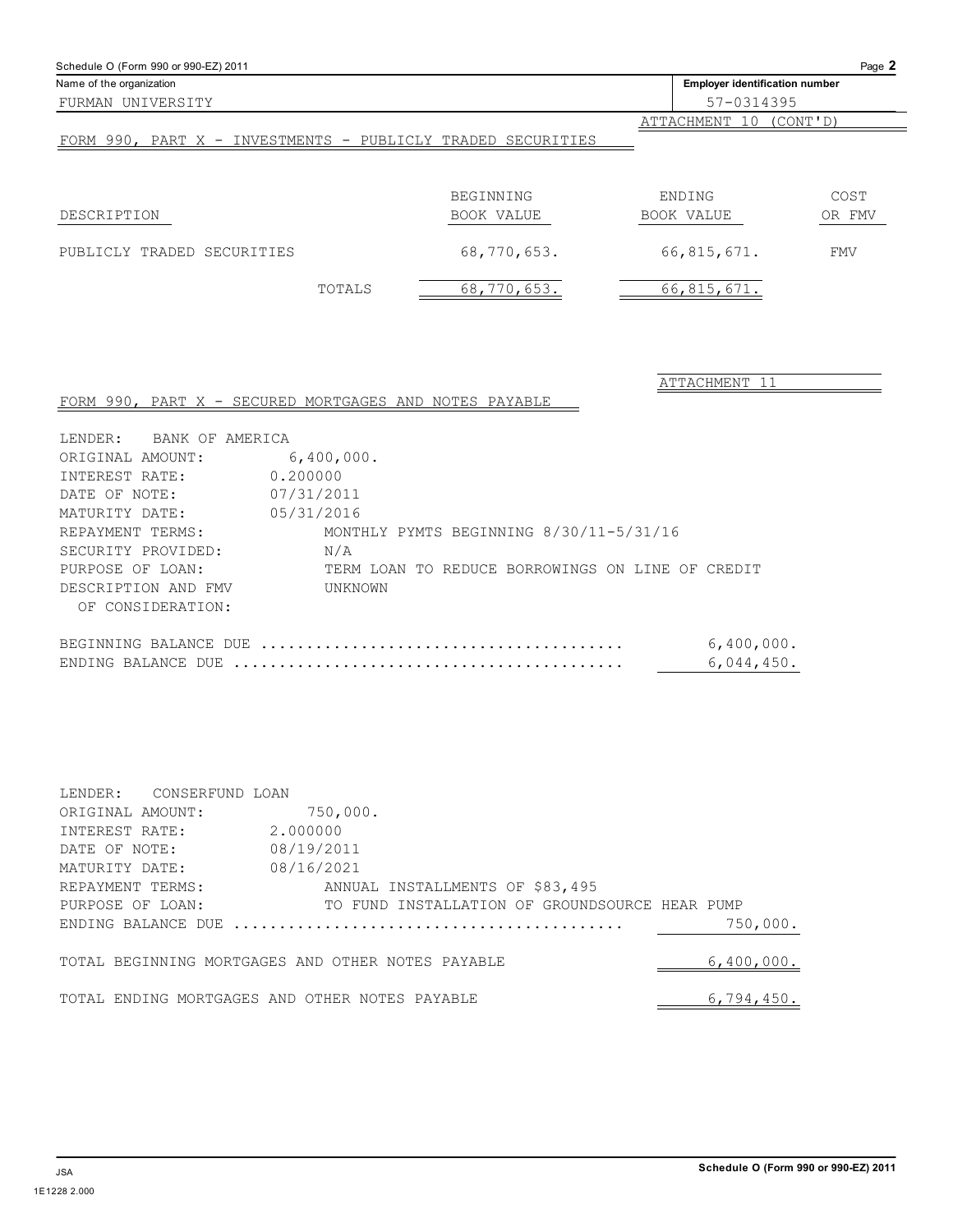| SCHEDULE R<br>(Form 990)                                   | <b>Related Or</b>                                                                                                        | rganizations and Unrelated Partnerships                                                   |                                                                        |                                                   |                                                                                     |                                                 | OMB No. 1545-0047<br>$\otimes$                     |                            |
|------------------------------------------------------------|--------------------------------------------------------------------------------------------------------------------------|-------------------------------------------------------------------------------------------|------------------------------------------------------------------------|---------------------------------------------------|-------------------------------------------------------------------------------------|-------------------------------------------------|----------------------------------------------------|----------------------------|
| Department of the Treasury<br>Internal Revenue Service     | ▶ Complete if the organization answered "Yes" to Form 990, Part IV, line 33, 34, 35, 36, or 37.<br>▲                     | Attach to Form 990.                                                                       | See separate instructions.                                             |                                                   |                                                                                     |                                                 | Open to Public<br>Inspection                       |                            |
| FURMAN UNIVERSITY<br>Name of the organization              |                                                                                                                          |                                                                                           |                                                                        |                                                   |                                                                                     | Employer identification number<br>57-0314395    |                                                    |                            |
| Part I                                                     | (Complete<br>Identification of Disregarded Entities                                                                      | if the organization answered "Yes" to Form 990, Part IV, line 33.)                        |                                                                        |                                                   |                                                                                     |                                                 |                                                    |                            |
|                                                            | Name, address, and EIN of disregarded entity<br>ම                                                                        |                                                                                           | Primary activity<br>ê                                                  | Legal domicile (state<br>or foreign country)<br>ͽ | (d)<br>Total income                                                                 | (e)<br>End-of-year assets                       | (f)<br>Direct controlling<br>entity                |                            |
| $\widehat{\boldsymbol{\Xi}}_{\parallel}$                   |                                                                                                                          |                                                                                           |                                                                        |                                                   |                                                                                     |                                                 |                                                    |                            |
| <u>୍ସ</u>                                                  |                                                                                                                          |                                                                                           |                                                                        |                                                   |                                                                                     |                                                 |                                                    |                            |
| $\overline{c}$                                             |                                                                                                                          |                                                                                           |                                                                        |                                                   |                                                                                     |                                                 |                                                    |                            |
| $\widehat{\mathbf{f}}$                                     |                                                                                                                          |                                                                                           |                                                                        |                                                   |                                                                                     |                                                 |                                                    |                            |
| $\overline{[6]}$                                           |                                                                                                                          |                                                                                           |                                                                        |                                                   |                                                                                     |                                                 |                                                    |                            |
| $\mathbf{e}$                                               |                                                                                                                          |                                                                                           |                                                                        |                                                   |                                                                                     |                                                 |                                                    |                            |
| Part II                                                    | one or more related tax-exempt organizations during the tax year.)<br>Identification of Related Tax-Exempt Organizations | (Complete if the organization answered "Yes" to Form 990, Part IV, line 34 because it had |                                                                        |                                                   |                                                                                     |                                                 |                                                    |                            |
|                                                            | Name, address, and EIN of related organization<br>a                                                                      | Primary activity<br>ê                                                                     | Legal domicile (state<br>or foreign country)<br>$\widehat{\mathbf{c}}$ | Exempt Code section<br>$\widehat{\mathbf{c}}$     | Public charity status<br>(if section 501(c)(3))<br>T                                | Direct controlling<br>entity<br>$\bm{\epsilon}$ | (g)<br>Section 512(b)(13)<br>controlled<br>entity? |                            |
|                                                            |                                                                                                                          |                                                                                           |                                                                        |                                                   |                                                                                     |                                                 | Yes                                                | $\frac{\circ}{\mathbf{z}}$ |
| MODERATION ATTERS THE ROUNDRITION<br>S300 POINSETT HIGHWAY | $57 - 1061363$<br>$rac{13}{50}$ $rac{13}{29613}$<br>GREENVILLE,                                                          | FOUNDATION                                                                                | SC                                                                     | $\widetilde{(\cdot)}$<br>501(C)                   | $\overline{\phantom{0}}$<br><br><br><br><br><br><br><br><br><br><br><br>TYPE<br>11B | N/A                                             |                                                    | $\bowtie$                  |
| <b>BOLLINGSWORTH FUNDS INC</b><br>$\overline{a}$           | $\frac{57 - 1003814}{s}$<br>$\overline{\text{GREBNVILLE}}$                                                               | CHARITABLE                                                                                | SC                                                                     | $\widetilde{(\cdot)}$<br>501 (C)                  | $\vdash$<br>TYPE<br>11A                                                             | $\rm N/A$                                       |                                                    | ×                          |
| $\overline{c_0}$                                           |                                                                                                                          |                                                                                           |                                                                        |                                                   |                                                                                     |                                                 |                                                    |                            |
| $\widehat{A}$                                              |                                                                                                                          |                                                                                           |                                                                        |                                                   |                                                                                     |                                                 |                                                    |                            |
| <u>(5)</u>                                                 |                                                                                                                          |                                                                                           |                                                                        |                                                   |                                                                                     |                                                 |                                                    |                            |
| $\overline{\mathbf{e}}$                                    |                                                                                                                          |                                                                                           |                                                                        |                                                   |                                                                                     |                                                 |                                                    |                            |
| $\overline{(\overline{L})}$                                |                                                                                                                          |                                                                                           |                                                                        |                                                   |                                                                                     |                                                 |                                                    |                            |
|                                                            | For Paperwork Reduction Act Notice, see the Instructions for Form 990.                                                   |                                                                                           |                                                                        |                                                   |                                                                                     |                                                 | Schedule R (Form 990) 2011                         |                            |

57-0314395

### FURMAN UNIVERSITY 57-0314395 FURMAN UNIVERSITY

JSA 1E1307 1.000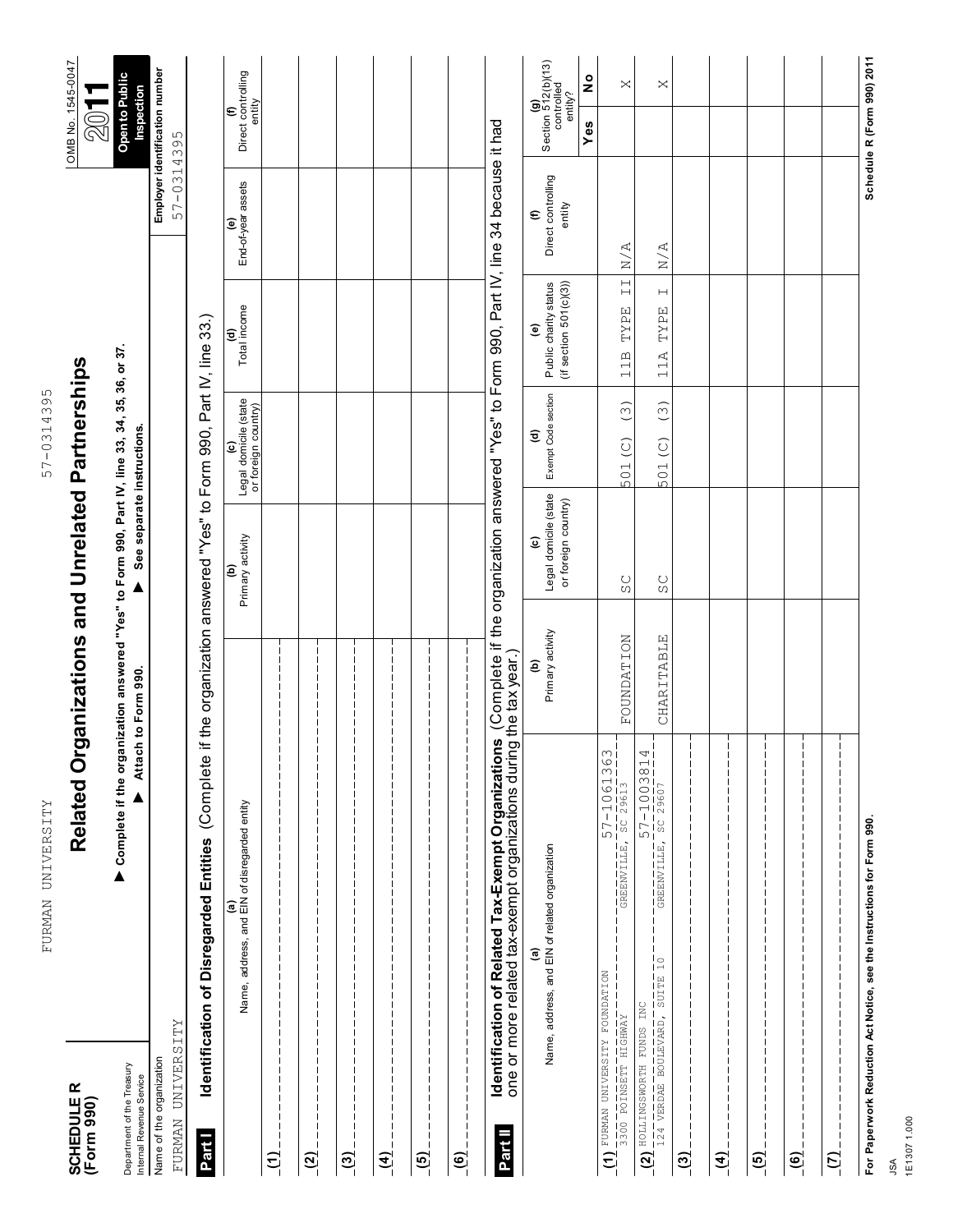| Part III                 | Identification of Related Organizations Taxable as<br>Schedule R (Form 990) 2011                                                                                       |                       |                                                                                  |                                                        |                                                                                                                |                                             | a Partnership (Complete if the organization answered "Yes" to Form 990, Part IV, line 34 |                                                                                    |                                                                         |                                     |                                                                               | Page 2                       |
|--------------------------|------------------------------------------------------------------------------------------------------------------------------------------------------------------------|-----------------------|----------------------------------------------------------------------------------|--------------------------------------------------------|----------------------------------------------------------------------------------------------------------------|---------------------------------------------|------------------------------------------------------------------------------------------|------------------------------------------------------------------------------------|-------------------------------------------------------------------------|-------------------------------------|-------------------------------------------------------------------------------|------------------------------|
|                          | because it had one or more related organizations treated as a partnership during the tax year.)                                                                        |                       |                                                                                  |                                                        |                                                                                                                |                                             |                                                                                          |                                                                                    |                                                                         |                                     |                                                                               |                              |
|                          | (a)<br>Name, address, and EIN<br>related organization<br>ŏ                                                                                                             | Primary activity<br>ê | domicile<br>country)<br>(state or<br>foreign<br>Legal<br>$\widehat{\bm{\omega}}$ | Direct controlling<br>entity<br>$\widehat{\mathbf{c}}$ | Predominant<br>income (related,<br>excluded for<br>excluded for<br>tax under<br>tax under<br>sections 512-514) | Share of total<br>income<br>$\bm{\epsilon}$ | Share of end-of-year<br>assets<br>$\widehat{\mathbf{e}}$                                 | Disproportionate<br>$\overset{\mathtt{o}}{\mathtt{z}}$<br>allocations?<br>ε<br>Yes | amount in box 20<br>(Form 1065)<br>Schedule K-1<br>Code V-UBI<br>৳<br>€ | Yes                                 | $\overset{\mathtt{o}}{\mathtt{z}}$<br>General or<br>managing<br>partner?<br>⊜ | Percentage<br>ownership<br>€ |
| $\tilde{c}$              |                                                                                                                                                                        |                       |                                                                                  |                                                        |                                                                                                                |                                             |                                                                                          |                                                                                    |                                                                         |                                     |                                                                               |                              |
| $\overline{2}$           |                                                                                                                                                                        |                       |                                                                                  |                                                        |                                                                                                                |                                             |                                                                                          |                                                                                    |                                                                         |                                     |                                                                               |                              |
| <u>୍ମ</u>                |                                                                                                                                                                        |                       |                                                                                  |                                                        |                                                                                                                |                                             |                                                                                          |                                                                                    |                                                                         |                                     |                                                                               |                              |
| $\widetilde{\mathbf{f}}$ |                                                                                                                                                                        |                       |                                                                                  |                                                        |                                                                                                                |                                             |                                                                                          |                                                                                    |                                                                         |                                     |                                                                               |                              |
| $\tilde{\mathbf{e}}$     |                                                                                                                                                                        |                       |                                                                                  |                                                        |                                                                                                                |                                             |                                                                                          |                                                                                    |                                                                         |                                     |                                                                               |                              |
| $\widetilde{\mathbf{e}}$ |                                                                                                                                                                        |                       |                                                                                  |                                                        |                                                                                                                |                                             |                                                                                          |                                                                                    |                                                                         |                                     |                                                                               |                              |
| ମ୍                       | -1<br>1                                                                                                                                                                |                       |                                                                                  |                                                        |                                                                                                                |                                             |                                                                                          |                                                                                    |                                                                         |                                     |                                                                               |                              |
| Part IV                  | line 34 because it had one or more related organizations treated as a corporation or trust during the tax year.)<br>Identification of Related Organizations Taxable as |                       |                                                                                  |                                                        |                                                                                                                |                                             | a Corporation or Trust (Complete if the organization answered "Yes" to Form 990, Part IV |                                                                                    |                                                                         |                                     |                                                                               |                              |
|                          | (a)<br>Name, address, and EIN of related organization                                                                                                                  |                       |                                                                                  | Primary activity<br>ê                                  | foreign country)<br><b>(C)</b><br>Legal domicile<br>(state or                                                  | (d)<br>Direct controlling<br>entity         | (e)<br>Type of entity<br>(C corp, S corp,<br>or trust)                                   | (f)<br>Share of total<br>income                                                    |                                                                         | end-of-year assets<br>Share of<br>ම |                                                                               | Percentage<br>ownership<br>ε |
| $\widehat{z}$            | <u>CHARITABLE REMAINDER UNITRUSTS</u>                                                                                                                                  | (10)                  |                                                                                  | SPLIT INTEREST                                         | SC                                                                                                             | N/A                                         | TRUST                                                                                    |                                                                                    |                                                                         |                                     |                                                                               |                              |
| <u>(2)</u>               | <b>ANUITY TRUST</b><br><u>CHARITABLE REMAINDER</u>                                                                                                                     | $\Xi$                 |                                                                                  | SPLIT INTEREST                                         | SC                                                                                                             | $\mathbb{N}/\mathbb{A}$                     | TRUST                                                                                    |                                                                                    |                                                                         |                                     |                                                                               |                              |
| <u>ଗ୍</u>                |                                                                                                                                                                        |                       |                                                                                  |                                                        |                                                                                                                |                                             |                                                                                          |                                                                                    |                                                                         |                                     |                                                                               |                              |
| $\widehat{\mathbf{d}}$   |                                                                                                                                                                        |                       |                                                                                  |                                                        |                                                                                                                |                                             |                                                                                          |                                                                                    |                                                                         |                                     |                                                                               |                              |
| $\overline{5}$           |                                                                                                                                                                        |                       |                                                                                  |                                                        |                                                                                                                |                                             |                                                                                          |                                                                                    |                                                                         |                                     |                                                                               |                              |
| <u>(6)</u>               |                                                                                                                                                                        |                       |                                                                                  |                                                        |                                                                                                                |                                             |                                                                                          |                                                                                    |                                                                         |                                     |                                                                               |                              |
| $\overline{c}$           |                                                                                                                                                                        |                       |                                                                                  |                                                        |                                                                                                                |                                             |                                                                                          |                                                                                    |                                                                         |                                     |                                                                               |                              |
|                          |                                                                                                                                                                        |                       |                                                                                  |                                                        |                                                                                                                |                                             |                                                                                          |                                                                                    |                                                                         |                                     |                                                                               | Schedule R (Form 990) 2011   |

57-0314395 FURMAN UNIVERSITY 57-0314395

FURMAN UNIVERSITY

JSA 1E1308 1.000

**Schedule R (Form 990) 2011**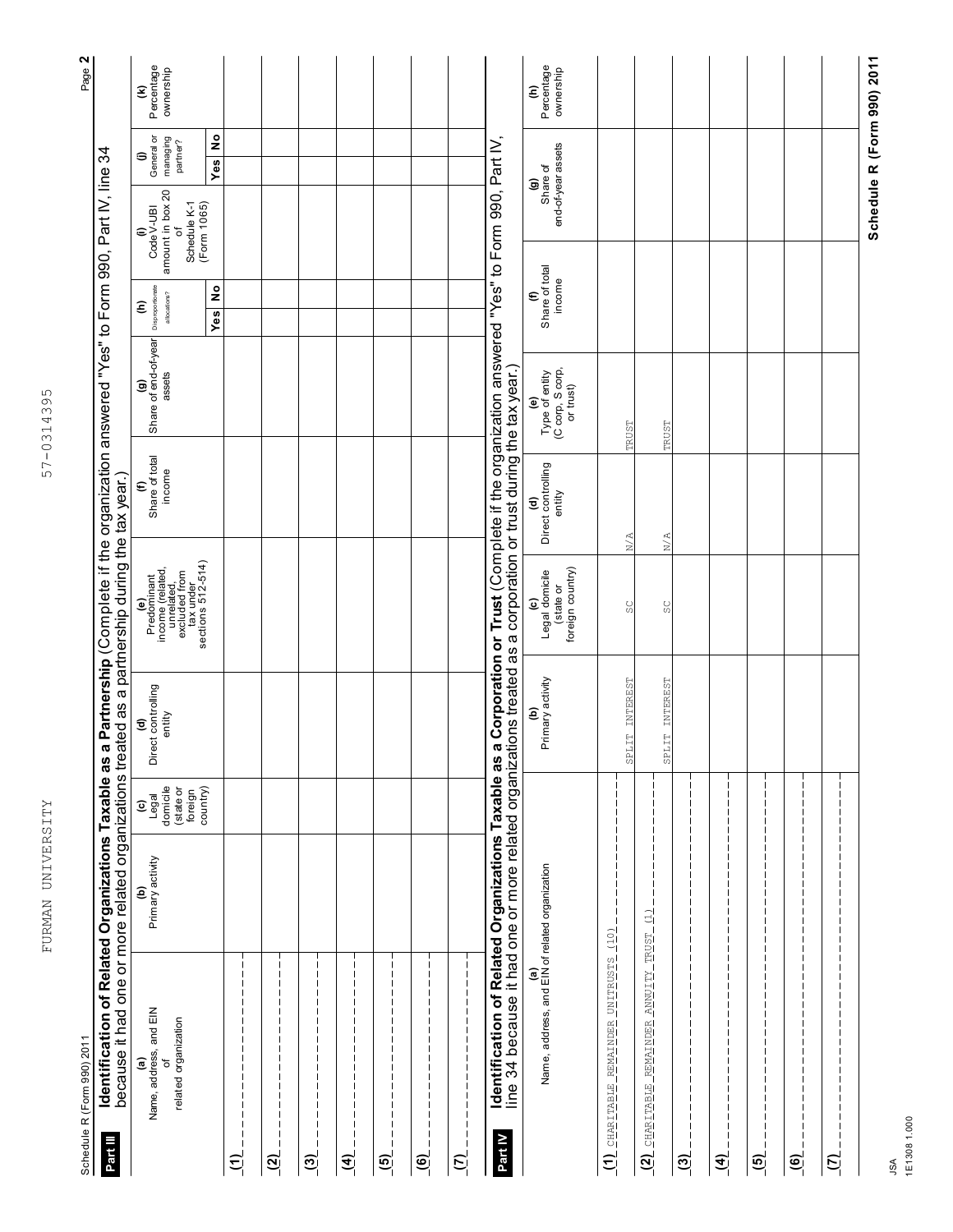FURMAN UNIVERSITY 57-0314395 FURMAN UNIVERSITY

Schedule R (Form 990) 2011

Transactions With Related Organizations (Complete if the organization answered "Yes" to Form 990, Part IV, line 34, 35, 35a, or 36.) **Transactions With Related Organizations** (Complete if the organization answered "Yes" to Form 990, Part IV, line 34, 35, 35a, or 36.) **Part V**

|                         | schedule.<br>Note. Complete line 1 if any entity is listed in Parts II, III, or IV of this                                                                                      |                                   |                                                                      |                                                 | ş<br>Yes        |
|-------------------------|---------------------------------------------------------------------------------------------------------------------------------------------------------------------------------|-----------------------------------|----------------------------------------------------------------------|-------------------------------------------------|-----------------|
|                         | During the tax year, did the organization engage in any of the following transactions with one or more related organizations listed in Parts II–IV?                             |                                   |                                                                      |                                                 |                 |
| œ                       | a controlled entity<br>Receipt of (i) interest (ii) annuities (iii) royalties or (iv) rent from                                                                                 |                                   |                                                                      | $\frac{a}{b}$                                   | X               |
| ء                       | Gift, grant, or capital contribution to related organization(s)                                                                                                                 |                                   |                                                                      | $\frac{a}{b}$                                   | ×               |
| ပ                       | Gift, grant, or capital contribution from related organization(s)                                                                                                               |                                   |                                                                      | $\frac{c}{1}$                                   | ×               |
| ਹ                       | Loans or loan guarantees to or for related organization(s)                                                                                                                      |                                   |                                                                      | $\frac{1}{2}$                                   | ×               |
| Φ                       | Loans or loan guarantees by related organization(s)                                                                                                                             |                                   |                                                                      | $\frac{6}{1}$                                   | ×               |
|                         |                                                                                                                                                                                 |                                   |                                                                      |                                                 |                 |
|                         | Sale of assets to related organization(s)                                                                                                                                       |                                   |                                                                      | ÷                                               | ×               |
|                         | Purchase of assets from related organization(s)                                                                                                                                 |                                   |                                                                      | $\overline{9}$                                  | ×               |
| ᇰ<br>ರಾ                 |                                                                                                                                                                                 |                                   |                                                                      | $\frac{4}{7}$                                   | $\times$        |
|                         | Lease of facilities, equipment, or other assets to related organization(s)<br>Exchange of assets with related organization(s)                                                   |                                   |                                                                      | ₹                                               | ×               |
|                         |                                                                                                                                                                                 |                                   |                                                                      |                                                 |                 |
|                         | Lease of facilities, equipment, or other assets from related organization(s)                                                                                                    |                                   |                                                                      | ╤                                               | ×               |
| ×                       | Performance of services or membership or fundraising solicitations for related organization(s)                                                                                  |                                   |                                                                      | $\breve{=}$                                     | ×               |
|                         | Performance of services or membership or fundraising solicitations by related organization(s)                                                                                   |                                   |                                                                      | $\equiv$                                        | $\times$        |
| ε                       | Sharing of facilities, equipment, mailing lists, or other assets with related organization(s)                                                                                   |                                   |                                                                      | 1 <sub>m</sub>                                  | ×               |
| $\blacksquare$          | Sharing of paid employees with related organization(s)                                                                                                                          |                                   |                                                                      | $\frac{1}{2}$                                   | ×               |
|                         |                                                                                                                                                                                 |                                   |                                                                      |                                                 |                 |
| ۰                       | Reimbursement paid to related organization(s) for expenses                                                                                                                      |                                   |                                                                      | $\frac{1}{2}$                                   | $\times$        |
| Q                       | Reimbursement paid by related organization(s) for expenses                                                                                                                      |                                   |                                                                      | $\frac{p}{1}$                                   | ×               |
| $\overline{\mathbf{C}}$ | Other transfer of cash or property to related organization(s)                                                                                                                   |                                   |                                                                      | $\frac{q}{1}$                                   | ×               |
|                         | Other transfer of cash or property from related organization(s).                                                                                                                |                                   |                                                                      | $\ddot{\tau}$                                   |                 |
| 2                       | for information on who must complete this line, including covered relationships and transaction thresholds.<br>If the answer to any of the above is "Yes," see the instructions |                                   |                                                                      |                                                 |                 |
|                         |                                                                                                                                                                                 |                                   |                                                                      |                                                 |                 |
|                         | Name of other organization                                                                                                                                                      | Transaction<br>type $(a-r)$<br>වු | Amount involved                                                      | (d)<br>Method of determining<br>amount involved |                 |
| $\widehat{\epsilon}$    | INC<br><b>FUNDS</b><br>HOLLINGSWORTH                                                                                                                                            | U                                 | $\vdash$<br>74<br>972<br>$\overline{\phantom{0}}$                    | RECEIVED<br>CASH                                |                 |
| ି                       | FOUNDATION<br><b>UNIVERSITY</b><br>FURMAN                                                                                                                                       | U                                 | $\infty$<br>$\infty$<br>ഗ<br>4<br>$\sim$<br>$\overline{\phantom{0}}$ | PROCEEDS<br>SALE                                |                 |
| ම                       | <b>NOTINATION</b><br><b>UNIVERSITY</b><br>FURMAN                                                                                                                                | O                                 | 609<br>50,                                                           | REIMB                                           | <b>EXPENSES</b> |
| $\widehat{f}$           | FOUNDATION<br>FURMAN UNIVERSITY                                                                                                                                                 | Q                                 | G<br>$\frac{6}{2}$<br>64<br>ഗ<br>$\mathcal{Q}$                       | RECEIVABLE                                      |                 |
| $\overline{5}$          |                                                                                                                                                                                 |                                   |                                                                      |                                                 |                 |
| ම                       |                                                                                                                                                                                 |                                   |                                                                      |                                                 |                 |

JSA 1E1309 1.000

**Schedule R (Form 990) 2011**

Schedule R (Form 990) 2011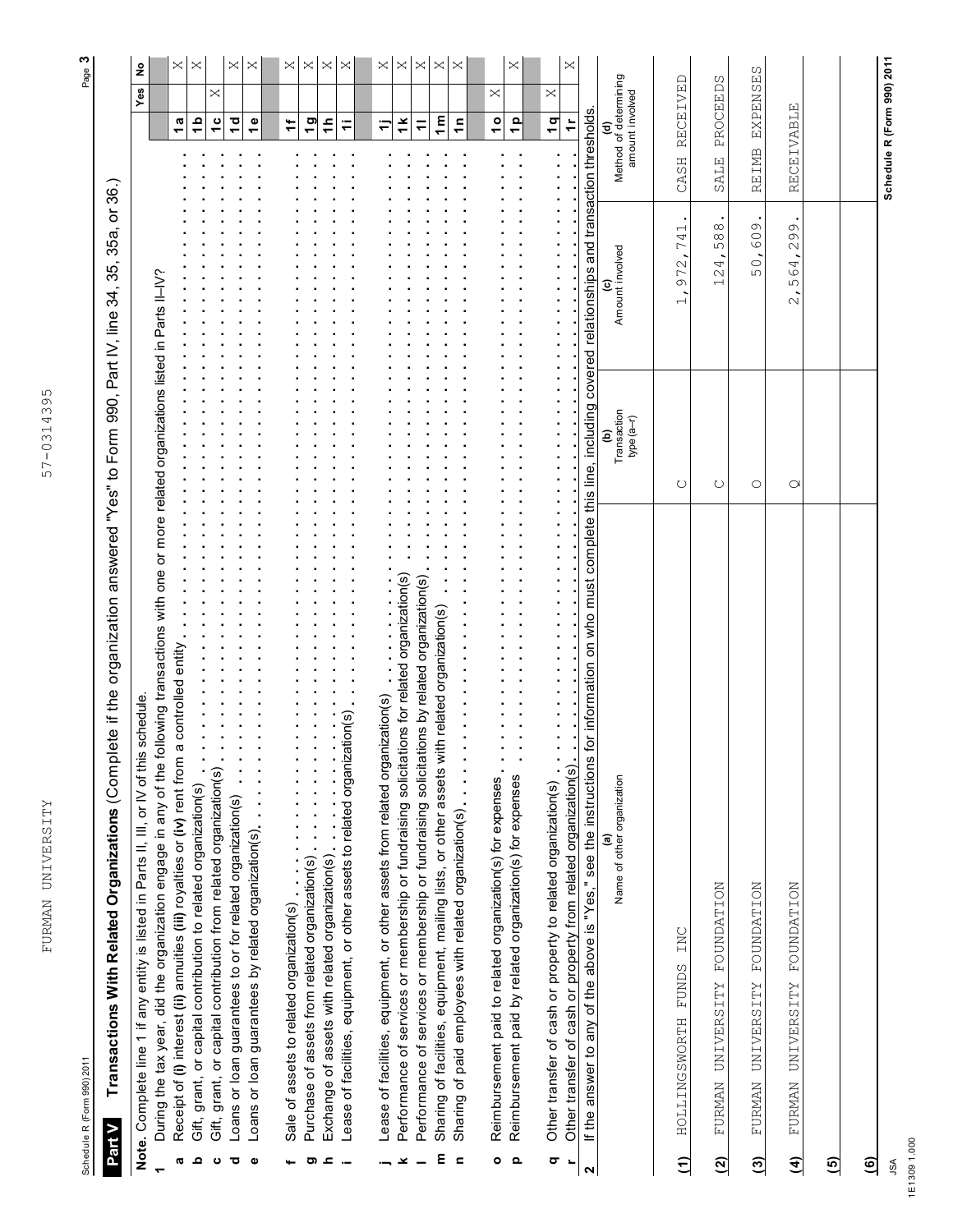| and the state of the state of the state of the state of the state of the state of the state of the state of th |  |
|----------------------------------------------------------------------------------------------------------------|--|
|                                                                                                                |  |
|                                                                                                                |  |

| $\frac{1}{2}$            |
|--------------------------|
| .<br>י                   |
|                          |
| l                        |
|                          |
|                          |
| l                        |
|                          |
|                          |
|                          |
| $\ddot{\phantom{a}}$     |
| ً<br>و                   |
| j                        |
|                          |
| ,                        |
|                          |
|                          |
|                          |
|                          |
| $\overline{\phantom{a}}$ |
|                          |
|                          |
| ŕ                        |
| ſ<br>٢<br>٥              |
|                          |
| 2<br>ĺ<br>ť              |
|                          |
|                          |
|                          |
|                          |
|                          |
|                          |
|                          |
|                          |
|                          |
|                          |
|                          |

Part VI Unrelated Organizations Taxable as a Partnership (Complete if the organization answered "Yes" on Form 990, Part IV, line 37.)<br>Provide the following information for each entity taxed as a partnership through which t Provide the following information for each entity taxed as a partnership through which the organization conducted more than five percent of its activities (measured by total assets

| Percentage<br>ownership<br>$\epsilon$                                                                                                                                                          |                                    |                                                        |                           |                        |                                                                       |                                    |                       |                   |                          |      |           |      |           |           |      | Schedule R (Form 990) 2011 |
|------------------------------------------------------------------------------------------------------------------------------------------------------------------------------------------------|------------------------------------|--------------------------------------------------------|---------------------------|------------------------|-----------------------------------------------------------------------|------------------------------------|-----------------------|-------------------|--------------------------|------|-----------|------|-----------|-----------|------|----------------------------|
| (j)<br>General or<br>managing<br>partner?                                                                                                                                                      | $\overset{\mathtt{o}}{\mathtt{z}}$ |                                                        |                           |                        |                                                                       |                                    |                       |                   |                          |      |           |      |           |           |      |                            |
|                                                                                                                                                                                                | Yes                                |                                                        |                           |                        |                                                                       |                                    |                       |                   |                          |      |           |      |           |           |      |                            |
| Code V-UBI<br>amount in box 20<br>of Schedule K-1<br>(Form 1065)<br>$\in$                                                                                                                      |                                    |                                                        |                           |                        |                                                                       |                                    |                       |                   |                          |      |           |      |           |           |      |                            |
|                                                                                                                                                                                                | $\overset{\mathtt{o}}{\mathtt{z}}$ |                                                        |                           |                        |                                                                       |                                    |                       |                   |                          |      |           |      |           |           |      |                            |
| Disproportionate<br>$\widehat{\boldsymbol{\epsilon}}$                                                                                                                                          | Yes                                |                                                        |                           |                        |                                                                       |                                    |                       |                   |                          |      |           |      |           |           |      |                            |
| $\begin{array}{c} \bf{(g)} \\ \rm{Share~of} \\ \rm{end-of-year} \end{array}$                                                                                                                   |                                    |                                                        |                           |                        |                                                                       |                                    |                       |                   |                          |      |           |      |           |           |      |                            |
| total income<br>Share of<br>$\bm{\epsilon}$                                                                                                                                                    |                                    |                                                        |                           |                        |                                                                       |                                    |                       |                   |                          |      |           |      |           |           |      |                            |
|                                                                                                                                                                                                | $\frac{1}{2}$                      |                                                        |                           |                        |                                                                       |                                    |                       |                   |                          |      |           |      |           |           |      |                            |
| Are all partners<br>section<br>section<br>organizations?<br>organizations?                                                                                                                     | Yes                                |                                                        |                           |                        |                                                                       |                                    |                       |                   |                          |      |           |      |           |           |      |                            |
| unrelated, excluded<br>income (related,<br>(d)<br>Predominant                                                                                                                                  | from tax under<br>section 512-514) |                                                        |                           |                        |                                                                       |                                    |                       |                   |                          |      |           |      |           |           |      |                            |
| (c)<br>Legal domicile<br>(state or foreign<br>country)                                                                                                                                         |                                    |                                                        |                           |                        |                                                                       |                                    |                       |                   |                          |      |           |      |           |           |      |                            |
| Primary activity<br>ê                                                                                                                                                                          |                                    |                                                        |                           |                        |                                                                       |                                    |                       |                   |                          |      |           |      |           |           |      |                            |
| or gross revenue) that was not a related organization. See instructions regarding exclusion for certain investment partnerships.<br>Name, address, and EIN of entity<br>$\widehat{\mathbf{e}}$ | 의                                  | -1<br>H<br>ш<br>ш<br>ш<br>$\widetilde{\mathbf{S}}_{i}$ | H<br>$\tilde{\mathbf{S}}$ | $\widehat{\mathbf{d}}$ | -1<br>п<br>ш<br>ш<br>ш<br>ш<br>ш<br>ш<br>П<br>$\overline{\mathbf{e}}$ | п<br>п<br>$\widetilde{\mathbf{e}}$ | $\tilde{\mathcal{L}}$ | H<br>$\mathbf{e}$ | $\widetilde{\mathbf{e}}$ | (10) | ш<br>(11) | (12) | ш<br>(13) | П<br>(14) | (15) | (16)                       |

**Schedule R (Form 990) 2011**